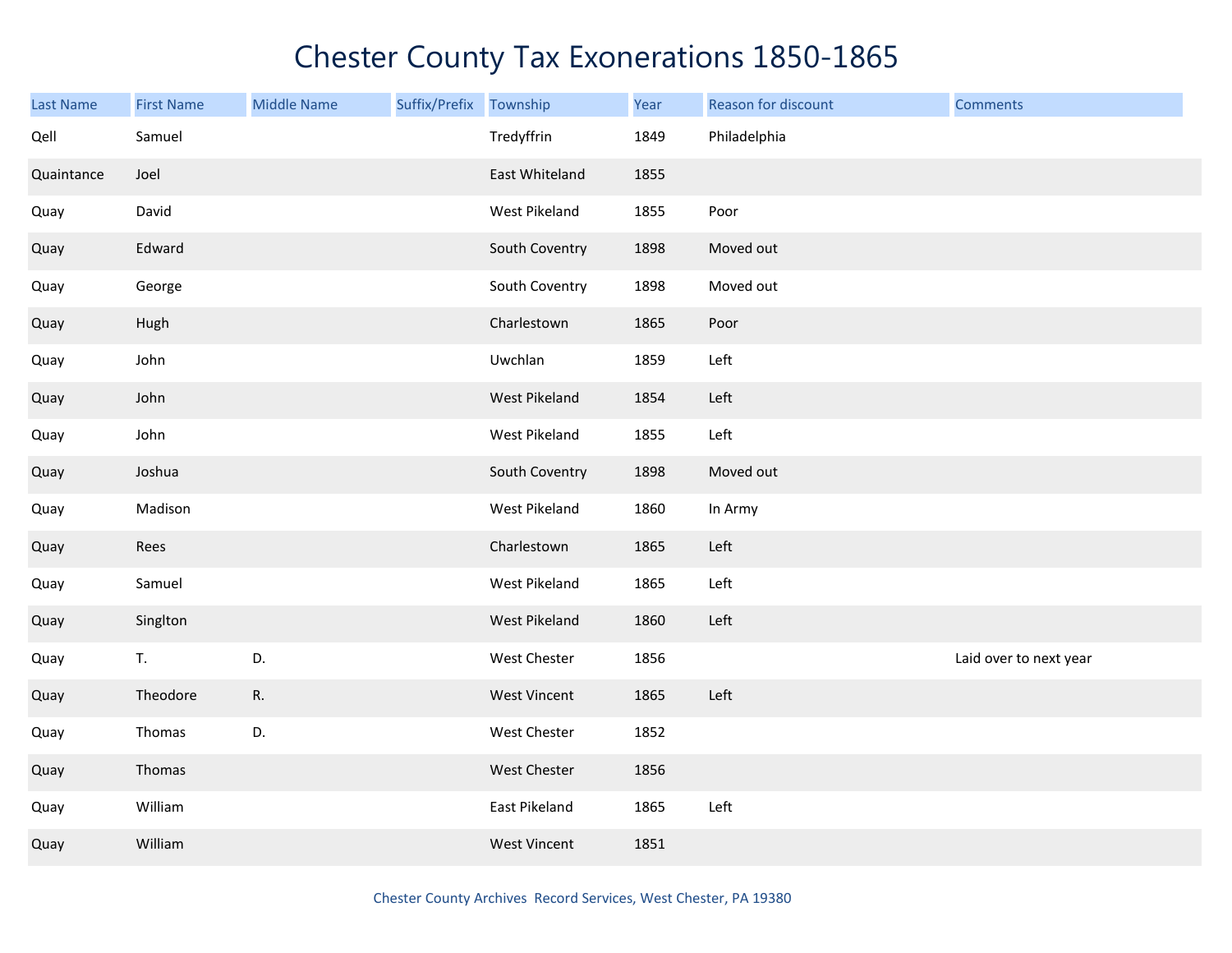| Last Name | <b>First Name</b> | <b>Middle Name</b> | Suffix/Prefix Township |                      | Year | Reason for discount | <b>Comments</b> |
|-----------|-------------------|--------------------|------------------------|----------------------|------|---------------------|-----------------|
| Quig      | Franklin          |                    |                        | <b>West Vincent</b>  | 1865 | Left                |                 |
| Quig      | Peter             |                    |                        | East Pikeland        | 1850 | Unseated land       |                 |
| Quig      | Reuben            |                    |                        | <b>East Coventry</b> | 1850 | Left                |                 |
| Quig      | Reuben            |                    |                        | <b>East Coventry</b> | 1853 | Not found           |                 |
| Quigley   | John              |                    |                        | New London           | 1859 |                     |                 |
| Quigley   | Nathaniel         |                    |                        | <b>Upper Oxford</b>  | 1857 |                     |                 |
| Quigley   | Robert            |                    |                        | Pocopson             | 1850 | Left the township   | Inmate          |
| Quigley   | William           |                    |                        | East Nottingham      | 1857 | Left                |                 |
| Quigly    | Michael           |                    |                        | Phoenixville         | 1860 | Left                |                 |
| Quillen   | N.                | <b>B.</b>          |                        | New London           | 1898 |                     |                 |
| Quillen   | Nathan            |                    |                        | New London           | 1855 | Poor                |                 |
| Quimby    | Frank             |                    |                        | New London           | 1898 |                     |                 |
| Quimby    | Isaac             |                    |                        | New Garden           | 1850 |                     |                 |
| Quincy    | John              |                    |                        | Kennett              | 1850 | Out of the township | Inmate          |
| Quinlin   | Morris            |                    |                        | East Nottingham      | 1834 | Gone                | Single Freeman  |
| Quinn     | Barney            |                    | Sr.                    | Phoenixville         | 1860 | Left                |                 |
| Quinn     | Barney            |                    | Jr.                    | Phoenixville         | 1860 | Minor               |                 |
| Quinn     | George            | <b>B.</b>          |                        | West Brandywine      | 1853 | Not found           |                 |
| Quinn     | George            | В.                 |                        | West Pikeland        | 1854 | Left                |                 |
| Quinn     | James             |                    |                        | Phoenixville         | 1860 | Error               |                 |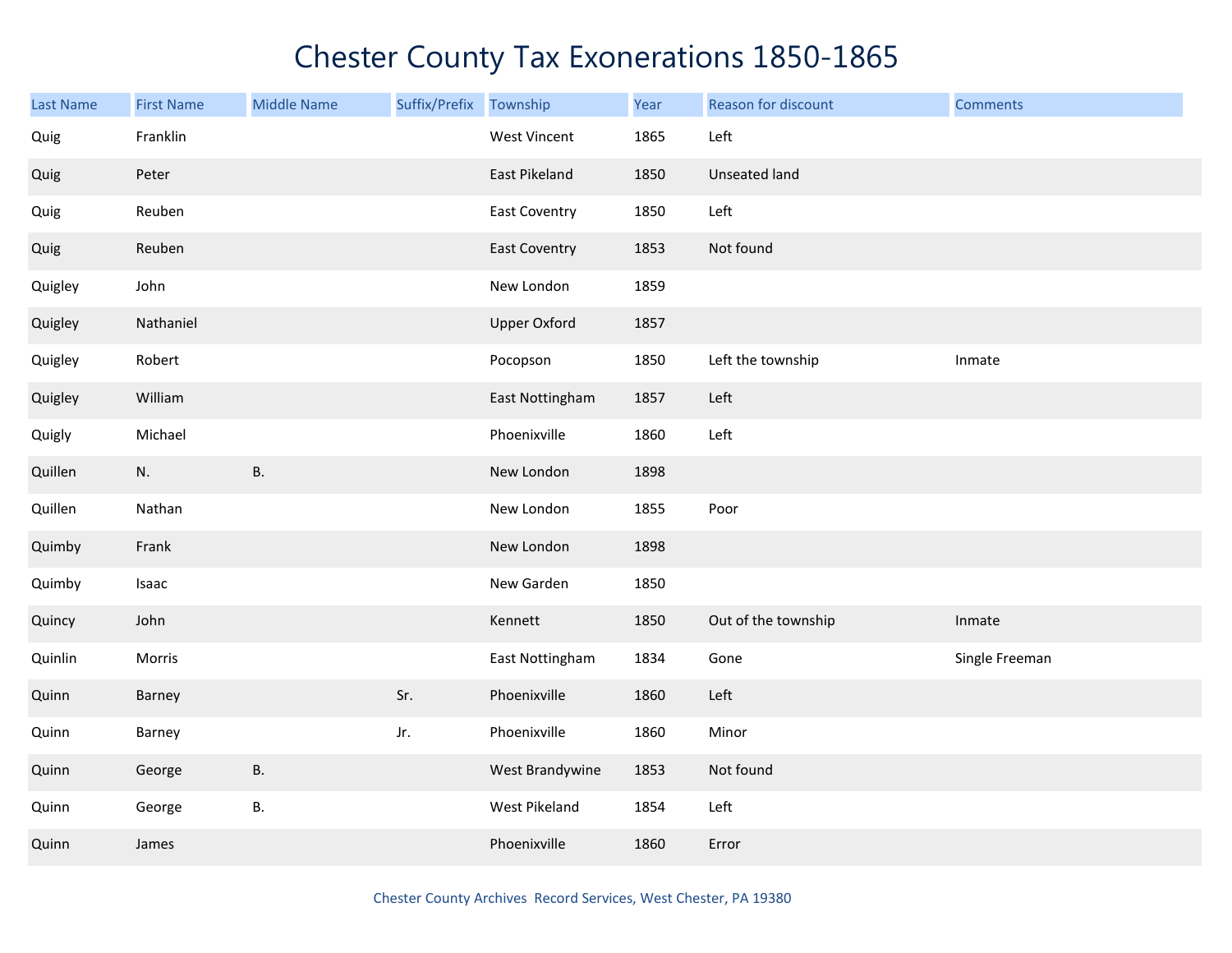| <b>Last Name</b> | <b>First Name</b> | <b>Middle Name</b> | Suffix/Prefix | Township            | Year | Reason for discount  | <b>Comments</b>            |
|------------------|-------------------|--------------------|---------------|---------------------|------|----------------------|----------------------------|
| Quinn            | John              |                    |               | Penn                | 1855 | Poor                 |                            |
| Quinn            | John              |                    |               | Phoenixville        | 1860 | Duplicate            |                            |
| Quinn            | Joseph            |                    |               | Phoenixville        | 1897 |                      | 4th & 5th Ward             |
| Quinn            | Patrick           |                    |               | Phoenixville        | 1897 | Hard nut             | 4th & 5th Ward             |
| Quinn            | Patrick           |                    |               | Phoenixville        | 1897 | No good              | 4th & 5th Ward             |
| Quinn            | Sarah             |                    | Mrs.          | Phoenixville        | 1897 |                      | 4th & 5th Ward             |
| Quinn            | Silvester         |                    |               | West Fallowfield    | 1860 | Left                 |                            |
| Quinn            | Thomas            |                    |               | Phoenixville        | 1860 | Error                |                            |
| Quinter          | Thomas            |                    |               | South Coventry      | 1851 |                      |                            |
| Quinter          | Thomas            |                    |               | South Coventry      | 1865 | Very Poor            |                            |
| Raby             | Daniel            |                    |               | Phoenixville        | 1897 |                      | 1st & 2nd & 4th & 6th Ward |
| Radcliff         | Samuel            | Ρ.                 |               | Tredyffrin          | 1850 | Gone                 | <b>Military Men</b>        |
| Radcliff         | Samuel            | P.                 |               | Tredyffrin          | 1850 | Gone                 |                            |
| Radfern          | Francis           |                    |               | Phoenixville        | 1860 | Duplicate            |                            |
| Radican          | Pat               |                    |               | London Grove        | 1855 | Left                 | Single Freeman             |
| Radican          | Peter             |                    |               | London Grove        | 1855 | Left                 | Single Freeman             |
| Rairdan          | Peter             |                    |               | West Chester        | 1854 | Left                 |                            |
| Ralston          | James             | D.                 |               | Phoenixville        | 1897 | Deceased 4 years ago | 1st & 2nd & 4th & 6th Ward |
| Ralston          | Levi              |                    |               | <b>East Vincent</b> | 1857 |                      |                            |
| Ralston          | Lewis             |                    |               | Phoenixville        | 1897 | Don't owe            | 1st & 2nd & 4th & 6th Ward |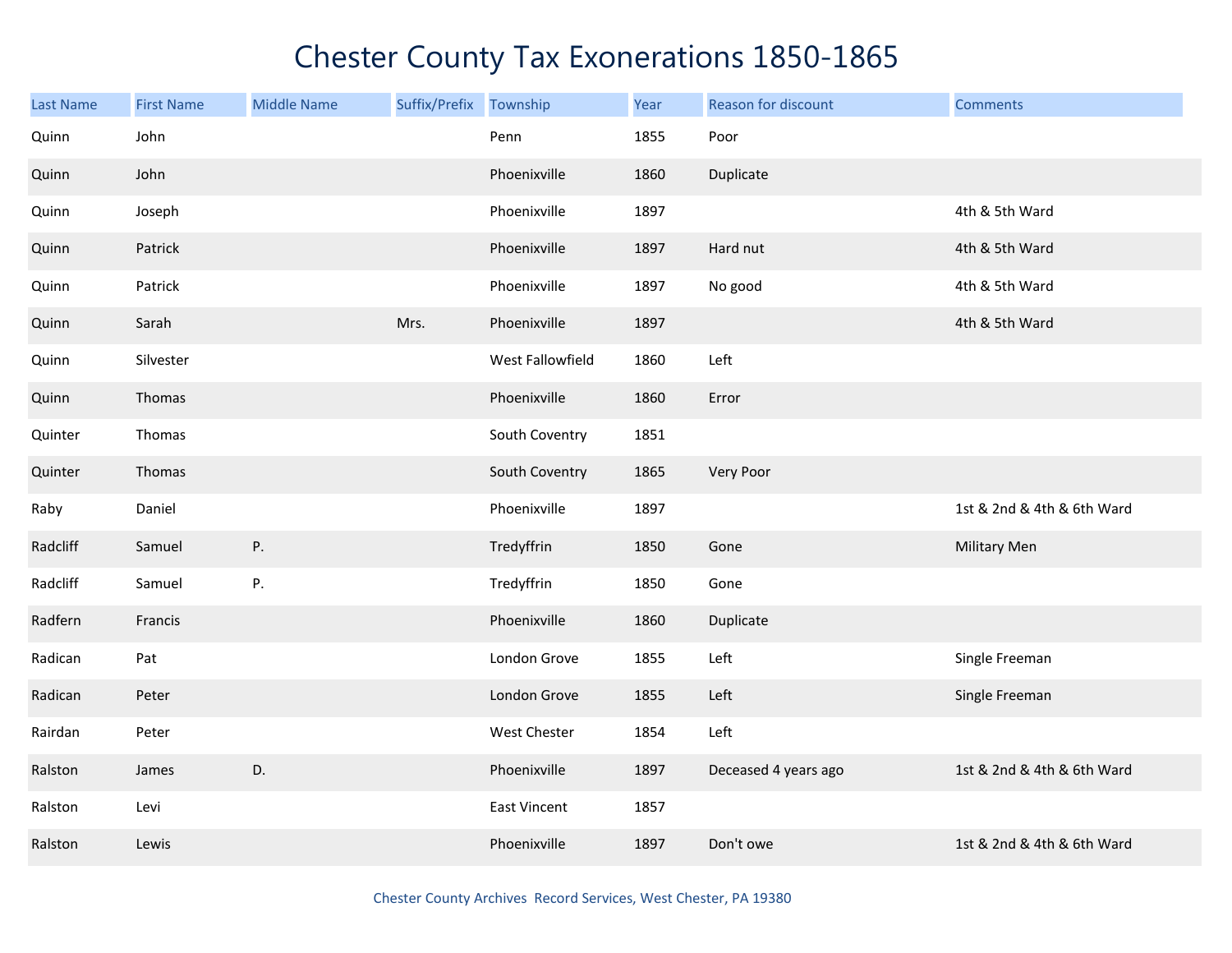| Last Name | <b>First Name</b> | <b>Middle Name</b> | Suffix/Prefix | Township             | Year | Reason for discount | <b>Comments</b> |
|-----------|-------------------|--------------------|---------------|----------------------|------|---------------------|-----------------|
| Ralston   | Robert            |                    |               | Downingtown, East    | 1898 |                     |                 |
| Ralston   | Roy               |                    |               | Downingtown, East    | 1898 |                     |                 |
| Rambo     | Andrew            | M.                 |               | London Grove         | 1851 |                     |                 |
| Rambo     | Charles           |                    |               | East Whiteland       | 1855 |                     |                 |
| Rambo     | Charles           |                    |               | East Whiteland       | 1856 | Poor                |                 |
| Rambo     | Charles           |                    |               | East Whiteland       | 1857 | Left                |                 |
| Rambo     | George            |                    |               | East Caln            | 1856 | Left                |                 |
| Rambo     | John              |                    |               | <b>East Nantmeal</b> | 1852 |                     |                 |
| Rambo     | Peter             |                    |               | Sadsbury             | 1850 | Error               | Inmate          |
| Rambo     | William           |                    |               | Charlestown          | 1860 | Left                |                 |
| Rambo     | William           |                    |               | Newlin               | 1853 | Left                |                 |
| Rambo     | William           |                    |               | Sadsbury             | 1856 | Left                |                 |
| Rameon    | James             |                    |               | East Whiteland       | 1857 | Left                |                 |
| Ramsay    | Amos              |                    |               | Londonderry          | 1857 | Left                |                 |
| Ramsay    | Emmor             |                    |               | Londonderry          | 1853 | Left                |                 |
| Ramsay    | James             |                    |               | East Nottingham      | 1857 | Poor                |                 |
| Ramsay    | Joseph            |                    | Jr.           | Londonderry          | 1853 | Left                |                 |
| Ramsey    | Amos              |                    |               | Londonderry          | 1860 | Left                |                 |
| Ramsey    | David             |                    |               | Lower Oxford         | 1850 | Dog Dead            |                 |
| Ramsey    | Francis           |                    |               | <b>Upper Oxford</b>  | 1853 | Left                |                 |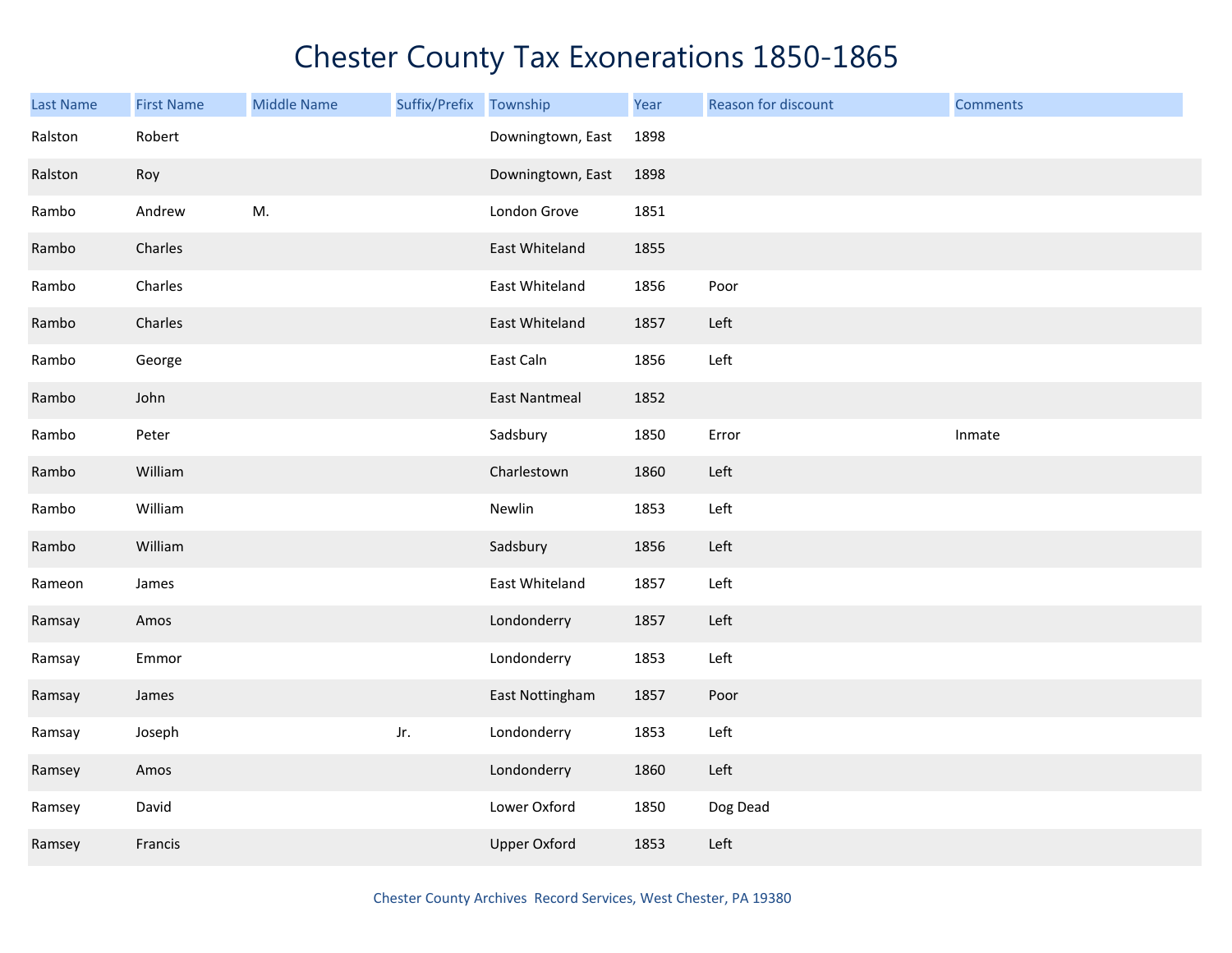| <b>Last Name</b> | <b>First Name</b> | <b>Middle Name</b> | Suffix/Prefix Township |                      | Year | Reason for discount | <b>Comments</b>            |
|------------------|-------------------|--------------------|------------------------|----------------------|------|---------------------|----------------------------|
| Ramsey           | Huston            |                    |                        | East Nottingham      | 1850 | Lives in Illinois   | Single Freeman             |
| Ramsey           | John              |                    |                        | East Nottingham      | 1850 | Not in the township | Single Freeman             |
| Ramsey           | John              |                    |                        | East Nottingham      | 1853 | Left                |                            |
| Ramsey           | John              |                    |                        | Londonderry          | 1860 | Dog shot            |                            |
| Ramsey           | June              |                    |                        | East Nottingham      | 1834 | No Dog              |                            |
| Ramsey           | Robert            |                    |                        | East Nottingham      | 1850 | Lives in Illinois   | Single Freeman             |
| Ramsey           | Samuel            |                    |                        | Uwchlan              | 1851 |                     |                            |
| Ramsey           | Samuel            |                    |                        | Uwchlan              | 1852 |                     |                            |
| Ramsey           | Samuel            |                    |                        | Uwchlan              | 1857 | Left                |                            |
| Ramsey           | Samuel            |                    |                        | <b>West Nantmeal</b> | 1853 | Left                |                            |
| Ramsey           | Thomas            |                    |                        | Londonderry          | 1856 | Left                |                            |
| Ramsey           | Thomas            |                    |                        | Phoenixville         | 1897 |                     | 1st & 2nd & 4th & 6th Ward |
| Ramstine         | John              |                    |                        | Warwick              | 1859 | Poor                |                            |
| Ramstine         | John              |                    |                        | Warwick              | 1859 |                     |                            |
| Ramston          | John              |                    |                        | Warwick              | 1860 | Poor                |                            |
| Raner            | Joseph            |                    |                        | Phoenixville         | 1860 | Left                |                            |
| Rankin           | Davis             |                    |                        | East Nottingham      | 1857 | Mistake             |                            |
| Ranney           | Thomas            |                    |                        | Phoenixville         | 1897 | Can't be collected  | 4th & 5th Ward             |
| Ranolds          | Isaac             |                    |                        | Warwick              | 1857 |                     |                            |
| Ranolds          | Isaac             |                    |                        | Warwick              | 1859 | Left                |                            |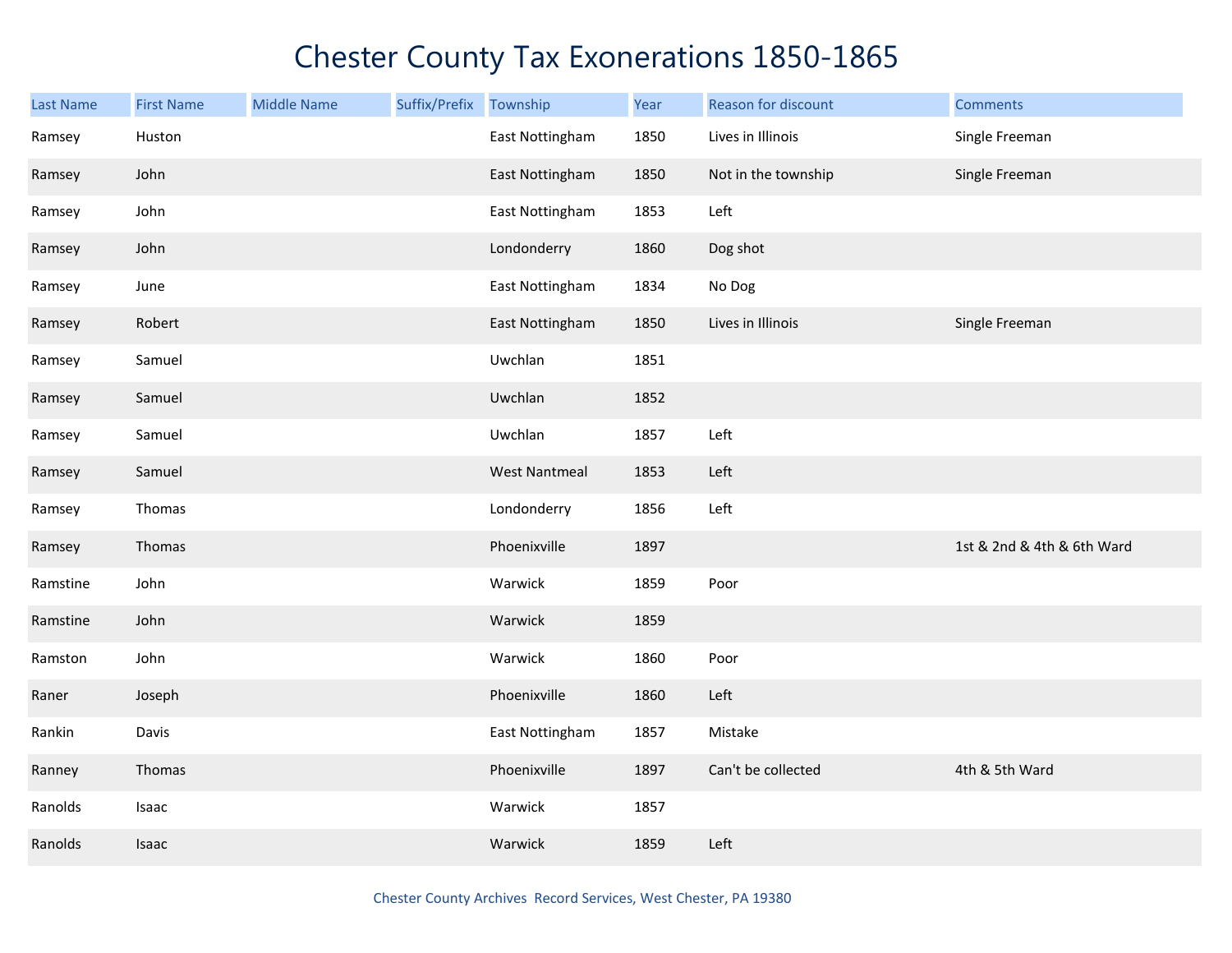| <b>Last Name</b> | <b>First Name</b> | <b>Middle Name</b> | Suffix/Prefix | Township             | Year | Reason for discount | <b>Comments</b> |
|------------------|-------------------|--------------------|---------------|----------------------|------|---------------------|-----------------|
| Rap              | Abraham           |                    |               | Upper Oxford         | 1853 | Error               |                 |
| Rap              | Robert            | Η.                 |               | <b>Upper Oxford</b>  | 1853 | Left                |                 |
| Rapp             | Benjamin          | F.                 |               | East Pikeland        | 1860 | Left                |                 |
| Rapp             | Benjamin          |                    |               | West Pikeland        | 1850 | Deceased            | Inmate          |
| Rapp             | Davis             | M.                 |               | Charlestown          | 1850 | Left                | Freeman         |
| Rapp             | Frank             |                    |               | East Pikeland        | 1855 | Left                |                 |
| Rapp             | John              |                    |               | Tredyffrin           | 1856 | Left                |                 |
| Rapp             | Joseph            | E.                 |               | East Pikeland        | 1859 | Left                |                 |
| Rapp             | Joseph            |                    |               | Tredyffrin           | 1900 | Unseated land       |                 |
| Rarden           | Dennis            |                    |               | West Chester         | 1860 | Left                |                 |
| Rariden          | Dennis            |                    |               | West Goshen          | 1859 | Error               |                 |
| Rass             | George            |                    |               | <b>West Bradford</b> | 1853 | Paid in Pocopson    |                 |
| Ratcliff         | Hannah            |                    |               | Charlestown          | 1865 | Poor                |                 |
| Ratigan          | Thomas            |                    |               | London Grove         | 1856 | Left                | Single Freeman  |
| Rattew           | Aaron             |                    |               | Uwchlan              | 1857 | Left                |                 |
| Raveton          | John              |                    |               | West Chester         | 1855 | Left                |                 |
| Ray              | Fred              |                    |               | Warwick              | 1860 | Poor                |                 |
| Ray              | Jacob             |                    |               | Uwchlan              | 1850 | Left                |                 |
| Ray              | Jacob             |                    |               | Warwick              | 1856 |                     |                 |
| Ray              | Jacob             |                    |               | Warwick              | 1860 | Poor                |                 |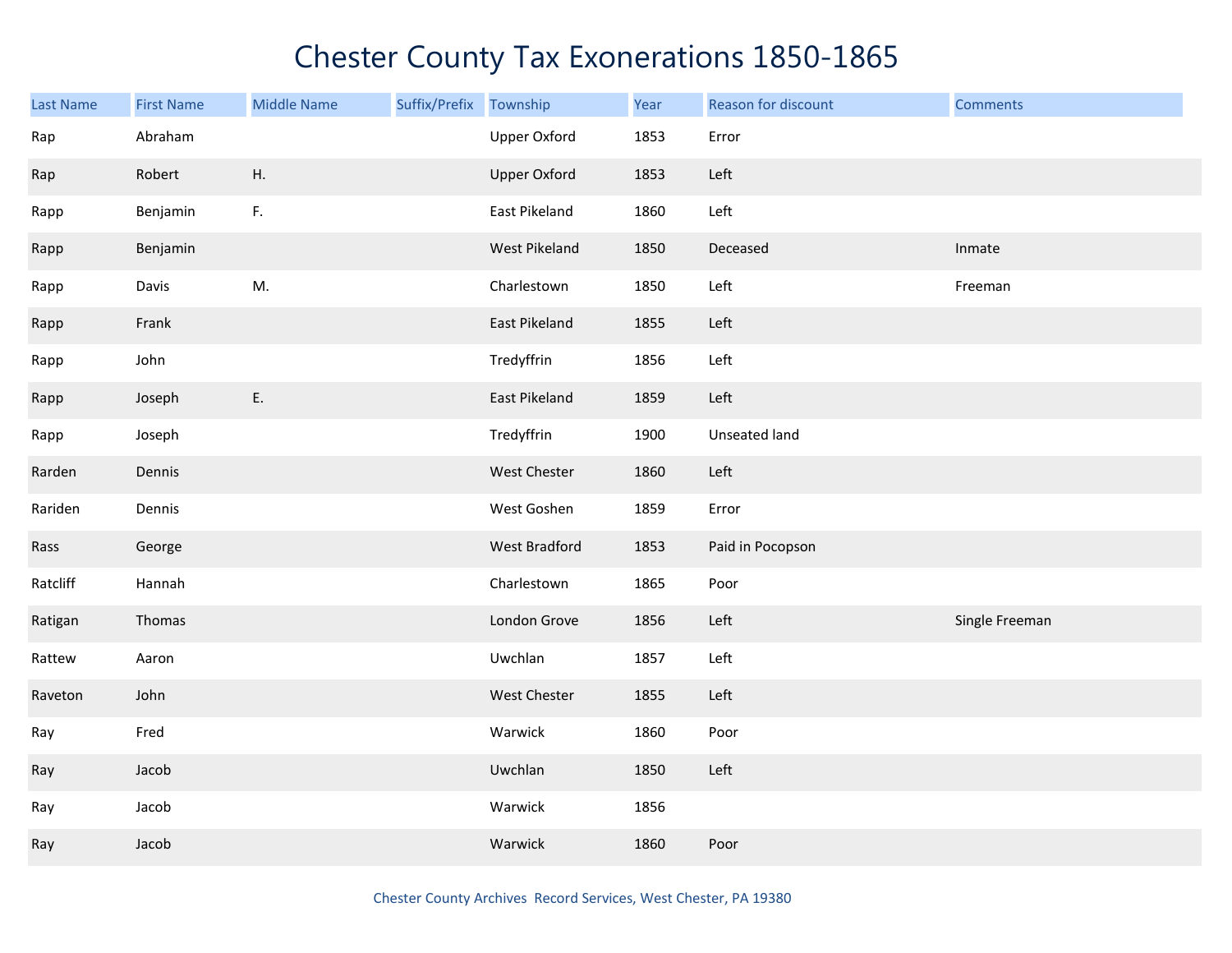| Last Name | <b>First Name</b> | <b>Middle Name</b> | Suffix/Prefix Township |                      | Year | Reason for discount | <b>Comments</b> |
|-----------|-------------------|--------------------|------------------------|----------------------|------|---------------------|-----------------|
| Ray       | Jacob             |                    |                        | Warwick              | 1865 | Left                |                 |
| Ray       | James             |                    |                        | Warwick              | 1850 | Poor                |                 |
| Ray       | James             |                    |                        | Warwick              | 1857 |                     |                 |
| Ray       | James             |                    |                        | Warwick              | 1859 | Left                |                 |
| Ray       | James             |                    |                        | Warwick              | 1865 | Left                |                 |
| Ray       | John              |                    |                        | Lower Oxford         | 1851 |                     |                 |
| Ray       | Jonathan          |                    |                        | East Nottingham      | 1857 | Poor, in Lancaster  |                 |
| Ray       | Joseph            |                    |                        | West Chester         | 1860 | Left                |                 |
| Ray       | Joseph            |                    |                        | West Goshen          | 1855 | Poor                |                 |
| Ray       | Joseph            |                    |                        | West Goshen          | 1859 | Poor & Worthless    |                 |
| Ray       | Samuel            |                    |                        | Uwchlan              | 1852 |                     |                 |
| Raybon    | Michael           |                    |                        | East Caln            | 1853 |                     |                 |
| Rayman    | Benjamin          |                    |                        | Pennsbury            | 1853 |                     |                 |
| Raymon    | Joseph            |                    |                        | Westtown             | 1857 | Left                |                 |
| Rayson    | Enos              |                    |                        | East Vincent         | 1857 |                     |                 |
| Rea       | James             |                    |                        | East Brandywine      | 1865 | Left                |                 |
| Rea       | James             |                    |                        | Warwick              | 1853 | Poor                |                 |
| Rea       | Jonathan          |                    |                        | East Nottingham      | 1859 | Left                |                 |
| Rea       | Joseph            |                    |                        | <b>West Nantmeal</b> | 1850 | Left the township   | Single Freeman  |
| Rea       | Samuel            | M.                 |                        | Uwchlan              | 1850 | In Philadelphia     |                 |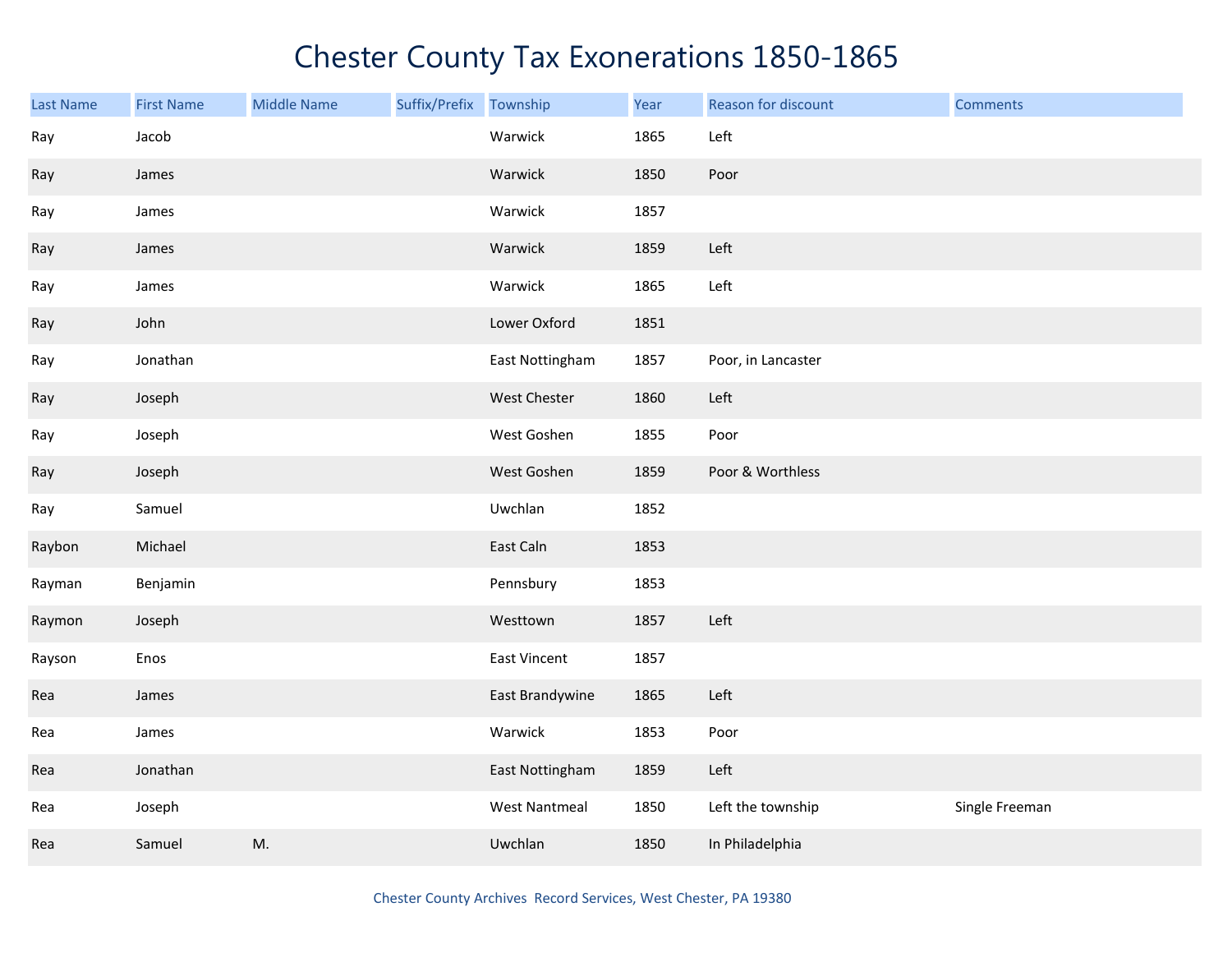| <b>Last Name</b> | <b>First Name</b> | <b>Middle Name</b> | Suffix/Prefix | Township             | Year | Reason for discount | <b>Comments</b> |
|------------------|-------------------|--------------------|---------------|----------------------|------|---------------------|-----------------|
| Rea              | Thomas            |                    |               | Warwick              | 1853 | Poor                |                 |
| Reace            | Joseph            | A.                 |               | West Nottingham      | 1850 | No Dog              | Inmate          |
| Read             | Jonas             |                    |               | Sadsbury             | 1850 | Moved to Pittsburg  | Inmate          |
| Reader           | David             |                    |               | Charlestown          | 1850 | Left                | Inmate          |
| Reader           | David             |                    |               | Tredyffrin           | 1856 | Left                |                 |
| Reader           | Samuel            |                    |               | London Grove         | 1850 |                     |                 |
| Ready            | John              |                    |               | Phoenixville         | 1860 | Error               |                 |
| Ready            | Michael           |                    |               | Honey Brook          | 1859 | Left                |                 |
| Reale            | Richard           |                    |               | <b>Upper Oxford</b>  | 1850 |                     |                 |
| Reamy            | John              |                    |               | Tredyffrin           | 1857 |                     |                 |
| Reanold          | Isaac             |                    |               | Wallace              | 1860 | Left the township   |                 |
| Reardon          | James             |                    |               | Oxford Borough       | 1856 | Left                |                 |
| Rease            | Richard           |                    |               | <b>East Vincent</b>  | 1852 |                     |                 |
| Reburn           | Alexander         |                    |               | Lower Oxford         | 1860 | Poor                |                 |
| Record           | Michael           |                    |               | West Chester         | 1856 | Left                |                 |
| Redfern          | William           |                    |               | Valley               | 1857 | Left                |                 |
| Redman           | James             |                    |               | West Chester         | 1855 | Left                |                 |
| Redman           | Joshua            |                    |               | <b>East Coventry</b> | 1865 | Left                |                 |
| Reece            | Abraham           |                    |               | West Fallowfield     | 1850 | Left the township   | Inmate          |
| Reece            | Charles           |                    |               | Sadsbury             | 1853 | Left                |                 |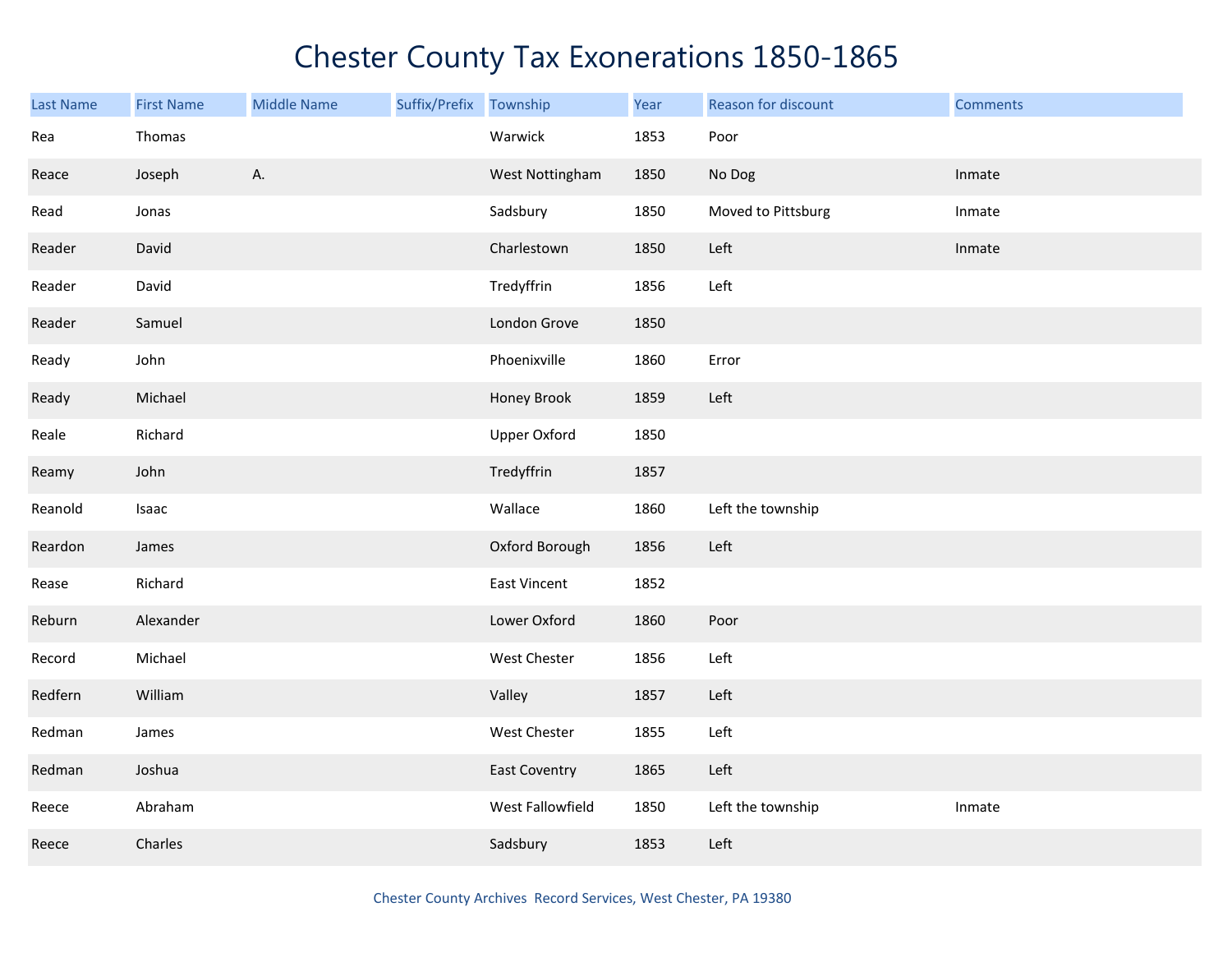| <b>Last Name</b> | <b>First Name</b> | <b>Middle Name</b> | Suffix/Prefix | Township         | Year | Reason for discount   | <b>Comments</b> |
|------------------|-------------------|--------------------|---------------|------------------|------|-----------------------|-----------------|
| Reed             | Barnard           |                    |               | West Chester     | 1860 | Poor                  |                 |
| Reed             | Barney            |                    |               | East Bradford    | 1851 | Paid in West Bradford | Single Freeman  |
| Reed             | Barney            |                    |               | East Bradford    | 1853 |                       |                 |
| Reed             | Bernard           |                    |               | West Bradford    | 1850 |                       |                 |
| Reed             | Franklin          |                    |               | East Marlborough | 1859 | "I don't know"        |                 |
| Reed             | George            | W.                 |               | Highland         | 1865 | Left                  |                 |
| Reed             | George            |                    |               | New London       | 1852 | Left                  |                 |
| Reed             | George            |                    |               | Sadsbury         | 1850 | Gone                  | Single Freeman  |
| Reed             | Isaac             | Β.                 |               | Willistown       | 1864 |                       |                 |
| Reed             | Isaac             | Β.                 |               | Willistown       | 1865 | Left                  |                 |
| Reed             | James             | C.                 |               | Highland         | 1857 | Poor                  |                 |
| Reed             | James             |                    |               | Londonderry      | 1865 |                       |                 |
| Reed             | James             | F.                 |               | West Brandywine  | 1856 | Gone                  |                 |
| Reed             | James             |                    |               | West Brandywine  | 1857 | Dog Dead              |                 |
| Reed             | John              |                    |               | East Vincent     | 1851 | Left county           |                 |
| Reed             | John              |                    |               | Kennett          | 1850 | Out of the township   | Inmate          |
| Reed             | L.                |                    |               | East Brandywine  | 1865 | Left                  |                 |
| Reed             | Martin            |                    |               | West Fallowfield | 1850 | Left the township     | Single Freeman  |
| Reed             | Thomas            |                    |               | West Chester     | 1854 | Poor                  |                 |
| Reed             | Thomas            |                    |               | West Chester     | 1855 | Error                 |                 |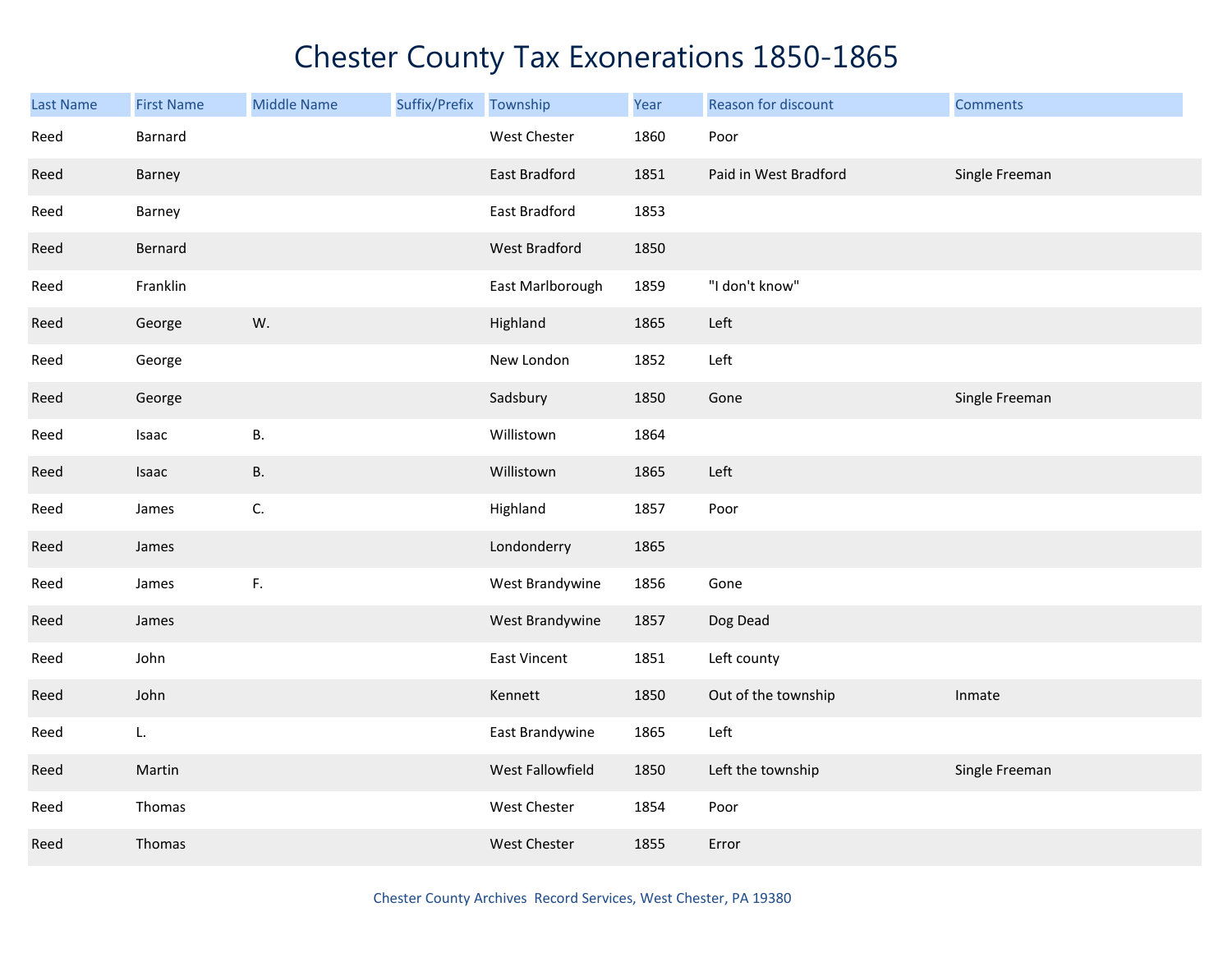| Last Name | <b>First Name</b> | <b>Middle Name</b> | Suffix/Prefix | Township         | Year | Reason for discount | <b>Comments</b> |
|-----------|-------------------|--------------------|---------------|------------------|------|---------------------|-----------------|
| Reed      | William           |                    |               | East Brandywine  | 1853 | Left                |                 |
| Reed      | William           |                    |               | Valley           | 1859 | Left                |                 |
| Reed      | William           |                    |               | West Chester     | 1860 | Left                |                 |
| Reed      | William           |                    |               | West Fallowfield | 1860 | Deceased            |                 |
| Reede     | Daniel            |                    |               | Phoenixville     | 1860 | Left                |                 |
| Reede     | David             |                    |               | Phoenixville     | 1860 | Left                |                 |
| Reede     | John              |                    |               | Phoenixville     | 1860 | Left                |                 |
| Reeden    | William           |                    |               | Birmingham       | 1851 | Gone                |                 |
| Reeder    | David             |                    | Jr.           | Charlestown      | 1865 | Left                |                 |
| Reeder    | David             |                    |               | Charlestown      | 1865 | Left                |                 |
| Reeder    | Samuel            |                    |               | Newlin           | 1860 | Left                |                 |
| Reedy     | Daniel            |                    |               | South Coventry   | 1865 | Left                |                 |
| Reedy     | Daniel            |                    |               | Uwchlan          | 1857 | Left                |                 |
| Rees      | Henry             |                    |               | Sadsbury         | 1850 | Poor                | Inmate          |
| Rees      | Joseph            |                    |               | Sadsbury         | 1850 | Poor                | Inmate          |
| Rees      | Thomas            |                    |               | Warwick          | 1850 | Left                |                 |
| Rees      | William           |                    |               | Sadsbury         | 1850 | Pays Freehold tax   | Inmate          |
| Reese     | Benjamin          |                    |               | West Bradford    | 1853 |                     |                 |
| Reese     | Davis             |                    |               | Westtown         | 1855 | Error               |                 |
| Reese     | E.                |                    |               | Thornbury        | 1853 |                     |                 |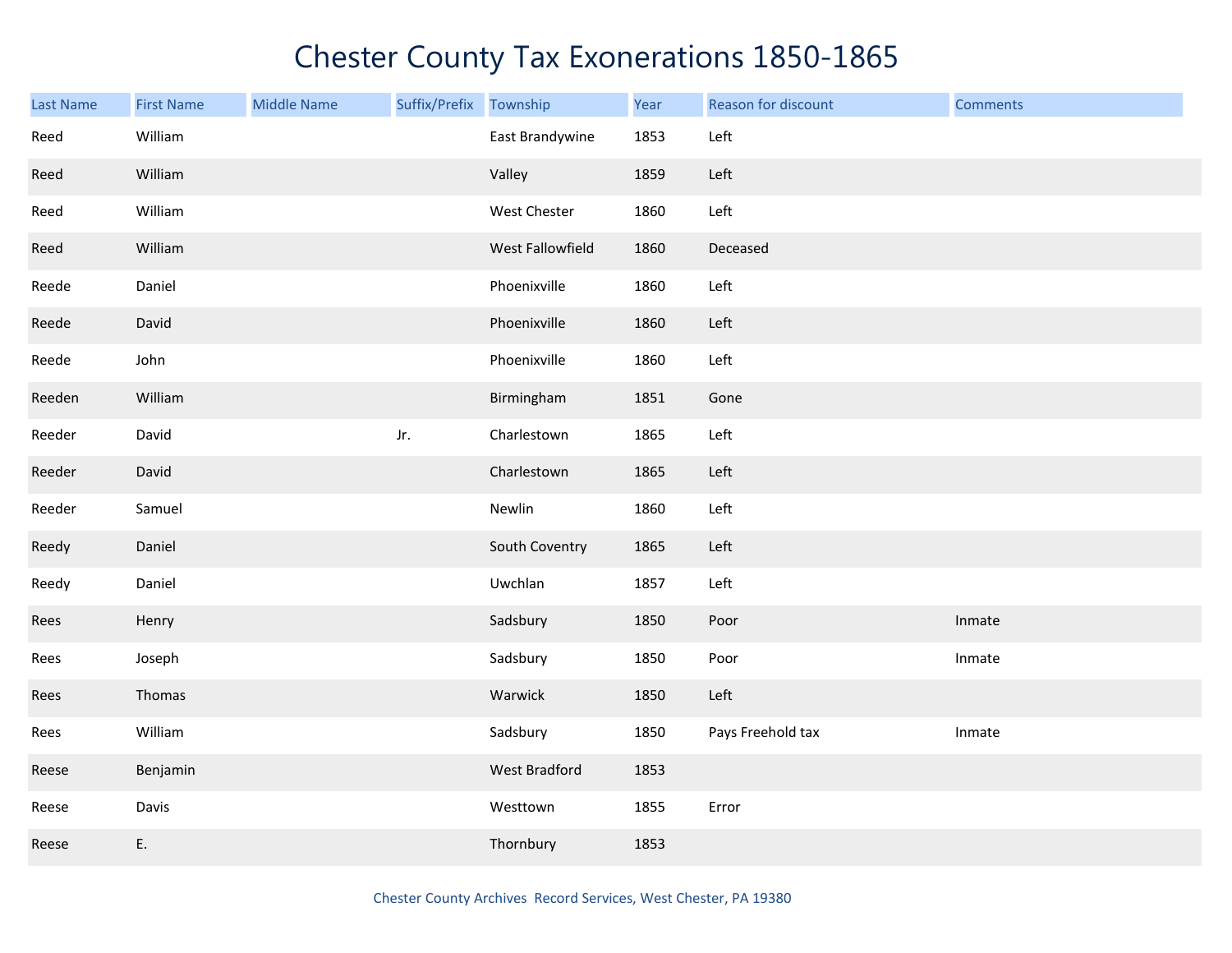| Last Name | <b>First Name</b> | <b>Middle Name</b> | Suffix/Prefix | Township         | Year | Reason for discount | <b>Comments</b> |
|-----------|-------------------|--------------------|---------------|------------------|------|---------------------|-----------------|
| Reese     | Henry             |                    |               | West Brandywine  | 1851 |                     |                 |
| Reese     | Henry             |                    |               | West Caln        | 1855 | Left                |                 |
| Reese     | John              |                    |               | East Coventry    | 1853 | Left                |                 |
| Reese     | Mary              |                    |               | Tredyffrin       | 1850 |                     |                 |
| Reese     | Richard           |                    |               | West Vincent     | 1853 |                     |                 |
| Reese     | Robert            |                    |               | East Brandywine  | 1850 |                     |                 |
| Reese     | Samuel            |                    |               | West Fallowfield | 1865 | Poor                |                 |
| Reese     | Thomas            |                    |               | West Brandywine  | 1850 | Poor                | Inmate          |
| Reese     | Thomas            |                    |               | West Brandywine  | 1851 |                     |                 |
| Reford    | William           |                    |               | Easttown         | 1850 | Not found           | Inmate          |
| Regester  | Abraham           |                    |               | Westtown         | 1850 | Left                |                 |
| Regester  | Daniel            |                    |               | West Goshen      | 1850 | Left the township   |                 |
| Regester  | Daniel            |                    |               | Willistown       | 1859 | Left                |                 |
| Regester  | David             |                    |               | Uwchlan          | 1857 | Left                |                 |
| Regester  | John              |                    |               | Westtown         | 1850 | Left                |                 |
| Register  | Daniel            |                    |               | West Marlborough | 1859 | Poor                |                 |
| Register  | David             |                    |               | East Caln        | 1853 |                     |                 |
| Reid      | James             | F.                 |               | West Chester     | 1857 | Left                |                 |
| Reid      | James             | $\mathsf F.$       |               | West Chester     | 1859 | Error               |                 |
| Reid      | William           |                    |               | East Caln        | 1851 | Gone                |                 |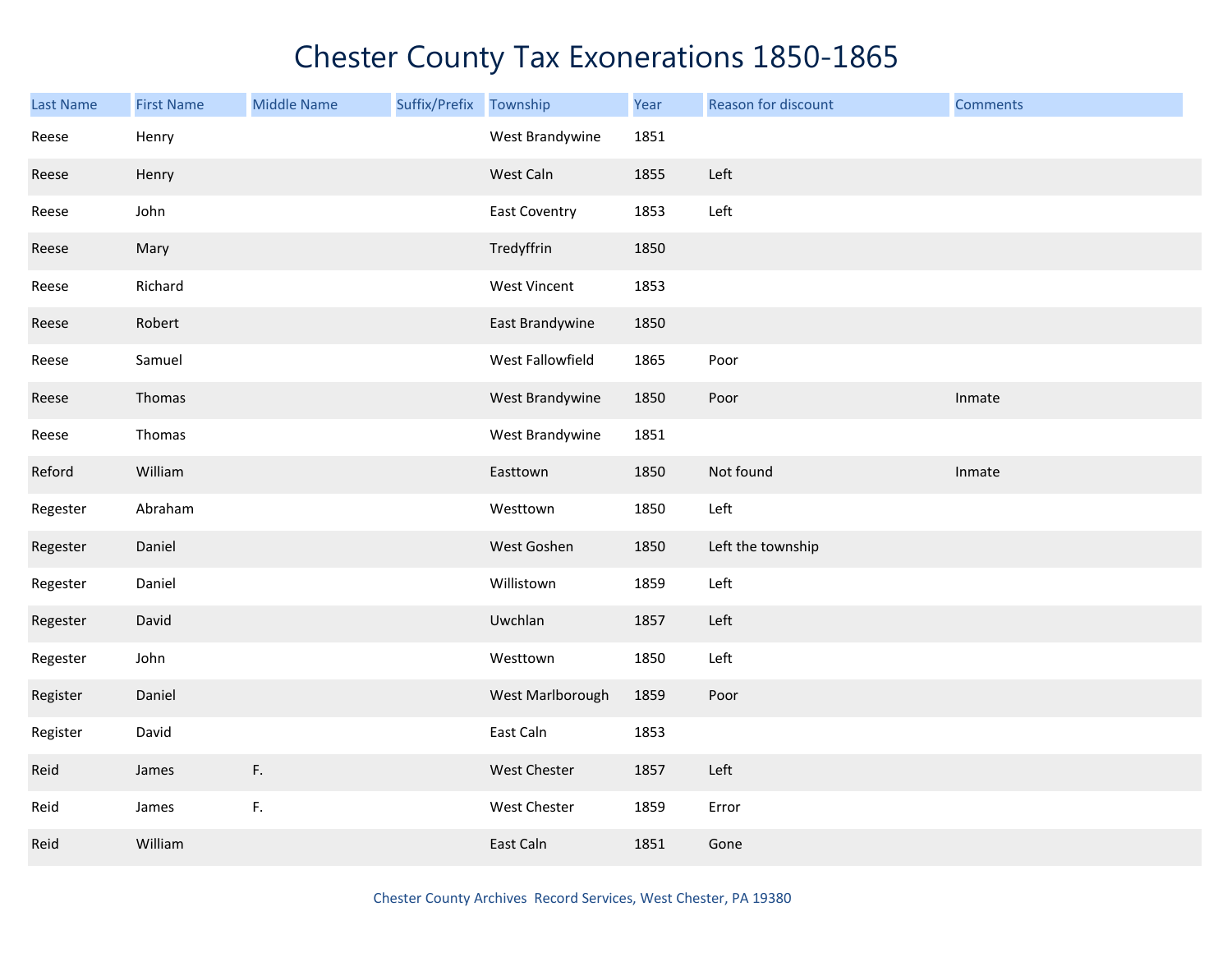| <b>Last Name</b> | <b>First Name</b> | <b>Middle Name</b> | Suffix/Prefix Township |                      | Year | Reason for discount | <b>Comments</b> |
|------------------|-------------------|--------------------|------------------------|----------------------|------|---------------------|-----------------|
| Reid             | William           | В.                 |                        | West Chester         | 1865 | Left                |                 |
| Reigner          | Jesse             |                    |                        | South Coventry       | 1898 |                     |                 |
| Reinard          | Benjamin          | F.                 |                        | North Coventry       | 1850 | In Philadelphia     | Single Freeman  |
| Reitenbaugh      | Samuel            |                    |                        | East Whiteland       | 1860 | Worthless           |                 |
| Rekart           | John              |                    |                        | Warwick              | 1860 | Left                |                 |
| Remely           | George            |                    |                        | Charlestown          | 1850 | Left                | Freeman         |
| Remley           | George            |                    |                        | West Pikeland        | 1856 | Left                |                 |
| Remley           | George            |                    |                        | West Pikeland        | 1857 | Not in township     |                 |
| Remling          | George            |                    |                        | Charlestown          | 1860 | Left                |                 |
| Remstein         | Thomas            |                    |                        | <b>East Nantmeal</b> | 1865 | Left                |                 |
| Rennis           | Christopher       |                    |                        | West Chester         | 1852 |                     |                 |
| Renshaw          | George            |                    |                        | Phoenixville         | 1860 | Left                |                 |
| Renshaw          | James             |                    |                        | Honey Brook          | 1853 | Left                |                 |
| Renshaw          | William           |                    |                        | East Caln            | 1858 |                     |                 |
| Renshaw          | William           |                    |                        | Phoenixville         | 1860 | Left                |                 |
| Resler           | George            |                    |                        | Sadsbury             | 1855 |                     |                 |
| Rettew           | Benjamin          |                    |                        | Honey Brook          | 1855 |                     |                 |
| Rettew           | John              |                    |                        | <b>West Nantmeal</b> | 1850 | Unable to pay       | Inmate          |
| Rettew           | Thomas            |                    |                        | <b>West Nantmeal</b> | 1853 | Minor               |                 |
| Reyburn          | Ebenezer          |                    |                        | East Nottingham      | 1853 | Left                |                 |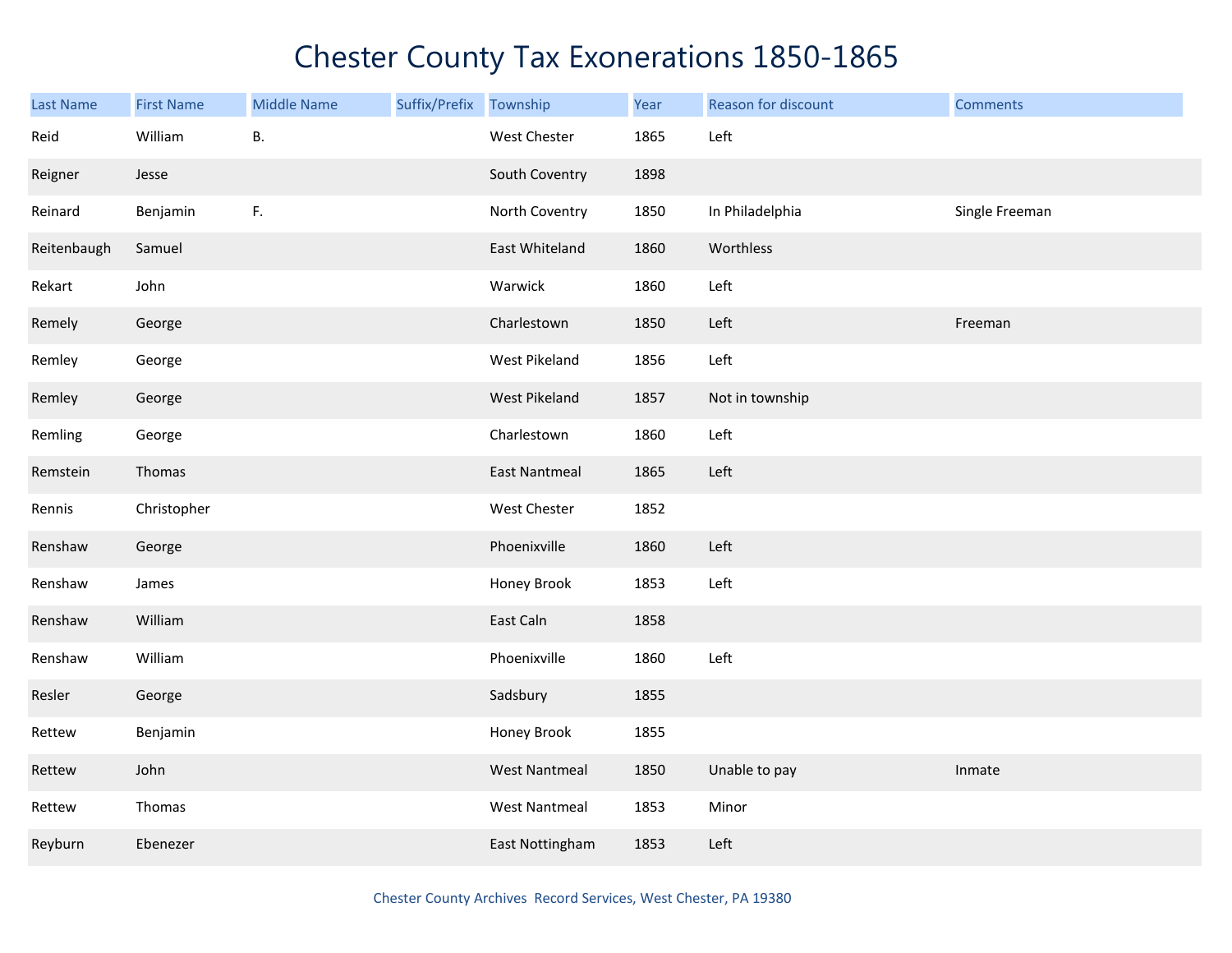| Last Name  | <b>First Name</b> | <b>Middle Name</b> | Suffix/Prefix | Township             | Year | Reason for discount   | <b>Comments</b> |
|------------|-------------------|--------------------|---------------|----------------------|------|-----------------------|-----------------|
| Reyburn    | Thomas            |                    |               | West Nottingham      | 1853 |                       |                 |
| Reynolds   | Edward            |                    |               | New Garden           | 1859 | Left                  |                 |
| Reynolds   | Eli               |                    |               | East Nottingham      | 1834 | No such man           |                 |
| Reynolds   | Eli               |                    |               | Warwick              | 1865 | Left                  |                 |
| Reynolds   | James             |                    |               | Downingtown          | 1860 | Error                 |                 |
| Reynolds   | James             |                    |               | West Nottingham      | 1850 | Unable to pay         | Single Freeman  |
| Reynolds   | John              |                    |               | London Grove         | 1853 |                       |                 |
| Reynolds   | John              |                    |               | Lower Oxford         | 1865 | Left                  |                 |
| Reynolds   | Jonah             |                    |               | New London           | 1852 | Left                  |                 |
| Reynolds   | Josiah            |                    |               | East Nottingham      | 1850 | Lives in Lower Oxford | Inmate          |
| Reynolds   | Josiah            |                    |               | East Nottingham      | 1857 | Left                  |                 |
| Reynolds   | W.                |                    |               | <b>East Nantmeal</b> | 1856 | Error                 | Inmate          |
| Reynolds   | Wilmer            |                    |               | <b>East Nantmeal</b> | 1855 | Poor                  |                 |
| Rhategan   | Patrick           |                    |               | London Grove         | 1853 |                       |                 |
| Rhenabough | К.                |                    |               | East Vincent         | 1852 |                       |                 |
| Rhoad      | John              |                    |               | Honey Brook          | 1855 |                       |                 |
| Rhoades    | John              |                    |               | Honey Brook          | 1865 | Unseated land         |                 |
| Rhoads     | David             |                    |               | <b>East Vincent</b>  | 1852 |                       |                 |
| Rhoads     | David             |                    |               | East Vincent         | 1860 | Poor                  |                 |
| Rhoads     | Franklin          |                    |               | Phoenixville         | 1860 | Error                 |                 |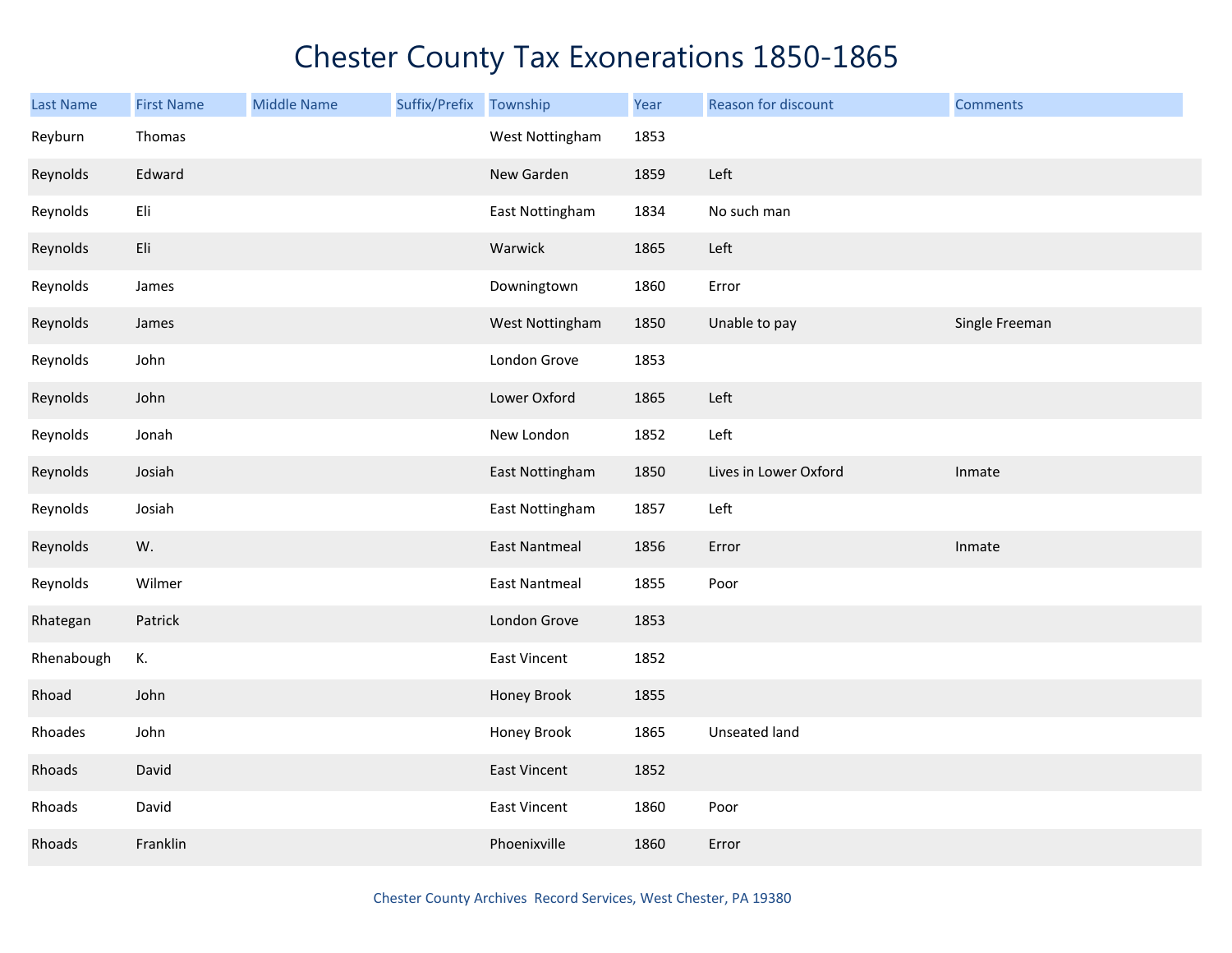| Last Name | <b>First Name</b> | <b>Middle Name</b> | Suffix/Prefix | Township             | Year | Reason for discount | <b>Comments</b> |
|-----------|-------------------|--------------------|---------------|----------------------|------|---------------------|-----------------|
| Rhoads    | Frederick         |                    |               | Warwick              | 1850 | Left                |                 |
| Rhoads    | John              |                    |               | Charlestown          | 1853 | Minor               |                 |
| Rhoads    | Samuel            |                    |               | Easttown             | 1860 | Poor                |                 |
| Rhoads    | Samuel            |                    |               | Easttown             | 1865 | Poor                |                 |
| Rhoadwalt | John              |                    |               | West Vincent         | 1860 | Gone to the war     |                 |
| Rhodes    | Daniel            |                    |               | North Coventry       | 1856 | Poor                |                 |
| Rhodes    | Joseph            |                    |               | Pocopson             | 1850 | Left the township   | Inmate          |
| Rhodewalt | Frederick         |                    |               | <b>West Vincent</b>  | 1853 |                     |                 |
| Rhotiden  | Peter             |                    |               | London Grove         | 1851 |                     |                 |
| Rice      | Benjamin          |                    |               | <b>West Vincent</b>  | 1853 |                     |                 |
| Rice      | Elhanan           |                    |               | Uwchlan              | 1865 | Whereabouts unknown |                 |
| Rice      | Elhanon           |                    |               | Uwchlan              | 1851 |                     |                 |
| Rice      | Hiram             |                    |               | West Fallowfield     | 1865 | Poor                |                 |
| Rice      | James             | Η.                 |               | West Chester         | 1865 | Left                |                 |
| Rice      | Jesse             |                    |               | <b>West Nantmeal</b> | 1855 | Left                |                 |
| Rice      | John              |                    |               | Tredyffrin           | 1859 | Left                |                 |
| Rice      | Lot               |                    |               | East Nantmeal        | 1852 |                     |                 |
| Rice      | Samuel            |                    |               | West Brandywine      | 1857 | Dog Dead            |                 |
| Richard   | Daniel            |                    |               | <b>West Nantmeal</b> | 1853 | Not in the township |                 |
| Richards  | George            |                    |               | North Coventry       | 1857 | Error               |                 |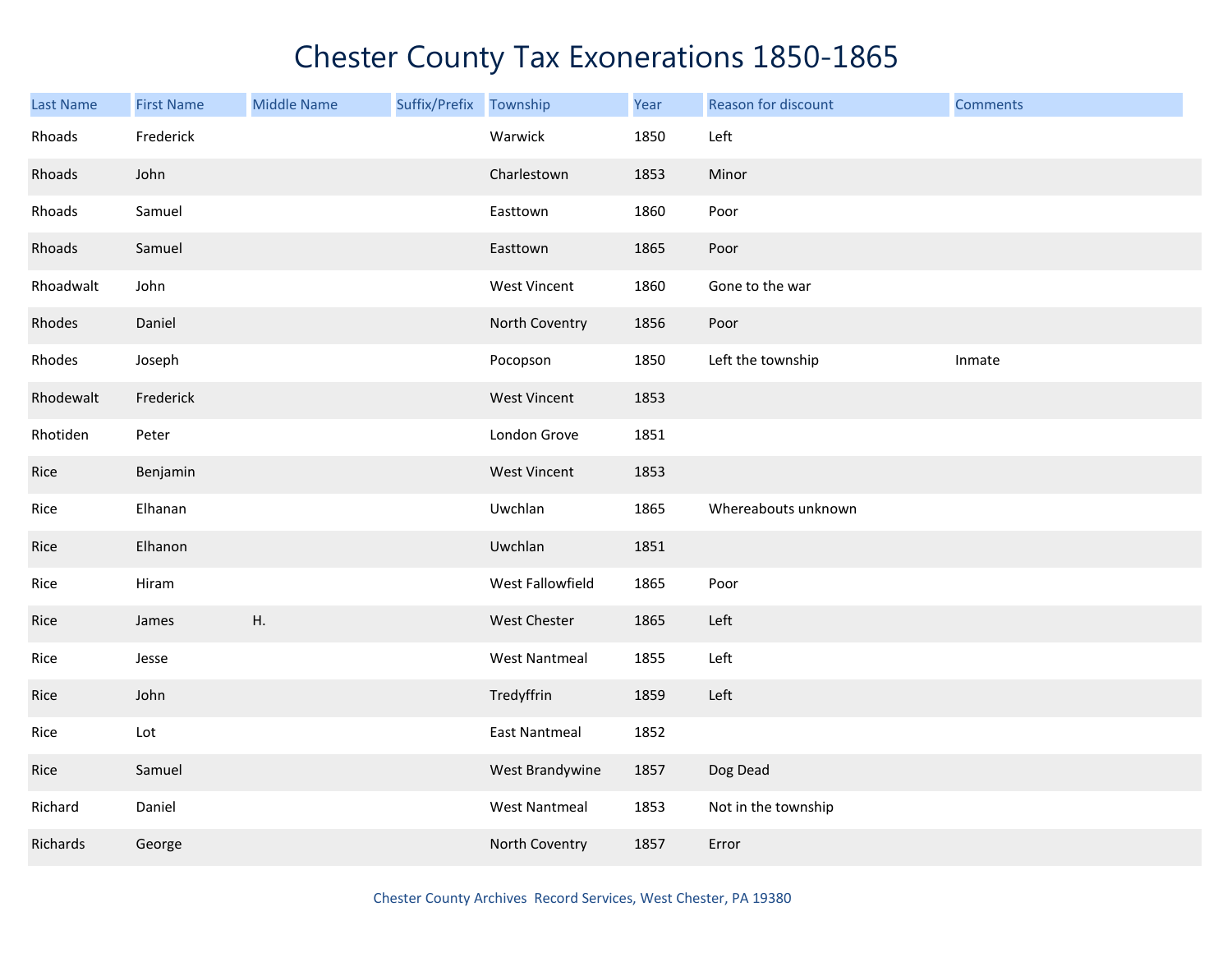| <b>Last Name</b> | <b>First Name</b> | <b>Middle Name</b> | Suffix/Prefix | Township            | Year | Reason for discount | <b>Comments</b> |
|------------------|-------------------|--------------------|---------------|---------------------|------|---------------------|-----------------|
| Richards         | Isaac             |                    |               | Honey Brook         | 1850 | Left township       | Single Freeman  |
| Richards         | John              |                    |               | Phoenixville        | 1860 | Minor               |                 |
| Richards         | John              |                    |               | Tredyffrin          | 1856 | Left                |                 |
| Richards         | John              | M.                 | Rev.          | Uwchlan             | 1850 | Left                |                 |
| Richards         | Lewis             |                    |               | Phoenixville        | 1860 | Left                |                 |
| Richards         | Lewis             |                    |               | Phoenixville        | 1860 | Error               |                 |
| Richards         | Phileman          |                    |               | Phoenixville        | 1860 | Minor               |                 |
| Richards         | Samuel            |                    | Jr.           | Warwick             | 1865 | Left                |                 |
| Richards         | William           |                    |               | Pocopson            | 1860 | Left                |                 |
| Richards         | William           |                    |               | Warwick             | 1857 |                     |                 |
| Richardson       | Abner             | <b>B.</b>          |               | West Nottingham     | 1853 |                     |                 |
| Richardson       | Amos              |                    |               | East Vincent        | 1859 | Left                |                 |
| Richardson       | Edward            |                    |               | Easttown            | 1850 | Left the township   | Inmate          |
| Richardson       | Frank             |                    |               | <b>West Chester</b> | 1856 |                     |                 |
| Richardson       | Harlan            |                    |               | New Garden          | 1859 | Poor                |                 |
| Richardson       | Harlan            | C.                 |               | New Garden          | 1860 | Poor                |                 |
| Richardson       | James             | T.                 |               | New Garden          | 1857 | Poor                |                 |
| Richardson       | Joshua            |                    |               | New Garden          | 1853 | Poor                |                 |
| Richardson       | Joshua            |                    |               | New Garden          | 1859 | Poor                |                 |
| Richardson       | Joshua            |                    |               | New Garden          | 1860 | Poor                |                 |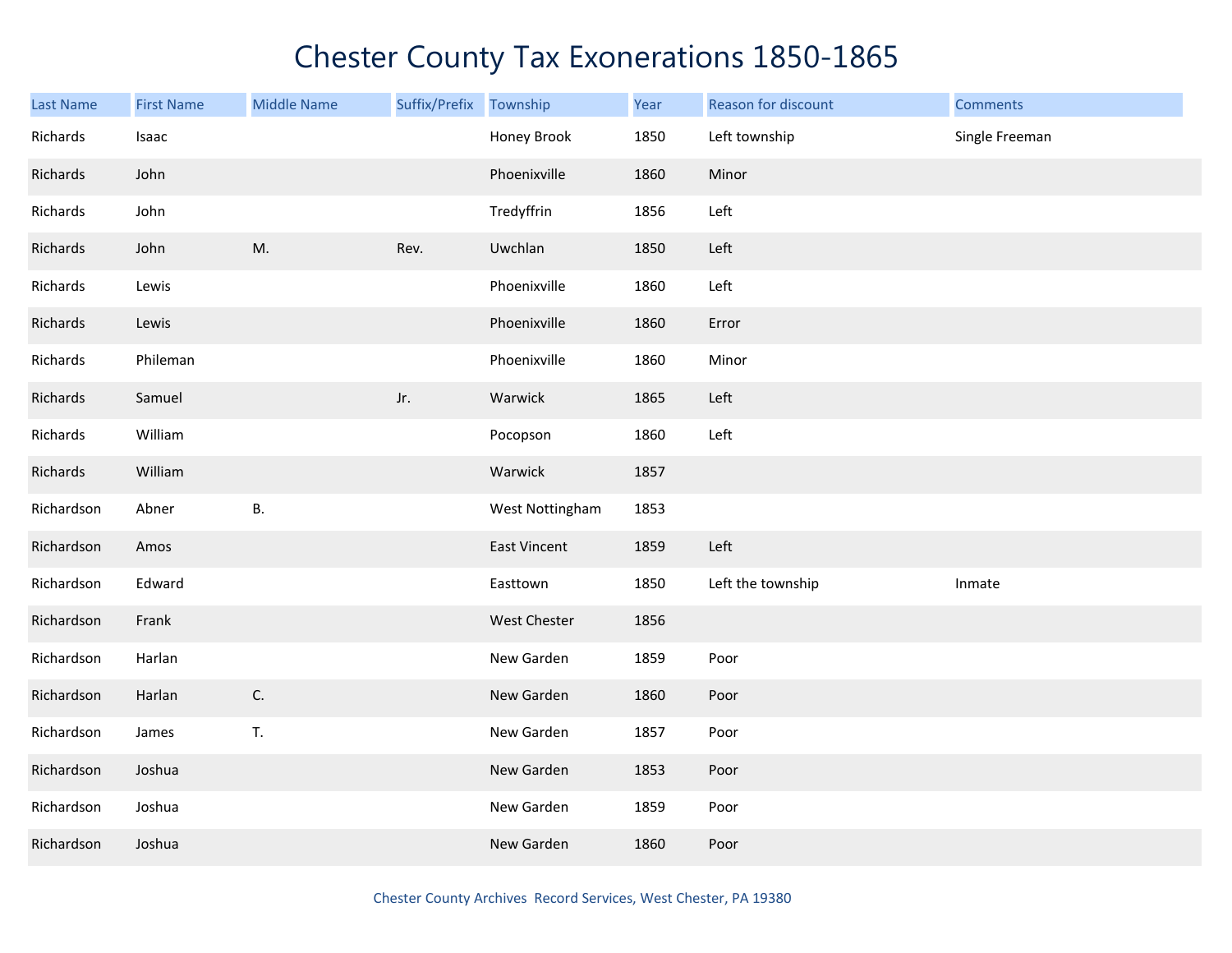| Last Name  | <b>First Name</b> | <b>Middle Name</b> | Suffix/Prefix Township |                      | Year | Reason for discount | <b>Comments</b> |
|------------|-------------------|--------------------|------------------------|----------------------|------|---------------------|-----------------|
| Richardson | Thaddeus          |                    |                        | New Garden           | 1859 | Poor                |                 |
| Richardson | Thomas            |                    |                        | West Chester         | 1853 |                     |                 |
| Richardson | Thomas            |                    |                        | West Pikeland        | 1859 | Left                |                 |
| Richea     | William           |                    |                        | Pennsbury            | 1850 | Out                 |                 |
| Richeson   | Joshua            |                    |                        | New Garden           | 1850 |                     |                 |
| Richey     | $J_{\star}$       | Η.                 |                        | West Fallowfield     | 1865 | Not in township     |                 |
| Richey     | John              |                    |                        | Kennett              | 1857 | Left                |                 |
| Richey     | John              |                    |                        | Pennsbury            | 1853 |                     |                 |
| Richie     | James             |                    |                        | Pennsbury            | 1850 | No Dog              |                 |
| Richmond   | William           |                    |                        | <b>Upper Oxford</b>  | 1865 | Left                |                 |
| Richwind   | Joseph            |                    |                        | Sadsbury             | 1854 | Left                |                 |
| Rickard    | Nathan            | M.                 |                        | East Whiteland       | 1856 | Left                |                 |
| Ricketts   | Edward            |                    |                        | West Chester         | 1860 | Poor                |                 |
| Ridabough  | Samuel            |                    |                        | <b>West Vincent</b>  | 1851 |                     |                 |
| Riday      | John              |                    | Jr.                    | Valley               | 1860 | Left                |                 |
| Rideman    | Frederick         |                    |                        | Uwchlan              | 1855 | Left                |                 |
| Ridge      | Jacob             |                    |                        | Wallace              | 1856 | Poor                |                 |
| Ridge      | John              |                    |                        | East Caln            | 1851 | Gone                |                 |
| Ridge      | John              |                    |                        | <b>East Nantmeal</b> | 1853 | Error               | Crossed out     |
| Riesner    | Samuel            | Η.                 |                        | Warwick              | 1865 | Left                |                 |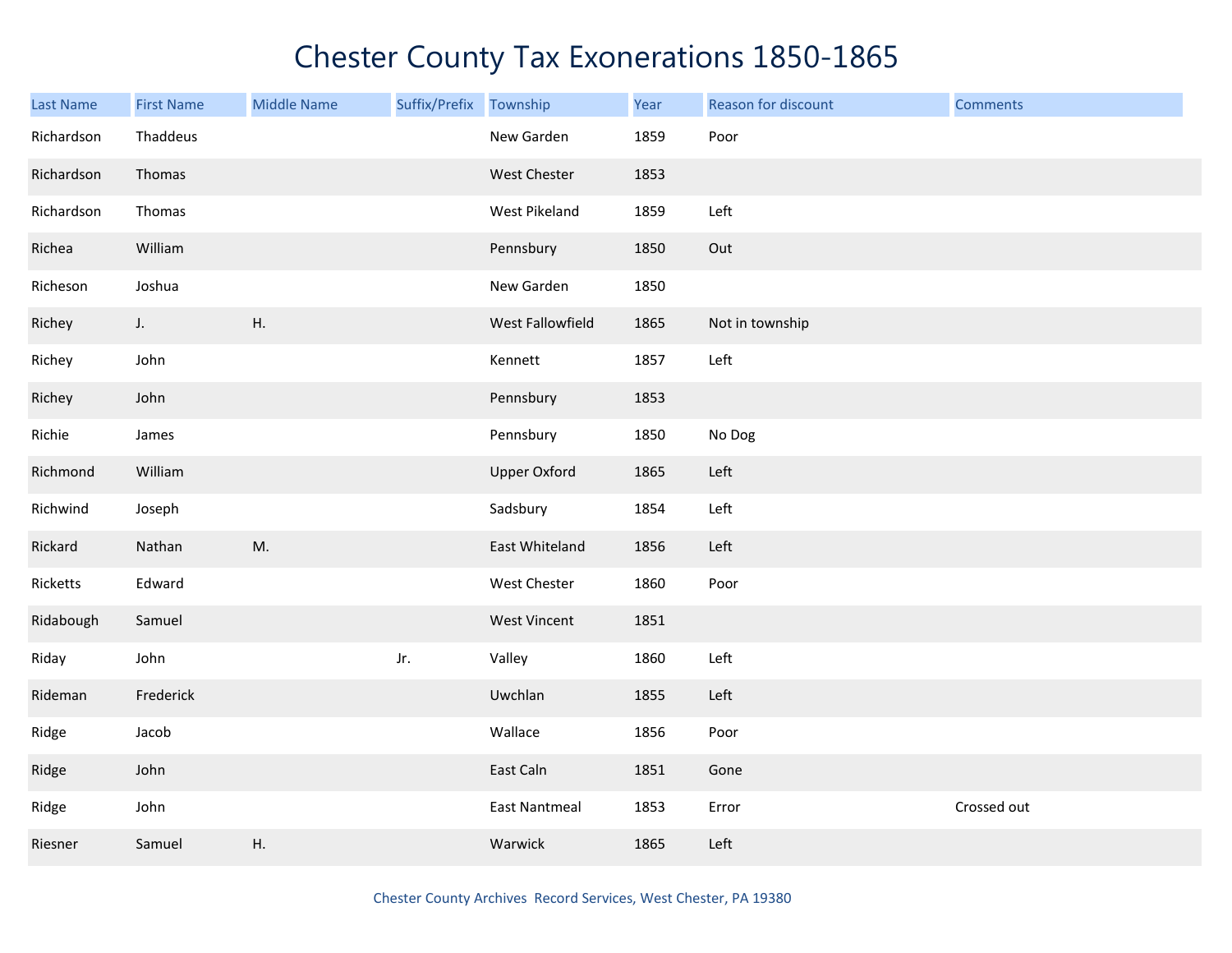| Last Name  | <b>First Name</b> | <b>Middle Name</b> | Suffix/Prefix | Township             | Year | Reason for discount | <b>Comments</b> |
|------------|-------------------|--------------------|---------------|----------------------|------|---------------------|-----------------|
| Rifferd    | George            |                    |               | West Marlborough     | 1859 | Poor                |                 |
| Riffets    | Joseph            |                    |               | Lower Oxford         | 1850 | Left the township   | Single Freeman  |
| Riffitt    | John              |                    |               | Lower Oxford         | 1851 |                     |                 |
| Riffitt    | William           |                    |               | Lower Oxford         | 1851 |                     |                 |
| Rigg       | Ezekiel           |                    |               | West Fallowfield     | 1857 | Error               |                 |
| Rigg       | George            |                    |               | Wallace              | 1860 | Left the township   |                 |
| Rigg       | James             |                    |               | Lower Oxford         | 1857 | Poor                | Inmate          |
| Rigg       | James             |                    |               | Lower Oxford         | 1859 |                     |                 |
| Rigg       | Samuel            |                    |               | <b>West Nantmeal</b> | 1859 |                     |                 |
| Right      | Edward            |                    |               | Penn                 | 1857 | Not in township     |                 |
| Right      | Joseph            |                    |               | Kennett              | 1853 |                     |                 |
| Right      | William           |                    |               | East Marlborough     | 1850 | Left                | Single Freeman  |
| Right      | William           |                    |               | Kennett              | 1853 |                     |                 |
| Righter    | Joshua            |                    |               | West Chester         | 1855 | Left                |                 |
| Rilenbough | Samuel            |                    |               | East Whiteland       | 1856 | Poor                |                 |
| Riley      | <b>B.</b>         |                    |               | West Chester         | 1857 |                     |                 |
| Riley      | Charles           |                    |               | East Vincent         | 1852 |                     |                 |
| Riley      | Evan              |                    |               | <b>Upper Oxford</b>  | 1853 | Poor                |                 |
| Riley      | Francis           |                    |               | East Caln            | 1851 | Removed             |                 |
| Riley      | Francis           |                    |               | East Caln            | 1853 |                     |                 |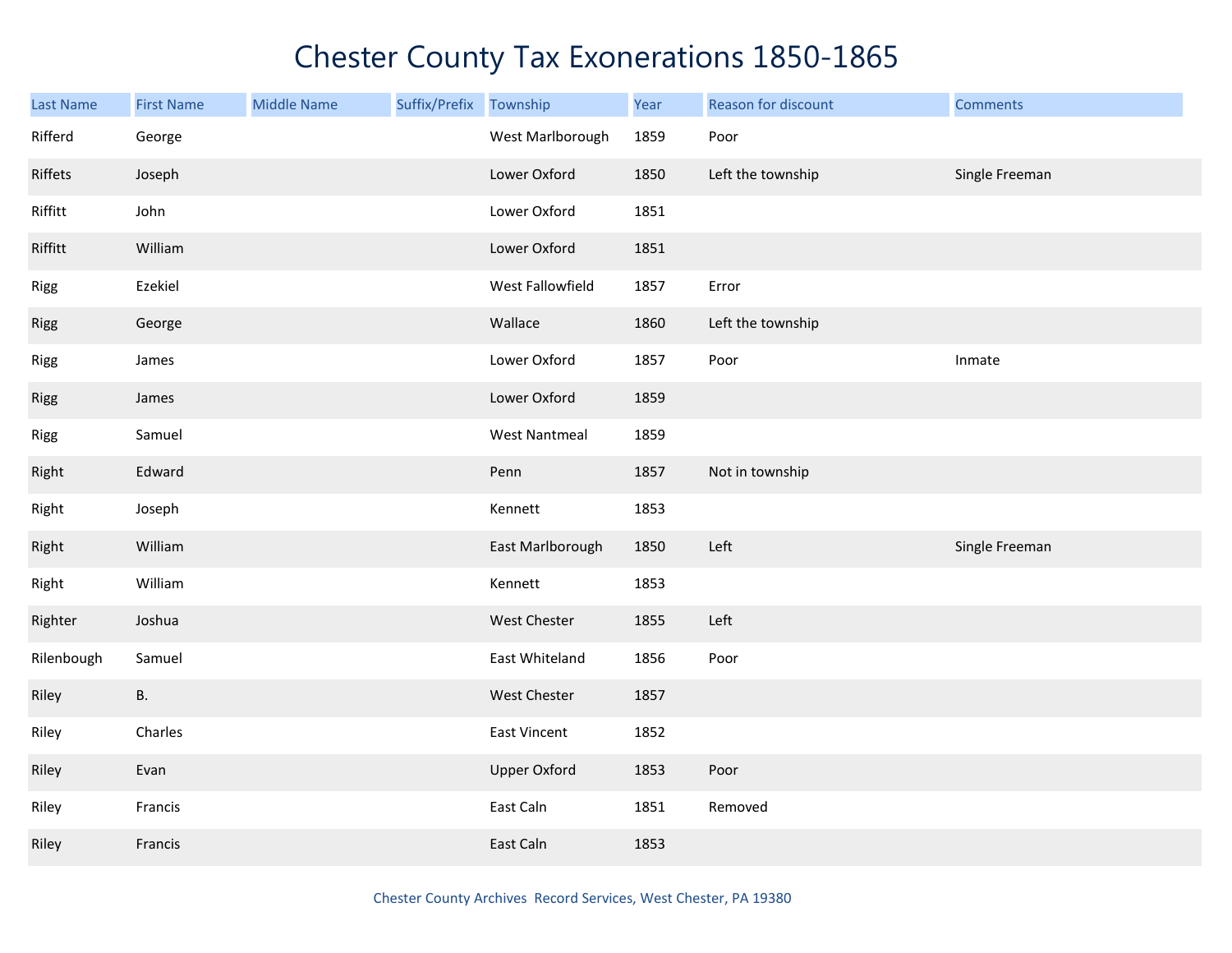| <b>Last Name</b> | <b>First Name</b> | <b>Middle Name</b> | Suffix/Prefix Township |                      | Year | Reason for discount | <b>Comments</b> |
|------------------|-------------------|--------------------|------------------------|----------------------|------|---------------------|-----------------|
| Riley            | James             |                    |                        | West Chester         | 1857 | Left                |                 |
| Riley            | James             | А.                 |                        | West Chester         | 1859 | Left                |                 |
| Riley            | John              |                    |                        | Honey Brook          | 1857 | Left                |                 |
| Riley            | Patrick           |                    |                        | Honey Brook          | 1857 | Left                |                 |
| Riley            | Patrick           |                    |                        | West Brandywine      | 1865 | Left                |                 |
| Riley            | Reuben            |                    |                        | <b>West Nantmeal</b> | 1860 | Left                |                 |
| Riley            | Richard           |                    |                        | Phoenixville         | 1860 | Duplicate           |                 |
| Riley            | Thomas            |                    |                        | Charlestown          | 1865 | Left                |                 |
| Riley            | Thomas            |                    |                        | Phoenixville         | 1860 | Error               |                 |
| Riley            | Thomas            |                    |                        | West Chester         | 1855 | Error               |                 |
| Riley            | William           |                    |                        | East Whiteland       | 1850 |                     |                 |
| Riley            | William           |                    |                        | East Whiteland       | 1855 |                     |                 |
| Rinehart         | Josiah            |                    |                        | <b>East Coventry</b> | 1860 | Deceased & Poor     |                 |
| Ring             | Caleb             |                    |                        | Pennsbury            | 1854 |                     |                 |
| Rissell          | William           |                    |                        | Uwchlan              | 1855 | Left                |                 |
| Rissoll          | John              |                    |                        | West Caln            | 1854 | Left                |                 |
| Ritchie          | David             |                    |                        | Pennsbury            | 1860 | Gone                |                 |
| Ritenbaugh       | Samuel            |                    |                        | East Whiteland       | 1854 |                     |                 |
| Ritenbaugh       | Samuel            |                    |                        | East Whiteland       | 1857 | Poor                |                 |
| Ritenbaugh       | Samuel            |                    |                        | East Whiteland       | 1859 | Poor                |                 |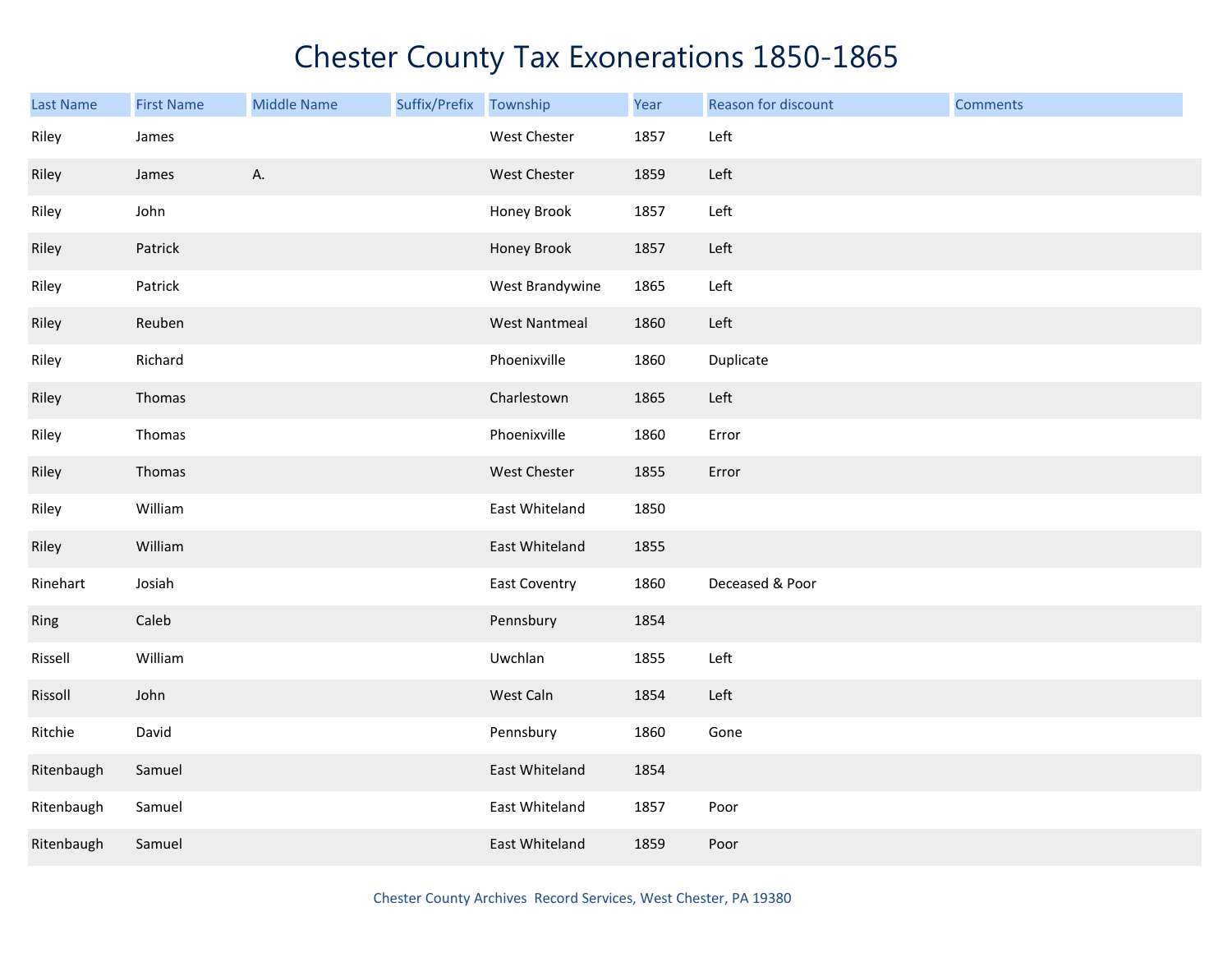| Last Name   | <b>First Name</b> | <b>Middle Name</b> | Suffix/Prefix Township |                      | Year | Reason for discount | <b>Comments</b> |
|-------------|-------------------|--------------------|------------------------|----------------------|------|---------------------|-----------------|
| Ritner      | Samuel            |                    |                        | Easttown             | 1854 |                     |                 |
| Ritner      | Samuel            |                    |                        | <b>Upper Uwchlan</b> | 1859 | Left                |                 |
| Rittenbaugh | Albert            |                    |                        | Sadsbury             | 1853 | Left                |                 |
| Rittenbaugh | Albert            |                    |                        | Sadsbury             | 1854 | Left                |                 |
| Rittenhouse | Zacharius         |                    |                        | <b>East Vincent</b>  | 1860 | Left                |                 |
| Ritter      | Mathias           |                    |                        | Charlestown          | 1850 | Left                | Inmate          |
| Rixstine    | John              |                    |                        | East Vincent         | 1857 |                     |                 |
| Rixtine     | Daniel            |                    |                        | Charlestown          | 1850 | Under age           | Freeman         |
| Rixtine     | John              |                    |                        | East Brandywine      | 1859 | Left                |                 |
| Roach       | Henry             |                    |                        | Tredyffrin           | 1900 | Nothing to be got   |                 |
| Roach       | Patrick           |                    |                        | West Chester         | 1857 | Poor                |                 |
| Roades      | Samuel            |                    |                        | Easttown             | 1856 | Poor                |                 |
| Roads       | Charles           |                    |                        | North Coventry       | 1853 | Error               |                 |
| Roads       | Charles           |                    |                        | North Coventry       | 1855 |                     |                 |
| Roads       | Charles           |                    |                        | North Coventry       | 1855 | Error               |                 |
| Roads       | Daniel            |                    |                        | North Coventry       | 1857 | Poor                |                 |
| Roads       | David             |                    |                        | <b>East Vincent</b>  | 1851 | Error               |                 |
| Roads       | John              |                    |                        | Honey Brook          | 1856 | Lot                 |                 |
| Roads       | Samuel            |                    |                        | Easttown             | 1855 | Poor                |                 |
| Robb        | Charles           |                    |                        | <b>West Chester</b>  | 1860 | Left                |                 |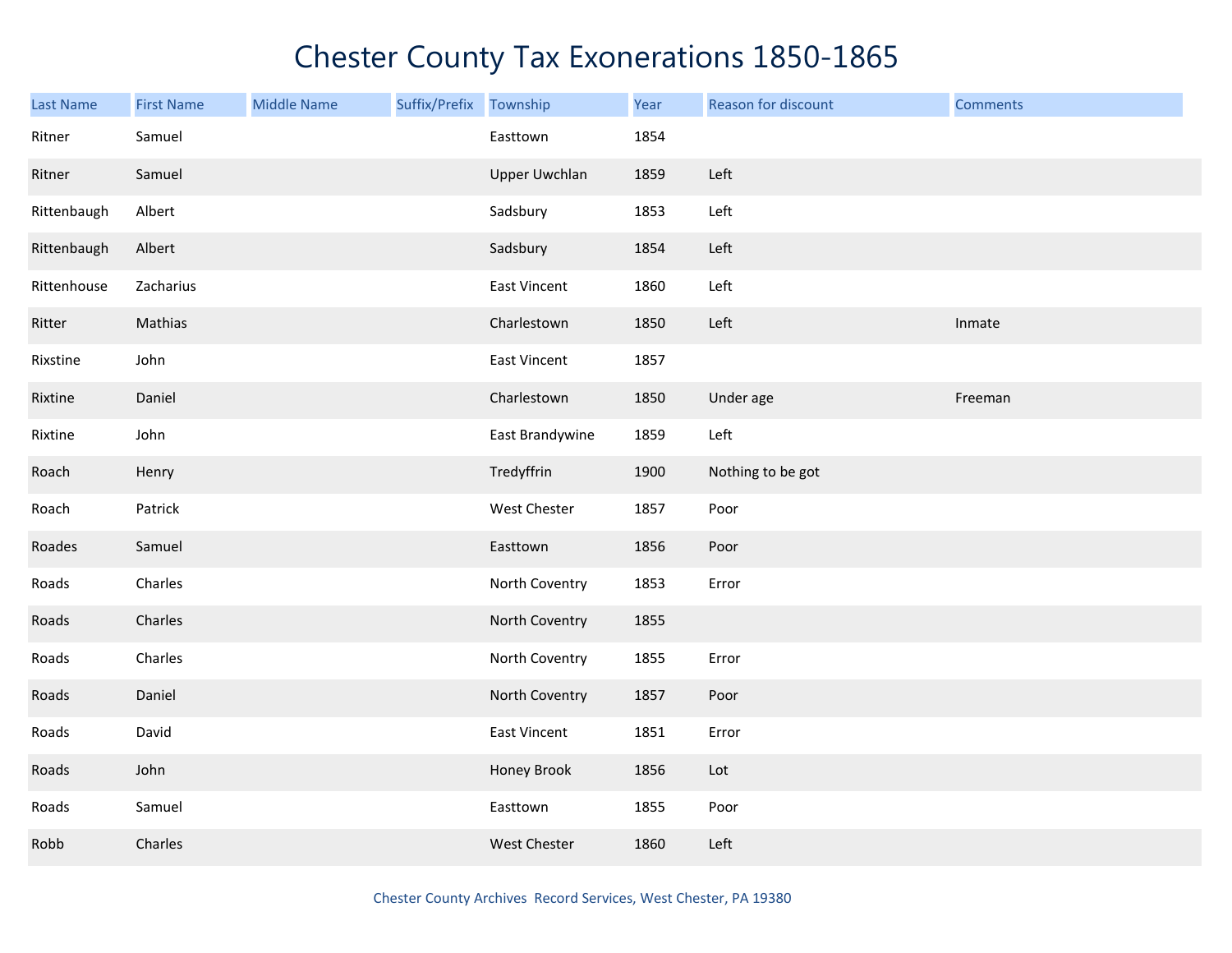| Last Name | <b>First Name</b> | <b>Middle Name</b> | Suffix/Prefix | Township             | Year | <b>Reason for discount</b> | <b>Comments</b> |
|-----------|-------------------|--------------------|---------------|----------------------|------|----------------------------|-----------------|
| Robb      | John              |                    |               | West Chester         | 1856 |                            |                 |
| Robb      | John              |                    |               | West Chester         | 1857 | Left                       |                 |
| Robb      | John              |                    |               | West Whiteland       | 1851 | Unseated land              |                 |
| Robert    | Joseph            |                    |               | Uwchlan              | 1851 | Gone away                  | Inmate          |
| Roberts   | Benjamin          | J.                 |               | Easttown             | 1856 | <b>Unseated land</b>       |                 |
| Roberts   | Benjamin          |                    |               | Easttown             | 1857 | Unseated land              |                 |
| Roberts   | Charles           |                    |               | East Brandywine      | 1860 | Left                       |                 |
| Roberts   | Charles           |                    |               | West Whiteland       | 1865 | Unseated land              |                 |
| Roberts   | Davis             |                    |               | London Grove         | 1853 |                            |                 |
| Roberts   | Ellis             |                    |               | <b>East Nantmeal</b> | 1853 |                            |                 |
| Roberts   | George            |                    |               | <b>East Coventry</b> | 1853 | Left                       |                 |
| Roberts   | George            |                    |               | East Nottingham      | 1850 | Lives in Kennett Square    |                 |
| Roberts   | George            |                    |               | Kennett              | 1853 |                            |                 |
| Roberts   | George            |                    |               | West Pikeland        | 1859 | Dead                       |                 |
| Roberts   | L.                | M.                 |               | West Chester         | 1857 | Left                       |                 |
| Roberts   | Isaac             |                    |               | <b>East Vincent</b>  | 1859 | Left                       |                 |
| Roberts   | Jehu              |                    |               | East Marlborough     | 1857 | Left                       |                 |
| Roberts   | Jehu              |                    |               | Pocopson             | 1855 | Left                       |                 |
| Roberts   | Jehu              |                    |               | Pocopson             | 1856 | Left                       |                 |
| Roberts   | John              |                    |               | East Marlborough     | 1852 |                            |                 |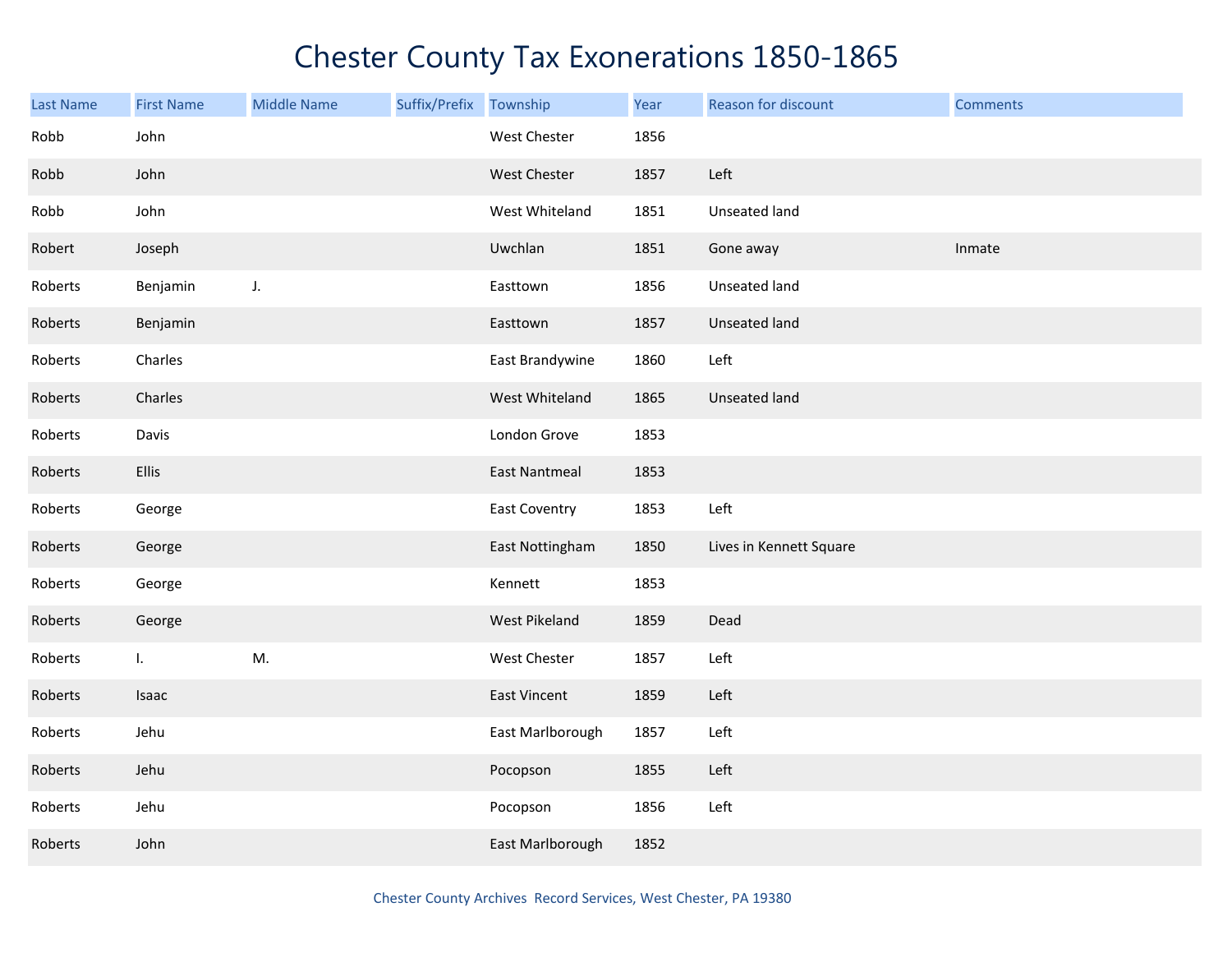| <b>Last Name</b> | <b>First Name</b> | <b>Middle Name</b> | Suffix/Prefix | Township             | Year | Reason for discount | <b>Comments</b>        |
|------------------|-------------------|--------------------|---------------|----------------------|------|---------------------|------------------------|
| Roberts          | John              |                    |               | Easttown             | 1856 | Left                |                        |
| Roberts          | John              |                    |               | Lower Oxford         | 1850 | Left the township   | Inmate                 |
| Roberts          | John              |                    |               | Lower Oxford         | 1853 |                     |                        |
| Roberts          | John              |                    |               | West Chester         | 1852 |                     |                        |
| Roberts          | Jonathan          |                    |               | <b>East Vincent</b>  | 1855 | Dead                |                        |
| Roberts          | Joseph            |                    |               | Honey Brook          | 1853 | Left                |                        |
| Roberts          | Joshua            |                    |               | West Nottingham      | 1853 |                     |                        |
| Roberts          | Mahlon            |                    |               | <b>East Vincent</b>  | 1855 | Left                |                        |
| Roberts          | Philip            |                    |               | East Whiteland       | 1850 |                     |                        |
| Roberts          | Philip            |                    |               | Uwchlan              | 1850 | Left                |                        |
| Roberts          | Philip            |                    |               | West Whiteland       | 1853 | Dead                |                        |
| Roberts          | Samuel            |                    |               | West Whiteland       | 1850 |                     | Inmate                 |
| Roberts          | Seth              | J.                 |               | East Pikeland        | 1855 | Poor                |                        |
| Roberts          | Thomas            |                    |               | <b>East Nantmeal</b> | 1853 | Poor                |                        |
| Roberts          | Thomas            |                    |               | West Caln            | 1865 | Dead                |                        |
| Roberts          | Thompson          |                    |               | <b>East Nantmeal</b> | 1856 | Left                | Single Freeman         |
| Roberts          | Thompson          |                    |               | Tredyffrin           | 1857 |                     |                        |
| Roberts          | Thompson          |                    |               | <b>West Bradford</b> | 1850 |                     |                        |
| Roberts          | William           |                    |               | Tredyffrin           | 1849 |                     | Delinquent Militia Men |
| Roberts          | William           |                    |               | Tredyffrin           | 1850 | Poor                | <b>Military Men</b>    |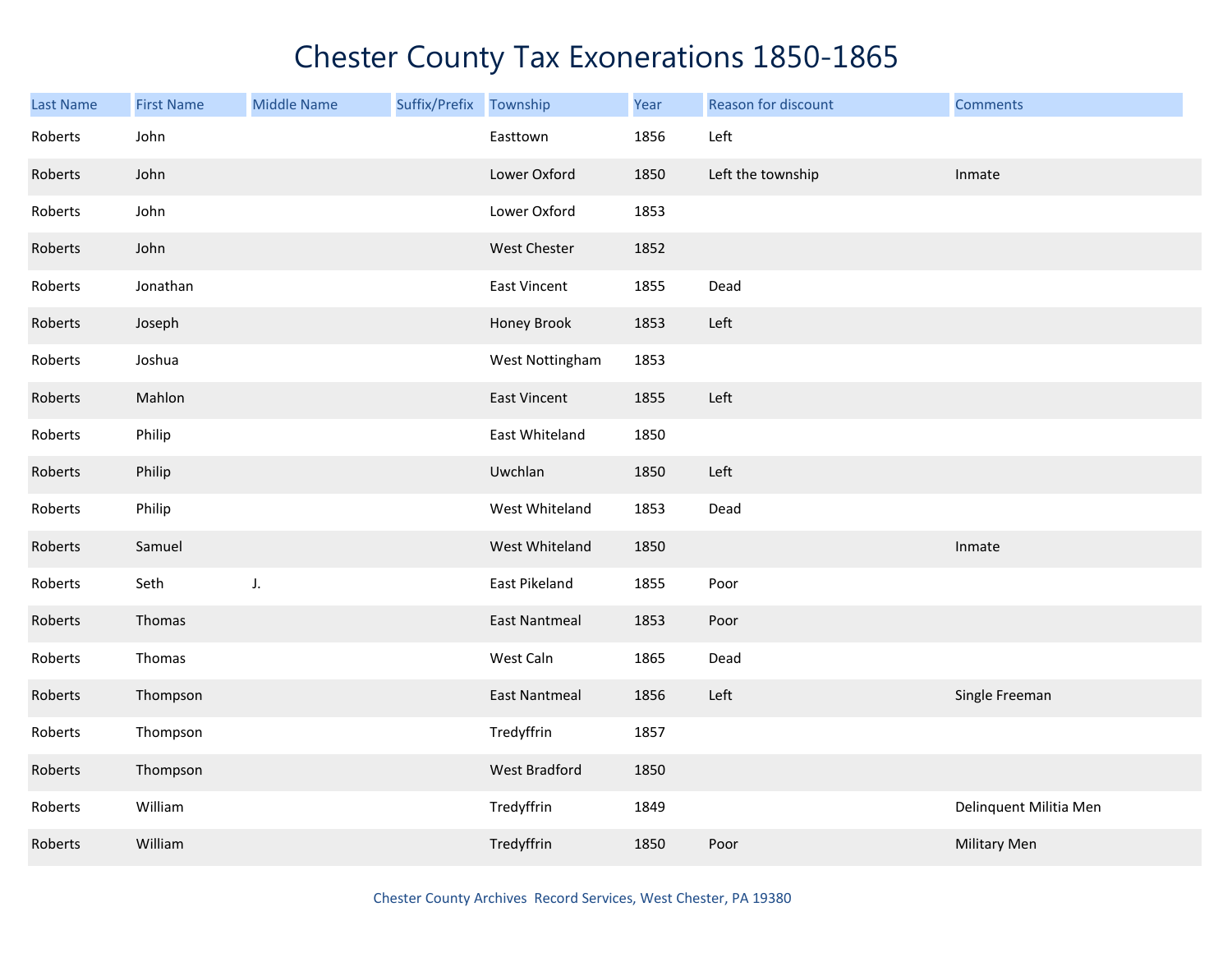| <b>Last Name</b> | <b>First Name</b> | <b>Middle Name</b> | Suffix/Prefix Township |                      | Year | Reason for discount | <b>Comments</b> |
|------------------|-------------------|--------------------|------------------------|----------------------|------|---------------------|-----------------|
| Roberts          | William           |                    |                        | Tredyffrin           | 1850 | Poor                |                 |
| Roberts          | William           |                    |                        | Valley               | 1855 | Left                |                 |
| Robertson        | George            |                    |                        | West Chester         | 1853 |                     |                 |
| Robeson          | David             |                    |                        | Hopewell             | 1859 | Left                |                 |
| Robeson          | George            |                    |                        | North Coventry       | 1853 | Left                |                 |
| Robeson          | James             |                    |                        | East Nottingham      | 1850 | Error               |                 |
| Robeson          | James             |                    |                        | East Nottingham      | 1850 | Not found           |                 |
| Robeson          | James             |                    |                        | Uwchlan              | 1852 | Left                |                 |
| Robeson          | Thomas            |                    |                        | New London           | 1852 | No Dog              |                 |
| Robeson          | William           |                    |                        | Lower Oxford         | 1851 |                     |                 |
| Robins           | Richard           |                    |                        | East Brandywine      | 1856 | Poor                |                 |
| Robinson         | Alexander         |                    |                        | Valley               | 1857 | Left                |                 |
| Robinson         | Charles           |                    |                        | Hopewell             | 1865 | Poor & Drunken      |                 |
| Robinson         | David             |                    |                        | <b>East Nantmeal</b> | 1855 | In Jail             |                 |
| Robinson         | Fritz             |                    |                        | West Chester         | 1865 | Left                |                 |
| Robinson         | George            |                    |                        | East Brandywine      | 1860 | Left                |                 |
| Robinson         | George            |                    |                        | London Grove         | 1855 | Left                | Single Freeman  |
| Robinson         | George            |                    |                        | London Grove         | 1855 | Left                | Single Freeman  |
| Robinson         | Η.                |                    | Jr.                    | West Chester         | 1865 | Left                |                 |
| Robinson         | Henry             |                    |                        | West Chester         | 1852 |                     |                 |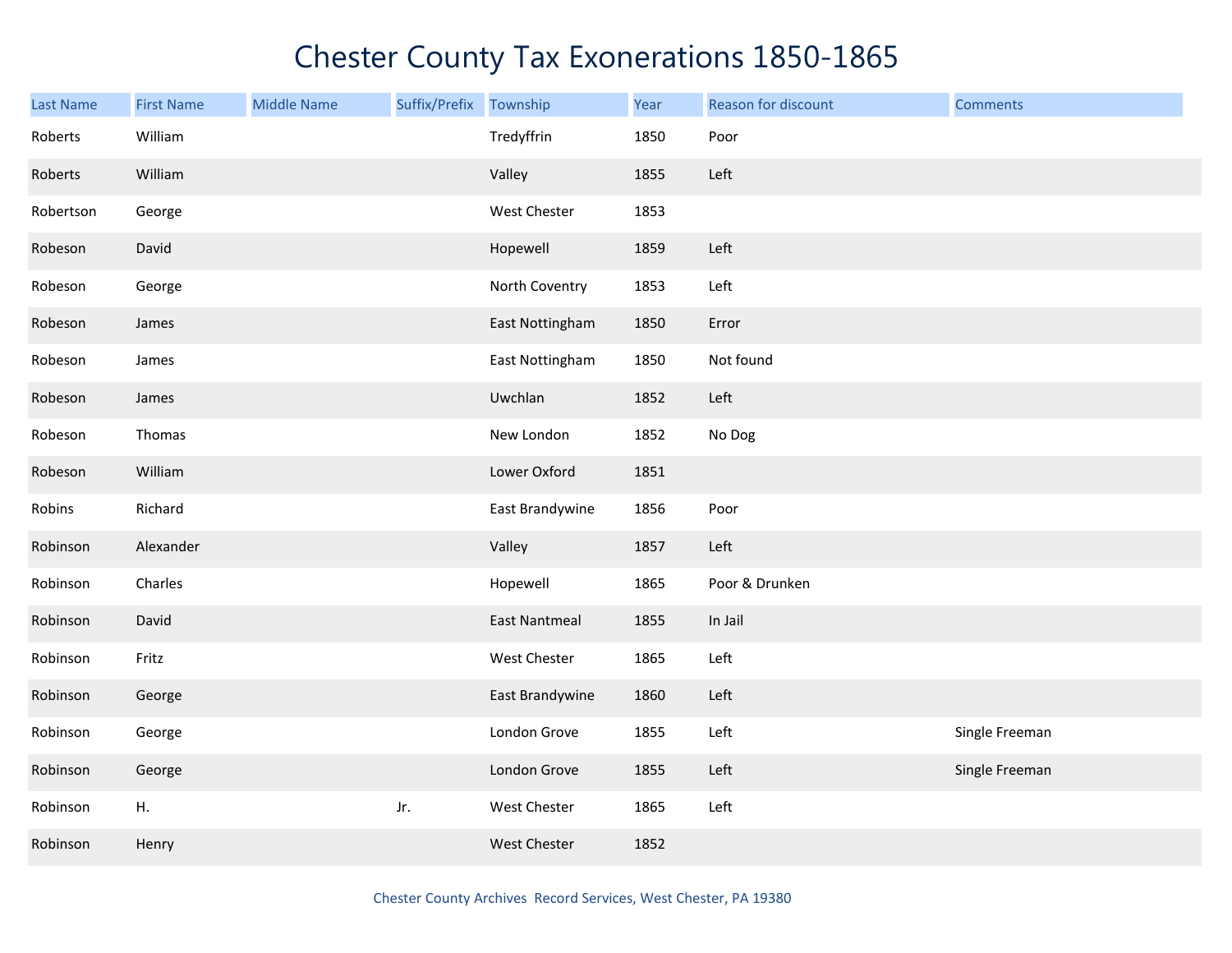| Last Name | <b>First Name</b> | <b>Middle Name</b> | Suffix/Prefix Township |                      | Year | Reason for discount | <b>Comments</b> |
|-----------|-------------------|--------------------|------------------------|----------------------|------|---------------------|-----------------|
| Robinson  | Henry             |                    |                        | West Chester         | 1865 | Poor                |                 |
| Robinson  | James             |                    |                        | East Nottingham      | 1855 | Left                |                 |
| Robinson  | James             | Η.                 |                        | <b>Upper Oxford</b>  | 1859 |                     |                 |
| Robinson  | James             | Η.                 |                        | <b>Upper Oxford</b>  | 1860 | Left                |                 |
| Robinson  | James             |                    |                        | <b>West Nantmeal</b> | 1850 | Unable to pay       | Inmate          |
| Robinson  | John              |                    |                        | East Marlborough     | 1857 | Sick                |                 |
| Robinson  | John              | E.                 |                        | Kennett Square       | 1860 | Left                |                 |
| Robinson  | John              |                    |                        | Sadsbury             | 1854 | Left                |                 |
| Robinson  | John              |                    |                        | Willistown           | 1865 | Left                |                 |
| Robinson  | Martin            |                    |                        | Sadsbury             | 1865 | Left                |                 |
| Robinson  | Matthew           |                    |                        | East Nottingham      | 1853 |                     |                 |
| Robinson  | Richard           |                    |                        | East Brandywine      | 1855 | Poor                |                 |
| Robinson  | Richard           |                    |                        | East Brandywine      | 1857 | Poor                |                 |
| Robinson  | Richard           |                    |                        | East Brandywine      | 1859 | Poor                |                 |
| Robinson  | Westley           |                    |                        | Franklin             | 1854 | Left                |                 |
| Robinson  | Westley           |                    |                        | London Britain       | 1860 | Poor                |                 |
| Robinson  | Westly            |                    |                        | London Grove         | 1850 |                     |                 |
| Robinson  | William           |                    |                        | London Britain       | 1855 | Left                |                 |
| Robinson  | William           | Ε.                 |                        | West Chester         | 1865 | Left                |                 |
| Robison   | David             |                    |                        | Newlin               | 1850 | Poor                |                 |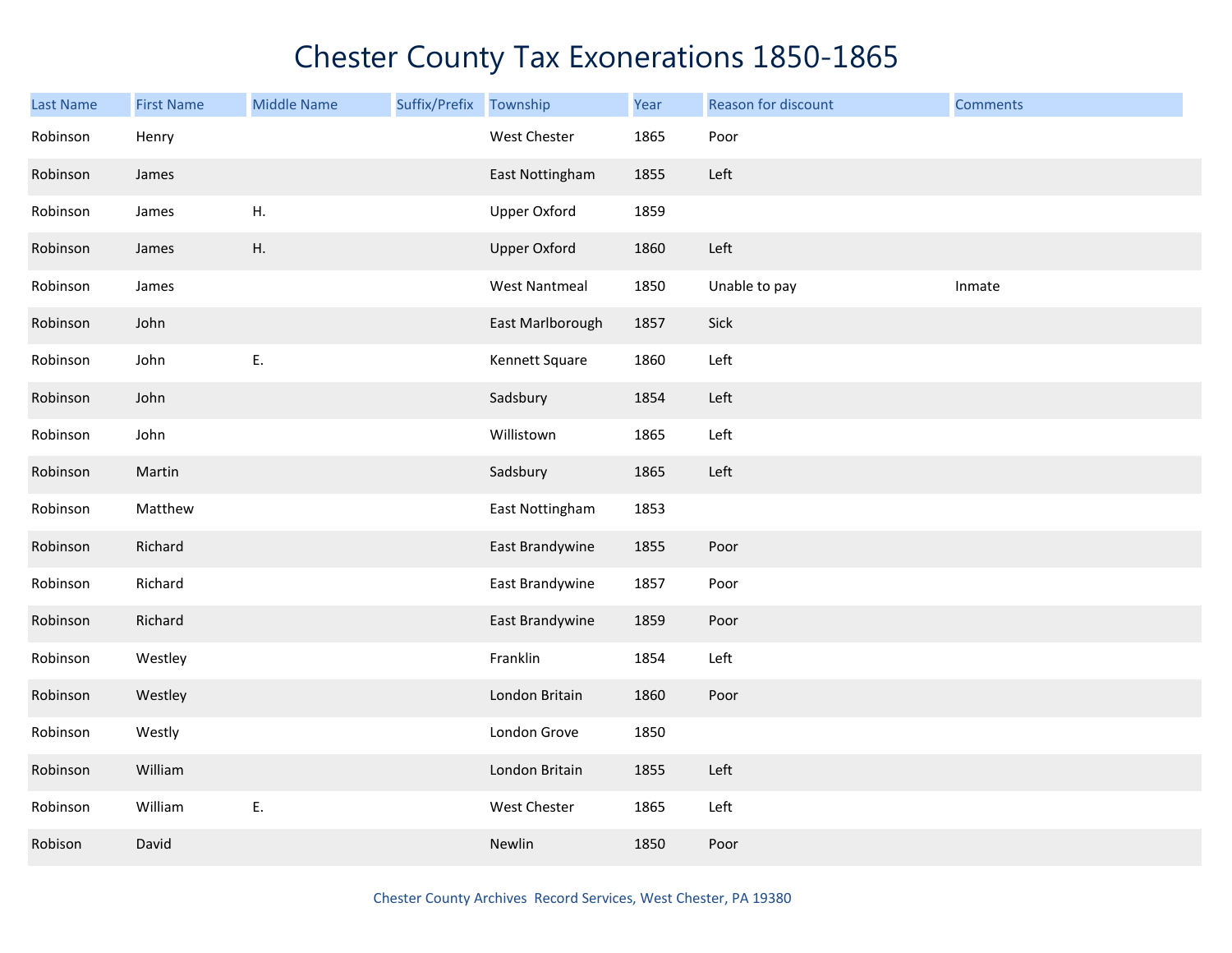| <b>Last Name</b> | <b>First Name</b> | <b>Middle Name</b> | Suffix/Prefix Township |                 | Year | Reason for discount | <b>Comments</b> |
|------------------|-------------------|--------------------|------------------------|-----------------|------|---------------------|-----------------|
| Robison          | John              |                    |                        | Sadsbury        | 1865 | Left                |                 |
| Robison          | William           |                    |                        | Lower Oxford    | 1857 | Poor                | Inmate          |
| Rocap            | Henry             |                    |                        | West Chester    | 1857 | Left                |                 |
| Rocbottom        | John              |                    |                        | East Caln       | 1865 | Left                |                 |
| Rock             | John              |                    |                        | Westtown        | 1862 | Left                |                 |
| Rodebach         | David             |                    |                        | Newlin          | 1850 | Left                |                 |
| Rodeback         | George            |                    | Sr.                    | Newlin          | 1850 | Poor                |                 |
| Rodeback         | George            |                    |                        | Newlin          | 1854 | Poor                |                 |
| Rodeback         | Peirce            |                    |                        | Newlin          | 1855 |                     |                 |
| Rodeback         | Pierce            |                    |                        | West Bradford   | 1850 |                     |                 |
| Rodebaugh        | Samuel            |                    |                        | West Whiteland  | 1850 |                     | Single Freeman  |
| Rodenback        | George            |                    |                        | Newlin          | 1853 | Poor                |                 |
| Rodgers          | Benjamin          |                    |                        | East Whiteland  | 1857 | Left                |                 |
| Rodgers          | David             |                    |                        | East Brandywine | 1855 | Deceased            |                 |
| Rodgers          | E.                | J.                 |                        | Lower Oxford    | 1865 | Left                |                 |
| Rodgers          | Ebenezer          |                    |                        | Hopewell        | 1856 |                     |                 |
| Rodgers          | Ebenezer          |                    |                        | Hopewell        | 1859 | Poor                |                 |
| Rodgers          | Ebenezer          |                    |                        | Hopewell        | 1860 | Poor                |                 |
| Rodgers          | John              |                    |                        | East Brandywine | 1855 | Pays in Uwchlan     |                 |
| Rodgers          | John              |                    |                        | East Whiteland  | 1857 | Left                |                 |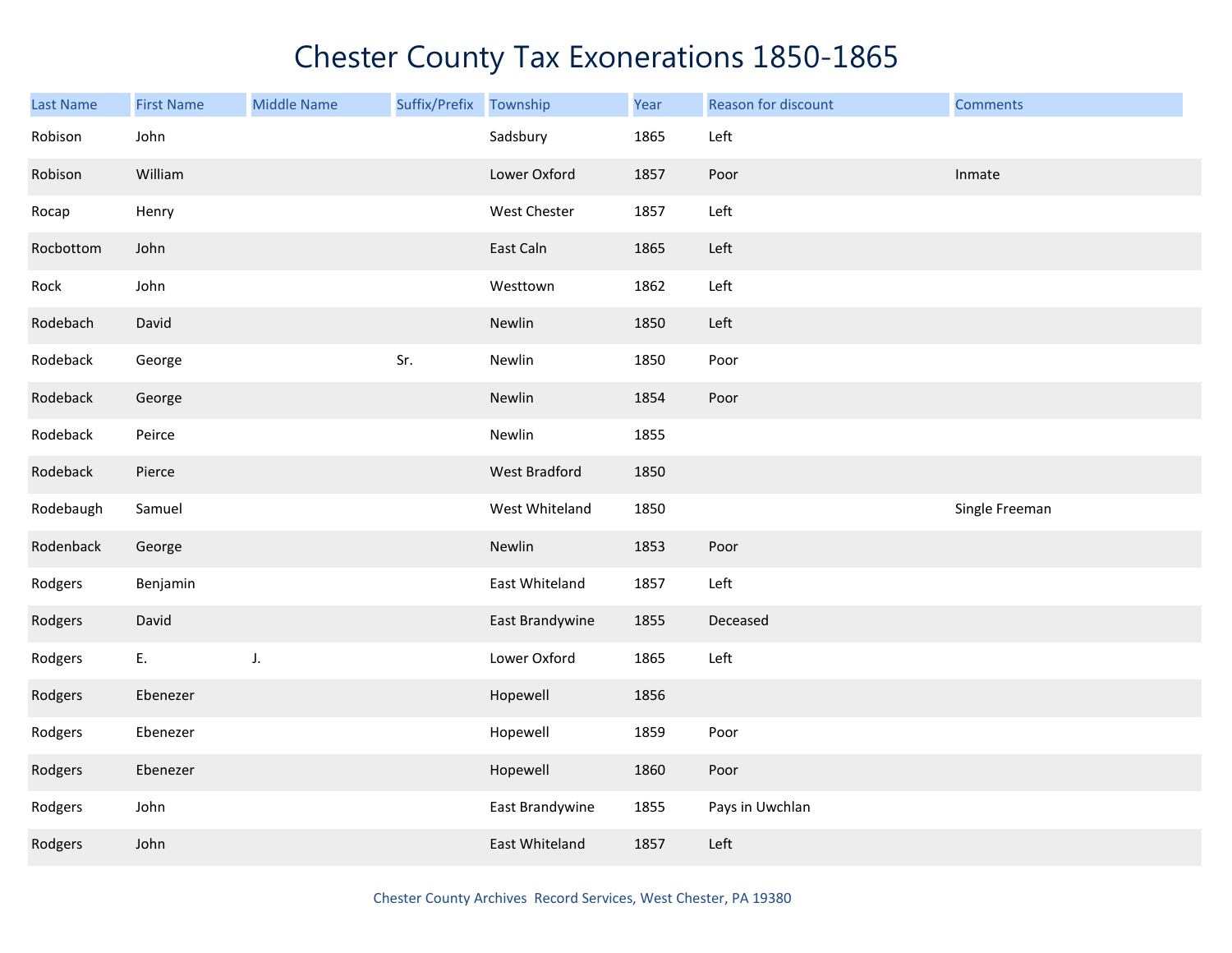| Last Name | <b>First Name</b> | <b>Middle Name</b> | Suffix/Prefix | Township             | Year | Reason for discount   | <b>Comments</b> |
|-----------|-------------------|--------------------|---------------|----------------------|------|-----------------------|-----------------|
| Rodgers   | Matthew           |                    |               | East Bradford        | 1859 | Left                  |                 |
| Rodgers   | Robert            |                    |               | East Whiteland       | 1857 | Left                  |                 |
| Rogan     | John              |                    |               | Valley               | 1859 | Cripple               |                 |
| Rogan     | John              |                    |               | Valley               | 1860 | Poor                  |                 |
| Roger     | Isaac             |                    |               | East Nottingham      | 1834 | Moved                 | Inmate          |
| Roger     | John              |                    | Jr.           | East Brandywine      | 1853 | Left                  |                 |
| Rogers    | Abner             |                    |               | Willistown           | 1860 |                       |                 |
| Rogers    | Charles           |                    |               | Phoenixville         | 1860 | Error                 |                 |
| Rogers    | Daniel            |                    |               | Lower Oxford         | 1851 |                       |                 |
| Rogers    | Ebenezer          |                    |               | East Nottingham      | 1850 | Lives in Lower Oxford | Inmate          |
| Rogers    | Franklin          |                    |               | West Bradford        | 1850 |                       |                 |
| Rogers    | Hugh              |                    |               | <b>West Bradford</b> | 1850 |                       |                 |
| Rogers    | Hugh              |                    |               | West Bradford        | 1853 | Left                  |                 |
| Rogers    | John              |                    |               | Charlestown          | 1857 | Left                  |                 |
| Rogers    | John              | А.                 |               | Lower Oxford         | 1851 |                       |                 |
| Rogers    | John              |                    |               | Phoenixville         | 1860 | Left                  |                 |
| Rogers    | John              |                    |               | Pocopson             | 1850 | Left the township     | Inmate          |
| Rogers    | John              |                    |               | West Chester         | 1860 | In Army & Poor        |                 |
| Rogers    | Joseph            |                    |               | Phoenixville         | 1860 | Left                  |                 |
| Rogers    | Joseph            |                    |               | West Bradford        | 1865 | Left                  |                 |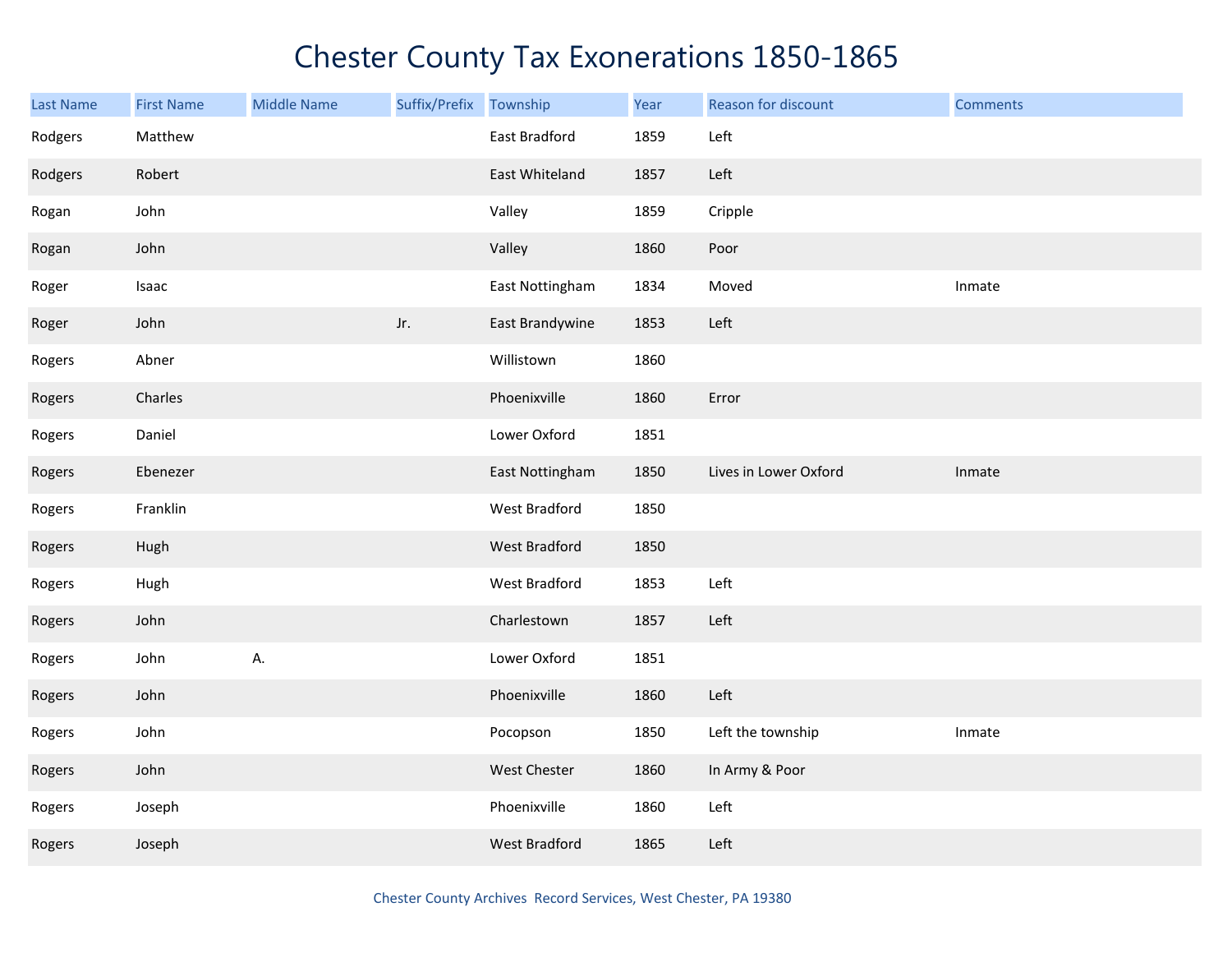| Last Name | <b>First Name</b> | <b>Middle Name</b> | Suffix/Prefix | Township            | Year | Reason for discount | <b>Comments</b> |
|-----------|-------------------|--------------------|---------------|---------------------|------|---------------------|-----------------|
| Rogers    | Michael           |                    |               | Phoenixville        | 1860 | Left                |                 |
| Rogers    | Pat               |                    |               | West Chester        | 1857 | Poor                |                 |
| Rogers    | Patrick           |                    |               | West Chester        | 1859 | Poor                |                 |
| Rogers    | Samuel            |                    |               | Hopewell            | 1855 |                     |                 |
| Rogers    | Thomas            |                    |               | East Vincent        | 1855 | Left                |                 |
| Rogers    | Walker            |                    |               | Willistown          | 1860 |                     |                 |
| Rolland   | Hugh              |                    |               | West Nottingham     | 1859 | Left                |                 |
| Rone      | James             |                    |               | Charlestown         | 1865 | Left                |                 |
| Roney     | Barkley           |                    |               | Penn                | 1857 | Poor                |                 |
| Roney     | Frank             |                    |               | New London          | 1898 |                     |                 |
| Roney     | John              |                    |               | East Marlborough    | 1855 | Poor                |                 |
| Roney     | John              |                    |               | Kennett             | 1850 | Out of the township | Inmate          |
| Roney     | Thomas            |                    |               | Kennett             | 1850 | Out of the township | Inmate          |
| Roney     | Thomas            | J.                 | Jr.           | Kennett             | 1859 | Left                |                 |
| Roof      | Samuel            |                    |               | East Vincent        | 1860 | Poor                |                 |
| Rook      | Daniel            |                    |               | East Vincent        | 1857 |                     |                 |
| Rook      | Robert            |                    |               | West Vincent        | 1860 | Error               |                 |
| Rooke     | Barnard           |                    |               | West Chester        | 1854 | Left                |                 |
| Rooke     | Robert            |                    |               | West Vincent        | 1865 | Left                |                 |
| Rooks     | Thomas            |                    |               | <b>West Vincent</b> | 1857 | Error               |                 |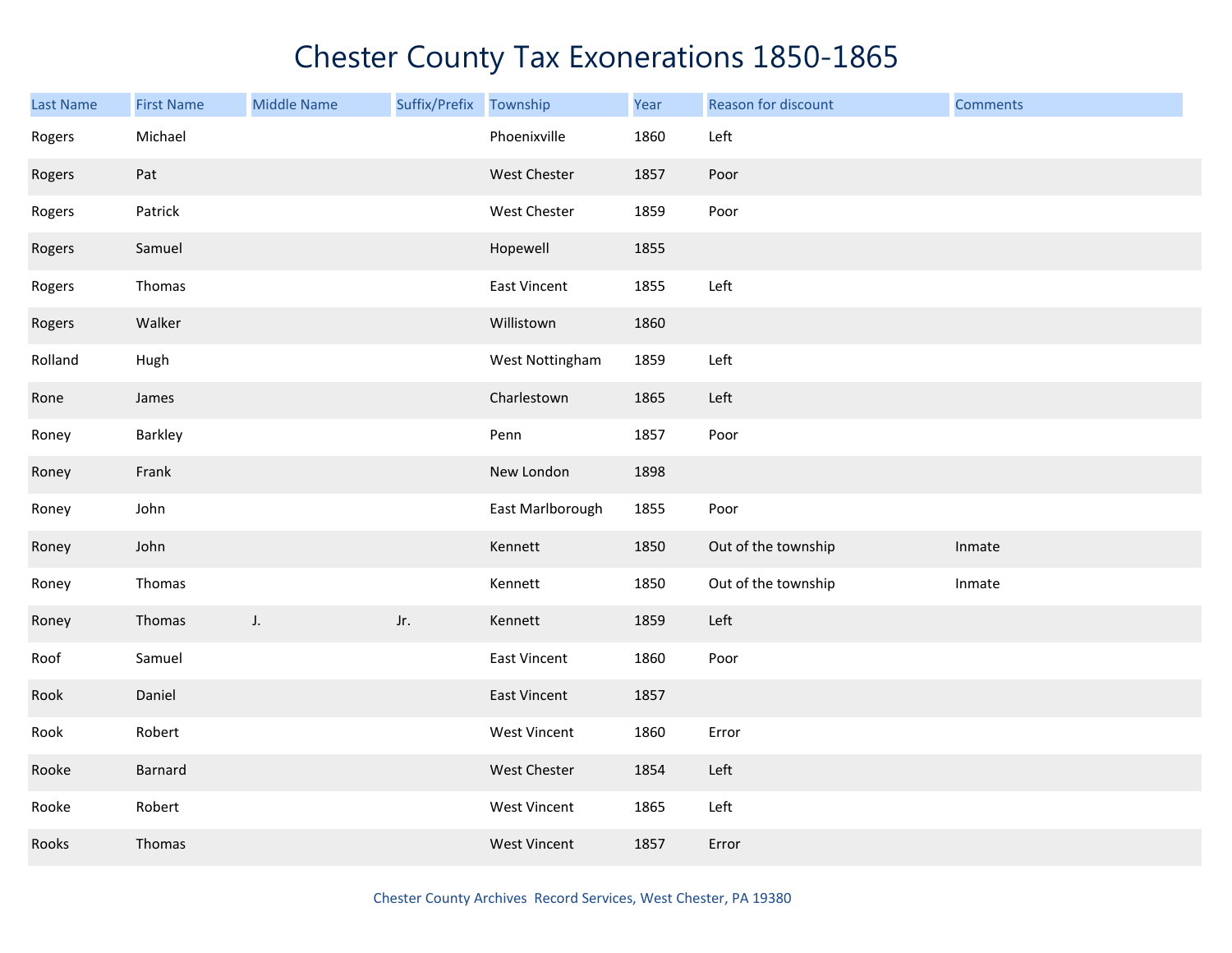| <b>Last Name</b> | <b>First Name</b> | <b>Middle Name</b> | Suffix/Prefix | Township         | Year | Reason for discount    | <b>Comments</b> |
|------------------|-------------------|--------------------|---------------|------------------|------|------------------------|-----------------|
| Root             | Henry             |                    |               | Tredyffrin       | 1849 | Easttown               |                 |
| Root             | John              |                    |               | Warwick          | 1853 | Left                   | Paid            |
| Root             | John              |                    |               | West Caln        | 1855 | Poor                   |                 |
| Root             | Robert            |                    |               | West Caln        | 1855 | Poor                   |                 |
| Root             | Washington        |                    |               | North Coventry   | 1855 |                        |                 |
| Roraback         | James             |                    |               | West Fallowfield | 1850 | Left the township      | Inmate          |
| Rorke            | В.                |                    |               | West Chester     | 1856 | Left                   |                 |
| Rositer          | Henry             |                    |               | Willistown       | 1860 |                        |                 |
| Ross             | Benjamin          |                    |               | Tredyffrin       | 1900 | Sold by order of Court |                 |
| Ross             | Charles           |                    |               | West Chester     | 1859 | Error                  |                 |
| Ross             | Charles           | S.                 |               | West Chester     | 1860 | "Never Seede man"      |                 |
| Ross             | Charles           |                    |               | West Chester     | 1865 | Unseated land          |                 |
| Ross             | Joseph            |                    |               | Kennett Square   | 1856 | Left                   |                 |
| Ross             | Lemmon            |                    |               | Highland         | 1865 | Left                   |                 |
| Ross             | Lemon             |                    |               | West Marlborough | 1860 | Left                   |                 |
| Ross             | Lemuel            |                    |               | Londonderry      | 1857 | Left                   |                 |
| Ross             | Levi              |                    | Jr.           | New Garden       | 1859 | Poor                   |                 |
| Ross             | Levi              |                    |               | New Garden       | 1860 | Left                   |                 |
| Ross             | Robert            |                    |               | East Nottingham  | 1857 | Poor                   |                 |
| <b>Ross</b>      | Robert            |                    |               | New London       | 1857 | Left                   |                 |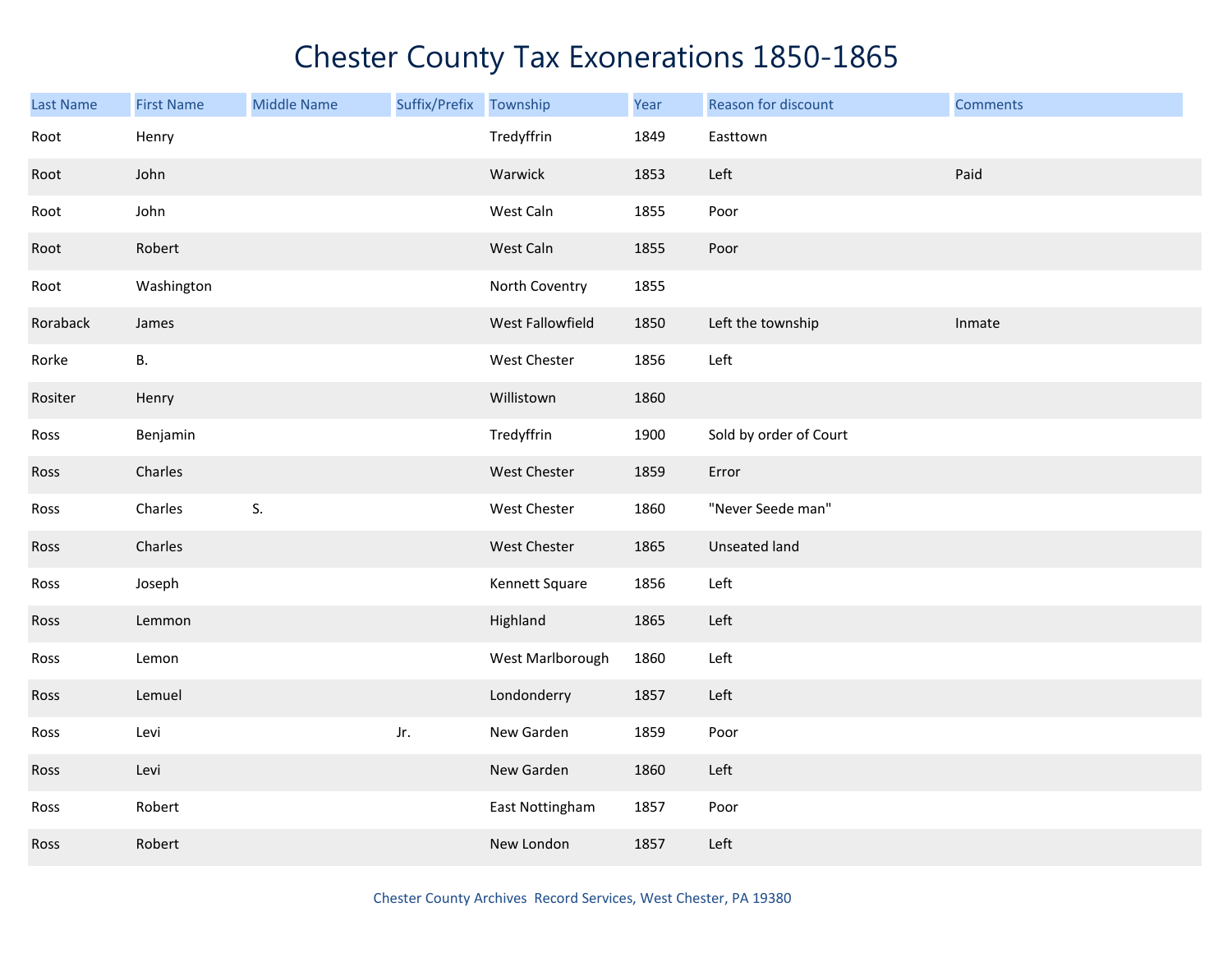| Last Name | <b>First Name</b> | <b>Middle Name</b> | Suffix/Prefix Township |                  | Year | Reason for discount       | <b>Comments</b> |
|-----------|-------------------|--------------------|------------------------|------------------|------|---------------------------|-----------------|
| Ross      | Robert            |                    |                        | Upper Oxford     | 1850 |                           |                 |
| Ross      | Ryland            |                    |                        | New Garden       | 1855 |                           |                 |
| Rossiter  | Henry             |                    |                        | Charlestown      | 1853 | Left                      |                 |
| Rowland   | Charles           |                    |                        | East Whiteland   | 1850 |                           | Crossed out     |
| Rowland   | George            |                    |                        | East Whiteland   | 1859 | Removed                   |                 |
| Rowland   | Hugh              |                    |                        | West Nottingham  | 1860 | Moved away                |                 |
| Rowland   | Jacob             |                    |                        | West Vincent     | 1853 |                           |                 |
| Rowland   | Joseph            |                    |                        | East Vincent     | 1852 |                           |                 |
| Rox       | Joseph            |                    |                        | Pocopson         | 1860 | Left                      |                 |
| Royer     | William           |                    |                        | Phoenixville     | 1860 | Left                      |                 |
| Rubicam   | John              |                    |                        | West Chester     | 1856 | Left                      |                 |
| Rubincan  | Benjamin          |                    |                        | Newlin           | 1865 | Left                      |                 |
| Rubincan  | John              |                    |                        | Newlin           | 1865 | Left                      |                 |
| Rudolph   | George            |                    |                        | Lower Oxford     | 1853 |                           |                 |
| Rudolph   | Jarvis            |                    |                        | West Bradford    | 1860 | In Camp                   |                 |
| Rudolph   | William           |                    |                        | East Nottingham  | 1850 | Does not live in township |                 |
| Rudolph   | William           |                    | Sr.                    | New London       | 1855 | Dead                      |                 |
| Rue       | Israel            |                    |                        | East Whiteland   | 1854 |                           |                 |
| Rumer     | James             |                    |                        | Newlin           | 1853 | Poor                      |                 |
| Rumer     | James             |                    |                        | West Marlborough | 1850 | Poor                      |                 |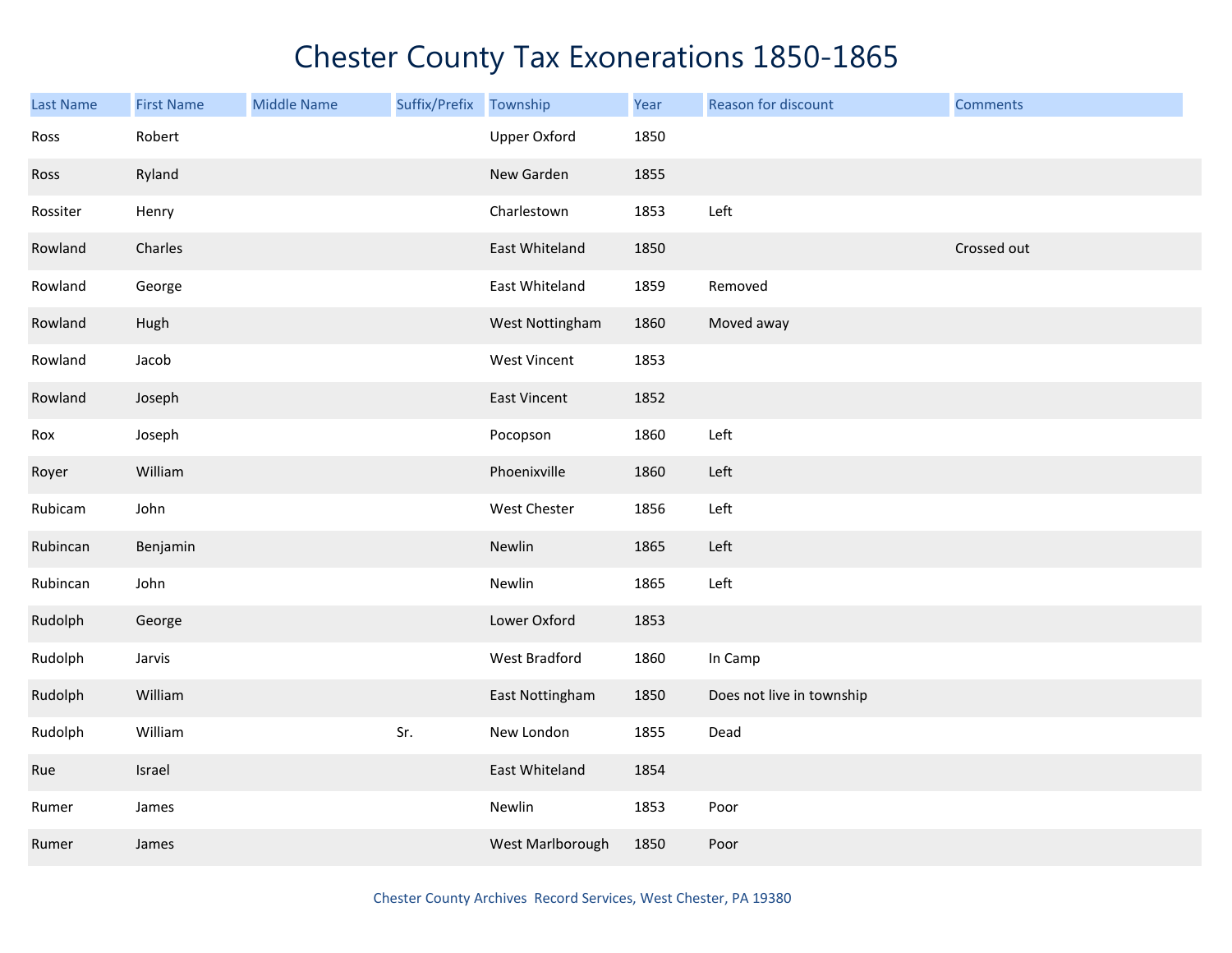| Last Name | <b>First Name</b> | <b>Middle Name</b> | Suffix/Prefix | Township            | Year | Reason for discount   | <b>Comments</b> |
|-----------|-------------------|--------------------|---------------|---------------------|------|-----------------------|-----------------|
| Rumford   | Edmund            |                    |               | London Britain      | 1865 | Left                  |                 |
| Rumour    | James             | M.                 |               | Newlin              | 1854 | Left                  |                 |
| Rumsey    | Charles           |                    |               | Lower Oxford        | 1853 | Left                  |                 |
| Rumsey    | Moses             | M.                 | Jr.           | Lower Oxford        | 1859 | Poor                  |                 |
| Rupert    | William           |                    |               | Lower Oxford        | 1853 |                       |                 |
| Rupp      | C.                | <b>B.</b>          |               | West Chester        | 1865 | Left                  |                 |
| Ruppert   | Uria              |                    |               | <b>Upper Oxford</b> | 1850 |                       |                 |
| Rush      | Michael           |                    |               | West Chester        | 1850 |                       |                 |
| Rush      | Michael           |                    |               | West Chester        | 1860 | Left                  |                 |
| Rush      | Peter             |                    |               | West Chester        | 1855 | Dead                  |                 |
| Rush      | Samuel            |                    |               | East Caln           | 1851 | Gone                  |                 |
| Rushbear  | Henry             |                    |               | Willistown          | 1865 | Left                  |                 |
| Rushworth | Edward            |                    |               | West Caln           | 1861 | Error                 |                 |
| Russel    | Alexander         |                    | Jr.           | Lower Oxford        | 1850 | Left the township     | Single Freeman  |
| Russel    | Andrew            |                    |               | East Nottingham     | 1850 | Lives in Lower Oxford | Inmate          |
| Russel    | Isaac             |                    |               | Sadsbury            | 1853 | Left                  |                 |
| Russel    | James             |                    |               | Lower Oxford        | 1850 | Left the township     | Inmate          |
| Russel    | James             | D.                 |               | <b>Upper Oxford</b> | 1856 |                       |                 |
| Russel    | John              |                    |               | New London          | 1852 | Left                  |                 |
| Russel    | John              |                    |               | Penn                | 1852 | No property           |                 |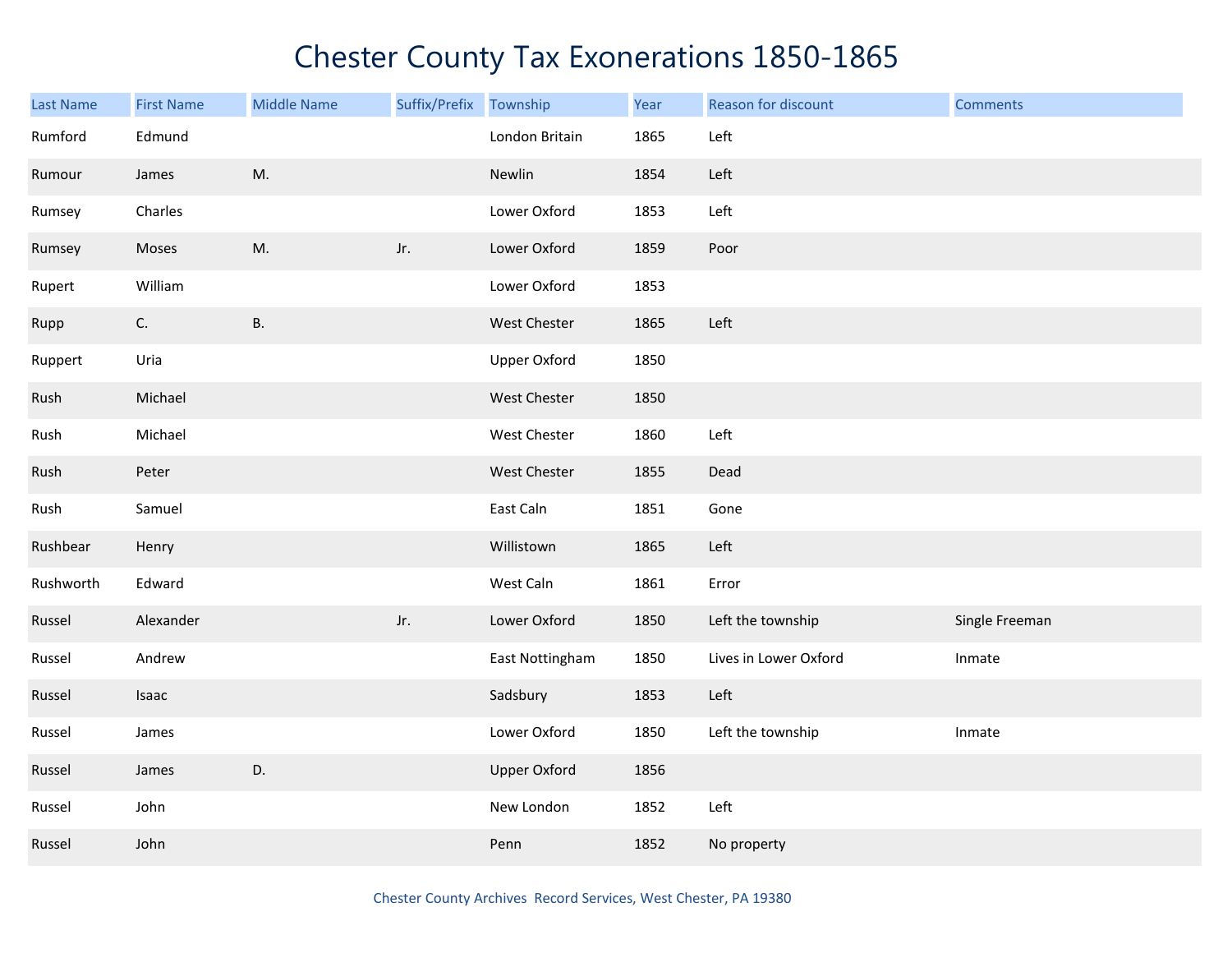| <b>Last Name</b> | <b>First Name</b> | <b>Middle Name</b> | Suffix/Prefix | Township            | Year | Reason for discount | <b>Comments</b> |
|------------------|-------------------|--------------------|---------------|---------------------|------|---------------------|-----------------|
| Russel           | Joseph            |                    |               | Kennett             | 1850 | Left township       | Single Freeman  |
| Russel           | Joseph            |                    |               | Newlin              | 1857 | Poor                |                 |
| Russel           | Robert            |                    |               | West Caln           | 1854 | Left                |                 |
| Russel           | William           |                    |               | Easttown            | 1850 | Left the county     | Single Freeman  |
| Russel           | William           |                    |               | West Brandywine     | 1857 | Left                |                 |
| Russel           | William           |                    |               | Willistown          | 1860 |                     |                 |
| Russell          | Alexander         |                    |               | East Nottingham     | 1834 | Gone                | Single Freeman  |
| Russell          | Alexander         |                    |               | Lower Oxford        | 1851 |                     |                 |
| Russell          | Alexander         |                    |               | Lower Oxford        | 1859 |                     |                 |
| Russell          | Harlan            |                    |               | Newlin              | 1850 | Left                |                 |
| Russell          | Harlan            |                    |               | Newlin              | 1855 |                     |                 |
| Russell          | Harlan            |                    |               | West Marlborough    | 1855 |                     |                 |
| Russell          | Henry             |                    |               | <b>Upper Oxford</b> | 1856 |                     |                 |
| Russell          | Hezekiah          |                    |               | Tredyffrin          | 1855 | Left                |                 |
| Russell          | Hugh              |                    |               | Lower Oxford        | 1859 |                     |                 |
| Russell          | Hugh              |                    |               | Lower Oxford        | 1860 | Poor                |                 |
| Russell          | Hugh              |                    |               | Lower Oxford        | 1865 | Old & Poor          |                 |
| Russell          | James             |                    |               | Lower Oxford        | 1851 |                     |                 |
| Russell          | James             |                    |               | New London          | 1859 |                     |                 |
| Russell          | James             |                    |               | Pennsbury           | 1856 | Error               |                 |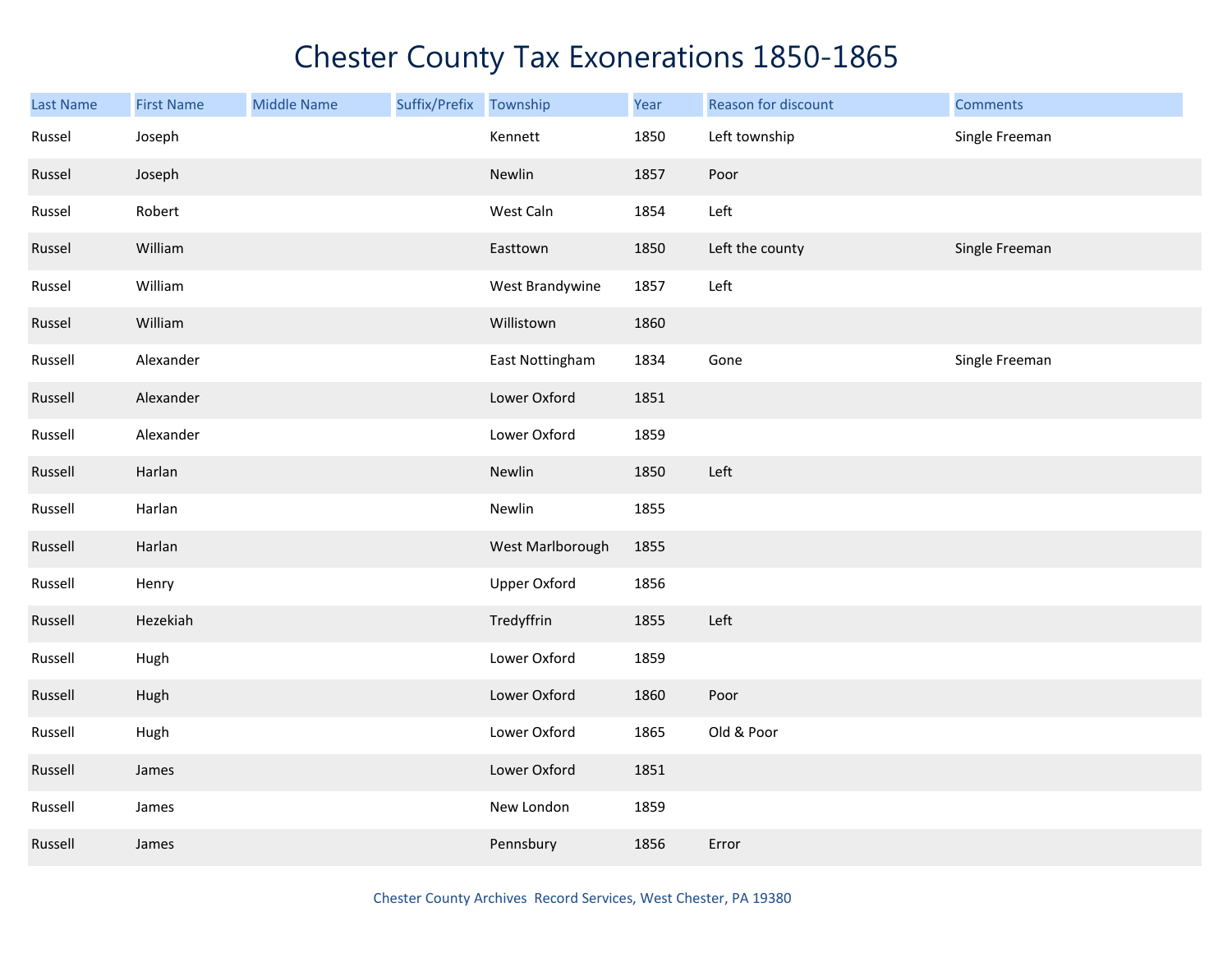| <b>Last Name</b> | <b>First Name</b> | <b>Middle Name</b> | Suffix/Prefix Township |                     | Year | Reason for discount | <b>Comments</b> |
|------------------|-------------------|--------------------|------------------------|---------------------|------|---------------------|-----------------|
| Russell          | James             |                    |                        | West Chester        | 1855 | Left                |                 |
| Russell          | James             |                    |                        | West Chester        | 1857 | Left                |                 |
| Russell          | John              |                    |                        | Birmingham          | 1857 | Left                |                 |
| Russell          | John              | W.                 |                        | <b>West Chester</b> | 1860 | Poor                |                 |
| Russell          | Joseph            |                    |                        | Newlin              | 1850 | Left                |                 |
| Russell          | Joseph            |                    |                        | Newlin              | 1853 | Left                |                 |
| Russell          | Joseph            |                    | Esq.                   | Newlin              | 1856 | Left township       |                 |
| Russell          | Lewis             | W.                 |                        | West Chester        | 1860 | Left                |                 |
| Russell          | Ρ.                |                    |                        | Oxford Borough      | 1860 | Left                |                 |
| Russell          | Richard           |                    |                        | Tredyffrin          | 1855 | Left                |                 |
| Russell          | Robert            |                    |                        | <b>Upper Oxford</b> | 1857 |                     |                 |
| Russell          | Thomas            |                    |                        | Sadsbury            | 1857 | Left                |                 |
| Russell          | William           |                    |                        | Easttown            | 1857 | Left                |                 |
| Russell          | William           |                    |                        | London Britain      | 1898 |                     |                 |
| Russell          | William           |                    |                        | London Grove        | 1865 | Left                |                 |
| Russell          | William           |                    |                        | Tredyffrin          | 1855 | Left                |                 |
| Russle           | James             | L.                 |                        | Pennsbury           | 1850 | Poor                |                 |
| Russle           | William           |                    |                        | New Garden          | 1850 |                     |                 |
| Ruth             | Ed                | Ε.                 |                        | Downingtown, East   | 1898 | Removed             |                 |
| Ruth             | Edward            |                    |                        | Willistown          | 1857 | Left the township   |                 |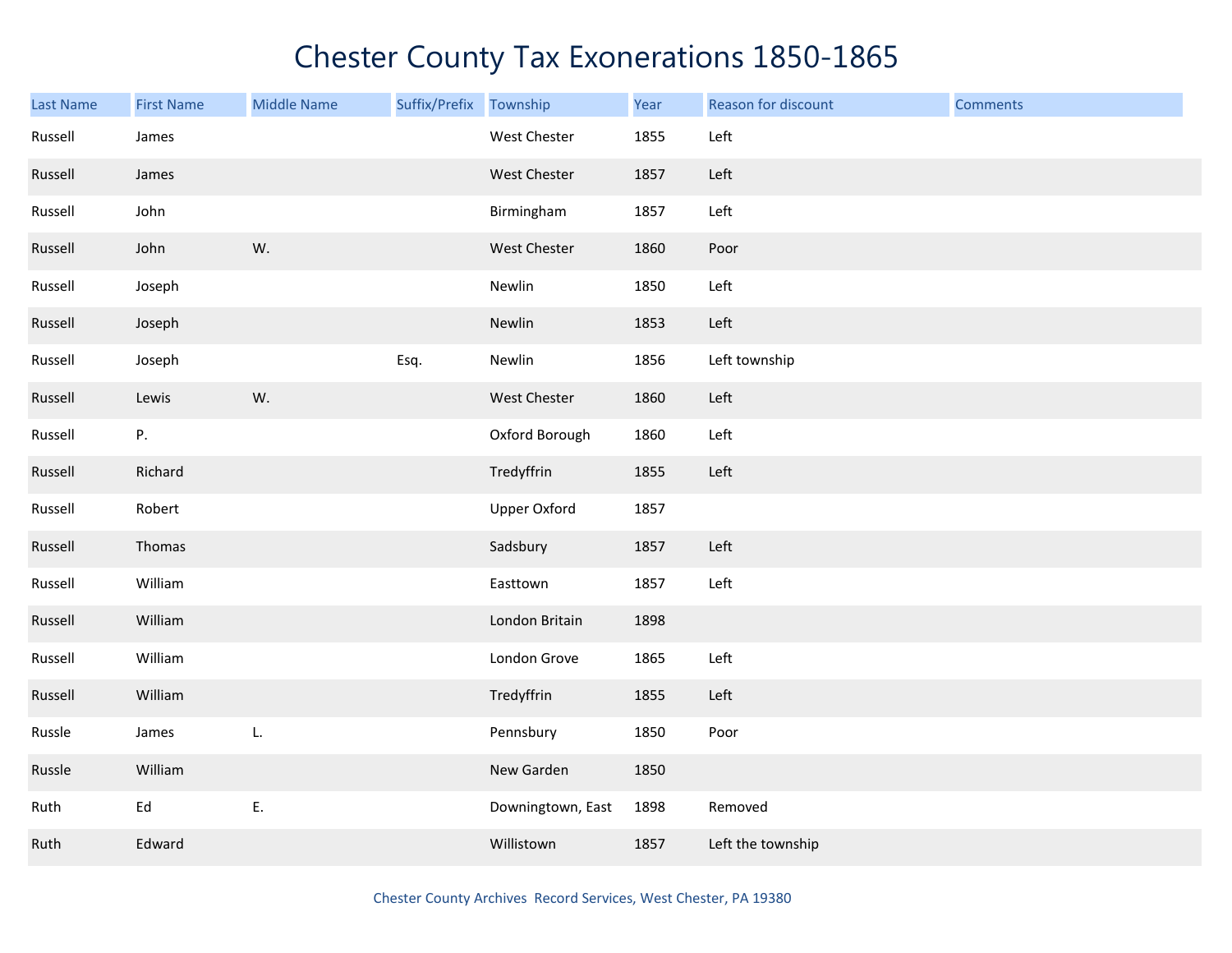| <b>Last Name</b> | <b>First Name</b> | <b>Middle Name</b> | Suffix/Prefix | Township          | Year | Reason for discount | <b>Comments</b> |
|------------------|-------------------|--------------------|---------------|-------------------|------|---------------------|-----------------|
| Ruth             | Eli               | Β.                 |               | Downingtown, East | 1898 | Removed             |                 |
| Ruth             | Martin            |                    |               | Sadsbury          | 1865 | Army                |                 |
| Ruth             | Nathan            |                    |               | North Coventry    | 1850 | Left the township   | Inmate          |
| Ruth             | Robert            | W.                 |               | West Fallowfield  | 1857 | Dead                |                 |
| Ruth             | Washington        |                    |               | North Coventry    | 1860 |                     |                 |
| Ryan             | James             |                    |               | East Pikeland     | 1859 | Left                |                 |
| Ryan             | John              |                    |               | North Coventry    | 1857 | Left                |                 |
| Ryan             | Joseph            |                    |               | Lower Oxford      | 1860 | Left                |                 |
| Ryan             | Joseph            |                    |               | Upper Oxford      | 1865 | Poor                |                 |
| Ryan             | Patrick           |                    |               | Westtown          | 1862 | Army                |                 |
| Ryan             | Thomas            |                    |               | Kennett           | 1850 | Out of the township | Inmate          |
| Ryan             | William           |                    |               | East Bradford     | 1860 | Left                |                 |
| Ryan             | William           |                    |               | East Caln         | 1858 |                     |                 |
| Ryland           | William           |                    |               | Warwick           | 1856 |                     |                 |
| Ryle             | Nathan            |                    |               | Upper Oxford      | 1865 | Left                |                 |
| Ryly             | Andrew            |                    |               | East Vincent      | 1852 |                     |                 |
| Ryne             | William           |                    |               | East Bradford     | 1859 |                     |                 |
| Ryon             | Joseph            |                    |               | West Whiteland    | 1853 | Poor                |                 |
| Sadler           | David             |                    |               | Valley            | 1855 | Left                |                 |
| Sadler           | Thomas            | ${\sf P}.$         |               | West Brandywine   | 1857 | Very Poor           |                 |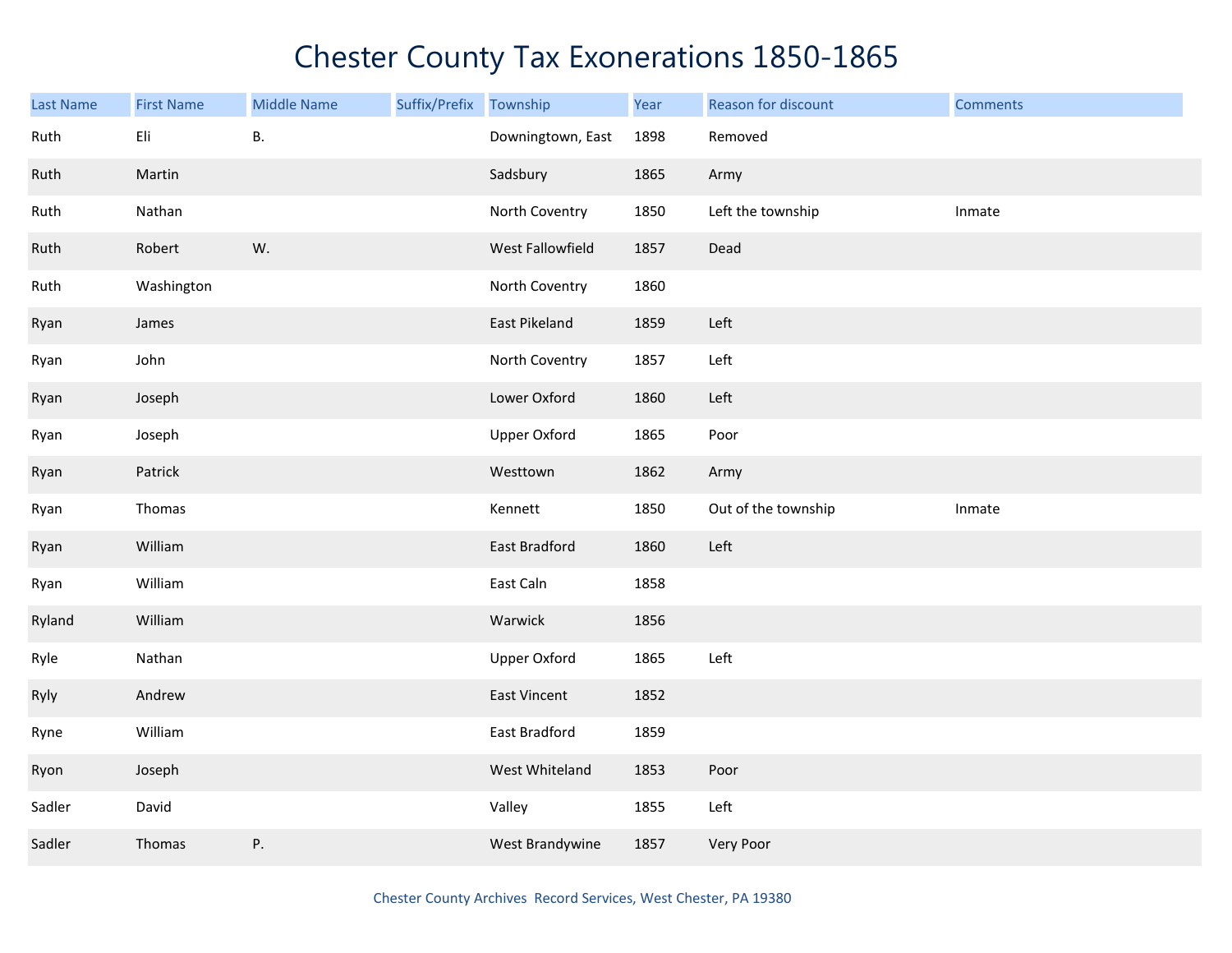| <b>Last Name</b> | <b>First Name</b> | <b>Middle Name</b> | Suffix/Prefix | Township        | Year | Reason for discount | <b>Comments</b> |
|------------------|-------------------|--------------------|---------------|-----------------|------|---------------------|-----------------|
| Saffers          | William           |                    |               | West Brandywine | 1850 | Left the township   | Inmate          |
| Sager            | William           | G.                 |               | Birmingham      | 1857 | Left                |                 |
| Saginear         | Henry             |                    |               | Tredyffrin      | 1855 | Left                |                 |
| Sahler           | John              |                    | Sr.           | East Whiteland  | 1860 | Left                |                 |
| Sahlor           | А.                | D.                 |               | West Chester    | 1857 | Left                |                 |
| Sahlor           | Isaac             | Υ.                 |               | Charlestown     | 1857 | Left                |                 |
| Sahlor           | Isaac             |                    |               | East Whiteland  | 1854 |                     |                 |
| Sailer           | Samuel            |                    |               | East Brandywine | 1850 | Dog went mad        |                 |
| Salmon           | Pat               |                    |               | West Chester    | 1857 | Left                |                 |
| Salvin           | Thomas            | L.                 |               | Uwchlan         | 1853 |                     |                 |
| Samples          | Eber              |                    |               | Willistown      | 1865 | Left                |                 |
| Samples          | Preston           |                    |               | West Goshen     | 1860 | Left                |                 |
| Samples          | Preston           |                    |               | Willistown      | 1865 | Left                |                 |
| Samples          | Reuben            |                    |               | West Goshen     | 1859 |                     |                 |
| Sampsell         | George            |                    |               | Penn            | 1853 |                     |                 |
| Sampsell         | Sarah             |                    |               | Penn            | 1853 |                     |                 |
| Sampson          | George            |                    |               | Penn            | 1852 | No property         |                 |
| Sampson          | Jefferson         |                    |               | Penn            | 1850 |                     |                 |
| Sampson          | Sarah             |                    |               | Penn            | 1850 | Poor                |                 |
| Samsel           | Sarah             |                    |               | Penn            | 1852 | Too poor            |                 |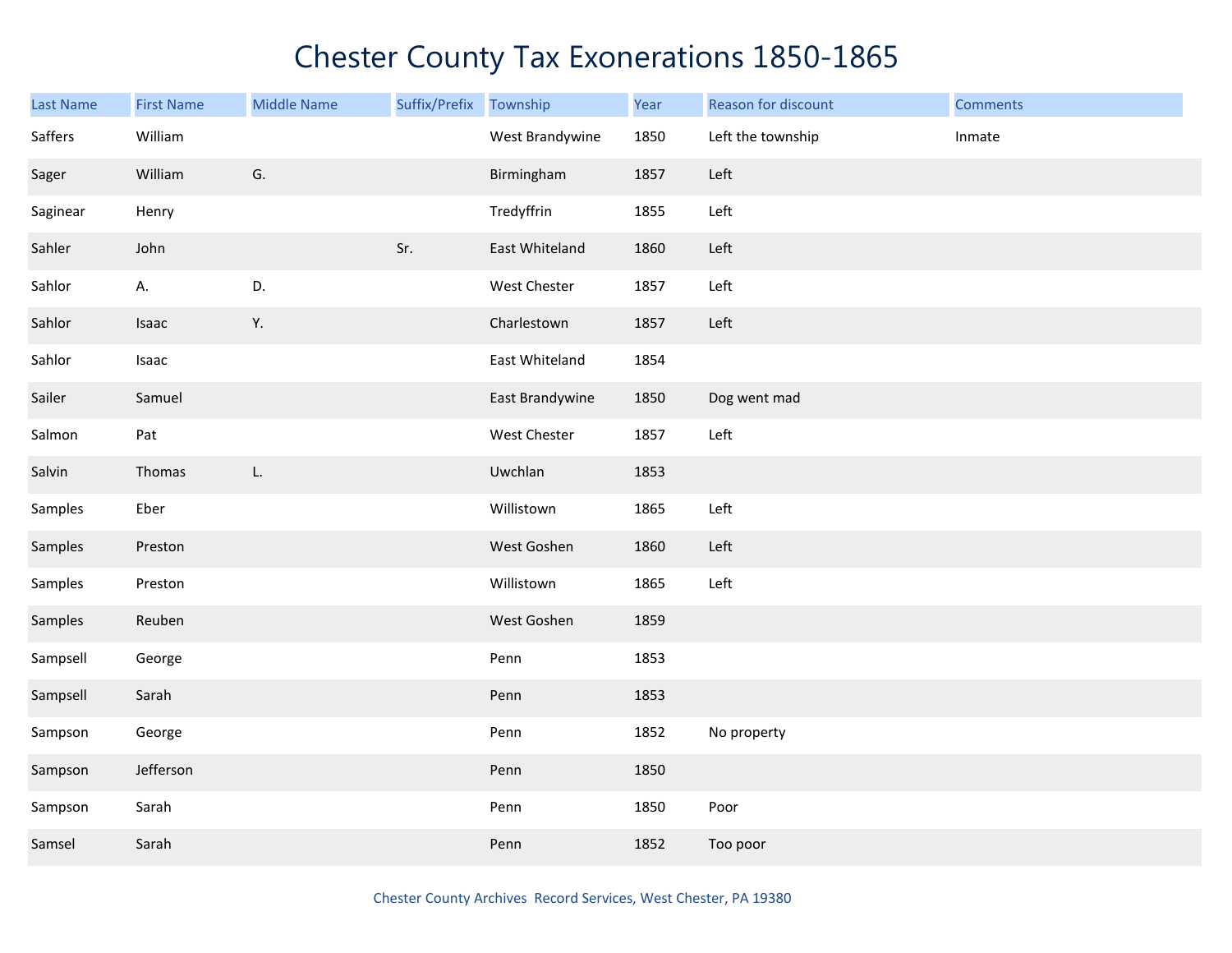| Last Name | <b>First Name</b> | <b>Middle Name</b> | Suffix/Prefix | Township             | Year | Reason for discount | <b>Comments</b> |
|-----------|-------------------|--------------------|---------------|----------------------|------|---------------------|-----------------|
| Samsell   | Sarah             |                    |               | Penn                 | 1855 | Poor                |                 |
| Samsell   | Sarah             |                    |               | Penn                 | 1857 | Poor                |                 |
| Sanders   | John              |                    |               | Penn                 | 1850 | Left                |                 |
| Sanders   | Samuel            |                    |               | Penn                 | 1850 | Left                |                 |
| Sanders   | Samuel            |                    |               | Penn                 | 1850 | No Dog              |                 |
| Sands     | Richard           | <b>B.</b>          | Jr.           | Oxford Borough       | 1853 | Removed             |                 |
| Saner     | Patrick           |                    |               | Phoenixville         | 1860 | Left                |                 |
| Sather    | John              |                    |               | East Brandywine      | 1860 | Left                |                 |
| Sausman   | William           |                    |               | North Coventry       | 1856 | Left                |                 |
| Savage    | John              |                    |               | Londonderry          | 1865 | Left                |                 |
| Savage    | Jonas             | M.                 |               | Londonderry          | 1865 | Left                |                 |
| Savidge   | R.                |                    |               | Oxford Borough       | 1860 | Left                |                 |
| Sawfright | Samuel            |                    |               | East Brandywine      | 1860 | Left                |                 |
| Sayler    | Azariah           |                    |               | Tredyffrin           | 1900 | Unseated land       |                 |
| Saylor    | Elizabeth         |                    |               | Charlestown          | 1865 | Left                |                 |
| Saylor    | John              |                    |               | <b>West Vincent</b>  | 1865 | Left                |                 |
| Scantling | John              |                    |               | Sadsbury             | 1850 | Gone                | Inmate          |
| Scatcherd | George            |                    |               | <b>East Coventry</b> | 1853 |                     |                 |
| Scatcherd | William           |                    |               | <b>East Coventry</b> | 1853 |                     |                 |
| Schalk    | Emmil             |                    |               | New Garden           | 1865 | Left                |                 |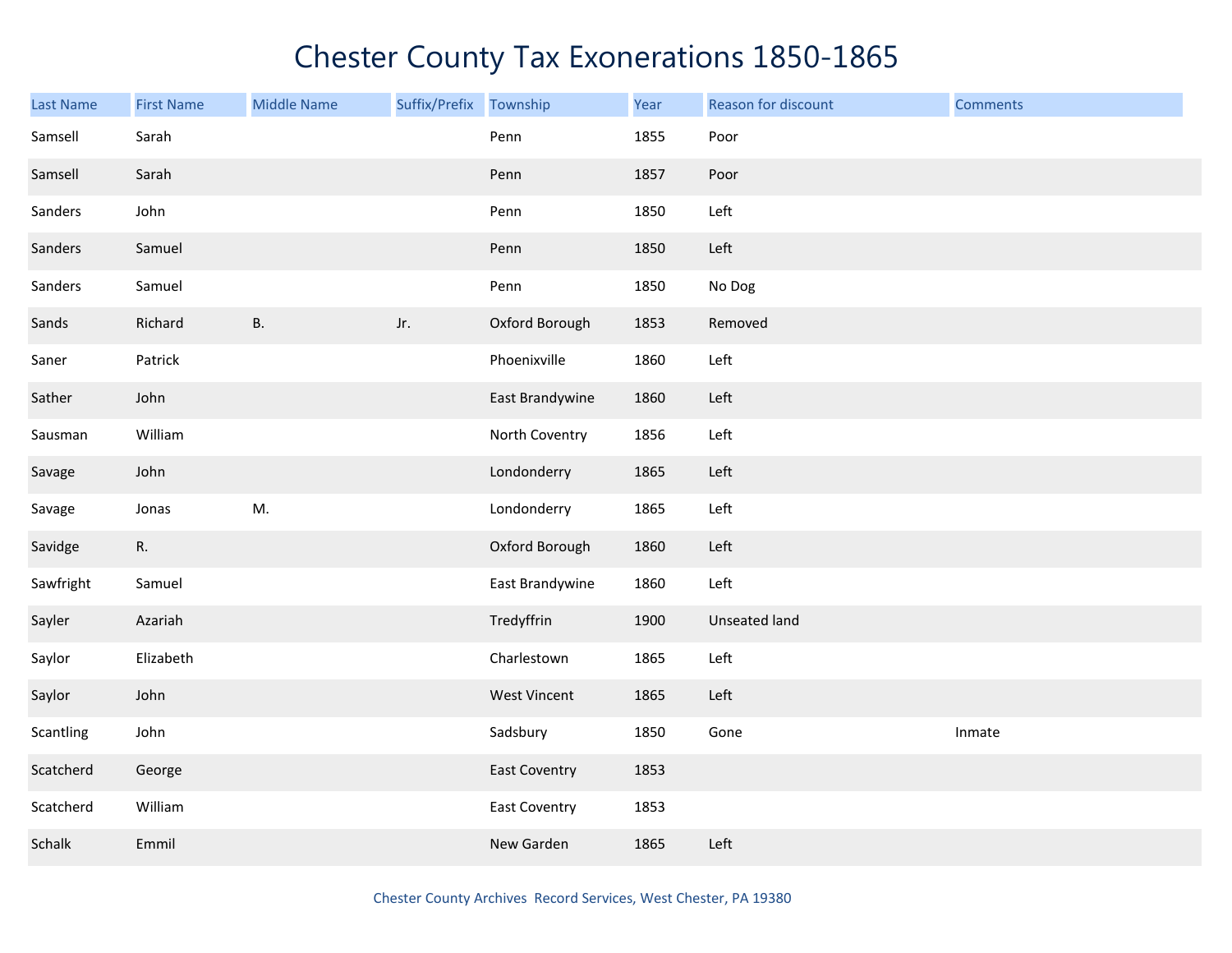| <b>Last Name</b> | <b>First Name</b> | <b>Middle Name</b> | Suffix/Prefix Township |                     | Year | Reason for discount  | <b>Comments</b>            |
|------------------|-------------------|--------------------|------------------------|---------------------|------|----------------------|----------------------------|
| Schlichter       | Abraham           |                    |                        | <b>East Vincent</b> | 1860 | Left                 |                            |
| Schlipf          | Jacob             |                    |                        | Warwick             | 1853 | Left                 |                            |
| Schmack          | Solomon           | C.                 |                        | East Whiteland      | 1855 |                      |                            |
| Schofield        | Edward            |                    |                        | East Caln           | 1854 | Left                 |                            |
| Schofield        | Edward            |                    |                        | Pocopson            | 1854 | Left                 |                            |
| Schofield        | Edward            |                    |                        | Pocopson            | 1855 | Left                 |                            |
| Scholl           | Hugh              |                    |                        | Phoenixville        | 1860 | Lives out of borough |                            |
| Schrack          | Daniel            |                    |                        | Honey Brook         | 1855 |                      |                            |
| Scolfield        | N.                | C.                 |                        | Valley              | 1857 | Poor                 |                            |
| Scott            | Abram             |                    |                        | East Nottingham     | 1857 | Left                 |                            |
| Scott            | Ann               |                    |                        | East Nottingham     | 1855 | Error                |                            |
| Scott            | Franklin          |                    |                        | Valley              | 1859 | Left                 |                            |
| Scott            | James             |                    |                        | London Grove        | 1850 |                      |                            |
| Scott            | John              |                    |                        | Penn                | 1850 |                      |                            |
| Scott            | John              |                    |                        | Phoenixville        | 1897 |                      | 1st & 2nd & 4th & 6th Ward |
| Scott            | John              |                    |                        | West Chester        | 1860 | Left                 |                            |
| Scott            | John              |                    |                        | West Fallowfield    | 1850 | Left the township    | Single Freeman             |
| Scott            | Robert            |                    |                        | Hopewell            | 1865 | Left                 |                            |
| Scott            | Robert            |                    |                        | West Pikeland       | 1857 | Left the township    |                            |
| Scott            | Samuel            |                    |                        | London Britain      | 1853 | Left                 |                            |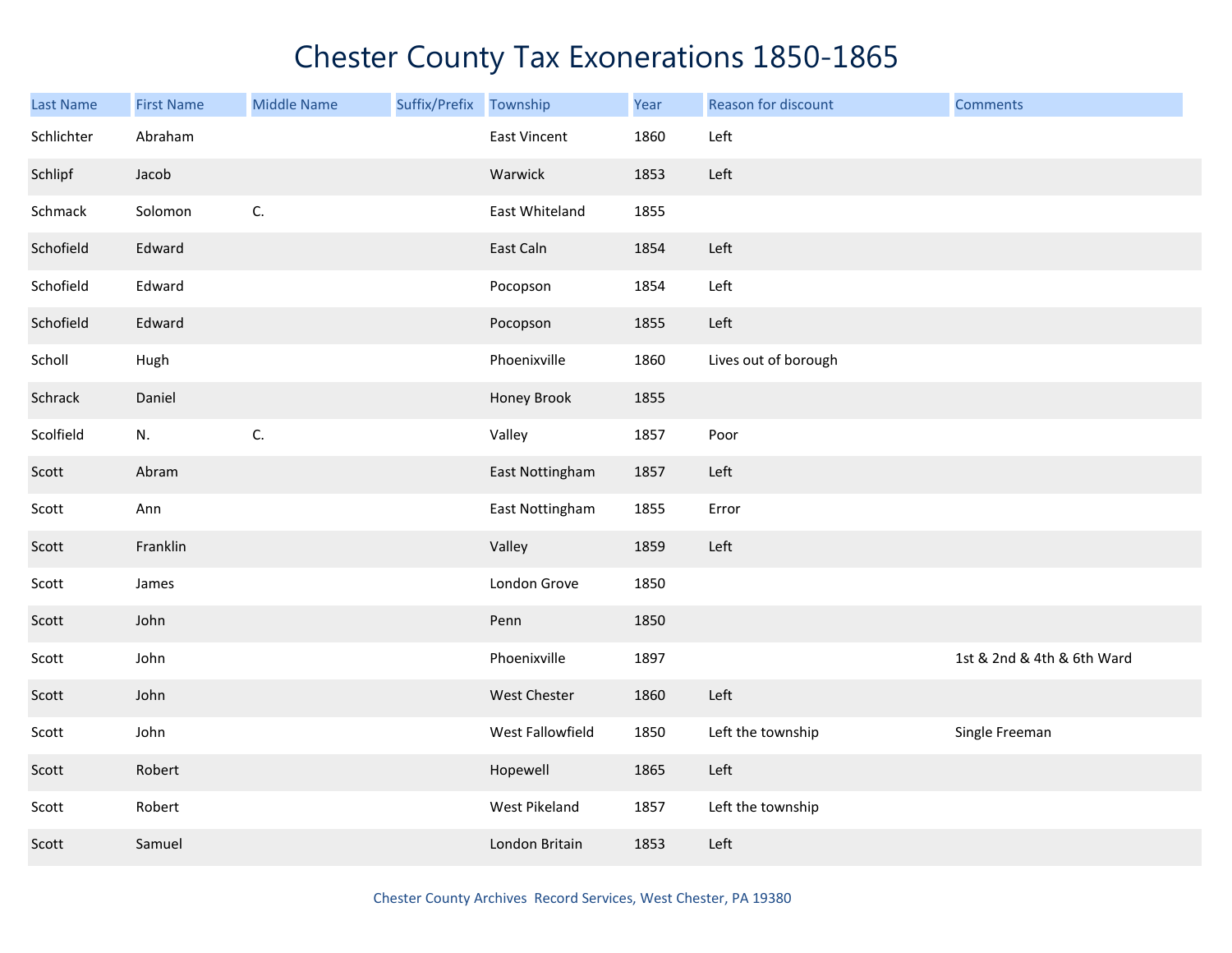| Last Name  | <b>First Name</b> | <b>Middle Name</b> | Suffix/Prefix Township |                     | Year | Reason for discount | <b>Comments</b>        |
|------------|-------------------|--------------------|------------------------|---------------------|------|---------------------|------------------------|
| Scott      | Samuel            |                    |                        | New Garden          | 1859 | Left                |                        |
| Scott      | Thomas            |                    |                        | Sadsbury            | 1850 | Sickley man         | Inmate                 |
| Scott      | William           |                    |                        | Phoenixville        | 1860 | Minor               |                        |
| Scratchand | Joseph            |                    |                        | East Brandywine     | 1850 | Left                |                        |
| Seal       | Francis           | Ρ.                 |                        | London Grove        | 1856 | Left                | Single Freeman         |
| Seal       | Francis           |                    |                        | New Garden          | 1855 |                     |                        |
| Seal       | Franklin          |                    |                        | West Marlborough    | 1857 | Left                |                        |
| Seal       | Thomas            | G.                 |                        | New Garden          | 1856 | Error               |                        |
| Seal       | William           |                    |                        | New Garden          | 1853 | Left                |                        |
| Sealy      | William           |                    |                        | West Brandywine     | 1853 | In Prison           |                        |
| Seamer     | Richard           |                    |                        | <b>East Vincent</b> | 1859 | Left                |                        |
| See        | Theodore          |                    |                        | West Chester        | 1860 | Poor                |                        |
| Seeds      | Eli               |                    |                        | East Bradford       | 1853 |                     |                        |
| Seeds      | Eli               |                    |                        | Pocopson            | 1854 | Dead                |                        |
| Seeres     | Chalkley          |                    |                        | Valley              | 1857 | Left                |                        |
| Segner     | William           |                    |                        | West Brandywine     | 1857 | Poor                |                        |
| Segner     | William           |                    |                        | West Brandywine     | 1860 | Poor                |                        |
| Seidner    | Lewis             |                    |                        | Tredyffrin          | 1859 | Left                |                        |
| Seidner    | Martin            |                    |                        | Tredyffrin          | 1849 |                     | Delinquent Militia Men |
| Seidner    | William           |                    |                        | Tredyffrin          | 1849 | Gone                |                        |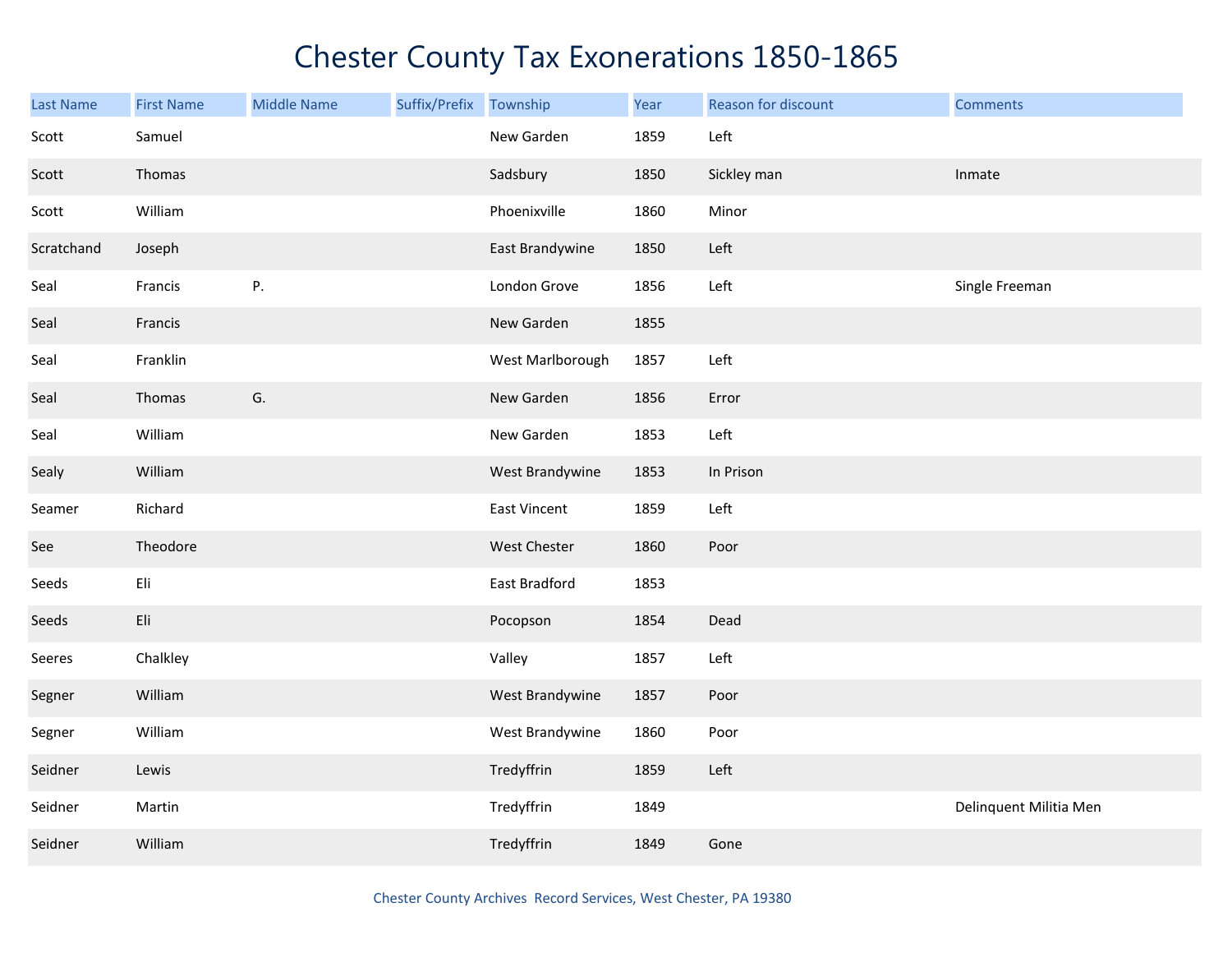| <b>Last Name</b> | <b>First Name</b> | <b>Middle Name</b> | Suffix/Prefix Township |                  | Year | Reason for discount | <b>Comments</b> |
|------------------|-------------------|--------------------|------------------------|------------------|------|---------------------|-----------------|
| Seldomridge      | Benjamin          |                    |                        | West Caln        | 1850 |                     |                 |
| Selfridge        | John              |                    |                        | Penn             | 1860 | Left                |                 |
| Sellars          | Francis           |                    |                        | Tredyffrin       | 1853 | Left                |                 |
| Sellers          | F.                |                    |                        | Uwchlan          | 1853 |                     |                 |
| Sellers          | John              |                    |                        | Lower Oxford     | 1857 | Poor                | Inmate          |
| Selser           | Eli               |                    |                        | West Fallowfield | 1857 | Left                |                 |
| Seltzer          | Lewis             |                    |                        | West Fallowfield | 1860 | Deceased            |                 |
| Seltzer          | Samuel            |                    |                        | Highland         | 1855 | Dead                |                 |
| Senderling       | H.                | А.                 |                        | New London       | 1898 |                     |                 |
| Sener            | Squire            |                    |                        | Sadsbury         | 1855 |                     |                 |
| Senor            | Squire            |                    |                        | East Brandywine  | 1850 | Left                |                 |
| Sentman          | Davis             |                    |                        | London Britain   | 1855 | Left                |                 |
| Sentman          | Eliza             |                    |                        | London Britain   | 1898 |                     |                 |
| Sentman          | Jackson           |                    |                        | New London       | 1850 | Left township       | Single Freeman  |
| Sentman          | John              |                    |                        | Pocopson         | 1850 | Left the township   | Inmate          |
| Sentman          | William           |                    |                        | Franklin         | 1854 |                     |                 |
| Sentman          | William           |                    |                        | Franklin         | 1860 | Poor                |                 |
| Sernen           | James             |                    |                        | West Caln        | 1853 | Left                |                 |
| Setzler          | Frederick         |                    |                        | East Vincent     | 1860 | Error               |                 |
| Setzler          | Washington        |                    |                        | East Vincent     | 1860 | Left                |                 |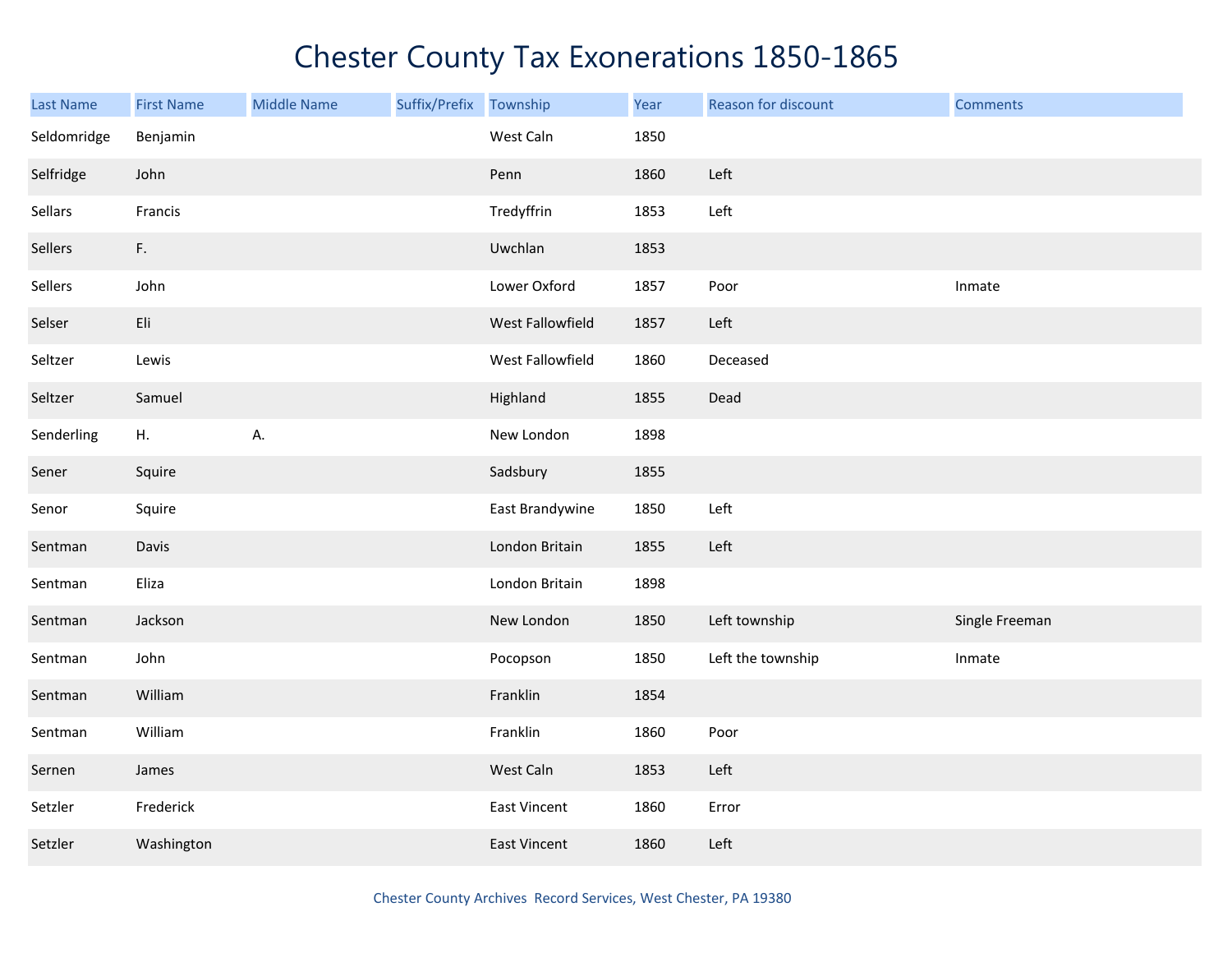| <b>Last Name</b> | <b>First Name</b> | <b>Middle Name</b> | Suffix/Prefix Township |                     | Year | Reason for discount | <b>Comments</b> |
|------------------|-------------------|--------------------|------------------------|---------------------|------|---------------------|-----------------|
| Severy           | Thomas            |                    |                        | East Bradford       | 1851 | Under age           | Single Freeman  |
| Sevill           | Nicholas          |                    |                        | East Nottingham     | 1857 | Left                |                 |
| Seyberg          | Arnold            |                    |                        | Kennett Square      | 1857 | Left                |                 |
| Seyfret          | Jacob             |                    |                        | East Vincent        | 1851 | Left                |                 |
| Seymore          | John              | T.                 |                        | Valley              | 1865 | Left                |                 |
| Seymors          | Daniel            |                    |                        | Warwick             | 1853 | Poor                |                 |
| Shade            | Jesse             |                    |                        | Hopewell            | 1860 | Poor                |                 |
| Shafer           | Jacob             |                    |                        | <b>East Vincent</b> | 1853 | Left                |                 |
| Shafer           | Jacob             |                    |                        | East Whiteland      | 1857 | Left                |                 |
| Shaffer          | Hiram             |                    |                        | Warwick             | 1865 | Poor                |                 |
| Shaffer          | Nathaniel         |                    |                        | Honey Brook         | 1857 | Left                |                 |
| Shaffer          | Samuel            |                    |                        | South Coventry      | 1850 | Error               | Single Freeman  |
| Shaffer          | William           |                    |                        | Tredyffrin          | 1857 |                     |                 |
| Shaffer          | William           |                    |                        | Tredyffrin          | 1860 |                     |                 |
| Shaffner         | Daniel            |                    |                        | West Whiteland      | 1853 | Unseated land       |                 |
| Shahan           | Thomas            |                    |                        | Lower Oxford        | 1859 |                     |                 |
| Shakespear       | William           |                    |                        | <b>East Vincent</b> | 1859 | Poor                |                 |
| Shaley           | Mat.              |                    |                        | East Marlborough    | 1857 | Left                |                 |
| Shaner           | Amos              |                    |                        | <b>East Vincent</b> | 1857 |                     |                 |
| Shaner           | Englebert         |                    |                        | Warwick             | 1859 | Left                |                 |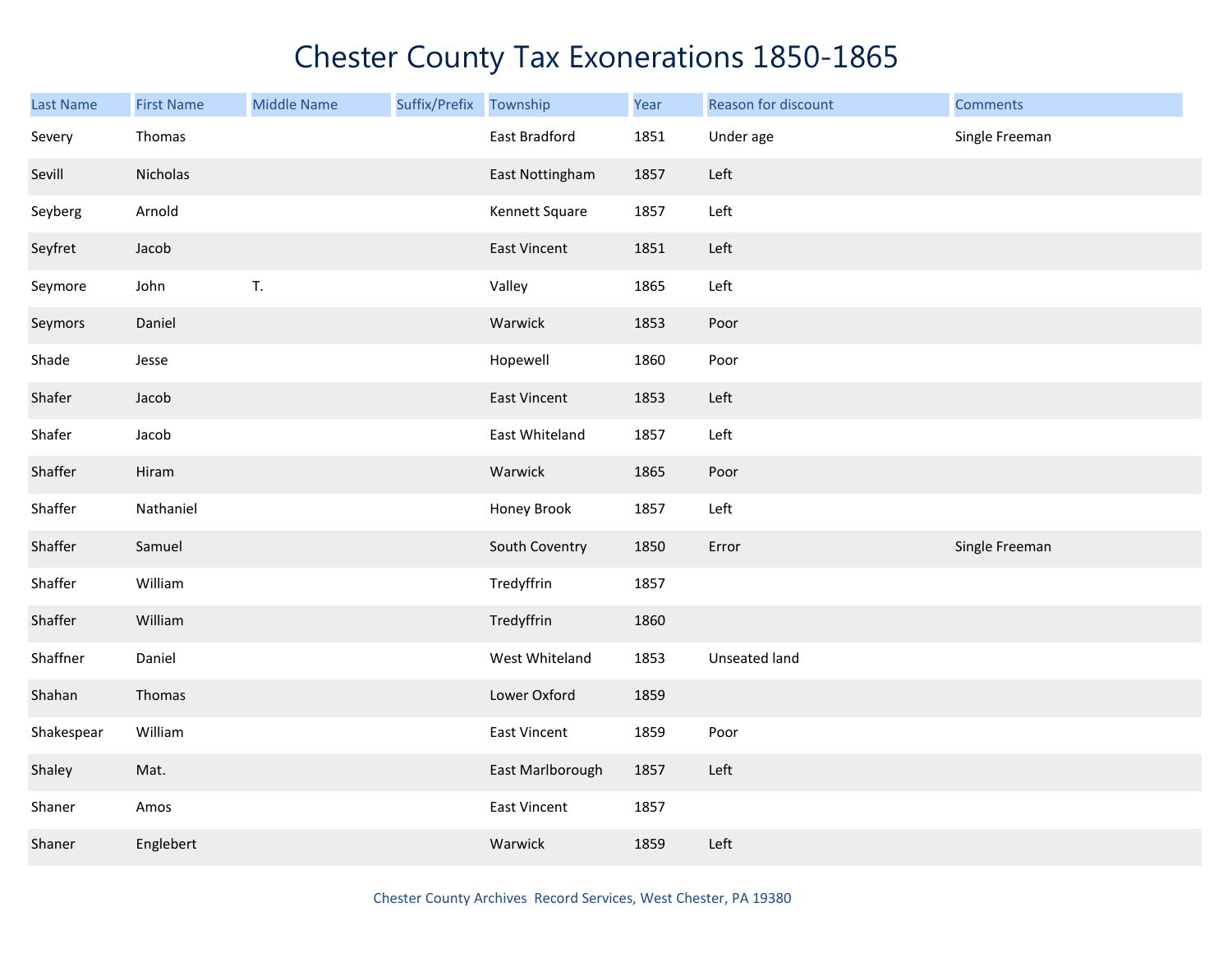| <b>Last Name</b> | <b>First Name</b> | <b>Middle Name</b> | Suffix/Prefix Township |                  | Year | Reason for discount | <b>Comments</b> |
|------------------|-------------------|--------------------|------------------------|------------------|------|---------------------|-----------------|
| Shaner           | Englebert         |                    |                        | Warwick          | 1865 | Left                |                 |
| Shaner           | George            |                    |                        | Warwick          | 1859 |                     |                 |
| Shaner           | George            |                    |                        | Warwick          | 1860 | Poor                |                 |
| Shaner           | John              |                    |                        | Warwick          | 1856 |                     |                 |
| Shaner           | John              |                    |                        | Warwick          | 1860 | Poor                |                 |
| Shaner           | Lewis             |                    |                        | North Coventry   | 1860 |                     |                 |
| Shaner           | Solomon           |                    |                        | Warwick          | 1857 |                     |                 |
| Shannon          | Amos              |                    |                        | West Caln        | 1855 | Dog Dead            |                 |
| Shannon          | William           | C.                 |                        | West Chester     | 1854 | Left                |                 |
| Shantz           | Ajalon            |                    |                        | East Vincent     | 1859 | Left                |                 |
| Sharp            | Edward            |                    |                        | West Marlborough | 1859 | Poor                |                 |
| Sharp            | Jacob             |                    |                        | London Grove     | 1859 | Poor                |                 |
| Sharp            | Jefferson         |                    |                        | Newlin           | 1860 | Left                |                 |
| Sharp            | John              |                    |                        | Franklin         | 1857 | Left                |                 |
| Sharp            | John              |                    |                        | London Grove     | 1859 | Poor                |                 |
| Sharp            | John              |                    |                        | London Grove     | 1860 | Gone                |                 |
| Sharp            | John              |                    |                        | New Garden       | 1850 |                     |                 |
| Sharp            | John              |                    |                        | West Marlborough | 1850 |                     |                 |
| Sharp            | Philip            |                    |                        | Charlestown      | 1853 | Left                |                 |
| Sharp            | Phillip           |                    |                        | Tredyffrin       | 1849 | Gone                |                 |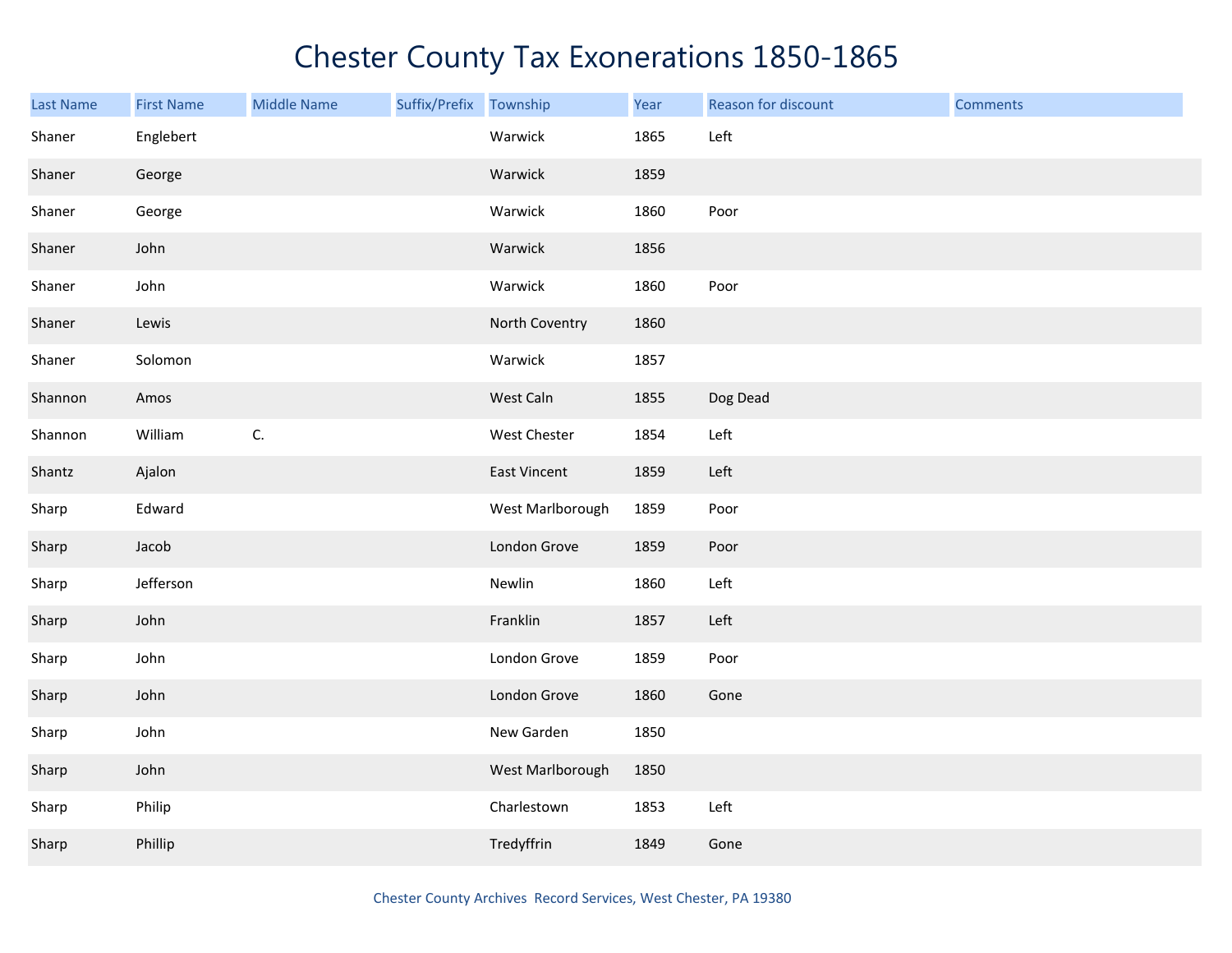| <b>Last Name</b> | <b>First Name</b> | <b>Middle Name</b> | Suffix/Prefix | Township            | Year | Reason for discount | <b>Comments</b> |
|------------------|-------------------|--------------------|---------------|---------------------|------|---------------------|-----------------|
| Sharples         | Jesse             |                    |               | West Chester        | 1860 | Poor                |                 |
| Sharpless        | E.                |                    |               | London Britain      | 1898 |                     |                 |
| Sharpless        | J.                | C.                 |               | West Chester        | 1857 | Poor                |                 |
| Sharpless        | $J_{\star}$       |                    |               | <b>West Chester</b> | 1865 | Poor                |                 |
| Sharpless        | Jesse             |                    |               | West Chester        | 1859 | Error               |                 |
| Sharpless        | Joseph            |                    |               | East Bradford       | 1859 | Left                |                 |
| Sharpless        | Joshua            |                    |               | Pennsbury           | 1859 | Gone                |                 |
| Sharpless        | S.                | Ρ.                 |               | West Chester        | 1865 | Left                |                 |
| Sharpless        | Walter            |                    |               | Kennett             | 1860 | Left                |                 |
| Sharpless        | Walter            |                    |               | London Britain      | 1865 | Left                |                 |
| Shartle          | John              |                    |               | Lower Oxford        | 1860 | Poor                |                 |
| Shaw             | Charles           |                    |               | Kennett             | 1856 | Left                |                 |
| Shaw             | Charles           | <b>B.</b>          |               | Pocopson            | 1853 |                     |                 |
| Shaw             | Charles           |                    |               | West Chester        | 1850 |                     |                 |
| Shaw             | Charles           |                    |               | West Chester        | 1857 | Left                |                 |
| Shaw             | George            | M.                 |               | Penn                | 1850 | Poor                |                 |
| Shaw             | George            |                    |               | Penn                | 1852 |                     |                 |
| Shaw             | George            |                    |               | Penn                | 1857 | Poor                |                 |
| Shaw             | Henson            |                    |               | Phoenixville        | 1860 | Left                |                 |
| Shaw             | Isaac             |                    |               | Pocopson            | 1854 | Poor                |                 |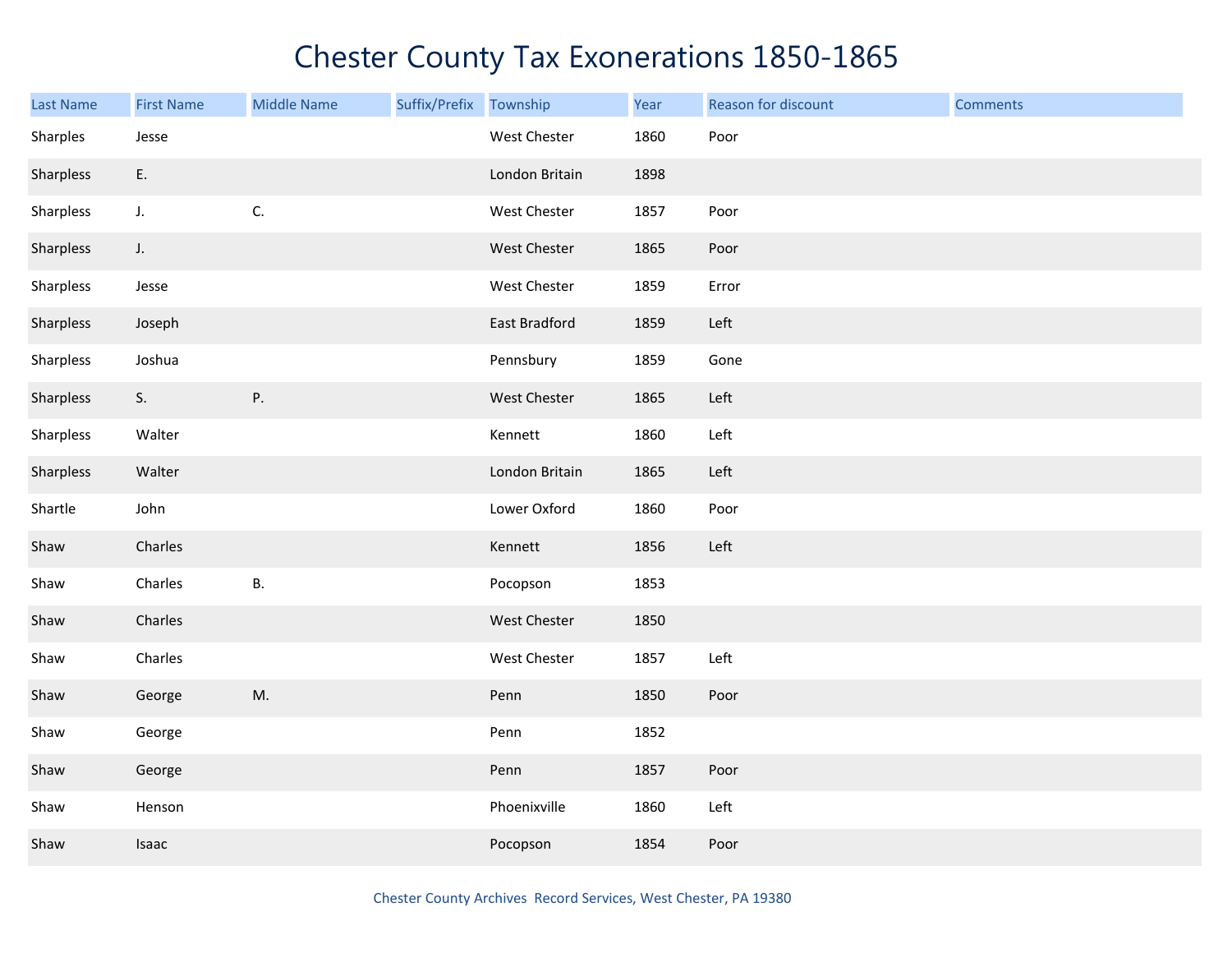| <b>Last Name</b> | <b>First Name</b> | <b>Middle Name</b> | Suffix/Prefix | Township          | Year | Reason for discount | <b>Comments</b> |
|------------------|-------------------|--------------------|---------------|-------------------|------|---------------------|-----------------|
| Shaw             | Isaac             |                    |               | Pocopson          | 1855 | Sick                |                 |
| Shaw             | John              | M.                 |               | Pocopson          | 1855 | Left                |                 |
| Shaw             | Marshall          |                    |               | Pocopson          | 1855 | Left                |                 |
| Shaw             | Marshall          |                    |               | Pocopson          | 1856 | Left                |                 |
| Shaw             | Thomas            |                    |               | East Marlborough  | 1857 | Left                |                 |
| Shay             | John              |                    |               | Downingtown, East | 1898 | Removed             |                 |
| Shay             | Matthew           |                    |               | New Garden        | 1855 |                     |                 |
| Shay             | Matthew           |                    |               | West Marlborough  | 1853 | Left                |                 |
| Shea             | Cornelius         |                    |               | West Bradford     | 1850 |                     |                 |
| Shea             | Matthew           |                    |               | New Garden        | 1856 | Left                |                 |
| Shea             | Matthew           |                    |               | New Garden        | 1859 | Left                |                 |
| Sheakspear       | Samuel            |                    |               | New London        | 1850 | Left township       | Single Freeman  |
| Shealds          | Lewis             |                    |               | New Garden        | 1853 | Left                |                 |
| Shealds          | Thomas            |                    |               | East Marlborough  | 1860 | Left                |                 |
| Shealer          | Joseph            |                    |               | Warwick           | 1856 |                     |                 |
| Shearer          | David             |                    |               | Warwick           | 1853 | Left                |                 |
| Shearer          | Doratha           |                    |               | West Vincent      | 1857 | Unseated land       |                 |
| Shearer          | Dorothy           |                    |               | West Vincent      | 1851 | Unseated land       |                 |
| Shearer          | Dorothy           |                    |               | West Vincent      | 1855 | Unseated land       |                 |
| Shearer          | James             |                    |               | West Chester      | 1854 | Left                |                 |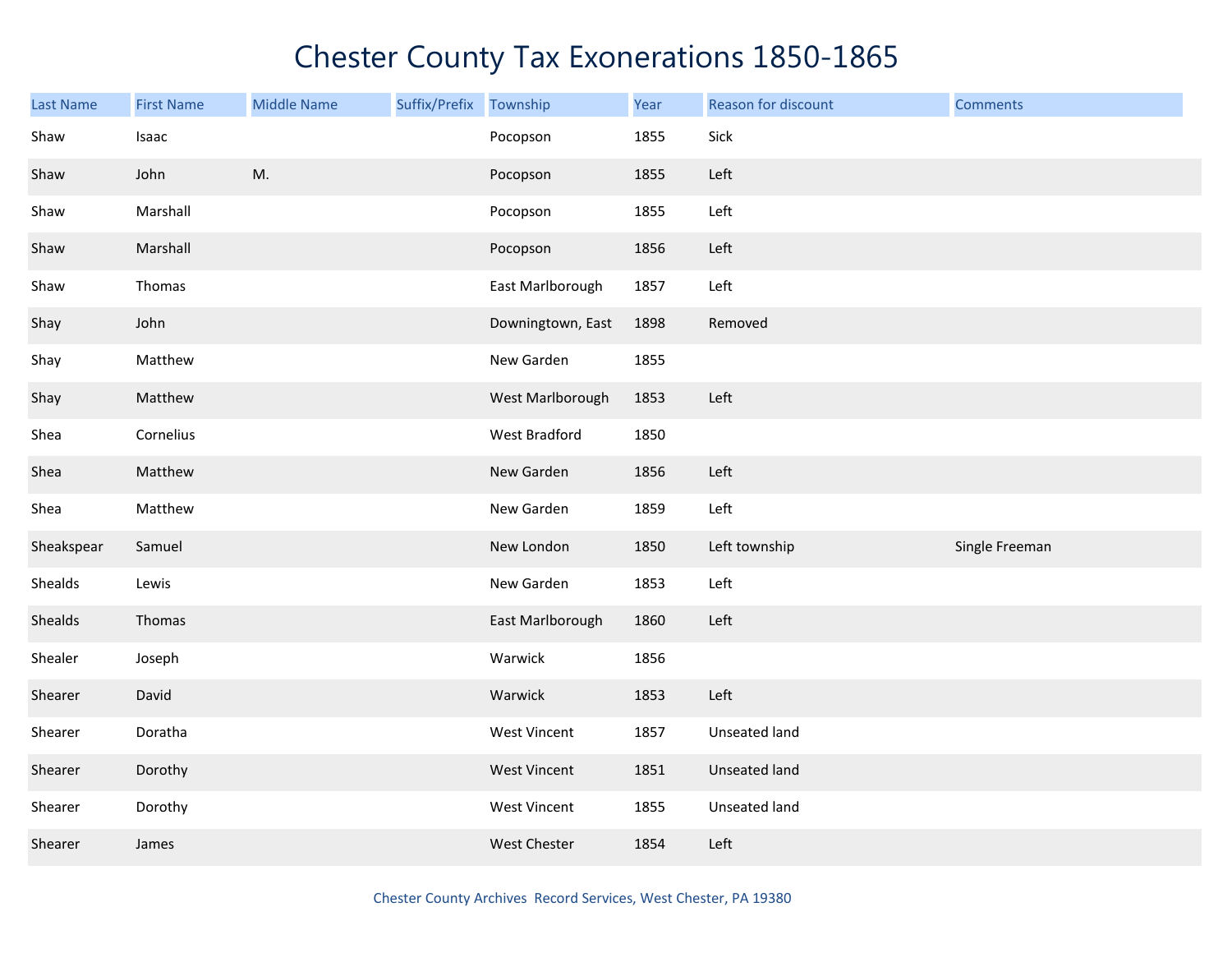| <b>Last Name</b> | <b>First Name</b> | <b>Middle Name</b> | Suffix/Prefix Township |                      | Year | Reason for discount | <b>Comments</b> |
|------------------|-------------------|--------------------|------------------------|----------------------|------|---------------------|-----------------|
| Shearer          | Martha            |                    |                        | East Nottingham      | 1855 | No Dog              |                 |
| Shearer          | William           |                    |                        | New London           | 1852 | Dog Dead            |                 |
| Shedders         | James             |                    |                        | Newlin               | 1853 | Left                |                 |
| Sheeder          | William           |                    |                        | <b>West Vincent</b>  | 1853 | Error               |                 |
| Sheekey          | John              |                    |                        | West Whiteland       | 1860 | Age                 |                 |
| Sheekin          | Timothy           |                    |                        | West Marlborough     | 1857 | Left                |                 |
| Sheeler          | Elijah            |                    |                        | <b>East Coventry</b> | 1850 | Left                |                 |
| Sheeler          | Lewis             |                    |                        | <b>West Nantmeal</b> | 1850 | Left the township   | Single Freeman  |
| Sheets           | John              |                    |                        | North Coventry       | 1856 | Left                |                 |
| Sheets           | John              |                    |                        | North Coventry       | 1857 | Left                |                 |
| Sheets           | John              |                    |                        | Warwick              | 1856 |                     |                 |
| Sheets           | William           |                    |                        | Honey Brook          | 1865 | Dead                |                 |
| Sheever          | James             |                    |                        | Westtown             | 1857 | Left                |                 |
| Sheiff           | Maning            |                    |                        | Sadsbury             | 1854 | Left                |                 |
| Shellender       | Harry             |                    |                        | London Britain       | 1898 |                     |                 |
| Shellender       | Valentine         |                    |                        | Lower Oxford         | 1857 | Error               | Single Freeman  |
| Shenaman         | Davis             |                    |                        | West Pikeland        | 1855 | Under age           |                 |
| Shepard          | Charles           | <b>B.</b>          |                        | Elk                  | 1860 | Left                |                 |
| Shepard          | William           |                    |                        | New London           | 1852 | Left                |                 |
| Shepert          | William           | R.                 |                        | <b>West Chester</b>  | 1853 | Error               |                 |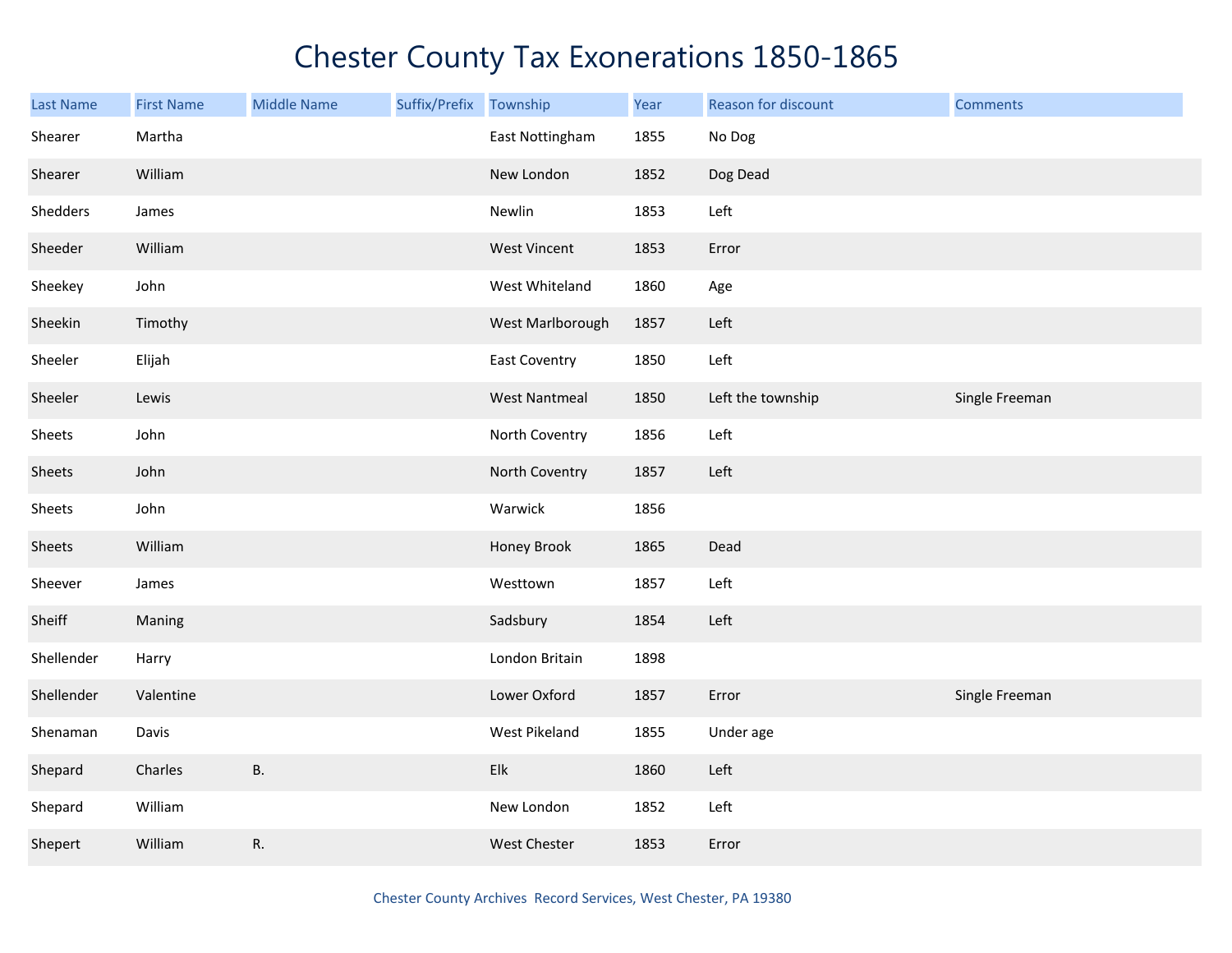| <b>Last Name</b> | <b>First Name</b> | <b>Middle Name</b> | Suffix/Prefix | Township            | Year | Reason for discount | <b>Comments</b> |
|------------------|-------------------|--------------------|---------------|---------------------|------|---------------------|-----------------|
| Shephard         | David             |                    |               | East Nottingham     | 1850 | Poor                | Inmate          |
| Shephaul         | Thomas            |                    |               | Willistown          | 1865 | Left                |                 |
| Shepherd         | George            |                    |               | Penn                | 1852 |                     |                 |
| Shepherd         | George            |                    |               | <b>Upper Oxford</b> | 1853 | Left                |                 |
| Shepherd         | Isaac             |                    |               | East Nottingham     | 1850 |                     | Single Freeman  |
| Shepherd         | William           |                    |               | East Nottingham     | 1850 | Gone                | Single Freeman  |
| Shepperd         | Thomas            |                    |               | Uwchlan             | 1856 | Left                |                 |
| Shepperd         | William           |                    |               | East Nottingham     | 1853 | Left                |                 |
| Shepperd         | William           |                    |               | East Nottingham     | 1857 | Left                |                 |
| Sherer           | Dorothy           |                    |               | <b>West Vincent</b> | 1853 |                     |                 |
| Sherod           | Robert            |                    |               | Birmingham          | 1853 |                     |                 |
| Sherrard         | Robert            |                    |               | West Chester        | 1860 | Poor                |                 |
| Sherry           | John              | А.                 |               | Uwchlan             | 1851 |                     |                 |
| Sheward          | William           |                    |               | East Marlborough    | 1849 | No land to be found |                 |
| Sheward          | William           |                    |               | East Marlborough    | 1857 | Left                |                 |
| Shewart          | William           |                    |               | Lower Oxford        | 1851 |                     |                 |
| Shewart          | William           |                    |               | New Garden          | 1850 |                     |                 |
| Shields          | J.                | F.                 |               | West Chester        | 1860 | Left                |                 |
| Shields          | John              |                    |               | Valley              | 1859 | Poor                |                 |
| Shields          | John              |                    |               | Valley              | 1860 | Poor                |                 |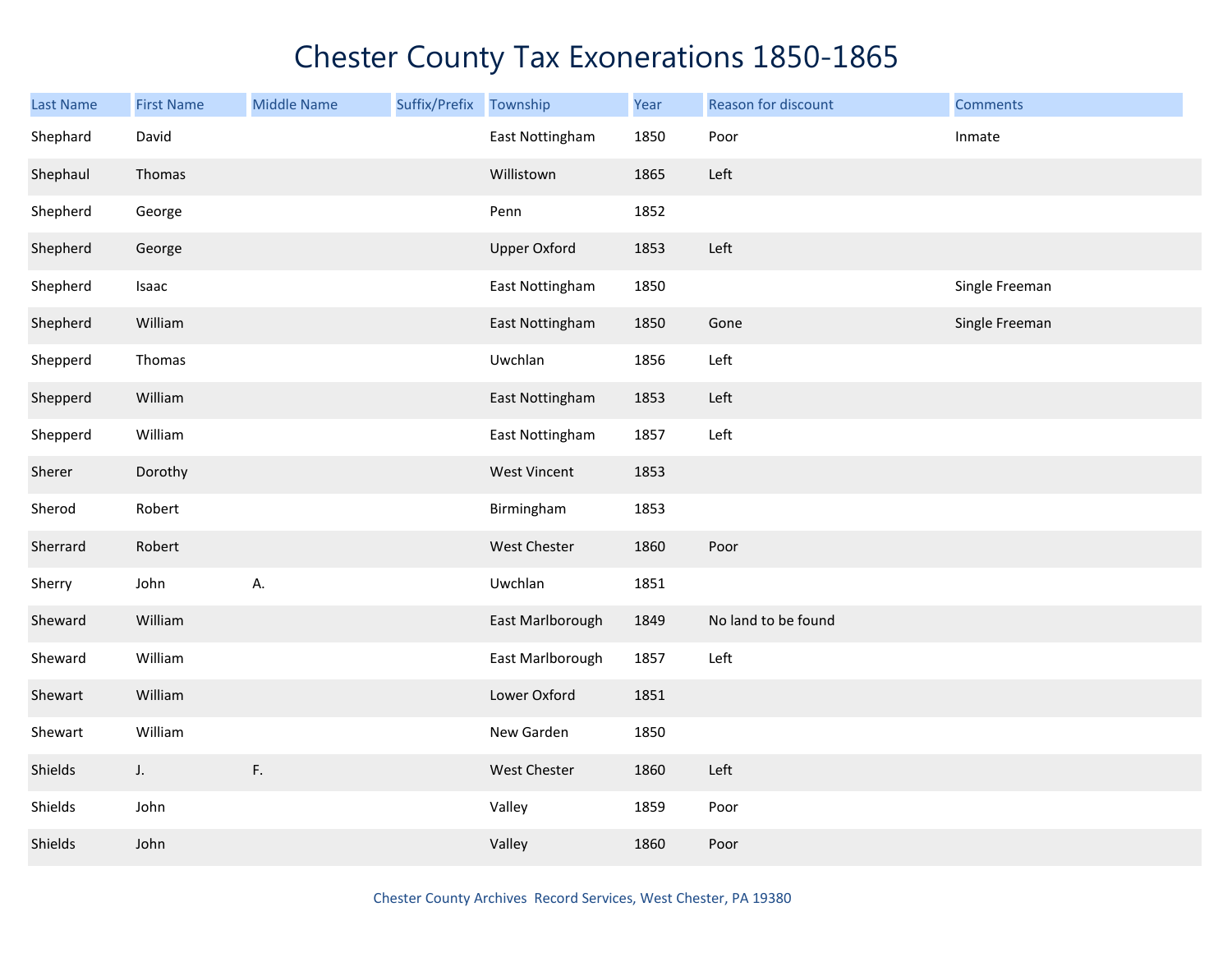| Last Name | <b>First Name</b> | <b>Middle Name</b> | Suffix/Prefix Township |                      | Year | Reason for discount | <b>Comments</b> |
|-----------|-------------------|--------------------|------------------------|----------------------|------|---------------------|-----------------|
| Shields   | Patrick           |                    |                        | New Garden           | 1850 |                     |                 |
| Shields   | Thomas            |                    |                        | East Marlborough     | 1852 |                     |                 |
| Shiker    | L.                | H.                 |                        | West Chester         | 1857 | Left                |                 |
| Shimer    | Peter             |                    |                        | East Pikeland        | 1859 | Left                |                 |
| Shimer    | Peter             |                    |                        | <b>West Vincent</b>  | 1860 | Left                |                 |
| Shindel   | Jacob             |                    |                        | West Fallowfield     | 1850 | Left the township   | Single Freeman  |
| Shine     | Christian         |                    |                        | West Chester         | 1857 | Left                |                 |
| Shine     | William           |                    |                        | Tredyffrin           | 1860 | Left                |                 |
| Shingle   | Obadiah           |                    |                        | <b>Upper Uwchlan</b> | 1865 | Dead                |                 |
| Shingle   | Oliver            | N.                 |                        | Westtown             | 1865 | Left                |                 |
| Shingle   | Philip            |                    |                        | <b>East Vincent</b>  | 1850 | Left County         |                 |
| Shingles  | Levi              |                    |                        | Uwchlan              | 1852 | Gone                |                 |
| Shingles  | Samuel            |                    |                        | <b>East Vincent</b>  | 1853 | Error               |                 |
| Shinn     | Samuel            | S.                 |                        | West Chester         | 1850 |                     |                 |
| Shipley   | George            |                    |                        | Lower Oxford         | 1857 |                     |                 |
| Shirkey   | James             |                    |                        | East Nottingham      | 1834 | Gone                | Inmate          |
| Shiver    | John              |                    |                        | London Grove         | 1856 | Left                | Single Freeman  |
| Shivey    | Jesse             |                    |                        | Valley               | 1855 | Left                |                 |
| Shoemaker | <b>B.</b>         | F.                 |                        | Sadsbury             | 1856 | Error               |                 |
| Shoemaker | Benjamin          |                    |                        | West Caln            | 1861 | "to onrey"          |                 |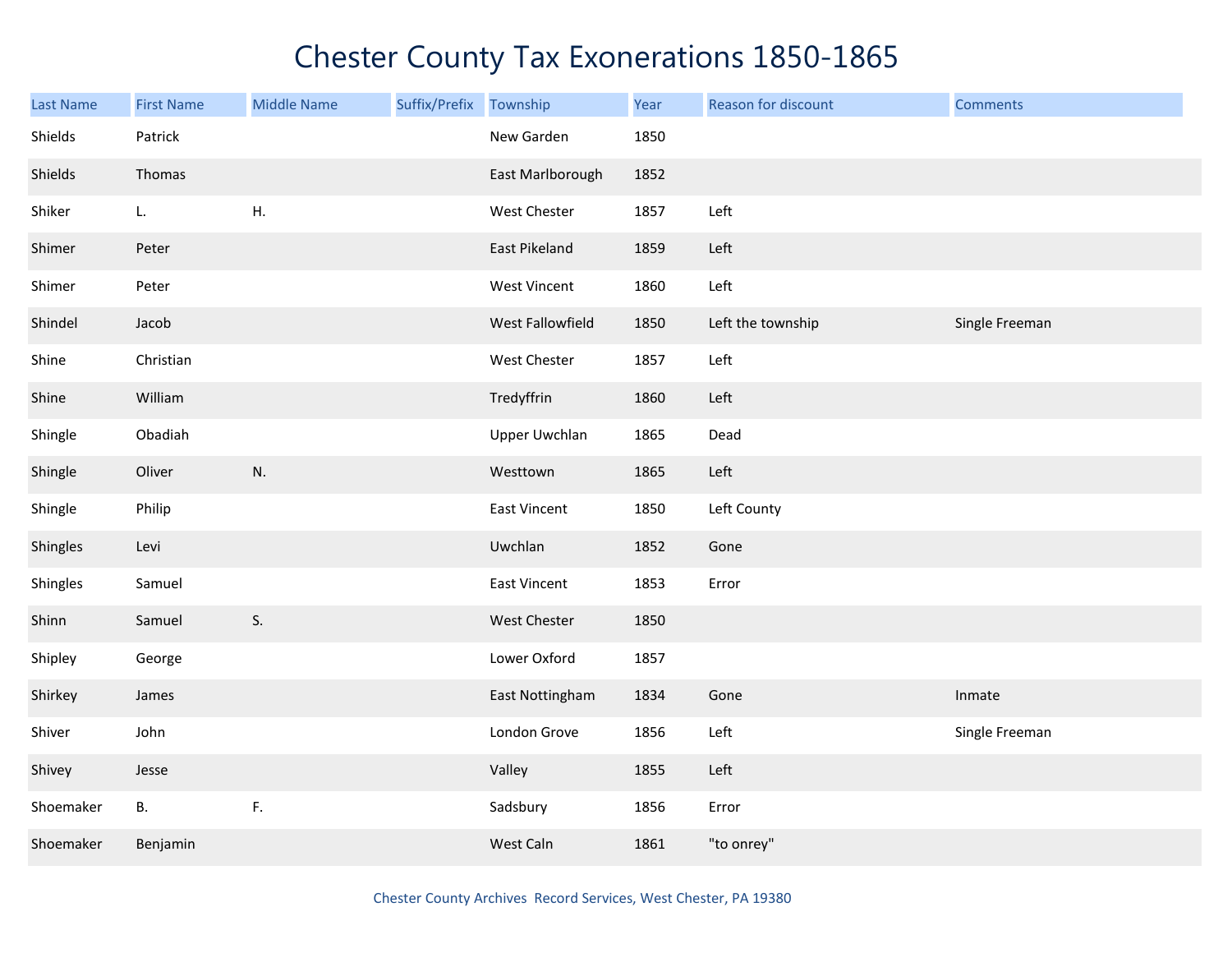| <b>Last Name</b> | <b>First Name</b> | <b>Middle Name</b> | Suffix/Prefix Township |                | Year | Reason for discount | <b>Comments</b> |
|------------------|-------------------|--------------------|------------------------|----------------|------|---------------------|-----------------|
| Shoemaker        | David             |                    |                        | Sadsbury       | 1865 | Dead                |                 |
| Shoemaker        | Edwin             |                    |                        | Valley         | 1860 | Left                |                 |
| Shoemaker        | J.                | F.                 |                        | West Caln      | 1850 |                     |                 |
| Shoemaker        | Peter             |                    |                        | West Caln      | 1855 | Error               |                 |
| Shoemaker        | Peter             |                    |                        | West Caln      | 1857 | Error               |                 |
| Shoemaker        | Samuel            |                    |                        | West Caln      | 1853 | Poor                |                 |
| Shoemaker        | Thomas            |                    |                        | East Caln      | 1856 | Deceased            |                 |
| Shoemaker        | William           |                    |                        | Thornbury      | 1862 | Left the township   |                 |
| Shoenfeld        | S.                |                    |                        | West Chester   | 1859 | Left                |                 |
| Shoffner         | Daniel            |                    |                        | West Whiteland | 1865 | Unseated land       | Crossed out     |
| Shope            | Mes               |                    |                        | London Grove   | 1855 | Left                | Single Freeman  |
| Short            | Terence           |                    |                        | Phoenixville   | 1860 | Left                |                 |
| Shortladge       |                   |                    |                        |                |      |                     |                 |
|                  | Ruben             |                    |                        | New Garden     | 1856 | Dead                |                 |
| Shortledge       | Allen             |                    |                        | New Garden     | 1852 |                     |                 |
| Shortledge       | George            |                    |                        | New Garden     | 1857 | Poor                |                 |
| Shortledge       | Isaac             |                    |                        | New Garden     | 1860 | Left                |                 |
| Shortledge       | Joel              |                    |                        | New Garden     | 1857 | Left                |                 |
| Shortledge       | Joseph            |                    |                        | West Bradford  | 1856 | Poor                |                 |
| Shortledge       | Ruben             |                    |                        | New Garden     | 1852 |                     |                 |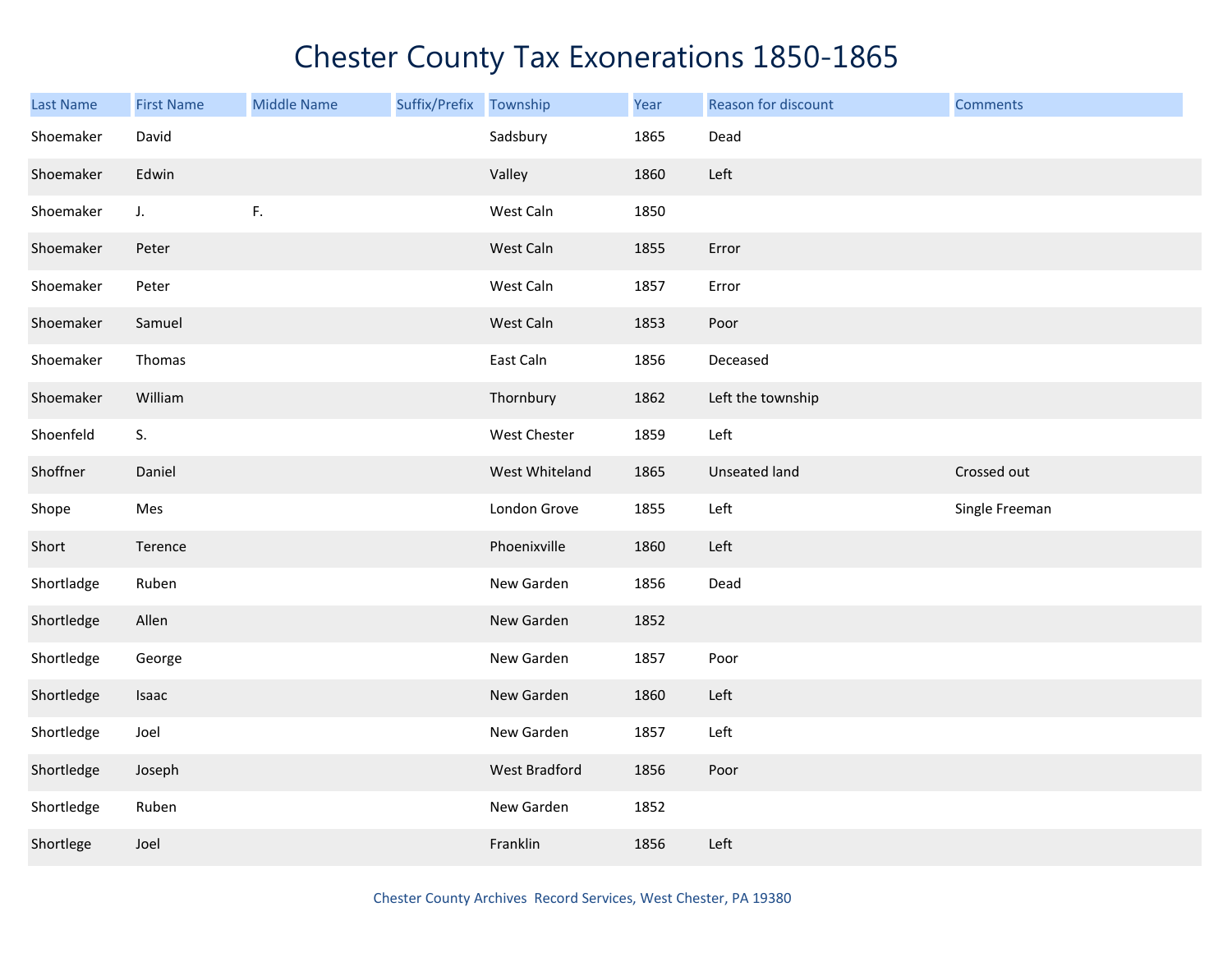| <b>Last Name</b> | <b>First Name</b> | <b>Middle Name</b> | Suffix/Prefix Township |                      | Year | Reason for discount | <b>Comments</b> |
|------------------|-------------------|--------------------|------------------------|----------------------|------|---------------------|-----------------|
| Shortlidge       | Allen             |                    |                        | New Garden           | 1853 | Left                |                 |
| Shortlidge       | Joshua            |                    |                        | New Garden           | 1853 | Left                |                 |
| Shortwell        | Christopher       |                    |                        | Birmingham           | 1851 | Gone                |                 |
| Shortwill        | Christian         |                    |                        | West Chester         | 1859 | Left                |                 |
| Showalter        | Isaac             |                    |                        | Tredyffrin           | 1856 | Left                |                 |
| Showalter        | J.                | <b>B.</b>          |                        | West Chester         | 1857 | Left                |                 |
| Showalter        | Reuben            |                    |                        | East Vincent         | 1860 | Error               |                 |
| Shrader          | Augustus          |                    |                        | East Vincent         | 1855 | Unknown             |                 |
| Shrock           | Edger             |                    |                        | East Vincent         | 1852 |                     |                 |
| Shryock          | Edward            |                    |                        | East Vincent         | 1850 | Left                |                 |
| Shulby           | Charles           |                    |                        | <b>East Coventry</b> | 1850 | Poor                |                 |
| Shulby           | Charles           |                    |                        | <b>East Coventry</b> | 1853 | Left                |                 |
| Shulby           | Simon             |                    |                        | <b>West Vincent</b>  | 1860 | Left                |                 |
| Shultz           | Charles           | L.                 |                        | Kennett Square       | 1857 | Poor                |                 |
| Shultz           | Charles           | L.                 |                        | Kennett Square       | 1859 | Poor                |                 |
| Shun             | Philip            |                    |                        | West Chester         | 1855 | Left                |                 |
| Shupe            | William           |                    |                        | East Vincent         | 1859 | Deceased            |                 |
| Shurr            | Michael           |                    |                        | <b>East Vincent</b>  | 1857 |                     |                 |
| Shurr            | Richard           |                    |                        | West Chester         | 1860 | Poor                |                 |
| Shute            | James             |                    |                        | Valley               | 1855 | Poor                |                 |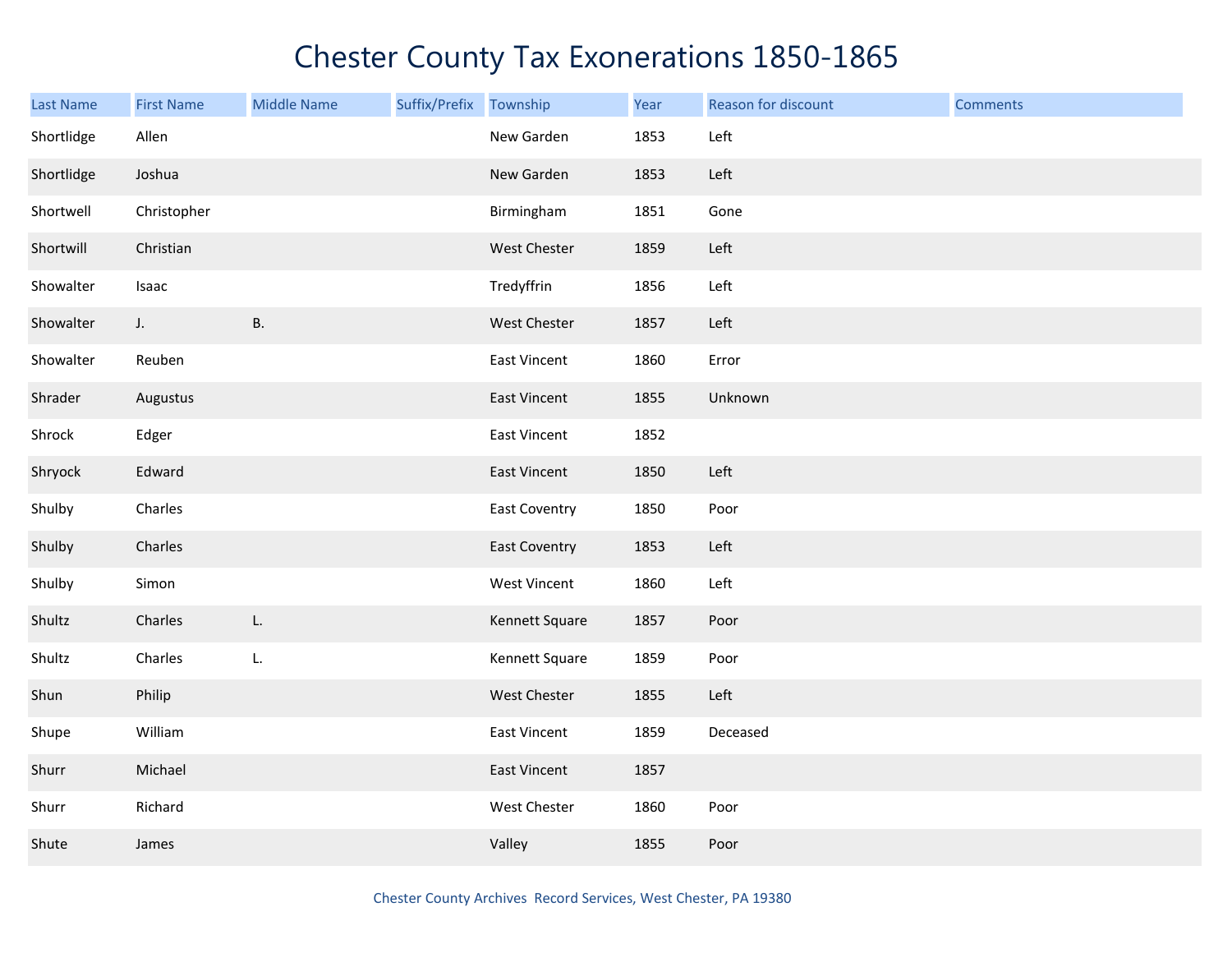| <b>Last Name</b> | <b>First Name</b> | <b>Middle Name</b> | Suffix/Prefix Township |                      | Year | Reason for discount | <b>Comments</b> |
|------------------|-------------------|--------------------|------------------------|----------------------|------|---------------------|-----------------|
| Shute            | James             |                    |                        | Valley               | 1856 | Left                |                 |
| Shute            | James             |                    |                        | West Marlborough     | 1857 | Poor                |                 |
| Shutte           | James             |                    |                        | East Caln            | 1851 | Removed             |                 |
| Sidwell          | William           |                    |                        | East Nottingham      | 1857 | Left                |                 |
| Siffers          | William           |                    |                        | West Caln            | 1854 | Mad Dog             |                 |
| Sigard           | Lewis             |                    |                        | New London           | 1852 | No Dog              |                 |
| Sigman           | Thomas            |                    |                        | <b>East Nantmeal</b> | 1853 | Gone                |                 |
| Signet           | William           |                    |                        | <b>Upper Uwchlan</b> | 1865 | Left                |                 |
| Signett          | Samuel            |                    |                        | East Brandywine      | 1853 | Poor                |                 |
| Sikes            | John              |                    |                        | <b>Upper Uwchlan</b> | 1859 | Left                |                 |
| Silknetter       | Nelson            |                    |                        | <b>West Nantmeal</b> | 1860 | Left                |                 |
| Sill             | Charles           |                    | Jr.                    | <b>West Vincent</b>  | 1853 |                     |                 |
| Sill             | George            |                    |                        | West Vincent         | 1853 | Error               |                 |
| Sill             | Isaac             |                    |                        | Downingtown          | 1860 | Left                |                 |
| Sill             | L.                |                    |                        | West Vincent         | 1853 | Error               |                 |
| Silliman         | Morris            |                    |                        | East Brandywine      | 1855 | Poor                |                 |
| Silliman         | Morris            |                    |                        | East Brandywine      | 1856 | Poor                |                 |
| Silliman         | Morris            |                    |                        | East Brandywine      | 1857 | Left                |                 |
| Silverthorn      | Charles           |                    |                        | New Garden           | 1852 |                     |                 |
| Silverthorn      | Charles           |                    |                        | New Garden           | 1859 | Left                |                 |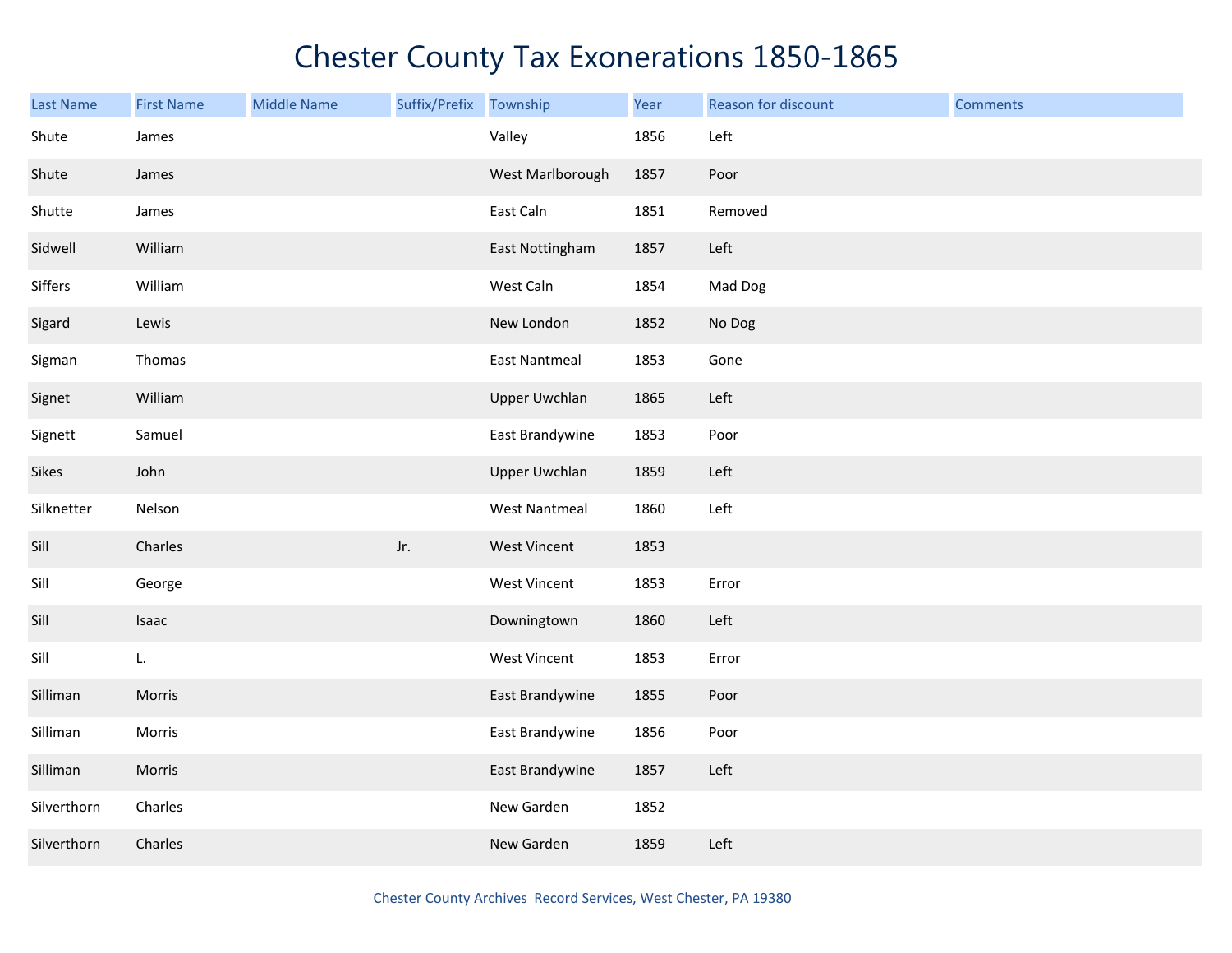| Last Name   | <b>First Name</b> | <b>Middle Name</b> | Suffix/Prefix | Township             | Year | Reason for discount | <b>Comments</b> |
|-------------|-------------------|--------------------|---------------|----------------------|------|---------------------|-----------------|
| Silverthorn | Charles           |                    |               | New Garden           | 1860 | Left                |                 |
| Silves      | William           | Η.                 |               | Warwick              | 1865 | Left                |                 |
| Silvester   | Baldwin           |                    |               | Penn                 | 1850 |                     |                 |
| Simcox      | Amos              |                    |               | Westtown             | 1853 | Poor                |                 |
| Simcox      | Emmor             |                    |               | Thornbury            | 1851 | Poor                |                 |
| Simcox      | Emmor             |                    |               | Westtown             | 1855 | Poor                |                 |
| Simcox      | L.                |                    |               | West Chester         | 1857 | Poor                |                 |
| Simcox      | Leonard           |                    |               | West Chester         | 1860 | Left                |                 |
| Simcox      | О.                |                    |               | West Chester         | 1859 | Left                |                 |
| Simcox      | Washington        |                    |               | <b>West Chester</b>  | 1852 |                     |                 |
| Simcox      | William           |                    |               | Birmingham           | 1859 | Sick & Poor         |                 |
| Simers      | Joseph            |                    |               | <b>East Nantmeal</b> | 1860 | Left                |                 |
| Simmers     | John              |                    |               | <b>West Nantmeal</b> | 1850 |                     | Inmate          |
| Simmons     | Davis             |                    |               | South Coventry       | 1850 | Gone                | Inmate          |
| Simmons     | John              |                    |               | New London           | 1852 | Left                |                 |
| Simmons     | John              |                    |               | West Nottingham      | 1850 | Unable to pay       | Single Freeman  |
| Simons      | William           |                    |               | Valley               | 1859 | Poor                |                 |
| Simpkins    | James             |                    |               | West Chester         | 1857 | Left                |                 |
| Simpson     | Franklin          |                    |               | East Vincent         | 1855 | Left                |                 |
| Simpson     | George            |                    |               | East Nottingham      | 1834 | Gone                | Single Freeman  |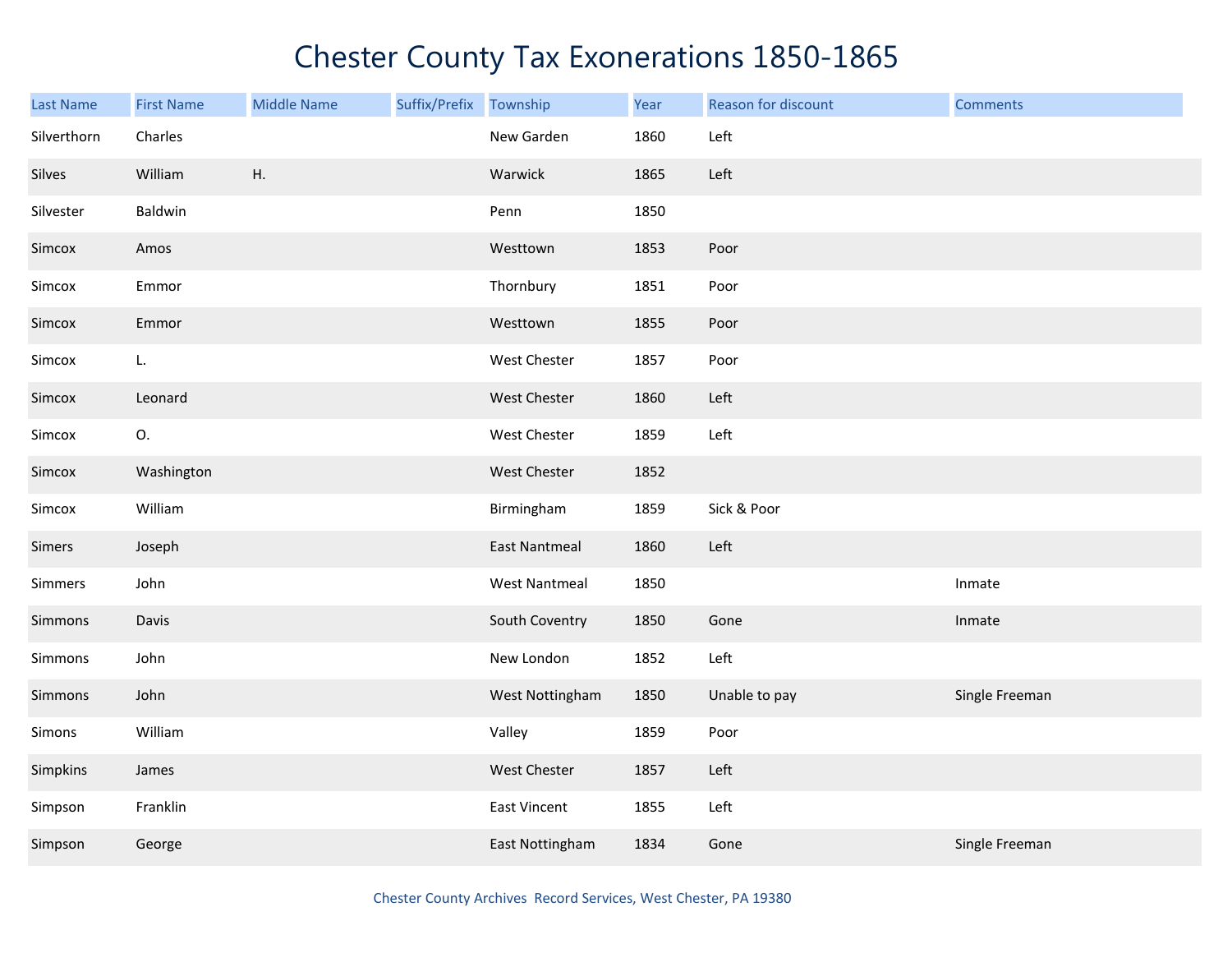| <b>Last Name</b> | <b>First Name</b> | <b>Middle Name</b> | Suffix/Prefix Township |                     | Year | Reason for discount | <b>Comments</b> |
|------------------|-------------------|--------------------|------------------------|---------------------|------|---------------------|-----------------|
| Simpson          | George            |                    |                        | East Nottingham     | 1834 | Gone                |                 |
| Simpson          | George            |                    |                        | Lower Oxford        | 1850 | Poor                | Inmate          |
| Simpson          | George            |                    |                        | Lower Oxford        | 1851 |                     |                 |
| Simpson          | George            |                    |                        | Lower Oxford        | 1853 |                     |                 |
| Simpson          | James             |                    |                        | <b>Upper Oxford</b> | 1850 |                     |                 |
| Simpson          | Jeremiah          |                    |                        | Sadsbury            | 1850 | Gone to Huntingdon  | Single Freeman  |
| Simpson          | Robert            |                    |                        | East Whiteland      | 1857 | Left                |                 |
| Singleton        | John              |                    |                        | New Garden          | 1855 |                     |                 |
| Singleton        | William           |                    |                        | West Marlborough    | 1850 | Poor                |                 |
| Singleton        | William           |                    |                        | West Marlborough    | 1857 | Left                |                 |
| Sinn             | John              |                    |                        | West Brandywine     | 1857 | Dog Dead            |                 |
| Sino             | Jesse             |                    |                        | Sadsbury            | 1850 | Poor & gets drunk   | Inmate          |
| Singett          | Benjamin          | F.                 |                        | Willistown          | 1857 | Unable to pay       |                 |
| Sinquet          | G.                |                    |                        | West Chester        | 1857 | Left                |                 |
| Sinquett         | George            | W.                 |                        | West Chester        | 1850 |                     |                 |
| Sipley           | George            |                    |                        | East Vincent        | 1855 | Left                |                 |
| Siter            | John              | <b>B.</b>          |                        | Easttown            | 1855 | Down twice          |                 |
| Siter            | Joseph            |                    |                        | Uwchlan             | 1850 |                     |                 |
| Siter            | Joseph            |                    |                        | Uwchlan             | 1852 |                     |                 |
| Siter            | Joseph            |                    |                        | Uwchlan             | 1853 |                     |                 |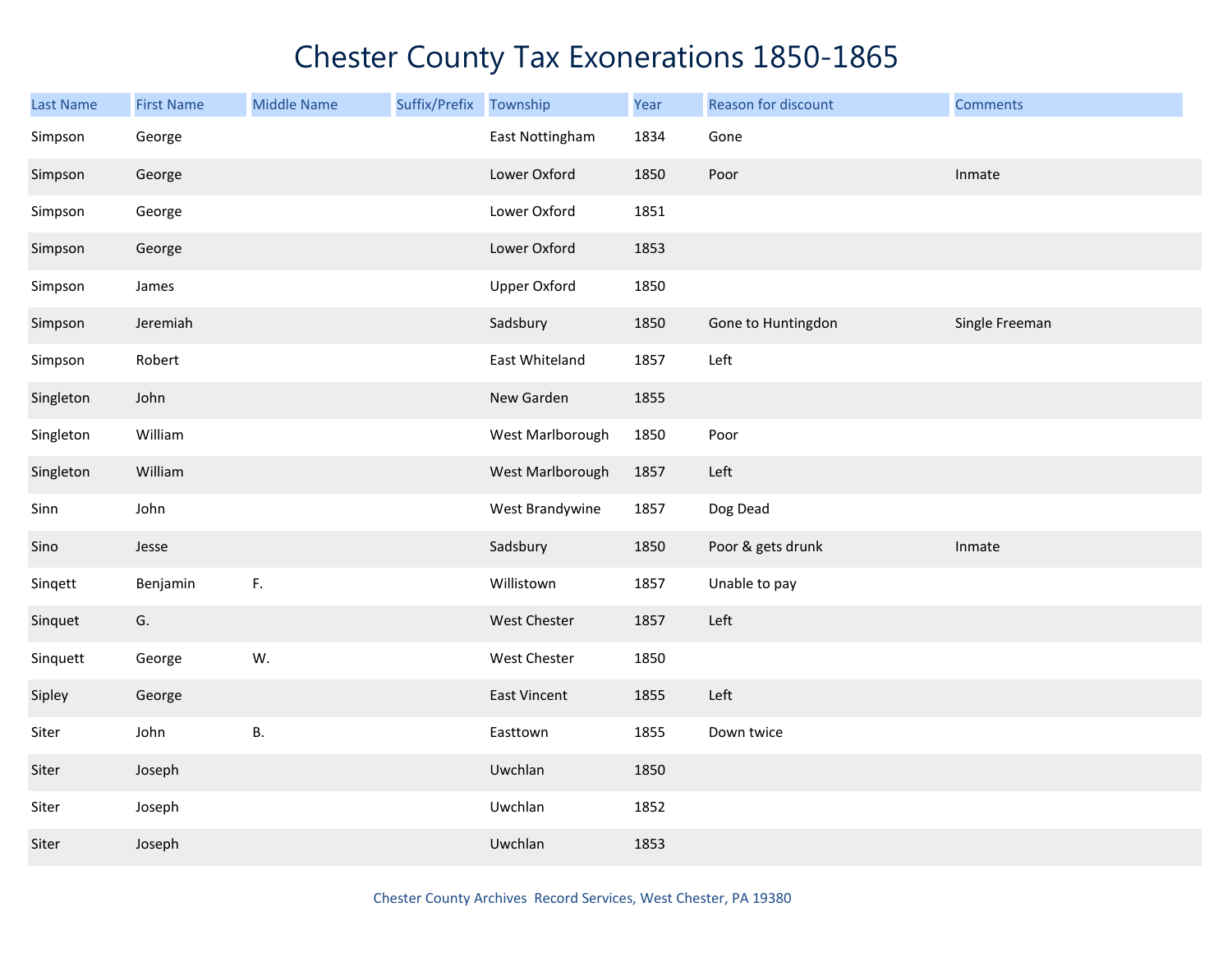| <b>Last Name</b> | <b>First Name</b> | <b>Middle Name</b> | Suffix/Prefix | Township             | Year | Reason for discount | <b>Comments</b> |
|------------------|-------------------|--------------------|---------------|----------------------|------|---------------------|-----------------|
| Siter            | Joseph            |                    |               | Uwchlan              | 1855 | Poor                |                 |
| Skeain           | William           |                    |               | Easttown             | 1850 | Left the county     | Single Freeman  |
| Skeen            | John              |                    |               | Valley               | 1856 | Left                |                 |
| Skein            | Benjamin          | $\mathsf T.$       |               | West Nottingham      | 1859 | Left                |                 |
| Skelton          | Euclilles         | ${\sf P}.$         |               | London Grove         | 1855 | Left                |                 |
| Slack            | E.                | S.                 |               | West Chester         | 1865 | Left                |                 |
| Slack            | Ephraim           | S.                 |               | West Chester         | 1860 | Soldiering          |                 |
| Slack            | Timothy           |                    |               | East Nottingham      | 1855 | No Dog              |                 |
| Slaggele         | Frederick         |                    |               | <b>Upper Oxford</b>  | 1860 | Left                |                 |
| Slaggle          | Frederick         |                    |               | <b>Upper Oxford</b>  | 1859 |                     |                 |
| Slater           | William           |                    |               | Uwchlan              | 1852 |                     |                 |
| Slater           | William           |                    |               | West Chester         | 1853 |                     |                 |
| Slaughter        | James             |                    |               | West Marlborough     | 1859 | Unseated land       |                 |
| Slaughter        | John              | D.                 |               | West Vincent         | 1860 | Left                |                 |
| Slaughter        | Thomas            |                    |               | Thornbury            | 1862 | Left the township   |                 |
| Slawyer          | Henry             |                    |               | West Fallowfield     | 1859 | Poor                |                 |
| Slecherbeck      | William           |                    |               | West Chester         | 1854 | Left                |                 |
| Sletcherbeck     | William           |                    |               | <b>West Chester</b>  | 1856 | Left                |                 |
| Slice            | Nicholas          |                    |               | East Pikeland        | 1859 | Left                |                 |
| Slider           | Calvin            |                    |               | <b>West Nantmeal</b> | 1860 | Poor                |                 |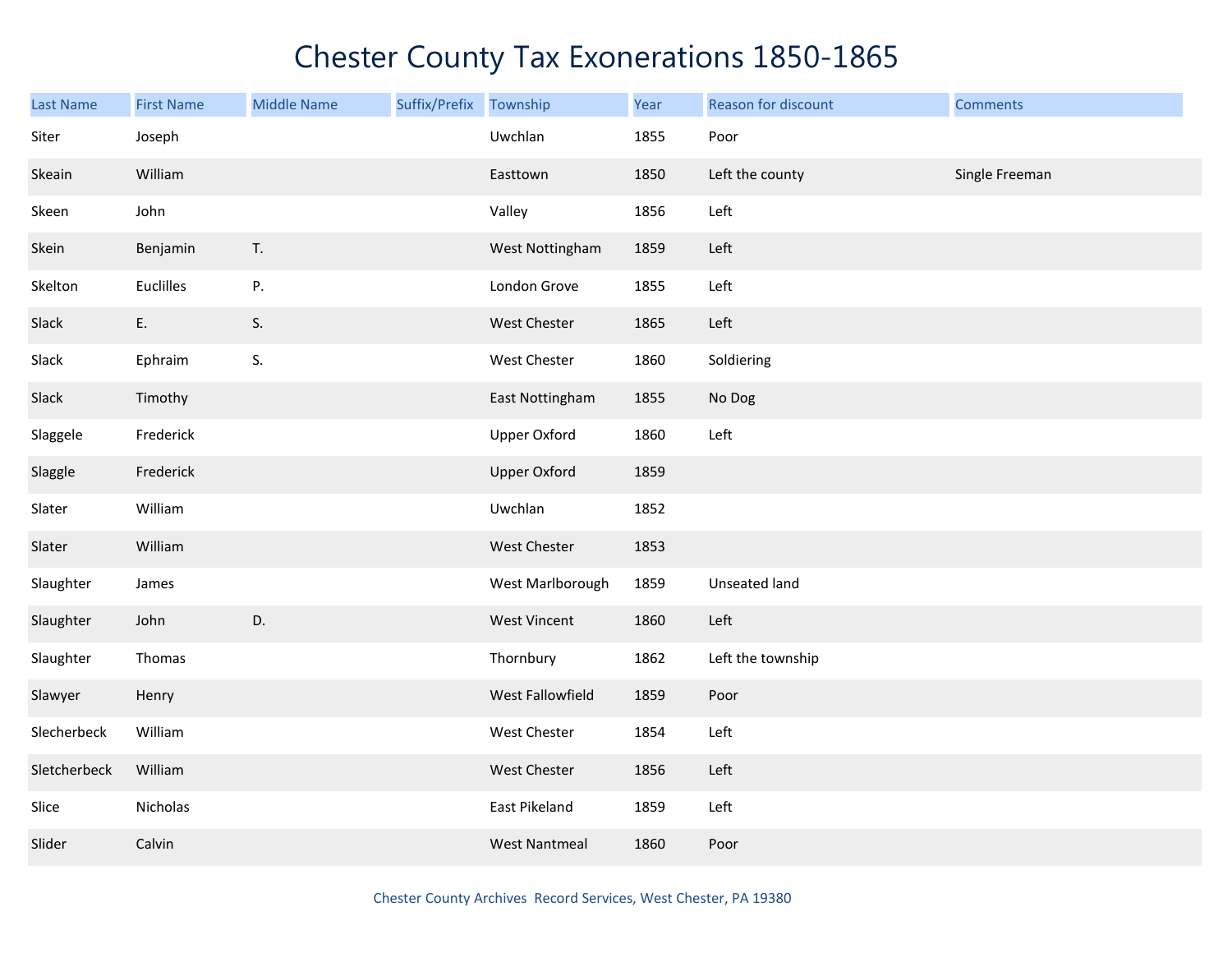| <b>Last Name</b> | <b>First Name</b> | <b>Middle Name</b> | Suffix/Prefix Township |                      | Year | Reason for discount | <b>Comments</b> |
|------------------|-------------------|--------------------|------------------------|----------------------|------|---------------------|-----------------|
| Slider           | Henry             |                    |                        | Easttown             | 1855 | Left                |                 |
| Slider           | Samuel            |                    |                        | <b>West Nantmeal</b> | 1865 | Poor                |                 |
| Sloan            | John              |                    |                        | London Grove         | 1857 | Left                |                 |
| Sloan            | John              |                    |                        | West Chester         | 1853 |                     |                 |
| Sloan            | Samuel            |                    |                        | Sadsbury             | 1857 | Left                |                 |
| Sloanacker       | William           |                    |                        | Uwchlan              | 1855 | Left                |                 |
| Sloanaker        | Davis             |                    |                        | East Vincent         | 1859 | Left                |                 |
| Sloanaker        | William           |                    |                        | Uwchlan              | 1852 | Left                |                 |
| Slonaker         | Samuel            |                    |                        | <b>West Vincent</b>  | 1860 |                     |                 |
| Slonaker         | William           |                    |                        | Uwchlan              | 1851 |                     |                 |
| Slough           | Peter             |                    |                        | New London           | 1898 |                     |                 |
| Slowyer          | Henry             |                    |                        | West Fallowfield     | 1857 | Poor                |                 |
| Slowyer          | John              |                    |                        | <b>Upper Oxford</b>  | 1856 |                     |                 |
| Sloyer           | George            |                    |                        | West Pikeland        | 1856 | Error               |                 |
| Sloyer           | John              |                    |                        | <b>Upper Oxford</b>  | 1853 | Poor                |                 |
| Slyder           | Benjamin          |                    |                        | <b>East Nantmeal</b> | 1852 |                     |                 |
| Slyder           | Wilmer            |                    |                        | East Whiteland       | 1856 | Left                |                 |
| Slypf            | Jacob             |                    |                        | Warwick              | 1856 |                     |                 |
| Small            | Henry             |                    |                        | <b>East Coventry</b> | 1857 | Left                |                 |
| Smallwood        | Moses             |                    |                        | <b>Upper Oxford</b>  | 1853 |                     |                 |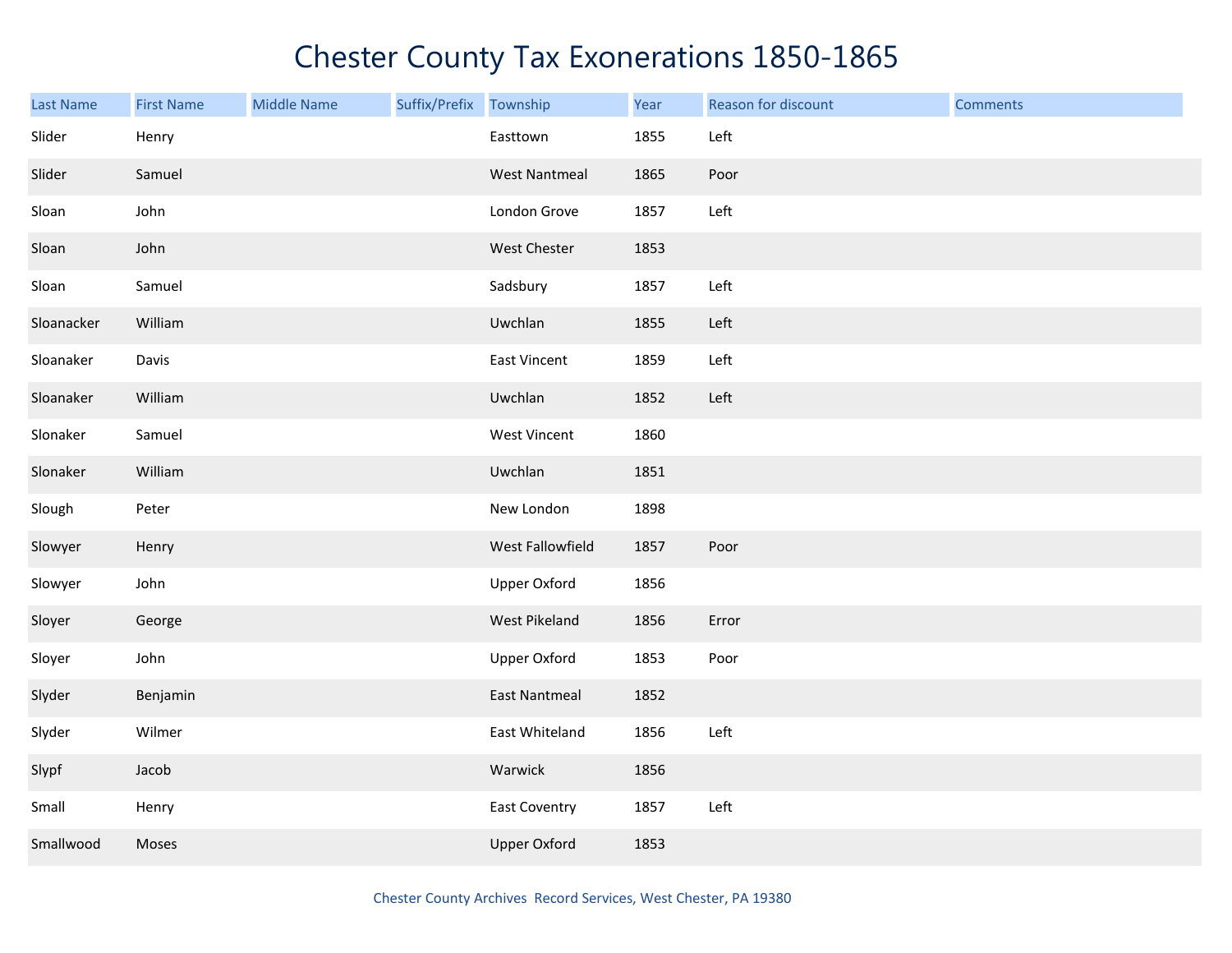| <b>Last Name</b> | <b>First Name</b> | <b>Middle Name</b> | Suffix/Prefix Township |                     | Year | Reason for discount | <b>Comments</b> |
|------------------|-------------------|--------------------|------------------------|---------------------|------|---------------------|-----------------|
| Smalwood         | Moses             |                    |                        | <b>Upper Oxford</b> | 1850 |                     |                 |
| Smalwood         | Moses             |                    |                        | Upper Oxford        | 1856 |                     | Colored         |
| Smart            | Η.                | D.                 |                        | West Chester        | 1865 | Left                |                 |
| Smead            | William           |                    |                        | Westtown            | 1857 | Left                |                 |
| Smedley          | Agnes             |                    |                        | Willistown          | 1860 |                     |                 |
| Smedley          | Bartholomew       |                    |                        | Willistown          | 1857 | Unable to pay       |                 |
| Smedley          | C.                |                    |                        | East Bradford       | 1853 |                     |                 |
| Smedley          | C.                |                    |                        | Willistown          | 1856 | Left                |                 |
| Smedley          | Caleb             |                    |                        | East Whiteland      | 1857 | Poor                |                 |
| Smedley          | Edward            |                    |                        | Uwchlan             | 1855 | Error               |                 |
| Smedley          | Elijah            |                    |                        | Willistown          | 1865 | Left                |                 |
| Smedley          | Ernest            |                    |                        | Downingtown, East   | 1898 | Removed             |                 |
| Smedley          | George            |                    |                        | Uwchlan             | 1853 |                     |                 |
| Smedley          | George            |                    |                        | Uwchlan             | 1865 | Poor                |                 |
| Smedley          | Isaac             |                    |                        | West Chester        | 1860 | Left                |                 |
| Smedley          | Jeffrey           |                    |                        | Easttown            | 1850 |                     |                 |
| Smedley          | Jeffrey           |                    |                        | Easttown            | 1860 | Left                |                 |
| Smedley          | Joel              |                    | Jr.                    | Uwchlan             | 1853 |                     |                 |
| Smedley          | Joseph            | Η.                 |                        | Uwchlan             | 1855 | Error               |                 |
| Smedley          | Otto              |                    |                        | West Goshen         | 1855 | Left                |                 |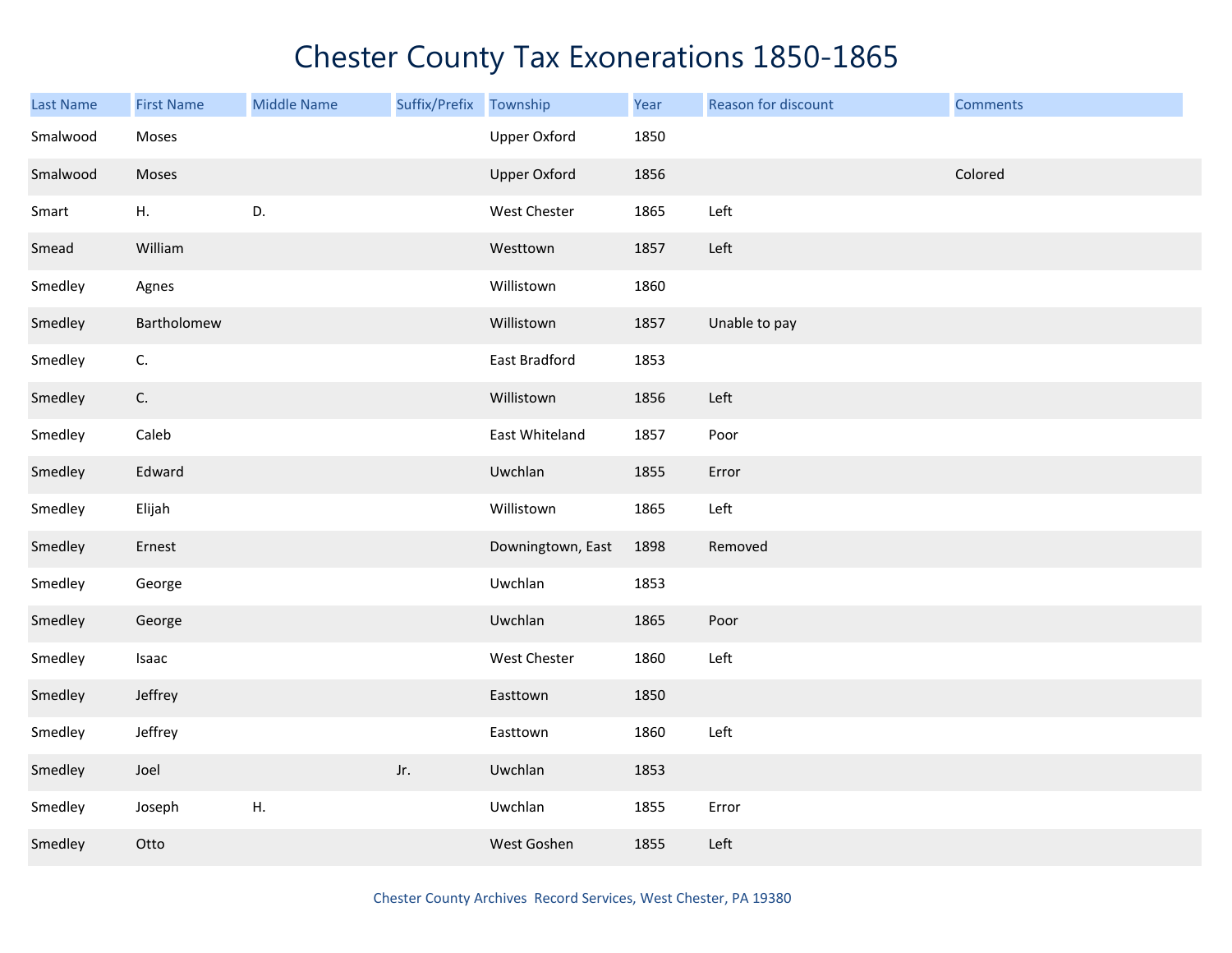| Last Name | <b>First Name</b> | <b>Middle Name</b> | Suffix/Prefix | Township         | Year | Reason for discount | <b>Comments</b> |
|-----------|-------------------|--------------------|---------------|------------------|------|---------------------|-----------------|
| Smedley   | S.                | L.                 |               | East Brandywine  | 1865 | Left                |                 |
| Smedley   | Samuel            |                    |               | Easttown         | 1865 | Poor                |                 |
| Smedley   | Taylor            |                    |               | Uwchlan          | 1865 | Left                |                 |
| Smedley   | Thomas            | $\mathsf{C}.$      |               | Uwchlan          | 1853 |                     |                 |
| Smedley   | Thomas            |                    |               | West Bradford    | 1865 | Left                |                 |
| Smedley   | Thomas            |                    |               | West Whiteland   | 1860 | Left                |                 |
| Smedley   | William           |                    |               | East Whiteland   | 1856 | Left                |                 |
| Smedley   | William           |                    |               | Willistown       | 1859 |                     |                 |
| Smedley   | William           |                    |               | Willistown       | 1860 |                     |                 |
| Smedley   | William           |                    |               | Willistown       | 1860 |                     |                 |
| Smiley    | Samuel            |                    |               | Uwchlan          | 1860 | Left                |                 |
| Smiley    | William           | W.                 |               | Tredyffrin       | 1853 | Left                |                 |
| Smiley    | William           |                    |               | Tredyffrin       | 1857 |                     |                 |
| Smiley    | William           | W.                 |               | Tredyffrin       | 1859 | Left                |                 |
| Smith     | Abner             |                    |               | West Marlborough | 1865 | Poor                |                 |
| Smith     | Adam              |                    |               | New Garden       | 1850 |                     |                 |
| Smith     | Adam              |                    |               | Phoenixville     | 1860 | Duplicate           |                 |
| Smith     | Amos              |                    |               | Westtown         | 1853 | Left                |                 |
| Smith     | Andrew            |                    |               | Newlin           | 1859 | Left                |                 |
| Smith     | Bartley           | S.                 |               | Phoenixville     | 1897 | Can't be found      | 4th & 5th Ward  |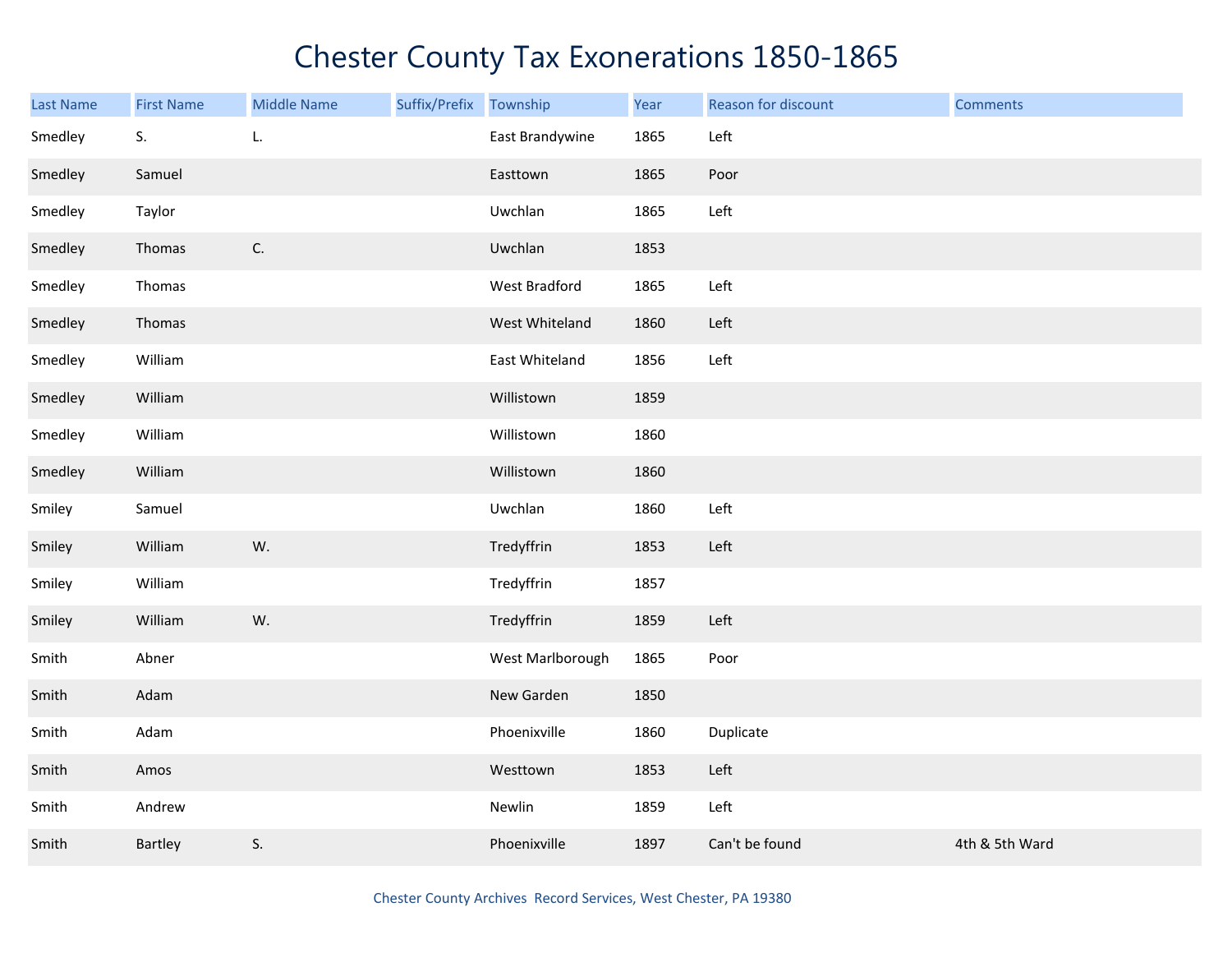| <b>Last Name</b> | <b>First Name</b> | <b>Middle Name</b> | Suffix/Prefix | Township        | Year | Reason for discount | <b>Comments</b> |
|------------------|-------------------|--------------------|---------------|-----------------|------|---------------------|-----------------|
| Smith            | Benjamin          | F.                 |               | East Whiteland  | 1855 |                     |                 |
| Smith            | Calvert           |                    |               | Tredyffrin      | 1859 | Left                |                 |
| Smith            | Charles           |                    |               | Franklin        | 1854 |                     |                 |
| Smith            | Charles           |                    |               | Thornbury       | 1853 |                     |                 |
| Smith            | Charles           |                    |               | West Chester    | 1857 | Left                |                 |
| Smith            | Charles           |                    |               | Willistown      | 1859 |                     |                 |
| Smith            | Columbus          |                    |               | West Chester    | 1860 | Soldiering          |                 |
| Smith            | Davis             |                    |               | Honey Brook     | 1865 | Simple              |                 |
| Smith            | E.                |                    |               | New Garden      | 1856 | Unseated land       |                 |
| Smith            | Edwin             |                    |               | Easttown        | 1854 |                     |                 |
| Smith            | Edwin             |                    | Estate        | Tredyffrin      | 1900 | Sold by Sheriff     |                 |
| Smith            | Evan              |                    |               | Willistown      | 1865 | Left                |                 |
| Smith            | Frederick         |                    |               | Honey Brook     | 1865 | Old & Poor          |                 |
| Smith            | George            |                    |               | East Nottingham | 1850 | Pays a land tax     | Single Freeman  |
| Smith            | Hadley            |                    |               | Londonderry     | 1857 | Poor                |                 |
| Smith            | Hannah            |                    |               | East Pikeland   | 1865 | Old & poor          |                 |
| Smith            | Henry             |                    |               | East Pikeland   | 1865 | Error               |                 |
| Smith            | Henry             |                    |               | Tredyffrin      | 1850 |                     |                 |
| Smith            | Henry             |                    |               | Uwchlan         | 1856 | Left                |                 |
| Smith            | Henry             | T.                 |               | West Nottingham | 1865 | Poor                |                 |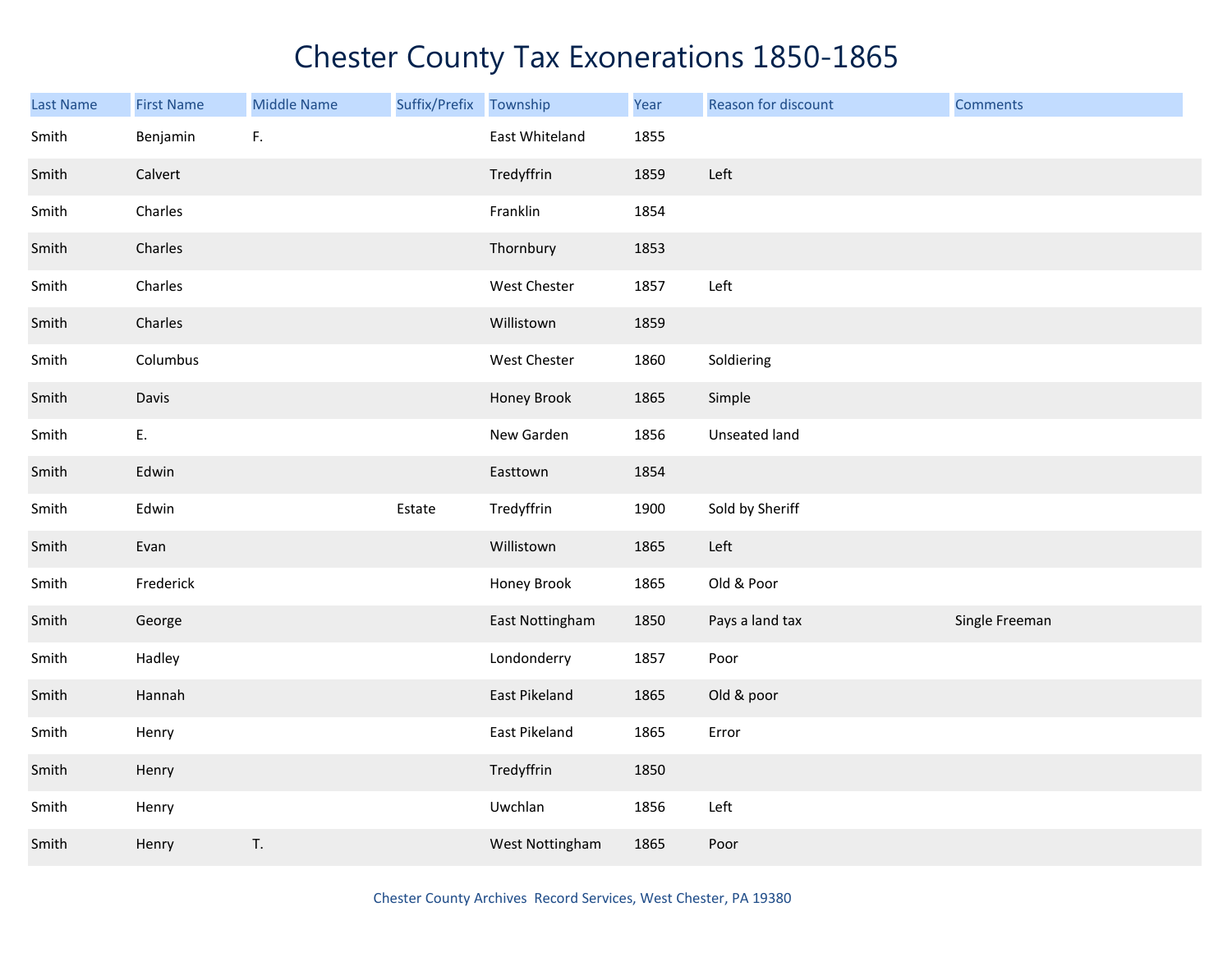| <b>Last Name</b> | <b>First Name</b> | <b>Middle Name</b> | Suffix/Prefix | Township            | Year | Reason for discount | <b>Comments</b> |
|------------------|-------------------|--------------------|---------------|---------------------|------|---------------------|-----------------|
| Smith            | Hiram             |                    |               | East Whiteland      | 1850 |                     |                 |
| Smith            | Isaac             |                    |               | West Brandywine     | 1851 | Dog Dead            |                 |
| Smith            | Isaac             |                    |               | Westtown            | 1857 | Black               |                 |
| Smith            | $J_{\star}$       |                    |               | West Bradford       | 1853 | Under age           |                 |
| Smith            | Jackson           |                    |               | East Vincent        | 1860 | Poor                |                 |
| Smith            | Jackson           |                    |               | <b>Upper Oxford</b> | 1857 |                     |                 |
| Smith            | Jacob             |                    |               | East Whiteland      | 1850 |                     |                 |
| Smith            | Jacob             |                    |               | Phoenixville        | 1860 | Left                |                 |
| Smith            | Jacob             |                    |               | West Goshen         | 1851 |                     |                 |
| Smith            | James             |                    |               | Franklin            | 1854 | Error               |                 |
| Smith            | James             |                    |               | London Grove        | 1859 | Left                |                 |
| Smith            | James             |                    |               | Newlin              | 1850 | Deceased            |                 |
| Smith            | James             |                    |               | Phoenixville        | 1860 | Error               |                 |
| Smith            | James             |                    |               | Valley              | 1855 | Unseated land       |                 |
| Smith            | James             |                    |               | Valley              | 1859 | Left                |                 |
| Smith            | James             |                    |               | West Chester        | 1860 | Left                |                 |
| Smith            | Jesse             |                    |               | Hopewell            | 1855 |                     |                 |
| Smith            | Jesse             |                    |               | Hopewell            | 1859 | Deceased            |                 |
| Smith            | Jesse             |                    |               | Willistown          | 1853 |                     |                 |
| Smith            | John              | Η.                 |               | Charlestown         | 1850 | Left                | Inmate          |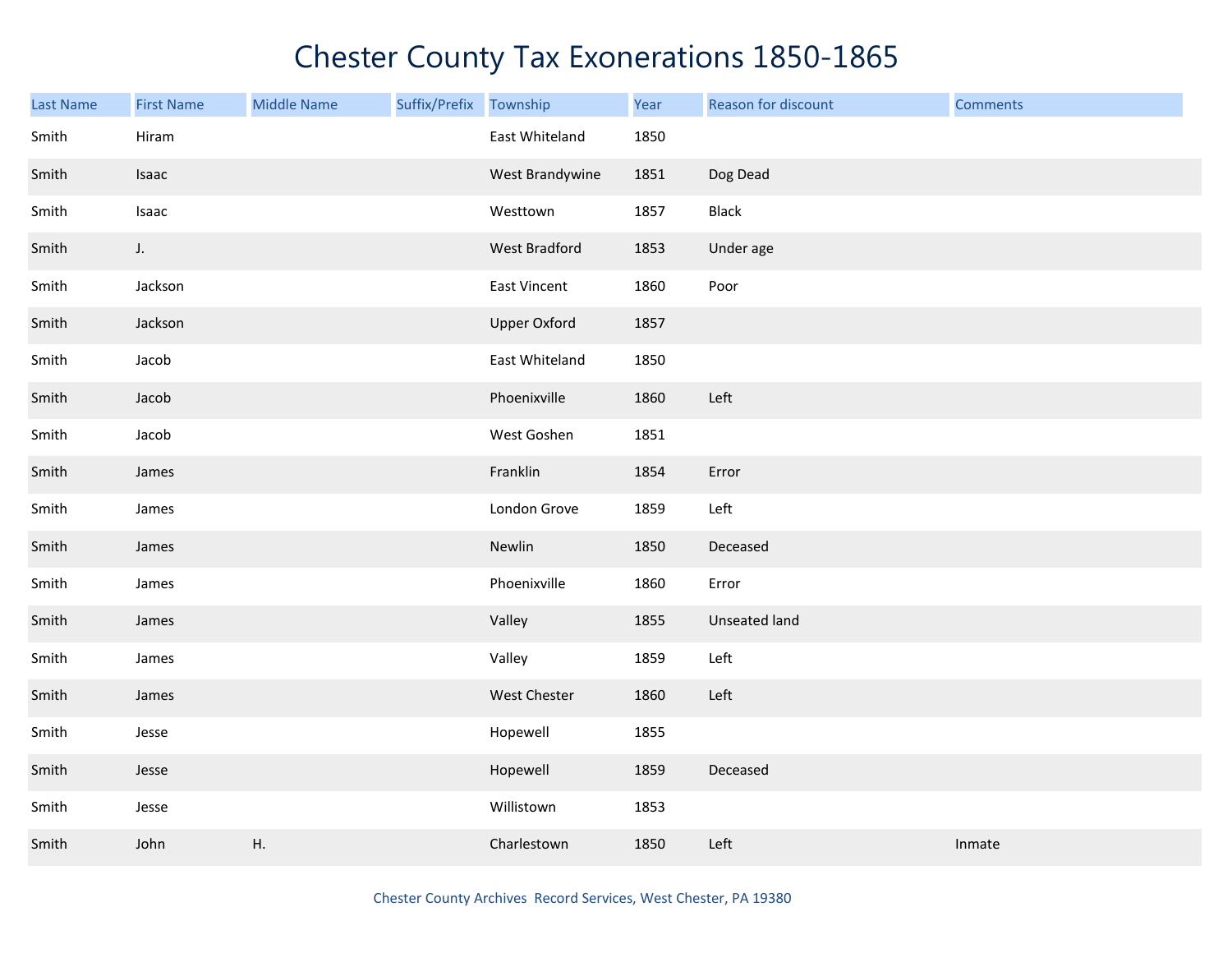| Last Name | <b>First Name</b> | <b>Middle Name</b> | Suffix/Prefix | Township         | Year | Reason for discount | <b>Comments</b> |
|-----------|-------------------|--------------------|---------------|------------------|------|---------------------|-----------------|
| Smith     | John              |                    |               | Highland         | 1857 | Poor                |                 |
| Smith     | John              | <b>B.</b>          |               | Lower Oxford     | 1857 | Error               | Single Freeman  |
| Smith     | John              |                    |               | New Garden       | 1853 | Poor                |                 |
| Smith     | John              |                    |               | New Garden       | 1857 | Deceased            |                 |
| Smith     | John              |                    |               | Tredyffrin       | 1857 |                     |                 |
| Smith     | Joseph            |                    |               | East Brandywine  | 1853 | Old & Poor          |                 |
| Smith     | Joseph            |                    |               | London Grove     | 1857 | Left                |                 |
| Smith     | Joseph            |                    |               | Lower Oxford     | 1850 | Has no dog          |                 |
| Smith     | Joseph            |                    |               | West Brandywine  | 1851 |                     |                 |
| Smith     | Joseph            |                    |               | West Caln        | 1854 | Left                |                 |
| Smith     | Joseph            |                    |               | West Chester     | 1865 | Left                |                 |
| Smith     | Levi              |                    |               | East Whiteland   | 1855 |                     |                 |
| Smith     | Levi              |                    |               | East Whiteland   | 1860 | Left                |                 |
| Smith     | Levi              |                    |               | West Vincent     | 1855 | Left                | Inmate          |
| Smith     | Lydia             |                    |               | West Bradford    | 1859 | Left the township   |                 |
| Smith     | Mary              | G.                 |               | West Chester     | 1860 | Poor                |                 |
| Smith     | Nathaniel         | C.                 |               | Thornbury        | 1857 | Left                |                 |
| Smith     | Patrick           |                    |               | Honey Brook      | 1859 | Alien               |                 |
| Smith     | Patrick           |                    |               | West Fallowfield | 1855 | Left                |                 |
| Smith     | Patrick           |                    |               | West Fallowfield | 1860 | Left                |                 |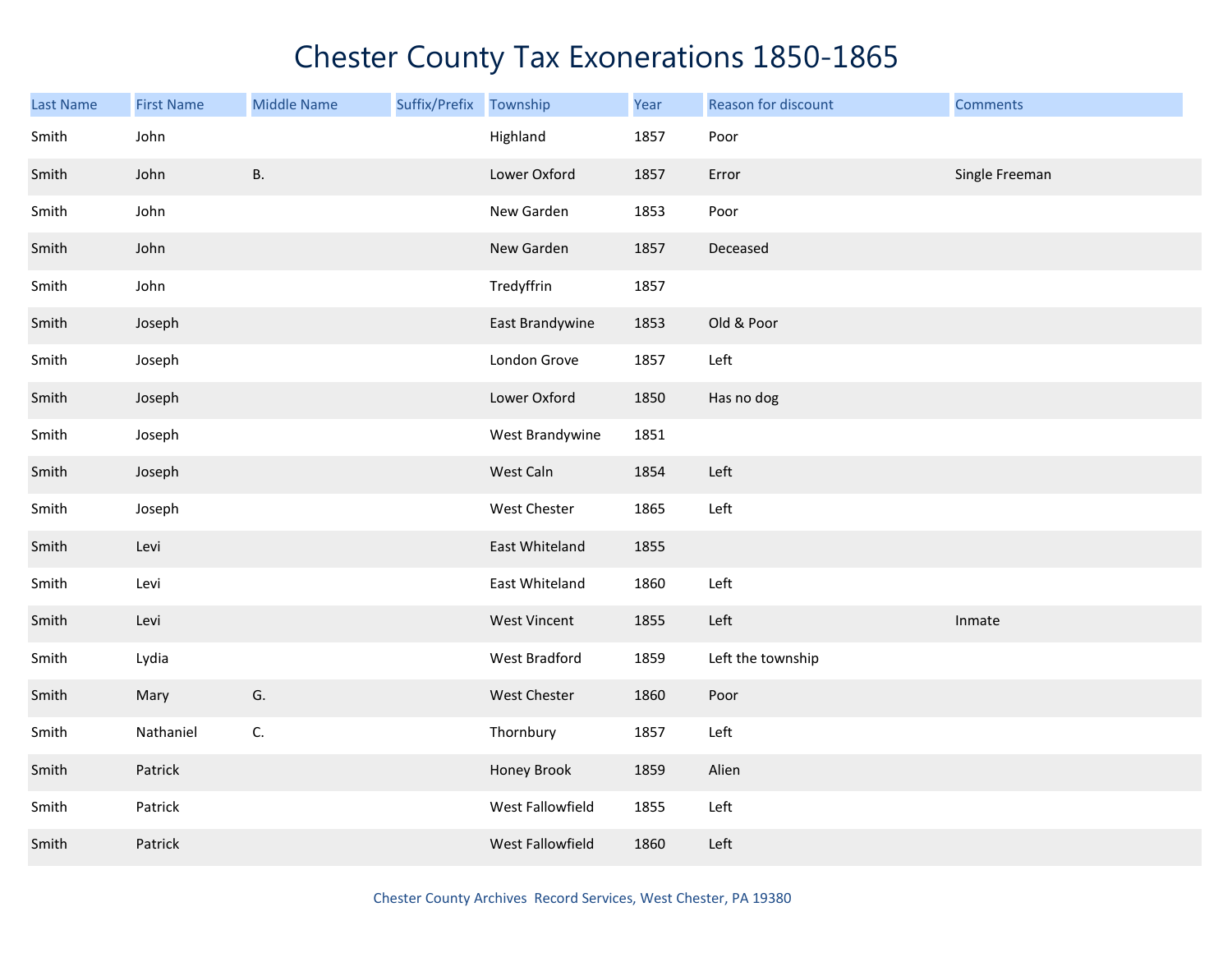| <b>Last Name</b> | <b>First Name</b> | <b>Middle Name</b> | Suffix/Prefix | Township            | Year | Reason for discount | <b>Comments</b> |
|------------------|-------------------|--------------------|---------------|---------------------|------|---------------------|-----------------|
| Smith            | Robert            |                    |               | Kennett             | 1850 | Deceased            | Single Freeman  |
| Smith            | Robert            |                    |               | Kennett             | 1853 |                     |                 |
| Smith            | Robert            |                    |               | West Chester        | 1855 | Left                |                 |
| Smith            | Samuel            |                    |               | East Nottingham     | 1857 | Left                |                 |
| Smith            | Samuel            |                    |               | East Vincent        | 1852 |                     |                 |
| Smith            | Samuel            |                    |               | East Whiteland      | 1856 | Poor                |                 |
| Smith            | Samuel            |                    |               | East Whiteland      | 1857 | Left                |                 |
| Smith            | Samuel            |                    |               | Kennett             | 1850 | Error               | Single Freeman  |
| Smith            | Samuel            |                    |               | Oxford Borough      | 1853 | Removed             |                 |
| Smith            | Samuel            | А.                 |               | <b>Upper Oxford</b> | 1853 | Left                |                 |
| Smith            | Samuel            |                    |               | West Bradford       | 1855 | Left                |                 |
| Smith            | Theodore          |                    |               | West Chester        | 1865 | Left                |                 |
| Smith            | Thomas            |                    |               | West Whiteland      | 1850 | Colored             |                 |
| Smith            | Thornton          |                    |               | Sadsbury            | 1850 | Gone                | Single Freeman  |
| Smith            | Washington        |                    |               | West Brandywine     | 1857 | Left                |                 |
| Smith            | William           |                    |               | Charlestown         | 1857 | Left                |                 |
| Smith            | William           |                    |               | East Bradford       | 1851 | Poor                | Inmate          |
| Smith            | William           |                    |               | East Nottingham     | 1853 |                     |                 |
| Smith            | William           |                    |               | East Whiteland      | 1859 | Removed             |                 |
| Smith            | William           |                    |               | Easttown            | 1855 | Left                |                 |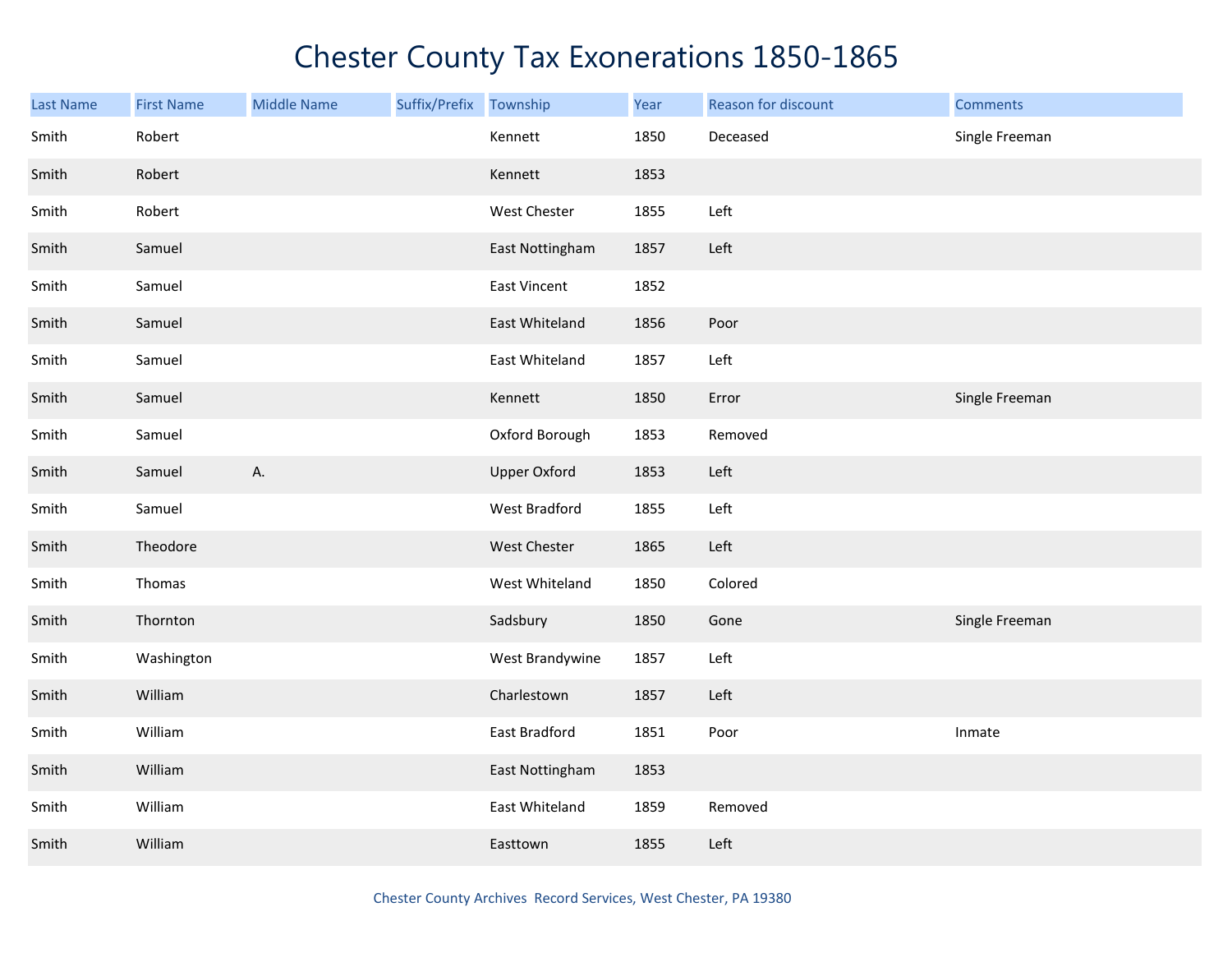| <b>Last Name</b> | <b>First Name</b> | <b>Middle Name</b> | Suffix/Prefix Township |                | Year | Reason for discount | <b>Comments</b> |
|------------------|-------------------|--------------------|------------------------|----------------|------|---------------------|-----------------|
| Smith            | William           |                    |                        | Franklin       | 1859 | Left                |                 |
| Smith            | William           |                    |                        | Kennett        | 1850 | Refuses to pay      | Inmate          |
| Smith            | William           | M.                 |                        | Kennett        | 1853 |                     |                 |
| Smith            | William           |                    |                        | Kennett        | 1856 | Left                |                 |
| Smith            | William           |                    |                        | Kennett        | 1859 | Left                |                 |
| Smith            | William           |                    |                        | Lower Oxford   | 1850 | Left the township   | Inmate          |
| Smith            | William           |                    |                        | New Garden     | 1850 | Unseated land       |                 |
| Smith            | William           |                    |                        | New Garden     | 1853 | Quarry lot          |                 |
| Smith            | William           |                    |                        | New Garden     | 1857 | Poor                |                 |
| Smith            | William           |                    |                        | New Garden     | 1859 | Left                |                 |
| Smith            | William           |                    |                        | Newlin         | 1853 | Left                |                 |
| Smith            | William           | А.                 |                        | West Chester   | 1865 | Left                |                 |
| Smith            | William           |                    |                        | West Goshen    | 1857 | Deceased            |                 |
| Smith            | William           | R.                 |                        | Willistown     | 1856 | Left                |                 |
| Smith            | William           | ${\sf R}.$         |                        | Willistown     | 1864 |                     |                 |
| Smuck            | Solomen           |                    |                        | East Whiteland | 1860 | Left                |                 |
| Smull            | Jacob             |                    |                        | North Coventry | 1857 | Alien               |                 |
| Smurthwalt       | Η.                |                    |                        | West Chester   | 1859 | Left                |                 |
| Snaider          | Jacob             |                    |                        | Warwick        | 1857 |                     |                 |
| Snell            | Joseph            |                    |                        | Phoenixville   | 1860 | Left                |                 |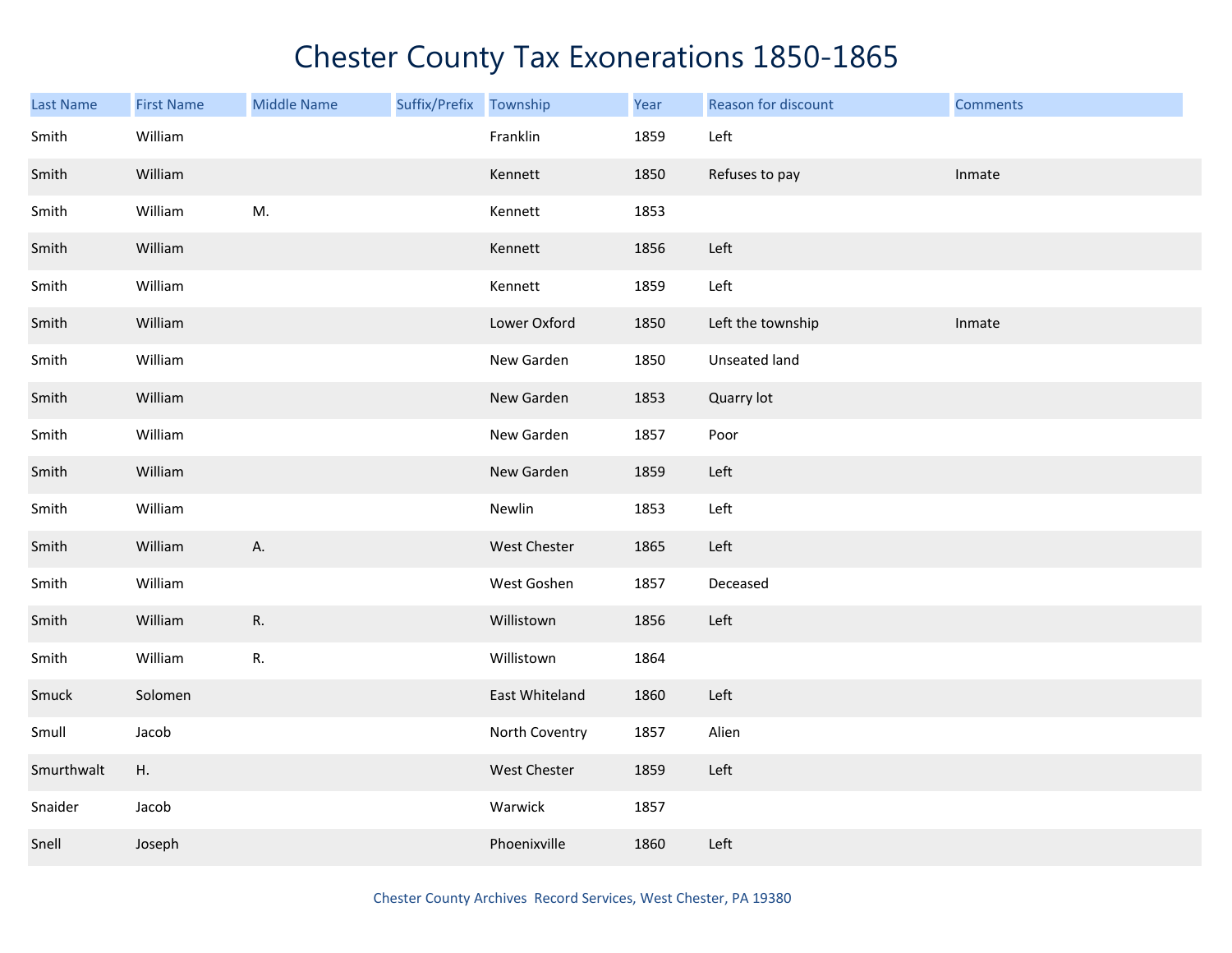| Last Name | <b>First Name</b> | <b>Middle Name</b> | Suffix/Prefix | Township             | Year | Reason for discount | <b>Comments</b>            |
|-----------|-------------------|--------------------|---------------|----------------------|------|---------------------|----------------------------|
| Snell     | William           |                    |               | East Vincent         | 1856 | Left                |                            |
| Snepp     | G.                |                    |               | West Chester         | 1853 |                     |                            |
| Snider    | George            |                    |               | East Vincent         | 1850 | Assessed with land  |                            |
| Snyder    | George            |                    |               | North Coventry       | 1850 | Error               |                            |
| Snyder    | Jacob             |                    |               | <b>East Nantmeal</b> | 1855 | Left                |                            |
| Snyder    | Jacob             | W.                 |               | Honey Brook          | 1856 | Left                |                            |
| Snyder    | Jacob             |                    |               | Warwick              | 1856 |                     |                            |
| Snyder    | Jacob             | Ρ.                 |               | West Pikeland        | 1865 | Poor                |                            |
| Snyder    | John              | W.                 |               | Charlestown          | 1865 | Left                |                            |
| Snyder    | John              |                    |               | East Vincent         | 1852 |                     |                            |
| Snyder    | John              |                    | Sr.           | East Vincent         | 1853 | Left                |                            |
| Snyder    | John              | Andrew             |               | West Pikeland        | 1859 | Left                |                            |
| Snyder    | M.                |                    | Rev.          | Phoenixville         | 1897 | Can't be found      | 1st & 2nd & 4th & 6th Ward |
| Snyder    | Peter             |                    |               | <b>East Nantmeal</b> | 1850 | Left                |                            |
| Snyder    | U.                | А.                 |               | West Pikeland        | 1865 | Poor                |                            |
| Snyder    | Uriah             |                    |               | Warwick              | 1853 | Gone                |                            |
| Snyder    | Victor            |                    |               | London Britain       | 1852 | Left                |                            |
| Snyder    | William           |                    |               | Charlestown          | 1853 | Minor               |                            |
| Snydor    | Eli               |                    |               | <b>East Nantmeal</b> | 1850 | Left                | Inmate                     |
| Somer     | William           |                    |               | East Nottingham      | 1859 | Left                |                            |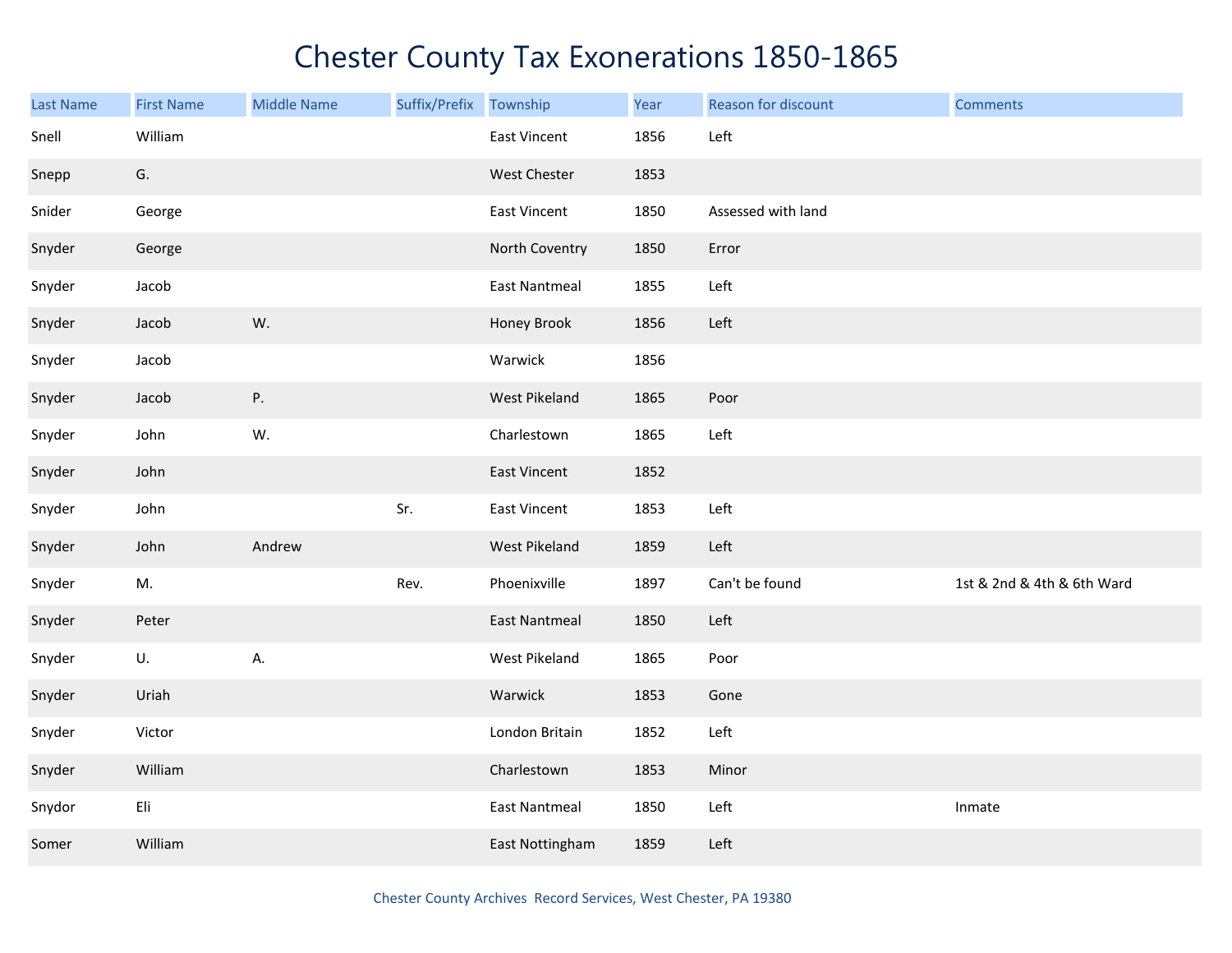| Last Name | <b>First Name</b> | <b>Middle Name</b> | Suffix/Prefix | Township             | Year | Reason for discount | <b>Comments</b> |
|-----------|-------------------|--------------------|---------------|----------------------|------|---------------------|-----------------|
| Souden    | James             |                    |               | <b>Upper Uwchlan</b> | 1859 | Cripple             |                 |
| Souder    | Henry             |                    |               | Phoenixville         | 1860 | Left                |                 |
| Souders   | Henry             | Ρ.                 |               | East Whiteland       | 1857 | Error               |                 |
| Souders   | John              |                    |               | Sadsbury             | 1850 | Old & Poor          | Single Freeman  |
| South     | Henry             |                    |               | Penn                 | 1857 | Not in township     |                 |
| Southward | Abram             |                    |               | West Bradford        | 1859 | Very Poor           |                 |
| Southwick | M.                | Η.                 |               | West Chester         | 1850 |                     |                 |
| Sowders   | Jonathan          |                    |               | East Pikeland        | 1860 | Left                |                 |
| Sowers    | Arestus           |                    |               | East Vincent         | 1852 |                     |                 |
| Sowers    | Erastus           |                    |               | East Vincent         | 1855 | Left                |                 |
| Sowers    | Mahlon            |                    |               | East Vincent         | 1859 | Left                |                 |
| Soyer     | Benjamin          |                    |               | East Whiteland       | 1860 | Alien               |                 |
| Spackman  | Lew               |                    |               | New London           | 1898 |                     |                 |
| Spare     | <b>B.</b>         | F.                 |               | North Coventry       | 1855 |                     |                 |
| Speackman | Riley             |                    |               | West Whiteland       | 1855 | Poor                |                 |
| Speakman  | Asa               | M.                 |               | Londonderry          | 1853 | Deceased            |                 |
| Speakman  | Brinton           |                    |               | East Whiteland       | 1855 |                     |                 |
| Speakman  | Caleb             |                    |               | West Chester         | 1855 | Left                |                 |
| Speakman  | David             | Η.                 |               | Londonderry          | 1853 | Left                |                 |
| Speakman  | David             |                    |               | Londonderry          | 1857 |                     |                 |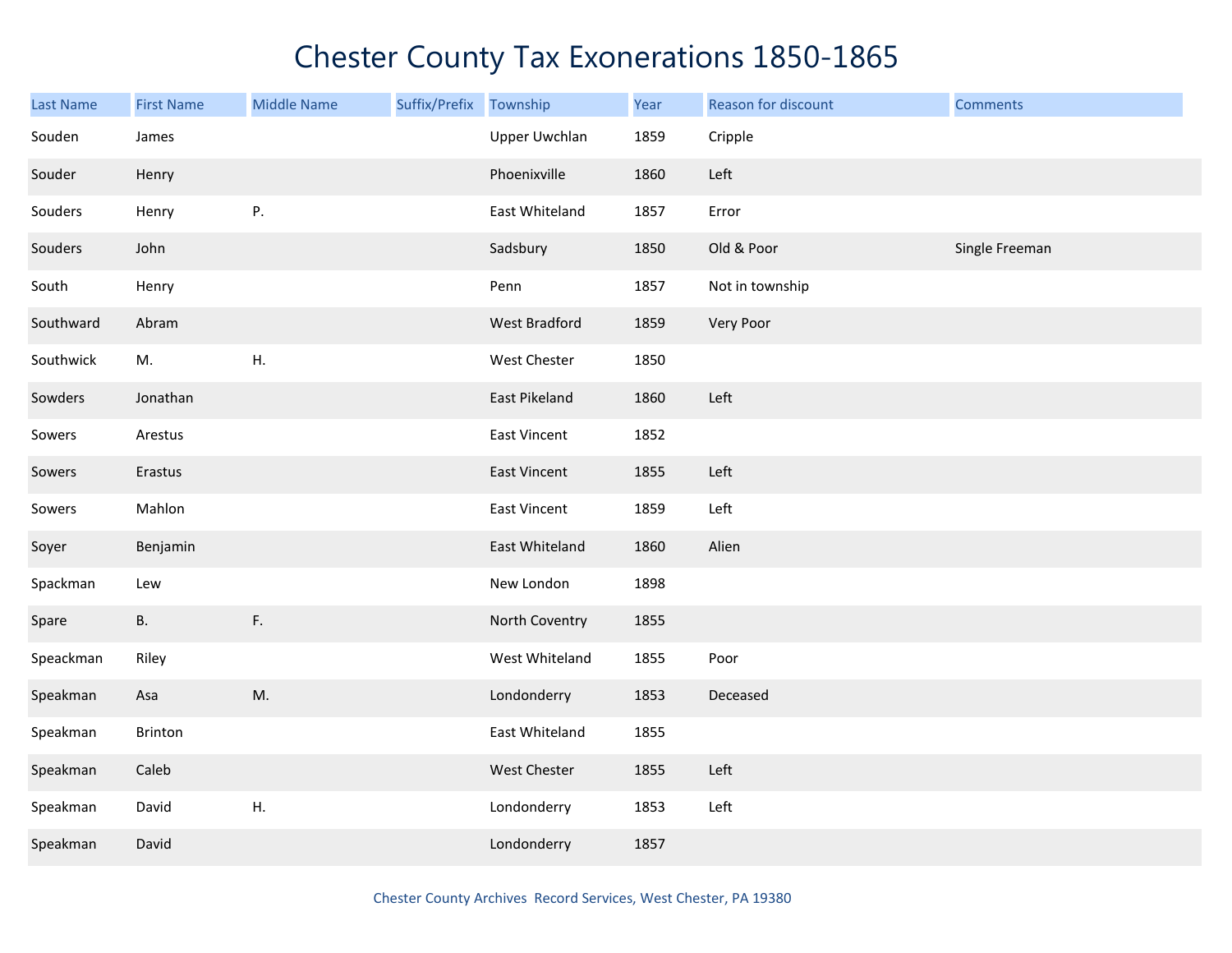| <b>Last Name</b> | <b>First Name</b> | <b>Middle Name</b> | Suffix/Prefix Township |                  | Year | Reason for discount | <b>Comments</b> |
|------------------|-------------------|--------------------|------------------------|------------------|------|---------------------|-----------------|
| Speakman         | Ebenezer          |                    |                        | East Bradford    | 1853 |                     | "Seakman"       |
| Speakman         | Ebenezer          |                    |                        | East Brandywine  | 1860 | Left                |                 |
| Speakman         | Elisha            |                    |                        | West Goshen      | 1859 | Error               |                 |
| Speakman         | George            | W.                 |                        | Westtown         | 1855 | Poor                |                 |
| Speakman         | Harlen            |                    |                        | London Grove     | 1850 |                     |                 |
| Speakman         | Horatio           |                    |                        | London Grove     | 1850 |                     |                 |
| Speakman         | $J_{\star}$       | <b>B.</b>          |                        | West Chester     | 1856 | Left                |                 |
| Speakman         | Jesse             | К.                 |                        | Londonderry      | 1855 | Dead Dog            |                 |
| Speakman         | Joseph            |                    |                        | Londonderry      | 1857 |                     |                 |
| Speakman         | Joshua            |                    |                        | West Marlborough | 1853 | Left                |                 |
| Speakman         | Peter             |                    |                        | Upper Uwchlan    | 1859 | Poor                |                 |
| Speakman         | Peter             |                    |                        | Uwchlan          | 1865 | Left                |                 |
| Speakman         | Peter             |                    |                        | West Whiteland   | 1855 | Left                |                 |
| Speakman         | Thomas            |                    |                        | Londonderry      | 1853 |                     |                 |
| Spear            | Isaac             |                    |                        | East Nottingham  | 1834 | Discount            | Inmate          |
| Spear            | Isaac             |                    |                        | East Nottingham  | 1834 | Discount for 1 dog  |                 |
| Spear            | Isaac             |                    |                        | Valley           | 1855 | Left                |                 |
| Spear            | Isaac             |                    |                        | Valley           | 1856 | Left                |                 |
| Spear            | Samuel            |                    |                        | Westtown         | 1850 | Left                |                 |
| Speas            | Henry             |                    |                        | Honey Brook      | 1853 |                     |                 |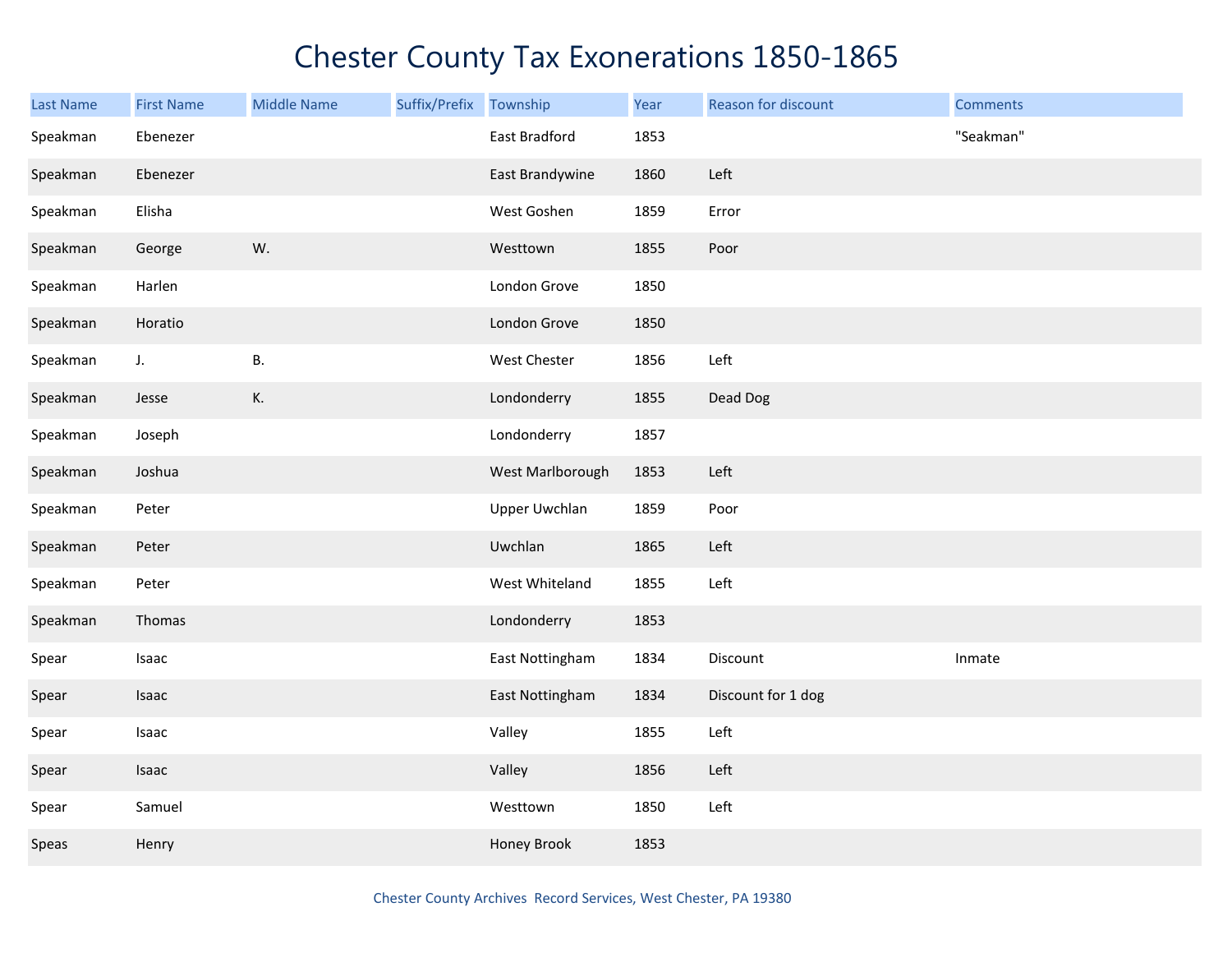| <b>Last Name</b> | <b>First Name</b> | <b>Middle Name</b> | Suffix/Prefix | Township            | Year | Reason for discount | <b>Comments</b> |
|------------------|-------------------|--------------------|---------------|---------------------|------|---------------------|-----------------|
| Speas            | Henry             |                    |               | Honey Brook         | 1854 | Left                |                 |
| Speece           | Jesse             |                    |               | East Vincent        | 1857 |                     |                 |
| Speece           | Joshua            |                    |               | <b>East Vincent</b> | 1856 | Poor                |                 |
| Spence           | Thomas            |                    |               | West Fallowfield    | 1850 | Left the township   | Inmate          |
| Spence           | Thomas            |                    |               | West Fallowfield    | 1857 | Poor                |                 |
| Spence           | Thomas            |                    |               | West Fallowfield    | 1859 | Left                |                 |
| Spencer          | David             | Η.                 |               | New London          | 1852 | Left                |                 |
| Spencer          | Preston           |                    |               | West Brandywine     | 1851 |                     |                 |
| Spencer          | Preston           |                    |               | West Brandywine     | 1851 | Left                |                 |
| Spencer          | Preston           |                    |               | West Caln           | 1853 | Poor                |                 |
| Spencer          | William           |                    |               | West Nottingham     | 1857 | Dog Killed          |                 |
| Spery            | $J_{\star}$       |                    |               | South Coventry      | 1860 |                     |                 |
| Spikman          | Joshua            |                    |               | West Vincent        | 1865 | Left                |                 |
| Spragg           | Jesse             |                    |               | West Chester        | 1852 |                     |                 |
| Sprigg           | Samuel            | T.                 |               | Lower Oxford        | 1851 |                     |                 |
| Springer         | Brinton           |                    |               | East Caln           | 1853 |                     |                 |
| Springer         | Charles           |                    |               | West Chester        | 1860 | Soldiering          |                 |
| Springer         | Charles           | D.                 |               | West Chester        | 1865 | Dead                |                 |
| Springer         | Isaac             |                    |               | Charlestown         | 1860 | Left                |                 |
| Springer         | Isaac             |                    |               | East Nottingham     | 1850 | Poor                | Inmate          |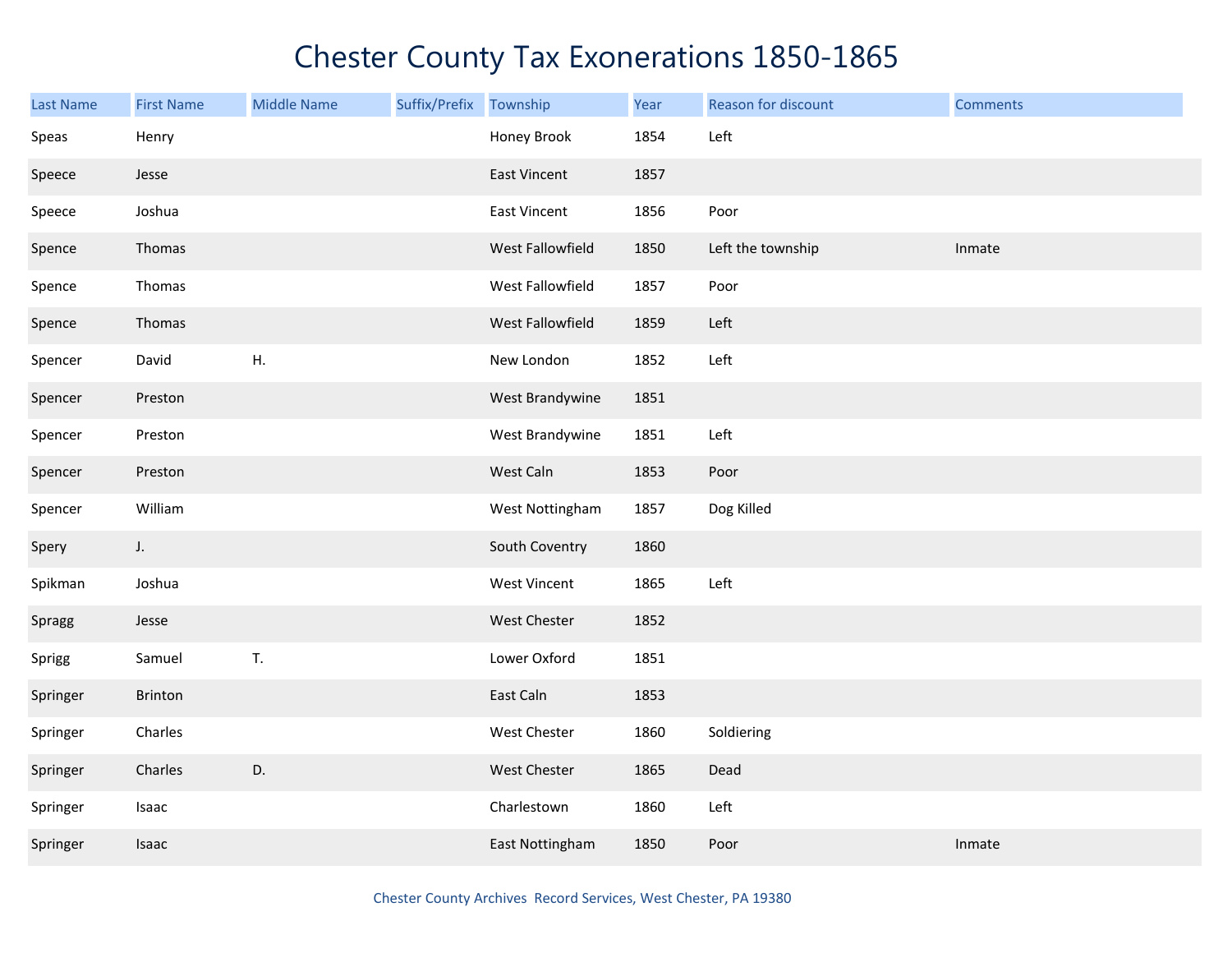| <b>Last Name</b> | <b>First Name</b> | <b>Middle Name</b> | Suffix/Prefix | Township            | Year | Reason for discount | <b>Comments</b> |
|------------------|-------------------|--------------------|---------------|---------------------|------|---------------------|-----------------|
| Springer         | Isaac             |                    |               | East Nottingham     | 1853 | Left                |                 |
| Springer         | Isaac             |                    |               | East Nottingham     | 1857 | Left                |                 |
| Springer         | Jacob             | S.                 |               | East Caln           | 1858 |                     |                 |
| Springer         | Jacob             | S.                 |               | Wallace             | 1859 | Left                |                 |
| Springer         | John              |                    |               | New London          | 1898 |                     |                 |
| Springer         | Joshua            |                    |               | East Caln           | 1853 |                     |                 |
| Springer         | Sharpless         |                    |               | West Bradford       | 1865 | Very Poor           |                 |
| Springer         | William           |                    |               | East Nottingham     | 1855 |                     |                 |
| Springsteel      | John              |                    |               | West Chester        | 1856 | Left                |                 |
| Springsteel      | John              |                    |               | <b>West Chester</b> | 1857 | Poor                |                 |
| Sproul           | Charles           |                    |               | New London          | 1860 | No Dog              |                 |
| Sproul           | Philip            |                    |               | Downingtown         | 1860 |                     |                 |
| Sprout           | David             |                    |               | London Grove        | 1857 | Left                |                 |
| Sprouts          | David             |                    |               | Penn                | 1860 | Left                |                 |
| Staddon          | Joseph            |                    |               | Charlestown         | 1865 | Left                |                 |
| Stafford         | John              |                    |               | Franklin            | 1857 | Left                |                 |
| Stagel           | Fred              |                    |               | London Grove        | 1855 | Gone out            | Inmate          |
| <b>Stagers</b>   | Jacob             |                    |               | East Brandywine     | 1850 |                     |                 |
| Stainton         | William           |                    |               | West Caln           | 1861 | Error               |                 |
| Staley           | John              |                    |               | East Nottingham     | 1857 | Left                |                 |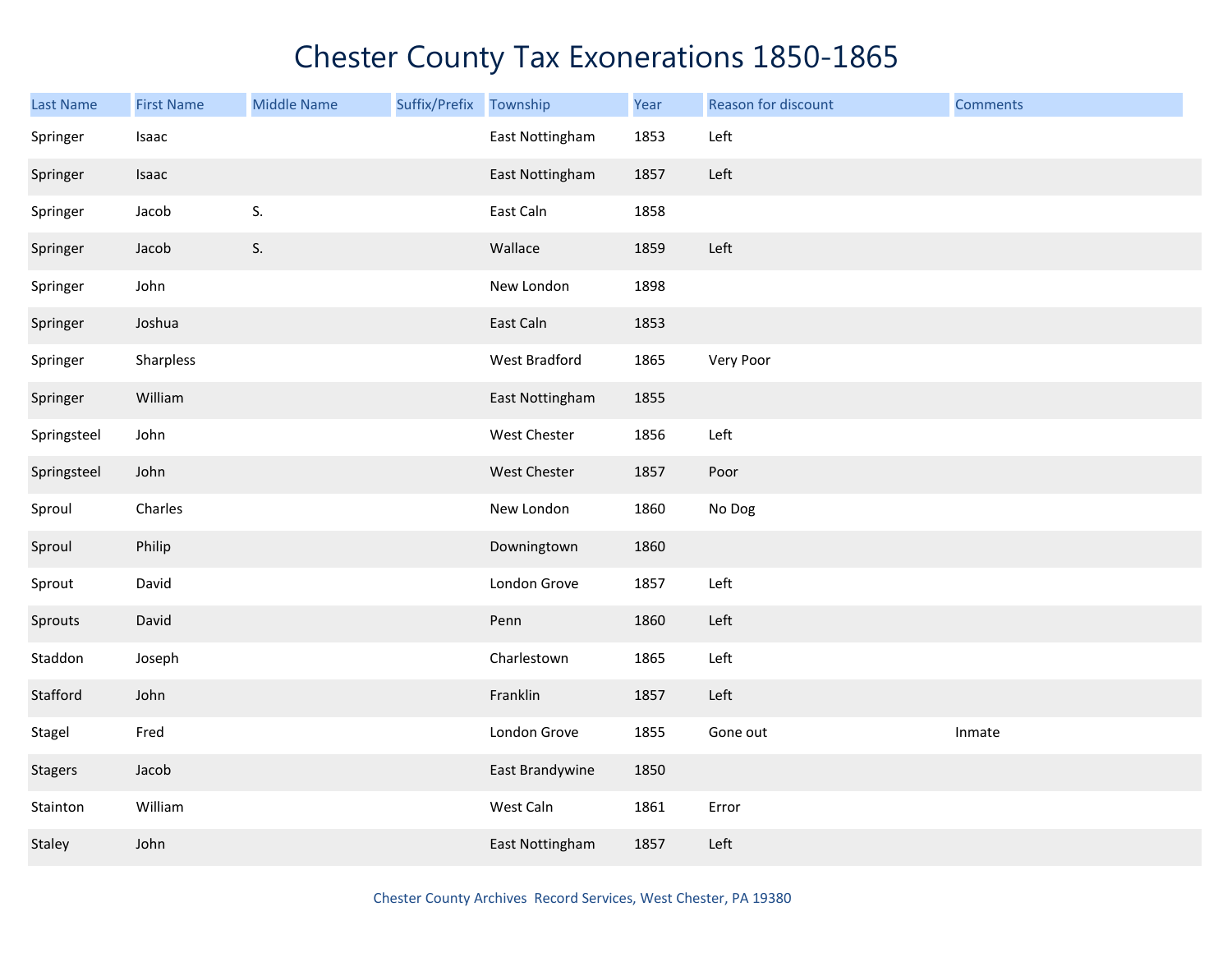| <b>Last Name</b> | <b>First Name</b> | <b>Middle Name</b> | Suffix/Prefix | Township         | Year | Reason for discount | <b>Comments</b> |
|------------------|-------------------|--------------------|---------------|------------------|------|---------------------|-----------------|
| Stall            | Samuel            |                    |               | East Whiteland   | 1857 | Left                |                 |
| <b>Stalls</b>    | Samuel            |                    |               | Willistown       | 1857 | Not in township     |                 |
| Stamp            | James             |                    |               | Valley           | 1859 |                     |                 |
| Stamp            | Joseph            |                    |               | Kennett          | 1857 | Left                |                 |
| Stamutz          | Samuel            |                    |               | Warwick          | 1853 | Left                |                 |
| Stanart          | Abner             |                    |               | Lower Oxford     | 1857 |                     | Inmate          |
| Stanart          | William           |                    |               | Lower Oxford     | 1859 | Poor                |                 |
| Standley         | Joseph            |                    |               | Londonderry      | 1855 | Left                |                 |
| Stanley          | Amor              | G.                 |               | New Garden       | 1857 | Left                |                 |
| Stanley          | George            |                    |               | East Marlborough | 1857 | Left                |                 |
| Stanley          | George            |                    |               | Willistown       | 1850 |                     | Inmate          |
| Stanley          | Gilpin            |                    |               | East Nottingham  | 1857 | Left                |                 |
| Stanley          | John              | C.                 |               | Honey Brook      | 1865 | Left                |                 |
| Stanley          | Joseph            | <b>B.</b>          |               | New Garden       | 1857 | Poor                |                 |
| Stanley          | Joseph            | В.                 |               | West Fallowfield | 1855 | Left                |                 |
| Stanley          | Matthew           |                    |               | West Brandywine  | 1851 |                     |                 |
| Stanley          | Speakman          |                    |               | Newlin           | 1853 | Left                |                 |
| Stanley          | Speakman          |                    |               | Valley           | 1857 | Poor                |                 |
| Stanley          | Taylor            |                    |               | East Marlborough | 1852 |                     |                 |
| Stanley          | Thomas            |                    |               | East Whiteland   | 1857 | Left                |                 |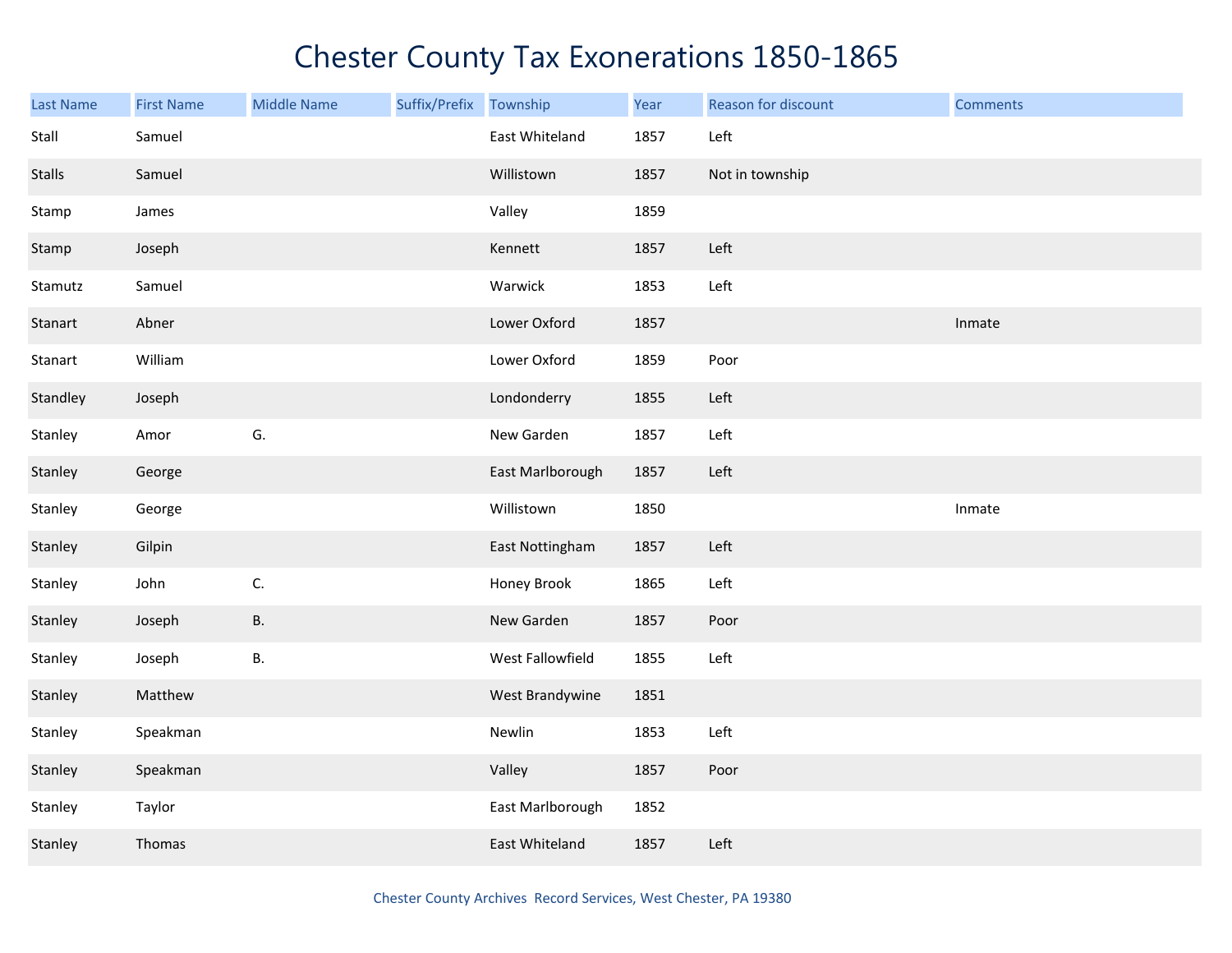| <b>Last Name</b> | <b>First Name</b> | <b>Middle Name</b> | Suffix/Prefix | Township             | Year | Reason for discount | <b>Comments</b> |
|------------------|-------------------|--------------------|---------------|----------------------|------|---------------------|-----------------|
| Stanley          | William           |                    |               | Pocopson             | 1853 |                     |                 |
| Stapleton        | William           |                    |               | Upper Uwchlan        | 1859 | Left                |                 |
| Stark            | David             |                    |               | Penn                 | 1850 | Dead                |                 |
| Starke           | James             |                    |               | West Chester         | 1865 | Left                |                 |
| Starook          | Thomas            |                    |               | West Goshen          | 1857 | Left                |                 |
| Starr            | Jeremiah          |                    | Jr.           | New Garden           | 1856 | Error               |                 |
| Starr            | Samuel            |                    |               | West Chester         | 1865 | Left                |                 |
| Starrett         | James             |                    | Jr.           | Pennsbury            | 1865 | Left                |                 |
| Starrett         | James             |                    |               | Pennsbury            | 1865 | Left                |                 |
| Starrett         | John              |                    |               | Warwick              | 1853 | Error               | Land Holder     |
| Starrett         | Robert            |                    |               | West Caln            | 1850 | Left the township   | Single Freeman  |
| Statlen          | Garrett           |                    |               | East Whiteland       | 1860 | Left                |                 |
| Statton          | Garrett           |                    |               | West Goshen          | 1855 |                     |                 |
| Stauffer         | Abraham           |                    |               | <b>East Coventry</b> | 1853 |                     |                 |
| Stauffer         | Isaac             |                    |               | Charlestown          | 1850 | Left                | Freeman         |
| Stauffer         | John              |                    |               | <b>West Nantmeal</b> | 1855 | Left                |                 |
| Stauffer         | John              |                    |               | <b>West Nantmeal</b> | 1865 | Error               |                 |
| Stauffer         | Rudolph           |                    |               | <b>East Coventry</b> | 1853 | Not found           |                 |
| Stauffer         | William           |                    |               | <b>East Coventry</b> | 1853 | Not found           |                 |
| Staufferd        | Charles           |                    |               | East Whiteland       | 1850 |                     |                 |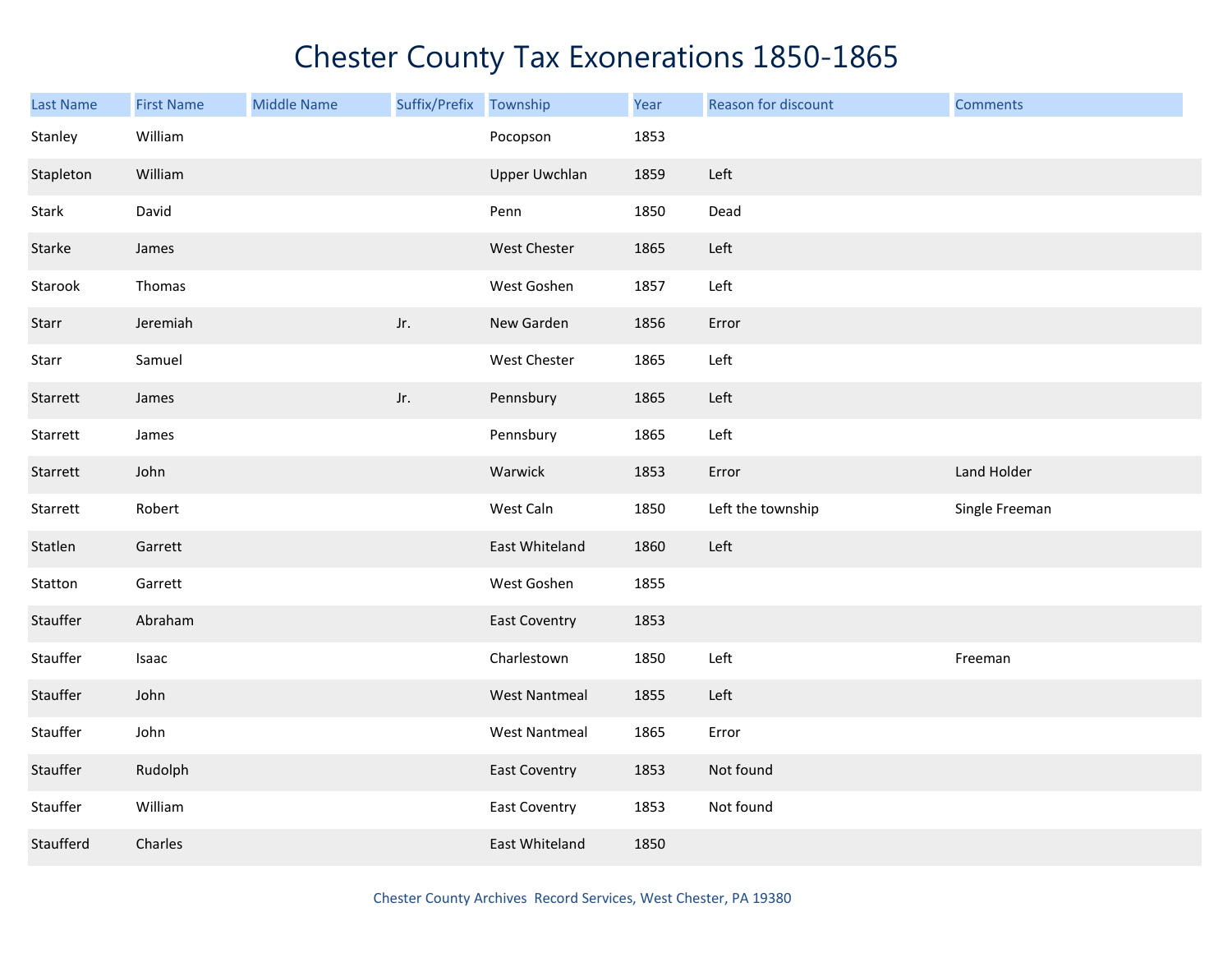| <b>Last Name</b> | <b>First Name</b> | <b>Middle Name</b> | Suffix/Prefix | Township             | Year | Reason for discount | <b>Comments</b> |
|------------------|-------------------|--------------------|---------------|----------------------|------|---------------------|-----------------|
| Stayhorn         | Joseph            |                    |               | New London           | 1852 | No Dog              |                 |
| Steadman         | Joseph            |                    |               | <b>East Bradford</b> | 1853 |                     |                 |
| Stearn           | William           | T.                 |               | Pocopson             | 1854 | Left                |                 |
| Stearn           | William           | T.                 |               | Pocopson             | 1860 | Left                |                 |
| Stedham          | Joseph            |                    |               | East Bradford        | 1857 | Left                |                 |
| Steel            | Anthony           |                    |               | West Nottingham      | 1857 | Left                |                 |
| Steel            | David             |                    |               | New London           | 1852 | Left                |                 |
| Steel            | George            |                    |               | East Nottingham      | 1857 | Left                |                 |
| Steel            | Isaac             | Ρ.                 |               | Tredyffrin           | 1859 | Left                |                 |
| Steel            | John              | T.                 |               | New London           | 1852 | No Dog              |                 |
| Steel            | Joseph            |                    |               | East Bradford        | 1853 |                     |                 |
| Steel            | Joseph            |                    |               | Easttown             | 1854 |                     |                 |
| Steel            | Joseph            | R.                 |               | Easttown             | 1856 | Poor                |                 |
| Steel            | Joseph            |                    |               | Kennett              | 1856 | Left                |                 |
| Steel            | Joseph            |                    |               | Willistown           | 1865 | Left                |                 |
| Steel            | M.                |                    |               | West Chester         | 1865 | Left                |                 |
| Steel            | Mordecai          | W.                 |               | Valley               | 1860 | Left                |                 |
| Steele           | Anthony           |                    |               | West Nottingham      | 1857 | Left                |                 |
| Steele           | Clement           |                    |               | New London           | 1850 | Left township       | Inmate          |
| Steele           | David             |                    |               | Lower Oxford         | 1853 |                     |                 |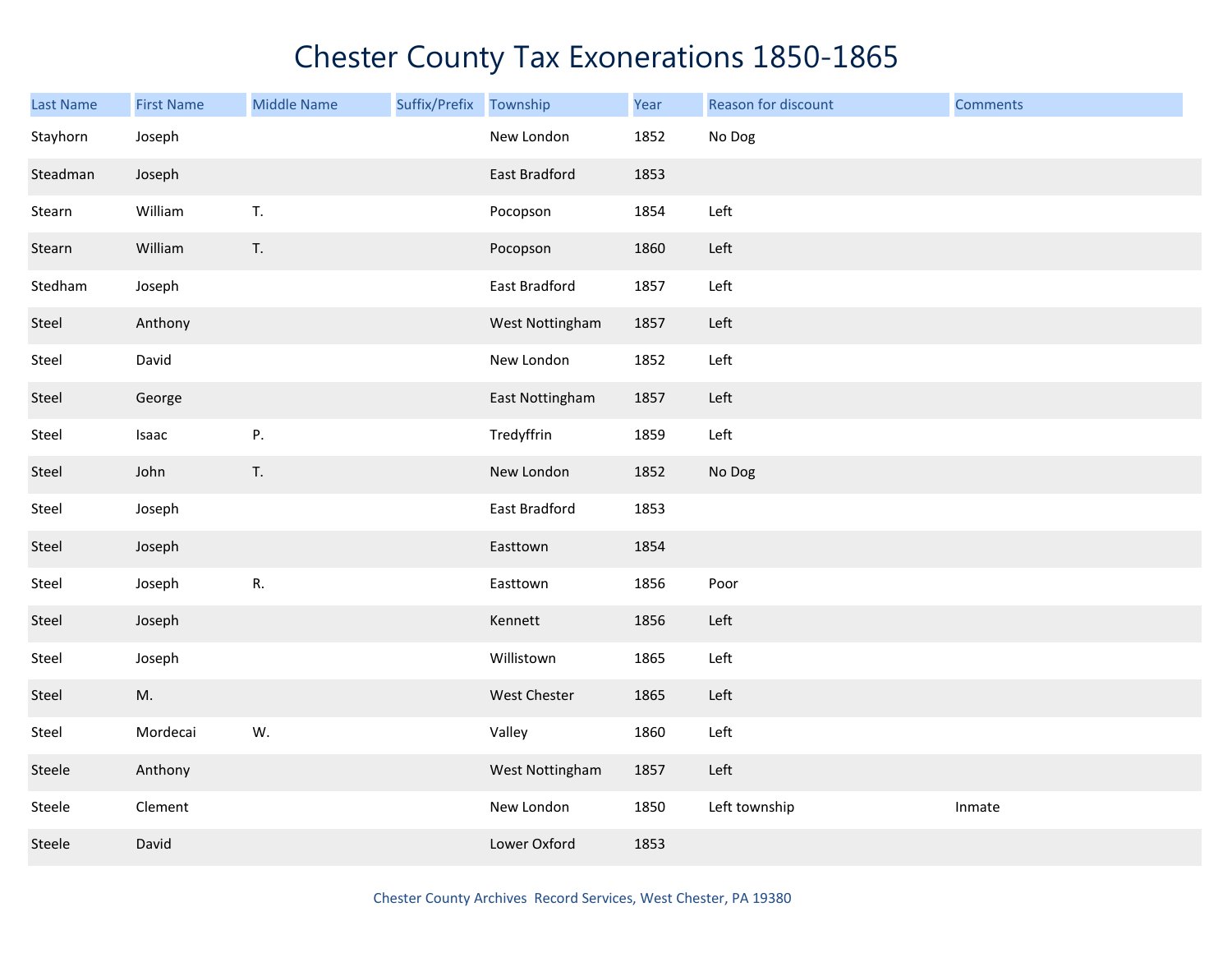| <b>Last Name</b> | <b>First Name</b> | <b>Middle Name</b> | Suffix/Prefix | Township             | Year | Reason for discount | <b>Comments</b> |
|------------------|-------------------|--------------------|---------------|----------------------|------|---------------------|-----------------|
| Steele           | Joseph            |                    |               | East Bradford        | 1860 | Left                |                 |
| Steele           | Joseph            |                    |               | Easttown             | 1850 | Poor                | Single Freeman  |
| Steele           | Joseph            |                    |               | Easttown             | 1857 | Very Poor           |                 |
| Steele           | Joseph            |                    |               | Willistown           | 1850 | Left the township   | Single Freeman  |
| Steele           | Joseph            |                    |               | Willistown           | 1859 | Left                |                 |
| Steele           | Thomas            |                    |               | East Marlborough     | 1865 | Poor                |                 |
| Steele           | William           |                    |               | New London           | 1850 | Left township       | Single Freeman  |
| Steell           | George            |                    |               | East Nottingham      | 1853 | Left                |                 |
| Steen            | Charles           |                    |               | East Brandywine      | 1853 | Poor                |                 |
| Steen            | Charles           |                    |               | East Whiteland       | 1850 |                     |                 |
| Steen            | Jacob             |                    |               | <b>Upper Oxford</b>  | 1853 | Left                |                 |
| Steffey          | Jeremiah          |                    |               | Honey Brook          | 1865 | Left                |                 |
| Stein            | Stewart           |                    |               | Valley               | 1859 | Poor                |                 |
| Stem             | Anna              |                    |               | <b>East Nantmeal</b> | 1865 | Unseated land       |                 |
| Stem             | Charles           |                    |               | Wallace              | 1856 | Poor                |                 |
| Stem             | Jacob             |                    |               | <b>East Nantmeal</b> | 1860 | Left                |                 |
| Stephens         | Alexander         |                    |               | Thornbury            | 1853 | Error               |                 |
| Stephens         | Amos              |                    |               | Pocopson             | 1853 |                     |                 |
| Stephens         | Clifford          |                    |               | Lower Oxford         | 1853 | Left                |                 |
| Stephens         | Clifton           |                    |               | East Nottingham      | 1853 | Left                |                 |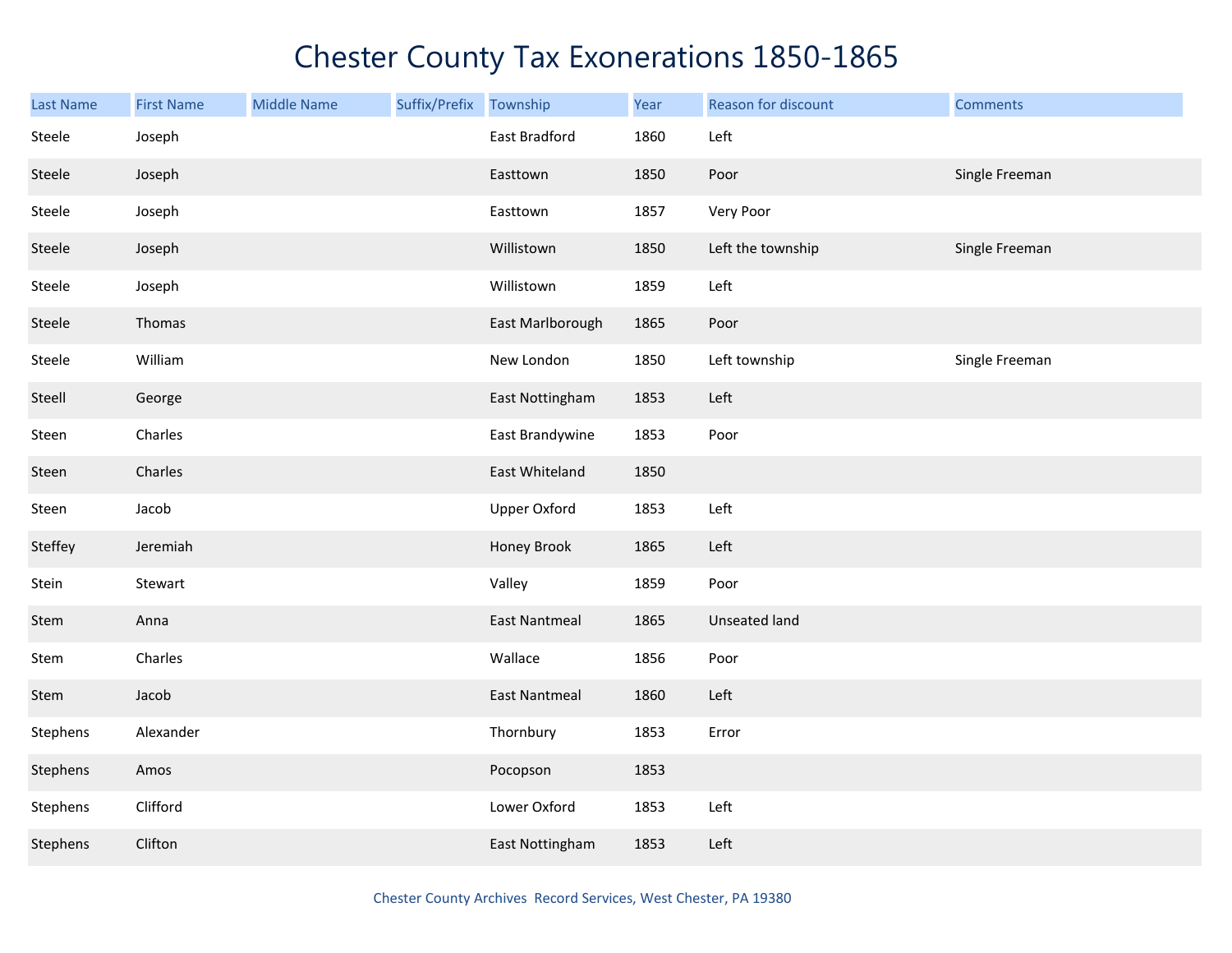| <b>Last Name</b> | <b>First Name</b> | <b>Middle Name</b> | Suffix/Prefix Township |                      | Year | Reason for discount  | <b>Comments</b> |
|------------------|-------------------|--------------------|------------------------|----------------------|------|----------------------|-----------------|
| Stephens         | D.                | Ε.                 |                        | New Garden           | 1852 |                      |                 |
| Stephens         | David             | E.                 |                        | Franklin             | 1857 | Poor                 |                 |
| Stephens         | David             |                    |                        | London Grove         | 1855 | Left                 | Inmate          |
| Stephens         | David             |                    |                        | New Garden           | 1853 | Poor                 |                 |
| Stephens         | George            |                    |                        | Phoenixville         | 1860 | Left                 |                 |
| Stephens         | Jesse             |                    |                        | New London           | 1850 | Left township        | Single Freeman  |
| Stephens         | John              |                    |                        | East Caln            | 1858 |                      |                 |
| Stephens         | John              |                    |                        | Londonderry          | 1856 | Left                 |                 |
| Stephens         | John              | M.                 |                        | <b>West Nantmeal</b> | 1850 | Left the township    | Single Freeman  |
| Stephens         | Nelson            |                    |                        | Hopewell             | 1857 | Error                |                 |
| Stephens         | Samuel            | К.                 |                        | Kennett Square       | 1859 | Deceased             |                 |
| Stephens         | Sarah             | Ann                |                        | East Marlborough     | 1857 | Left                 |                 |
| Stephenson       | Amos              |                    |                        | Pennsbury            | 1853 |                      |                 |
| Stephenson       | William           |                    |                        | West Chester         | 1860 | Left                 |                 |
| Stephenson       | William           |                    |                        | <b>West Nantmeal</b> | 1860 | Left                 |                 |
| Steratt          | James             |                    |                        | Lower Oxford         | 1853 |                      |                 |
| Stern            | Charles           |                    |                        | West Marlborough     | 1860 | Left                 |                 |
| Stern            | George            |                    |                        | East Nottingham      | 1857 | Left                 |                 |
| Stern            | George            |                    |                        | Pocopson             | 1857 | Left                 |                 |
| Stern            | Isaac             |                    |                        | Sadsbury             | 1850 | Sick & unable to pay | Inmate          |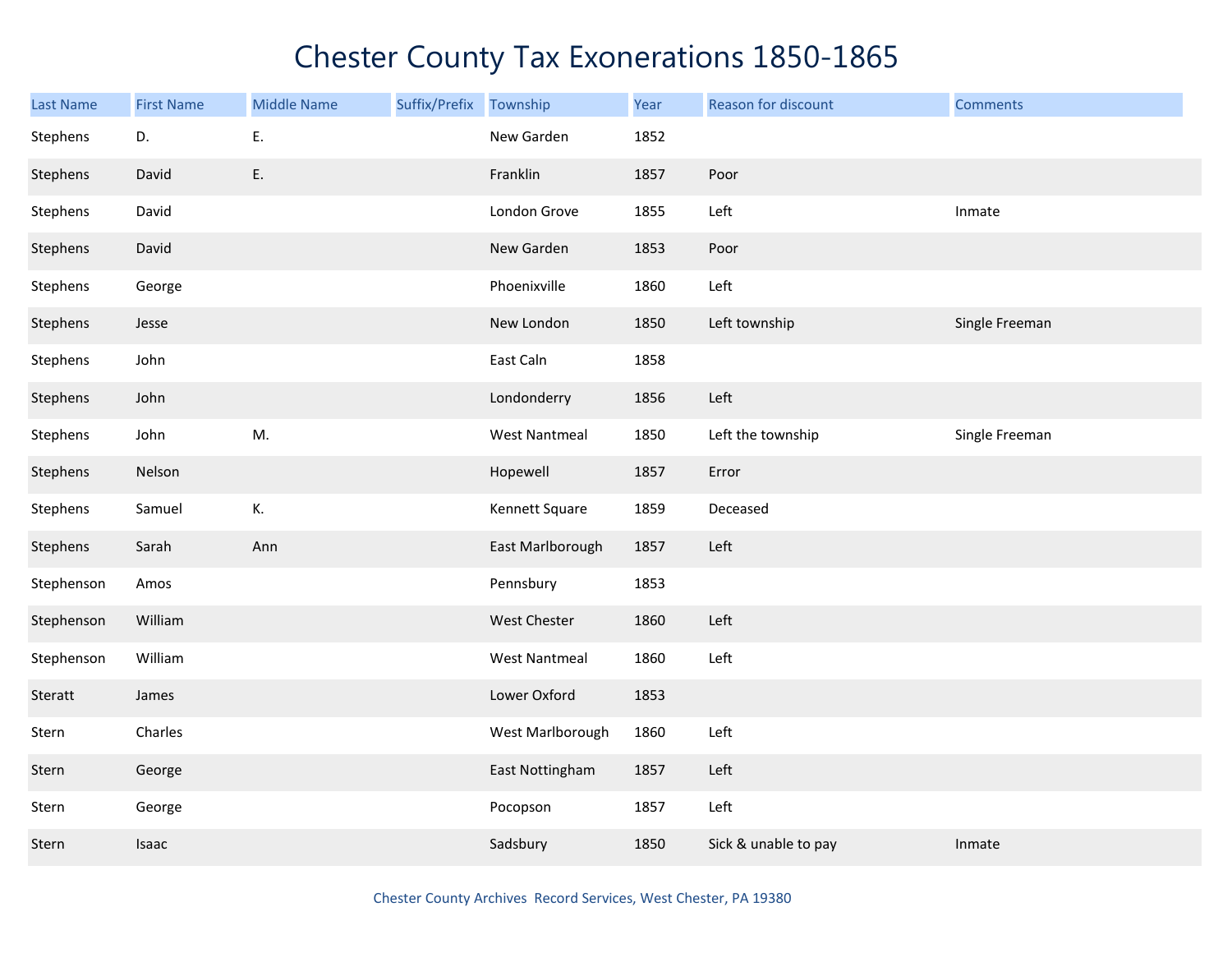| <b>Last Name</b> | <b>First Name</b> | <b>Middle Name</b> | Suffix/Prefix | Township         | Year | Reason for discount | <b>Comments</b> |
|------------------|-------------------|--------------------|---------------|------------------|------|---------------------|-----------------|
| Stern            | Jacob             | T.                 |               | East Marlborough | 1857 | Left                |                 |
| Stern            | Job               |                    |               | New London       | 1850 | Deceased            | Single Freeman  |
| Stern            | John              |                    |               | East Bradford    | 1860 | Left                |                 |
| Stern            | Smith             |                    |               | Franklin         | 1856 | Left                |                 |
| Stern            | William           | T.                 |               | Pocopson         | 1857 | Left                |                 |
| Stern            | William           |                    |               | West Whiteland   | 1860 | Left                |                 |
| Sterne           | John              |                    |               | East Bradford    | 1859 | Left                |                 |
| Sterne           | William           | T.                 |               | Pocopson         | 1859 | Left                |                 |
| Sterrett         | James             |                    |               | Lower Oxford     | 1850 | Dog Dead            |                 |
| Sterringer       | John              |                    |               | West Caln        | 1850 | Poor                | Tenant          |
| Stetson          | В.                | D.                 |               | West Chester     | 1860 | Left                |                 |
| Stevens          | John              |                    |               | Newlin           | 1859 | Poor                |                 |
| Stevens          | William           |                    |               | East Marlborough | 1850 | Poor                | Inmate          |
| Stevenson        |                   |                    | & Busser      | Honey Brook      | 1856 | Lot                 |                 |
| Stevenson        | Luther            |                    |               | Honey Brook      | 1855 |                     |                 |
| Stevenson        | Robert            |                    |               | Honey Brook      | 1855 |                     |                 |
| Stevenson        | William           |                    |               | West Caln        | 1854 | Left                |                 |
| Steward          | John              |                    |               | New Garden       | 1856 | Left                |                 |
| Steward          | Riley             |                    |               | West Goshen      | 1855 | Left                |                 |
| Steward          | Seth              |                    |               | New Garden       | 1865 | Left                |                 |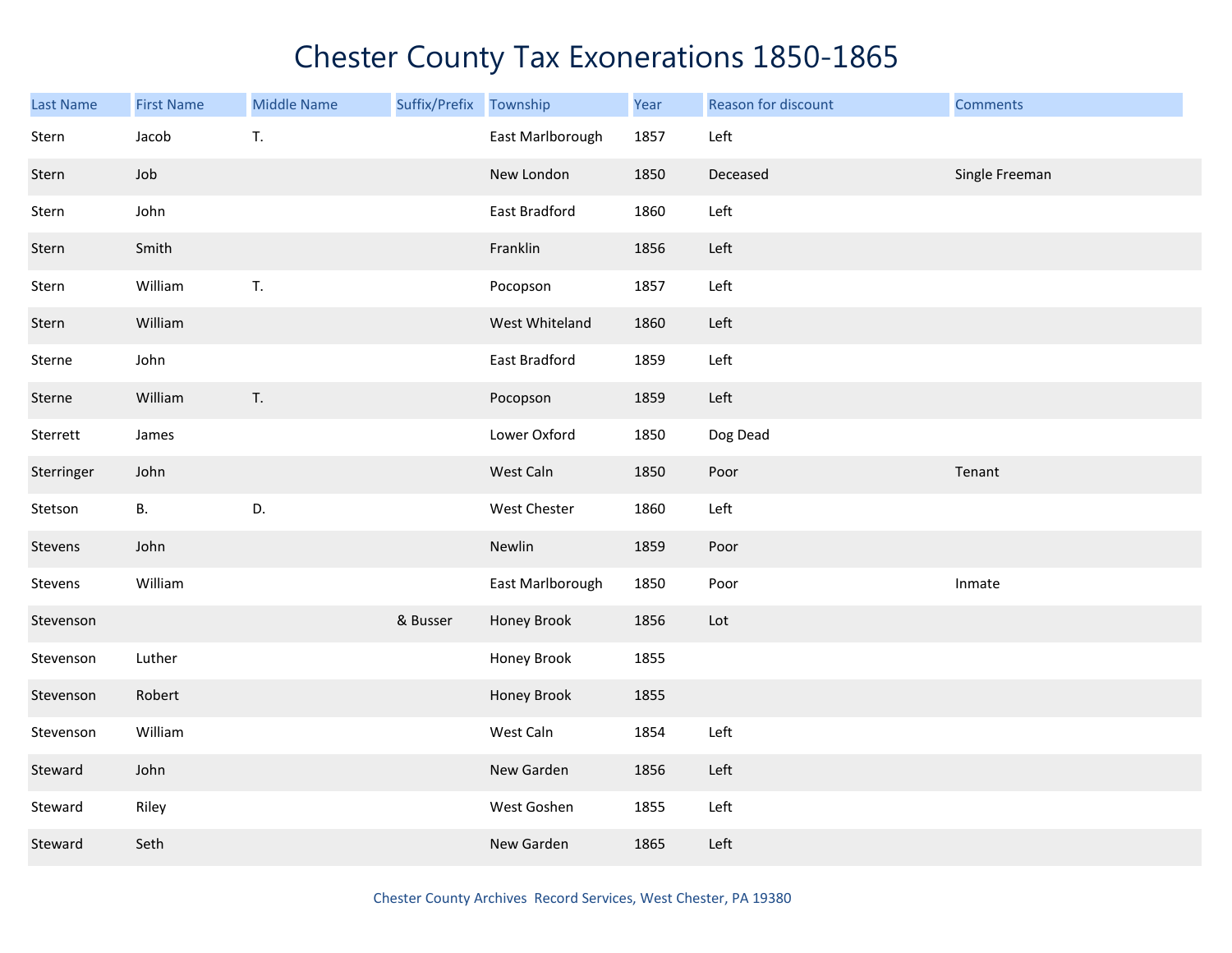| Last Name | <b>First Name</b> | <b>Middle Name</b> | Suffix/Prefix | Township             | Year | Reason for discount | <b>Comments</b> |
|-----------|-------------------|--------------------|---------------|----------------------|------|---------------------|-----------------|
| Steward   | Thomas            |                    |               | Sadsbury             | 1854 | Left                |                 |
| Steward   | Thomas            |                    |               | Valley               | 1855 | Left                |                 |
| Stewart   | Addison           |                    |               | West Goshen          | 1857 | Left                |                 |
| Stewart   | Baker             |                    |               | Londonderry          | 1857 | Left                |                 |
| Stewart   | George            | А.                 |               | West Pikeland        | 1857 | Not in township     |                 |
| Stewart   | Jackson           |                    |               | East Caln            | 1860 | Left                |                 |
| Stewart   | James             |                    |               | West Marlborough     | 1857 | Left                |                 |
| Stewart   | John              |                    |               | Charlestown          | 1865 | Poor                |                 |
| Stewart   | John              |                    |               | Franklin             | 1857 | Old                 |                 |
| Stewart   | John              |                    |               | West Chester         | 1860 | Left                |                 |
| Stewart   | William           | G.                 |               | Downingtown, East    | 1898 |                     |                 |
| Stewart   | William           |                    |               | West Chester         | 1856 | Left                |                 |
| Sthorge   | George            |                    |               | New London           | 1898 |                     |                 |
| Stigler   | Benjamin          |                    |               | Wallace              | 1853 | In Brandywine       |                 |
| Still     | Charles           |                    |               | West Vincent         | 1857 | Paid tax for land   |                 |
| Still     | Henry             |                    |               | East Whiteland       | 1856 | Left                |                 |
| Still     | Henry             |                    |               | East Whiteland       | 1857 | Left                |                 |
| Still     | John              |                    |               | <b>East Coventry</b> | 1853 | Left                |                 |
| Still     | Levi              |                    |               | <b>West Vincent</b>  | 1865 | Left                |                 |
| Stilley   | John              |                    |               | East Nottingham      | 1853 | Left                |                 |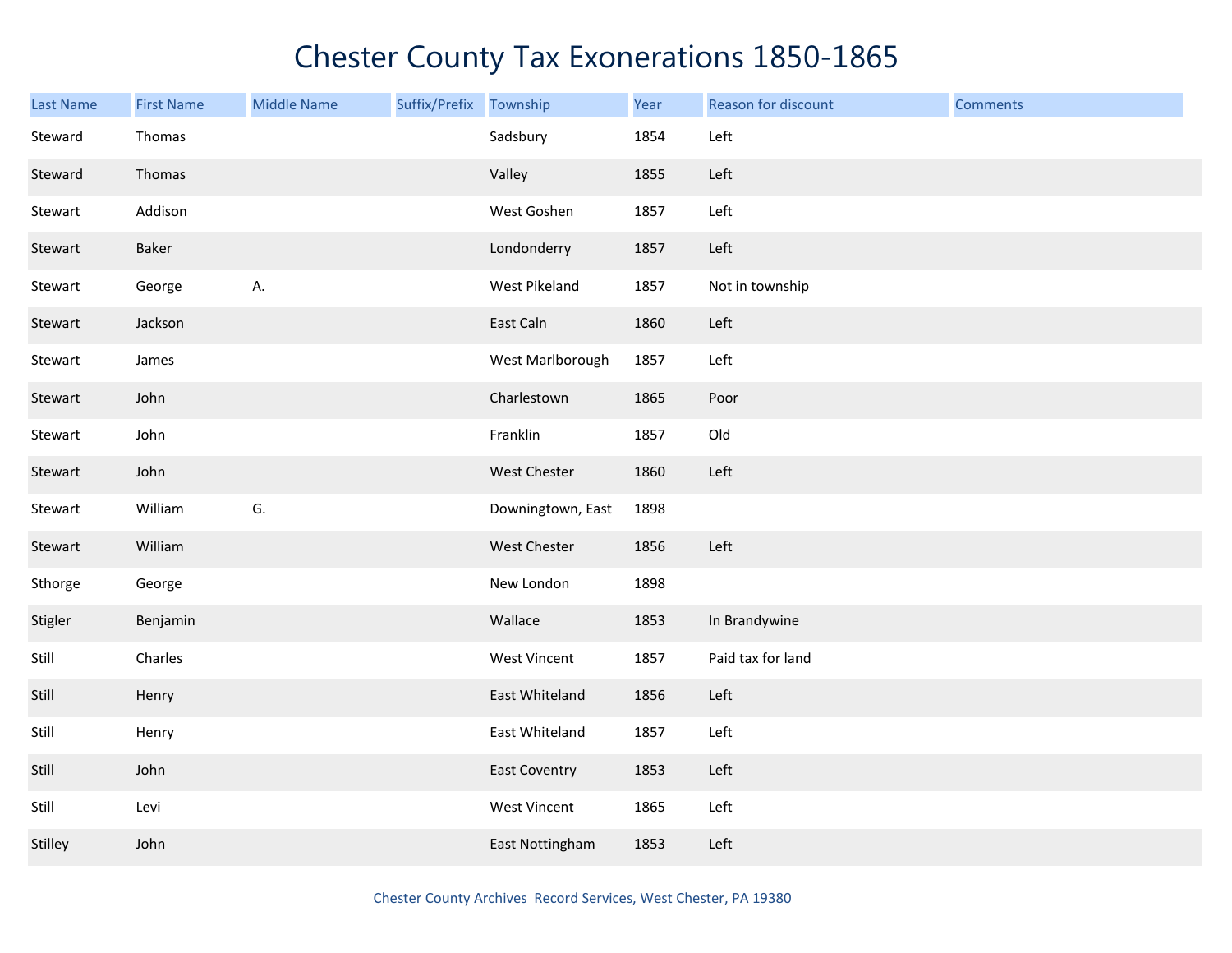| Last Name  | <b>First Name</b> | <b>Middle Name</b> | Suffix/Prefix | Township            | Year | Reason for discount | <b>Comments</b> |
|------------|-------------------|--------------------|---------------|---------------------|------|---------------------|-----------------|
| Stillwagon | Jesse             |                    |               | Tredyffrin          | 1853 | Left                |                 |
| Stine      | John              |                    |               | Phoenixville        | 1860 | Duplicate           |                 |
| Stine      | John              | К.                 |               | Upper Uwchlan       | 1859 | Poor                |                 |
| Stiner     | Lewis             |                    |               | Lower Oxford        | 1853 | Left                |                 |
| Stiner     | William           |                    |               | Lower Oxford        | 1860 | Left                |                 |
| Stinson    | William           |                    |               | Willistown          | 1853 |                     |                 |
| Stiteler   | Henry             |                    |               | Uwchlan             | 1859 | Left                |                 |
| Stiteler   | J.                | Elwood             |               | Uwchlan             | 1860 | Left                |                 |
| Stiteler   | John              |                    |               | Uwchlan             | 1851 | Discounted          |                 |
| Stiteler   | William           |                    |               | East Pikeland       | 1859 | Left                |                 |
| Stokey     | Emanuel           |                    |               | West Pikeland       | 1857 | Left the township   |                 |
| Stone      | David             |                    |               | West Fallowfield    | 1855 | Left                |                 |
| Stone      | Isaac             |                    |               | Londonderry         | 1865 | Unknown             |                 |
| Stone      | Isaac             |                    |               | Newlin              | 1855 |                     |                 |
| Stone      | Isaac             |                    |               | Newlin              | 1860 | Left                |                 |
| Stone      | Jacob             |                    |               | West Fallowfield    | 1855 | Left                |                 |
| Stone      | John              |                    |               | Highland            | 1857 | Left                |                 |
| Stone      | John              |                    |               | <b>Upper Oxford</b> | 1856 |                     |                 |
| Stone      | John              |                    |               | West Fallowfield    | 1850 | Left the township   | Single Freeman  |
| Stone      | Moses             |                    |               | Londonderry         | 1856 | Dog left            |                 |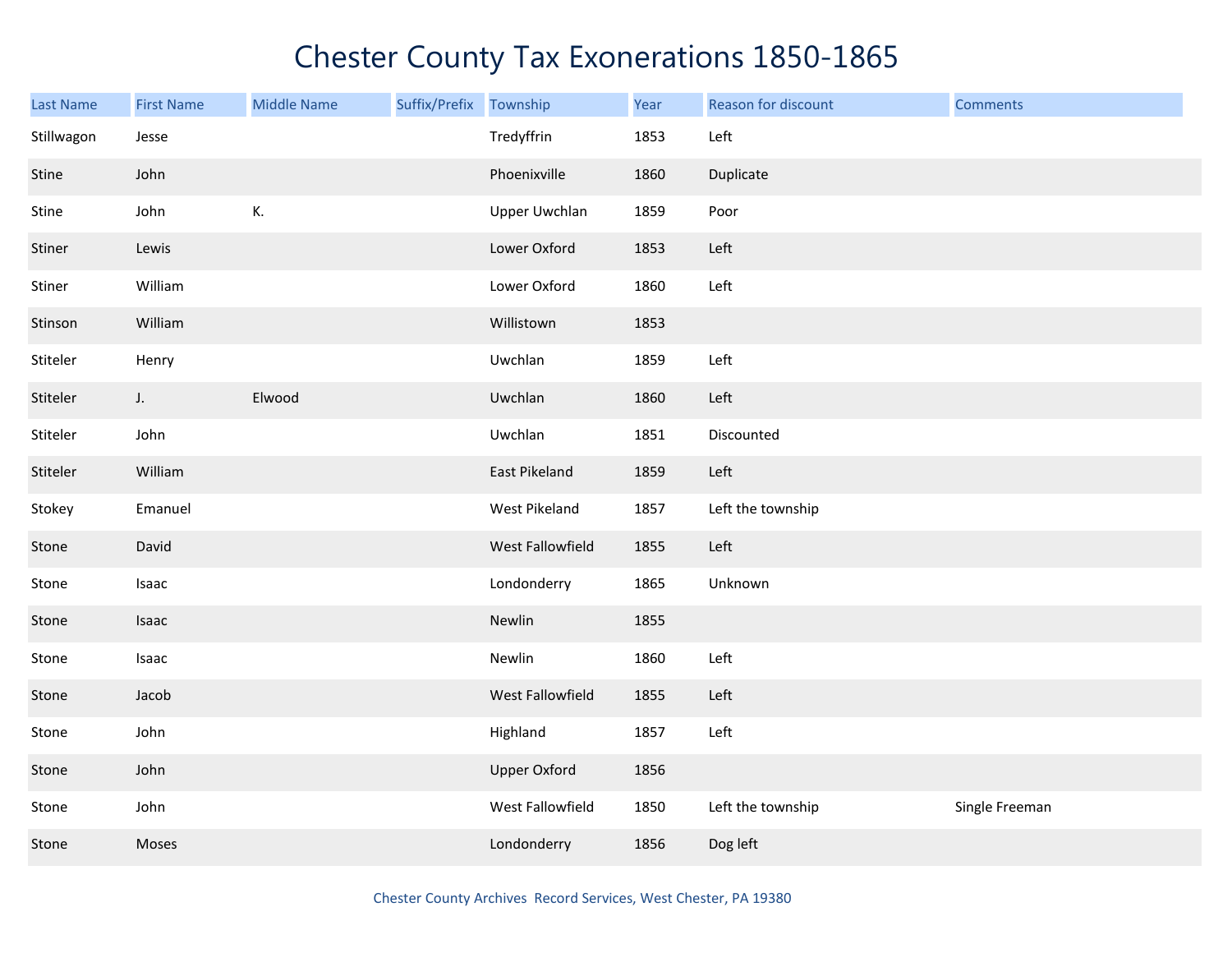| <b>Last Name</b> | <b>First Name</b> | <b>Middle Name</b> | Suffix/Prefix | Township            | Year | Reason for discount | <b>Comments</b> |
|------------------|-------------------|--------------------|---------------|---------------------|------|---------------------|-----------------|
| Stone            | Moses             |                    |               | <b>Upper Oxford</b> | 1850 |                     |                 |
| Stone            | W.                | $\mathsf{C}.$      |               | East Nottingham     | 1853 | Left                |                 |
| Stone            | William           |                    |               | West Fallowfield    | 1850 | Left the township   | Single Freeman  |
| Stoneback        | George            |                    |               | Warwick             | 1859 |                     |                 |
| Stoneback        | John              |                    |               | Warwick             | 1857 |                     |                 |
| Stoops           | Oliver            |                    |               | East Nottingham     | 1857 | Mistake             |                 |
| Stoops           | Oliver            |                    |               | Lower Oxford        | 1853 |                     |                 |
| Storey           | George            |                    |               | New London          | 1852 | Dog Dead            |                 |
| Storey           | George            |                    |               | New London          | 1859 |                     |                 |
| Storey           | James             |                    |               | Penn                | 1852 | Twice taxed         |                 |
| Storey           | John              |                    |               | East Caln           | 1851 | Gone                |                 |
| Storey           | Robert            |                    |               | East Caln           | 1856 | Left                |                 |
| Storey           | Thomas            |                    |               | London Grove        | 1853 |                     |                 |
| Storkey          | Francis           |                    |               | Willistown          | 1856 | Left                |                 |
| Story            | George            |                    |               | London Grove        | 1855 | Left                | Single Freeman  |
| Story            | Samuel            |                    |               | Sadsbury            | 1856 | Sick                |                 |
| Stott            | Joseph            |                    |               | East Whiteland      | 1857 | Left                |                 |
| Stoufer          | Jacob             |                    |               | <b>West Vincent</b> | 1855 | Mistake             |                 |
| Stout            | Charles           | L.                 |               | Easttown            | 1857 | Dead                |                 |
| Stout            | Patrick           |                    |               | Phoenixville        | 1860 | Left                |                 |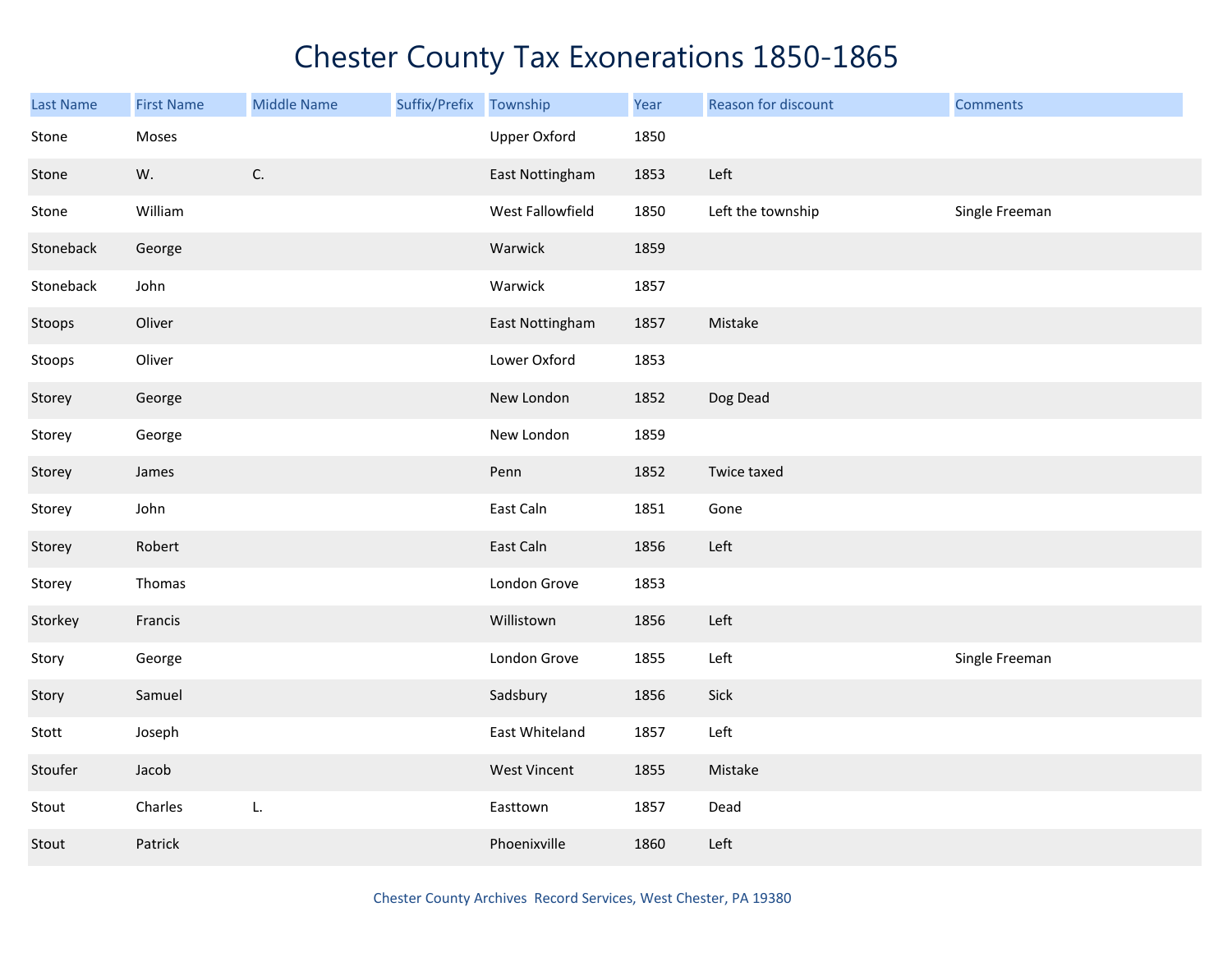| Last Name      | <b>First Name</b> | <b>Middle Name</b> | Suffix/Prefix Township |                      | Year | Reason for discount | <b>Comments</b> |
|----------------|-------------------|--------------------|------------------------|----------------------|------|---------------------|-----------------|
| Stover         | Christian         |                    |                        | Phoenixville         | 1860 | Left                |                 |
| Stow           | C.                |                    |                        | West Chester         | 1857 |                     |                 |
| Strain         | James             |                    |                        | Thornbury            | 1862 | Not a residence     |                 |
| Strand         | Miles             |                    |                        | Tredyffrin           | 1855 | Left                |                 |
| Straton        | George            | W.                 |                        | <b>East Nantmeal</b> | 1850 | Left                | Single Freeman  |
| Strawbridge    | James             | <b>B.</b>          |                        | Sadsbury             | 1865 | Army                |                 |
| Strawbridge    | James             |                    |                        | <b>Upper Oxford</b>  | 1857 | Error               |                 |
| Strayhorn      | Samuel            |                    |                        | New London           | 1852 | Left                |                 |
| Street         | Cornelius         |                    |                        | Valley               | 1855 | Left                |                 |
| Street         | Richard           |                    |                        | Valley               | 1856 | Left                |                 |
| <b>Streets</b> | Garey             |                    |                        | Pennsbury            | 1857 |                     |                 |
| Stricklan      | Joseph            |                    |                        | East Nottingham      | 1855 |                     |                 |
| Strickland     | Amos              |                    |                        | Valley               | 1859 | Poor                |                 |
| Strickland     | Amos              |                    |                        | Valley               | 1859 | Left                |                 |
| Strickland     | Jesse             |                    |                        | East Nottingham      | 1855 |                     |                 |
| Strickland     | Joseph            |                    |                        | East Nottingham      | 1853 | Left                |                 |
| Strickland     | Joseph            | C.                 |                        | Londonderry          | 1853 |                     |                 |
| Strickland     | Joseph            |                    |                        | Londonderry          | 1859 |                     |                 |
| Strickland     | Robert            |                    |                        | New London           | 1852 |                     |                 |
| Strickland     | Robert            |                    |                        | West Fallowfield     | 1857 | Left                |                 |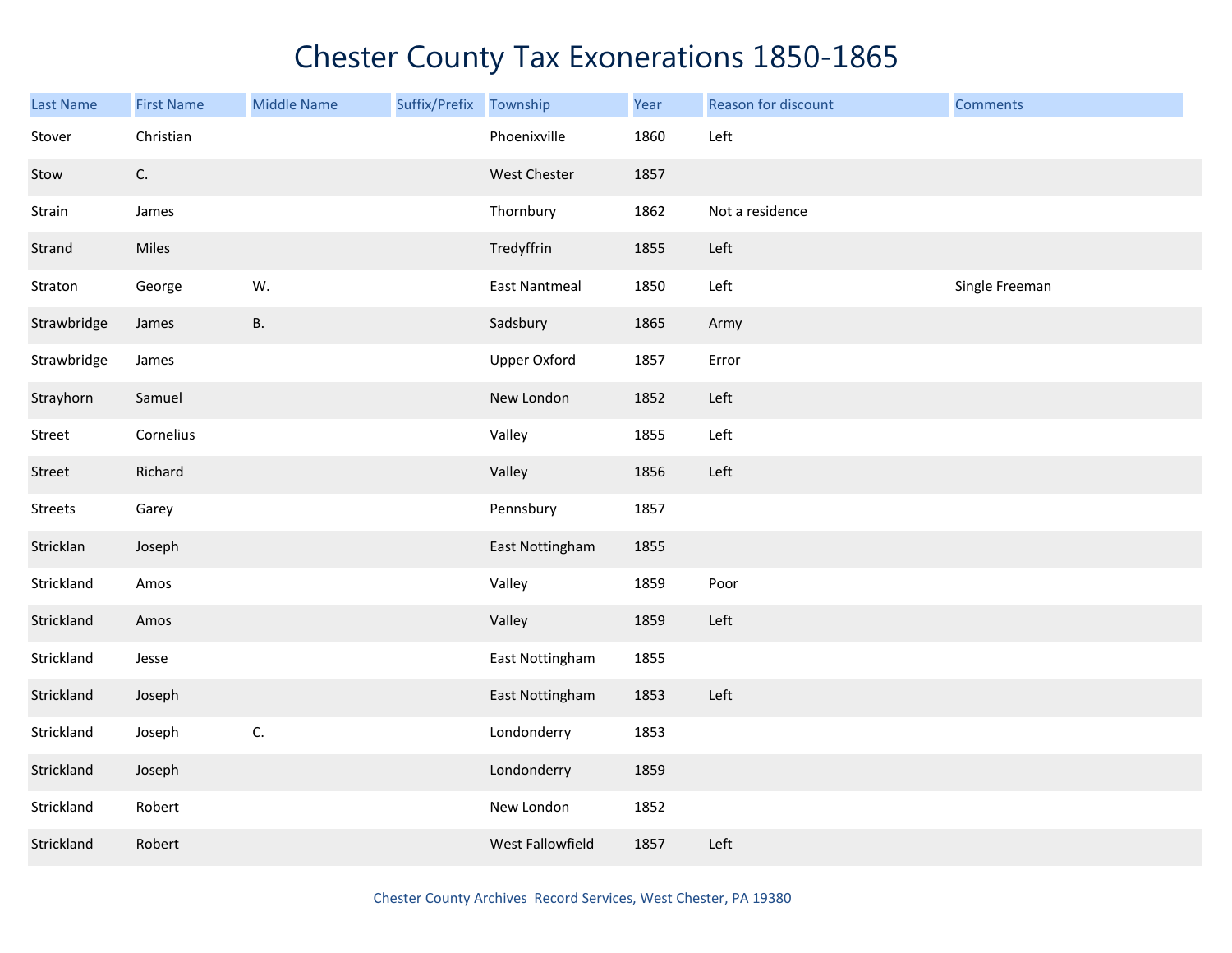| <b>Last Name</b> | <b>First Name</b> | <b>Middle Name</b> | Suffix/Prefix Township |                  | Year | Reason for discount | <b>Comments</b> |
|------------------|-------------------|--------------------|------------------------|------------------|------|---------------------|-----------------|
| Strickland       | Thomas            |                    |                        | East Nottingham  | 1850 | Not found           | Inmate          |
| Strickland       | William           | К.                 |                        | Franklin         | 1855 | Left                |                 |
| Stricklar        | Jacob             |                    |                        | Londonderry      | 1859 |                     |                 |
| Strickler        | John              |                    |                        | East Marlborough | 1859 | Left                |                 |
| Strickler        | John              |                    |                        | Newlin           | 1860 | Left                |                 |
| Strickler        | Joseph            |                    |                        | New London       | 1855 | Left                |                 |
| Strickler        | William           |                    |                        | Highland         | 1856 | Poor                |                 |
| Stricklin        | Amos              |                    |                        | Londonderry      | 1850 |                     |                 |
| Stringer         | Gibbons           |                    |                        | East Caln        | 1851 | Poor                |                 |
| Stringer         | John              |                    |                        | West Caln        | 1855 | Poor                |                 |
| Stringfellow     | Franklin          |                    |                        | West Vincent     | 1865 | Left                |                 |
| Stringfellow     | Joseph            |                    |                        | South Coventry   | 1865 | Poor                |                 |
| Stringfellow     | Samuel            |                    |                        | East Brandywine  | 1853 | Left                |                 |
| Strock           | John              |                    |                        | Honey Brook      | 1853 |                     |                 |
| Strong           | John              |                    |                        | Honey Brook      | 1857 | Deceased            |                 |
| Stroud           | Highland          |                    |                        | Highland         | 1865 | Error               |                 |
| Stroud           | Highland          |                    |                        | Sadsbury         | 1865 | Error               |                 |
| Stroud           | Ρ.                | V.                 |                        | Highland         | 1859 | Left                |                 |
| Strough          | George            |                    |                        | East Pikeland    | 1853 | Left                |                 |
| Stroun           | Garret            |                    |                        | Highland         | 1859 | Poor                |                 |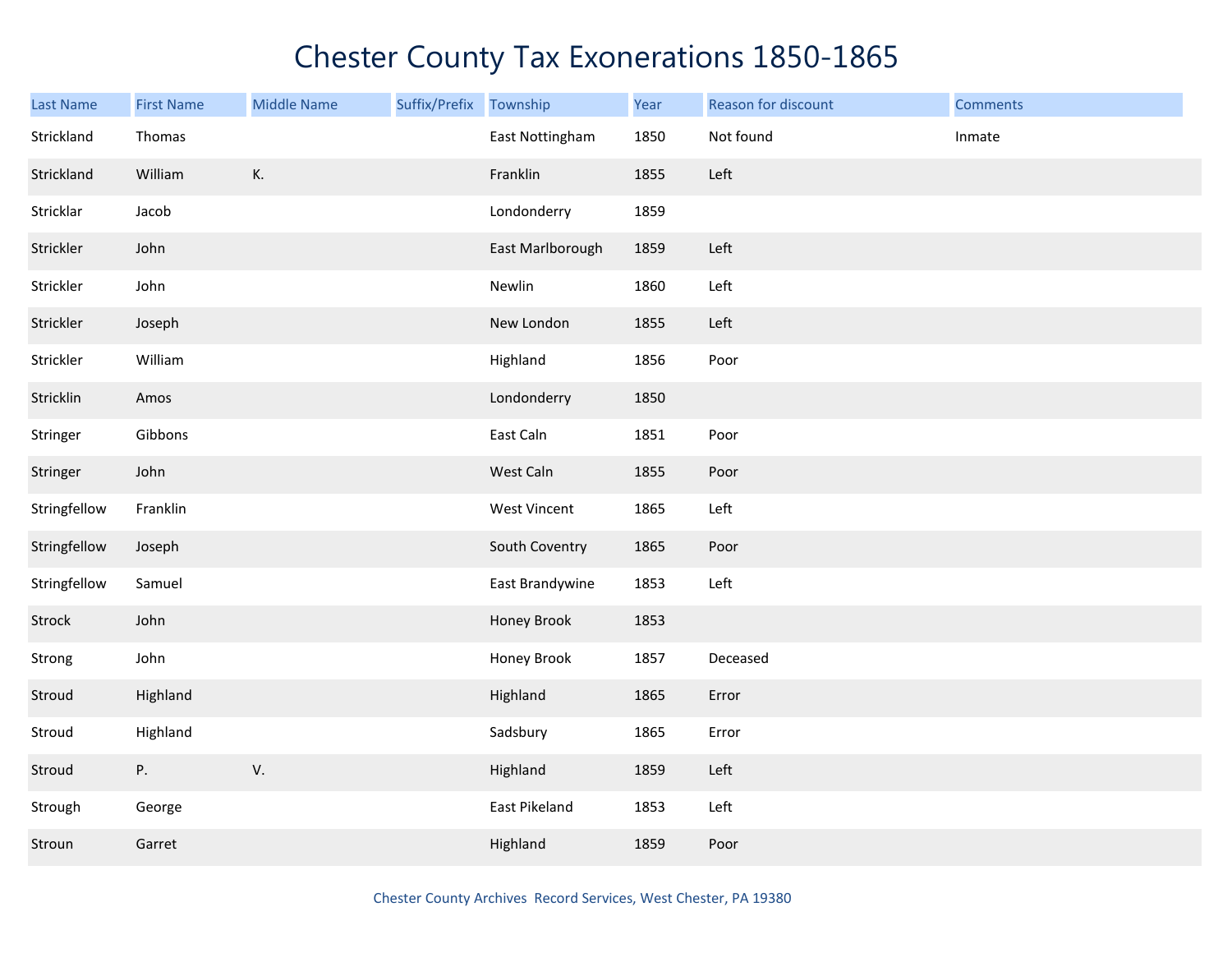| <b>Last Name</b> | <b>First Name</b> | <b>Middle Name</b> | Suffix/Prefix | Township            | Year | Reason for discount  | <b>Comments</b> |
|------------------|-------------------|--------------------|---------------|---------------------|------|----------------------|-----------------|
| Strunk           | Jacob             |                    |               | East Whiteland      | 1850 |                      |                 |
| Strunk           | Jacob             |                    |               | Tredyffrin          | 1856 | Deceased             |                 |
| Strunk           | Lawrence          |                    |               | <b>East Vincent</b> | 1857 |                      |                 |
| Strutan          | Robert            |                    |               | East Pikeland       | 1860 | Left                 |                 |
| Strutten         | Benjamin          |                    |               | Charlestown         | 1850 | Left                 | Freeman         |
| Strutten         | Lee               |                    |               | West Marlborough    | 1857 | Left                 |                 |
| Strutten         | Robert            |                    |               | East Pikeland       | 1853 | Left                 |                 |
| Strutton         | Robert            |                    |               | <b>East Vincent</b> | 1860 | Left                 |                 |
| Stuart           | Charles           |                    |               | Phoenixville        | 1860 | Left                 |                 |
| Stubblebin       | Daniel            |                    |               | North Coventry      | 1857 |                      |                 |
| Stubblebine      | Dan               |                    |               | North Coventry      | 1857 | Poor                 |                 |
| Stuble           | Henry             |                    |               | Tredyffrin          | 1850 | Gone                 |                 |
| Stuble           | Joseph            |                    |               | West Vincent        | 1865 | Very Poor            |                 |
| Stultzfoos       | Benjamin          |                    |               | Honey Brook         | 1865 | <b>Unseated land</b> |                 |
| Sturgis          | Hiram             |                    |               | West Vincent        | 1865 | Left                 |                 |
| Sulivan          | Mordecai          |                    |               | Phoenixville        | 1860 | Left                 |                 |
| Sulivan          | Patrick           |                    |               | Phoenixville        | 1860 | Left                 |                 |
| Suliven          | Dennis            |                    |               | East Whiteland      | 1856 | Left                 |                 |
| Suliven          | Michael           |                    |               | Lower Oxford        | 1857 | Left                 | Single Freeman  |
| Sullivan         | Allan             |                    |               | West Bradford       | 1849 |                      |                 |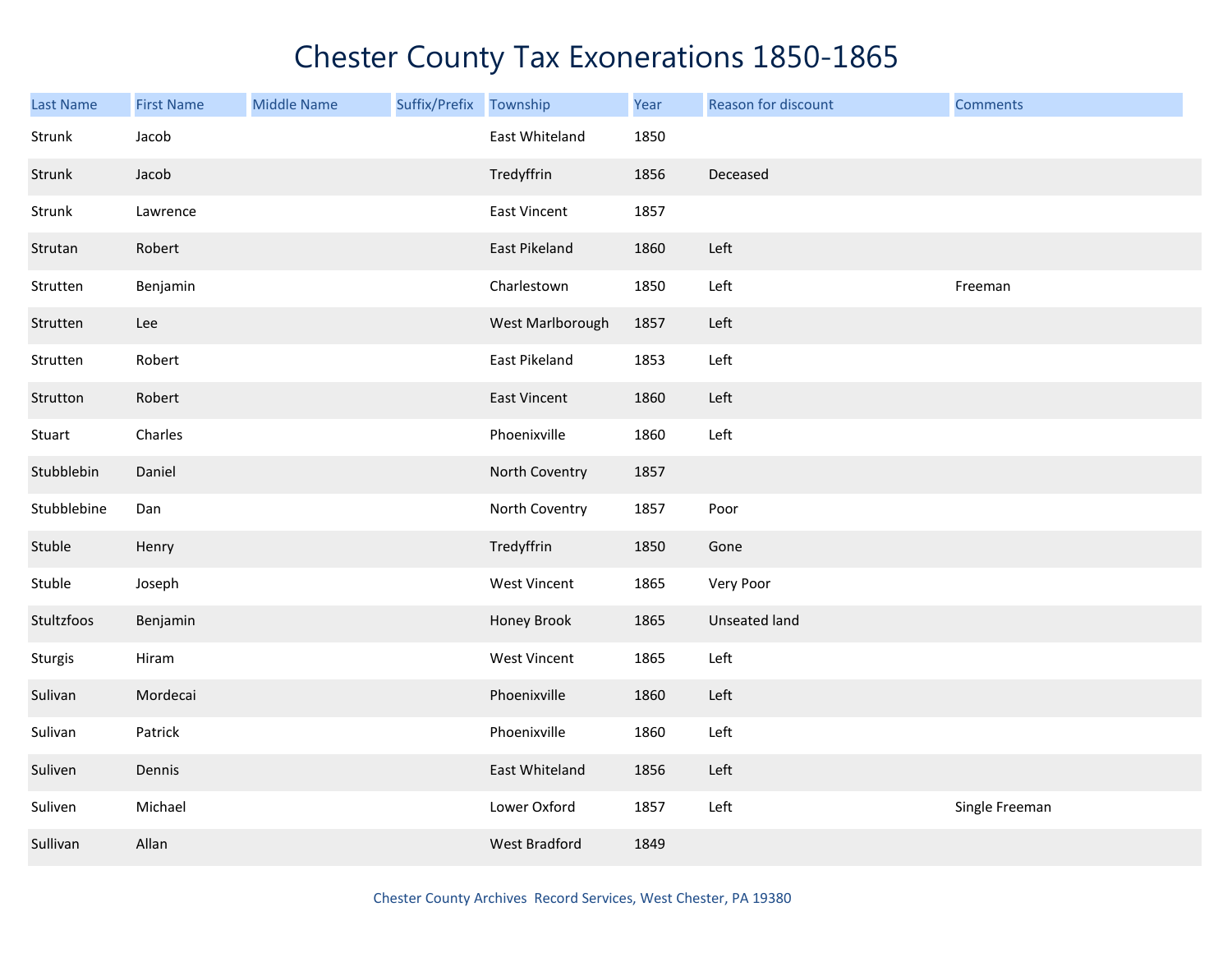| <b>Last Name</b> | <b>First Name</b> | <b>Middle Name</b> | Suffix/Prefix Township |                      | Year | Reason for discount | <b>Comments</b> |
|------------------|-------------------|--------------------|------------------------|----------------------|------|---------------------|-----------------|
| Sullivan         | Allan             |                    |                        | West Bradford        | 1850 |                     |                 |
| Sullivan         | Daniel            |                    |                        | Downingtown          | 1860 |                     |                 |
| Sullivan         | Dennis            |                    |                        | East Whiteland       | 1857 | Left                |                 |
| Sullivan         | Luke              |                    | Mrs./Estate            | Phoenixville         | 1897 |                     | 4th & 5th Ward  |
| Sullivan         | Michael           |                    |                        | Londonderry          | 1857 | Error               |                 |
| Sullivan         | Patrick           |                    |                        | West Whiteland       | 1851 | Left the township   | Inmate          |
| Sulliven         | Luke              |                    |                        | Phoenixville         | 1860 | Duplicate           |                 |
| Sulser           | Israel            |                    |                        | Highland             | 1856 | Dead                |                 |
| Sumeral          | Thomas            |                    |                        | New London           | 1850 | Left township       | Single Freeman  |
| Sumerel          | Thomas            |                    |                        | East Nottingham      | 1857 | Left                |                 |
| Summerall        | William           |                    |                        | <b>Upper Oxford</b>  | 1853 | Left                |                 |
| Summerel         | George            |                    |                        | New London           | 1859 |                     |                 |
| Summers          | James             |                    |                        | East Nottingham      | 1855 |                     |                 |
| Summers          | John              | W.                 |                        | <b>West Nantmeal</b> | 1850 | Unable to pay       | Inmate          |
| Summers          | Richard           |                    |                        | Phoenixville         | 1860 | Duplicate           |                 |
| Summons          | Caleb             |                    |                        | <b>East Nantmeal</b> | 1855 | Poor                |                 |
| Summons          | Davis             |                    |                        | <b>East Nantmeal</b> | 1852 |                     |                 |
| Summons          | Davis             |                    |                        | <b>East Nantmeal</b> | 1859 | Drunkard            |                 |
| Summons          | James             |                    |                        | <b>East Nantmeal</b> | 1855 |                     |                 |
| Summons          | William           |                    |                        | <b>East Nantmeal</b> | 1860 | Mistake             |                 |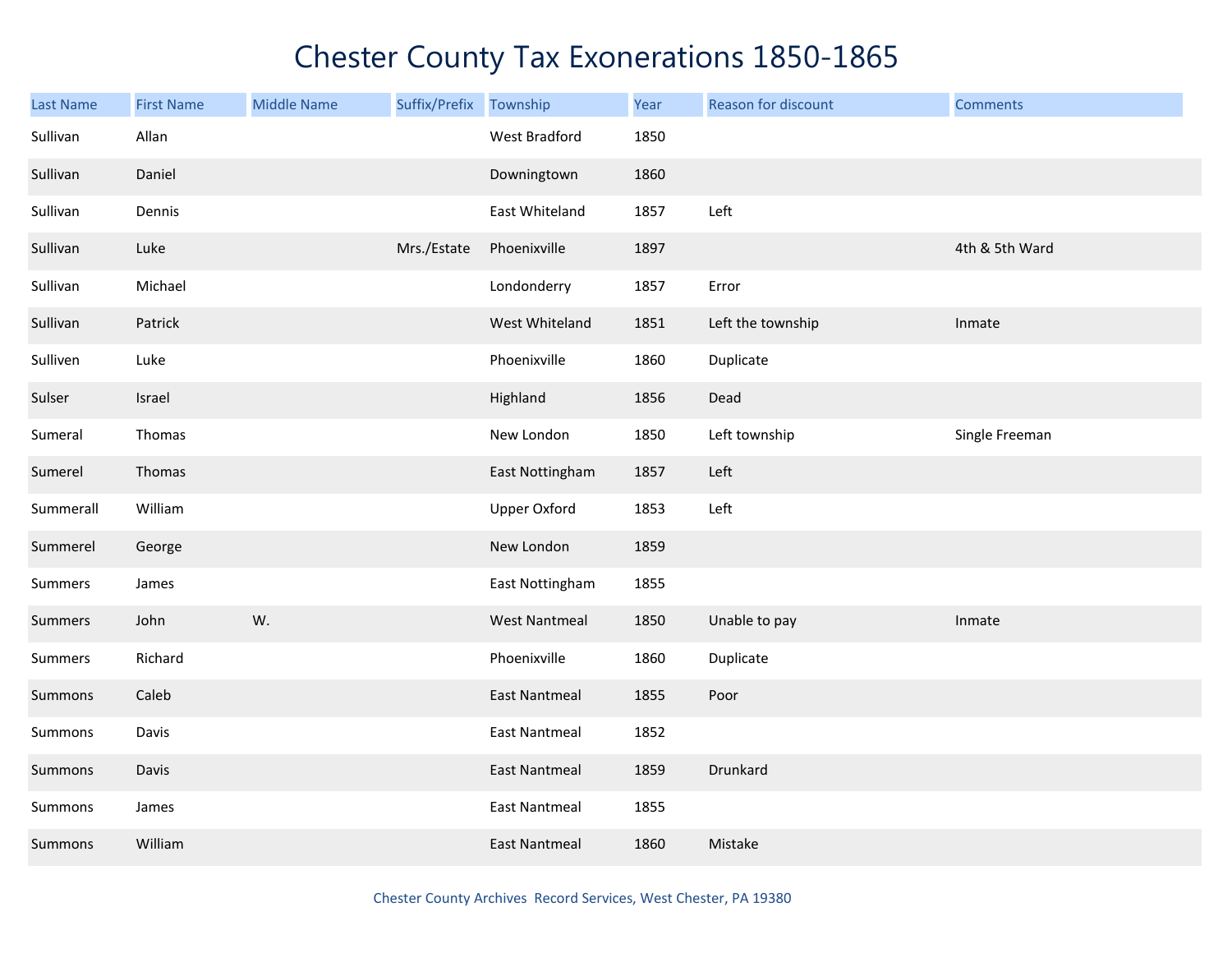| <b>Last Name</b> | <b>First Name</b> | <b>Middle Name</b> | Suffix/Prefix | Township             | Year | Reason for discount | <b>Comments</b> |
|------------------|-------------------|--------------------|---------------|----------------------|------|---------------------|-----------------|
| Sumons           | William           |                    |               | <b>East Nantmeal</b> | 1852 |                     |                 |
| Sumrell          | Joseph            |                    |               | New London           | 1852 | Left                |                 |
| Sunbach          | Nathan            |                    |               | East Marlborough     | 1852 |                     |                 |
| Suplee           | Peter             |                    | Estate        | Honey Brook          | 1856 | Lot                 |                 |
| Suplee           | Peter             |                    |               | Honey Brook          | 1865 | Left                |                 |
| Suplee           | William           |                    |               | Easttown             | 1856 | Left                |                 |
| Supple           | Edith             |                    | Estate of     | Honey Brook          | 1855 |                     |                 |
| Supplee          | Alex              |                    |               | Tredyffrin           | 1900 | Twice taxed         |                 |
| Supplee          | Alexander         | Η.                 |               | Tredyffrin           | 1857 | Unseated land       | Crossed out     |
| Supplee          | John              |                    |               | Easttown             | 1857 | Left                |                 |
| Supplee          | Peter             |                    |               | Honey Brook          | 1855 | Error               |                 |
| Surgison         | Charles           |                    |               | West Marlborough     | 1859 | Left                |                 |
| Surl             | Richard           |                    |               | East Caln            | 1858 | Error               |                 |
| Sutton           | Jacob             |                    |               | Franklin             | 1854 | Colored             |                 |
| Swan             | David             |                    |               | East Nottingham      | 1853 | Deceased            |                 |
| Swartz           | Andrew            |                    |               | <b>East Coventry</b> | 1850 | Poor                |                 |
| Swartz           | Andrew            |                    |               | <b>East Coventry</b> | 1865 | Left                |                 |
| Swaub            | Leonard           |                    |               | <b>West Bradford</b> | 1849 |                     |                 |
| Swavely          | William           |                    |               | North Coventry       | 1855 |                     |                 |
| Swavely          | William           |                    |               | North Coventry       | 1857 | Deceased            |                 |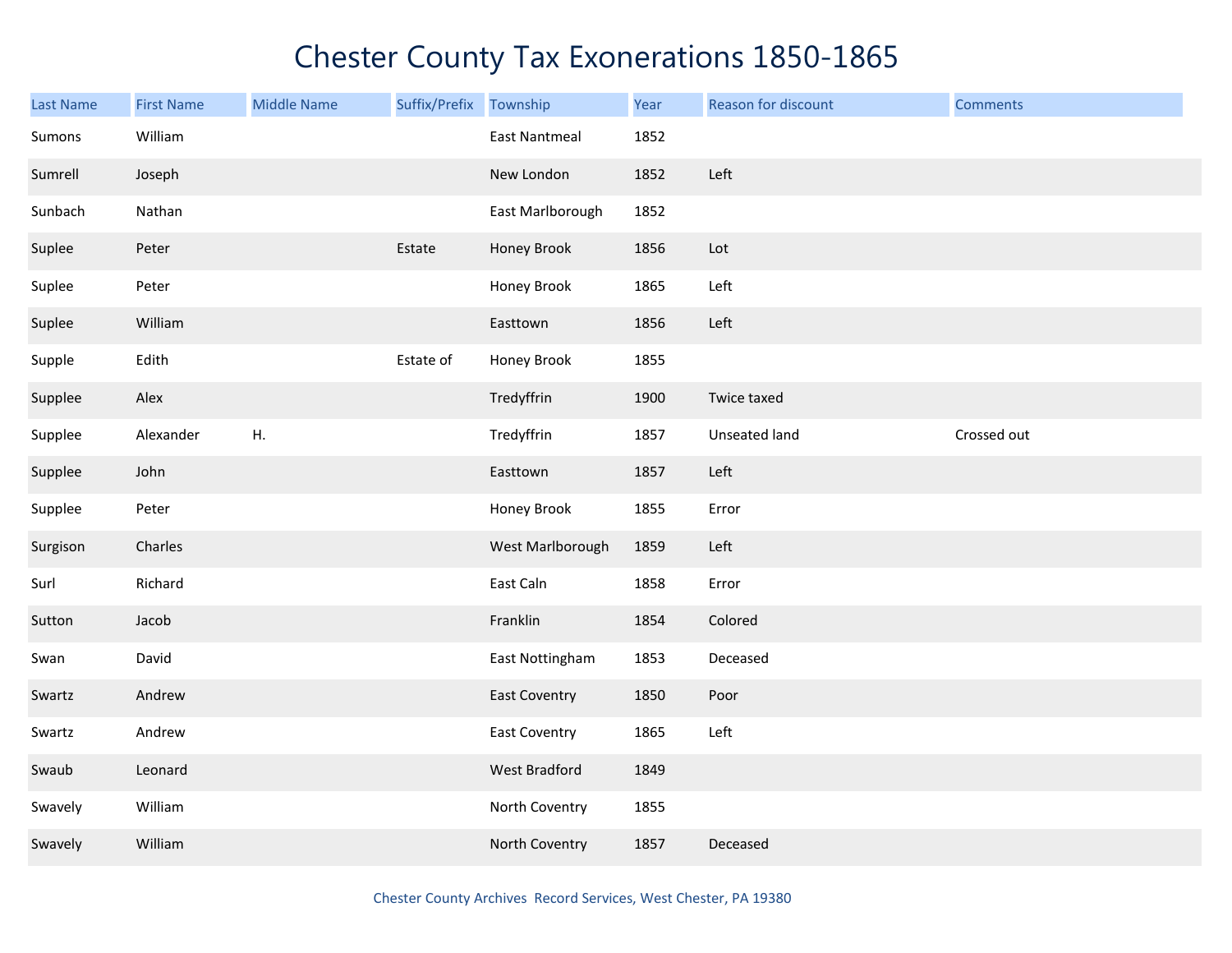| Last Name | <b>First Name</b> | <b>Middle Name</b> | Suffix/Prefix Township |                  | Year | Reason for discount | <b>Comments</b> |
|-----------|-------------------|--------------------|------------------------|------------------|------|---------------------|-----------------|
| Swayne    | Benjamin          | W.                 |                        | London Grove     | 1856 | Mistake             |                 |
| Swayne    | Gideon            |                    |                        | East Marlborough | 1859 |                     |                 |
| Swayne    | Gideon            |                    |                        | East Marlborough | 1860 | Poor                |                 |
| Swayne    | Gidon             |                    |                        | East Marlborough | 1850 | Left                | Single Freeman  |
| Swayne    | Isaac             |                    |                        | Franklin         | 1859 | Left                |                 |
| Swayne    | Jacob             |                    |                        | Pennsbury        | 1853 |                     |                 |
| Swayne    | William           |                    |                        | Pocopson         | 1857 | Left                |                 |
| Swayney   | George            |                    |                        | Easttown         | 1854 |                     |                 |
| Sweeney   | Benjamin          | ${\sf H}.$         |                        | West Chester     | 1860 | Soldiering          |                 |
| Sweeney   | John              | R.                 |                        | West Chester     | 1860 | Left                |                 |
| Sweeny    | Charles           | T.                 |                        | West Chester     | 1860 | Soldiering          |                 |
| Sweeny    | Patrick           |                    |                        | London Grove     | 1859 | Left                |                 |
| Sweet     | Jonathan          |                    |                        | Lower Oxford     | 1850 | Poor                | Inmate          |
| Sweet     | Jonathan          |                    |                        | Lower Oxford     | 1851 |                     |                 |
| Sweet     | Samuel            |                    |                        | Lower Oxford     | 1851 |                     |                 |
| Sweet     | Samuel            |                    |                        | Lower Oxford     | 1853 | Left                |                 |
| Sweney    | Charles           |                    |                        | Valley           | 1865 | Left                |                 |
| Sweney    | John              |                    |                        | Valley           | 1855 | Poor                |                 |
| Sweney    | John              |                    |                        | West Chester     | 1865 | Left                |                 |
| Sweney    | Thomas            |                    |                        | West Chester     | 1855 | Sick                |                 |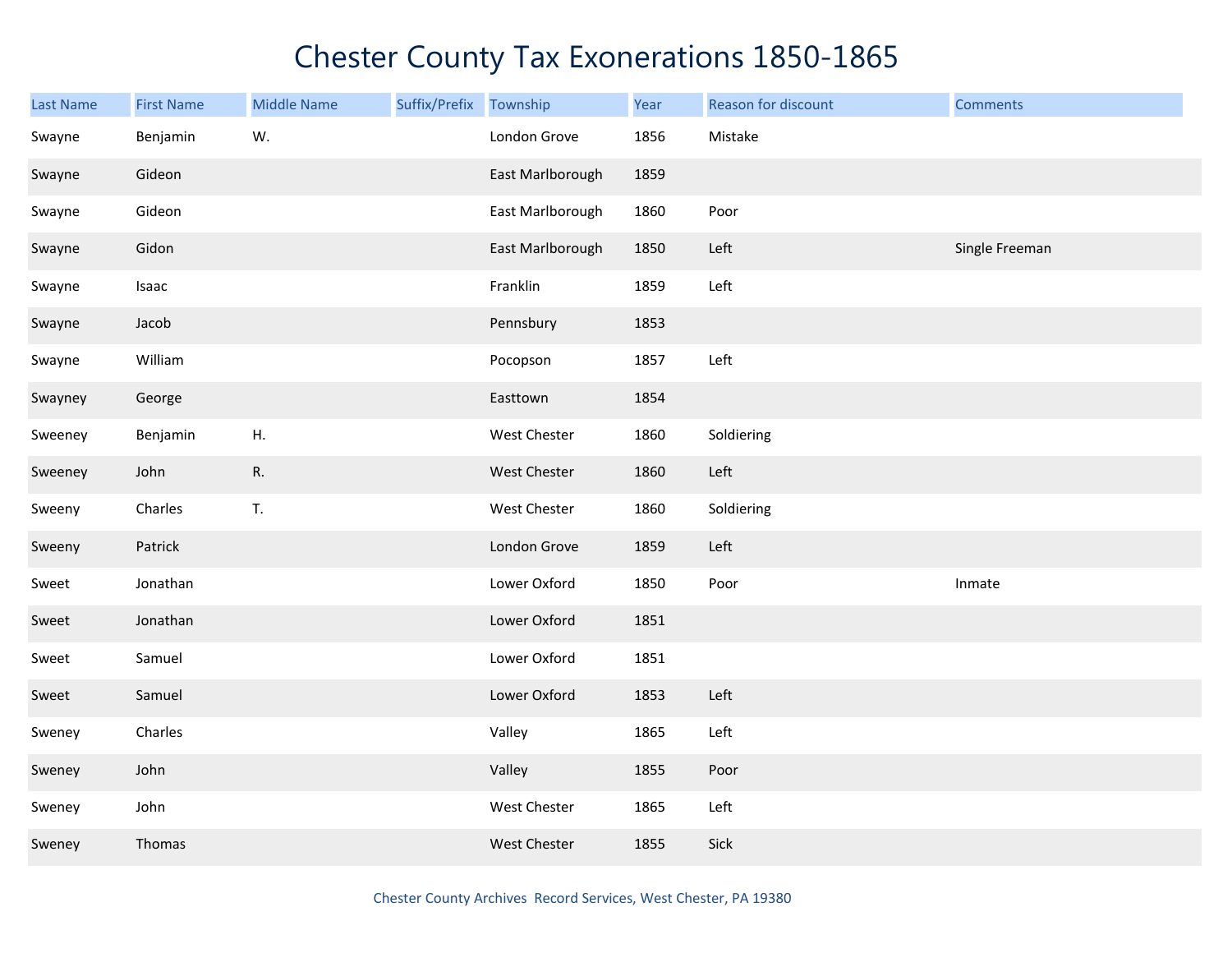| Last Name | <b>First Name</b> | <b>Middle Name</b> | Suffix/Prefix Township |                     | Year | Reason for discount | <b>Comments</b> |
|-----------|-------------------|--------------------|------------------------|---------------------|------|---------------------|-----------------|
| Sweney    | Thomas            |                    |                        | West Chester        | 1857 | Poor                |                 |
| Sweney    | Thomas            |                    |                        | West Chester        | 1859 | Poor                |                 |
| Swenk     | Daniel            |                    |                        | North Coventry      | 1860 |                     |                 |
| Swenney   | Patrick           |                    |                        | West Marlborough    | 1859 | Left                |                 |
| Sweny     | Barny             |                    |                        | New Garden          | 1850 |                     |                 |
| Swiggit   | Samuel            |                    |                        | West Whiteland      | 1850 |                     | Inmate          |
| Swimbler  | Joseph            |                    |                        | East Bradford       | 1851 | Gone                | Single Freeman  |
| Swinehart | Davis             |                    |                        | <b>West Vincent</b> | 1860 | Left                |                 |
| Swinehart | Jacob             |                    |                        | Warwick             | 1857 |                     |                 |
| Swinehart | Jacob             |                    |                        | Warwick             | 1859 | Poor                |                 |
| Swinehart | John              |                    |                        | Warwick             | 1865 | Error               |                 |
| Swisher   | Joseph            |                    |                        | Londonderry         | 1857 |                     |                 |
| Swymbler  | Joseph            |                    |                        | East Bradford       | 1857 | Poor                |                 |
| Swymelar  | Joseph            |                    |                        | East Bradford       | 1853 |                     |                 |
| Sykes     | George            |                    |                        | East Brandywine     | 1850 | Left                |                 |
| Sykes     | Jonathan          |                    |                        | Warwick             | 1850 | Left                |                 |
| Sykes     | Joseph            |                    |                        | Sadsbury            | 1850 | Gone                | Single Freeman  |
| Sylvester | Joseph            |                    |                        | West Bradford       | 1850 |                     |                 |
| Sylvester | Solomon           |                    |                        | West Chester        | 1865 | Left                |                 |
| Sylvester | Solomon           |                    |                        | West Whiteland      | 1855 | Left                |                 |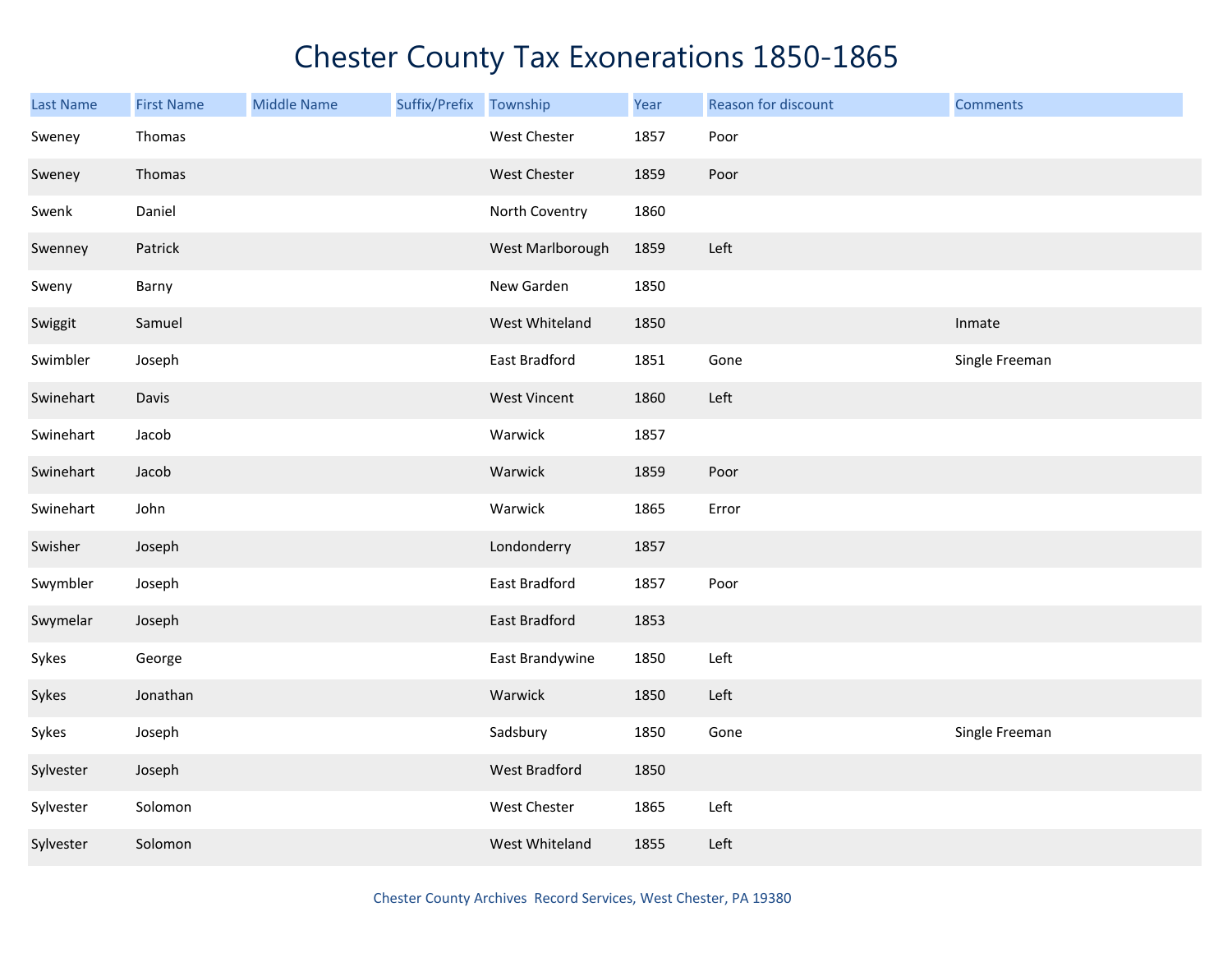| <b>Last Name</b> | <b>First Name</b> | <b>Middle Name</b> | Suffix/Prefix | Township             | Year | Reason for discount      | <b>Comments</b> |
|------------------|-------------------|--------------------|---------------|----------------------|------|--------------------------|-----------------|
| Sylvester        | Thomas            |                    |               | West Bradford        | 1856 | Poor                     |                 |
| Sylvester        | Thomas            |                    |               | <b>West Bradford</b> | 1857 |                          |                 |
| Sypes            | Daniel            |                    |               | <b>East Vincent</b>  | 1851 | Left                     |                 |
| Syphard          | James             |                    |               | Wallace              | 1860 | Left the township        |                 |
| Syphard          | William           |                    |               | Honey Brook          | 1855 |                          |                 |
| Sypherd          | John              |                    |               | <b>East Nantmeal</b> | 1850 | Left                     |                 |
| Sytes            | Jonathan          |                    |               | Sadsbury             | 1854 | Left                     |                 |
| Taggart          | Jacob             | M.                 |               | Kennett              | 1853 |                          |                 |
| Taggart          | Jacob             |                    |               | Phoenixville         | 1860 | Duplicate                |                 |
| Taggart          | John              |                    |               | East Marlborough     | 1850 | Won't pay for occupation |                 |
| Taggart          | Michael           |                    |               | Phoenixville         | 1860 | Duplicate                |                 |
| Taggert          | Caleb             |                    |               | Kennett              | 1850 | Insane                   | Single Freeman  |
| Taggert          | Hugh              |                    |               | Phoenixville         | 1860 | Error                    |                 |
| Taggert          | Thomas            |                    |               | Phoenixville         | 1860 | Poor                     |                 |
| Tailor           | Joseph            |                    |               | Pocopson             | 1850 | Left the township        | Single Freeman  |
| Tailor           | Pierce            |                    |               | Kennett              | 1850 | Occupation dis.          |                 |
| Tailor           | Samuel            |                    | Sr.           | East Brandywine      | 1855 | Poor                     |                 |
| Tailor           | Samuel            |                    |               | East Brandywine      | 1856 | Poor                     |                 |
| Tainey           | Jacob             |                    |               | Phoenixville         | 1860 | Duplicate                |                 |
| Talley           | Abner             |                    |               | East Marlborough     | 1850 | Left                     | Inmate          |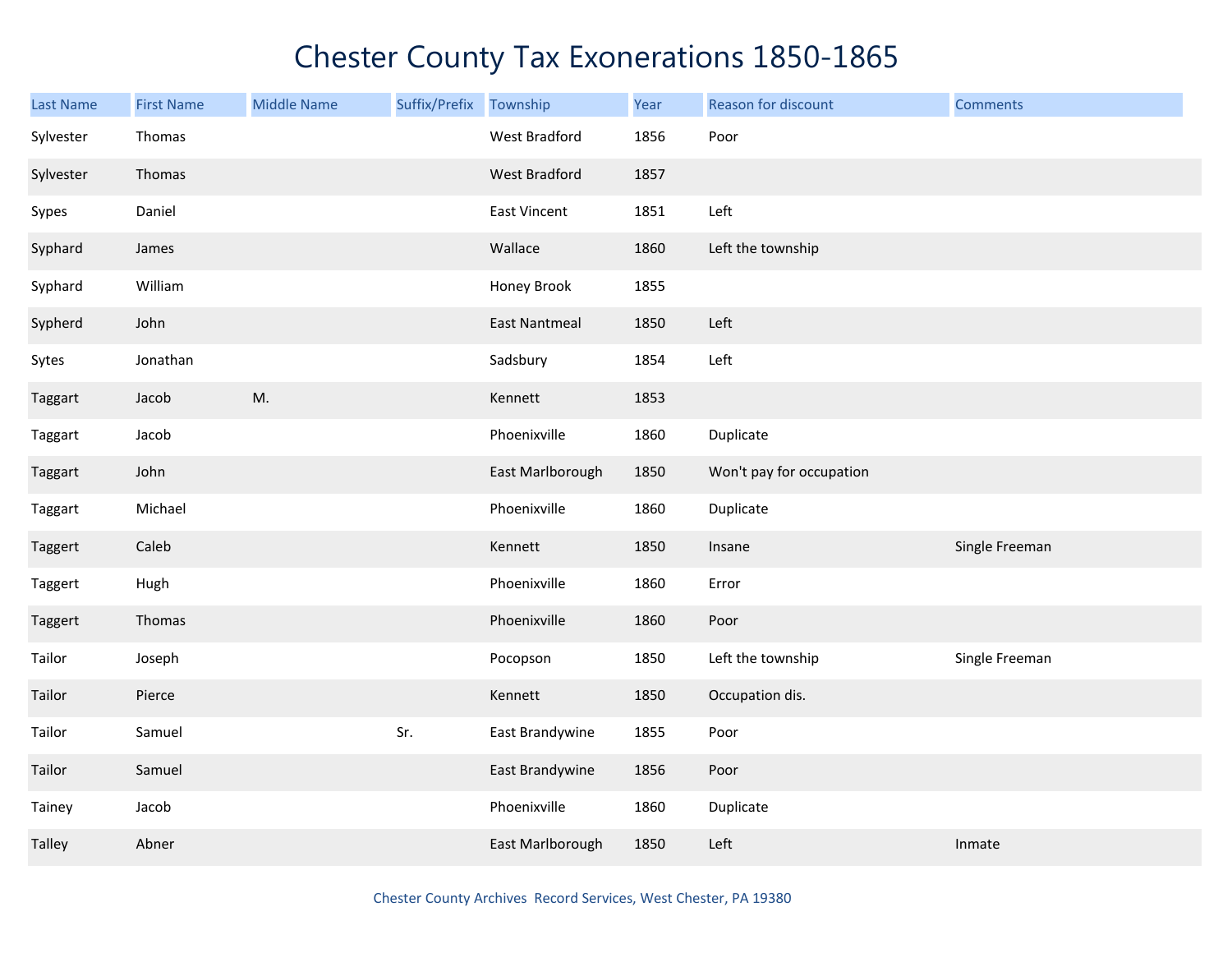| Last Name | <b>First Name</b> | <b>Middle Name</b> | Suffix/Prefix Township |                      | Year | Reason for discount | <b>Comments</b> |
|-----------|-------------------|--------------------|------------------------|----------------------|------|---------------------|-----------------|
| Tally     | John              |                    |                        | New Garden           | 1850 |                     |                 |
| Tamanas   | Franklin          |                    |                        | <b>Upper Oxford</b>  | 1865 | Unknown             |                 |
| Taney     | William           |                    |                        | Phoenixville         | 1860 | Error               |                 |
| Tany      | Thomas            |                    |                        | Kennett              | 1853 |                     |                 |
| Tany      | Walter            |                    |                        | <b>East Vincent</b>  | 1857 |                     |                 |
| Tay       | Chalkley          |                    |                        | West Chester         | 1860 | Left                |                 |
| Tayler    | Jacob             |                    |                        | <b>West Nantmeal</b> | 1850 | Not to be found     | Inmate          |
| Taylor    | Alfred            |                    |                        | West Chester         | 1860 | Left                |                 |
| Taylor    | Benjamin          |                    |                        | West Caln            | 1855 | Dog Dead            |                 |
| Taylor    | Brinton           |                    |                        | Londonderry          | 1857 | Left                |                 |
| Taylor    | Caleb             |                    |                        | London Grove         | 1859 | Left                |                 |
| Taylor    | Chalkley          |                    |                        | Westtown             | 1862 | Army                |                 |
| Taylor    | D.                | Ε.                 |                        | Franklin             | 1854 |                     |                 |
| Taylor    | Eaton             |                    |                        | Franklin             | 1857 | Left                |                 |
| Taylor    | Elwood            |                    |                        | East Marlborough     | 1859 |                     |                 |
| Taylor    | Elwood            |                    |                        | East Marlborough     | 1860 | Left                |                 |
| Taylor    | Emmor             |                    |                        | East Bradford        | 1853 |                     |                 |
| Taylor    | Emmor             |                    |                        | Uwchlan              | 1857 | Left                |                 |
| Taylor    | F.                |                    |                        | New London           | 1898 |                     |                 |
| Taylor    | F.                |                    |                        | West Chester         | 1859 | Error               |                 |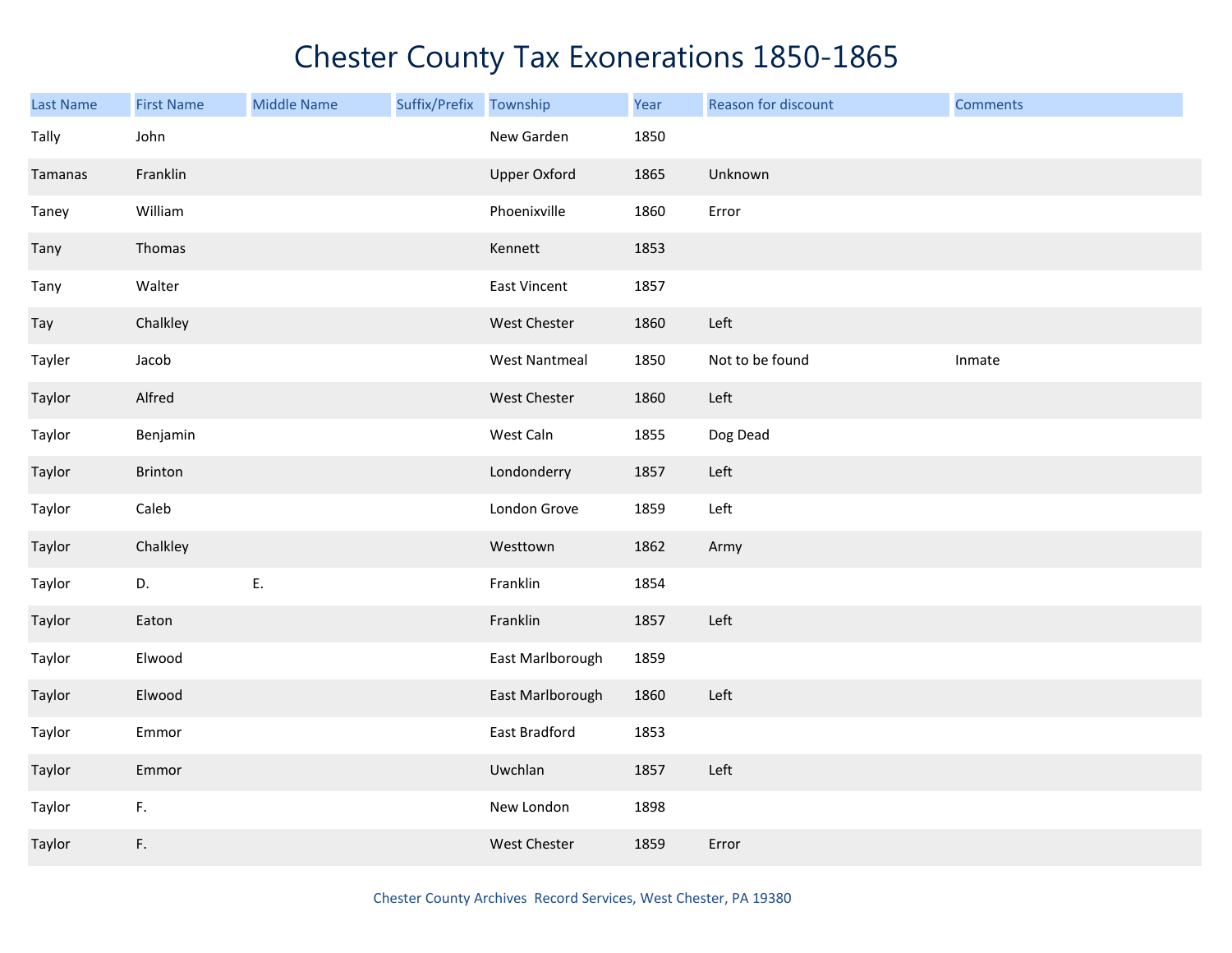| <b>Last Name</b> | <b>First Name</b> | <b>Middle Name</b> | Suffix/Prefix | Township          | Year | Reason for discount | <b>Comments</b> |
|------------------|-------------------|--------------------|---------------|-------------------|------|---------------------|-----------------|
| Taylor           | George            |                    |               | East Whiteland    | 1850 |                     |                 |
| Taylor           | George            |                    |               | East Whiteland    | 1857 | Poor                |                 |
| Taylor           | George            | P.                 |               | East Whiteland    | 1860 | Left                |                 |
| Taylor           | George            | В.                 |               | Londonderry       | 1860 | Left                |                 |
| Taylor           | George            | G.                 |               | West Chester      | 1865 | Dead                |                 |
| Taylor           | George            |                    |               | West Goshen       | 1859 | Left                |                 |
| Taylor           | George            |                    |               | Westtown          | 1855 | Left                |                 |
| Taylor           | Henry             |                    |               | Hopewell          | 1857 | Left                |                 |
| Taylor           | Hugh              |                    |               | Sadsbury          | 1854 | Left                |                 |
| Taylor           | Isaac             |                    |               | East Marlborough  | 1859 | Left                |                 |
| Taylor           | Isaac             |                    |               | Highland          | 1859 | Left                |                 |
| Taylor           | Israel            |                    |               | Londonderry       | 1857 | Left                |                 |
| Taylor           | Jacob             |                    |               | East Brandywine   | 1853 | Left                |                 |
| Taylor           | James             | К.                 |               | Franklin          | 1854 |                     |                 |
| Taylor           | James             |                    |               | Hopewell          | 1857 | Foreigner           |                 |
| Taylor           | James             |                    |               | London Grove      | 1857 | Poor                |                 |
| Taylor           | James             |                    |               | New Garden        | 1853 | Poor                |                 |
| Taylor           | James             |                    |               | West Marlborough  | 1857 | Poor                |                 |
| Taylor           | Jesse             | J.                 |               | West Goshen       | 1857 | Error               |                 |
| Taylor           | John              | J.                 |               | Downingtown, East | 1898 | Not a citizen       |                 |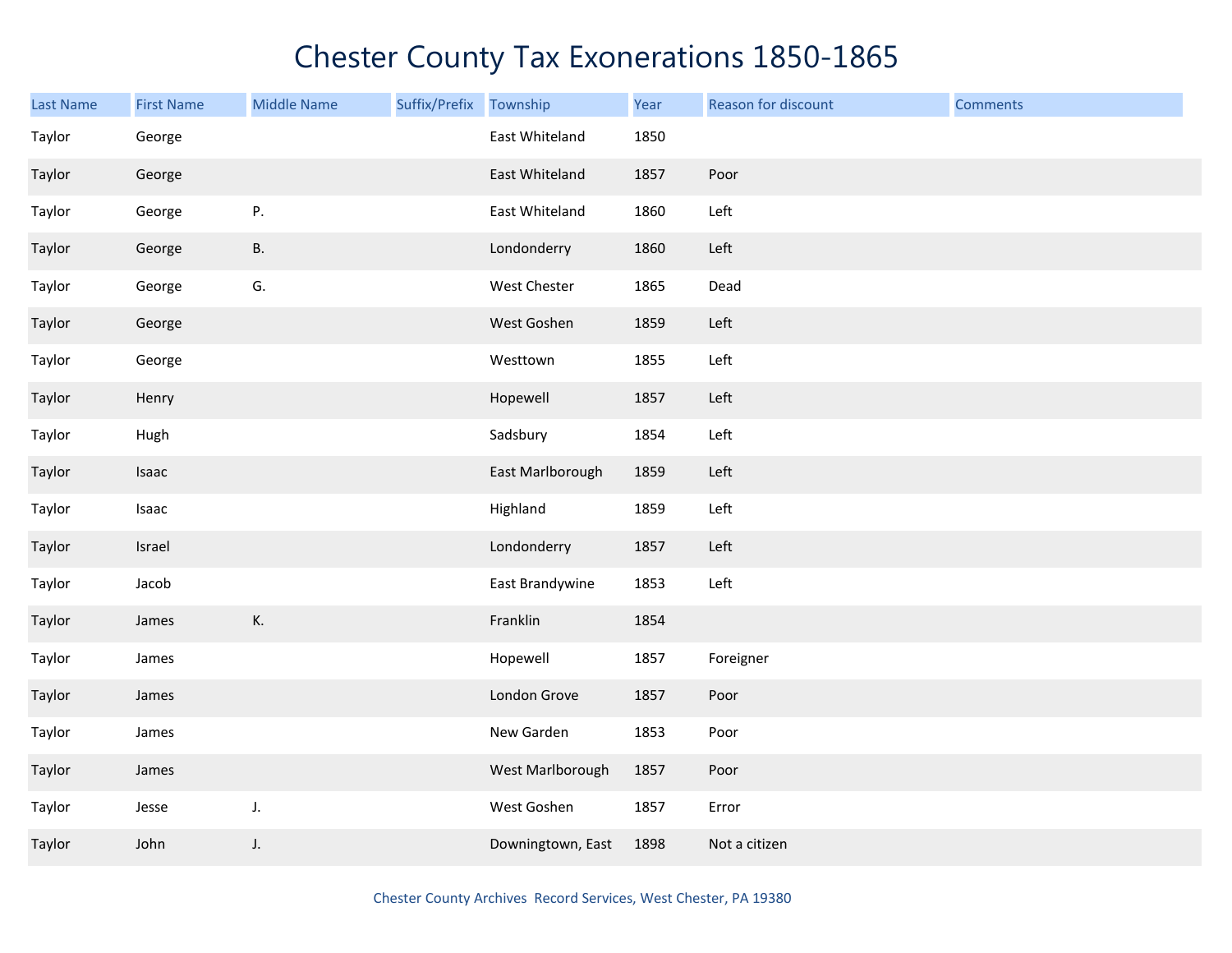| Last Name | <b>First Name</b> | <b>Middle Name</b> | Suffix/Prefix Township |                  | Year | Reason for discount | <b>Comments</b> |
|-----------|-------------------|--------------------|------------------------|------------------|------|---------------------|-----------------|
| Taylor    | John              |                    |                        | East Caln        | 1851 | Gone                |                 |
| Taylor    | John              |                    |                        | East Marlborough | 1865 | Poor                |                 |
| Taylor    | John              | Ρ.                 |                        | East Whiteland   | 1855 |                     |                 |
| Taylor    | John              | Ρ.                 |                        | East Whiteland   | 1857 | Poor                | Crossed out     |
| Taylor    | John              |                    |                        | Oxford Borough   | 1860 | Poor                |                 |
| Taylor    | John              | Η.                 |                        | Pocopson         | 1850 | Left the township   | Inmate          |
| Taylor    | John              | Η.                 |                        | Sadsbury         | 1854 | Left                |                 |
| Taylor    | John              |                    |                        | Valley           | 1856 | Left                |                 |
| Taylor    | John              | Η.                 |                        | West Bradford    | 1849 |                     |                 |
| Taylor    | John              |                    |                        | West Chester     | 1859 | Poor                |                 |
| Taylor    | John              |                    |                        | West Chester     | 1860 | Soldiering          |                 |
| Taylor    | John              |                    |                        | West Chester     | 1860 | Left                |                 |
| Taylor    | Marshall          |                    |                        | East Marlborough | 1857 | Left                |                 |
| Taylor    | Marshall          |                    |                        | West Chester     | 1855 | Left                |                 |
| Taylor    | Nathan            | Υ.                 |                        | Westtown         | 1860 | Left                |                 |
| Taylor    | Ρ.                | L.                 |                        | West Chester     | 1860 | Left                |                 |
| Taylor    | Pierce            |                    |                        | Kennett          | 1857 | Left                |                 |
| Taylor    | Robert            |                    |                        | East Nottingham  | 1850 | Not of age          | Single Freeman  |
| Taylor    | Robert            |                    |                        | East Nottingham  | 1853 |                     |                 |
| Taylor    | Robert            |                    |                        | Sadsbury         | 1850 | Gone                | Single Freeman  |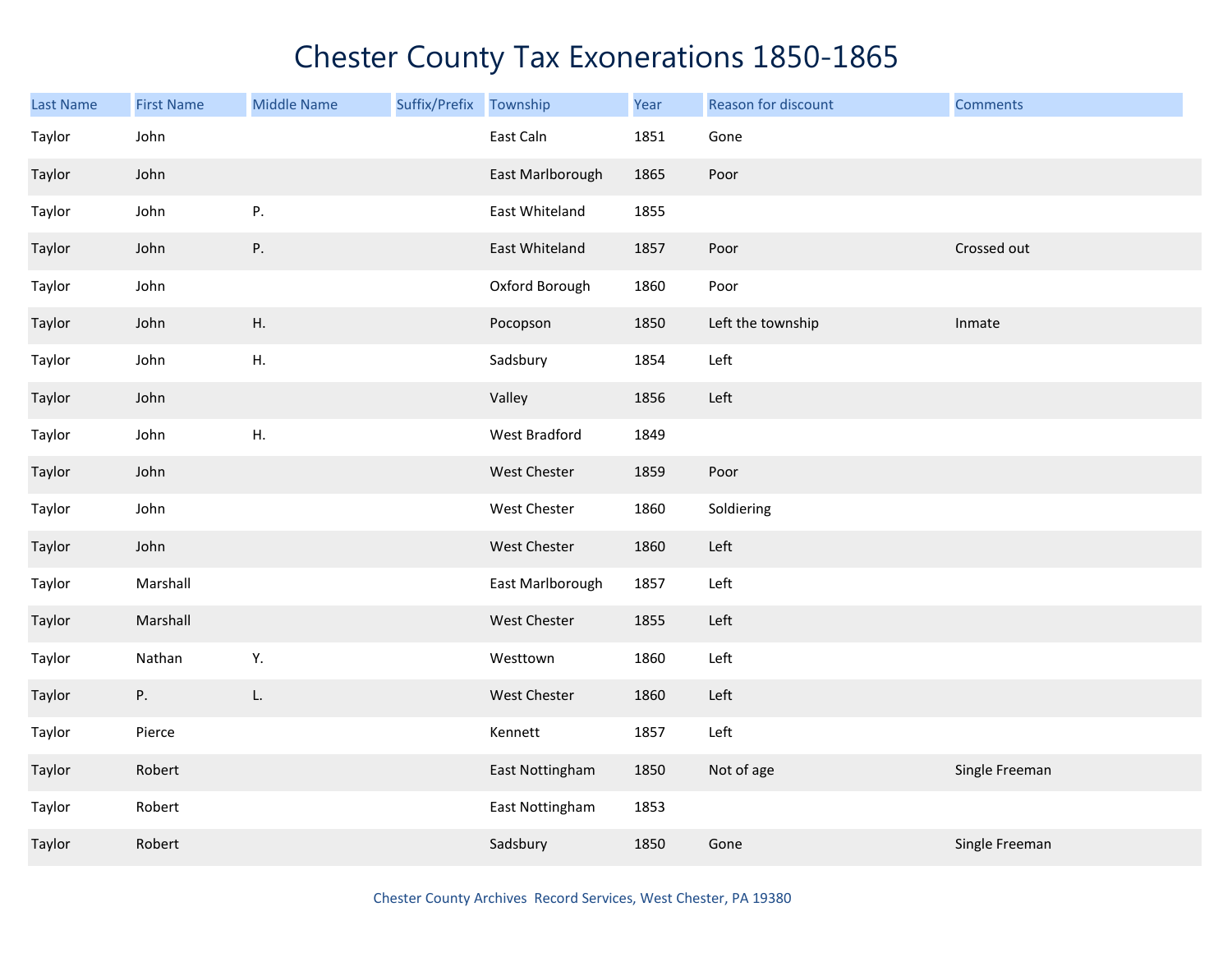| Last Name | <b>First Name</b> | <b>Middle Name</b> | Suffix/Prefix | Township             | Year | Reason for discount | <b>Comments</b> |
|-----------|-------------------|--------------------|---------------|----------------------|------|---------------------|-----------------|
| Taylor    | Samuel            |                    |               | East Vincent         | 1852 |                     |                 |
| Taylor    | Samuel            |                    |               | <b>Upper Uwchlan</b> | 1859 | Left                |                 |
| Taylor    | Samuel            |                    | Jr.           | <b>Upper Uwchlan</b> | 1859 | Left                |                 |
| Taylor    | Thomas            | S.                 |               | Pocopson             | 1850 | Left the township   | Inmate          |
| Taylor    | Thomas            |                    |               | Valley               | 1857 | Left                |                 |
| Taylor    | Thomas            |                    |               | <b>West Bradford</b> | 1850 |                     |                 |
| Taylor    | Washington        |                    |               | East Nottingham      | 1853 | Dead                |                 |
| Taylor    | William           |                    |               | East Bradford        | 1851 | Gone                | Inmate          |
| Taylor    | William           |                    |               | East Marlborough     | 1852 |                     |                 |
| Taylor    | William           | <b>B.</b>          |               | Kennett              | 1853 |                     |                 |
| Taylor    | William           | <b>B.</b>          |               | Kennett              | 1857 | Left                |                 |
| Taylor    | William           |                    |               | Phoenixville         | 1860 | Minor               |                 |
| Taylor    | William           |                    |               | Phoenixville         | 1860 | Minor               |                 |
| Taylor    | William           |                    |               | West Chester         | 1859 | Left                |                 |
| Teamey    | Ugean             |                    |               | Phoenixville         | 1860 | Left                |                 |
| Templan   | James             |                    |               | <b>West Vincent</b>  | 1857 | Deceased            |                 |
| Temple    | Benjamin          |                    |               | Pocopson             | 1853 |                     |                 |
| Temple    | Edward            |                    |               | Pennsbury            | 1850 | No Dog              |                 |
| Temple    | Franklin          |                    |               | East Marlborough     | 1860 | Left                |                 |
| Temple    | Hadley            |                    |               | Pocopson             | 1856 | Left                |                 |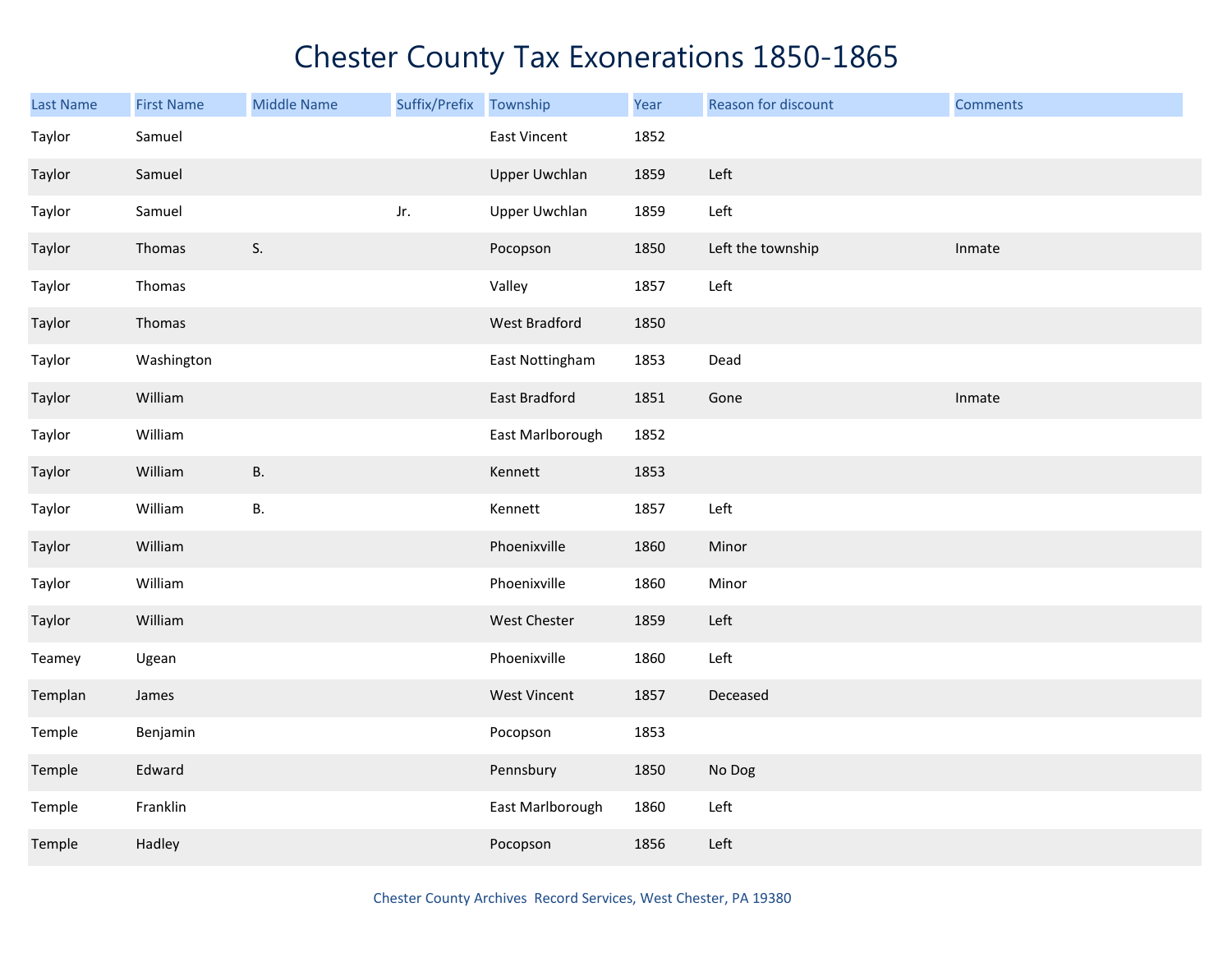| Last Name | <b>First Name</b> | <b>Middle Name</b> | Suffix/Prefix Township |                      | Year | Reason for discount | <b>Comments</b> |
|-----------|-------------------|--------------------|------------------------|----------------------|------|---------------------|-----------------|
| Temple    | Hadly             |                    |                        | Pennsbury            | 1850 | Out                 |                 |
| Temple    | Isaac             |                    |                        | Pocopson             | 1854 | Left                |                 |
| Temple    | Isaac             |                    |                        | Pocopson             | 1855 | Left                |                 |
| Temple    | Israel            |                    |                        | Pennsbury            | 1850 | Out                 |                 |
| Temple    | James             |                    |                        | East Bradford        | 1851 | Gone                | Single Freeman  |
| Temple    | James             | <b>B.</b>          |                        | Kennett              | 1850 | Error               | Single Freeman  |
| Temple    | James             | T.                 |                        | Sadsbury             | 1865 | Alien               |                 |
| Temple    | John              |                    |                        | Wallace              | 1856 | Left                |                 |
| Temple    | Noris             |                    |                        | Pennsbury            | 1850 | No Dog              |                 |
| Temple    | W.                |                    |                        | South Coventry       | 1865 | Left                |                 |
| Temple    | William           |                    |                        | Pennsbury            | 1854 |                     |                 |
| Temple    | William           |                    |                        | Pennsbury            | 1856 | Dead                |                 |
| Templin   | George            |                    |                        | <b>East Nantmeal</b> | 1852 |                     |                 |
| Templin   | George            |                    |                        | <b>East Nantmeal</b> | 1853 | Gone                |                 |
| Templin   | George            |                    |                        | <b>East Nantmeal</b> | 1855 | Left                |                 |
| Tenny     | Hugh              |                    |                        | West Pikeland        | 1857 | Left the township   |                 |
| Terrell   | John              | S.                 |                        | London Britain       | 1853 | Left                |                 |
| Terrell   | John              | S.                 |                        | London Britain       | 1865 | Error               |                 |
| Terrell   | Robert            |                    |                        | London Britain       | 1850 | Deceased            | Inmate          |
| Terrell   | William           |                    |                        | East Whiteland       | 1859 | Left                |                 |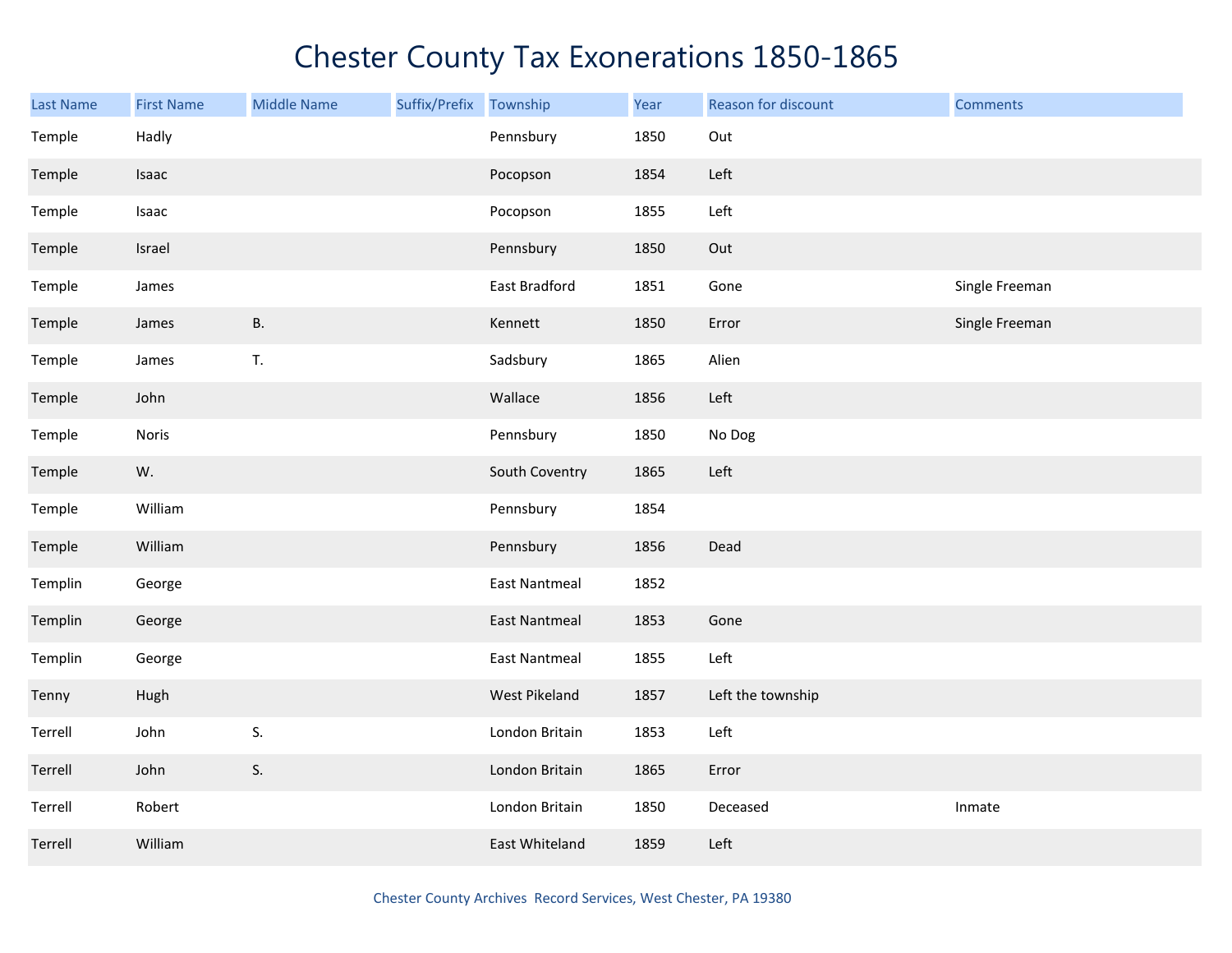| Last Name | <b>First Name</b> | <b>Middle Name</b> | Suffix/Prefix | Township             | Year | Reason for discount | <b>Comments</b> |
|-----------|-------------------|--------------------|---------------|----------------------|------|---------------------|-----------------|
| Terrell   | William           |                    |               | Tredyffrin           | 1856 | Left                |                 |
| Terrey    | Franklin          |                    |               | Lower Oxford         | 1850 | Left the township   | Single Freeman  |
| Terry     | Benjamin          |                    |               | Lower Oxford         | 1859 |                     |                 |
| Terry     | James             |                    |               | Lower Oxford         | 1859 |                     |                 |
| Terry     | William           | E.                 |               | Sadsbury             | 1855 |                     |                 |
| Thakaray  | George            |                    |               | Valley               | 1865 | Left                |                 |
| Thomas    | Abram             |                    |               | Sadsbury             | 1865 | Error               |                 |
| Thomas    | Aquilla           |                    |               | Valley               | 1857 | Left                |                 |
| Thomas    | Benoni            | F.                 |               | Valley               | 1860 | Left                |                 |
| Thomas    | Franics           | А.                 |               | Lower Oxford         | 1865 | Left                |                 |
| Thomas    | Frederick         |                    |               | East Whiteland       | 1855 |                     |                 |
| Thomas    | Frederick         |                    |               | Tredyffrin           | 1850 | Gone                |                 |
| Thomas    | George            | M.                 |               | Phoenixville         | 1860 | Left                |                 |
| Thomas    | Hayward           |                    |               | <b>West Nantmeal</b> | 1850 | Left the township   | Single Freeman  |
| Thomas    | Henry             |                    |               | East Whiteland       | 1855 |                     |                 |
| Thomas    | Henry             | <b>B.</b>          |               | East Whiteland       | 1856 | Left                |                 |
| Thomas    | Henry             | <b>B.</b>          |               | East Whiteland       | 1857 | Left                |                 |
| Thomas    | Henry             |                    |               | Uwchlan              | 1851 |                     |                 |
| Thomas    | Hiram             |                    |               | Kennett              | 1856 | Poor                |                 |
| Thomas    | Isaac             |                    |               | Franklin             | 1857 | Old                 |                 |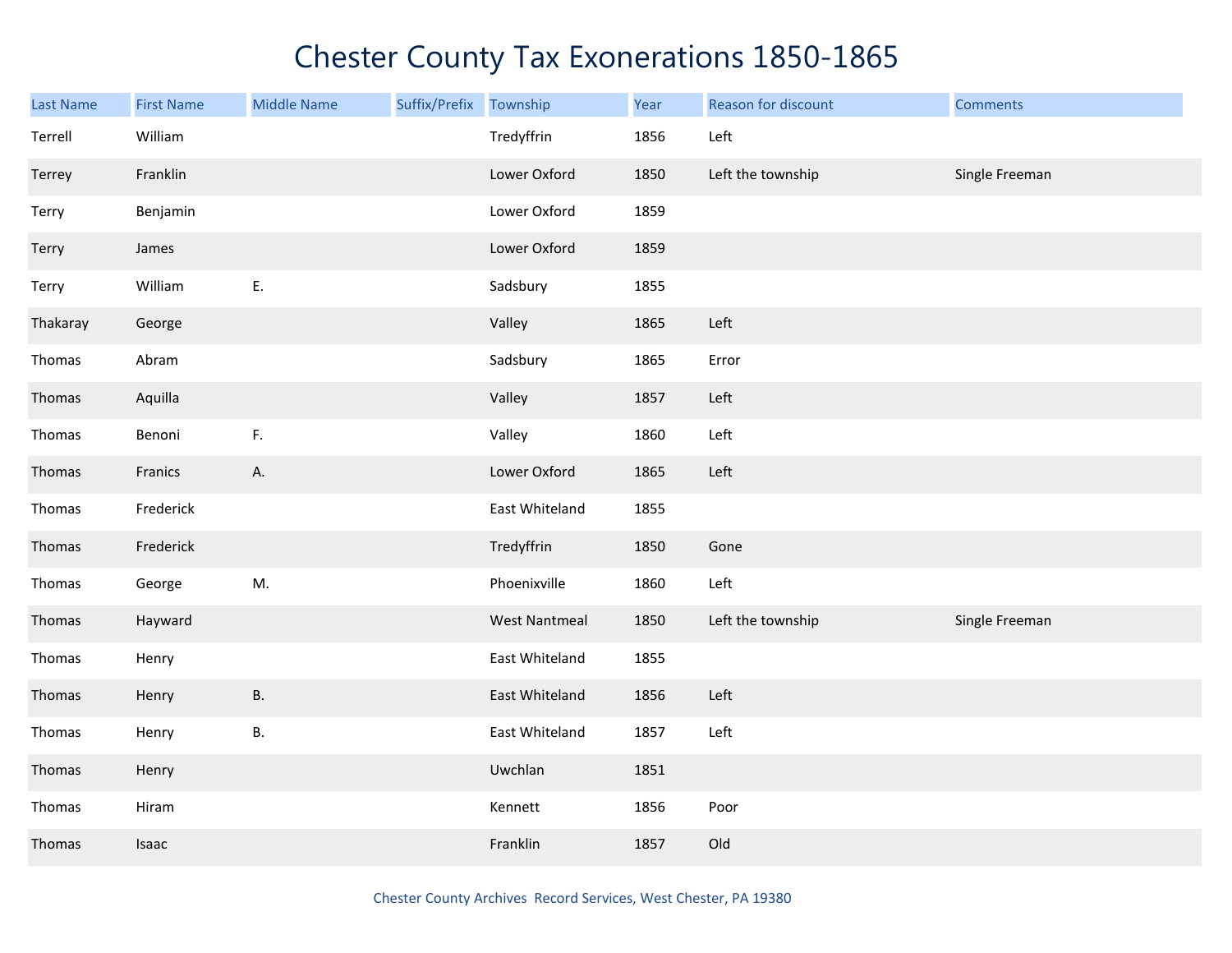| <b>Last Name</b> | <b>First Name</b> | <b>Middle Name</b> | Suffix/Prefix Township |                      | Year | Reason for discount | <b>Comments</b> |
|------------------|-------------------|--------------------|------------------------|----------------------|------|---------------------|-----------------|
| Thomas           | Jacob             |                    |                        | West Pikeland        | 1857 | Not in township     |                 |
| Thomas           | James             |                    |                        | Franklin             | 1857 | Old                 |                 |
| Thomas           | Jessy             |                    |                        | <b>West Vincent</b>  | 1851 |                     |                 |
| Thomas           | John              |                    |                        | East Brandywine      | 1865 | Poor                |                 |
| Thomas           | John              |                    |                        | Tredyffrin           | 1859 | Left                |                 |
| Thomas           | John              |                    |                        | West Caln            | 1861 |                     |                 |
| Thomas           | John              |                    |                        | West Chester         | 1865 | Poor                |                 |
| Thomas           | John              |                    |                        | <b>West Nantmeal</b> | 1850 | Unable to pay       | Inmate          |
| Thomas           | John              |                    |                        | West Whiteland       | 1853 | Poor                |                 |
| Thomas           | John              |                    |                        | West Whiteland       | 1860 | Poor                |                 |
| Thomas           | Lewis             |                    |                        | <b>West Vincent</b>  | 1855 | Unseated land       |                 |
| Thomas           | Morgan            |                    | Jr.                    | South Coventry       | 1898 | Moved out           |                 |
| Thomas           | Oliver            |                    |                        | Franklin             | 1857 | Colored             |                 |
| Thomas           | Rebecca           |                    |                        | <b>Upper Oxford</b>  | 1850 |                     |                 |
| Thomas           | Richard           |                    |                        | Oxford Borough       | 1853 | Removed             |                 |
| Thomas           | Robert            |                    |                        | Honey Brook          | 1853 |                     |                 |
| Thomas           | Robert            | M.                 |                        | Lower Oxford         | 1865 | Left                |                 |
| Thomas           | Robert            |                    |                        | West Caln            | 1854 | Left                |                 |
| Thomas           | Ruth              | Ann                |                        | East Whiteland       | 1865 | Moved away          |                 |
| Thomas           | Samuel            |                    |                        | East Whiteland       | 1850 |                     |                 |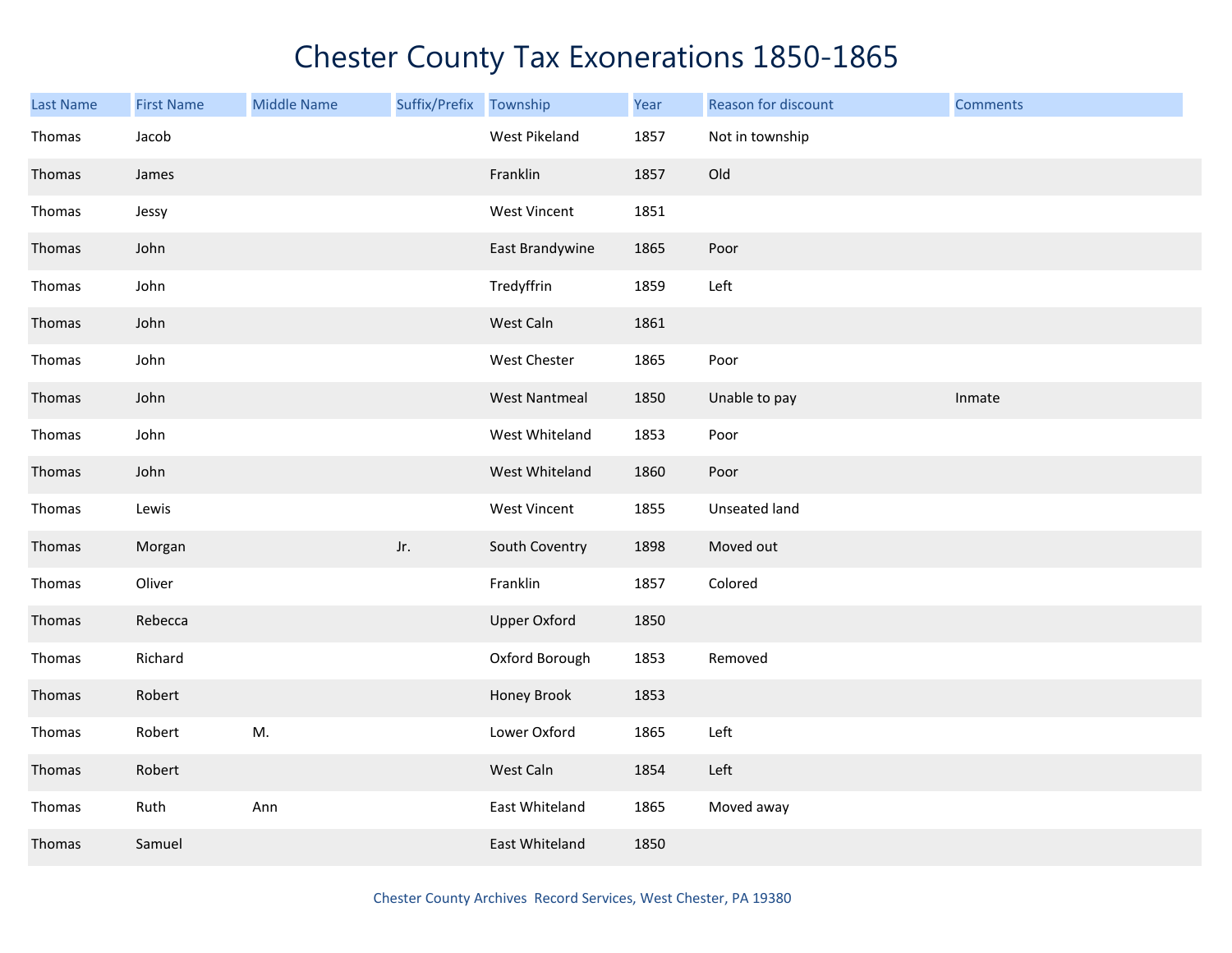| <b>Last Name</b> | <b>First Name</b> | <b>Middle Name</b> | Suffix/Prefix Township |                | Year | Reason for discount | <b>Comments</b> |
|------------------|-------------------|--------------------|------------------------|----------------|------|---------------------|-----------------|
| Thomas           | Samuel            |                    |                        | East Whiteland | 1857 | Left                |                 |
| Thomas           | Samuel            |                    |                        | East Whiteland | 1865 | Old & Poor          |                 |
| Thomas           | Samuel            |                    |                        | Londonderry    | 1855 | Left                |                 |
| Thomas           | Samuel            | R.                 |                        | Londonderry    | 1860 | Left                |                 |
| Thomas           | Samuel            | R.                 |                        | Sadsbury       | 1850 | Gone                | Single Freeman  |
| Thomas           | Samuel            | К.                 |                        | Sadsbury       | 1865 | Alien               |                 |
| Thomas           | Samuel            |                    |                        | Tredyffrin     | 1859 | Left                |                 |
| Thomas           | Samuel            |                    |                        | Uwchlan        | 1850 | Poor                |                 |
| Thomas           | Samuel            |                    |                        | Uwchlan        | 1851 | Poor                | Inmate          |
| Thomas           | Samuel            |                    |                        | West Bradford  | 1850 |                     |                 |
| Thomas           | Stephen           | ${\sf H}.$         |                        | East Whiteland | 1857 | Left                |                 |
| Thomas           | W.                | W.                 |                        | Sadsbury       | 1865 | Not in township     |                 |
| Thomas           | Washington        |                    |                        | West Caln      | 1857 | Left                |                 |
| Thomas           | William           |                    |                        | East Bradford  | 1851 | Gone                | Single Freeman  |
| Thomas           | William           |                    |                        | East Whiteland | 1865 | Poor                |                 |
| Thomas           | William           |                    |                        | Londonderry    | 1859 |                     |                 |
| Thomas           | William           |                    |                        | Newlin         | 1853 |                     |                 |
| Thomas           | William           | E.                 |                        | Phoenixville   | 1860 | Error               |                 |
| Thomas           | William           |                    |                        | West Caln      | 1850 | Poor                | Single Freeman  |
| Thomas           | William           |                    |                        | West Caln      | 1855 | Left                |                 |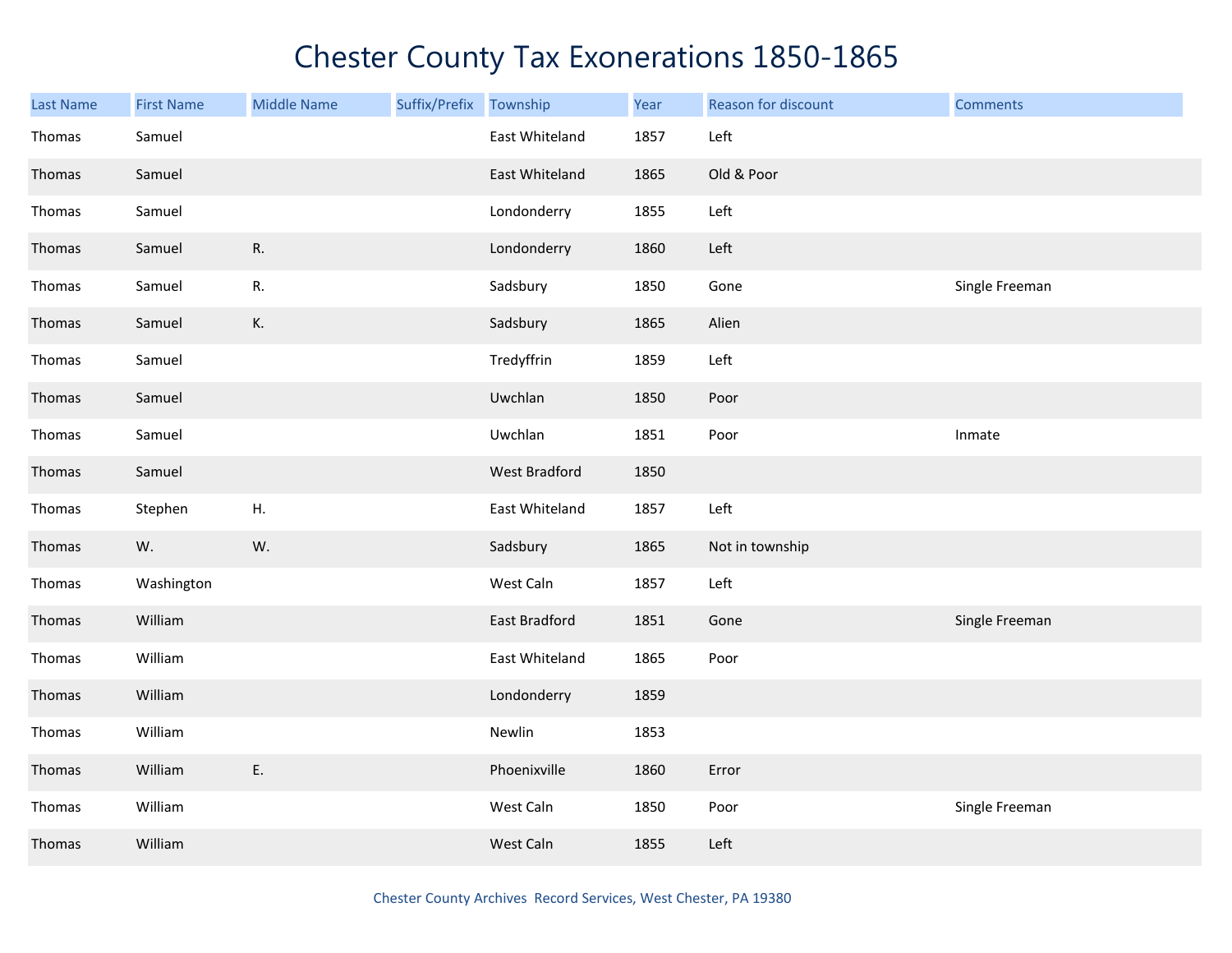| <b>Last Name</b> | <b>First Name</b> | <b>Middle Name</b> | Suffix/Prefix | Township             | Year | Reason for discount | <b>Comments</b> |
|------------------|-------------------|--------------------|---------------|----------------------|------|---------------------|-----------------|
| Thomis           | Morgan            |                    |               | Lower Oxford         | 1860 | Poor                |                 |
| Thompson         | Aaron             |                    |               | Tredyffrin           | 1853 | Left                |                 |
| Thompson         | Alexander         |                    |               | New Garden           | 1857 | Left                |                 |
| Thompson         | Amor              |                    |               | East Marlborough     | 1850 | Left                | Single Freeman  |
| Thompson         | Amor              |                    |               | East Marlborough     | 1852 |                     |                 |
| Thompson         | Archibald         |                    |               | East Whiteland       | 1850 |                     | Crossed out     |
| Thompson         | Benjamin          | F.                 |               | <b>West Nantmeal</b> | 1850 |                     | Single Freeman  |
| Thompson         | Caleb             |                    |               | East Marlborough     | 1859 | Out                 |                 |
| Thompson         | Charles           |                    |               | East Nottingham      | 1850 | Not found           | Single Freeman  |
| Thompson         | Charles           |                    |               | West Brandywine      | 1860 | Poor                |                 |
| Thompson         | David             | D.                 |               | Highland             | 1865 | Error               |                 |
| Thompson         | David             |                    |               | Willistown           | 1864 |                     |                 |
| Thompson         | Elizabeth         |                    |               | South Coventry       | 1865 | Error in Assessment |                 |
| Thompson         | Emmor             |                    |               | East Marlborough     | 1849 | Left                | Single Freeman  |
| Thompson         | Francis           |                    |               | West Brandywine      | 1851 |                     |                 |
| Thompson         | George            |                    |               | New Garden           | 1865 | Under age           |                 |
| Thompson         | George            |                    |               | <b>Upper Uwchlan</b> | 1860 | Left                |                 |
| Thompson         | George            |                    |               | West Pikeland        | 1855 | Left                |                 |
| Thompson         | George            |                    |               | <b>West Vincent</b>  | 1853 |                     |                 |
| Thompson         | George            | <b>B.</b>          |               | Willistown           | 1850 | Left the township   | Single Freeman  |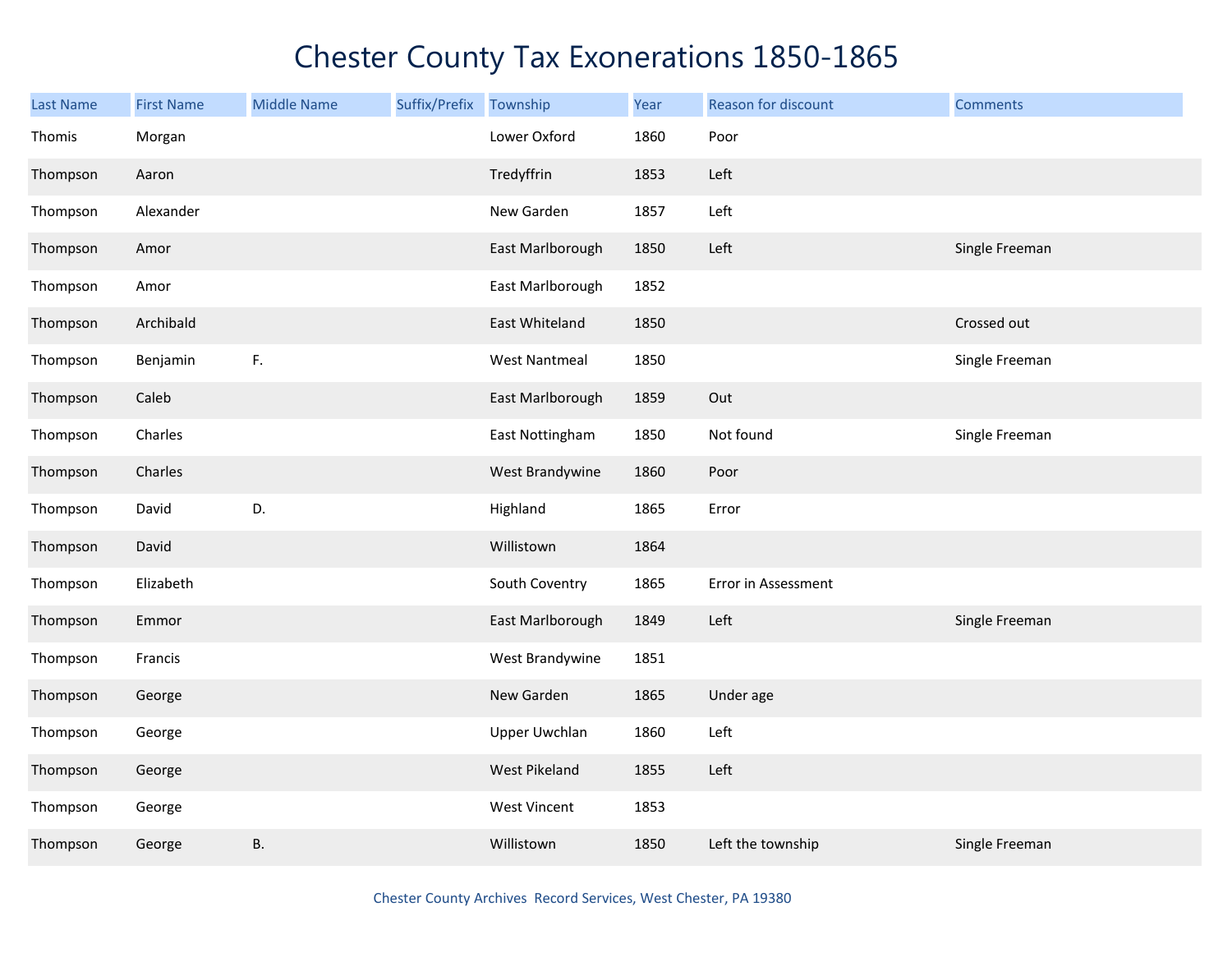| <b>Last Name</b> | <b>First Name</b> | <b>Middle Name</b> | Suffix/Prefix Township |                     | Year | Reason for discount     | <b>Comments</b> |
|------------------|-------------------|--------------------|------------------------|---------------------|------|-------------------------|-----------------|
| Thompson         | Huston            |                    |                        | East Marlborough    | 1850 | Left                    | Single Freeman  |
| Thompson         | James             |                    |                        | <b>East Vincent</b> | 1857 |                         |                 |
| Thompson         | James             |                    |                        | Londonderry         | 1856 | Left                    |                 |
| Thompson         | James             |                    |                        | Lower Oxford        | 1850 | Left the township       | Single Freeman  |
| Thompson         | John              | R.                 |                        | East Caln           | 1860 | Error                   |                 |
| Thompson         | John              |                    |                        | East Nottingham     | 1834 | Gone                    | Inmate          |
| Thompson         | John              |                    |                        | Kennett             | 1853 |                         |                 |
| Thompson         | John              |                    |                        | Kennett             | 1857 | Left                    |                 |
| Thompson         | John              |                    |                        | Lower Oxford        | 1851 |                         |                 |
| Thompson         | John              |                    |                        | Pennsbury           | 1859 | Gone                    |                 |
| Thompson         | John              |                    |                        | West Nottingham     | 1857 | Gone                    |                 |
| Thompson         | John              |                    | Sr.                    | West Whiteland      | 1855 | Dead                    |                 |
| Thompson         | Joseph            |                    |                        | Newlin              | 1860 | Left                    |                 |
| Thompson         | Joshua            |                    |                        | New Garden          | 1857 | Error                   |                 |
| Thompson         | Levi              | Η.                 |                        | West Marlborough    | 1855 |                         |                 |
| Thompson         | Lewis             |                    |                        | Kennett             | 1850 | No property to be found |                 |
| Thompson         | Lewis             |                    |                        | New Garden          | 1865 | Under age               |                 |
| Thompson         | Lewis             |                    |                        | <b>Upper Oxford</b> | 1859 |                         |                 |
| Thompson         | Samuel            | W.                 |                        | Penn                | 1855 | Left                    |                 |
| Thompson         | Thomas            |                    |                        | East Marlborough    | 1849 | Left                    | Inmate          |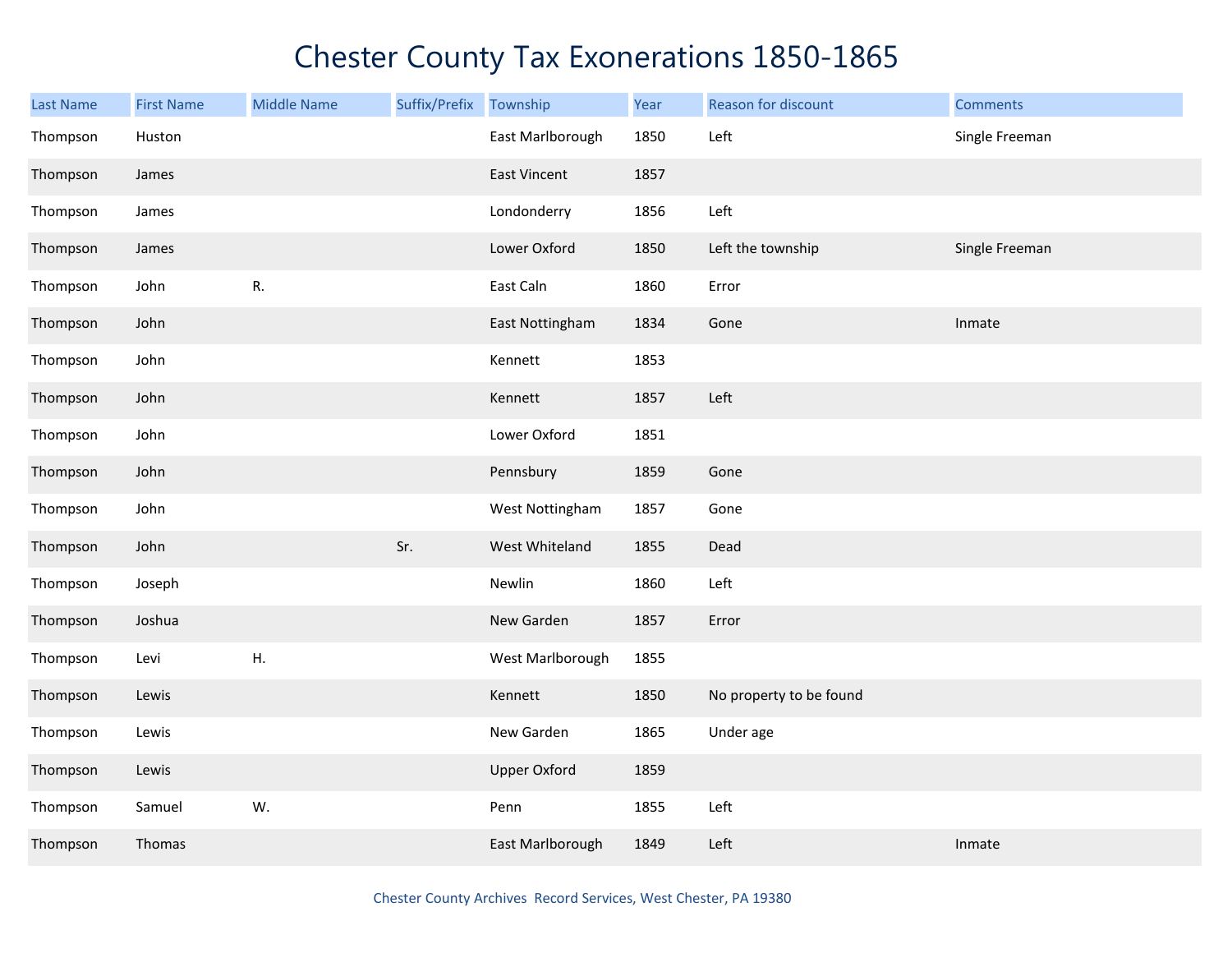| <b>Last Name</b> | <b>First Name</b> | <b>Middle Name</b> | Suffix/Prefix | Township             | Year | Reason for discount | <b>Comments</b> |
|------------------|-------------------|--------------------|---------------|----------------------|------|---------------------|-----------------|
| Thompson         | Thomas            |                    |               | London Grove         | 1853 |                     |                 |
| Thompson         | Thomas            |                    |               | London Grove         | 1853 |                     |                 |
| Thompson         | Thomas            |                    |               | New Garden           | 1860 | Left                |                 |
| Thompson         | William           |                    |               | <b>East Nantmeal</b> | 1852 |                     |                 |
| Thompson         | William           |                    |               | Londonderry          | 1856 | Left                |                 |
| Thomson          | Jesse             |                    |               | Willistown           | 1857 | Unable to pay       |                 |
| Thomson          | Joseph            |                    |               | Willistown           | 1857 | Error               |                 |
| Thomson          | Newlin            |                    |               | Charlestown          | 1850 | Left                | Freeman         |
| Thomson          | Townsend          |                    |               | Willistown           | 1857 | Unable to pay       |                 |
| Thornton         | Hillion           |                    |               | East Caln            | 1860 | Left                |                 |
| Threw            | Arthur            |                    |               | Hopewell             | 1860 | Error               |                 |
| Tice             | John              |                    |               | Londonderry          | 1857 | Poor                |                 |
| Tigacke          | John              | L.                 |               | East Whiteland       | 1857 | Left                |                 |
| Tilden           | Howard            |                    |               | West Chester         | 1857 | Error               |                 |
| Timanis          | George            |                    |               | London Grove         | 1851 |                     |                 |
| Timanis          | George            |                    |               | Oxford Borough       | 1859 | Left                |                 |
| Timbler          | William           |                    |               | Honey Brook          | 1854 | Left                |                 |
| Timler           | Ann               |                    |               | <b>West Vincent</b>  | 1860 | Poor                |                 |
| Tinsley          | Aaron             |                    |               | Valley               | 1857 |                     |                 |
| Tinsley          | Aaron             |                    |               | West Caln            | 1850 | Poor                | Tenant          |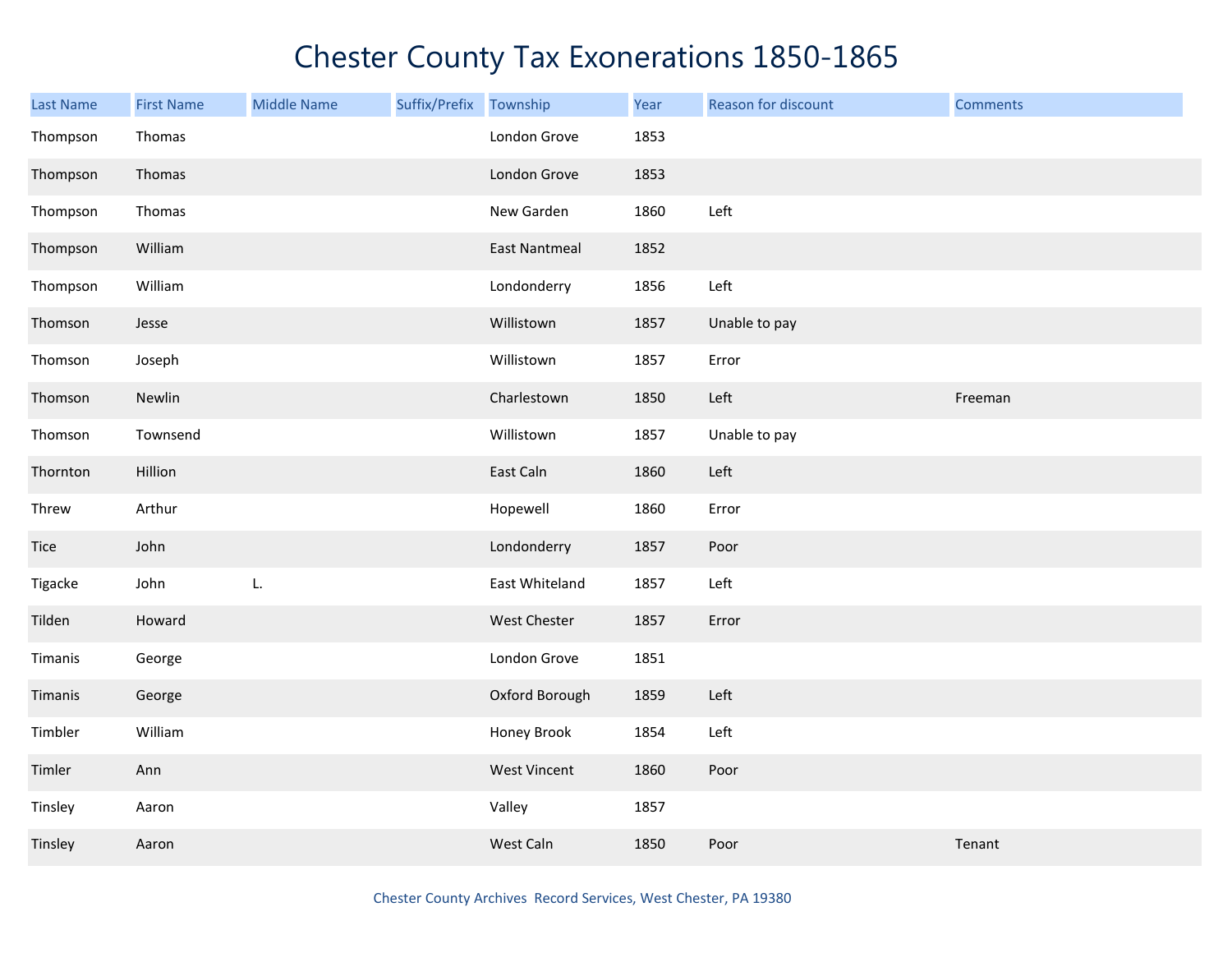| Last Name | <b>First Name</b> | <b>Middle Name</b> | Suffix/Prefix | Township             | Year | Reason for discount  | <b>Comments</b> |
|-----------|-------------------|--------------------|---------------|----------------------|------|----------------------|-----------------|
| Tinsley   | Aaron             |                    |               | West Caln            | 1853 | Poor                 |                 |
| Tinsley   | Aaron             |                    |               | West Caln            | 1854 | Left                 |                 |
| Tinsley   | Willian           |                    |               | Sadsbury             | 1850 | Gone                 | Inmate          |
| Tittle    | Edward            |                    |               | Tredyffrin           | 1900 | Poor, nothing to get |                 |
| Tittle    | Simon             |                    |               | Tredyffrin           | 1900 | Wood lot             |                 |
| Tober     | John              |                    |               | East Whiteland       | 1860 | Alien                |                 |
| Todd      | Albert            |                    |               | East Whiteland       | 1865 | Left                 |                 |
| Todd      | David             |                    |               | <b>Upper Uwchlan</b> | 1859 | Left                 |                 |
| Todd      | James             |                    |               | Wallace              | 1856 | Poor                 |                 |
| Toland    | Amos              |                    |               | West Bradford        | 1857 | Left                 |                 |
| Toland    | Amoz              |                    |               | Newlin               | 1856 | Left township        |                 |
| Tolbert   | William           |                    |               | <b>Upper Oxford</b>  | 1856 |                      |                 |
| Tolbert   | William           |                    |               | Upper Oxford         | 1857 | Poor                 |                 |
| Tomanas   | Robert            |                    |               | Lower Oxford         | 1853 | Left                 |                 |
| Tomanes   | Charles           |                    |               | Penn                 | 1857 | Poor                 |                 |
| Tomilton  | William           |                    |               | Uwchlan              | 1851 | Refuses to pay       | Inmate          |
| Tomlinson | Baily             |                    |               | Oxford Borough       | 1865 | Left                 |                 |
| Tomlinson | Daniel            |                    |               | Oxford Borough       | 1865 | Left                 |                 |
| Tompkins  | Morton            |                    |               | Tredyffrin           | 1855 | Left                 |                 |
| Tompson   | John              | R.                 |               | West Brandywine      | 1853 | Has no dog           |                 |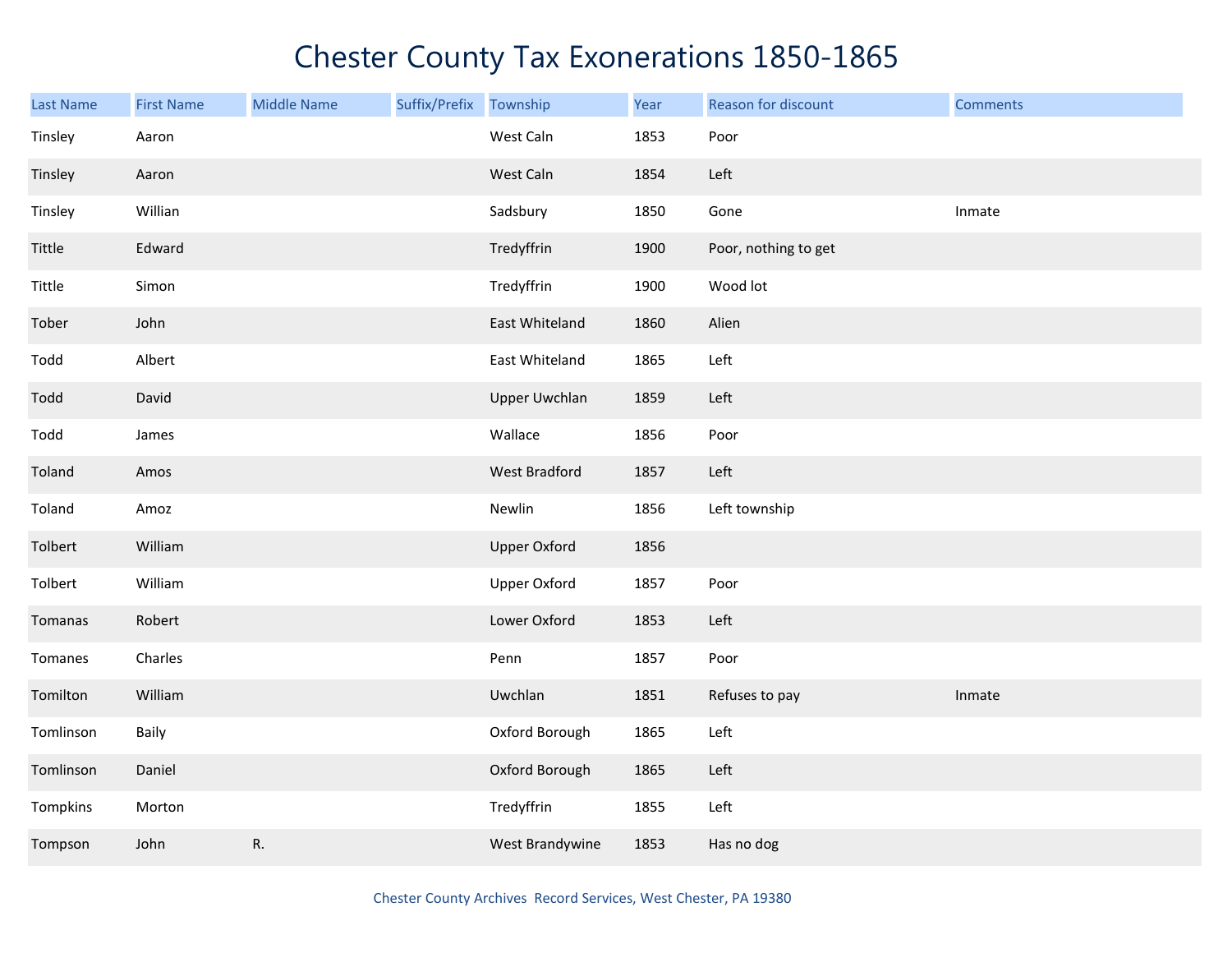| <b>Last Name</b> | <b>First Name</b> | <b>Middle Name</b> | Suffix/Prefix Township |                     | Year | Reason for discount | <b>Comments</b> |
|------------------|-------------------|--------------------|------------------------|---------------------|------|---------------------|-----------------|
| Tool             | Patrick           |                    |                        | West Chester        | 1860 | Left                |                 |
| Tool             | William           |                    |                        | East Caln           | 1865 | Poor                |                 |
| Tool             | William           |                    |                        | Highland            | 1857 |                     |                 |
| Torbert          | Hugh              |                    |                        | Pennsbury           | 1860 | Gone                |                 |
| Torbert          | William           |                    |                        | Highland            | 1865 | Left                |                 |
| Torl             | Joseph            |                    |                        | <b>West Vincent</b> | 1860 | Left                |                 |
| Totten           | Leonard           |                    |                        | Uwchlan             | 1850 | Left                |                 |
| Townsend         | Amer              |                    |                        | West Chester        | 1859 | Poor                |                 |
| Townsend         | Amor              |                    |                        | West Chester        | 1857 | Poor                |                 |
| Townsend         | Caleb             |                    |                        | East Bradford       | 1851 | Gone                | Single Freeman  |
| Townsend         | Davis             | E.                 |                        | West Chester        | 1860 | Soldiering          |                 |
| Townsend         | Emmor             |                    |                        | West Chester        | 1853 | Error               |                 |
| Townsend         | Emmor             |                    |                        | West Chester        | 1854 | Poor                |                 |
| Townsend         | Emmor             |                    |                        | West Chester        | 1855 | Poor                |                 |
| Townsend         | Emmor             |                    |                        | West Chester        | 1860 | Poor                |                 |
| Townsend         | Emmor             |                    |                        | West Chester        | 1860 | Left                |                 |
| Townsend         | Emmor             |                    |                        | West Chester        | 1865 | Dead                |                 |
| Townsend         | Emor              |                    |                        | West Chester        | 1852 |                     |                 |
| Townsend         | Entrikin          |                    |                        | Valley              | 1855 | Left                |                 |
| Townsend         | George            | В.                 |                        | East Bradford       | 1853 |                     |                 |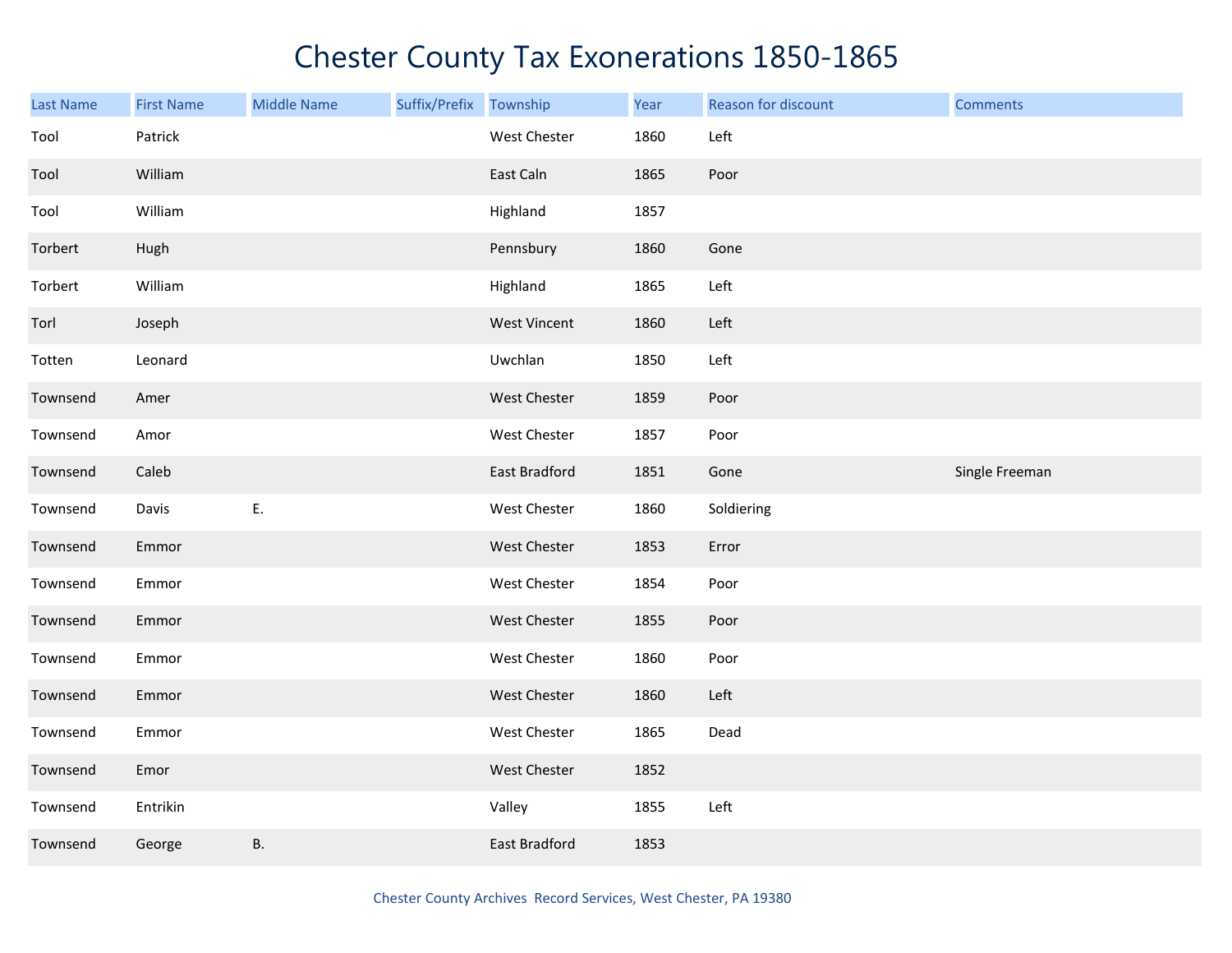| <b>Last Name</b> | <b>First Name</b> | <b>Middle Name</b> | Suffix/Prefix Township |                      | Year | Reason for discount | <b>Comments</b> |
|------------------|-------------------|--------------------|------------------------|----------------------|------|---------------------|-----------------|
| Townsend         | George            | D.                 |                        | Valley               | 1860 | Left                |                 |
| Townsend         | Henry             |                    |                        | West Brandywine      | 1865 | Poor                |                 |
| Townsend         | Joel              |                    |                        | East Brandywine      | 1850 | "asser with land"   |                 |
| Townsend         | Joseph            |                    |                        | <b>East Bradford</b> | 1857 | Poor                |                 |
| Townsend         | Joseph            |                    |                        | East Bradford        | 1859 | Sick                |                 |
| Townsend         | Joseph            | <b>B.</b>          |                        | West Chester         | 1852 |                     |                 |
| Townsend         | Joseph            |                    |                        | West Whiteland       | 1855 | Left                |                 |
| Townsend         | Lewis             |                    |                        | West Goshen          | 1859 | Poor                |                 |
| Townsend         | Lewis             |                    |                        | West Goshen          | 1860 | Poor                |                 |
| Townsend         | Lewis             |                    |                        | West Whiteland       | 1850 |                     | Inmate          |
| Townsend         | Lewis             |                    |                        | West Whiteland       | 1865 | Left                |                 |
| Townsend         | Liborn            |                    |                        | East Brandywine      | 1857 | Poor                |                 |
| Townsend         | Oliver            |                    |                        | East Bradford        | 1853 |                     |                 |
| Townsend         | Oliver            |                    |                        | West Whiteland       | 1850 |                     | Inmate          |
| Townsend         | P.                | Ρ.                 |                        | <b>West Chester</b>  | 1856 | Left                |                 |
| Townsend         | Richard           | D.                 |                        | West Chester         | 1860 | Gone to War         |                 |
| Townsend         | Samuel            |                    |                        | East Nottingham      | 1834 | Moved               | Single Freeman  |
| Townsend         | Samuel            |                    |                        | Penn                 | 1852 | No Dog              |                 |
| Townsend         | Sarah             | Ε.                 |                        | Tredyffrin           | 1900 | Nothing to get      |                 |
| Townsend         | Stephen           |                    |                        | Penn                 | 1850 | Dog Dead            |                 |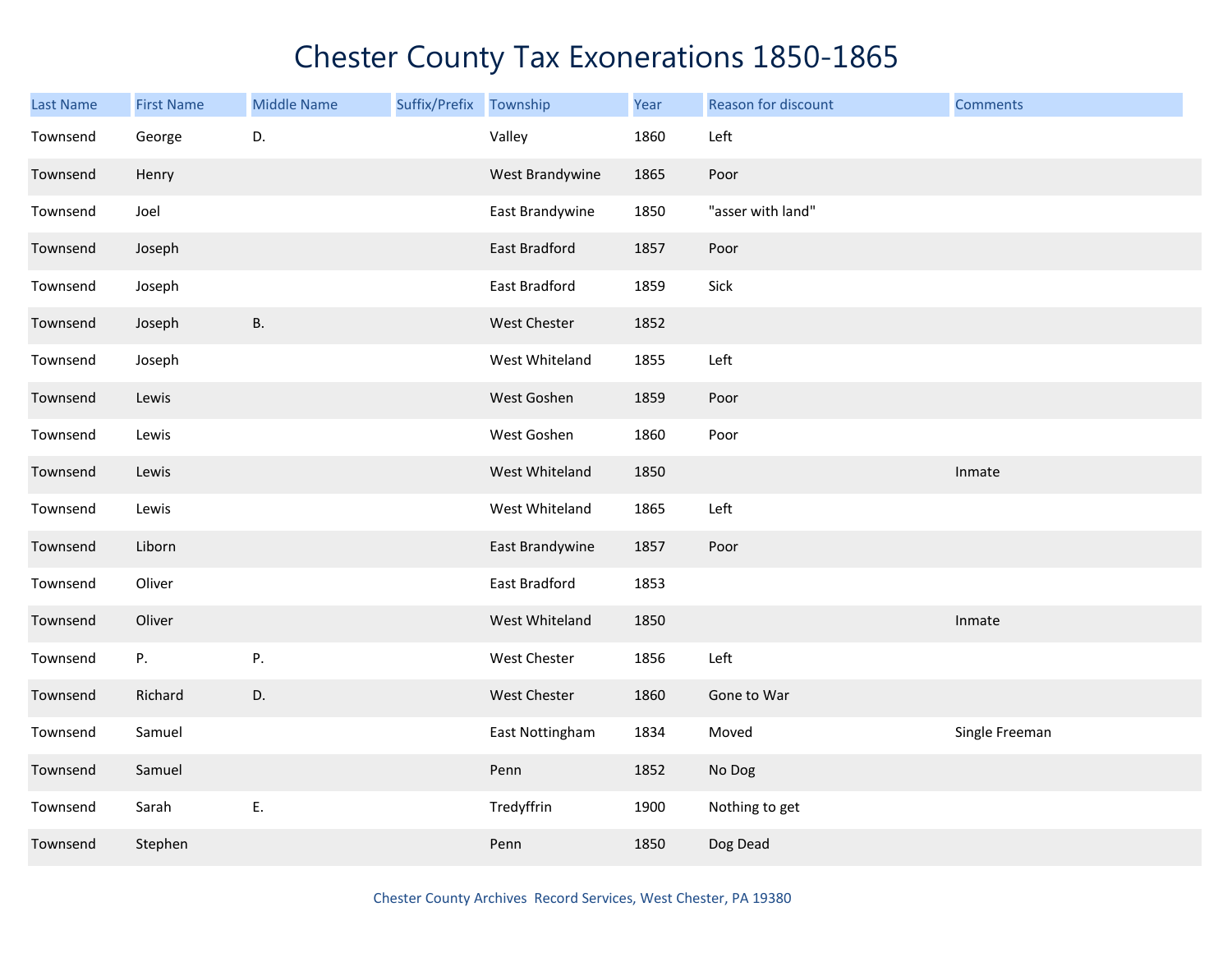| Last Name | <b>First Name</b> | <b>Middle Name</b> | Suffix/Prefix Township |                      | Year | Reason for discount | <b>Comments</b> |
|-----------|-------------------|--------------------|------------------------|----------------------|------|---------------------|-----------------|
| Townsend  | William           |                    |                        | Valley               | 1859 | Left                |                 |
| Townsend  | William           | Ρ.                 |                        | West Chester         | 1865 | Error & Left        |                 |
| Townsley  | David             |                    |                        | Uwchlan              | 1855 | Left                |                 |
| Townsley  | David             |                    |                        | West Brandywine      | 1856 | Left                |                 |
| Townsley  | David             |                    |                        | West Brandywine      | 1857 | Dead - dog & all    |                 |
| Townsley  | David             |                    |                        | West Brandywine      | 1857 | Deceased            |                 |
| Townsley  | Entriken          |                    |                        | West Caln            | 1857 | Left                |                 |
| Townsley  | Henry             |                    |                        | West Brandywine      | 1850 | Unable to pay       | Inmate          |
| Townsley  | Hiram             |                    |                        | West Brandywine      | 1851 |                     |                 |
| Townsley  | John              |                    |                        | West Brandywine      | 1865 | Left                |                 |
| Townsley  | Joseph            |                    |                        | East Caln            | 1851 | Under age           |                 |
| Townsley  | Robert            |                    |                        | West Brandywine      | 1853 | Poor                |                 |
| Townsley  | Robert            |                    |                        | West Brandywine      | 1856 | Poor                |                 |
| Towsen    | Abraham           |                    |                        | <b>West Nantmeal</b> | 1850 | Infirm              | Inmate          |
| Trace     | William           |                    |                        | West Bradford        | 1850 |                     |                 |
| Trace     | William           |                    |                        | West Bradford        | 1853 | Worthless           |                 |
| Tracey    | Joseph            |                    |                        | Phoenixville         | 1860 | Error               |                 |
| Trago     | Davis             |                    |                        | East Vincent         | 1852 |                     |                 |
| Trainer   | Abraham           |                    |                        | West Brandywine      | 1850 | Unable to pay       | Inmate          |
| Traner    | Abraham           |                    |                        | West Brandywine      | 1851 |                     |                 |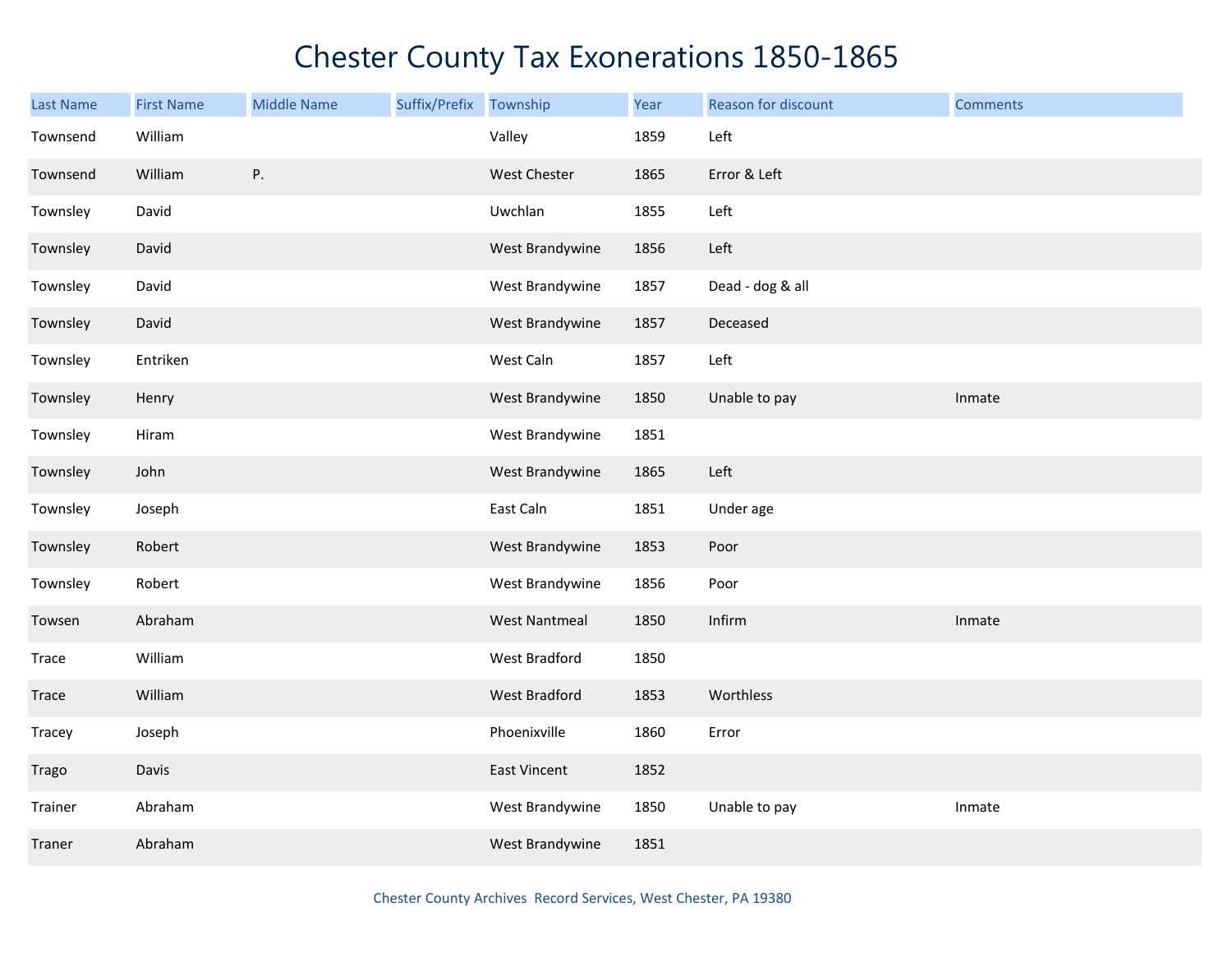| <b>Last Name</b> | <b>First Name</b> | <b>Middle Name</b> | Suffix/Prefix | Township             | Year | Reason for discount  | <b>Comments</b> |
|------------------|-------------------|--------------------|---------------|----------------------|------|----------------------|-----------------|
| Tranor           | Joseph            |                    |               | <b>East Nantmeal</b> | 1855 | Error                |                 |
| Travilla         | Jonathan          |                    |               | West Chester         | 1856 | Error                |                 |
| Trayner          | James             |                    |               | Lower Oxford         | 1859 |                      |                 |
| Trayner          | William           |                    |               | Lower Oxford         | 1859 | Mistake              |                 |
| Treen            | Christopher       | R.                 |               | West Whiteland       | 1855 | Left                 |                 |
| Treen            | H.                | L.                 |               | West Whiteland       | 1855 | Left                 |                 |
| Trego            | Peter             |                    |               | East Pikeland        | 1855 | Error                |                 |
| Trego            | Robert            |                    |               | Honey Brook          | 1865 | Left                 |                 |
| Trego            | William           |                    |               | <b>West Nantmeal</b> | 1859 | Left                 |                 |
| Trimble          | Jacob             |                    |               | West Bradford        | 1849 |                      |                 |
| Trimble          | Philip            | А.                 |               | East Whiteland       | 1859 | Removed              |                 |
| Trimble          | William           |                    |               | West Whiteland       | 1850 | Property not taxable |                 |
| Troll            | John              |                    |               | East Bradford        | 1860 | Left                 |                 |
| Troop            | Samuel            |                    |               | <b>West Nantmeal</b> | 1865 | Poor                 |                 |
| Trotter          | Robert            |                    |               | West Pikeland        | 1857 | Left the township    |                 |
| Trotter          | Robert            |                    |               | West Pikeland        | 1859 | Left                 |                 |
| Trout            | David             |                    |               | Tredyffrin           | 1856 | Deceased             |                 |
| Truit            | Walter            |                    |               | Kennett              | 1860 | Left                 |                 |
| Truman           | Thomas            |                    |               | East Nottingham      | 1859 | Left                 |                 |
| Truman           | William           | G.                 |               | West Nottingham      | 1859 | Left                 |                 |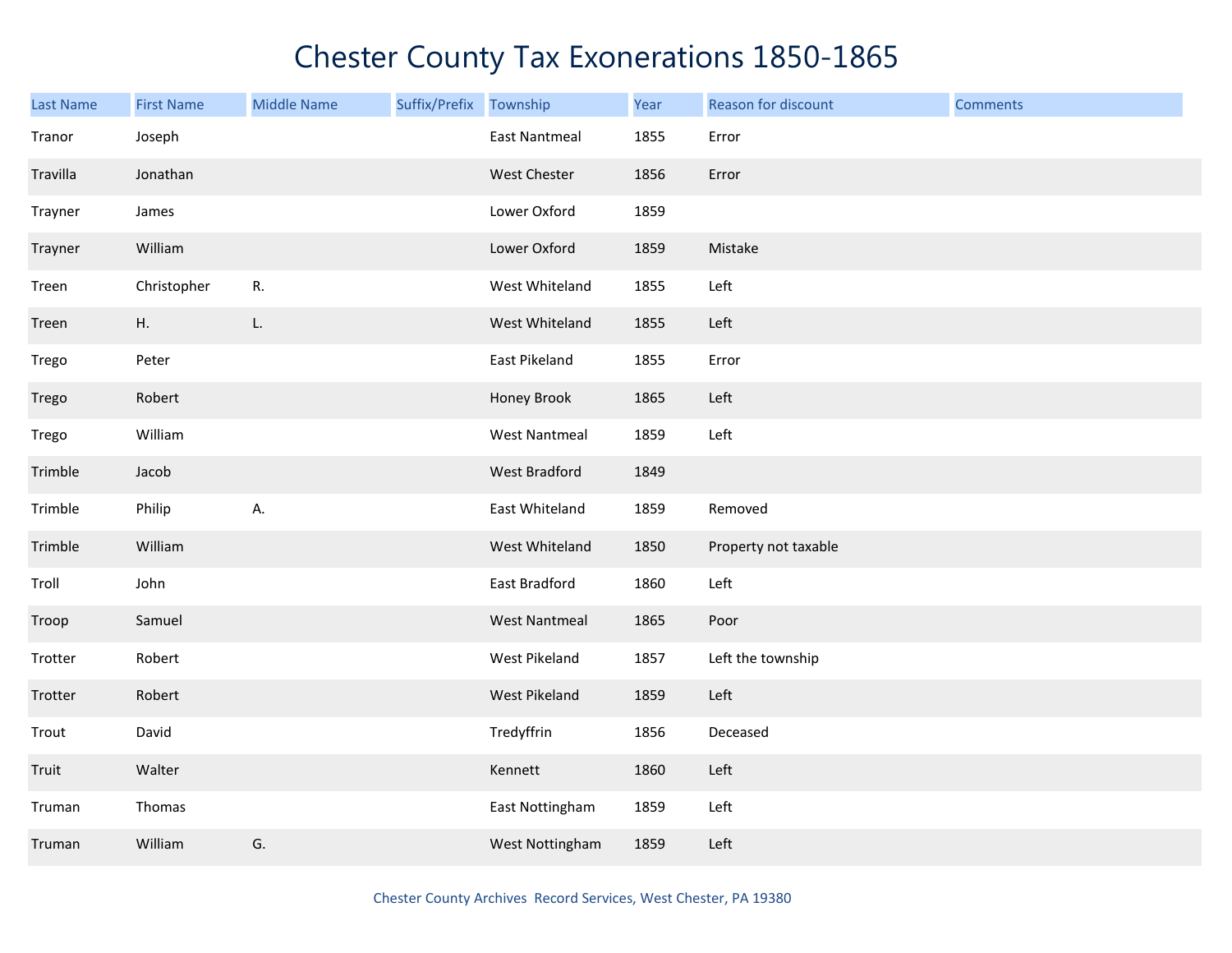| <b>Last Name</b> | <b>First Name</b> | <b>Middle Name</b> | Suffix/Prefix Township |                      | Year | Reason for discount | <b>Comments</b> |
|------------------|-------------------|--------------------|------------------------|----------------------|------|---------------------|-----------------|
| Trumbar          | William           |                    |                        | <b>West Vincent</b>  | 1865 | Left                |                 |
| Trumbower        | William           |                    |                        | Charlestown          | 1850 | Left                | Freeman         |
| Tryhel           | John              |                    |                        | Warwick              | 1856 |                     |                 |
| Trythel          | John              |                    |                        | Warwick              | 1857 |                     |                 |
| Trythell         | John              |                    |                        | <b>West Nantmeal</b> | 1853 | Left                |                 |
| Tucker           | John              |                    |                        | West Vincent         | 1853 |                     |                 |
| Tucker           | Joseph            |                    |                        | Willistown           | 1850 | Left the township   | Single Freeman  |
| Turl             | William           |                    |                        | East Whiteland       | 1855 |                     |                 |
| Turley           | James             |                    |                        | Phoenixville         | 1860 | Duplicate           |                 |
| Turner           | Abraham           |                    |                        | Pocopson             | 1857 | Left                |                 |
| Turner           | Abraham           |                    |                        | Pocopson             | 1859 | Left                |                 |
| Turner           | Alexander         |                    |                        | Lower Oxford         | 1851 |                     |                 |
| Turner           | Alexander         |                    |                        | Sadsbury             | 1857 | Left                |                 |
| Turner           | Andrew            |                    |                        | Newlin               | 1859 | Left                |                 |
| Turner           | Emanuel           |                    |                        | Franklin             | 1857 | Left                |                 |
| Turner           | George            | P.                 |                        | Uwchlan              | 1855 | Poor                |                 |
| Turner           | Henry             |                    |                        | South Coventry       | 1850 | In Illinois         | Inmate          |
| Turner           | James             | W.                 |                        | West Fallowfield     | 1855 | Left                |                 |
| Turner           | John              | А.                 |                        | East Nottingham      | 1859 | Left                |                 |
| Turner           | John              |                    |                        | Kennett Square       | 1857 | Poor                |                 |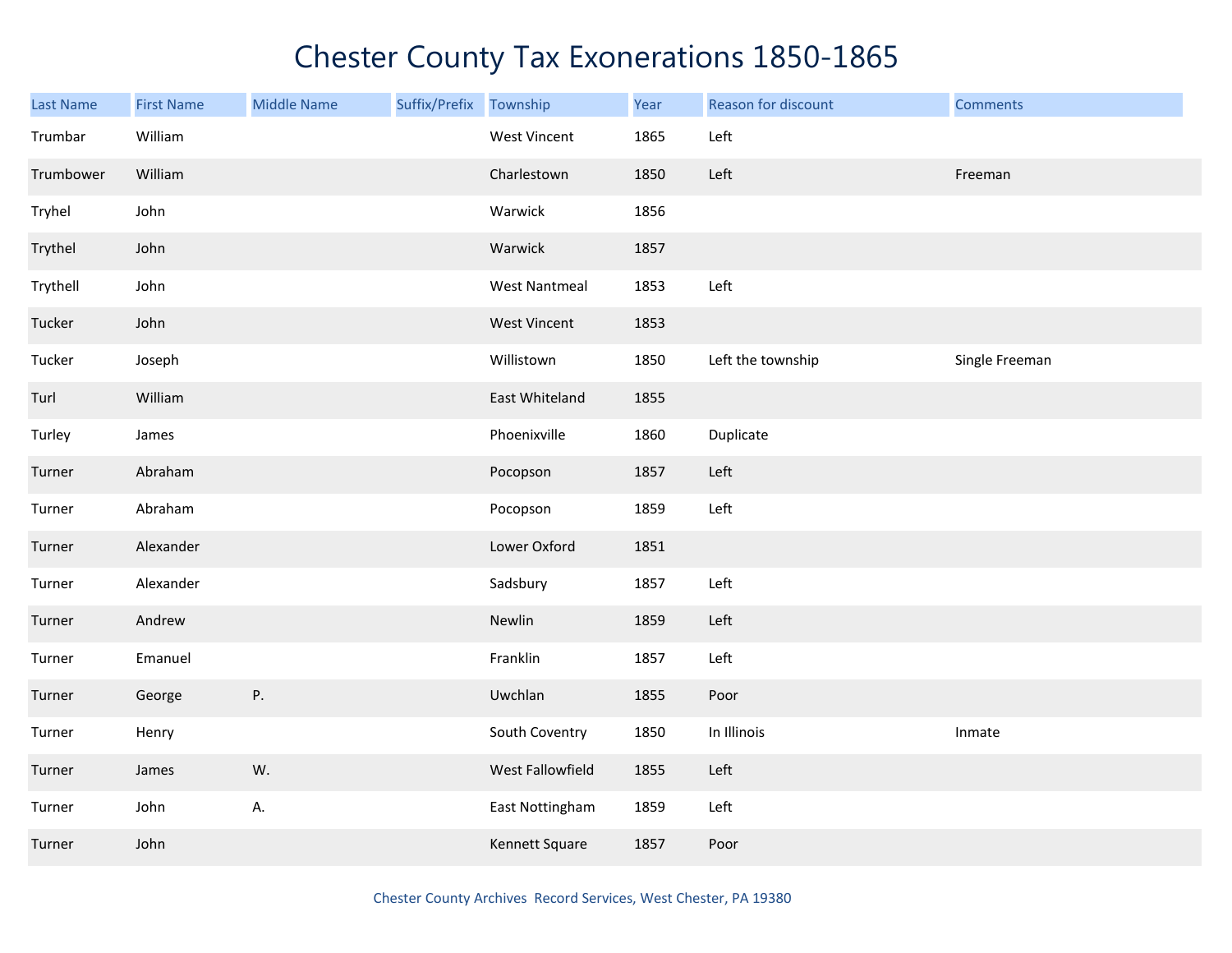| <b>Last Name</b> | <b>First Name</b> | <b>Middle Name</b> | Suffix/Prefix | Township             | Year | Reason for discount | <b>Comments</b> |
|------------------|-------------------|--------------------|---------------|----------------------|------|---------------------|-----------------|
| Turner           | John              |                    |               | Kennett Square       | 1859 | Error               |                 |
| Turner           | John              |                    |               | North Coventry       | 1850 | Left the township   | Inmate          |
| Turner           | John              |                    |               | West Bradford        | 1856 | Dead                |                 |
| Turner           | Robert            |                    |               | East Nottingham      | 1857 | Left                |                 |
| Turner           | Thomas            |                    |               | Kennett              | 1857 | Left                |                 |
| Turner           | Thomas            |                    |               | New Garden           | 1860 | Poor                |                 |
| Turner           | Uriah             | ${\sf R}.$         |               | Tredyffrin           | 1857 |                     |                 |
| Turner           | William           | $J_{\star}$        |               | Oxford Borough       | 1853 | Removed             |                 |
| Tussey           | Jacob             |                    |               | East Bradford        | 1853 |                     |                 |
| Tussey           | Jacob             |                    |               | East Bradford        | 1857 | Left                |                 |
| Twigs            | John              |                    |               | Willistown           | 1850 | Left the township   | Single Freeman  |
| Twigs            | William           |                    |               | Willistown           | 1850 | Left the township   |                 |
| Tyce             | John              |                    |               | Londonderry          | 1856 | Poor                |                 |
| Tyson            | Abel              |                    |               | East Vincent         | 1856 | Not found           |                 |
| Tyson            | Abel              |                    |               | East Vincent         | 1857 |                     |                 |
| Tyson            | Abel              |                    |               | East Vincent         | 1859 | Poor                |                 |
| Tyson            | Able              |                    |               | West Vincent         | 1851 |                     |                 |
| Tyson            | Abraham           |                    |               | <b>West Vincent</b>  | 1865 | Error               |                 |
| Tyson            | Enos              |                    |               | <b>East Coventry</b> | 1853 | Poor                |                 |
| Tyson            | Isaac             |                    |               | <b>East Vincent</b>  | 1852 |                     |                 |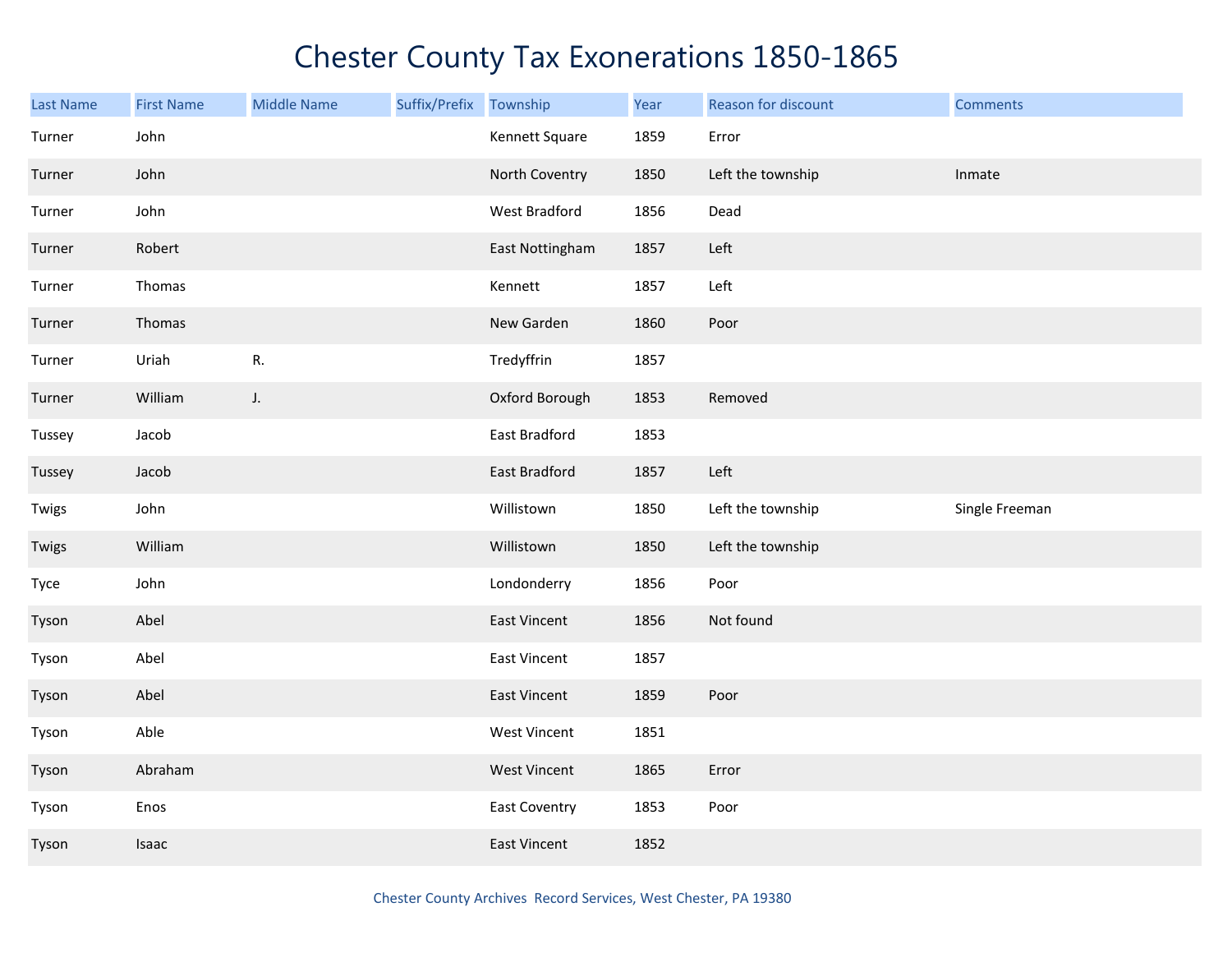| <b>Last Name</b> | <b>First Name</b> | <b>Middle Name</b> | Suffix/Prefix | Township             | Year | Reason for discount | <b>Comments</b> |
|------------------|-------------------|--------------------|---------------|----------------------|------|---------------------|-----------------|
| Tyson            | Jacob             |                    |               | East Coventry        | 1850 | Cannot be found     |                 |
| Tyson            | Jacob             |                    |               | East Vincent         | 1851 | Not found           |                 |
| Tyson            | Joshua            |                    |               | <b>East Vincent</b>  | 1852 |                     |                 |
| Tyson            | Samuel            |                    | Heirs of      | East Nottingham      | 1834 | Unseated land       |                 |
| Tyson            | Washington        |                    |               | <b>East Coventry</b> | 1865 | Left                |                 |
| Tyson            | Washington        |                    |               | <b>East Vincent</b>  | 1856 | Left                |                 |
| Tyson            | William           |                    |               | Kennett              | 1860 | Left                |                 |
| Tyson            | William           |                    |               | Pennsbury            | 1860 | Deceased            |                 |
| Uber             | Lewis             |                    |               | Tredyffrin           | 1860 | Left                |                 |
| Ubil             | Abner             |                    |               | West Fallowfield     | 1850 | Dead                | Single Freeman  |
| Ubill            | Isaac             |                    |               | West Caln            | 1857 | Left                |                 |
| Ubill            | William           |                    |               | West Caln            | 1857 | Left                |                 |
| Udderzook        | Frank             |                    |               | Sadsbury             | 1865 | Dead                |                 |
| Udderzook        | Henry             |                    |               | East Whiteland       | 1850 | Unseated land       |                 |
| Udderzook        | Henry             |                    |               | East Whiteland       | 1859 | Unseated land       |                 |
| Umpled           | Ira               |                    |               | Londonderry          | 1856 | Dog sold            |                 |
| Umpstead         | John              |                    |               | Warwick              | 1850 | Left                |                 |
| Umstad           | Justice           | T.                 |               | Londonderry          | 1865 |                     |                 |
| Umstead          | David             |                    |               | Warwick              | 1857 |                     |                 |
| Umsted           | David             |                    |               | Warwick              | 1853 | Gone                |                 |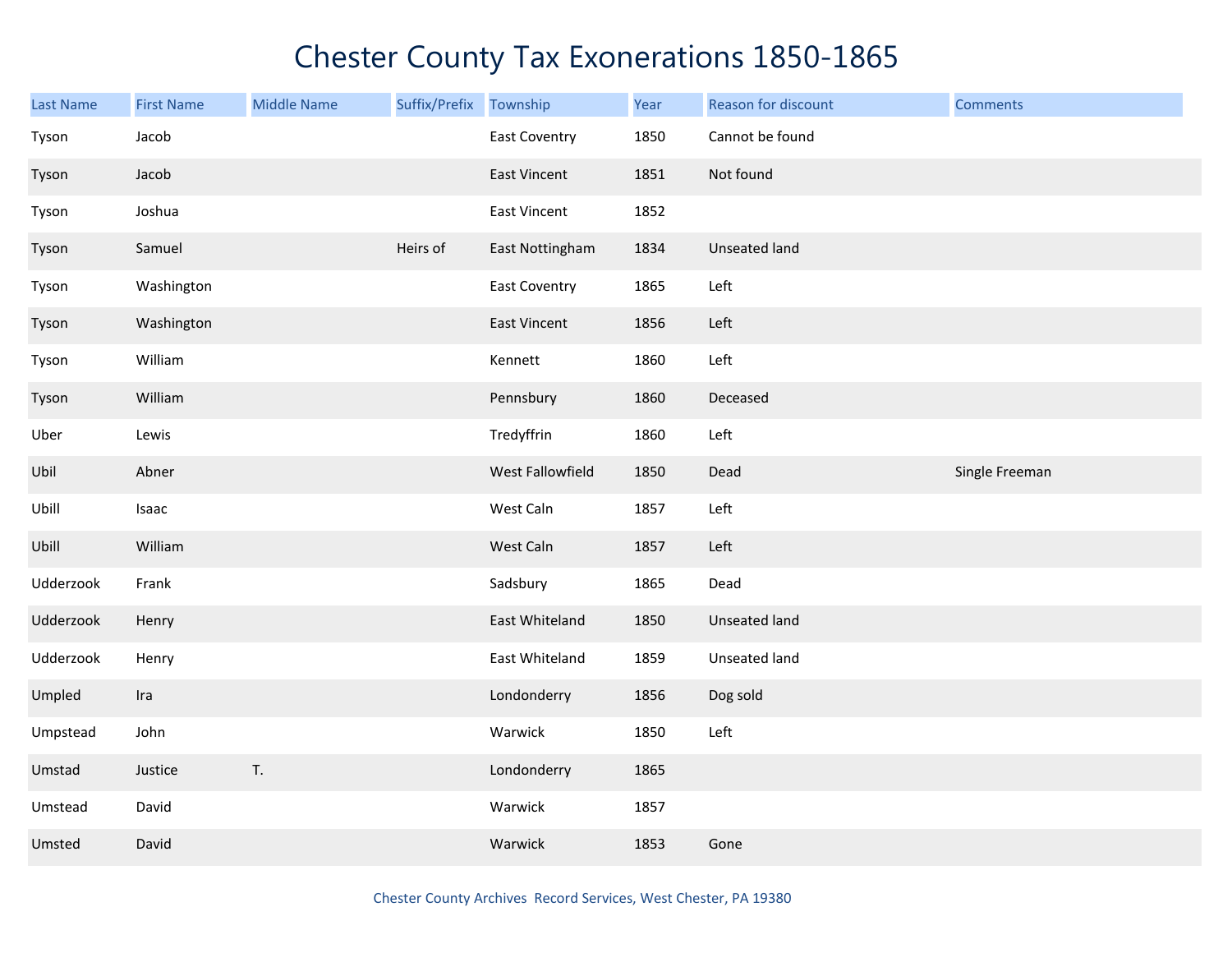| <b>Last Name</b> | <b>First Name</b> | <b>Middle Name</b> | Suffix/Prefix Township |                  | Year | Reason for discount  | <b>Comments</b> |
|------------------|-------------------|--------------------|------------------------|------------------|------|----------------------|-----------------|
| Umsted           | David             |                    |                        | Warwick          | 1859 | Poor                 |                 |
| Umsted           | Henry             |                    |                        | Warwick          | 1859 | Poor                 |                 |
| Umsted           | J.                | Η.                 |                        | West Brandywine  | 1851 |                      |                 |
| Undercoaler      | Isaac             |                    |                        | North Coventry   | 1855 |                      |                 |
| Undercooler      | Isaac             |                    |                        | North Coventry   | 1855 |                      |                 |
| Underwood        | George            |                    |                        | East Marlborough | 1849 | Not found            | Inmate          |
| Underwood        | George            |                    |                        | New Garden       | 1857 | Deceased             |                 |
| Underwood        | Joseph            |                    |                        | Londonderry      | 1865 | Left                 |                 |
| Underwood        | William           |                    |                        | Pocopson         | 1859 | Left                 |                 |
| Underzook        | Henry             |                    |                        | East Whiteland   | 1855 | Unseated land        |                 |
| Underzook        | Henry             |                    |                        | East Whiteland   | 1856 | Unseated land        |                 |
| Underzook        | Henry             |                    |                        | East Whiteland   | 1857 | <b>Unseated land</b> |                 |
| Uperman          | Joseph            |                    |                        | Charlestown      | 1850 | Poor                 |                 |
| Upperman         | John              |                    |                        | Charlestown      | 1853 | Left                 |                 |
| Upperman         | John              |                    |                        | Charlestown      | 1860 | Left                 |                 |
| Upperman         | John              |                    |                        | Charlestown      | 1865 | Left                 |                 |
| Upperman         | John              |                    |                        | West Pikeland    | 1860 | Army                 |                 |
| Upperman         | Joseph            |                    |                        | Charlestown      | 1860 | Poor                 |                 |
| Upperman         | Joseph            |                    |                        | Charlestown      | 1865 | Poorhouse            |                 |
| Urin             | Charles           |                    |                        | Easttown         | 1856 | Left                 |                 |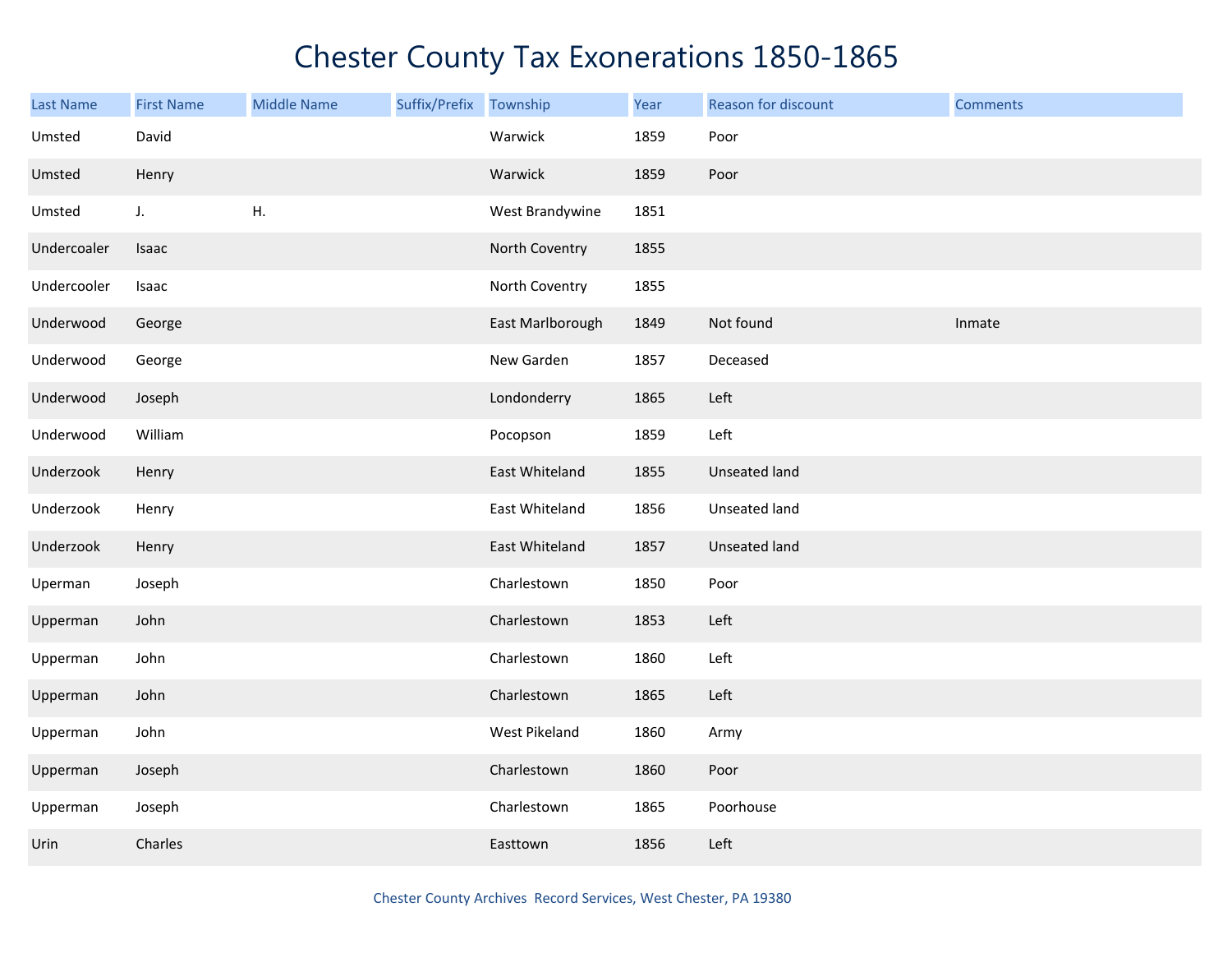| Last Name   | <b>First Name</b> | <b>Middle Name</b> | Suffix/Prefix Township |                     | Year | Reason for discount | <b>Comments</b> |
|-------------|-------------------|--------------------|------------------------|---------------------|------|---------------------|-----------------|
| Urin        | Edwin             |                    |                        | Warwick             | 1850 | Left                |                 |
| Urner       | Eli               |                    |                        | Warwick             | 1853 | Error               | Land Holder     |
| Valentine   | Absolam           |                    |                        | Londonderry         | 1850 | Mad dog             |                 |
| Valentine   | Benjamin          |                    |                        | Sadsbury            | 1856 | Left                |                 |
| Valentine   | Joseph            | Η.                 |                        | West Fallowfield    | 1855 | Left                |                 |
| Valentine   | Tamison           |                    |                        | East Caln           | 1856 | Left                |                 |
| Valentine   | Tilghman          |                    |                        | West Chester        | 1860 | Left                |                 |
| Vanaustin   | William           |                    |                        | West Chester        | 1860 | Poor                |                 |
| Vance       | Magdalene         |                    |                        | East Brandywine     | 1850 | Dog Dead            |                 |
| Vandegriff  | <b>Burrows</b>    |                    |                        | <b>Upper Oxford</b> | 1853 | Poor                |                 |
| Vandegrift  | Abel              |                    |                        | East Marlborough    | 1865 | Dead                |                 |
| Vandegrift  | <b>Burrows</b>    |                    |                        | New London          | 1857 | Left                |                 |
| Vandegrift  | Isaac             |                    |                        | <b>Upper Oxford</b> | 1857 | Left                |                 |
| Vandergrift | Enoch             |                    |                        | East Caln           | 1856 | Left                |                 |
| Vanderslice | Augustus          |                    |                        | Warwick             | 1853 | Left                |                 |
| Vanderslice | James             |                    |                        | Phoenixville        | 1860 | Left                |                 |
| Vanderslice | Joseph            |                    |                        | East Pikeland       | 1859 | Left                |                 |
| Vanderslice | Joseph            |                    |                        | East Vincent        | 1859 | Left                |                 |
| Vanderslice | Lot               |                    |                        | Valley              | 1859 | Poor                |                 |
| Vanderslice | Lot               |                    |                        | Valley              | 1859 | Left                |                 |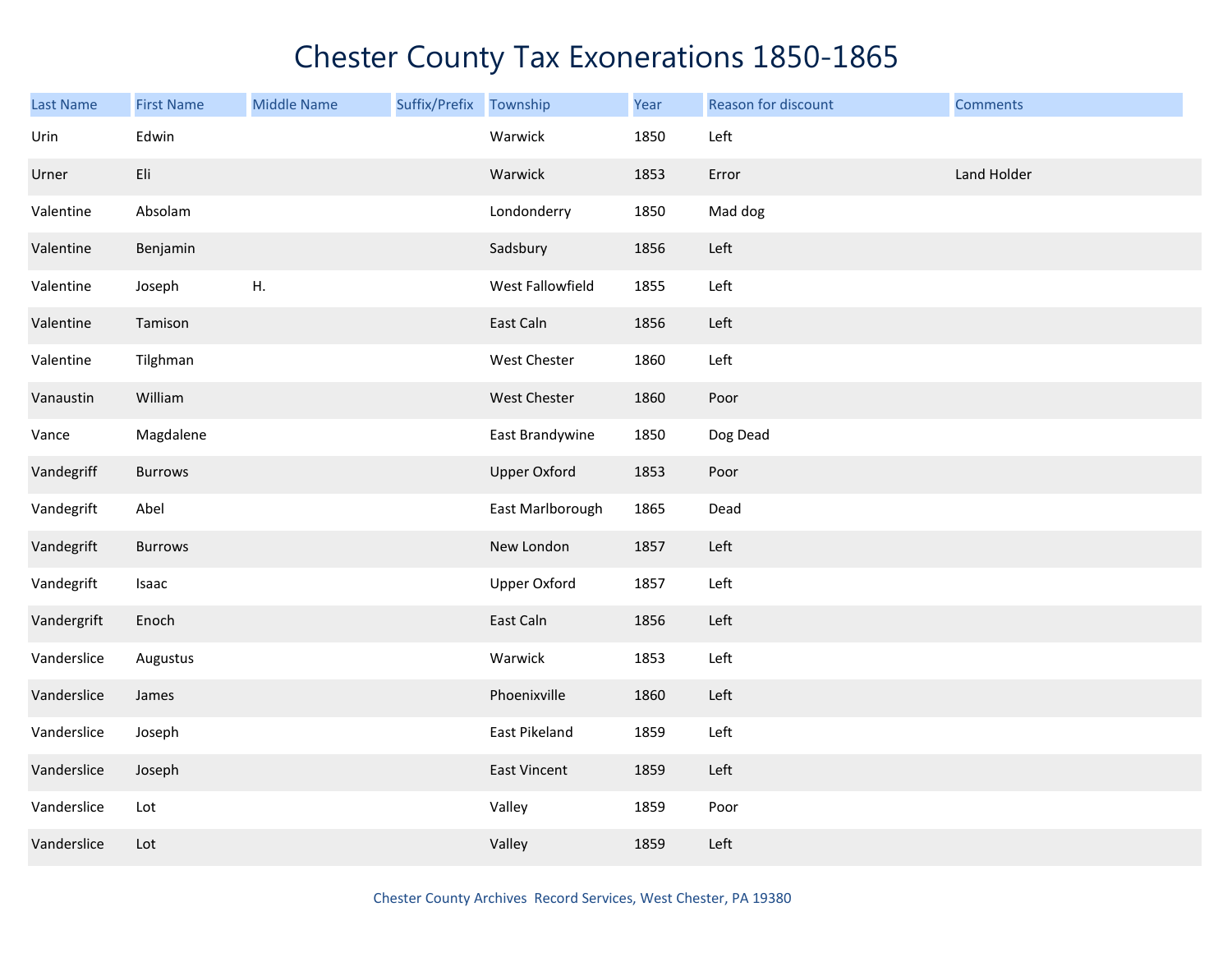| <b>Last Name</b> | <b>First Name</b> | <b>Middle Name</b> | Suffix/Prefix Township |                     | Year | Reason for discount | <b>Comments</b> |
|------------------|-------------------|--------------------|------------------------|---------------------|------|---------------------|-----------------|
| Vanderslice      | Nicholas          |                    |                        | <b>East Vincent</b> | 1856 | Left                |                 |
| Vanderslice      | Samuel            |                    |                        | <b>East Vincent</b> | 1855 | Error               |                 |
| Vandever         | Benjamin          | F.                 |                        | London Grove        | 1856 | Left                | Inmate          |
| Vandever         | Benjamin          |                    |                        | Londonderry         | 1859 |                     |                 |
| Vandever         | J.                | M.                 |                        | Pennsbury           | 1853 |                     |                 |
| Vandever         | John              | S.                 |                        | Kennett             | 1853 |                     |                 |
| Vandever         | John              |                    |                        | Londonderry         | 1850 | Mad dog             |                 |
| Vandever         | John              |                    |                        | Pennsbury           | 1853 |                     |                 |
| Vandever         | Joseph            |                    |                        | East Marlborough    | 1855 | Left                |                 |
| Vandever         | Joseph            |                    |                        | Pocopson            | 1857 | Left                |                 |
| Vandever         | Miller            |                    |                        | Londonderry         | 1856 | Left                |                 |
| Vandever         | Morton            |                    |                        | East Marlborough    | 1850 | Left                | Inmate          |
| Vandiver         | John              |                    |                        | Kennett             | 1850 | Poor                | Inmate          |
| Vandiver         | John              |                    |                        | New Garden          | 1859 | Left                |                 |
| Vandiver         | John              |                    |                        | New Garden          | 1860 | Left                |                 |
| Vandiver         | Joseph            |                    |                        | Pocopson            | 1860 | Left                |                 |
| Vandiver         | Morton            |                    |                        | Pocopson            | 1854 | Left                |                 |
| Vandyke          | Alexander         |                    |                        | New Garden          | 1856 | Left                |                 |
| Vaneman          | Joseph            |                    |                        | Phoenixville        | 1860 | Left                |                 |
| Vanhorne         | Nathan            |                    |                        | Pocopson            | 1850 | Left the township   | Inmate          |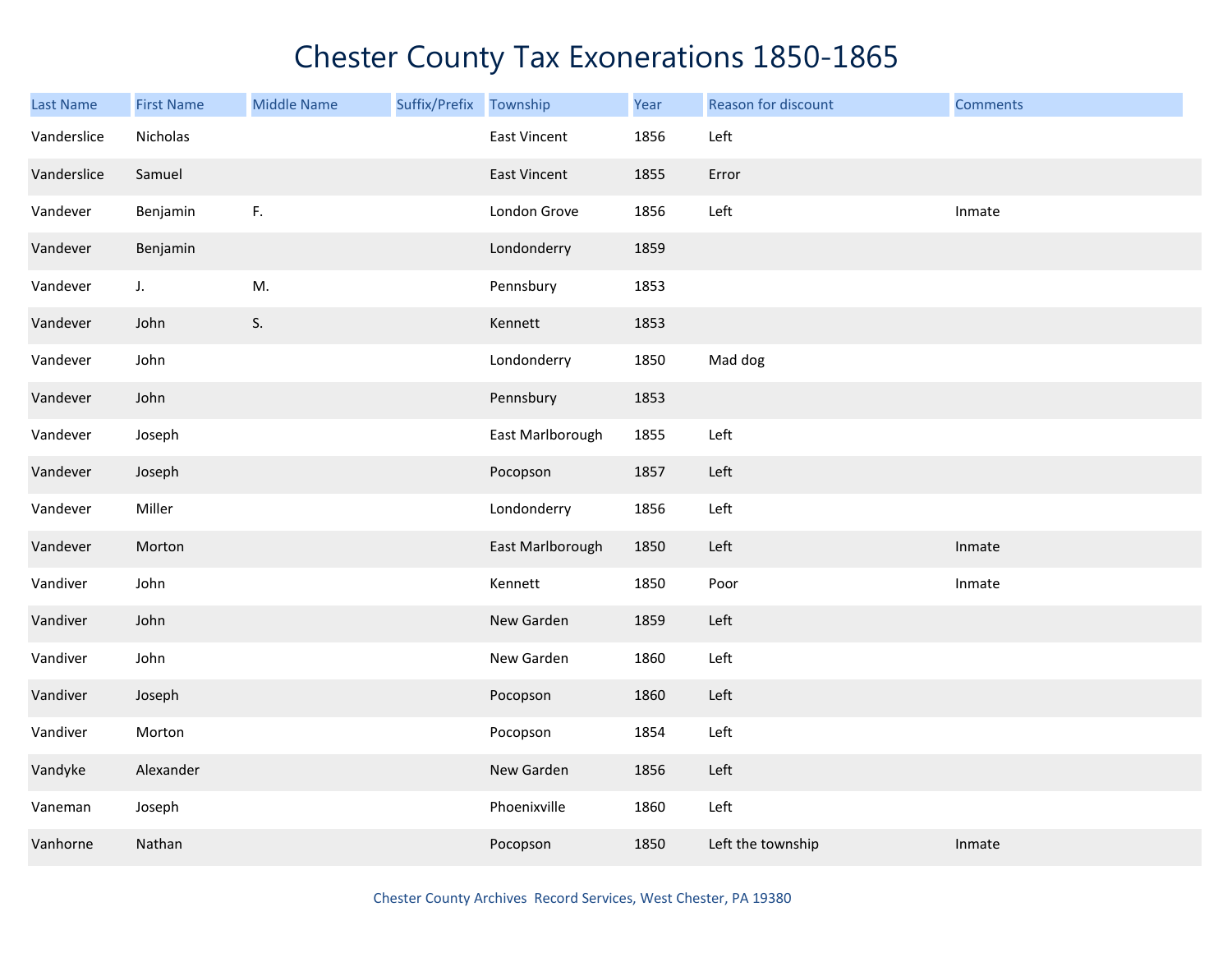| <b>Last Name</b> | <b>First Name</b> | <b>Middle Name</b> | Suffix/Prefix Township |                     | Year | Reason for discount | <b>Comments</b> |
|------------------|-------------------|--------------------|------------------------|---------------------|------|---------------------|-----------------|
| Vanleer          | Branson           |                    |                        | South Coventry      | 1855 | Unseated land       |                 |
| Vanleer          | Isaac             |                    | Estate                 | Downingtown, East   | 1898 | State tax           |                 |
| Vanleer          | Samuel            |                    |                        | Tredyffrin          | 1849 | Gone (Easttown)     |                 |
| Vanleer          | Samuel            |                    |                        | Tredyffrin          | 1855 | Mistake             |                 |
| Vansel           | George            |                    |                        | Valley              | 1857 | Left                |                 |
| Vanskite         | George            |                    |                        | West Whiteland      | 1860 | Won't pay           |                 |
| Vanskite         | Jacob             |                    |                        | West Whiteland      | 1851 | Not in township     | Single Freeman  |
| Varntz           | John              |                    |                        | Sadsbury            | 1853 | Left                |                 |
| Verdrees         | Robert            |                    |                        | Charlestown         | 1850 | Left                | Inmate          |
| Vernon           | Hoopes            |                    |                        | West Chester        | 1857 | Left                |                 |
| Vernon           | Hoopes            |                    |                        | West Chester        | 1860 | Left                |                 |
| Vernon           | John              |                    |                        | West Chester        | 1857 |                     |                 |
| Vernon           | John              |                    |                        | West Chester        | 1860 | Left                |                 |
| Vernon           | Timothy           |                    |                        | Phoenixville        | 1860 | Left                |                 |
| Vickers          | Aaron             |                    |                        | Uwchlan             | 1851 |                     |                 |
| Vickers          | Daniel            |                    |                        | Franklin            | 1856 | Left                |                 |
| Vickers          | J.                | P.                 |                        | West Chester        | 1865 | Left                |                 |
| Vickers          | Jonathan          |                    |                        | West Chester        | 1865 | Left                |                 |
| Vincent          | William           |                    |                        | Uwchlan             | 1859 | Left                |                 |
| Vise             | John              |                    |                        | <b>West Vincent</b> | 1851 |                     |                 |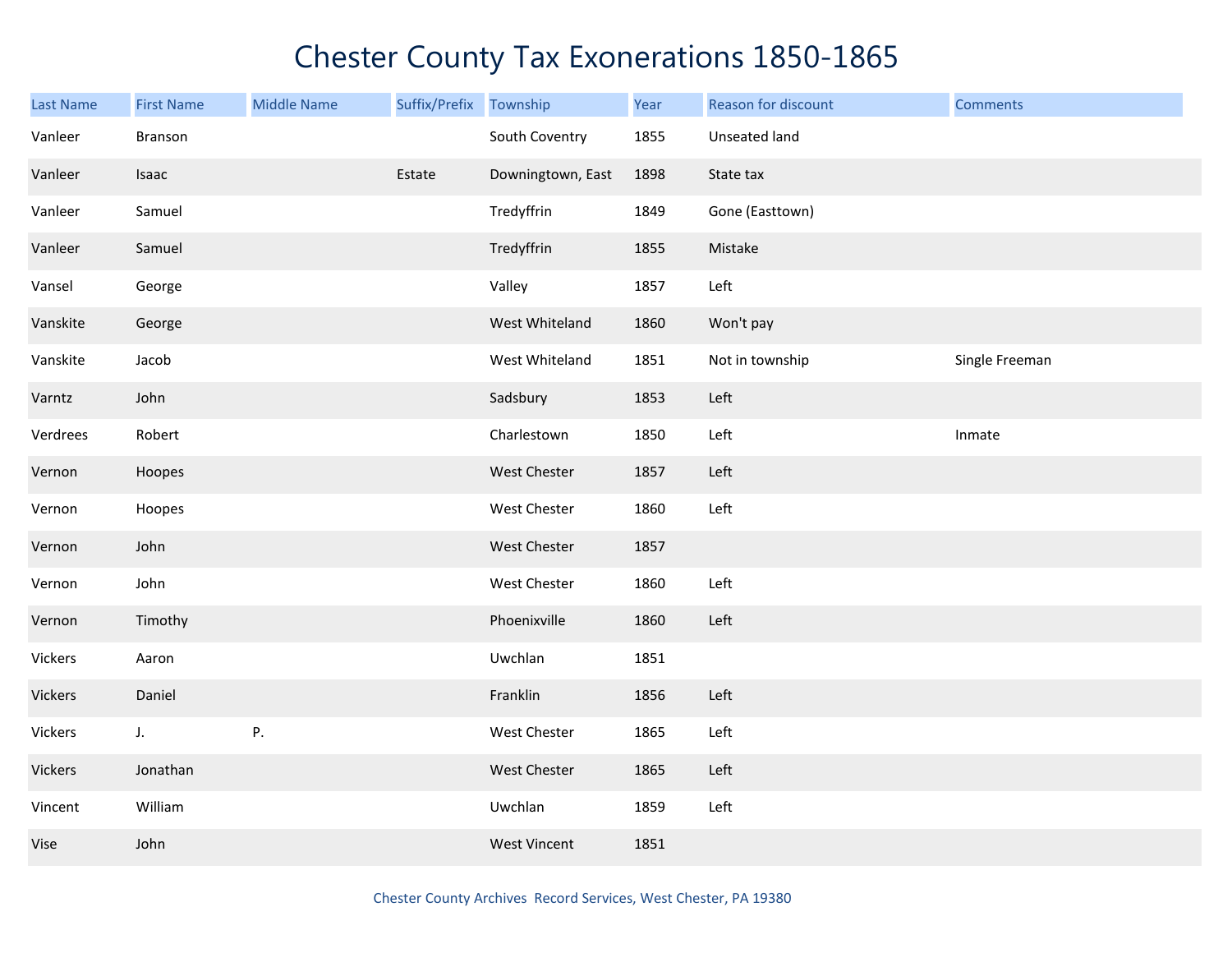| <b>Last Name</b> | <b>First Name</b> | <b>Middle Name</b> | Suffix/Prefix | Township            | Year | Reason for discount  | <b>Comments</b> |
|------------------|-------------------|--------------------|---------------|---------------------|------|----------------------|-----------------|
| W.               | Robert            | Η.                 |               | <b>Upper Oxford</b> | 1853 | Left                 |                 |
| Wacker           | George            |                    |               | East Vincent        | 1850 | Paid in Philadelphia |                 |
| Waddell          | John              |                    |               | Pocopson            | 1857 | Left                 |                 |
| Waddle           | John              |                    |               | West Bradford       | 1855 | Left                 |                 |
| Wade             | John              |                    |               | New Garden          | 1856 | Left                 |                 |
| Wade             | John              |                    |               | New Garden          | 1860 | Left                 |                 |
| Wade             | John              |                    |               | Tredyffrin          | 1850 | Gone                 |                 |
| Wade             | Patrick           |                    |               | Franklin            | 1859 | Left                 |                 |
| Wade             | Patrick           |                    |               | New Garden          | 1856 | Poor                 |                 |
| Wadsworth        | Joseph            |                    |               | East Vincent        | 1856 | Poor                 |                 |
| Wadsworth        | Joseph            |                    |               | East Vincent        | 1857 |                      |                 |
| Wagener          | William           | Η.                 |               | Valley              | 1865 | Left                 |                 |
| Wager            | Philip            | S.                 |               | Uwchlan             | 1855 | Left                 |                 |
| Waggoner         | Frederick         |                    |               | Willistown          | 1857 | Error                |                 |
| Waggoner         | John              |                    |               | West Pikeland       | 1854 | Dead                 |                 |
| Wagner           | George            |                    |               | Newlin              | 1865 | Alien                |                 |
| Wagner           | George            |                    |               | Tredyffrin          | 1857 |                      |                 |
| Wagner           | Samuel            |                    |               | East Brandywine     | 1853 | Not found            |                 |
| Wagoner          | Adison            |                    |               | Warwick             | 1860 | Sick                 |                 |
| Wagoner          | Fred              |                    |               | New Garden          | 1865 | Deceased             |                 |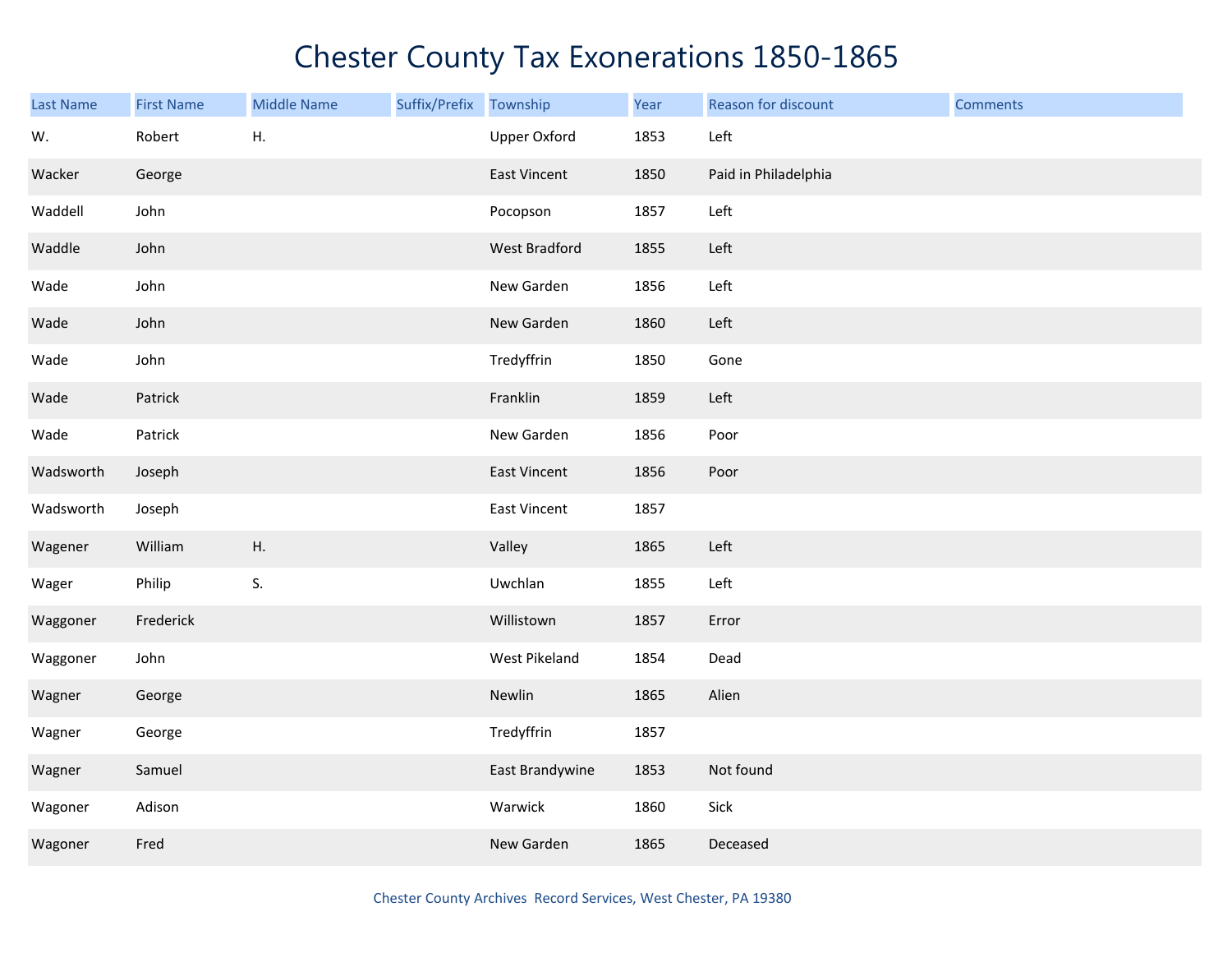| <b>Last Name</b> | <b>First Name</b> | <b>Middle Name</b> | Suffix/Prefix | Township            | Year | Reason for discount | <b>Comments</b>            |
|------------------|-------------------|--------------------|---------------|---------------------|------|---------------------|----------------------------|
| Wagoner          | George            |                    |               | New London          | 1852 | Left                |                            |
| Wagoner          | Henry             |                    |               | Warwick             | 1860 | Sick                |                            |
| Wagoner          | Jacob             |                    |               | West Vincent        | 1853 |                     |                            |
| Wagoner          | Jacob             |                    |               | <b>West Vincent</b> | 1855 |                     |                            |
| Wagoner          | William           | Ρ.                 |               | West Caln           | 1853 | Left                |                            |
| Wagonmyer        | William           |                    |               | Phoenixville        | 1860 | Left                |                            |
| Wagonor          | John              |                    |               | Charlestown         | 1853 | Left                |                            |
| Wagonsaylor      | Abraham           |                    |               | Wallace             | 1853 | Left                |                            |
| Waite            | John              |                    |               | New Garden          | 1853 | Left                |                            |
| Wake             | John              |                    |               | Phoenixville        | 1860 | Left                |                            |
| Walfus           | Ada               | S.                 |               | Phoenixville        | 1897 |                     | 1st & 2nd & 4th & 6th Ward |
| Walker           | Ebenezer          |                    |               | Penn                | 1852 | Error               |                            |
| Walker           | Edward            | C.                 |               | Tredyffrin          | 1857 |                     |                            |
| Walker           | Elenezar          |                    |               | West Marlborough    | 1857 | Left                |                            |
| Walker           | Ezekiel           |                    |               | Pennsbury           | 1854 | Poor                |                            |
| Walker           | Ezekiel           |                    |               | Pennsbury           | 1856 | Poor                |                            |
| Walker           | Ezekiel           |                    |               | Pennsbury           | 1857 | Poor                |                            |
| Walker           | Ezekiel           |                    |               | Pennsbury           | 1860 | Poor                |                            |
| Walker           | George            |                    |               | East Vincent        | 1852 |                     |                            |
| Walker           | George            |                    |               | East Vincent        | 1853 | Left                |                            |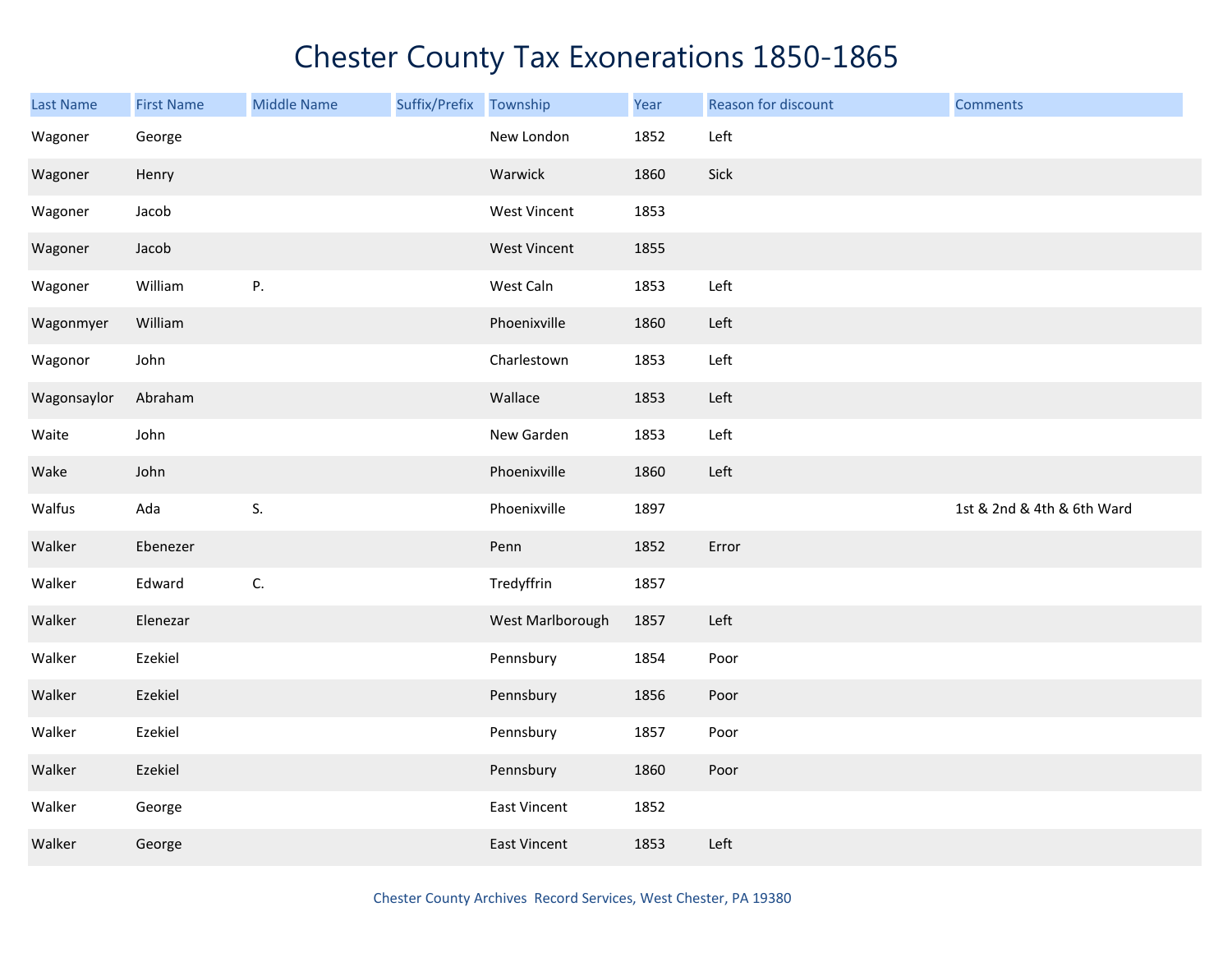| Last Name | <b>First Name</b> | <b>Middle Name</b> | Suffix/Prefix Township |                      | Year | Reason for discount    | <b>Comments</b> |
|-----------|-------------------|--------------------|------------------------|----------------------|------|------------------------|-----------------|
| Walker    | Havard            |                    |                        | Tredyffrin           | 1850 | <b>School Director</b> | Military Men    |
| Walker    | Jacob             |                    |                        | Penn                 | 1852 | Left                   |                 |
| Walker    | James             | S.                 |                        | <b>Upper Uwchlan</b> | 1860 | Left                   |                 |
| Walker    | John              | R.                 |                        | Lower Oxford         | 1865 | Left                   |                 |
| Walker    | John              | W.                 |                        | Sadsbury             | 1859 | Poor                   |                 |
| Walker    | Joseph            |                    |                        | West Caln            | 1853 | Left                   |                 |
| Walker    | Joseph            | M.                 |                        | West Fallowfield     | 1857 | Left                   |                 |
| Walker    | Levi              | <b>B.</b>          |                        | West Nottingham      | 1859 | Left                   |                 |
| Walker    | Michael           |                    |                        | East Vincent         | 1855 | Dead                   |                 |
| Walker    | Moses             |                    |                        | West Goshen          | 1850 | Poor                   |                 |
| Walker    | Nathan            |                    |                        | Lower Oxford         | 1865 | Left                   |                 |
| Walker    | Plumber           |                    |                        | East Marlborough     | 1852 |                        |                 |
| Walker    | Thomas            |                    |                        | West Fallowfield     | 1855 | Moved                  |                 |
| Walker    | William           |                    |                        | Valley               | 1855 | Poor                   |                 |
| Walker    | William           |                    |                        | Valley               | 1865 | Poor                   |                 |
| Wall      | Daniel            |                    |                        | East Nottingham      | 1834 | Moved                  | Single Freeman  |
| Wallace   | Caleb             | J.                 |                        | West Fallowfield     | 1850 | Left the township      | Inmate          |
| Wallace   | Charles           |                    |                        | Oxford Borough       | 1853 | Removed                |                 |
| Wallace   | Charles           |                    | Jr.                    | <b>Upper Oxford</b>  | 1850 |                        |                 |
| Wallace   | Charles           |                    |                        | <b>Upper Oxford</b>  | 1857 | Poor                   |                 |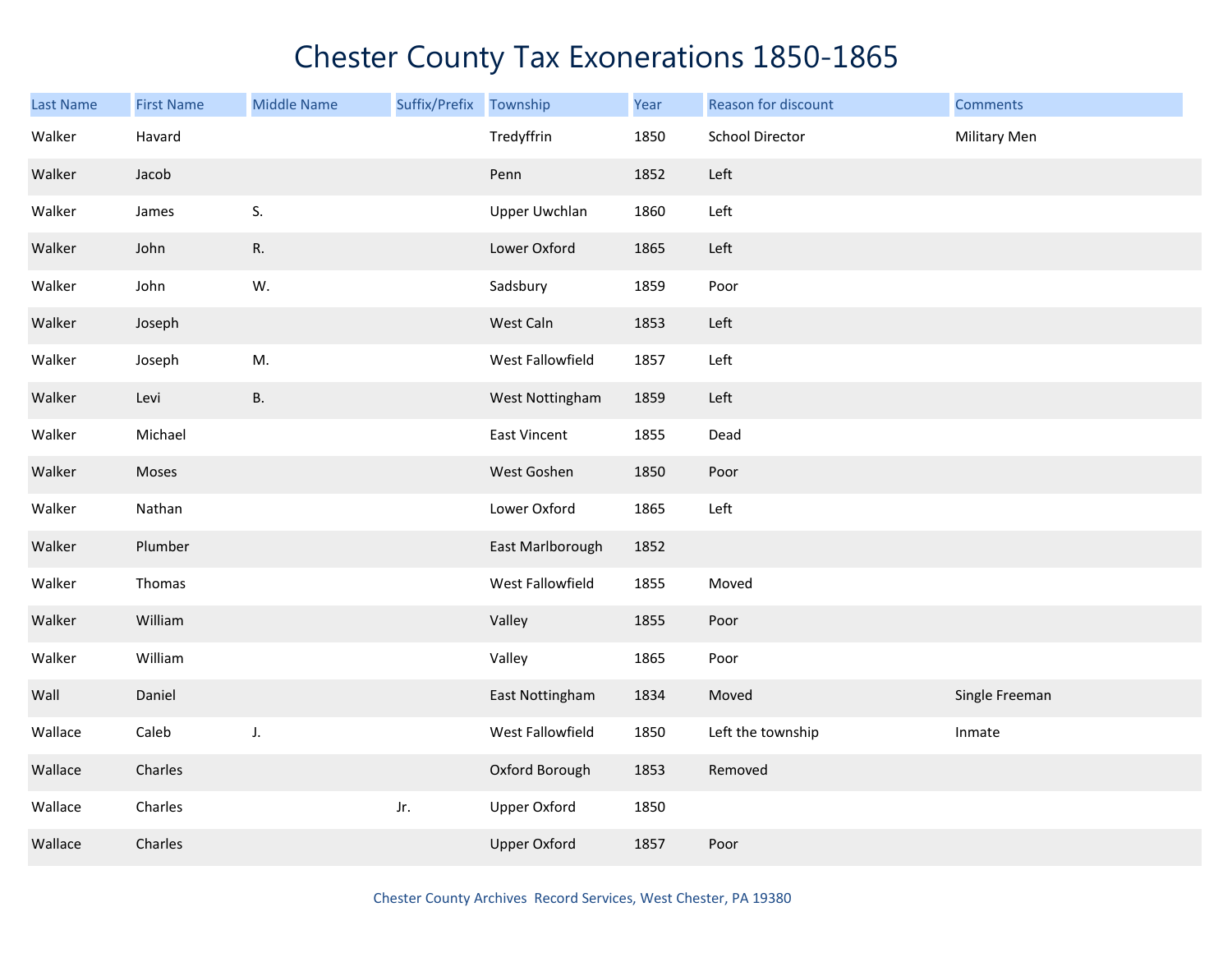| <b>Last Name</b> | <b>First Name</b> | <b>Middle Name</b> | Suffix/Prefix Township |                      | Year | Reason for discount | <b>Comments</b> |
|------------------|-------------------|--------------------|------------------------|----------------------|------|---------------------|-----------------|
| Wallace          | Charles           |                    |                        | West Fallowfield     | 1850 | Left the township   | Single Freeman  |
| Wallace          | Henry             |                    |                        | <b>Upper Oxford</b>  | 1857 | Deceased            |                 |
| Wallace          | John              | Ρ.                 |                        | Highland             | 1859 | Left                |                 |
| Wallace          | Johnston          |                    |                        | Lower Oxford         | 1850 | Left the township   | Inmate          |
| Wallace          | Truman            |                    |                        | Sadsbury             | 1850 | Gone                | Inmate          |
| Wallace          | Valentine         |                    |                        | East Brandywine      | 1856 | Poor                |                 |
| Wallace          | Valentine         |                    |                        | East Brandywine      | 1857 | Poor                |                 |
| Wallace          | William           | F.                 |                        | Lower Oxford         | 1859 |                     |                 |
| Waller           | Joseph            |                    |                        | <b>Upper Uwchlan</b> | 1860 | Left                |                 |
| Waller           | Patrick           |                    |                        | Lower Oxford         | 1851 |                     |                 |
| Waller           | Patrick           |                    |                        | Lower Oxford         | 1853 | Left                |                 |
| Waller           | William           |                    |                        | Lower Oxford         | 1851 |                     |                 |
| Wallower         | Peter             |                    |                        | West Fallowfield     | 1850 | Not found           | Inmate          |
| Walls            | Edward            |                    |                        | Lower Oxford         | 1857 |                     |                 |
| Walls            | George            |                    |                        | Lower Oxford         | 1851 | No Dog              |                 |
| Walls            | George            |                    |                        | Lower Oxford         | 1857 |                     |                 |
| Walls            | James             |                    |                        | Warwick              | 1853 | Gone                |                 |
| Walsh            | John              |                    |                        | Phoenixville         | 1860 | Error               |                 |
| Walsh            | Joseph            | J.                 |                        | Downingtown, East    | 1898 | Removed             |                 |
| Walsh            | Martin            |                    |                        | Phoenixville         | 1860 | Left                |                 |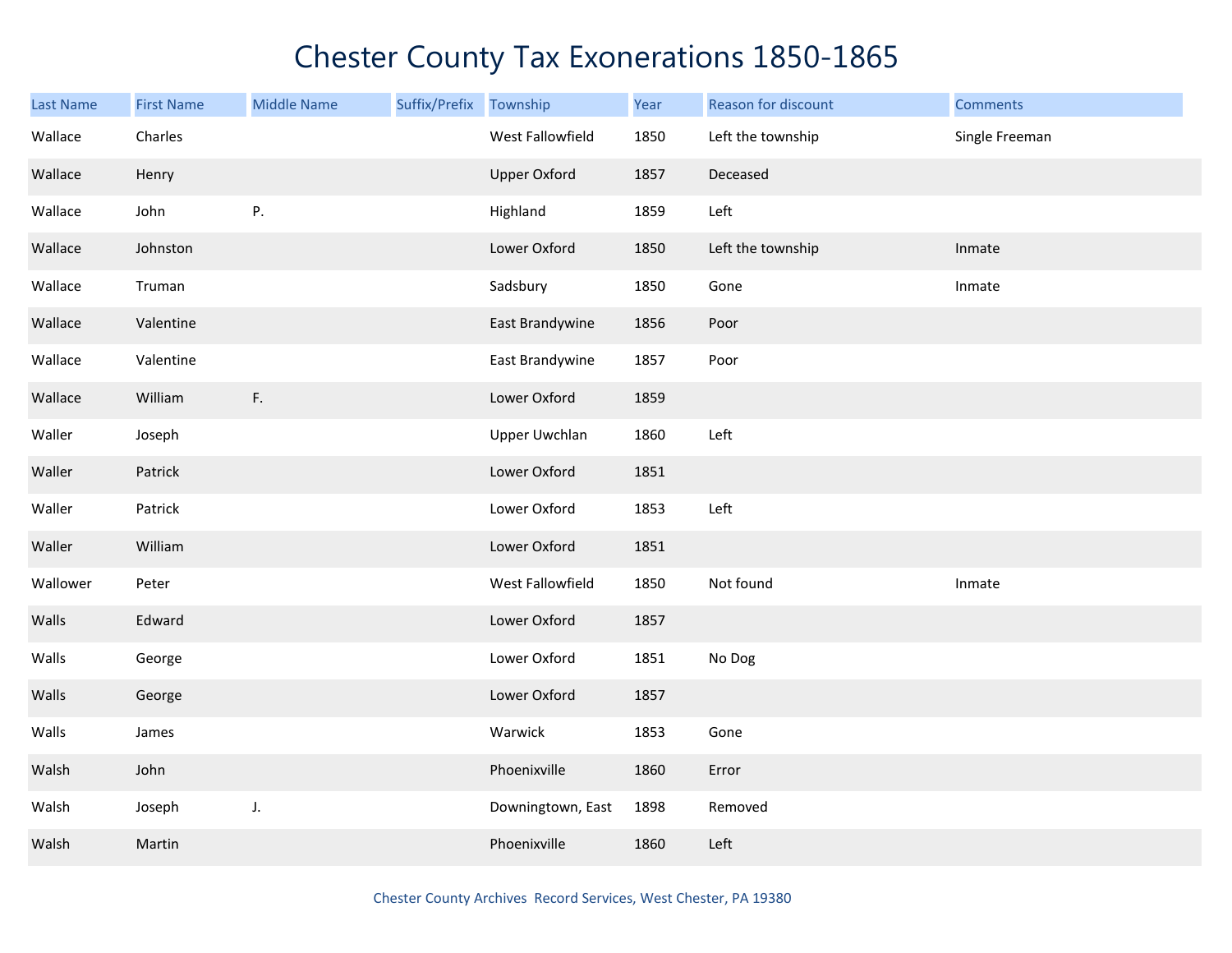| <b>Last Name</b> | <b>First Name</b> | <b>Middle Name</b> | Suffix/Prefix | Township         | Year | Reason for discount | <b>Comments</b>        |
|------------------|-------------------|--------------------|---------------|------------------|------|---------------------|------------------------|
| Walsh            | Patrick           |                    |               | Phoenixville     | 1860 | Left                |                        |
| Walsh            | Patrick           |                    |               | Phoenixville     | 1860 | Left                |                        |
| Walshlager       | Michael           |                    |               | Phoenixville     | 1860 | Left                |                        |
| Walten           | Jacob             |                    |               | East Brandywine  | 1850 |                     |                        |
| Walten           | John              |                    |               | West Fallowfield | 1860 | Under age           |                        |
| Walter           | Franklin          |                    |               | West Fallowfield | 1865 | Not in township     |                        |
| Walter           | George            | Η.                 |               | East Marlborough | 1852 |                     |                        |
| Walter           | George            |                    |               | East Pikeland    | 1855 | Error               |                        |
| Walter           | George            | H.                 |               | Kennett          | 1853 |                     |                        |
| Walter           | John              |                    |               | Pennsbury        | 1850 | Out                 |                        |
| Walter           | John              |                    |               | Sadsbury         | 1856 | Left                |                        |
| Walter           | John              | H.                 |               | West Marlborough | 1857 | Left                |                        |
| Walter           | Joseph            |                    |               | East Marlborough | 1852 |                     |                        |
| Walter           | Joseph            |                    |               | Uwchlan          | 1851 |                     |                        |
| Walter           | Marshall          |                    |               | East Marlborough | 1857 | Poor                |                        |
| Walter           | Marshall          |                    |               | West Chester     | 1865 | Left                |                        |
| Walter           | Nathan            |                    |               | Tredyffrin       | 1849 |                     | Delinquent Militia Men |
| Walter           | Samuel            | S.                 |               | Tredyffrin       | 1849 |                     | Delinquent Militia Men |
| Walter           | Samuel            | S.                 |               | Tredyffrin       | 1849 | Gone                |                        |
| Walters          | Christian         |                    |               | Westtown         | 1857 | Left                |                        |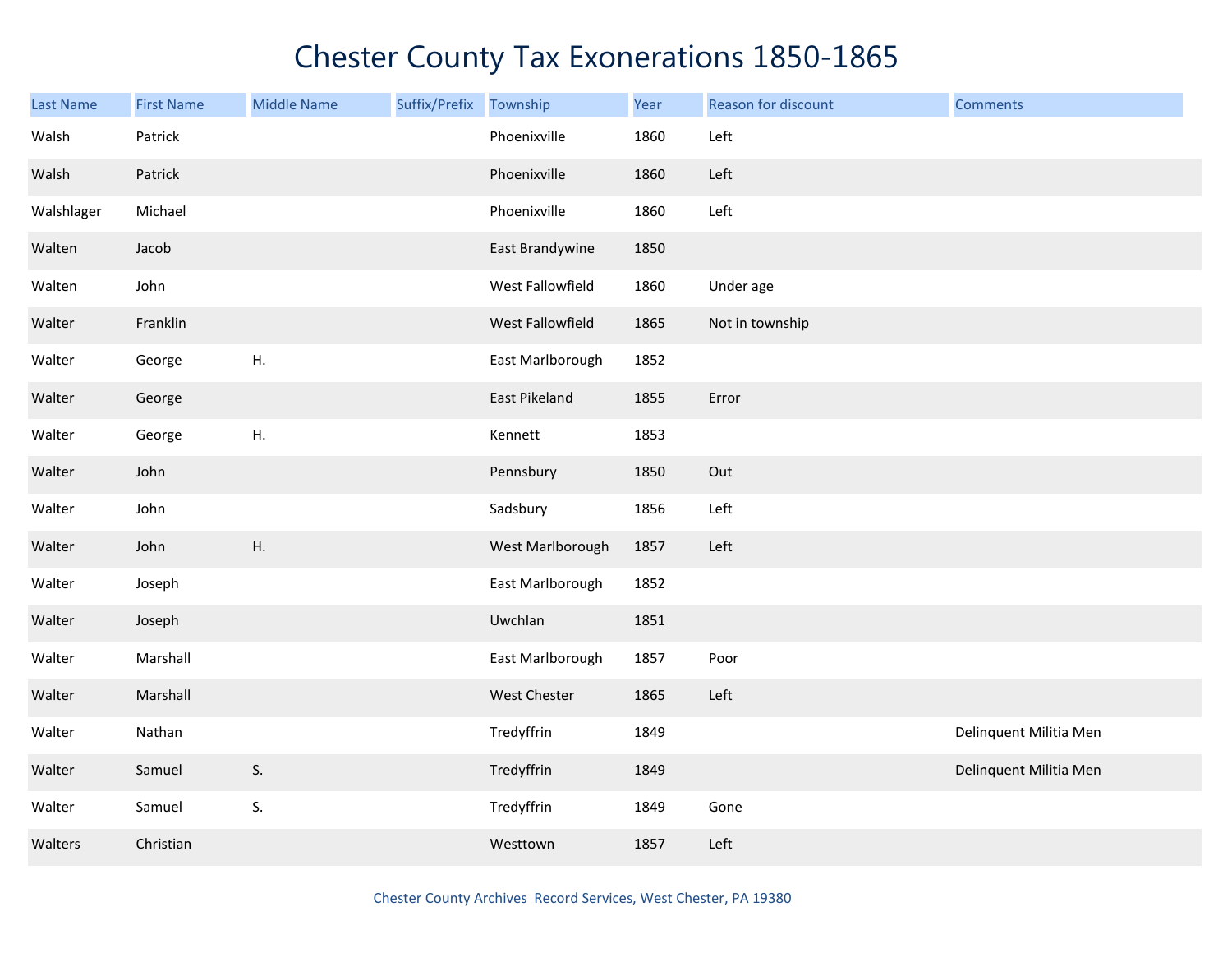| <b>Last Name</b> | <b>First Name</b> | <b>Middle Name</b> | Suffix/Prefix | Township             | Year | Reason for discount | <b>Comments</b>            |
|------------------|-------------------|--------------------|---------------|----------------------|------|---------------------|----------------------------|
| Walters          | Henry             |                    |               | East Caln            | 1853 |                     |                            |
| Walters          | Isaac             |                    |               | East Pikeland        | 1860 | Left                |                            |
| Walters          | Isaac             |                    |               | East Pikeland        | 1865 | Left                |                            |
| Walters          | John              |                    |               | Willistown           | 1850 | Left the township   | Single Freeman             |
| Walters          | Lewis             | R.                 |               | Phoenixville         | 1897 |                     | 1st & 2nd & 4th & 6th Ward |
| Walters          | Marshal           |                    |               | East Marlborough     | 1855 | Poor                |                            |
| Walters          | Nathan            |                    |               | Tredyffrin           | 1849 | Gone                |                            |
| Walters          | Thomas            |                    |               | <b>East Bradford</b> | 1851 | Gone                | Inmate                     |
| Walters          | William           |                    |               | East Marlborough     | 1849 | Poor                | Single Freeman             |
| Walters          | William           |                    | Jr.           | East Marlborough     | 1859 | Tax with his father |                            |
| Walters          | William           |                    |               | Pennsbury            | 1860 | Gone                |                            |
| Walters          | William           |                    |               | <b>West Bradford</b> | 1849 |                     |                            |
| Walton           | Abner             |                    |               | West Bradford        | 1857 | Poor                |                            |
| Walton           | Amos              |                    |               | East Vincent         | 1857 |                     |                            |
| Walton           | Amos              |                    |               | <b>East Vincent</b>  | 1859 | Poor                |                            |
| Walton           | Charles           |                    |               | Highland             | 1859 | Left                |                            |
| Walton           | Charles           | <b>B.</b>          |               | Highland             | 1865 |                     |                            |
| Walton           | Edward            |                    |               | New Garden           | 1853 | Left                |                            |
| Walton           | Ellwood           |                    |               | East Marlborough     | 1855 | Left                |                            |
| Walton           | Elwood            |                    |               | East Marlborough     | 1850 | Left                | Inmate                     |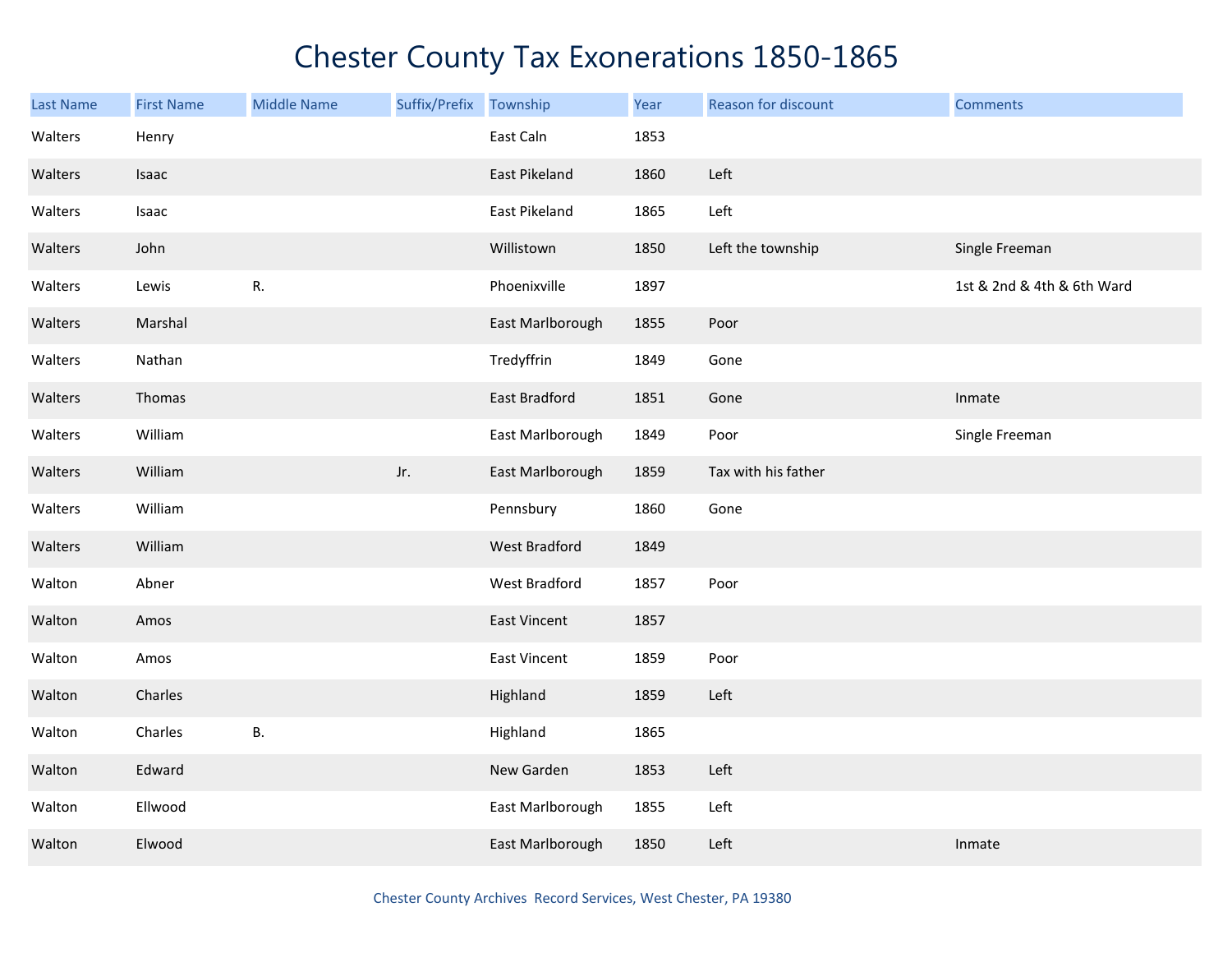| <b>Last Name</b> | <b>First Name</b> | <b>Middle Name</b> | Suffix/Prefix | Township            | Year | Reason for discount | <b>Comments</b> |
|------------------|-------------------|--------------------|---------------|---------------------|------|---------------------|-----------------|
| Walton           | George            |                    |               | West Chester        | 1857 | Poor                |                 |
| Walton           | George            |                    |               | West Chester        | 1859 | Poor                |                 |
| Walton           | George            | R.                 |               | West Chester        | 1860 | Left                |                 |
| Walton           | Henry             |                    |               | Westtown            | 1857 | Left                |                 |
| Walton           | Isaac             |                    |               | West Fallowfield    | 1865 | Not in township     |                 |
| Walton           | James             |                    |               | West Goshen         | 1857 | Left                |                 |
| Walton           | James             |                    |               | West Whiteland      | 1851 | Left the township   | Inmate          |
| Walton           | Jerome            |                    |               | West Chester        | 1856 | Left                |                 |
| Walton           | John              |                    |               | Oxford Borough      | 1853 | Removed             |                 |
| Walton           | Judson            |                    |               | West Marlborough    | 1857 | Left                |                 |
| Walton           | Levi              |                    |               | West Marlborough    | 1857 | Left                |                 |
| Walton           | Maynard           | Ι.                 |               | Downingtown         | 1860 |                     |                 |
| Walton           | Richard           |                    |               | West Fallowfield    | 1859 | Left                |                 |
| Walton           | Samuel            |                    |               | Uwchlan             | 1853 |                     |                 |
| Walton           | Samuel            |                    |               | Uwchlan             | 1859 | Left                |                 |
| Walton           | Thomas            |                    |               | London Grove        | 1856 | Left                | Single Freeman  |
| Walton           | Thornton          |                    |               | <b>Upper Oxford</b> | 1865 | Army                |                 |
| Walton           | Tobias            |                    |               | Highland            | 1860 | Left                |                 |
| Walton           | William           |                    |               | East Marlborough    | 1850 | No such man         | Inmate          |
| Walton           | William           |                    |               | <b>Upper Oxford</b> | 1853 | Left                |                 |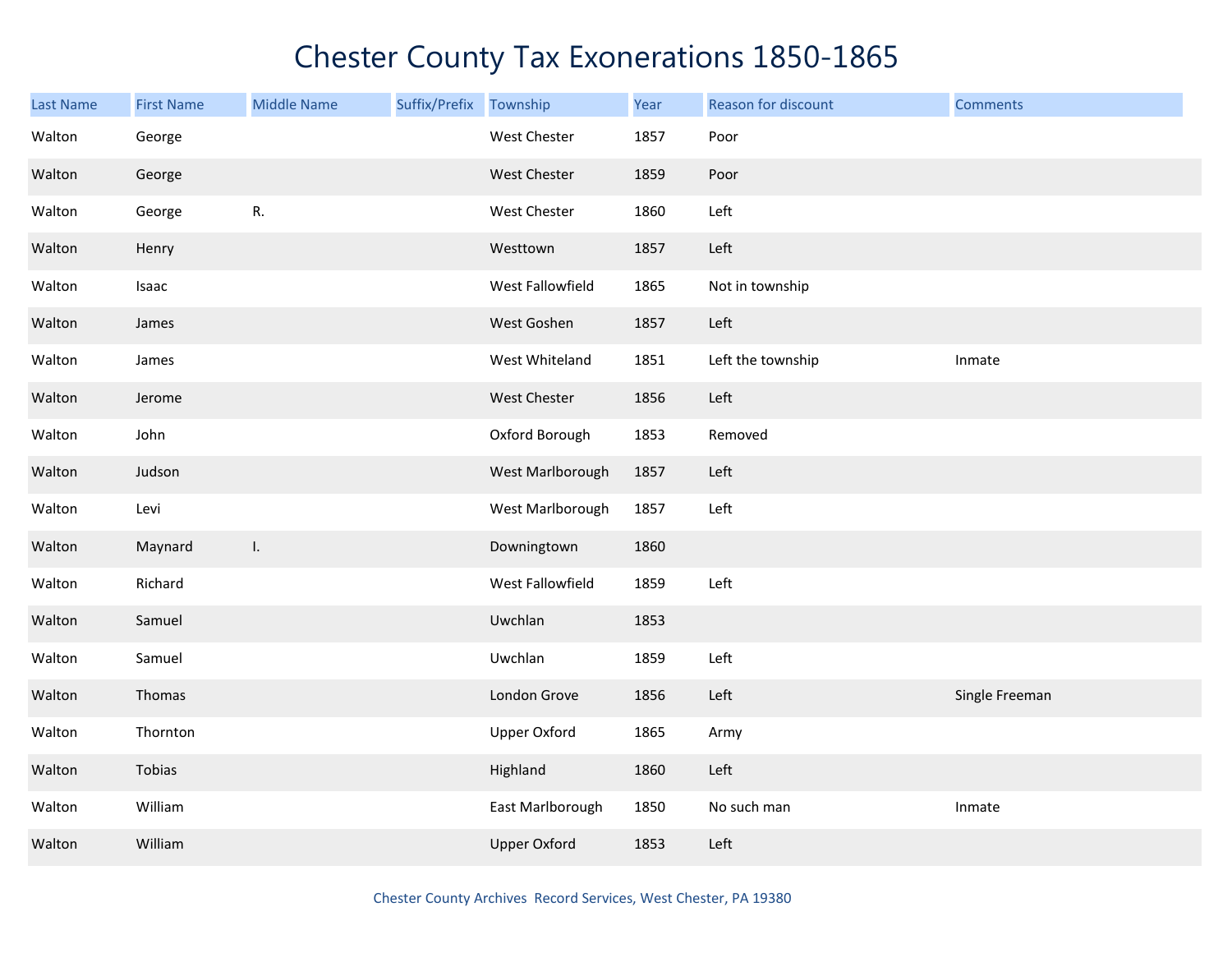| Last Name | <b>First Name</b> | <b>Middle Name</b> | Suffix/Prefix | Township             | Year | Reason for discount | <b>Comments</b> |
|-----------|-------------------|--------------------|---------------|----------------------|------|---------------------|-----------------|
| Walton    | William           |                    |               | West Marlborough     | 1857 | Left                |                 |
| Waltz     | F.                |                    |               | West Chester         | 1865 | Left                |                 |
| Waltz     | Frederick         |                    |               | West Chester         | 1860 | Left                |                 |
| Wampole   | Galena            |                    |               | <b>East Nantmeal</b> | 1860 | Dead                |                 |
| Wampole   | Gallena           |                    |               | <b>East Nantmeal</b> | 1859 | Deceased            | Unseated        |
| Wampole   | John              | J.                 |               | East Vincent         | 1860 | Left                |                 |
| Wampshire | Jonathan          |                    |               | Warwick              | 1859 | Poor                |                 |
| Ward      | George            |                    |               | Sadsbury             | 1788 | Out of township     |                 |
| Ward      | James             |                    |               | East Caln            | 1853 |                     |                 |
| Ward      | John              |                    |               | Phoenixville         | 1860 | Left                |                 |
| Ward      | Patrick           |                    |               | Tredyffrin           | 1855 | Poor                |                 |
| Ward      | Patrick           |                    |               | Tredyffrin           | 1857 |                     |                 |
| Ward      | Patrick           |                    |               | West Goshen          | 1851 |                     |                 |
| Ward      | Patrick           |                    |               | West Goshen          | 1855 | Poor                |                 |
| Ward      | Samuel            |                    |               | Phoenixville         | 1860 | Left                |                 |
| Ward      | William           |                    |               | Charlestown          | 1850 | Left                | Freeman         |
| Wardel    | Jacob             |                    |               | Franklin             | 1860 | Left                |                 |
| Wardenbay | James             |                    |               | <b>East Vincent</b>  | 1856 | Poor                |                 |
| Wardenby  | Stephen           |                    |               | East Vincent         | 1857 |                     |                 |
| Wardin    | Charles           |                    |               | London Britain       | 1853 | Left                |                 |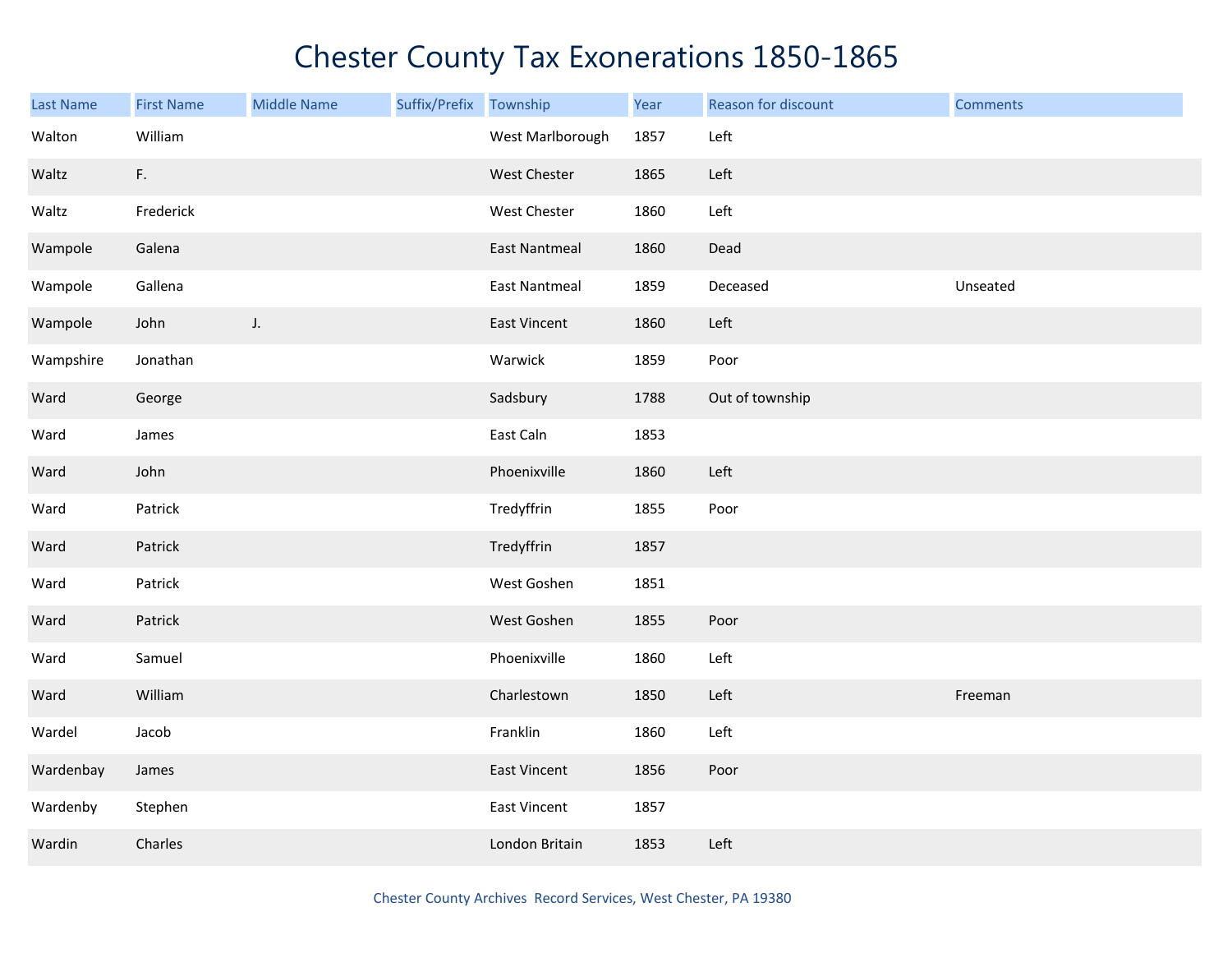| <b>Last Name</b> | <b>First Name</b> | <b>Middle Name</b> | Suffix/Prefix Township |                      | Year | Reason for discount | <b>Comments</b>            |
|------------------|-------------------|--------------------|------------------------|----------------------|------|---------------------|----------------------------|
| Wardsworth       | Joseph            |                    |                        | <b>East Nantmeal</b> | 1850 | Left                | Inmate                     |
| Warner           | George            |                    |                        | East Vincent         | 1850 | Not found           |                            |
| Warner           | Jane              | E.                 |                        | Uwchlan              | 1851 | Gone away           |                            |
| Warner           | John              |                    |                        | Sadsbury             | 1850 | Returned to Withrow |                            |
| Warner           | John              |                    |                        | Valley               | 1859 | Poor                |                            |
| Warnick          | George            | D.                 |                        | Downingtown, East    | 1898 | Pay every 2 years   |                            |
| Warnick          | Harry             |                    |                        | Downingtown, East    | 1898 | Pay every 2 years   |                            |
| Waro             | Samuel            |                    |                        | Phoenixville         | 1897 |                     | 1st & 2nd & 4th & 6th Ward |
| Warring          | Thomas            |                    |                        | Westtown             | 1857 | Left                |                            |
| Wartman          | Urwin             |                    |                        | South Coventry       | 1898 | Moved out           |                            |
| Warwick          | James             |                    |                        | West Whiteland       | 1853 | Deceased            |                            |
| Wasson           | Samuel            |                    |                        | Sadsbury             | 1853 | Poor                |                            |
| Waters           | Bentley           |                    |                        | Newlin               | 1853 | Poor                |                            |
| Waterson         | John              |                    |                        | Lower Oxford         | 1860 | Poor                |                            |
| Waterson         | Joseph            |                    |                        | Lower Oxford         | 1860 | Poor                |                            |
| Watkins          | George            |                    |                        | Pennsbury            | 1865 | Left                |                            |
| Watkins          | William           |                    |                        | <b>Upper Oxford</b>  | 1860 | Poor                |                            |
| Watson           | Elenezea          | Η.                 |                        | London Britain       | 1855 | Left                |                            |
| Watson           | Gibbons           |                    |                        | East Marlborough     | 1857 | Left                |                            |
| Watson           | Gibbons           |                    |                        | London Grove         | 1853 |                     |                            |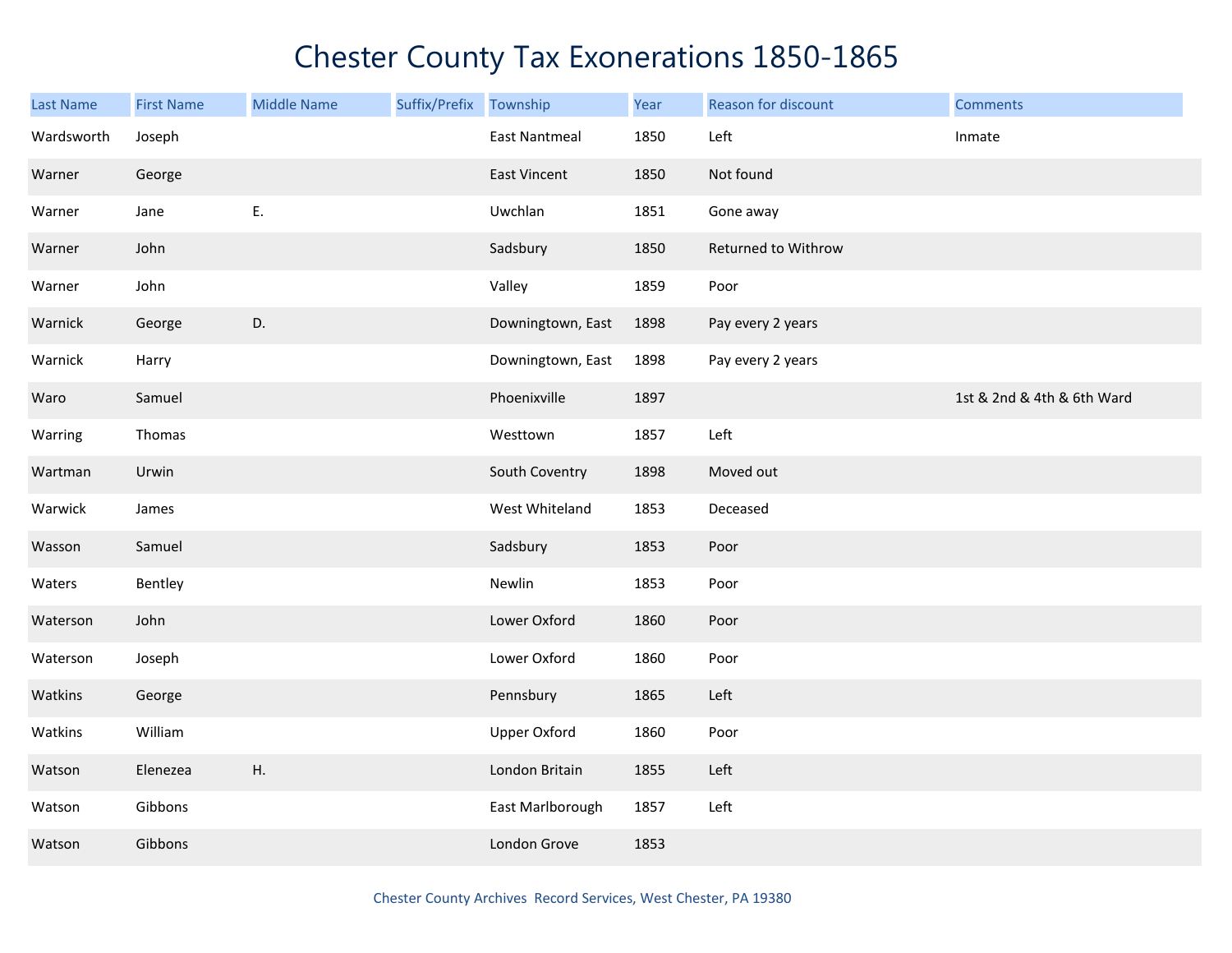| <b>Last Name</b> | <b>First Name</b> | <b>Middle Name</b> | Suffix/Prefix | Township        | Year | Reason for discount | <b>Comments</b>           |
|------------------|-------------------|--------------------|---------------|-----------------|------|---------------------|---------------------------|
| Watson           | Gideon            |                    |               | Pocopson        | 1860 | Left                |                           |
| Watson           | John              |                    |               | East Bradford   | 1865 | Left                |                           |
| Watson           | John              |                    |               | East Nottingham | 1834 | Gone                | Inmate                    |
| Watson           | John              | S.                 |               | Tredyffrin      | 1849 |                     | Delinquent Militia Men    |
| Watson           | Morris            |                    |               | New London      | 1898 |                     |                           |
| Watson           | O.                | E.                 |               | Pennsbury       | 1856 |                     |                           |
| Watson           | Oliver            | Ε.                 |               | Pennsbury       | 1859 | Poor                |                           |
| Watson           | Robert            |                    |               | East Brandywine | 1853 | Left                |                           |
| Watson           | Warner            |                    |               | Pocopson        | 1850 | Left the township   | Single Freeman            |
| Watson           | William           |                    |               | Honey Brook     | 1855 |                     |                           |
| Watson           | William           |                    |               | Honey Brook     | 1856 | Very Poor           | Never paid any tax/Inmate |
| Watt             | Henry             |                    |               | Warwick         | 1860 | Sick                |                           |
| Watt             | James             |                    |               | West Pikeland   | 1850 | Left the township   | Single Freeman            |
| Watt             | Robert            |                    |               | London Britain  | 1850 | Left township       | Inmate                    |
| Watters          | Moses             |                    |               | Phoenixville    | 1860 | Left                |                           |
| Watters          | Tyson             |                    |               | East Whiteland  | 1850 |                     | Crossed out               |
| Watters          | Tyson             |                    |               | East Whiteland  | 1854 |                     |                           |
| Watters          | Tyson             |                    |               | East Whiteland  | 1855 |                     |                           |
| Watters          | Tyson             |                    |               | East Whiteland  | 1856 | Poor                |                           |
| Watters          | Tyson             |                    |               | East Whiteland  | 1857 | Poor                |                           |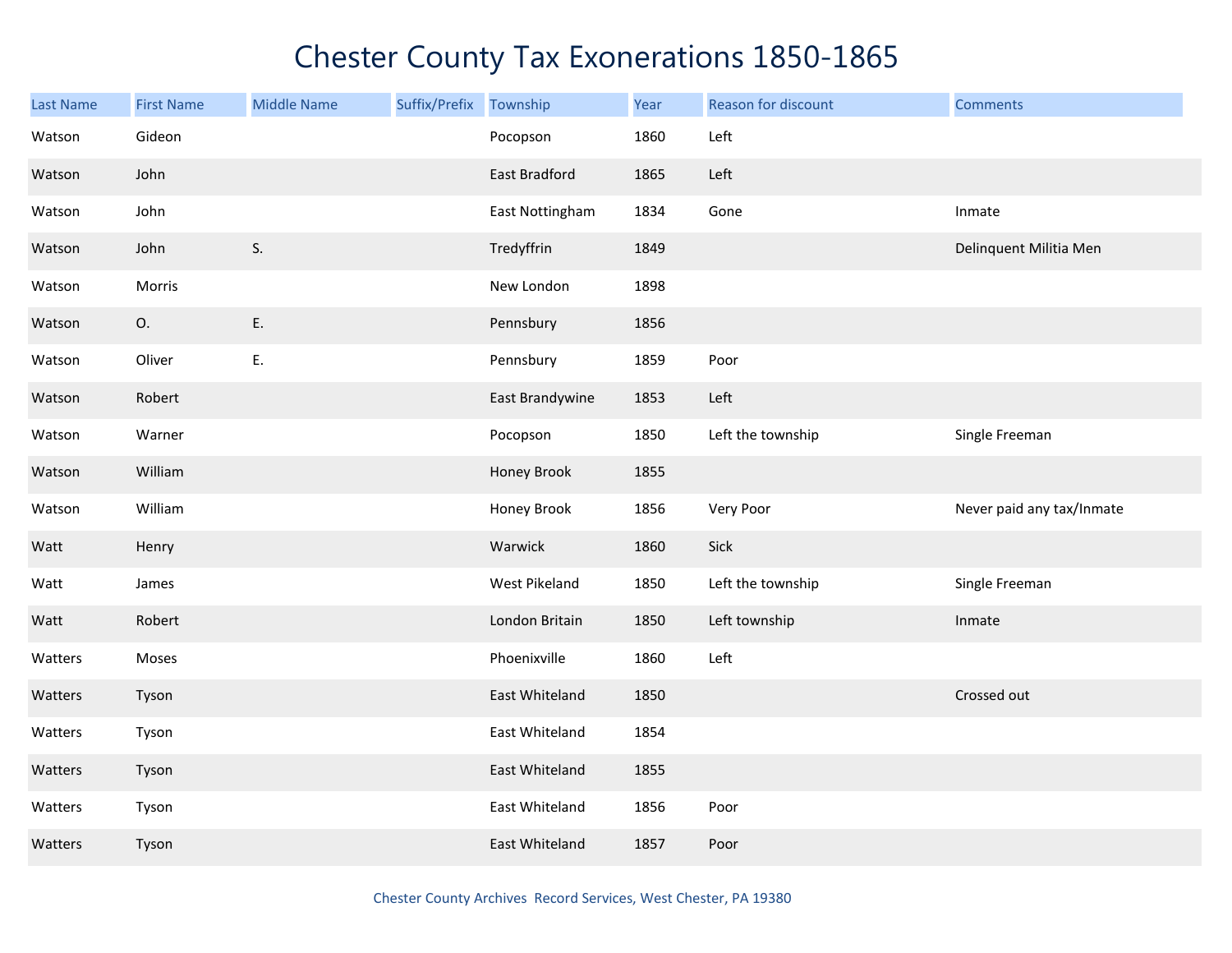| <b>Last Name</b> | <b>First Name</b> | <b>Middle Name</b> | Suffix/Prefix | Township         | Year | Reason for discount | <b>Comments</b> |
|------------------|-------------------|--------------------|---------------|------------------|------|---------------------|-----------------|
| Watterson        | George            |                    |               | East Nottingham  | 1853 | Error               |                 |
| Watterson        | George            |                    |               | East Nottingham  | 1855 | Dog Dead            |                 |
| Watterson        | George            |                    |               | East Nottingham  | 1857 | Left                |                 |
| Watterson        | James             |                    |               | East Nottingham  | 1857 | Left                |                 |
| Watterson        | John              |                    |               | West Nottingham  | 1859 | Left                |                 |
| Watterson        | Samuel            |                    |               | East Nottingham  | 1850 | Lives in Columbia   | Inmate          |
| Watterson        | Samuel            |                    |               | East Nottingham  | 1857 | Left                |                 |
| Watterson        | William           |                    |               | Lower Oxford     | 1851 |                     |                 |
| Watts            | John              |                    |               | Highland         | 1857 | Left                |                 |
| Waugh            | George            |                    |               | West Whiteland   | 1851 | Left the township   | Inmate          |
| Waugh            | Robert            | M.                 |               | New London       | 1859 |                     |                 |
| Wauls            | James             |                    |               | West Chester     | 1859 | Dead                |                 |
| Wauls            | James             |                    |               | West Chester     | 1865 | Left                |                 |
| Wauls            | T.                |                    |               | West Chester     | 1865 |                     |                 |
| Way              | Amos              |                    |               | Birmingham       | 1857 | Left                |                 |
| Way              | Amos              |                    |               | Birmingham       | 1859 | Dead                |                 |
| Way              | Caleb             |                    |               | Franklin         | 1856 | Left                |                 |
| Way              | David             |                    |               | Kennett          | 1853 |                     |                 |
| Way              | Emmor             |                    |               | Kennett          | 1860 | Error               |                 |
| Way              | Franklin          |                    |               | East Marlborough | 1859 | Error               |                 |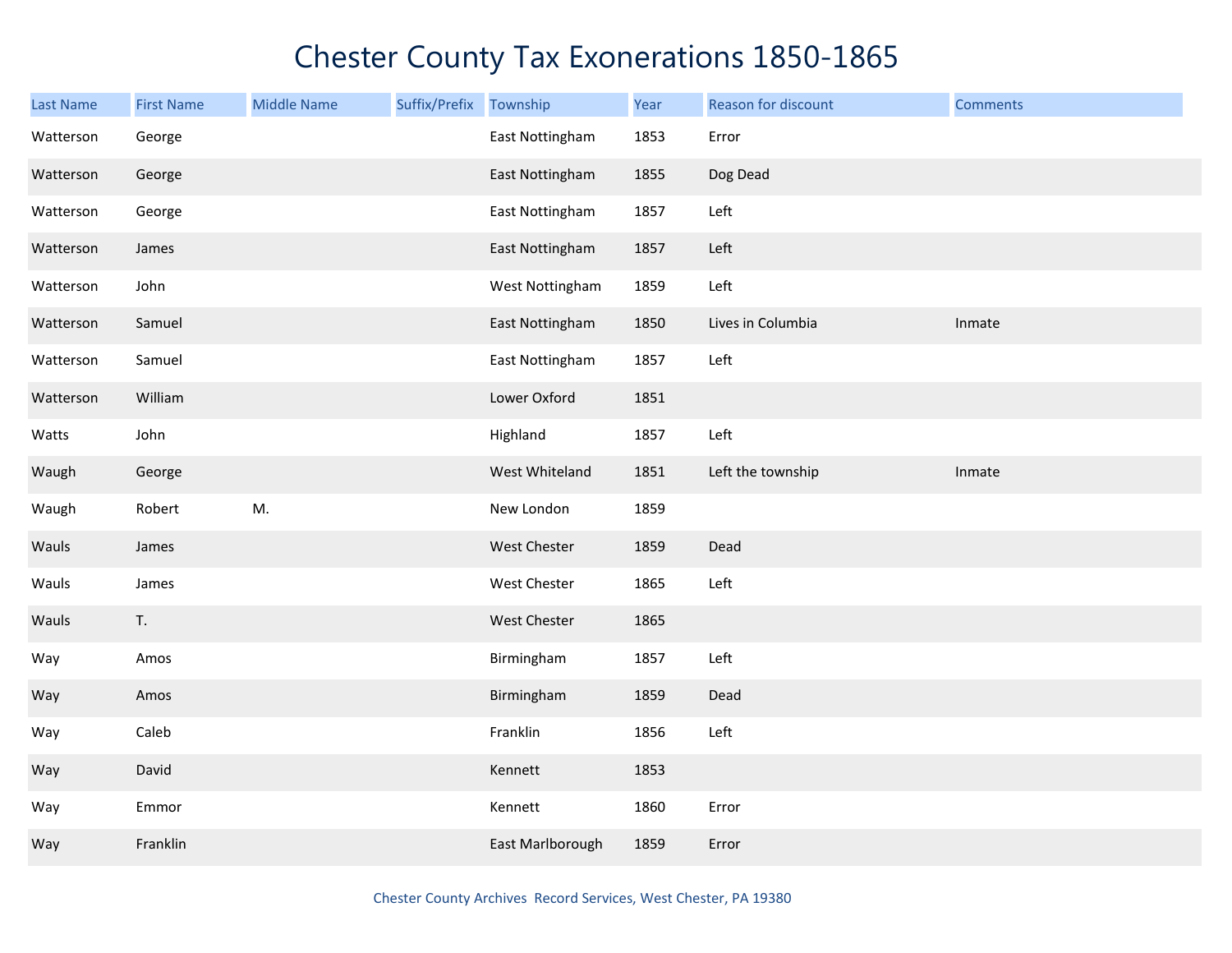| Last Name | <b>First Name</b> | <b>Middle Name</b> | Suffix/Prefix | Township             | Year | Reason for discount | <b>Comments</b> |
|-----------|-------------------|--------------------|---------------|----------------------|------|---------------------|-----------------|
| Way       | Franklin          |                    |               | West Marlborough     | 1851 |                     |                 |
| Way       | Jasper            |                    |               | Kennett Square       | 1857 | Left                |                 |
| Way       | John              | R.                 |               | London Grove         | 1855 | Error               |                 |
| Way       | Joseph            |                    |               | London Grove         | 1856 | Taxed too much      |                 |
| Way       | Lewis             | P.                 |               | Birmingham           | 1853 |                     |                 |
| Way       | Mary              |                    |               | Kennett              | 1850 |                     | Inmate          |
| Way       | William           |                    |               | New London           | 1857 | No Dog              |                 |
| Weaber    | Uriah             |                    |               | Penn                 | 1852 | Left                |                 |
| Weakley   | Arthur            |                    |               | East Whiteland       | 1854 |                     |                 |
| Wear      | James             |                    |               | East Whiteland       | 1850 |                     | Crossed out     |
| Wear      | James             |                    |               | East Whiteland       | 1860 | Left                |                 |
| Wear      | Nathan            |                    |               | East Whiteland       | 1850 |                     |                 |
| Wear      | Nathan            |                    |               | East Whiteland       | 1856 | Left                |                 |
| Wear      | Robert            |                    |               | Willistown           | 1857 | Left the township   |                 |
| Wear      | Samuel            |                    |               | East Whiteland       | 1850 |                     |                 |
| Wear      | William           |                    |               | East Whiteland       | 1850 |                     |                 |
| Weaver    | Benjamin          |                    |               | Highland             | 1865 | Left                |                 |
| Weaver    | Cornelius         |                    |               | Easttown             | 1850 | Left the township   | Inmate          |
| Weaver    | Jacob             |                    |               | Lower Oxford         | 1857 | Error               | Inmate          |
| Weaver    | John              |                    |               | <b>West Nantmeal</b> | 1865 | Dead                |                 |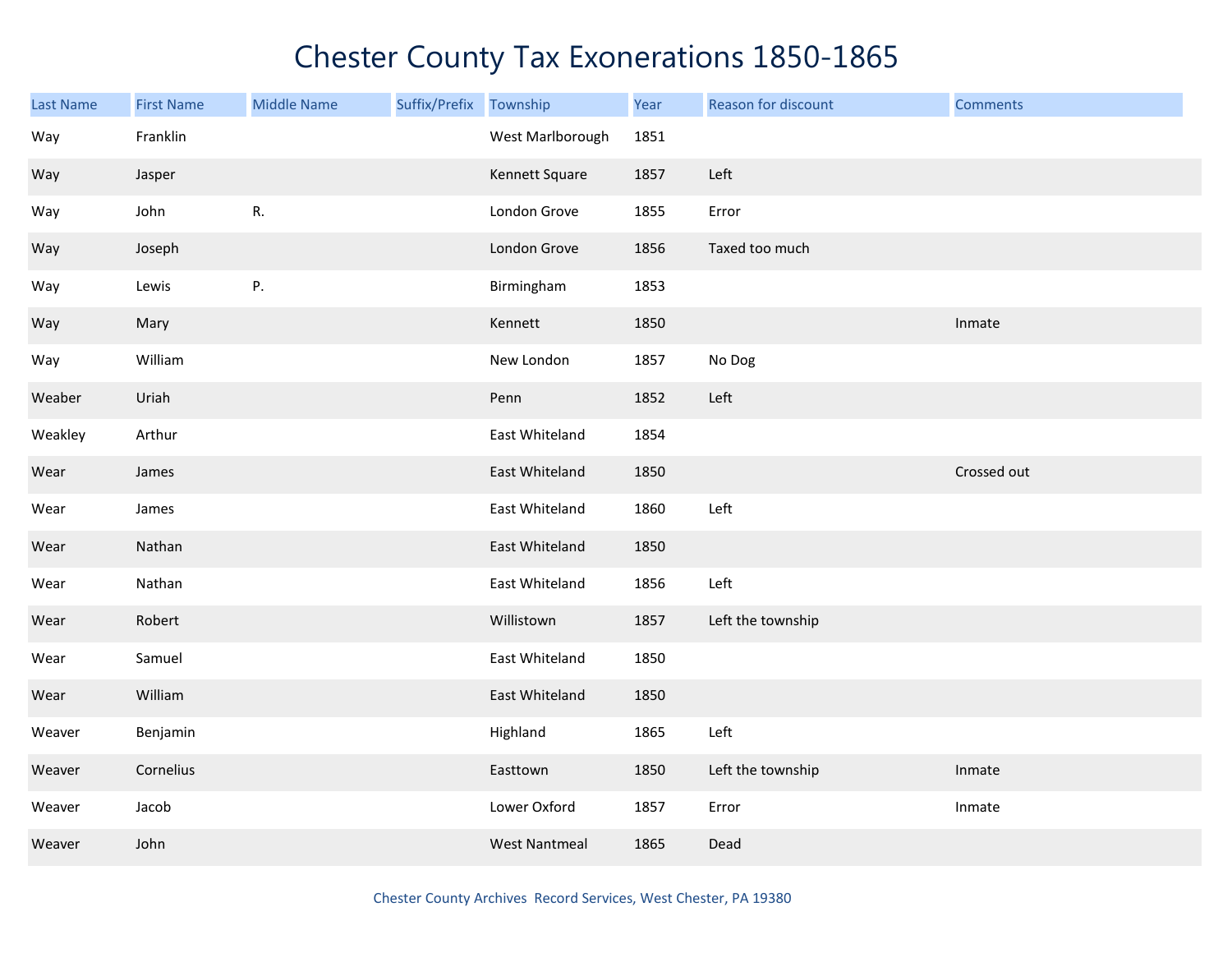| Last Name | <b>First Name</b> | <b>Middle Name</b> | Suffix/Prefix | Township             | Year | Reason for discount  | <b>Comments</b>            |
|-----------|-------------------|--------------------|---------------|----------------------|------|----------------------|----------------------------|
| Weaver    | Lewis             |                    |               | <b>East Coventry</b> | 1850 | Gone                 |                            |
| Weaver    | Philip            |                    |               | Phoenixville         | 1860 | Error                |                            |
| Weaver    | Philip            |                    |               | West Brandywine      | 1850 |                      | Inmate                     |
| Weaver    | Uriah             |                    |               | West Fallowfield     | 1855 | Left                 |                            |
| Weaver    | William           |                    |               | East Nottingham      | 1855 | Not found            |                            |
| Weaver    | William           |                    |               | Highland             | 1855 | Poor                 |                            |
| Weaver    | William           |                    |               | Highland             | 1856 | Poor                 |                            |
| Weaver    | William           |                    | Rev.          | Phoenixville         | 1897 |                      | 1st & 2nd & 4th & 6th Ward |
| Weaver    | William           |                    |               | West Caln            | 1853 | Left                 |                            |
| Webb      | Hannah            |                    |               | Pennsbury            | 1850 | Out                  |                            |
| Webb      | Hiram             |                    |               | Franklin             | 1854 | Left                 |                            |
| Webb      | Isaac             | <b>B.</b>          |               | Pennsbury            | 1853 |                      |                            |
| Webb      | James             | Ε.                 |               | Birmingham           | 1860 | Left                 |                            |
| Webb      | James             |                    |               | East Marlborough     | 1857 | Left                 |                            |
| Webb      | James             | Ε.                 |               | Pocopson             | 1853 |                      |                            |
| Webb      | Jane              |                    |               | Kennett              | 1853 |                      |                            |
| Webb      | Jesse             |                    |               | East Marlborough     | 1859 | Out                  |                            |
| Webb      | Jonathan          |                    | Heirs of      | East Nottingham      | 1834 | <b>Unseated land</b> |                            |
| Webb      | Malinda           |                    |               | East Marlborough     | 1865 | Error                |                            |
| Webb      | Richard           |                    |               | East Marlborough     | 1859 | Out                  |                            |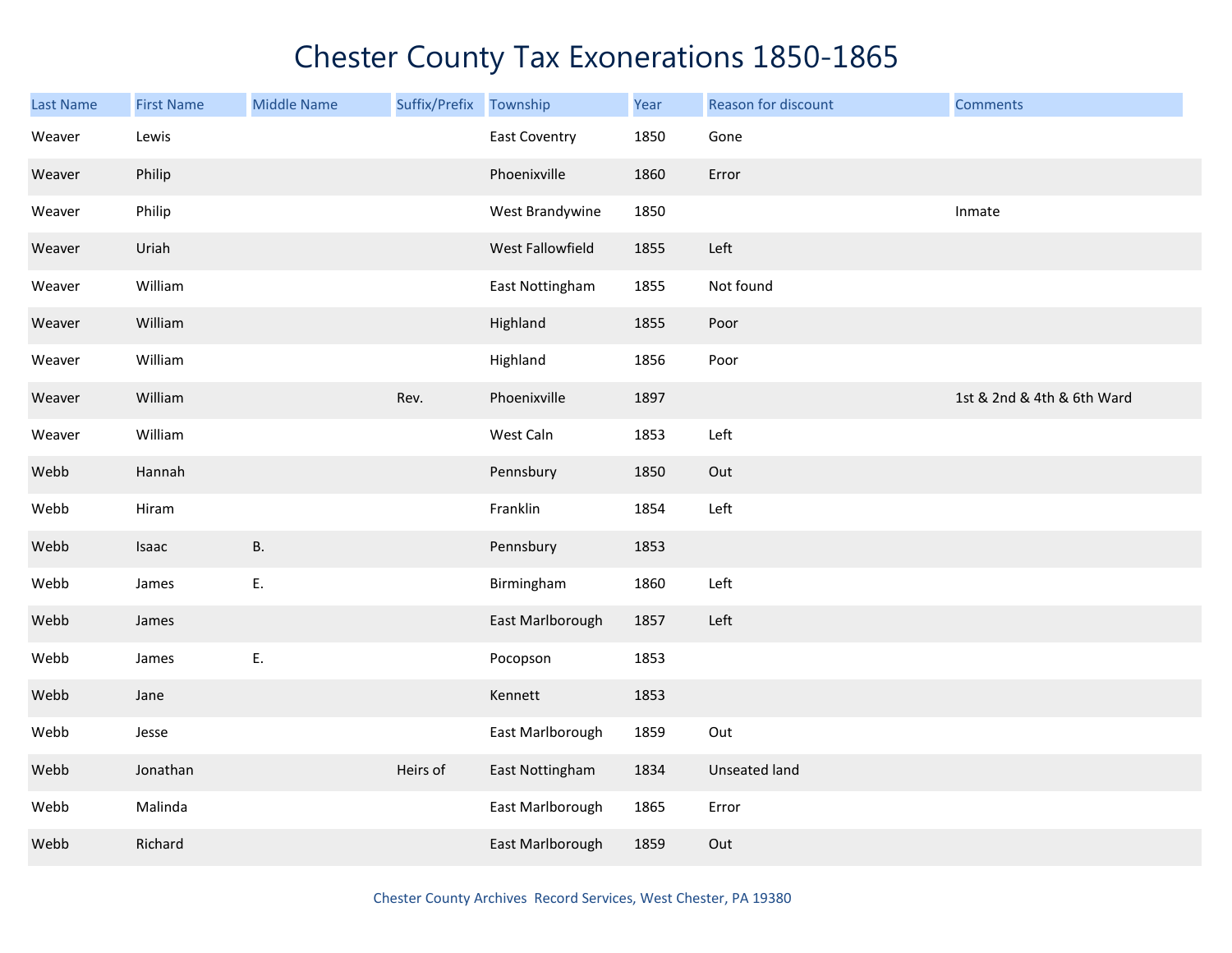| <b>Last Name</b> | <b>First Name</b> | <b>Middle Name</b> | Suffix/Prefix Township |                      | Year | Reason for discount  | <b>Comments</b>            |
|------------------|-------------------|--------------------|------------------------|----------------------|------|----------------------|----------------------------|
| Webb             | Sampson           |                    |                        | Warwick              | 1853 |                      |                            |
| Webb             | Thomas            |                    |                        | New Garden           | 1865 | <b>Unseated land</b> |                            |
| Webb             | William           |                    |                        | East Brandywine      | 1855 | Left                 |                            |
| Webb             | William           |                    |                        | Warwick              | 1853 | Left                 |                            |
| Webber           | Philip            |                    |                        | West Brandywine      | 1853 | Poor                 |                            |
| Webber           | Philip            |                    |                        | West Caln            | 1861 |                      |                            |
| Weber            | John              | Ε.                 |                        | Phoenixville         | 1897 |                      | 1st & 2nd & 4th & 6th Ward |
| Weber            | Michael           |                    |                        | Honey Brook          | 1853 | Error                |                            |
| Weber            | Thomas            |                    |                        | West Chester         | 1865 | Left                 |                            |
| Webster          | Alfred            |                    |                        | <b>Upper Oxford</b>  | 1857 | Left                 |                            |
| Webster          | Anna              |                    |                        | Upper Oxford         | 1857 |                      |                            |
| Webster          | Cisero            |                    |                        | East Caln            | 1858 |                      |                            |
| Weedley          | Henry             |                    |                        | Tredyffrin           | 1859 | Left                 |                            |
| Weeks            | Gotriel           |                    |                        | Phoenixville         | 1860 | Minor                |                            |
| Weidner          | Daniel            |                    |                        | East Pikeland        | 1853 | Left                 |                            |
| Weidner          | John              |                    |                        | East Brandywine      | 1850 | In Sadsbury          |                            |
| Weidner          | John              |                    |                        | <b>East Nantmeal</b> | 1857 |                      |                            |
| Weidner          | Peter             |                    |                        | Tredyffrin           | 1853 | Left                 |                            |
| Weir             | James             |                    |                        | East Whiteland       | 1859 | Left                 |                            |
| Weir             | Nathan            |                    |                        | Tredyffrin           | 1853 | Left                 |                            |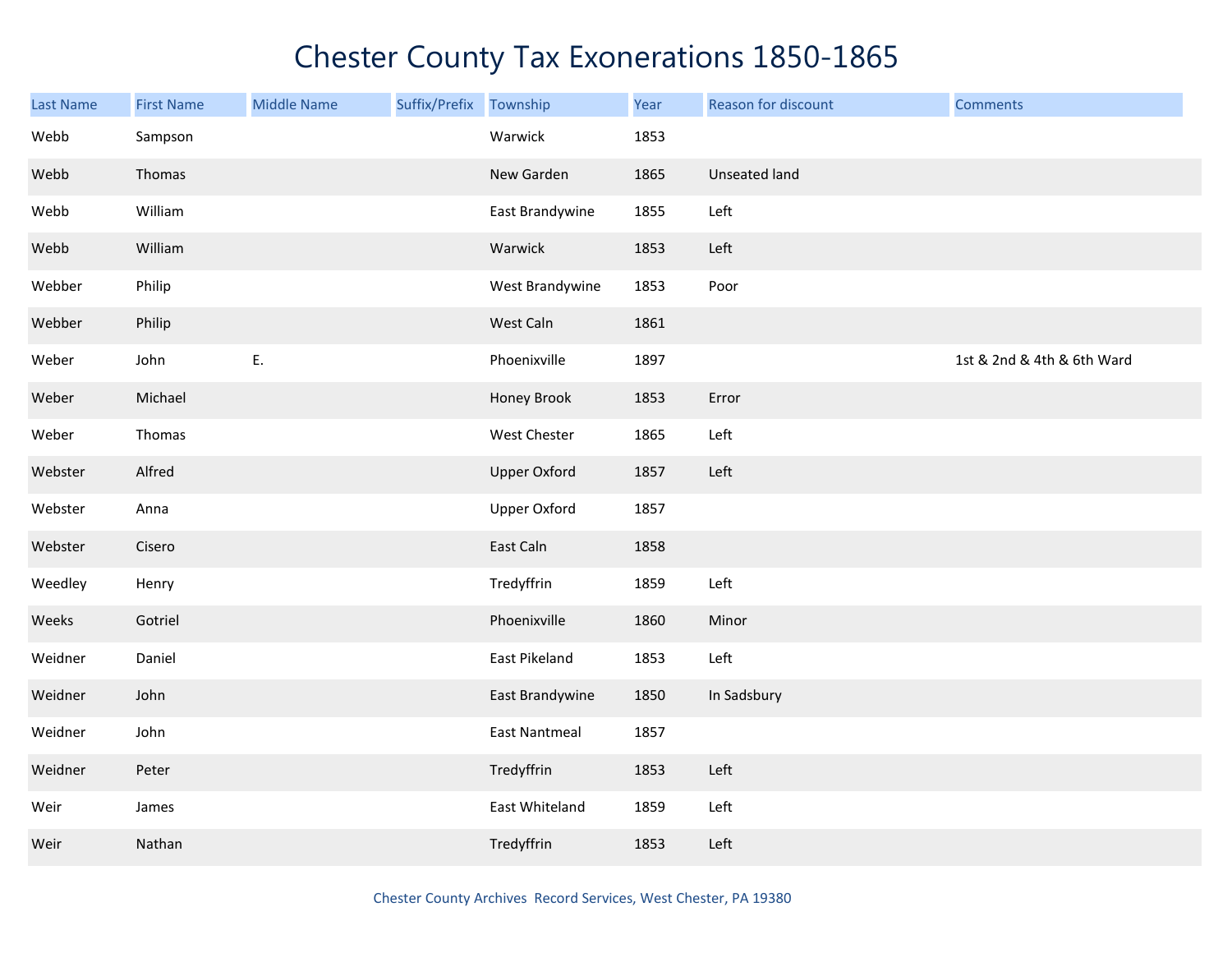| <b>Last Name</b> | <b>First Name</b> | <b>Middle Name</b> | Suffix/Prefix Township |                     | Year | Reason for discount | <b>Comments</b> |
|------------------|-------------------|--------------------|------------------------|---------------------|------|---------------------|-----------------|
| Weir             | William           |                    |                        | Valley              | 1860 | Left                |                 |
| Weirham          | John              |                    |                        | West Bradford       | 1850 |                     |                 |
| Weizer           | William           |                    |                        | London Grove        | 1856 | Left                | Inmate          |
| Welch            | Dennis            |                    |                        | Birmingham          | 1860 | Left                |                 |
| Welch            | James             |                    |                        | West Caln           | 1854 | Left                |                 |
| Welch            | James             |                    |                        | West Chester        | 1865 | Left                |                 |
| Welch            | Walter            |                    |                        | West Fallowfield    | 1855 | Left                |                 |
| Welch            | William           |                    |                        | West Chester        | 1855 | Left                |                 |
| Weldon           | Henry             |                    |                        | <b>Upper Oxford</b> | 1865 | Left                |                 |
| Wells            | Amos              |                    |                        | Warwick             | 1850 | Poor                |                 |
| Wells            | Amos              |                    |                        | Warwick             | 1853 | Deceased            |                 |
| Wells            | Elhannan          |                    |                        | North Coventry      | 1860 |                     |                 |
| Wells            | G.                | T.                 |                        | West Chester        | 1865 | Left                |                 |
| Wells            | Homer             |                    |                        | Oxford Borough      | 1865 | Left                |                 |
| Wells            | James             |                    |                        | Warwick             | 1857 |                     |                 |
| Wells            | William           |                    |                        | West Chester        | 1855 | Left                |                 |
| Welsh            | George            | W.                 |                        | Kennett Square      | 1859 | Left                |                 |
| Welsh            | James             | Η.                 |                        | Honey Brook         | 1854 | Left                |                 |
| Welsh            | James             |                    |                        | West Caln           | 1853 | Left                |                 |
| Welsh            | John              |                    |                        | West Whiteland      | 1865 | Left                |                 |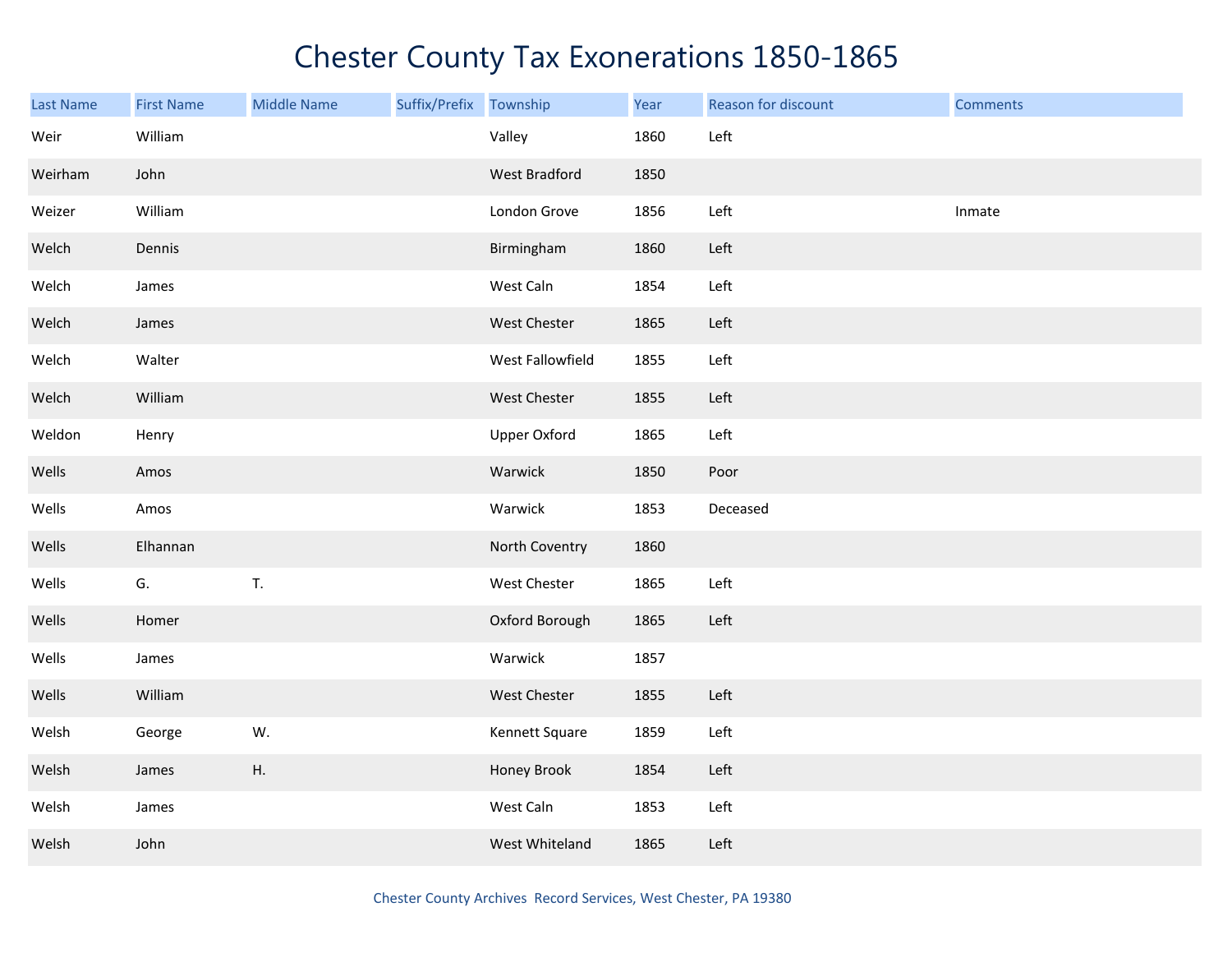| <b>Last Name</b> | <b>First Name</b> | <b>Middle Name</b> | Suffix/Prefix Township |                  | Year | Reason for discount | <b>Comments</b> |
|------------------|-------------------|--------------------|------------------------|------------------|------|---------------------|-----------------|
| Welsh            | Michael           |                    |                        | Birmingham       | 1857 | Error               |                 |
| Welsh            | Thomas            |                    |                        | East Whiteland   | 1857 | Left                |                 |
| Welsh            | Thomas            |                    |                        | West Whiteland   | 1860 | Left                |                 |
| Wempshir         | Jonathan          |                    |                        | Warwick          | 1856 |                     |                 |
| Wence            | Josiah            |                    |                        | East Whiteland   | 1859 | Left                |                 |
| Wensel           | Jacob             |                    |                        | East Vincent     | 1860 | Poor                |                 |
| Wersler          | William           |                    |                        | Charlestown      | 1857 | Error               |                 |
| Werts            | William           |                    |                        | West Caln        | 1850 |                     |                 |
| Wertz            | Peter             |                    |                        | West Pikeland    | 1865 | Dead                |                 |
| Wesler           | John              |                    |                        | Tredyffrin       | 1855 | Left                |                 |
| Wessler          | Milton            |                    |                        | Charlestown      | 1853 | 2 Watches not used  |                 |
| West             | August            |                    |                        | West Chester     | 1853 |                     |                 |
| West             | David             |                    |                        | East Vincent     | 1853 | Error               |                 |
| West             | David             |                    |                        | East Vincent     | 1855 | Error               |                 |
| West             | Ezekiel           |                    |                        | Penn             | 1852 | Poor                |                 |
| West             | Ezekiel           |                    |                        | Penn             | 1853 |                     |                 |
| West             | Frank             |                    |                        | New London       | 1898 |                     |                 |
| West             | George            |                    |                        | Newlin           | 1853 | Left                |                 |
| West             | George            |                    |                        | West Fallowfield | 1850 | Left the township   | Inmate          |
| West             | Isaac             |                    |                        | West Chester     | 1853 |                     |                 |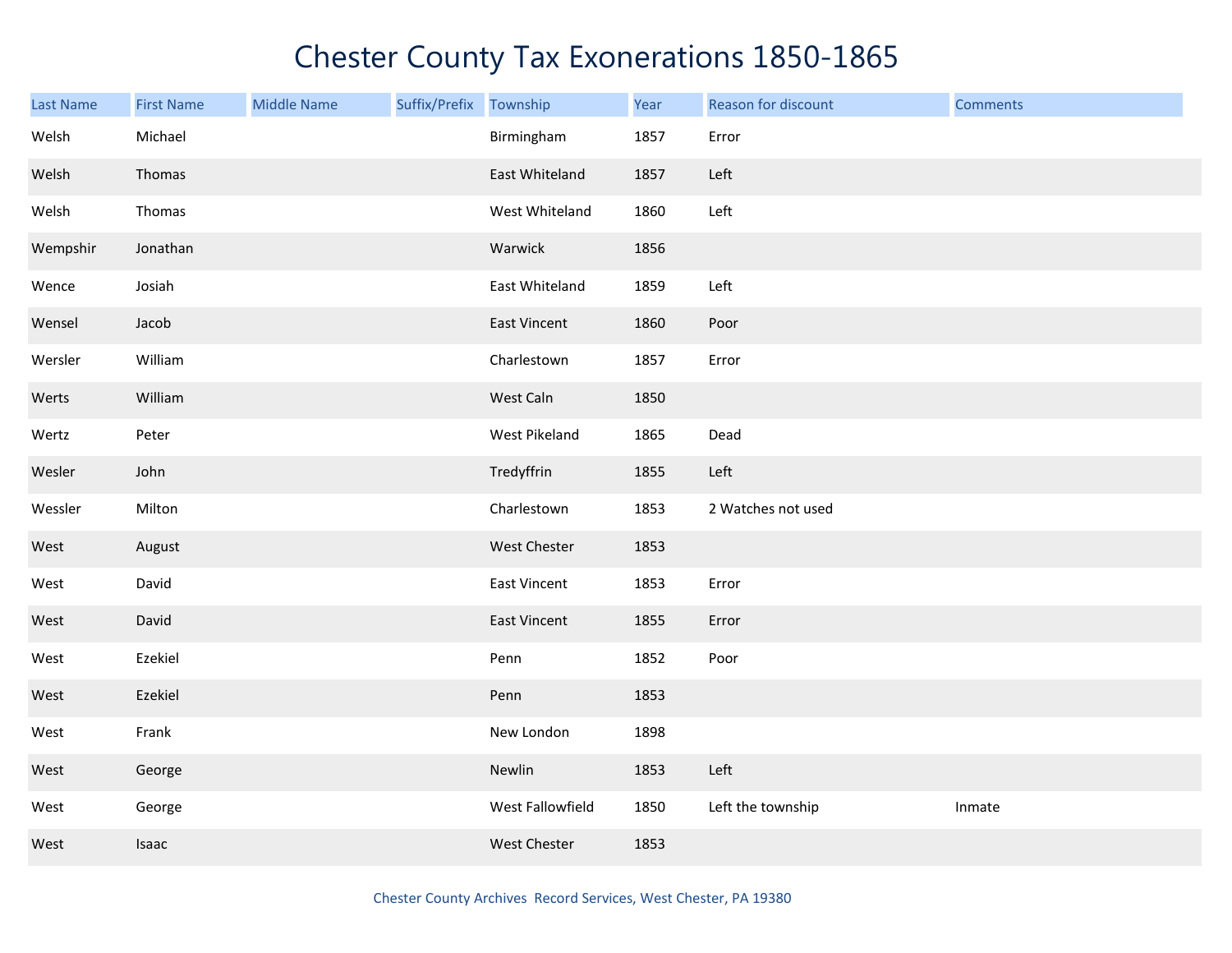| <b>Last Name</b> | <b>First Name</b> | <b>Middle Name</b> | Suffix/Prefix | Township            | Year | Reason for discount | <b>Comments</b> |
|------------------|-------------------|--------------------|---------------|---------------------|------|---------------------|-----------------|
| West             | James             |                    |               | London Grove        | 1859 | Left                |                 |
| West             | James             |                    |               | Lower Oxford        | 1860 | Poor                |                 |
| West             | John              |                    |               | Penn                | 1850 |                     |                 |
| West             | John              |                    |               | Penn                | 1852 | Poor                |                 |
| West             | John              |                    |               | Penn                | 1853 |                     |                 |
| West             | John              |                    |               | West Nottingham     | 1850 |                     | Inmate          |
| West             | Joseph            |                    |               | East Vincent        | 1859 | Left                |                 |
| West             | Pearson           |                    |               | <b>West Vincent</b> | 1865 | Unknown             |                 |
| West             | Robert            |                    |               | Penn                | 1857 | Poor                |                 |
| West             | Robert            |                    |               | West Chester        | 1865 | Left                |                 |
| West             | William           |                    |               | West Nottingham     | 1859 | Poor                |                 |
| West             | William           |                    |               | West Nottingham     | 1860 | Moved away          |                 |
| Westman          | Samuel            |                    |               | New London          | 1859 |                     |                 |
| Wetherall        | Christian         |                    |               | East Caln           | 1851 | Gone                |                 |
| Wetherell        | James             |                    |               | East Caln           | 1865 | Poor                |                 |
| Whal             | Joseph            |                    |               | Phoenixville        | 1860 | Error               |                 |
| Whalen           | Dennis            |                    |               | East Brandywine     | 1855 | Poor                |                 |
| Whalen           | Dennis            |                    |               | East Brandywine     | 1856 | Poor                |                 |
| Whalen           | Dennis            |                    |               | East Brandywine     | 1857 | Poor                |                 |
| Whann            | Walter            |                    |               | London Britain      | 1898 |                     |                 |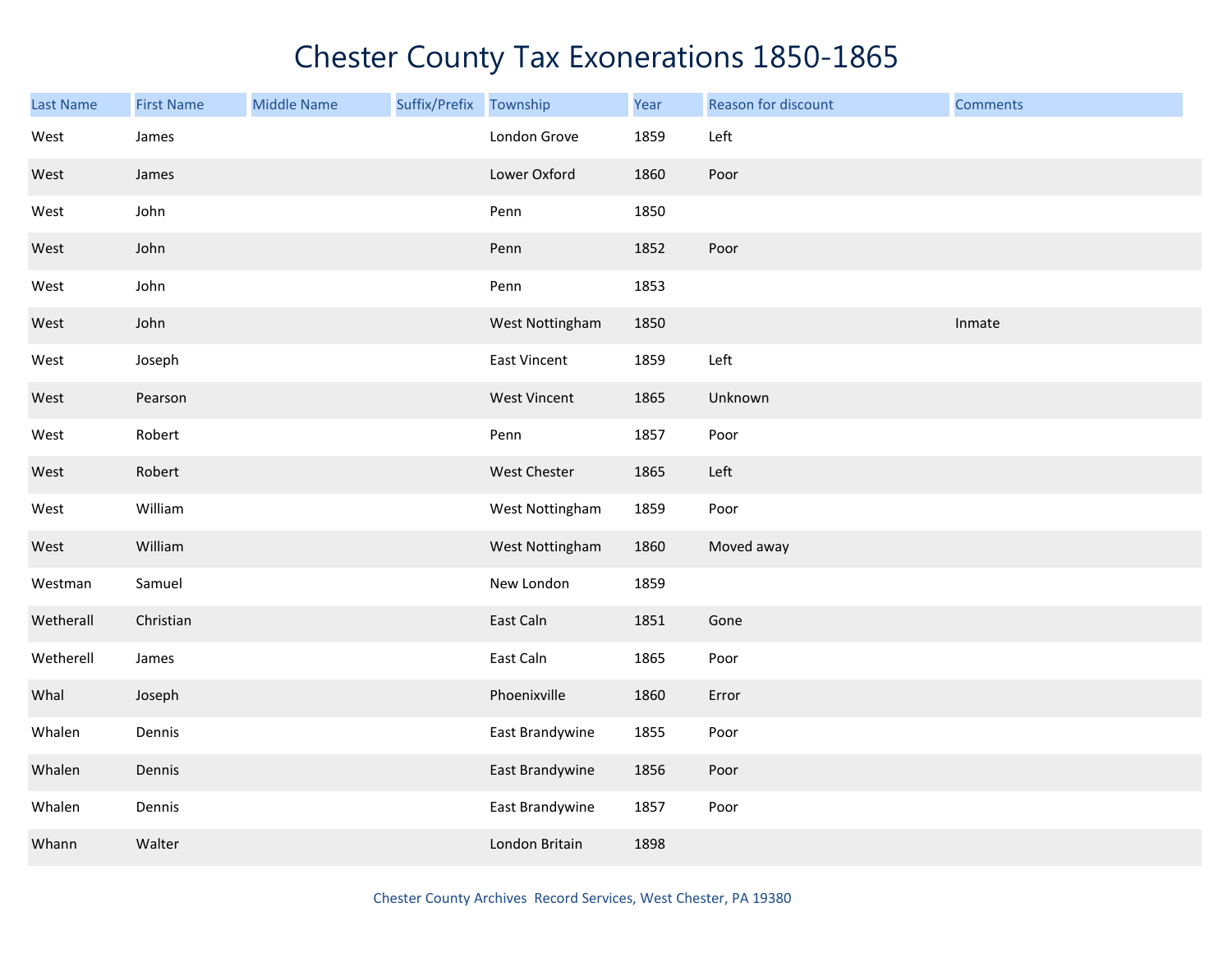| Last Name | <b>First Name</b> | <b>Middle Name</b> | Suffix/Prefix Township |                  | Year | Reason for discount                                   | <b>Comments</b> |
|-----------|-------------------|--------------------|------------------------|------------------|------|-------------------------------------------------------|-----------------|
| Whartenby | Joseph            |                    |                        | Tredyffrin       | 1859 | Left                                                  |                 |
| Wheley    | Η.                | $\mathsf T.$       |                        | West Chester     | 1853 |                                                       |                 |
| Wherl     | John              |                    |                        | Sadsbury         | 1850 | Gone                                                  | Inmate          |
| Wherret   | William           |                    |                        | Lower Oxford     | 1850 | Left the township                                     | Inmate          |
| Whetstone | Hannah            |                    |                        | West Chester     | 1857 | Poor                                                  |                 |
| Whetstone | Samuel            |                    |                        | West Chester     | 1855 | Left                                                  |                 |
| Whetstone | Samuel            |                    |                        | West Chester     | 1856 | Left                                                  |                 |
| Whidden   | G.                | Η.                 |                        | West Chester     | 1859 | Left                                                  |                 |
| Whisler   | William           |                    |                        | West Chester     | 1865 | Left                                                  |                 |
| Whitaker  | John              |                    |                        | Newlin           | 1854 | Left                                                  |                 |
| Whitcraft | Andrew            |                    |                        | Penn             | 1857 | Not in township                                       |                 |
| Whitcraft | James             |                    |                        | East Nottingham  | 1857 | Left                                                  |                 |
| Whitcraft | James             |                    |                        | London Grove     | 1853 |                                                       |                 |
| Whitcraft | John              | G.                 |                        | East Marlborough | 1857 | Poor                                                  |                 |
| Whitcraft | John              |                    |                        | East Nottingham  | 1850 | Out west for two years so say his fath Single Freeman |                 |
| Whitcraft | John              |                    |                        | Newlin           | 1860 | Left                                                  |                 |
| Whitcraft | Richard           |                    |                        | London Britain   | 1850 | Poor                                                  | Inmate          |
| Whitcraft | William           | S.                 |                        | East Marlborough | 1857 | Left                                                  |                 |
| White     | Alexander         |                    |                        | West Nottingham  | 1860 | Moved away                                            |                 |
| White     | Anderson          | G.                 |                        | East Caln        | 1860 | Left                                                  |                 |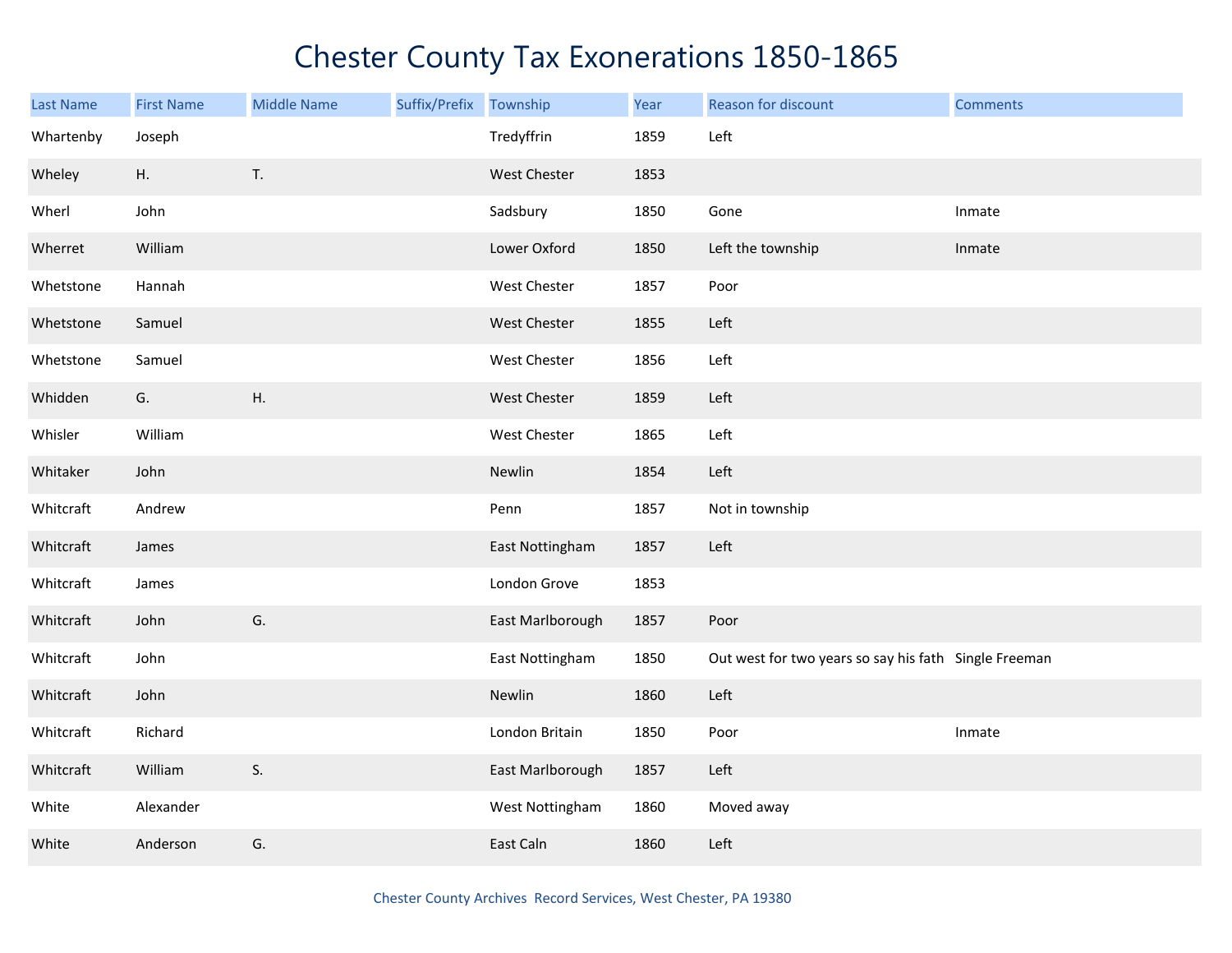| <b>Last Name</b> | <b>First Name</b> | <b>Middle Name</b> | Suffix/Prefix Township |                      | Year | Reason for discount | <b>Comments</b> |
|------------------|-------------------|--------------------|------------------------|----------------------|------|---------------------|-----------------|
| White            | Andrew            | G.                 |                        | Elk                  | 1860 | Left                |                 |
| White            | Daniel            |                    |                        | West Whiteland       | 1853 | Left                |                 |
| White            | Daniel            |                    |                        | West Whiteland       | 1855 | Unknown             |                 |
| White            | David             | G.                 |                        | Valley               | 1859 | Dead                |                 |
| White            | George            | C.                 |                        | Easttown             | 1855 |                     |                 |
| White            | George            | W.                 |                        | New Garden           | 1855 |                     |                 |
| White            | George            |                    |                        | <b>Upper Uwchlan</b> | 1865 | Left                |                 |
| White            | Jacob             |                    |                        | <b>Upper Uwchlan</b> | 1865 | Left                |                 |
| White            | James             |                    |                        | West Caln            | 1853 | Left                |                 |
| White            | James             |                    |                        | West Nottingham      | 1859 | Poor                |                 |
| White            | John              |                    |                        | Easttown             | 1854 |                     |                 |
| White            | John              |                    |                        | Honey Brook          | 1857 | Left                |                 |
| White            | John              |                    |                        | Kennett              | 1860 | Left                |                 |
| White            | Jonathan          |                    |                        | Lower Oxford         | 1853 |                     |                 |
| White            | Moses             |                    |                        | East Bradford        | 1851 | Gone                | Inmate          |
| White            | Moses             |                    |                        | Pocopson             | 1853 |                     |                 |
| White            | Moses             |                    |                        | Pocopson             | 1857 | Left                |                 |
| White            | Owen              |                    |                        | West Bradford        | 1855 | Poor                |                 |
| White            | Owen              |                    |                        | West Bradford        | 1856 | Poor                |                 |
| White            | Owen              |                    |                        | <b>West Bradford</b> | 1857 | Poor                |                 |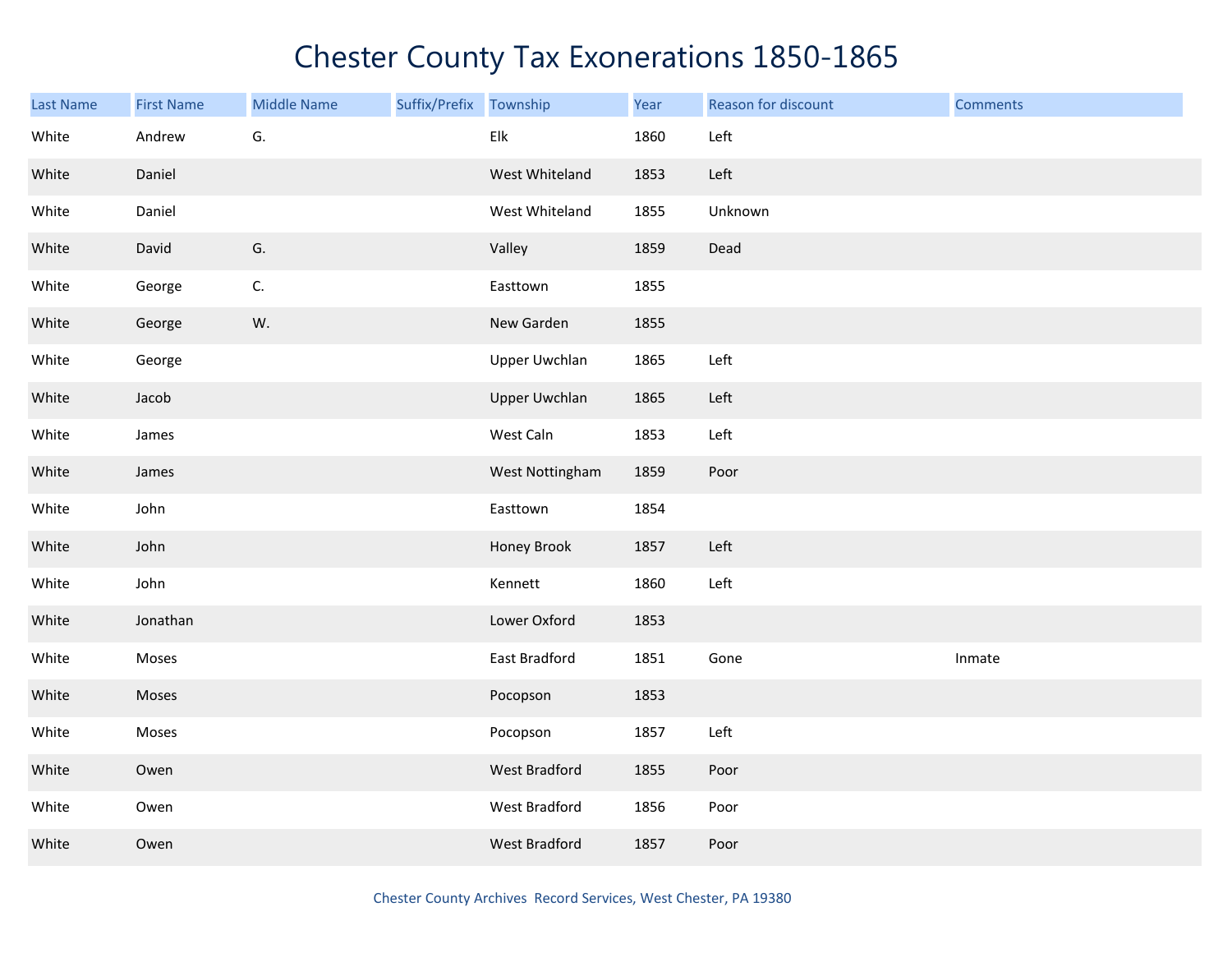| Last Name | <b>First Name</b> | <b>Middle Name</b> | Suffix/Prefix | Township             | Year | Reason for discount | <b>Comments</b>   |
|-----------|-------------------|--------------------|---------------|----------------------|------|---------------------|-------------------|
| White     | Owen              |                    |               | <b>West Nantmeal</b> | 1850 | Left the township   | Inmate            |
| White     | Richard           |                    |               | East Bradford        | 1853 |                     |                   |
| White     | Richard           |                    |               | New London           | 1855 | Poor                |                   |
| White     | Richard           |                    |               | <b>West Chester</b>  | 1856 | Left                |                   |
| White     | Robert            |                    |               | Easttown             | 1850 | Poor                | Inmate            |
| White     | Samuel            |                    |               | Easttown             | 1856 | Left                |                   |
| White     | Thomas            |                    |               | East Brandywine      | 1859 |                     |                   |
| White     | Thomas            |                    |               | Westtown             | 1862 | Left                |                   |
| White     | Washington        |                    |               | East Caln            | 1853 |                     |                   |
| White     | Washington        |                    |               | Wallace              | 1857 | Left the township   |                   |
| White     | Washington        |                    |               | West Caln            | 1857 | Left                |                   |
| White     | William           | R.                 |               | East Caln            | 1853 |                     |                   |
| White     | William           | F.                 |               | East Nottingham      | 1860 | Left                |                   |
| White     | William           |                    |               | London Grove         | 1853 |                     |                   |
| White     | William           |                    |               | New Garden           | 1850 |                     |                   |
| White     | William           | L.                 |               | West Chester         | 1859 | Error               |                   |
| Whitehead | John              |                    |               | East Brandywine      | 1853 | Left                |                   |
| Whitehead | John              |                    | M.D.          | Willistown           | 1860 |                     | Off before appeal |
| Whitehead | William           |                    |               | West Chester         | 1857 | Sold out by Sheriff |                   |
| Whitehill | John              |                    |               | Sadsbury             | 1850 | Gone                | Single Freeman    |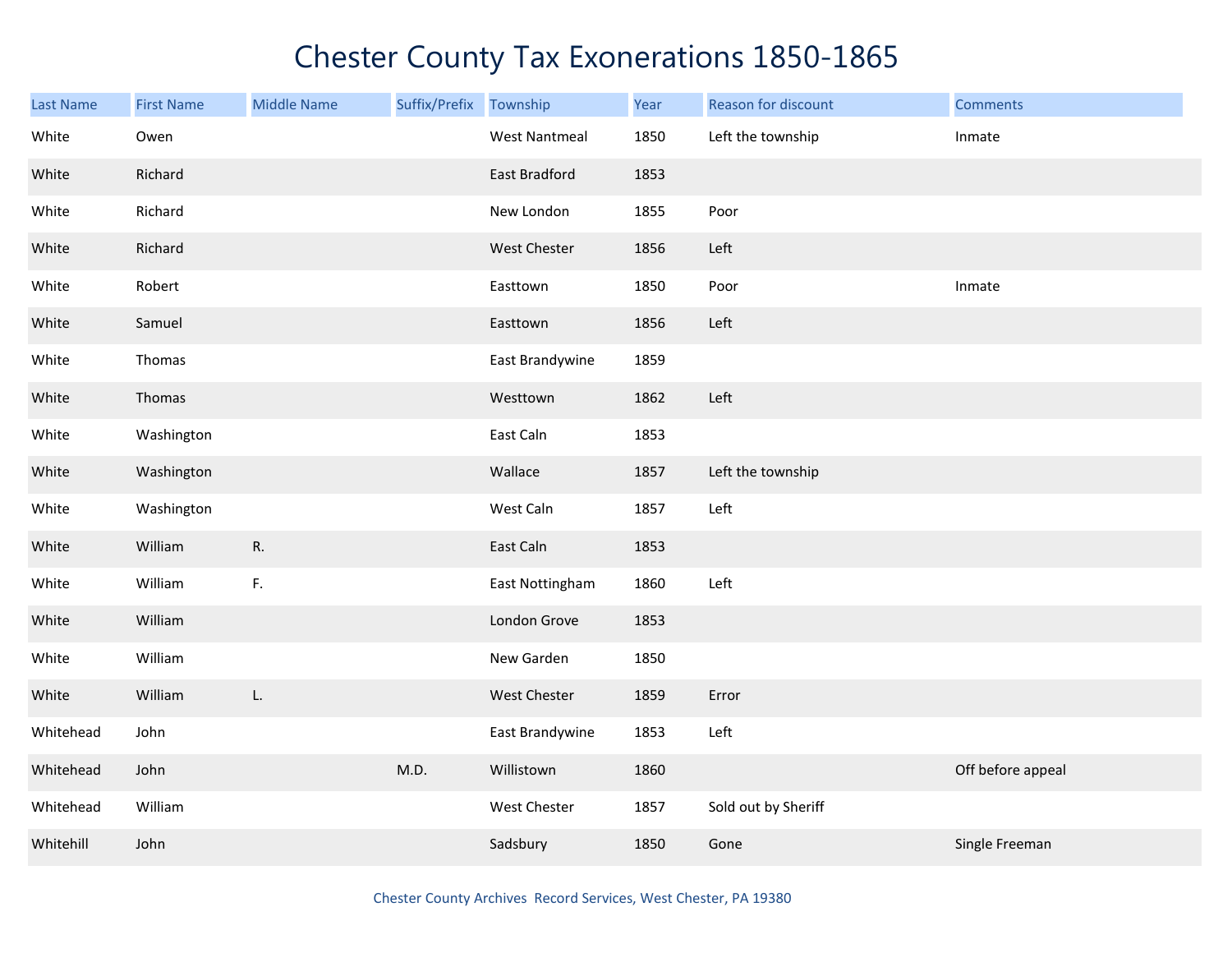| <b>Last Name</b> | <b>First Name</b> | <b>Middle Name</b> | Suffix/Prefix Township |                      | Year | Reason for discount | <b>Comments</b> |
|------------------|-------------------|--------------------|------------------------|----------------------|------|---------------------|-----------------|
| Whiteley         | William           |                    |                        | East Caln            | 1853 |                     |                 |
| Whitelock        | Washington        |                    |                        | West Caln            | 1855 | Left                |                 |
| Whitely          | Thomas            |                    | Jr.                    | East Caln            | 1856 | Lot                 |                 |
| Whitely          | Thomas            |                    |                        | East Caln            | 1856 | Left                |                 |
| Whiteman         | John              |                    |                        | West Brandywine      | 1851 | Poor                |                 |
| Whiteman         | John              |                    |                        | West Brandywine      | 1851 |                     |                 |
| Whiteman         | John              |                    |                        | West Brandywine      | 1853 | Poor                |                 |
| Whiteman         | John              |                    |                        | West Brandywine      | 1857 | Poor                |                 |
| Whiteside        | George            |                    |                        | Franklin             | 1860 | Left                |                 |
| Whiteside        | Henry             |                    |                        | <b>East Nantmeal</b> | 1855 |                     |                 |
| Whiteside        | $J_{\star}$       | M.                 |                        | Sadsbury             | 1865 | Error               |                 |
| Whiteside        | James             |                    |                        | <b>East Nantmeal</b> | 1856 | Left                | Single Freeman  |
| Whiteside        | James             |                    |                        | <b>East Nantmeal</b> | 1860 | Left                |                 |
| Whiteside        | John              |                    |                        | Honey Brook          | 1865 | Not found           |                 |
| Whitesides       | Benjamin          |                    |                        | West Vincent         | 1853 |                     |                 |
| Whitesides       | James             |                    |                        | Warwick              | 1857 |                     |                 |
| Whitesides       | John              |                    |                        | <b>East Vincent</b>  | 1852 |                     |                 |
| Whitesides       | N.                |                    |                        | South Coventry       | 1860 |                     |                 |
| Whitesides       | Nathan            |                    |                        | <b>East Vincent</b>  | 1857 |                     |                 |
| Whitesides       | Thomas            |                    |                        | <b>East Nantmeal</b> | 1865 | Error               |                 |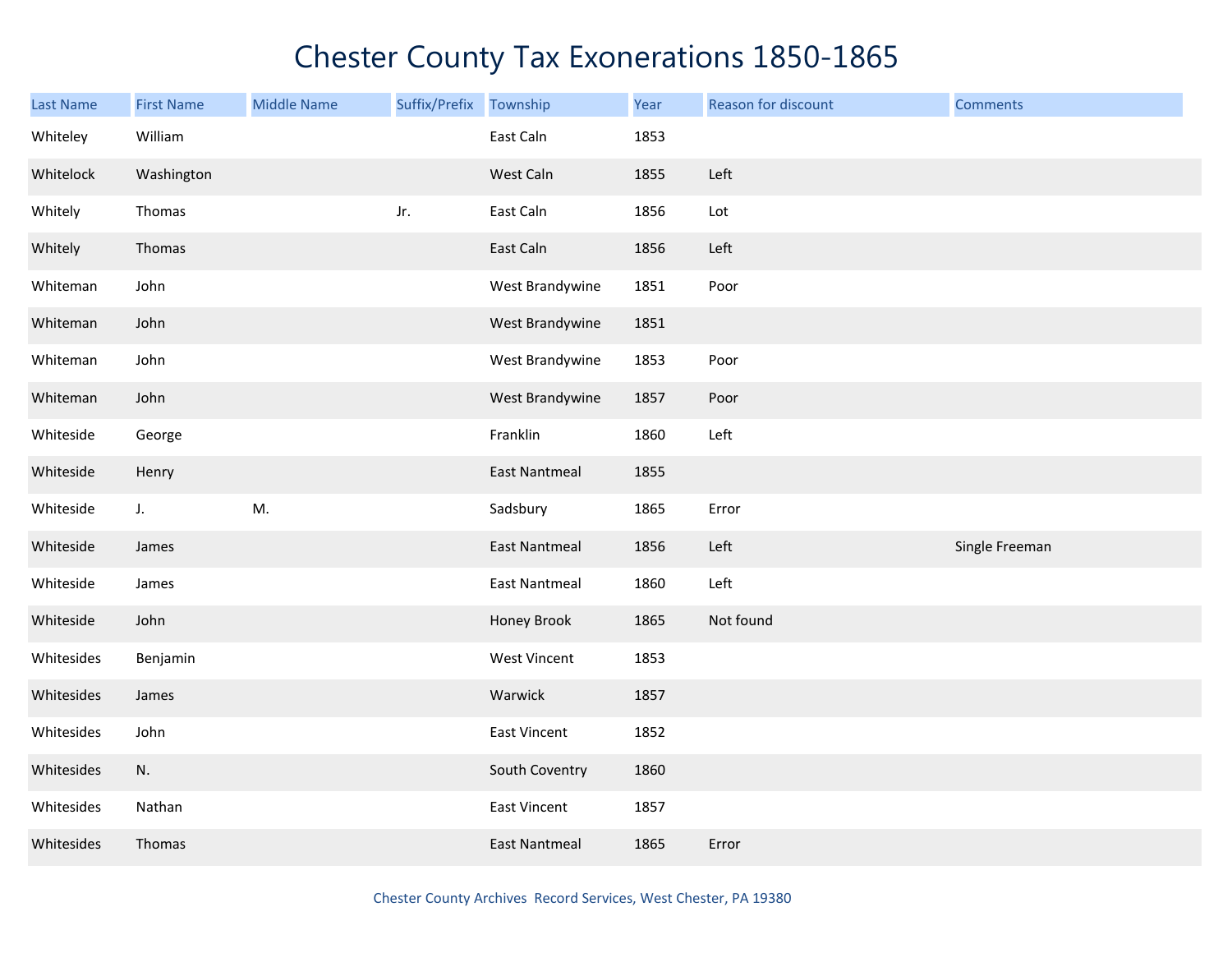| <b>Last Name</b> | <b>First Name</b> | <b>Middle Name</b> | Suffix/Prefix | Township             | Year | <b>Reason for discount</b> | <b>Comments</b> |
|------------------|-------------------|--------------------|---------------|----------------------|------|----------------------------|-----------------|
| Whitiker         | Ned               |                    |               | East Brandywine      | 1860 | Left                       |                 |
| Whitlock         | E.                | W.                 |               | Downingtown, East    | 1898 | Removed                    |                 |
| Whitman          | Abraham           |                    |               | Honey Brook          | 1854 | Left                       |                 |
| Whitman          | Abram             |                    |               | Honey Brook          | 1857 | Left                       |                 |
| Whitman          | Ezra              |                    |               | Honey Brook          | 1857 | Left                       |                 |
| Whitman          | Zachariah         |                    |               | West Chester         | 1865 | Left                       |                 |
| Whitman          | Zachariah         |                    |               | West Whiteland       | 1860 | Left                       |                 |
| Whitmen          | Samuel            |                    |               | East Brandywine      | 1850 | Left                       |                 |
| Whitmer          | Samuel            |                    |               | East Brandywine      | 1857 | Poor                       |                 |
| Whitmer          | Samuel            |                    |               | East Brandywine      | 1859 | Left                       |                 |
| Whitson          | Jacob             | T.                 |               | Sadsbury             | 1853 | Left                       |                 |
| Whitson          | Joseph            |                    |               | New London           | 1852 | Left                       |                 |
| Wiant            | Daniel            |                    |               | <b>East Coventry</b> | 1853 | Left                       |                 |
| Wiant            | Jacob             |                    |               | <b>East Coventry</b> | 1853 | Error                      |                 |
| Wickersham       | Ames              |                    |               | West Marlborough     | 1851 |                            |                 |
| Wickersham       | E.                | $\mathsf T.$       |               | Pocopson             | 1857 | Left                       |                 |
| Wickersham       | Enoch             |                    |               | East Marlborough     | 1859 | Left                       |                 |
| Wickersham       | Enos              |                    |               | East Marlborough     | 1857 | Left                       |                 |
| Wickersham       | Hannah            |                    |               | East Marlborough     | 1850 |                            | Single Freeman  |
| Wickersham       | Hannah            |                    |               | East Marlborough     | 1857 | Refuses to pay state       |                 |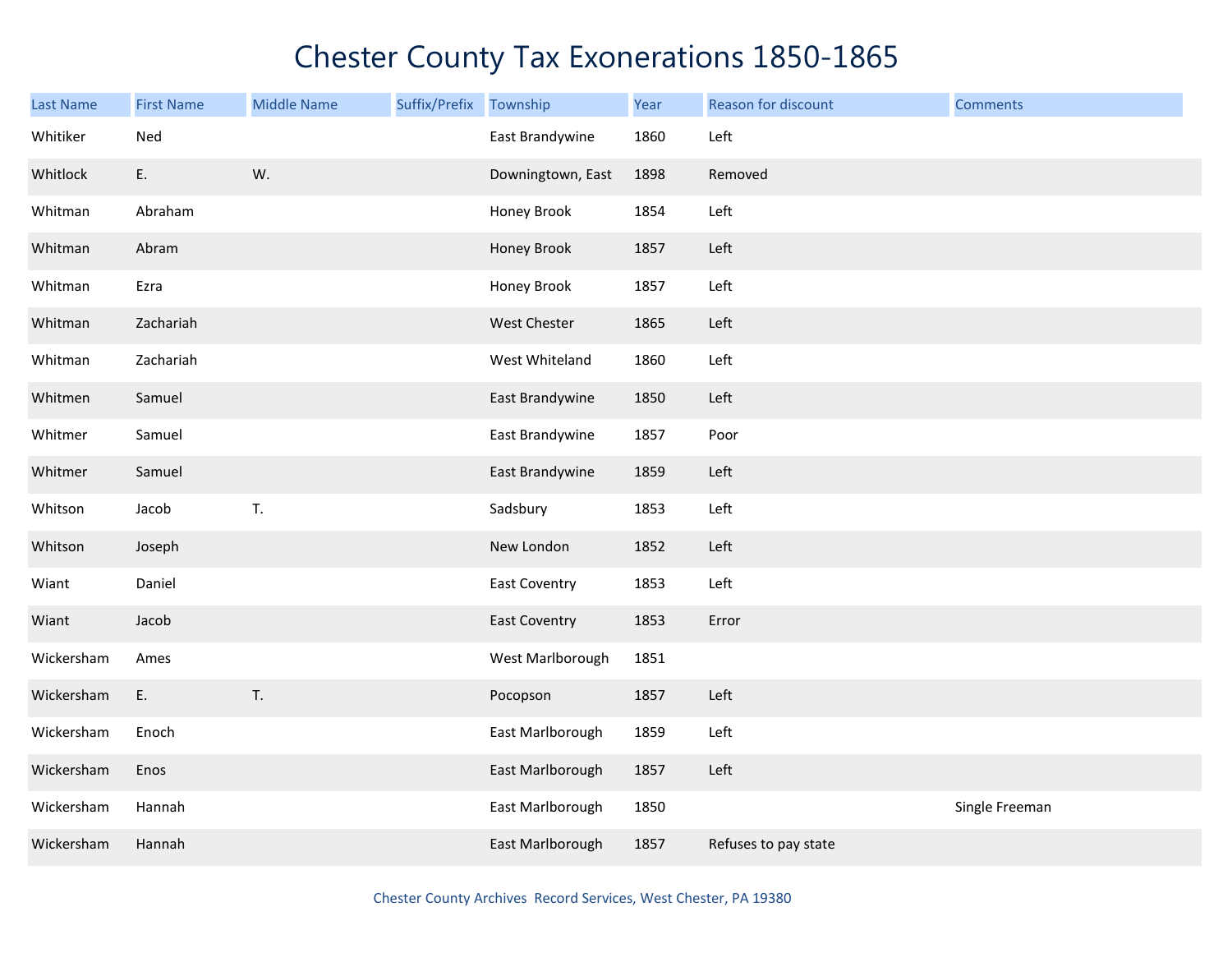| <b>Last Name</b> | <b>First Name</b> | <b>Middle Name</b> | Suffix/Prefix Township |                      | Year | Reason for discount | <b>Comments</b> |
|------------------|-------------------|--------------------|------------------------|----------------------|------|---------------------|-----------------|
| Wickersham       | Isaac             |                    |                        | Newlin               | 1860 | Left                | Crossed out     |
| Wickersham       | Jacob             | S.                 |                        | Newlin               | 1850 | Pays freeholder     |                 |
| Wickersham       | James             |                    |                        | Newlin               | 1855 |                     |                 |
| Wickersham       | James             |                    |                        | Pocopson             | 1853 |                     |                 |
| Wickersham       | James             |                    |                        | West Bradford        | 1849 |                     |                 |
| Wickersham       | Jefferis          |                    |                        | West Chester         | 1859 | Poor                |                 |
| Wickersham       | Jefferis          |                    |                        | West Chester         | 1860 | Poor                |                 |
| Wickersham       | Joseph            | ${\mathsf G}.$     |                        | New Garden           | 1852 |                     |                 |
| Wickersham       | Levi              |                    | Jr.                    | London Grove         | 1853 |                     |                 |
| Wickersham       | William           |                    |                        | Valley               | 1857 | Left                |                 |
| Wickersham       | William           |                    |                        | Valley               | 1860 | Poor                |                 |
| Widdows          | Samuel            |                    |                        | West Marlborough     | 1851 |                     |                 |
| Widdows          | William           |                    |                        | Franklin             | 1854 | Left                |                 |
| Widdows          | William           |                    |                        | Lower Oxford         | 1857 | Poor                | Inmate          |
| Widdows          | William           |                    |                        | New Garden           | 1850 |                     |                 |
| Widdows          | William           |                    |                        | New London           | 1852 | No Dog              |                 |
| Widdows          | William           |                    |                        | New London           | 1859 |                     |                 |
| Widdows          | William           |                    |                        | Penn                 | 1855 | Poor                |                 |
| Widener          | Daniel            |                    |                        | <b>East Nantmeal</b> | 1865 | Left                |                 |
| Widener          | John              |                    |                        | <b>East Coventry</b> | 1850 | Left                |                 |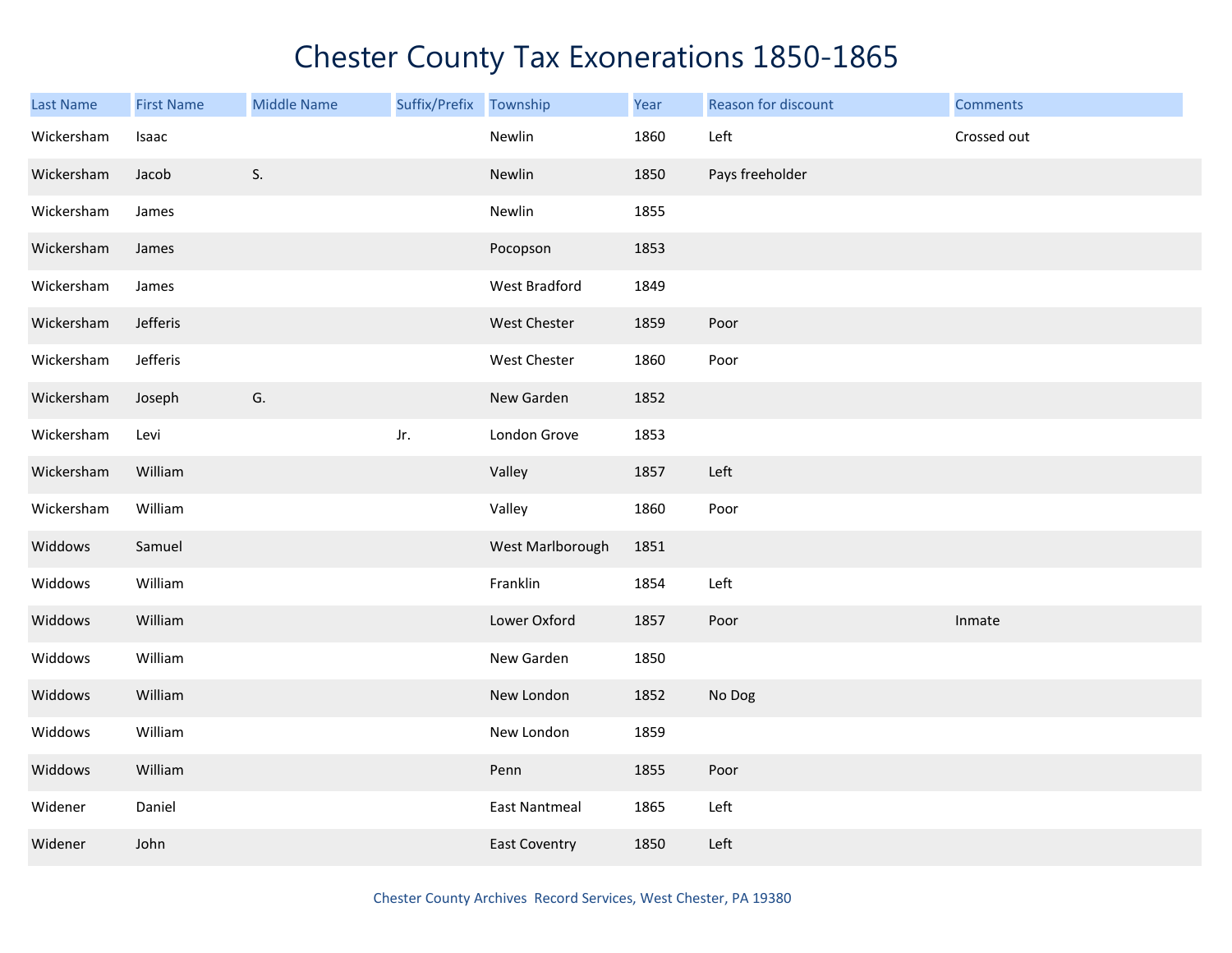| <b>Last Name</b> | <b>First Name</b> | <b>Middle Name</b> | Suffix/Prefix | Township             | Year | Reason for discount | <b>Comments</b> |
|------------------|-------------------|--------------------|---------------|----------------------|------|---------------------|-----------------|
| Widner           | David             |                    |               | <b>East Nantmeal</b> | 1852 |                     |                 |
| Widner           | George            |                    |               | Warwick              | 1853 | Poor                |                 |
| Widner           | George            |                    | Jr.           | Warwick              | 1856 |                     |                 |
| Widner           | George            |                    | Sr.           | Warwick              | 1856 |                     |                 |
| Widner           | George            |                    | Jr.           | Warwick              | 1857 |                     |                 |
| Widner           | George            |                    | Sr.           | Warwick              | 1857 |                     |                 |
| Widner           | Joseph            |                    |               | Warwick              | 1859 |                     |                 |
| Wier             | John              |                    |               | <b>Upper Oxford</b>  | 1857 | Left                |                 |
| Wier             | Nathan            |                    |               | East Whiteland       | 1857 | Left                |                 |
| Wier             | William           |                    |               | East Nottingham      | 1857 | Left                |                 |
| Wilcox           | William           |                    |               | West Brandywine      | 1851 |                     |                 |
| Wilds            | Mahlon            | ${\sf H}.$         |               | Easttown             | 1860 | Left                |                 |
| Wilds            | Mahlon            |                    |               | Tredyffrin           | 1850 | Gone                | Military Men    |
| Wilds            | Mahlon            |                    |               | Tredyffrin           | 1850 | Gone                |                 |
| Wiley            | Andrew            |                    | Heirs of      | East Nottingham      | 1850 | No Dog              |                 |
| Wiley            | James             |                    |               | East Marlborough     | 1855 | Left                |                 |
| Wiley            | James             |                    |               | London Grove         | 1851 |                     |                 |
| Wiley            | James             |                    |               | Pocopson             | 1854 | Left                |                 |
| Wiley            | John              |                    |               | West Chester         | 1853 |                     |                 |
| Wiley            | Joshua            |                    |               | Londonderry          | 1850 | Out                 |                 |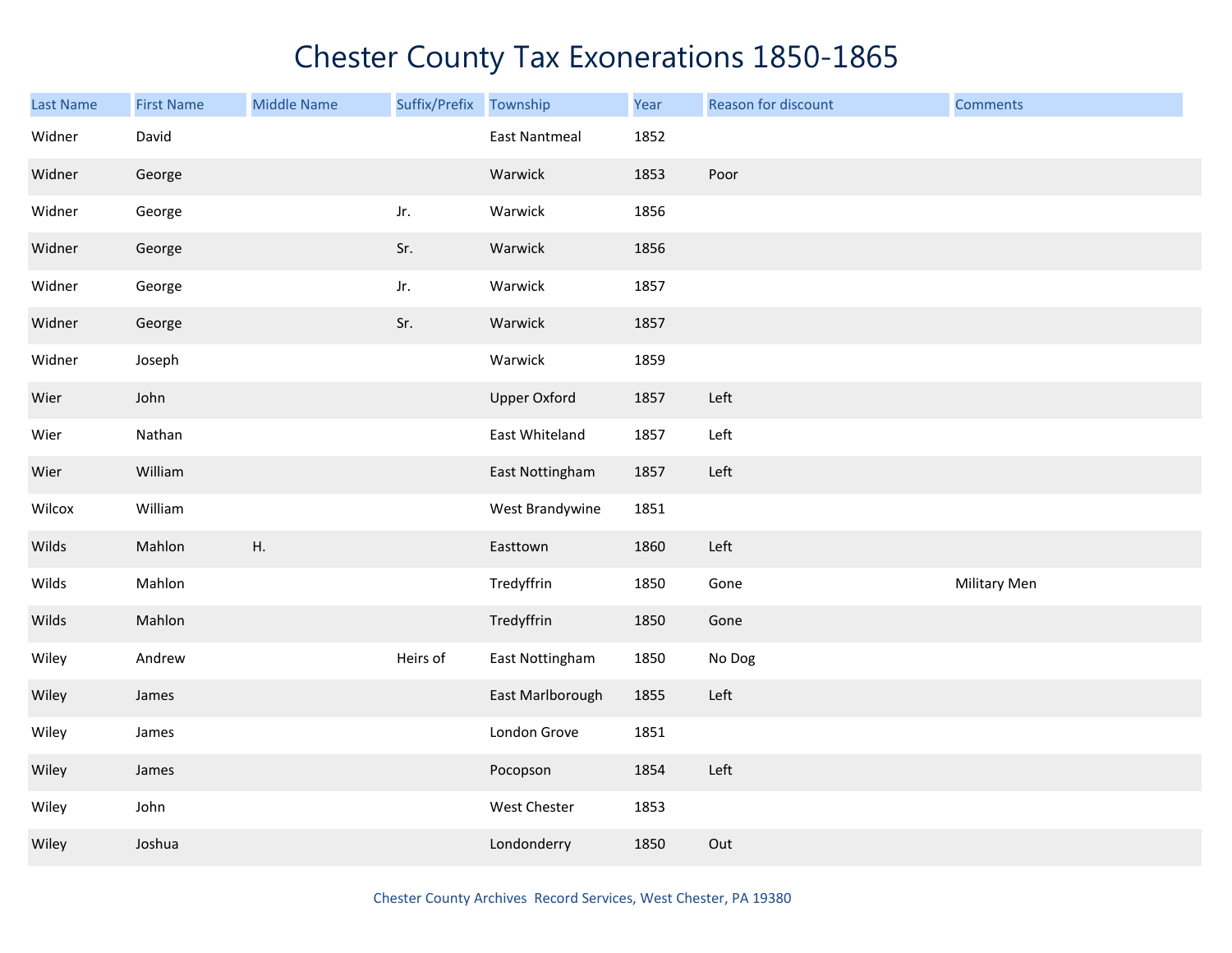| <b>Last Name</b> | <b>First Name</b> | <b>Middle Name</b> | Suffix/Prefix | Township            | Year | Reason for discount | <b>Comments</b> |
|------------------|-------------------|--------------------|---------------|---------------------|------|---------------------|-----------------|
| Wiley            | Michael           |                    |               | East Whiteland      | 1850 |                     |                 |
| Wiley            | Michael           |                    |               | Tredyffrin          | 1853 | Left                |                 |
| Wiley            | Robert            |                    |               | London Grove        | 1853 |                     |                 |
| Wiley            | Robert            |                    |               | West Chester        | 1850 |                     |                 |
| Wiley            | William           |                    |               | East Nottingham     | 1853 |                     |                 |
| Wilits           | Nathaniel         |                    |               | <b>East Vincent</b> | 1856 | Not found           |                 |
| Wilkenson        | Richard           |                    |               | Phoenixville        | 1860 | Duplicate           |                 |
| Wilkerson        | Eliza             |                    |               | South Coventry      | 1898 |                     |                 |
| Wilkeson         | Robert            |                    |               | New London          | 1852 | Error               |                 |
| Wilkinson        | Emmor             |                    |               | East Caln           | 1865 | Poor                |                 |
| Wilkinson        | Emmor             |                    |               | Sadsbury            | 1850 | Gone                | Inmate          |
| Wilkinson        | John              |                    |               | Pocopson            | 1856 | Left                |                 |
| Wilkinson        | John              |                    |               | Pocopson            | 1857 | Left                |                 |
| Wilkinson        | John              |                    |               | South Coventry      | 1850 | Unseated land       |                 |
| Wilkinson        | Joseph            |                    |               | East Brandywine     | 1855 | Left                |                 |
| Wilkinson        | Joseph            |                    |               | West Chester        | 1856 | Left                |                 |
| Wilkinson        | Josiah            |                    |               | East Nottingham     | 1853 |                     |                 |
| Wilkinson        | Robert            |                    |               | Franklin            | 1855 | Left                |                 |
| Wilkinson        | William           |                    |               | Pocopson            | 1857 | Left                |                 |
| Wilkinson        | William           |                    |               | <b>West Vincent</b> | 1860 | Left                |                 |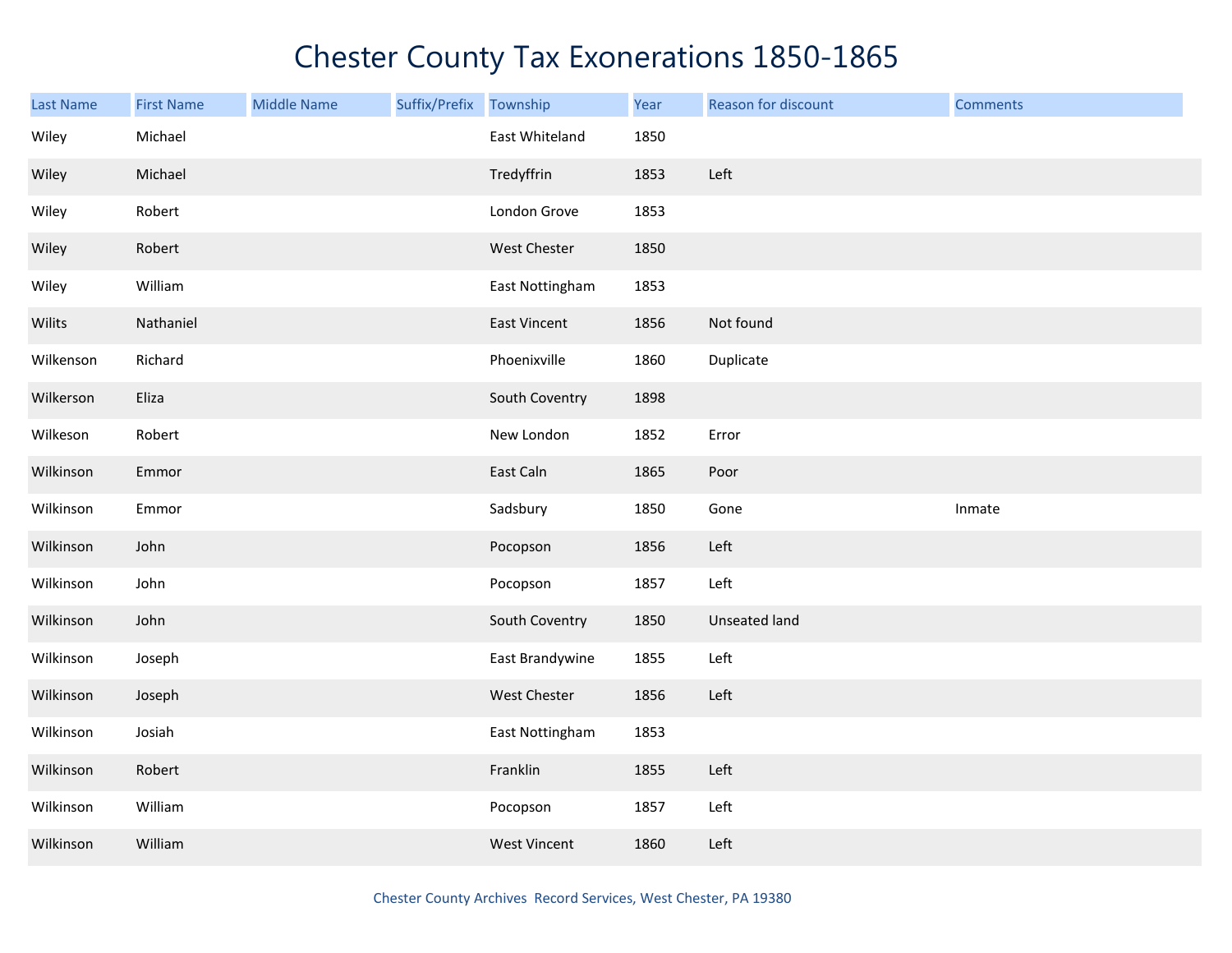| <b>Last Name</b> | <b>First Name</b> | <b>Middle Name</b> | Suffix/Prefix | Township             | Year | Reason for discount | <b>Comments</b> |
|------------------|-------------------|--------------------|---------------|----------------------|------|---------------------|-----------------|
| Wilkison         | John              |                    |               | South Coventry       | 1851 | Unseated land       |                 |
| Willard          | Benjamin          | F <sub>r</sub>     |               | London Britain       | 1857 | Left                |                 |
| Willard          | Christian         |                    |               | <b>West Nantmeal</b> | 1859 | Left                |                 |
| Willard          | Christian         |                    |               | <b>West Nantmeal</b> | 1860 | Left                |                 |
| Willard          | Isaac             |                    |               | Highland             | 1856 | Poor                |                 |
| Willard          | Isaac             |                    |               | Highland             | 1865 | Left                |                 |
| Willard          | Isaac             |                    |               | Londonderry          | 1865 | Left                |                 |
| Willard          | Richard           |                    |               | Lower Oxford         | 1850 | Left the township   | Inmate          |
| Willauer         | David             |                    |               | North Coventry       | 1860 |                     |                 |
| Willauer         | John              |                    | Sr.           | South Coventry       | 1865 | Poor                |                 |
| Willauer         | Jonathan          |                    |               | North Coventry       | 1857 | Left                |                 |
| Willauer         | Lafaette          |                    |               | North Coventry       | 1853 | Left                |                 |
| Willauer         | Seneca            | W.                 |               | North Coventry       | 1860 |                     |                 |
| Willham          | John              |                    |               | Phoenixville         | 1860 | Left                |                 |
| Williams         | А.                | W.                 |               | West Chester         | 1857 | Poor                |                 |
| Williams         | А.                | W.                 |               | West Chester         | 1859 |                     |                 |
| Williams         | Abraham           |                    |               | Westtown             | 1855 | Error               |                 |
| Williams         | Anthony           |                    |               | West Chester         | 1850 |                     |                 |
| Williams         | Benjamin          |                    |               | Willistown           | 1850 | Unable to pay       | Inmate          |
| Williams         | Charles           |                    |               | East Whiteland       | 1850 |                     |                 |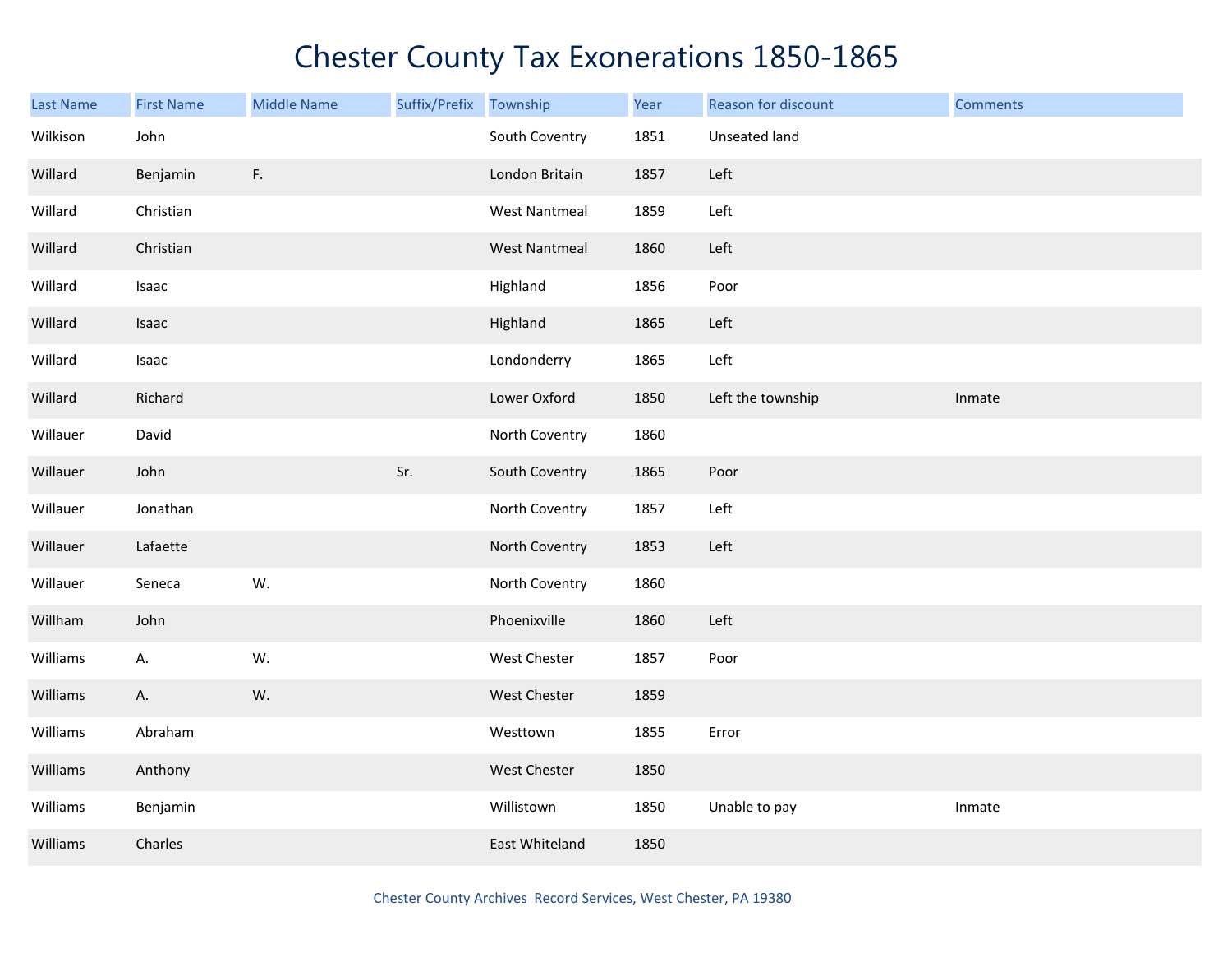| <b>Last Name</b> | <b>First Name</b> | <b>Middle Name</b> | Suffix/Prefix Township |                     | Year | Reason for discount | <b>Comments</b> |
|------------------|-------------------|--------------------|------------------------|---------------------|------|---------------------|-----------------|
| Williams         | Charles           |                    |                        | East Whiteland      | 1856 | Left                |                 |
| Williams         | Charles           |                    |                        | East Whiteland      | 1857 | Poor                |                 |
| Williams         | David             |                    |                        | East Caln           | 1854 | Left                |                 |
| Williams         | David             |                    |                        | Kennett             | 1856 | Left                |                 |
| Williams         | David             |                    |                        | <b>Upper Oxford</b> | 1856 |                     |                 |
| Williams         | David             |                    |                        | West Marlborough    | 1855 |                     |                 |
| Williams         | Edward            |                    |                        | Phoenixville        | 1860 | Left                |                 |
| Williams         | Elias             |                    |                        | Kennett             | 1856 | Left                |                 |
| Williams         | Elias             |                    |                        | Kennett Square      | 1857 | Left                |                 |
| Williams         | Ellis             |                    |                        | West Chester        | 1854 | Error               |                 |
| Williams         | George            |                    |                        | <b>Upper Oxford</b> | 1850 |                     |                 |
| Williams         | George            |                    |                        | West Pikeland       | 1859 | Poor                |                 |
| Williams         | Henry             |                    |                        | <b>Upper Oxford</b> | 1850 |                     |                 |
| Williams         | Isaac             |                    |                        | East Whiteland      | 1855 |                     |                 |
| Williams         | Isaac             |                    |                        | East Whiteland      | 1856 | Poor                |                 |
| Williams         | Isaac             |                    |                        | East Whiteland      | 1857 | Poor                |                 |
| Williams         | Isaac             |                    |                        | East Whiteland      | 1859 | Cripple             |                 |
| Williams         | Isaac             |                    |                        | West Brandywine     | 1856 | Poor                |                 |
| Williams         | J.                | R.                 |                        | Charlestown         | 1860 | Left                |                 |
| Williams         | J.                | <b>B.</b>          |                        | West Chester        | 1865 | Left                |                 |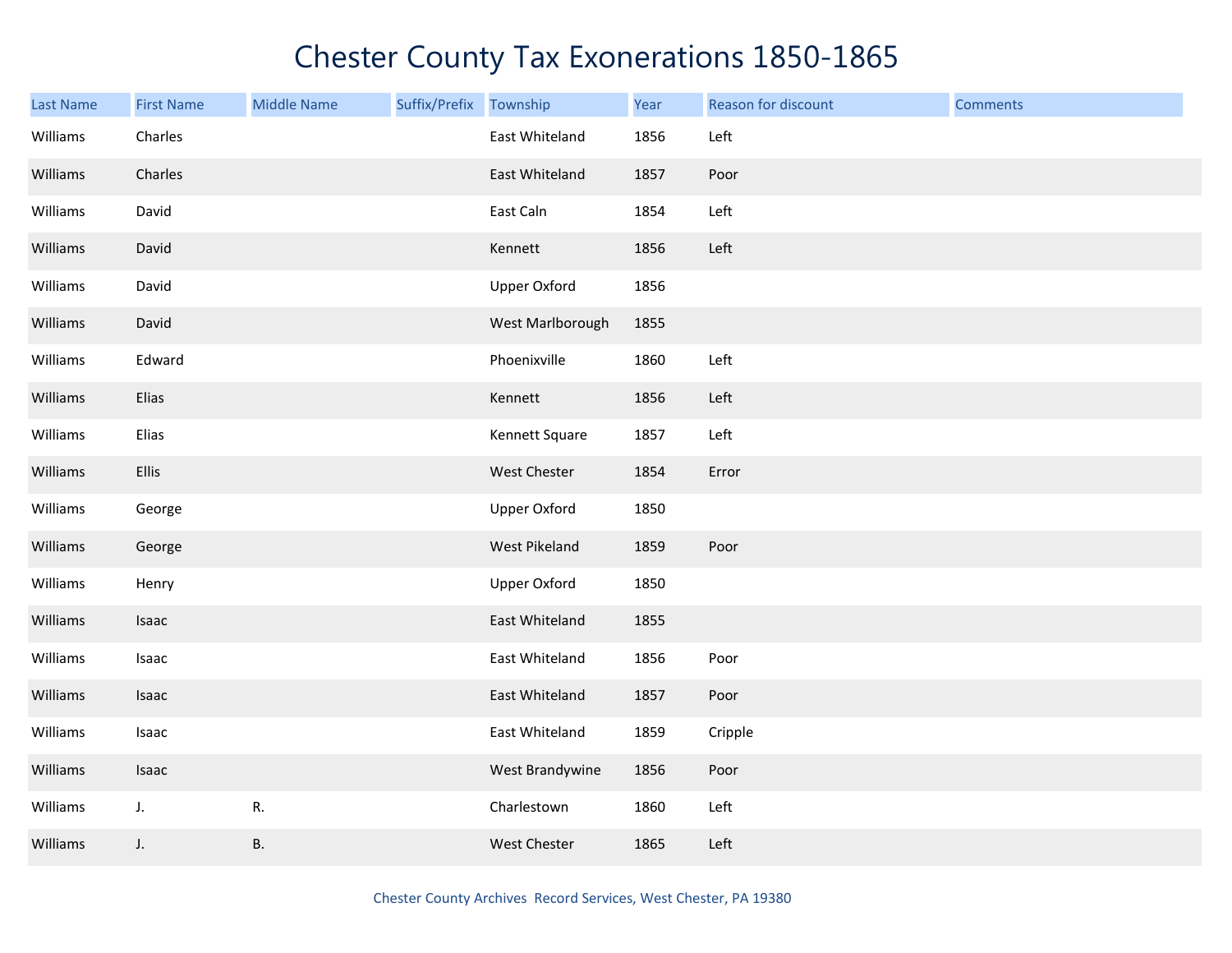| Last Name | <b>First Name</b> | <b>Middle Name</b> | Suffix/Prefix Township |                  | Year | Reason for discount  | <b>Comments</b> |
|-----------|-------------------|--------------------|------------------------|------------------|------|----------------------|-----------------|
| Williams  | James             |                    |                        | Phoenixville     | 1860 | Left                 |                 |
| Williams  | James             |                    |                        | Sadsbury         | 1854 | Under age            |                 |
| Williams  | James             |                    |                        | Tredyffrin       | 1900 | Assessed to Gross    |                 |
| Williams  | John              |                    |                        | Charlestown      | 1850 | Unseated land        | Colored         |
| Williams  | John              |                    |                        | East Bradford    | 1853 |                      |                 |
| Williams  | John              |                    |                        | East Bradford    | 1853 |                      |                 |
| Williams  | John              |                    |                        | East Bradford    | 1865 | Poor                 |                 |
| Williams  | John              |                    |                        | East Caln        | 1851 | Lives in Bradford    |                 |
| Williams  | John              |                    |                        | East Marlborough | 1859 | Poor                 |                 |
| Williams  | John              |                    |                        | Hopewell         | 1857 | Left                 |                 |
| Williams  | John              |                    |                        | London Grove     | 1850 |                      |                 |
| Williams  | John              |                    |                        | Sadsbury         | 1853 | Deceased             |                 |
| Williams  | John              |                    |                        | South Coventry   | 1850 | Unseated land        |                 |
| Williams  | John              |                    |                        | South Coventry   | 1851 | <b>Unseated land</b> |                 |
| Williams  | John              |                    |                        | South Coventry   | 1855 | Unseated land        |                 |
| Williams  | John              |                    |                        | West Bradford    | 1857 | Poor                 |                 |
| Williams  | John              |                    |                        | West Nottingham  | 1865 | Left                 |                 |
| Williams  | John              | C.                 |                        | Willistown       | 1857 | Error                |                 |
| Williams  | Joseph            |                    |                        | West Marlborough | 1865 | Poor                 |                 |
| Williams  | Joseph            |                    |                        | West Whiteland   | 1853 | Left                 |                 |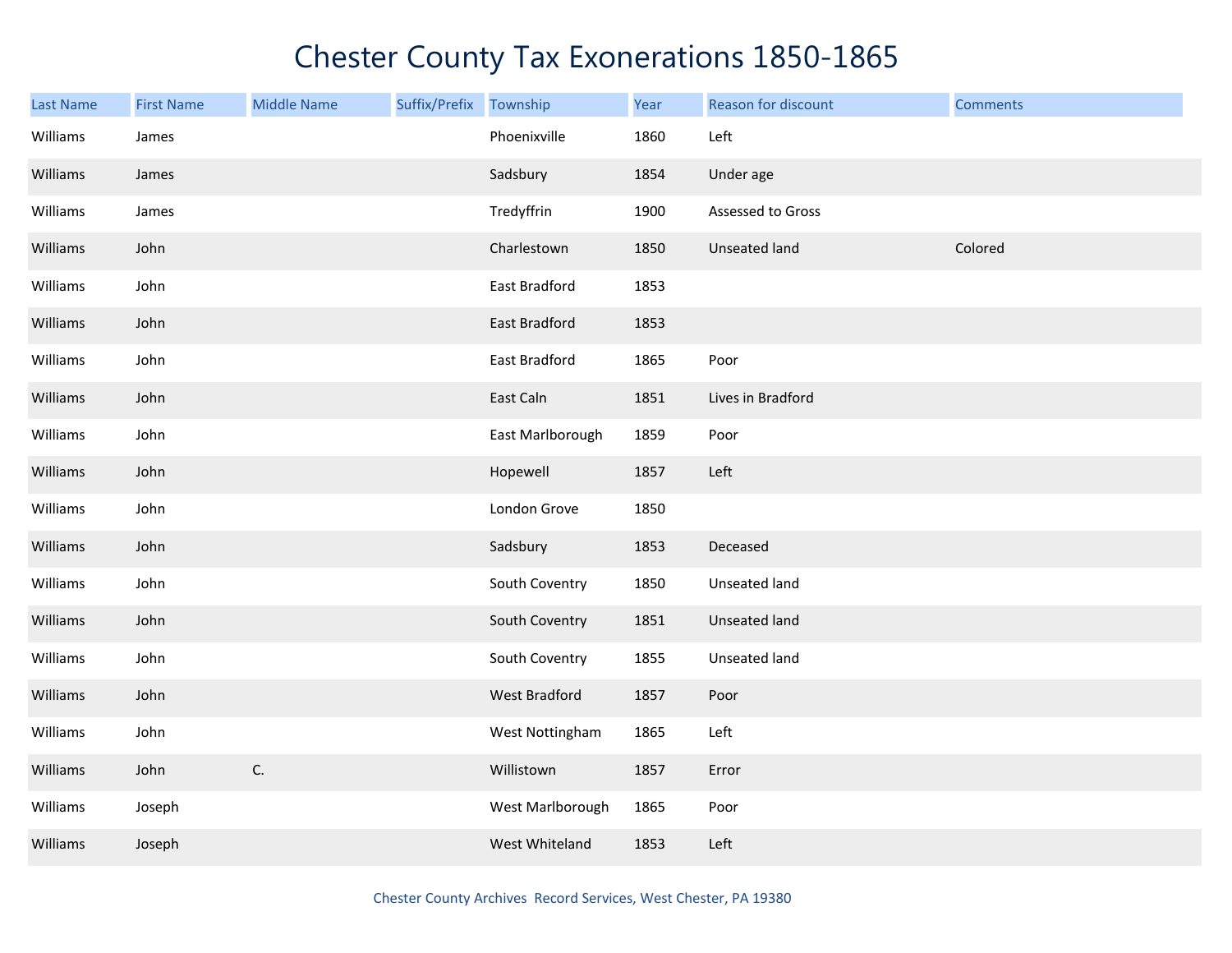| <b>Last Name</b> | <b>First Name</b> | <b>Middle Name</b> | Suffix/Prefix | Township            | Year | Reason for discount | <b>Comments</b>             |
|------------------|-------------------|--------------------|---------------|---------------------|------|---------------------|-----------------------------|
| Williams         | Lewis             |                    |               | Downingtown, East   | 1898 | Removed             |                             |
| Williams         | Mary              |                    |               | Londonderry         | 1856 | Dog Dead            |                             |
| Williams         | Minshall          |                    |               | Sadsbury            | 1788 | Gone to Virginia    |                             |
| Williams         | Oliver            | S.                 |               | Sadsbury            | 1850 | Gone                | Single Freeman              |
| Williams         | Samuel            |                    |               | Hopewell            | 1865 | Poor                |                             |
| Williams         | Thomas            |                    |               | East Marlborough    | 1857 | Poor                |                             |
| Williams         | Thomas            |                    |               | East Marlborough    | 1859 | Out                 |                             |
| Williams         | Thomas            | Η.                 |               | <b>East Vincent</b> | 1856 | Not found           |                             |
| Williams         | Thomas            |                    |               | <b>Upper Oxford</b> | 1850 |                     |                             |
| Williams         | Thomas            |                    |               | <b>Upper Oxford</b> | 1853 | Poor                |                             |
| Williams         | Thomas            |                    |               | <b>Upper Oxford</b> | 1856 |                     | Colored                     |
| Williams         | Thomas            |                    |               | <b>Upper Oxford</b> | 1857 | Poor                |                             |
| Williams         | Thomas            |                    |               | <b>Upper Oxford</b> | 1859 |                     |                             |
| Williams         | Thomas            |                    |               | <b>Upper Oxford</b> | 1860 | Left                |                             |
| Williams         | William           | В.                 |               | East Brandywine     | 1859 | Left                | Crossed out                 |
| Williams         | William           |                    |               | Honey Brook         | 1856 | Very Poor           | Been sick all winter/inmate |
| Williams         | William           |                    |               | Londonderry         | 1857 |                     |                             |
| Williams         | William           |                    |               | Tredyffrin          | 1860 |                     |                             |
| Williams         | William           |                    |               | Warwick             | 1856 |                     |                             |
| Williams         | William           |                    |               | Warwick             | 1857 |                     |                             |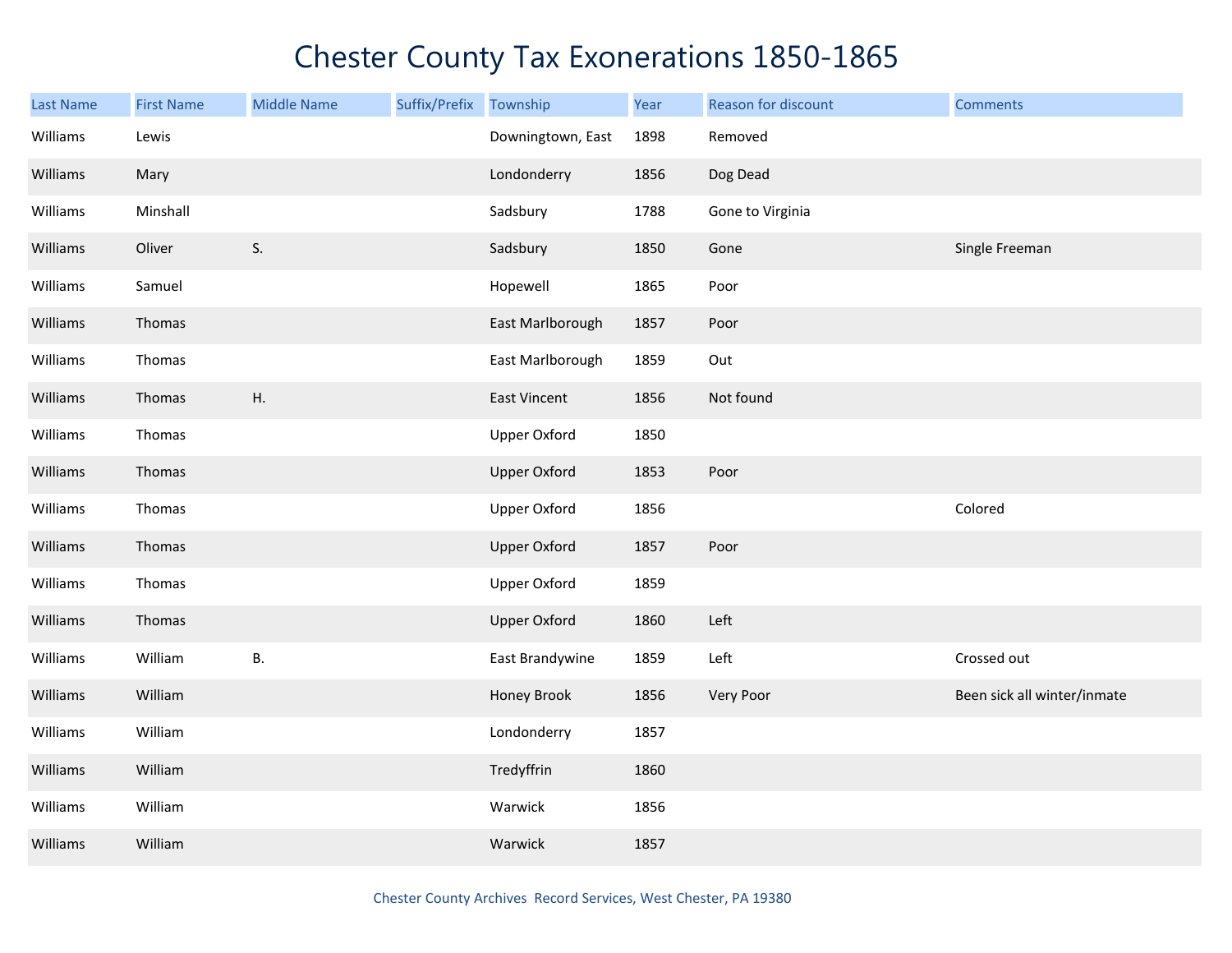| <b>Last Name</b> | <b>First Name</b> | <b>Middle Name</b> | Suffix/Prefix Township |                      | Year | Reason for discount | <b>Comments</b> |
|------------------|-------------------|--------------------|------------------------|----------------------|------|---------------------|-----------------|
| Williamson       | Albert            |                    |                        | Franklin             | 1854 |                     |                 |
| Williamson       | Albert            |                    |                        | New Garden           | 1856 | Left                |                 |
| Williamson       | Charles           |                    |                        | West Goshen          | 1860 | Left                |                 |
| Williamson       | D.                |                    |                        | New London           | 1898 |                     |                 |
| Williamson       | Elwood            |                    |                        | Valley               | 1860 | Poor                |                 |
| Williamson       | Gaius             |                    |                        | Newlin               | 1853 | Left                |                 |
| Williamson       | Gilpin            |                    |                        | Valley               | 1860 | Left                |                 |
| Williamson       | Jefferis          |                    |                        | <b>Upper Uwchlan</b> | 1865 | Left                |                 |
| Williamson       | John              |                    |                        | Honey Brook          | 1850 | Left township       | Single Freeman  |
| Williamson       | John              |                    |                        | London Grove         | 1856 | Deceased            |                 |
| Williamson       | John              | ${\sf P}.$         |                        | Pennsbury            | 1856 | Left                |                 |
| Willis           | Charles           |                    |                        | West Chester         | 1856 | Left                |                 |
| Willis           | Charles           |                    |                        | West Chester         | 1856 |                     |                 |
| Willmore         | George            |                    |                        | <b>Upper Oxford</b>  | 1853 | Left                |                 |
| Willower         | Seneca            |                    |                        | East Coventry        | 1857 |                     |                 |
| Wills            | Andrew            |                    | Dr.                    | West Whiteland       | 1851 | Left the township   | Inmate          |
| Willson          | William           |                    |                        | West Pikeland        | 1860 | Left                |                 |
| Wilmer           | John              |                    |                        | West Whiteland       | 1850 | Colored             |                 |
| Wilmore          | William           |                    |                        | <b>Upper Oxford</b>  | 1853 | Deceased            |                 |
| Wilson           | Aaron             |                    |                        | Oxford Borough       | 1853 | Dog shot            |                 |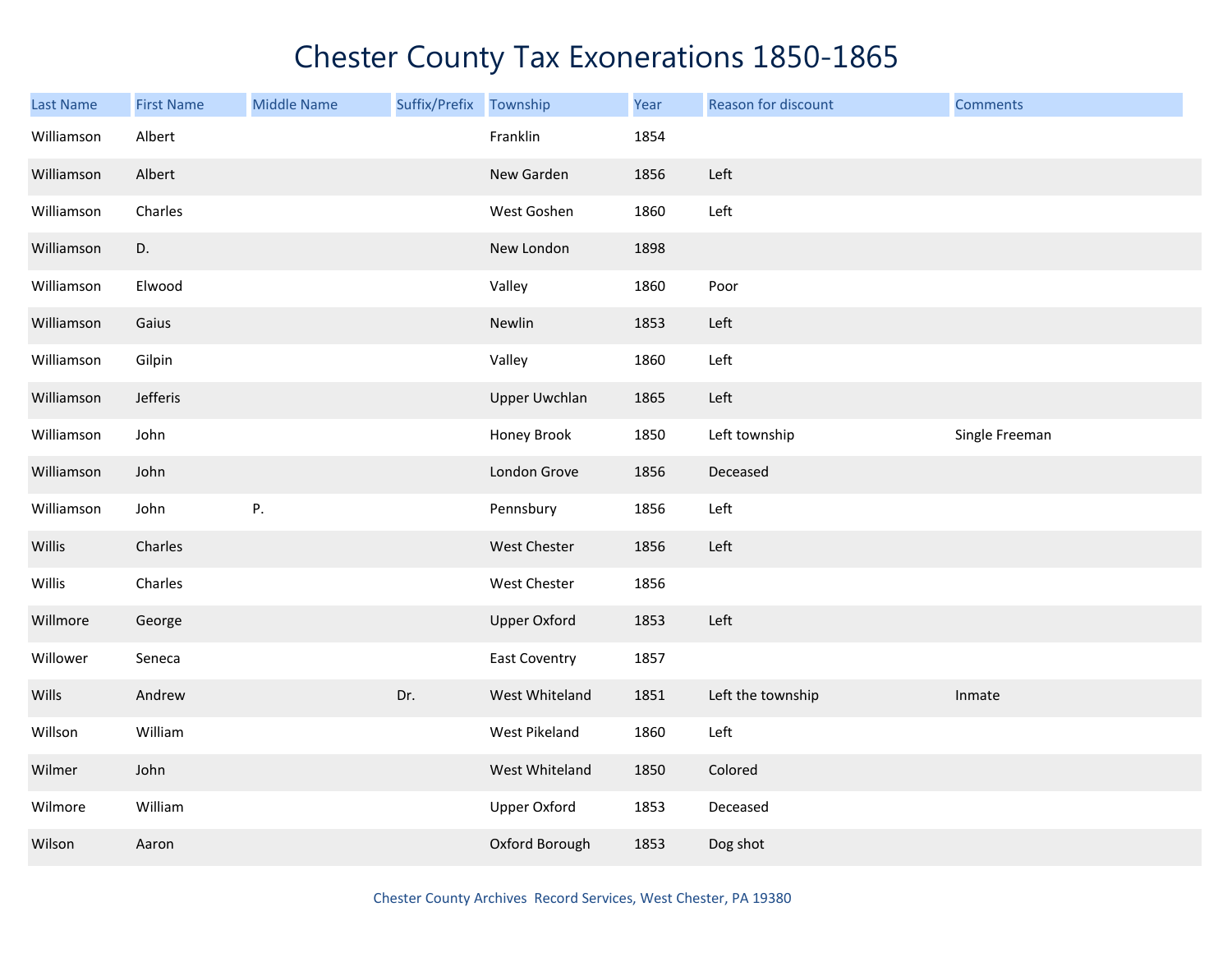| <b>Last Name</b> | <b>First Name</b> | <b>Middle Name</b> | Suffix/Prefix | Township             | Year | Reason for discount | <b>Comments</b> |
|------------------|-------------------|--------------------|---------------|----------------------|------|---------------------|-----------------|
| Wilson           | Aaron             |                    |               | Oxford Borough       | 1857 | Dog Dead            |                 |
| Wilson           | Alban             |                    |               | <b>Upper Oxford</b>  | 1859 |                     |                 |
| Wilson           | Alben             |                    |               | West Fallowfield     | 1857 | Left                |                 |
| Wilson           | Alexander         |                    |               | West Brandywine      | 1853 | Dog Dead            |                 |
| Wilson           | Amos              |                    |               | East Nottingham      | 1857 | Left                |                 |
| Wilson           | Bird              |                    |               | New Garden           | 1850 |                     |                 |
| Wilson           | Charles           |                    |               | East Nottingham      | 1834 | Dog killed          |                 |
| Wilson           | Charles           |                    |               | East Nottingham      | 1859 | Left                |                 |
| Wilson           | Curtis            | Η.                 |               | East Brandywine      | 1865 | Left                |                 |
| Wilson           | David             |                    |               | Sadsbury             | 1860 | Left                |                 |
| Wilson           | David             |                    |               | West Fallowfield     | 1860 | Left                |                 |
| Wilson           | Edward            |                    |               | West Chester         | 1855 | Left                |                 |
| Wilson           | Francis           |                    |               | Willistown           | 1857 | Unable to pay       |                 |
| Wilson           | Frederick         |                    |               | West Chester         | 1859 | Left                |                 |
| Wilson           | George            |                    |               | London Britain       | 1898 |                     |                 |
| Wilson           | George            | V.                 |               | <b>Upper Uwchlan</b> | 1859 | Left                |                 |
| Wilson           | Griffith          |                    |               | Honey Brook          | 1853 | Poor                |                 |
| Wilson           | Isaac             |                    |               | East Nottingham      | 1857 | Left                |                 |
| Wilson           | Isaac             |                    |               | Kennett              | 1850 | Left township       | Single Freeman  |
| Wilson           | Isaac             |                    |               | Lower Oxford         | 1850 | Left the township   | Inmate          |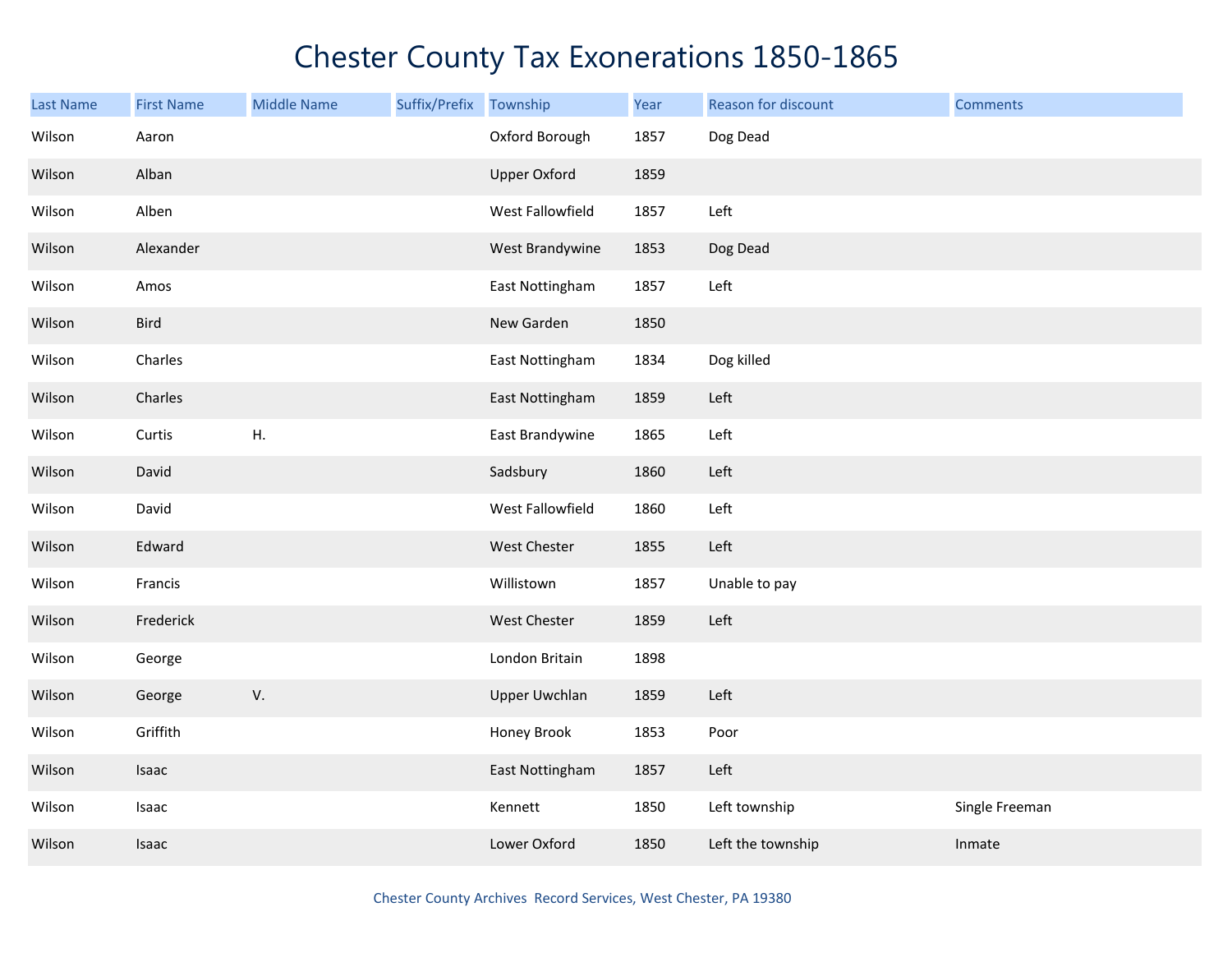| <b>Last Name</b> | <b>First Name</b> | <b>Middle Name</b> | Suffix/Prefix | Township            | Year | Reason for discount | <b>Comments</b> |
|------------------|-------------------|--------------------|---------------|---------------------|------|---------------------|-----------------|
| Wilson           | Isaac             |                    |               | Lower Oxford        | 1851 |                     |                 |
| Wilson           | Isaac             |                    |               | <b>Upper Oxford</b> | 1853 | Left                |                 |
| Wilson           | Isaac             |                    |               | <b>Upper Oxford</b> | 1857 | Left                |                 |
| Wilson           | Jacob             | <b>B.</b>          |               | Wallace             | 1859 | Left                |                 |
| Wilson           | James             |                    |               | Honey Brook         | 1850 |                     | Inmate          |
| Wilson           | James             |                    |               | Honey Brook         | 1857 | Left                |                 |
| Wilson           | James             |                    |               | Kennett             | 1850 | Stock               | Inmate          |
| Wilson           | James             |                    |               | New Garden          | 1852 |                     |                 |
| Wilson           | James             |                    |               | New Garden          | 1853 | Left                |                 |
| Wilson           | James             |                    |               | New London          | 1850 | Left township       | Inmate          |
| Wilson           | James             |                    |               | New London          | 1852 | Dead                |                 |
| Wilson           | James             |                    |               | Newlin              | 1857 | Left                |                 |
| Wilson           | Jesse             |                    |               | Kennett             | 1850 | Left township       | Single Freeman  |
| Wilson           | John              |                    |               | Charlestown         | 1850 | Unseated land       |                 |
| Wilson           | John              |                    |               | East Caln           | 1860 | Left                |                 |
| Wilson           | John              |                    |               | East Nottingham     | 1857 | Left                |                 |
| Wilson           | John              |                    |               | London Grove        | 1853 |                     |                 |
| Wilson           | John              |                    |               | Londonderry         | 1850 | Out                 |                 |
| Wilson           | John              |                    |               | Lower Oxford        | 1850 | Left the township   | Inmate          |
| Wilson           | John              |                    |               | New London          | 1850 | Left township       | Single Freeman  |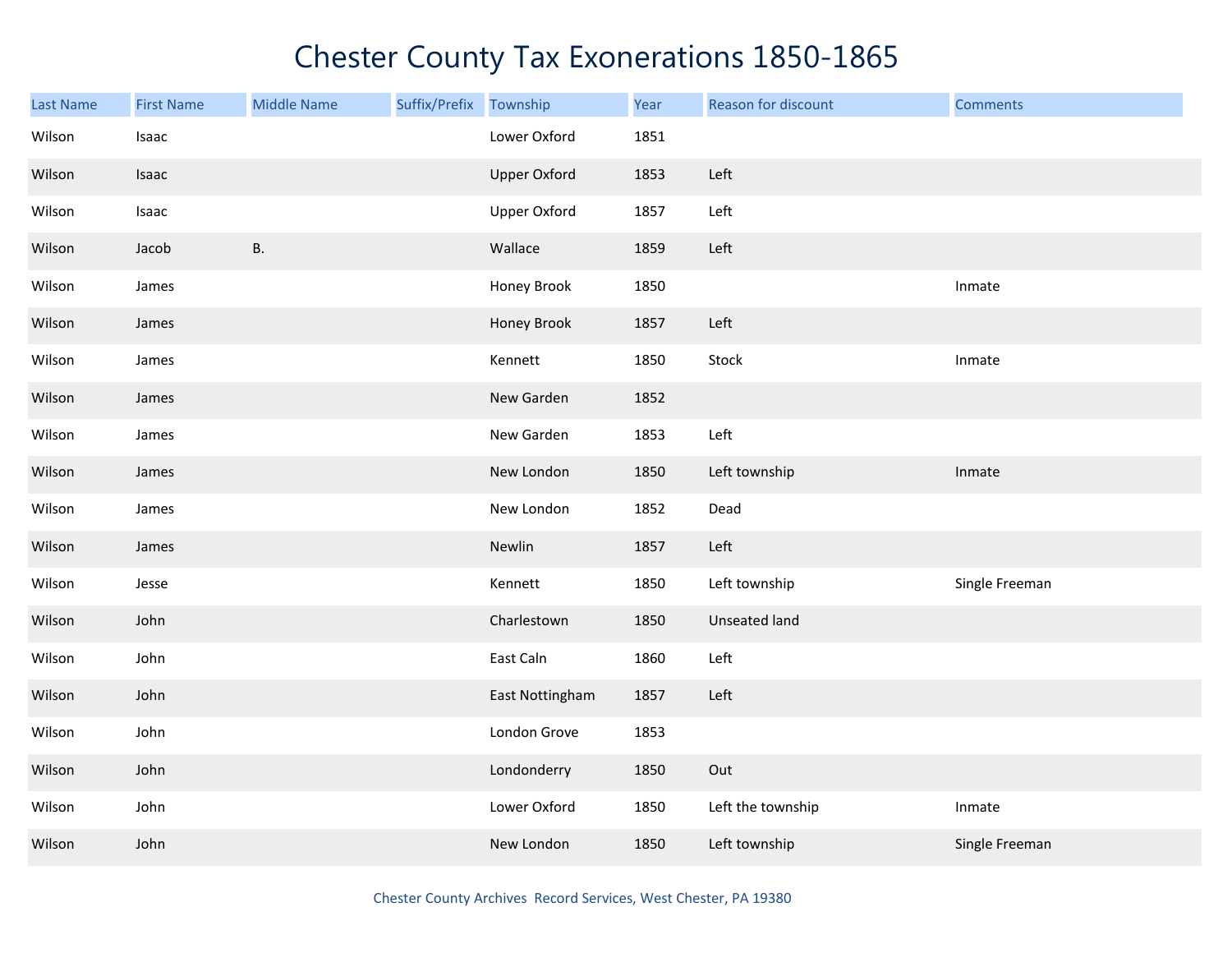| <b>Last Name</b> | <b>First Name</b> | <b>Middle Name</b> | Suffix/Prefix | Township             | Year | Reason for discount   | <b>Comments</b> |
|------------------|-------------------|--------------------|---------------|----------------------|------|-----------------------|-----------------|
| Wilson           | John              |                    |               | Newlin               | 1853 | Left                  |                 |
| Wilson           | John              |                    |               | Newlin               | 1859 | Left                  |                 |
| Wilson           | John              |                    |               | Oxford Borough       | 1857 |                       |                 |
| Wilson           | John              |                    | Estate        | Tredyffrin           | 1900 | Assessed to C. Wilson |                 |
| Wilson           | John              | Η.                 |               | Uwchlan              | 1850 | Left                  |                 |
| Wilson           | John              |                    |               | Warwick              | 1853 | Won't pay             |                 |
| Wilson           | John              |                    |               | West Pikeland        | 1857 | Not in township       |                 |
| Wilson           | Jonathan          |                    |               | Londonderry          | 1853 | Left                  |                 |
| Wilson           | Joseph            |                    |               | East Nottingham      | 1850 | Lives in New London   | Single Freeman  |
| Wilson           | Joseph            |                    |               | Penn                 | 1857 | Not in township       |                 |
| Wilson           | Joseph            |                    |               | <b>Upper Uwchlan</b> | 1859 | Taxed on real estate  |                 |
| Wilson           | Lewis             |                    |               | Wallace              | 1857 | Left the township     |                 |
| Wilson           | M.                | J.                 |               | East Nottingham      | 1855 |                       |                 |
| Wilson           | Ρ.                |                    |               | West Chester         | 1857 |                       |                 |
| Wilson           | Peter             |                    |               | Pennsbury            | 1850 | No Dog                |                 |
| Wilson           | Peter             |                    |               | <b>Upper Uwchlan</b> | 1860 | Left                  |                 |
| Wilson           | Robert            |                    |               | East Nottingham      | 1850 | Not found             | Single Freeman  |
| Wilson           | Robert            |                    |               | Lower Oxford         | 1850 | Unseated land         |                 |
| Wilson           | Robert            |                    |               | Lower Oxford         | 1853 | Unseated land         |                 |
| Wilson           | Samuel            |                    |               | East Nottingham      | 1855 | No Dog                |                 |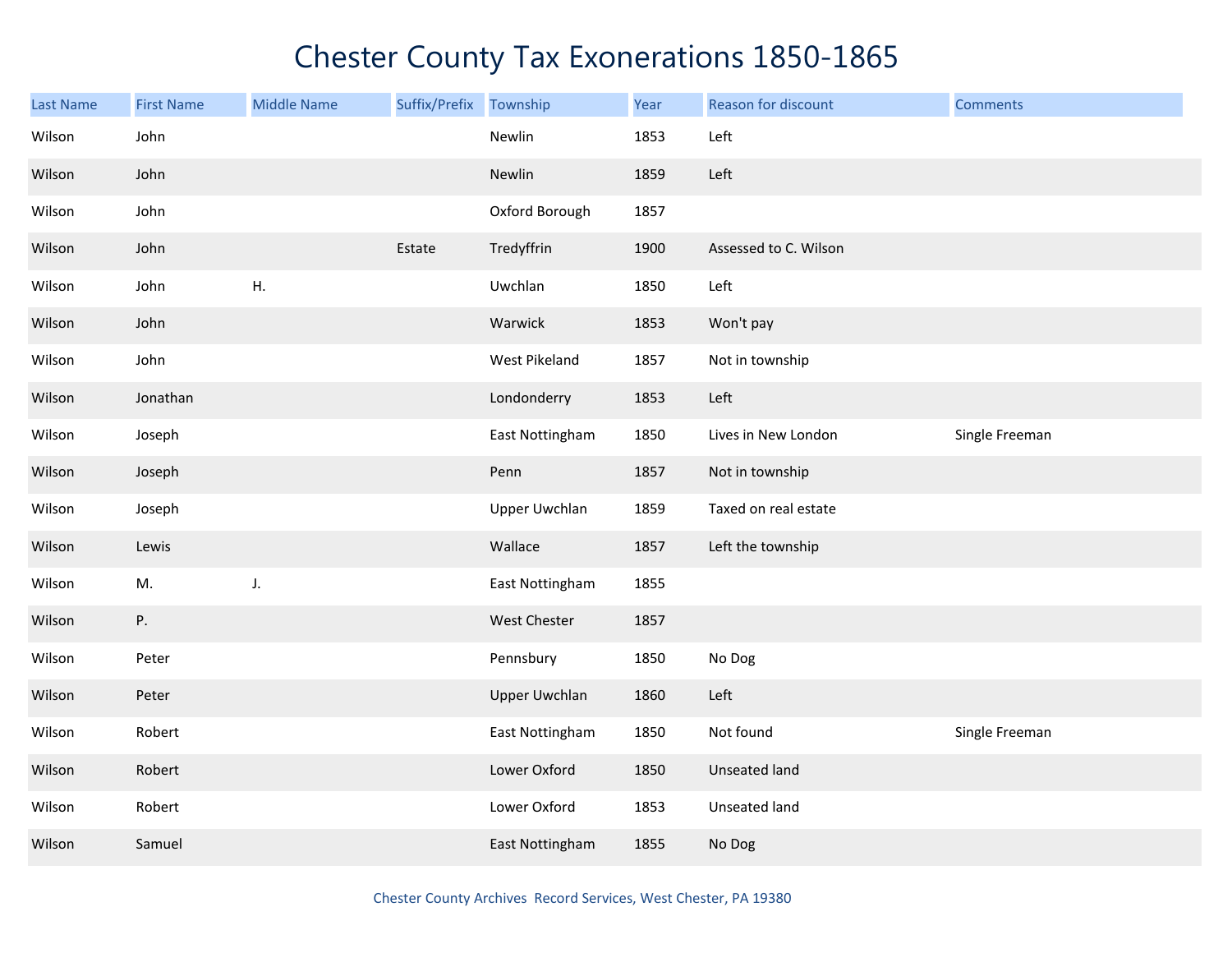| Last Name | <b>First Name</b> | <b>Middle Name</b> | Suffix/Prefix | Township             | Year | Reason for discount | <b>Comments</b> |
|-----------|-------------------|--------------------|---------------|----------------------|------|---------------------|-----------------|
| Wilson    | Samuel            |                    |               | Uwchlan              | 1855 | Left                |                 |
| Wilson    | Samuel            |                    |               | Wallace              | 1856 | Left                |                 |
| Wilson    | Sarah             |                    | Adm           | Tredyffrin           | 1900 | Settled up          |                 |
| Wilson    | Smith             |                    |               | New Garden           | 1853 | Left                |                 |
| Wilson    | Smith             |                    |               | New Garden           | 1856 | Left                |                 |
| Wilson    | Smith             |                    |               | Penn                 | 1855 | Left                |                 |
| Wilson    | Thomas            |                    |               | <b>East Nantmeal</b> | 1865 | Error               |                 |
| Wilson    | Thomas            |                    |               | Franklin             | 1856 | Left                |                 |
| Wilson    | Thomas            |                    |               | Honey Brook          | 1853 | Poor                |                 |
| Wilson    | Thomas            |                    |               | Honey Brook          | 1855 |                     |                 |
| Wilson    | Thomas            |                    |               | London Grove         | 1855 |                     | Inmate          |
| Wilson    | Thomas            |                    |               | Valley               | 1855 | Left                |                 |
| Wilson    | Tirza             |                    |               | New Garden           | 1857 | Left                |                 |
| Wilson    | W.                | J.                 |               | Downingtown, East    | 1898 | Removed             |                 |
| Wilson    | William           |                    |               | East Brandywine      | 1853 | Poor                |                 |
| Wilson    | William           |                    |               | East Brandywine      | 1855 | Left                |                 |
| Wilson    | William           |                    |               | East Brandywine      | 1857 | Poor                |                 |
| Wilson    | William           |                    |               | East Brandywine      | 1860 | Left                |                 |
| Wilson    | William           |                    |               | East Whiteland       | 1854 |                     |                 |
| Wilson    | William           |                    |               | East Whiteland       | 1859 | Removed             |                 |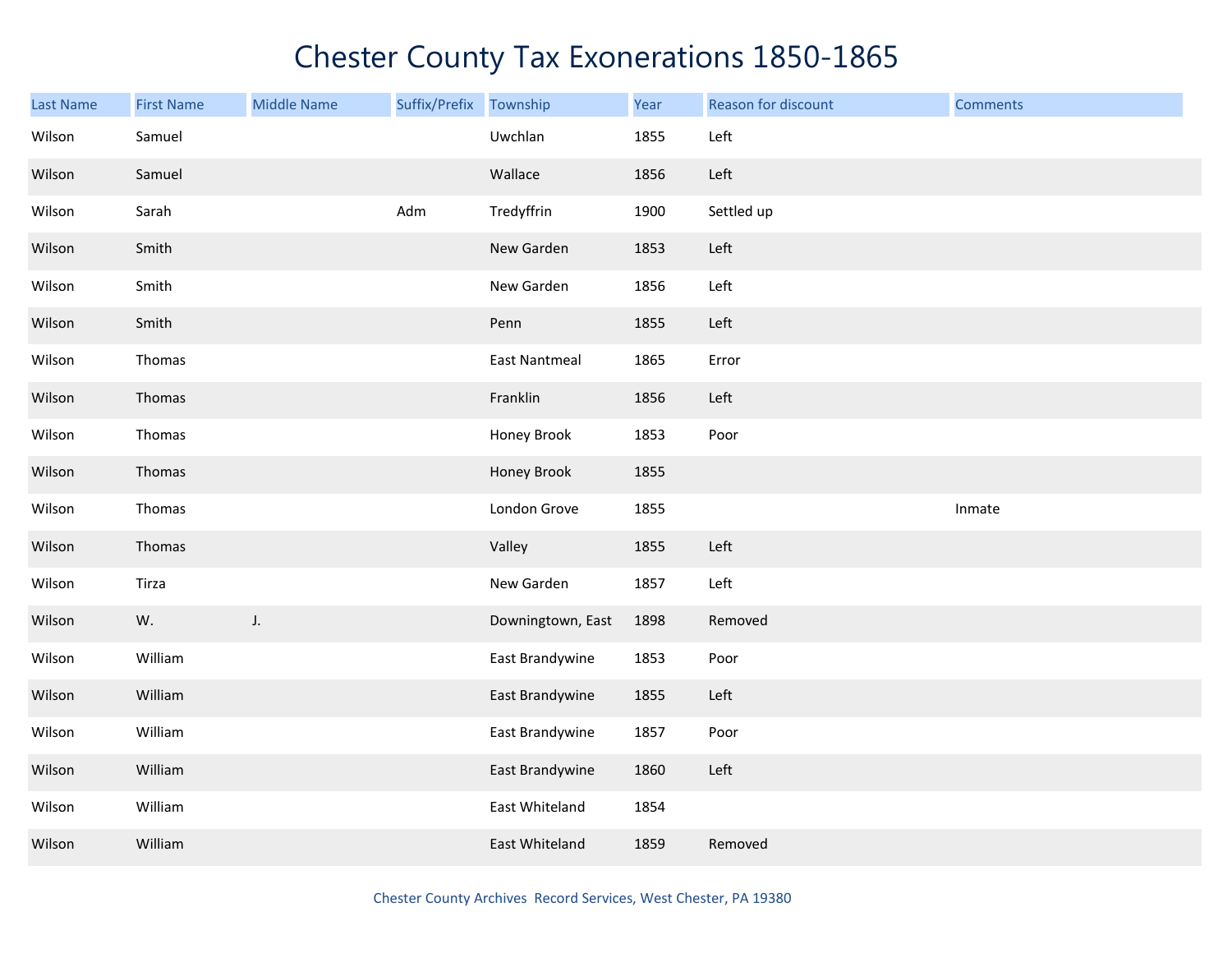| Last Name  | <b>First Name</b> | <b>Middle Name</b> | Suffix/Prefix Township |                 | Year | Reason for discount | <b>Comments</b> |
|------------|-------------------|--------------------|------------------------|-----------------|------|---------------------|-----------------|
| Wilson     | William           |                    |                        | New London      | 1850 | Left township       | Inmate          |
| Wilson     | William           |                    |                        | Penn            | 1856 | Has no dog          |                 |
| Wilson     | William           |                    |                        | West Pikeland   | 1857 | Unable to pay       |                 |
| Wilson     | William           |                    |                        | Westtown        | 1862 | Left in Army        |                 |
| Wilson     | Winfield          |                    |                        | Tredyffrin      | 1850 | Gone                | Military Men    |
| Winchester | N.                | Ρ.                 |                        | Hopewell        | 1856 | Left                |                 |
| Winchester | Nathaniel         | Ρ.                 |                        | East Nottingham | 1859 | Left                |                 |
| Winchester | S.                | W.                 |                        | Hopewell        | 1860 | Error               |                 |
| Winchester | S.                | $J_{\star}$        |                        | New London      | 1898 |                     |                 |
| Winchester | Thomas            |                    |                        | Hopewell        | 1855 | Error               |                 |
| Windfield  | Charles           |                    |                        | North Coventry  | 1860 | Poor                |                 |
| Windle     | Albert            |                    |                        | Londonderry     | 1865 | Left                |                 |
| Windle     | Caleb             |                    |                        | Kennett         | 1853 |                     |                 |
| Windle     | John              |                    |                        | Pennsbury       | 1850 | Out                 |                 |
| Windle     | Lewis             |                    | Dr.                    | Highland        | 1865 | Error               |                 |
| Windle     | Stephen           |                    |                        | East Nottingham | 1859 | Deceased            |                 |
| Windle     | Thomas            | А.                 |                        | West Brandywine | 1865 | Poor                |                 |
| Wingate    | N.                |                    |                        | East Nottingham | 1834 | Cleared out         |                 |
| Winger     | Bernard           |                    |                        | West Nottingham | 1865 | Dead                |                 |
| Winger     | Isaac             |                    |                        | West Caln       | 1854 | Dog Dead            |                 |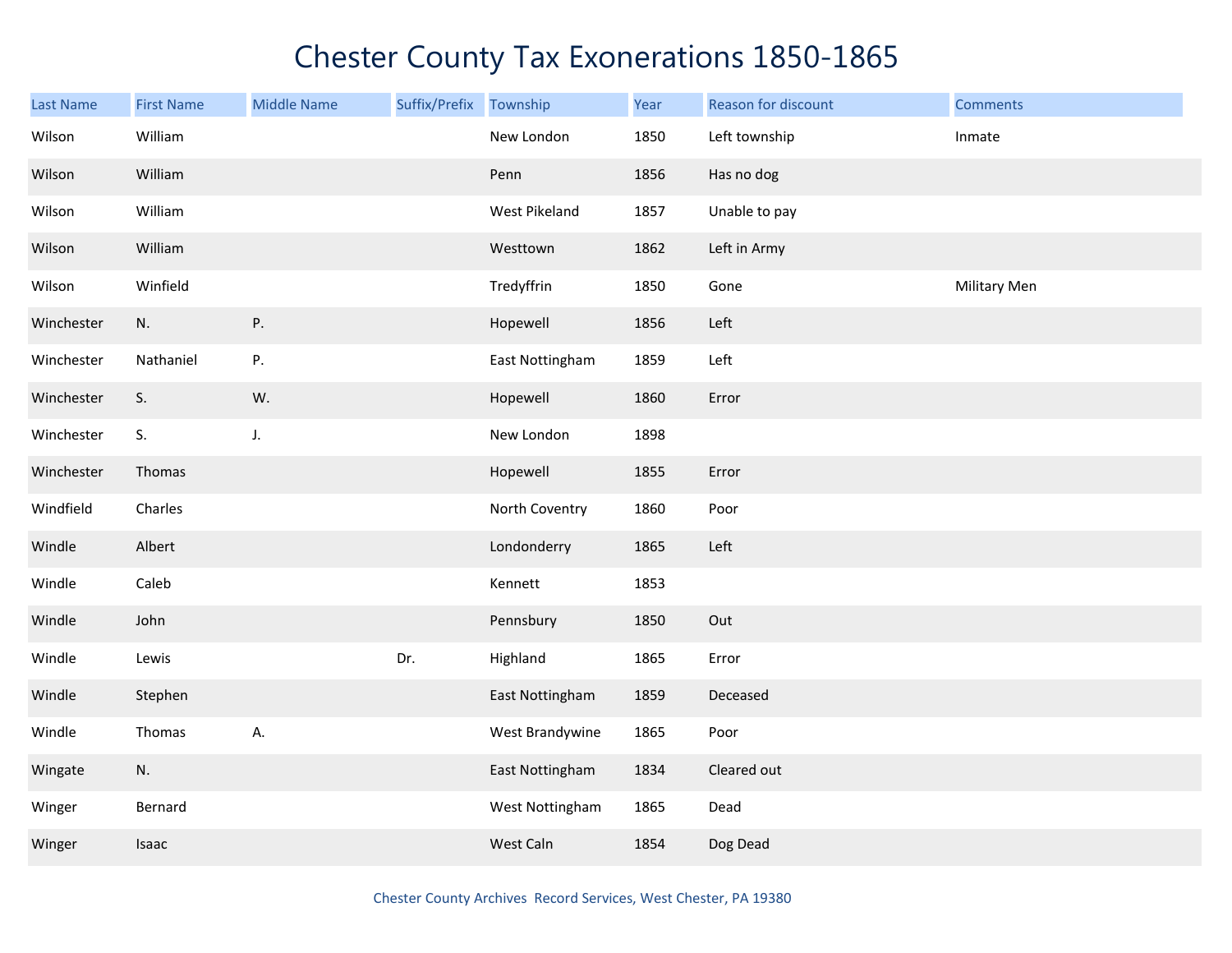| Last Name    | <b>First Name</b> | <b>Middle Name</b> | Suffix/Prefix Township |                     | Year | Reason for discount | <b>Comments</b> |
|--------------|-------------------|--------------------|------------------------|---------------------|------|---------------------|-----------------|
| Wingher      | David             |                    |                        | West Caln           | 1861 | Poor                |                 |
| Wingher      | John              |                    |                        | West Caln           | 1861 | Poor                |                 |
| Winings      | John              |                    |                        | Warwick             | 1850 | Left                |                 |
| Winn         | James             |                    |                        | Westtown            | 1855 | Unnaturalized       |                 |
| Winterbottom | John              | Ρ.                 |                        | West Chester        | 1850 |                     |                 |
| Winters      | S.                | К.                 |                        | New London          | 1898 |                     |                 |
| Wise         | Albert            |                    |                        | North Coventry      | 1860 | Poor                |                 |
| Wise         | Daniel            |                    |                        | North Coventry      | 1860 |                     |                 |
| Wise         | John              |                    |                        | North Coventry      | 1857 | Left                |                 |
| Wiser        | William           |                    |                        | London Britain      | 1865 | Poor                |                 |
| Wiser        | William           |                    |                        | London Grove        | 1855 | Left                | Inmate          |
| Wiser        | William           |                    |                        | New London          | 1855 | Left                |                 |
| Wisler       | William           |                    |                        | West Whiteland      | 1853 | Left                |                 |
| Wismer       | Reuben            |                    |                        | <b>West Vincent</b> | 1865 | Left                |                 |
| Wisner       | Jacob             |                    |                        | Phoenixville        | 1860 | Error               |                 |
| Witcraft     | John              |                    |                        | East Marlborough    | 1859 | Out                 |                 |
| Witherow     | Milton            |                    |                        | East Nottingham     | 1857 | Left                |                 |
| Withrow      | Samuel            |                    |                        | Londonderry         | 1865 |                     |                 |
| Withrow      | Samuel            |                    |                        | West Caln           | 1854 | Dog Dead            |                 |
| Witten       | John              |                    |                        | Phoenixville        | 1860 | Left                |                 |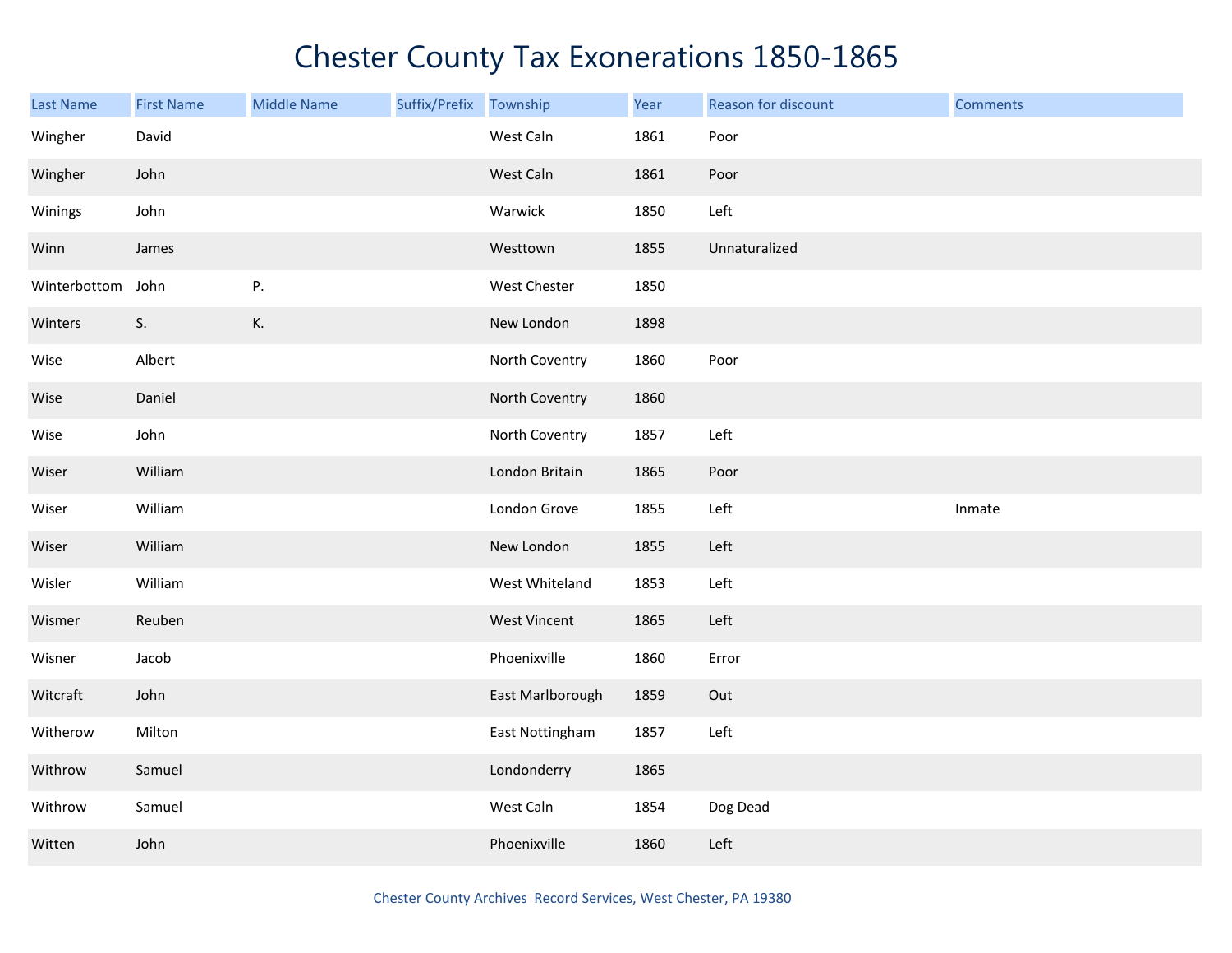| <b>Last Name</b> | <b>First Name</b> | <b>Middle Name</b> | Suffix/Prefix Township |                      | Year | Reason for discount | <b>Comments</b> |
|------------------|-------------------|--------------------|------------------------|----------------------|------|---------------------|-----------------|
| Wittles          | John              |                    |                        | East Vincent         | 1855 | Unknown             |                 |
| Wolerton         | John              |                    |                        | <b>West Nantmeal</b> | 1850 | Infirm              | Inmate          |
| Wolf             | Daniel            |                    |                        | Wallace              | 1860 | Left the township   |                 |
| Wolf             | Gotlieb           |                    |                        | Honey Brook          | 1857 | Left                |                 |
| Wolfe            | Peter             |                    |                        | Lower Oxford         | 1860 | Poor                | Colored         |
| Wollerton        | Charles           |                    |                        | East Caln            | 1851 | Poor                |                 |
| Wollerton        | James             |                    |                        | West Whiteland       | 1850 |                     | Inmate          |
| Wollerton        | James             |                    |                        | West Whiteland       | 1865 | Left                |                 |
| Wollerton        | Penrose           |                    |                        | West Whiteland       | 1851 | Not in township     | Single Freeman  |
| Wonderly         | George            | W.                 |                        | East Caln            | 1858 |                     |                 |
| Wood             | Alfred            | P.                 |                        | New Garden           | 1857 | Poor                |                 |
| Wood             | Alfred            |                    |                        | West Chester         | 1852 |                     |                 |
| Wood             | Charles           |                    |                        | Birmingham           | 1853 |                     |                 |
| Wood             | Daniel            | Η.                 |                        | New Garden           | 1865 | Left                |                 |
| Wood             | Edward            | J.                 |                        | Honey Brook          | 1854 | Colored             |                 |
| Wood             | Edward            | Η.                 |                        | West Chester         | 1856 | Left                |                 |
| Wood             | Ferdnand          |                    |                        | Penn                 | 1857 | No Dog              |                 |
| Wood             | James             |                    |                        | New Garden           | 1855 |                     |                 |
| Wood             | John              |                    |                        | New Garden           | 1857 | Poor                |                 |
| Wood             | John              |                    |                        | West Goshen          | 1860 | Left                |                 |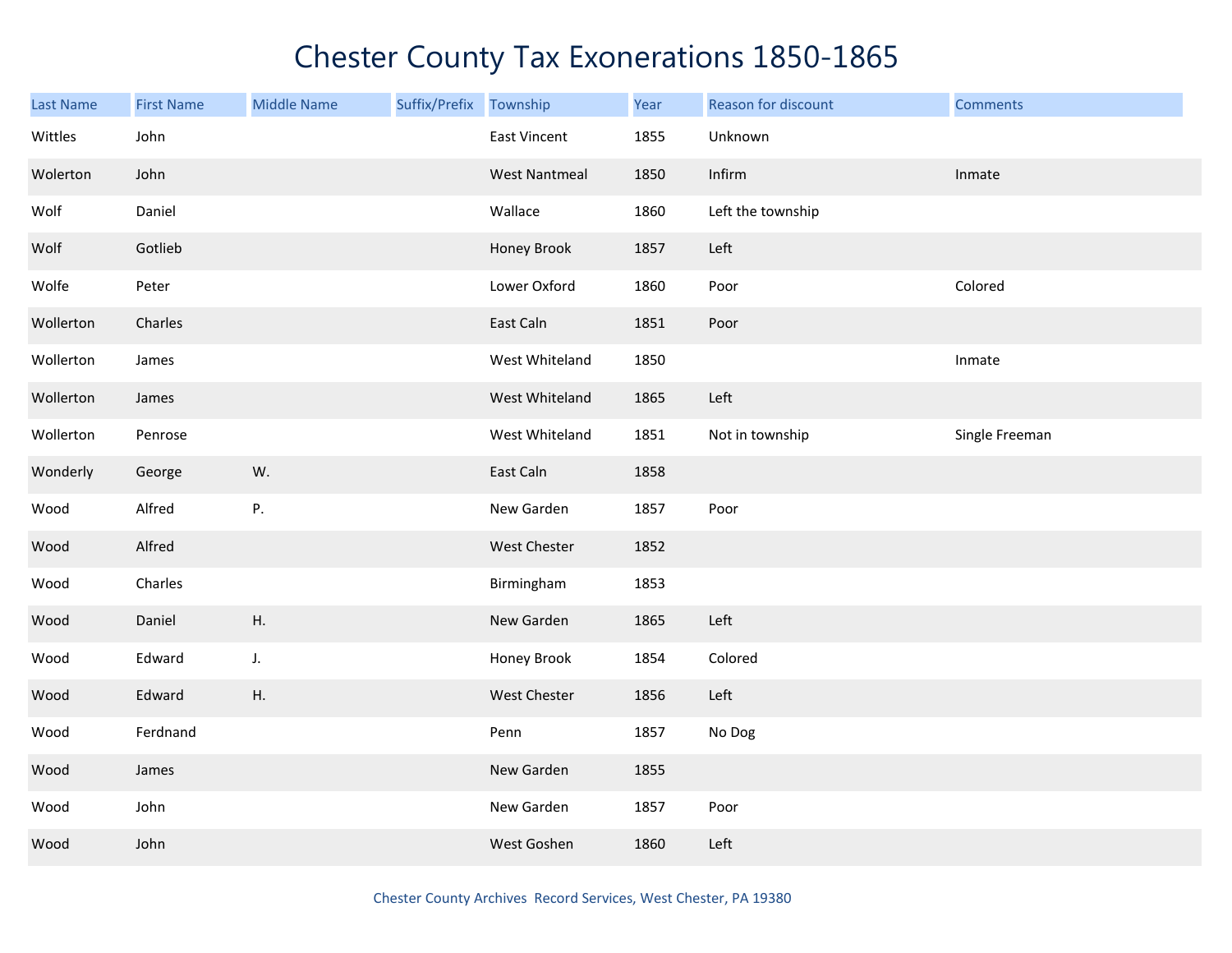| Last Name | <b>First Name</b> | <b>Middle Name</b> | Suffix/Prefix | Township             | Year | Reason for discount | <b>Comments</b> |
|-----------|-------------------|--------------------|---------------|----------------------|------|---------------------|-----------------|
| Wood      | John              |                    |               | Westtown             | 1860 | Left                |                 |
| Wood      | Joseph            |                    |               | West Bradford        | 1853 | Deceased            |                 |
| Wood      | Rodman            |                    |               | Kennett              | 1853 |                     |                 |
| Wood      | Samuel            |                    | Jr.           | Tredyffrin           | 1860 |                     |                 |
| Wood      | William           |                    |               | East Nottingham      | 1853 | Left                |                 |
| Wood      | William           |                    |               | West Chester         | 1853 |                     |                 |
| Woodard   | Jefferson         |                    |               | West Marlborough     | 1857 | Left                |                 |
| Woodard   | Joshua            |                    |               | West Marlborough     | 1859 | Left                |                 |
| Woodfall  | William           |                    |               | East Bradford        | 1853 |                     |                 |
| Woodhead  | Alfred            |                    |               | <b>Upper Uwchlan</b> | 1859 | Left                |                 |
| Woodhead  | Thomas            |                    |               | Uwchlan              | 1851 | Refuses to pay      | Inmate          |
| Woodhead  | Thomas            |                    |               | West Pikeland        | 1850 | Left the township   | Inmate          |
| Woodhouse | George            |                    |               | <b>East Coventry</b> | 1850 | Cannot be found     |                 |
| Woodrow   | Joel              |                    |               | New London           | 1850 | No Dog              |                 |
| Woodruff  | W.                | W.                 |               | Sadsbury             | 1860 | Left                |                 |
| Woods     | Alfred            |                    |               | New Garden           | 1859 | Poor                |                 |
| Woods     | Charles           |                    |               | Kennett              | 1853 |                     |                 |
| Woods     | Jackson           |                    |               | East Marlborough     | 1850 | Gone                | Single Freeman  |
| Woods     | John              |                    |               | East Marlborough     | 1852 |                     |                 |
| Woods     | Joseph            |                    |               | West Nottingham      | 1850 | Insolvent           | Single Freeman  |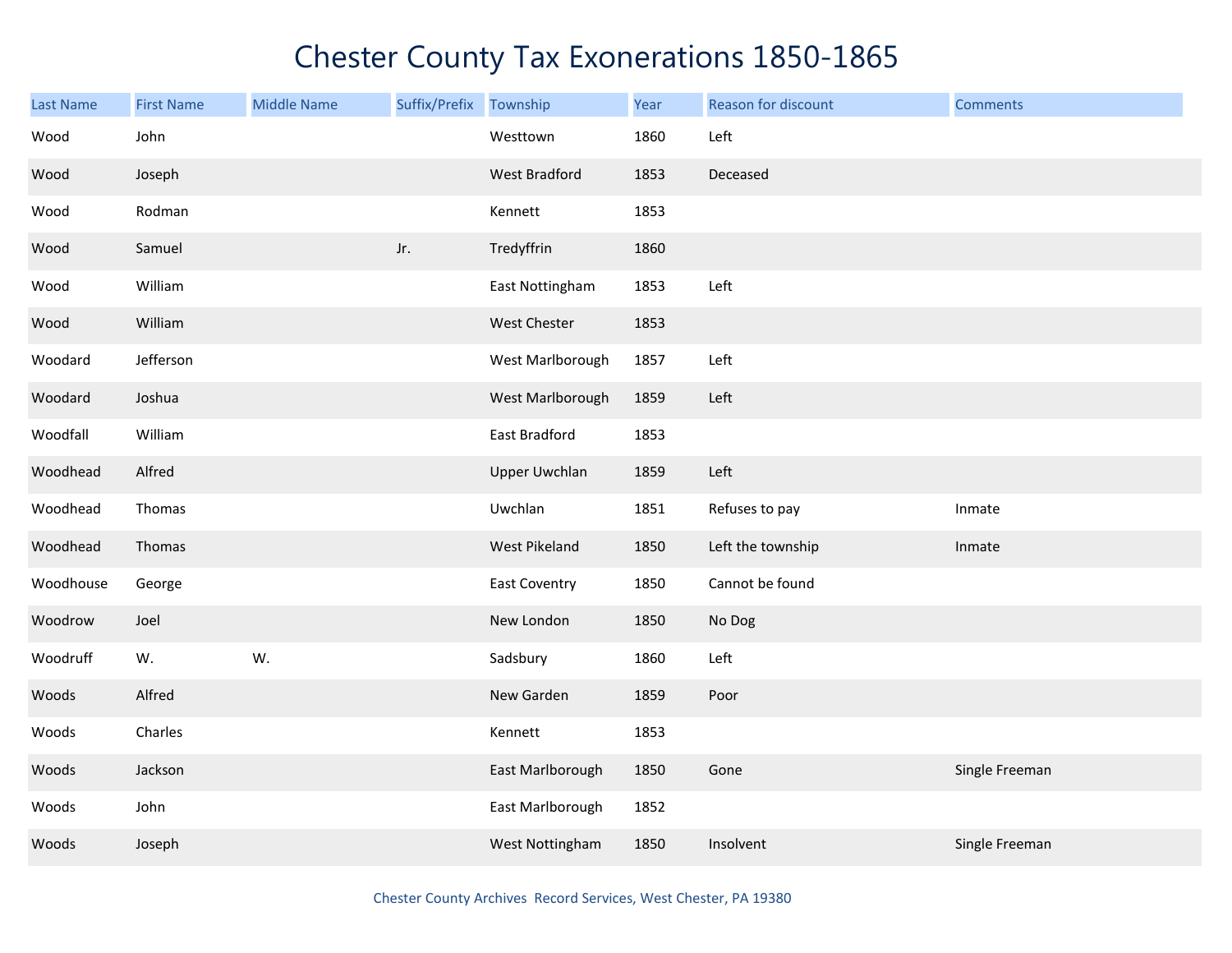| <b>Last Name</b> | <b>First Name</b> | <b>Middle Name</b> | Suffix/Prefix Township |                      | Year | Reason for discount           | <b>Comments</b> |
|------------------|-------------------|--------------------|------------------------|----------------------|------|-------------------------------|-----------------|
| Woods            | Michael           |                    |                        | Phoenixville         | 1860 | Error                         |                 |
| Woods            | Milton            |                    |                        | Penn                 | 1850 | No Dog                        |                 |
| Woods            | Samuel            |                    |                        | East Marlborough     | 1859 | Pays tax on James Miles Place |                 |
| Woods            | Samuel            |                    |                        | East Marlborough     | 1860 | Left                          |                 |
| Woods            | Samuel            |                    |                        | Kennett              | 1853 |                               |                 |
| Woods            | Samuel            |                    |                        | London Britain       | 1853 | Left                          |                 |
| Woods            | Taylor            |                    |                        | West Chester         | 1854 | Left                          |                 |
| Woods            | Thomas            |                    |                        | Phoenixville         | 1860 | Duplicate                     |                 |
| Woods            | Thomas            |                    |                        | Sadsbury             | 1850 | Gone to Ohio                  | Inmate          |
| Woods            | William           |                    |                        | East Marlborough     | 1852 |                               |                 |
| Woods            | William           |                    |                        | Kennett              | 1850 | Out of the township           | Inmate          |
| Woods            | William           |                    |                        | Pocopson             | 1854 | Left                          |                 |
| Woodside         | James             |                    |                        | Oxford Borough       | 1865 | Left                          |                 |
| Woodside         | John              |                    |                        | Penn                 | 1856 | Dog Dead                      |                 |
| Woodward         | Abner             |                    |                        | East Bradford        | 1851 | Gone                          | Single Freeman  |
| Woodward         | Amos              | $\mathsf{C}.$      |                        | East Caln            | 1856 | Left                          |                 |
| Woodward         | Caleb             |                    |                        | Kennett              | 1850 | Unable to pay                 | Inmate          |
| Woodward         | Davis             | <b>B.</b>          |                        | West Bradford        | 1850 |                               |                 |
| Woodward         | Davis             |                    |                        | West Chester         | 1865 | Left                          |                 |
| Woodward         | Eber              |                    |                        | <b>West Bradford</b> | 1850 |                               |                 |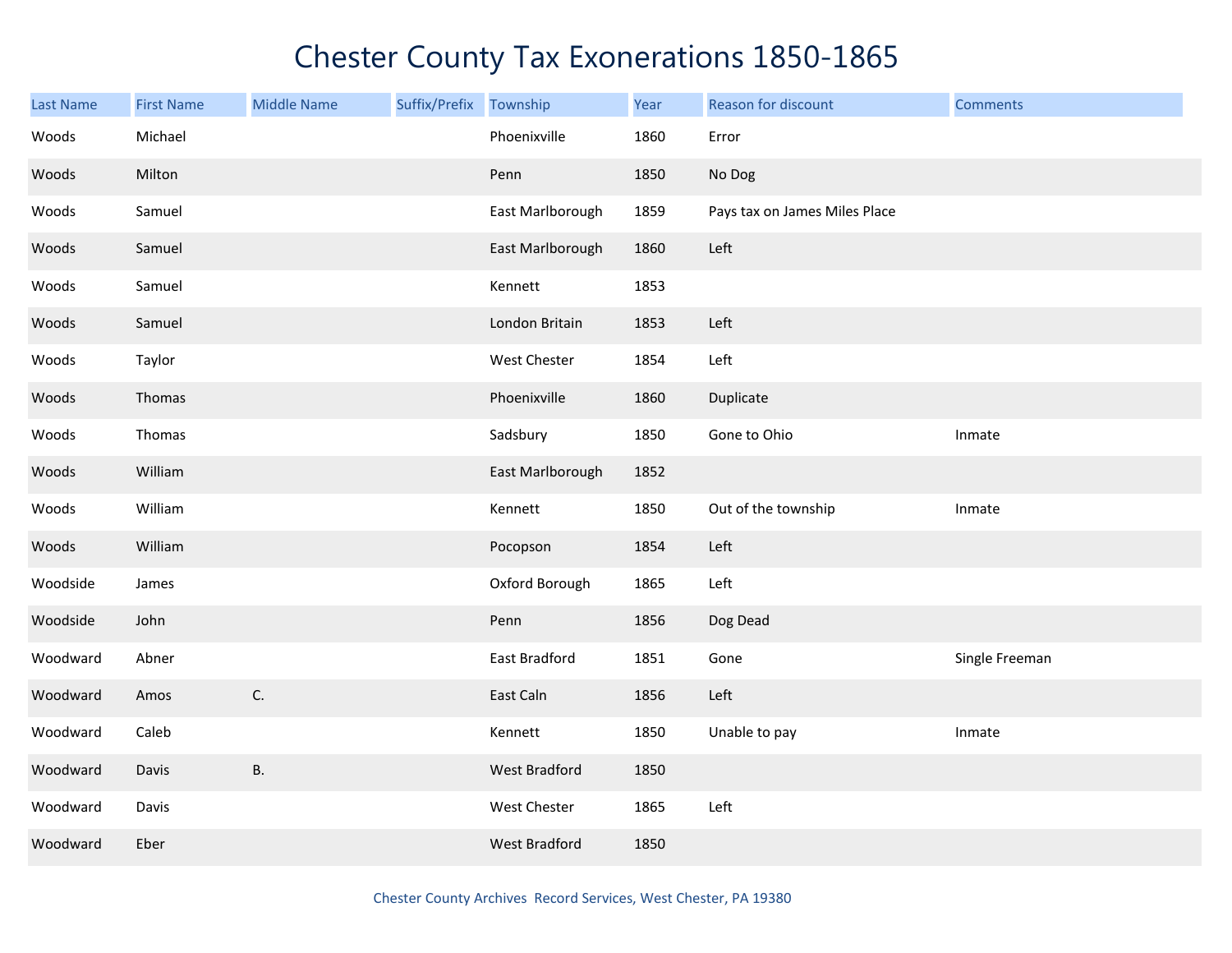| <b>Last Name</b> | <b>First Name</b> | <b>Middle Name</b> | Suffix/Prefix Township |                | Year | Reason for discount | <b>Comments</b> |
|------------------|-------------------|--------------------|------------------------|----------------|------|---------------------|-----------------|
| Woodward         | Emmor             |                    |                        | West Chester   | 1850 |                     |                 |
| Woodward         | Evan              |                    |                        | East Caln      | 1858 | Error               |                 |
| Woodward         | Evan              |                    |                        | West Caln      | 1854 | Left                |                 |
| Woodward         | Evan              |                    |                        | West Chester   | 1865 | Left                |                 |
| Woodward         | George            |                    |                        | West Bradford  | 1850 |                     |                 |
| Woodward         | Isaac             |                    |                        | West Chester   | 1852 |                     |                 |
| Woodward         | Jackson           |                    |                        | Penn           | 1852 | Twice taxed         |                 |
| Woodward         | Jackson           |                    |                        | Penn           | 1852 | Error               |                 |
| Woodward         | John              |                    |                        | Tredyffrin     | 1850 | Gone                |                 |
| Woodward         | Joseph            |                    |                        | East Whiteland | 1854 |                     |                 |
| Woodward         | Joseph            |                    |                        | East Whiteland | 1856 | Left                |                 |
| Woodward         | Joseph            |                    |                        | Newlin         | 1850 |                     | Crossed out     |
| Woodward         | Joseph            |                    |                        | Newlin         | 1853 | Poor                |                 |
| Woodward         | Joseph            |                    |                        | Tredyffrin     | 1855 | Error               |                 |
| Woodward         | Joseph            |                    |                        | Tredyffrin     | 1857 |                     |                 |
| Woodward         | Joshua            |                    | Sr.                    | New Garden     | 1850 |                     |                 |
| Woodward         | Lewis             |                    |                        | Valley         | 1856 | Left                |                 |
| Woodward         | Moses             |                    |                        | Newlin         | 1854 | Error               |                 |
| Woodward         | Paschal           |                    |                        | West Chester   | 1860 | Left                |                 |
| Woodward         | Rebecca           |                    |                        | London Grove   | 1857 | Mistake             |                 |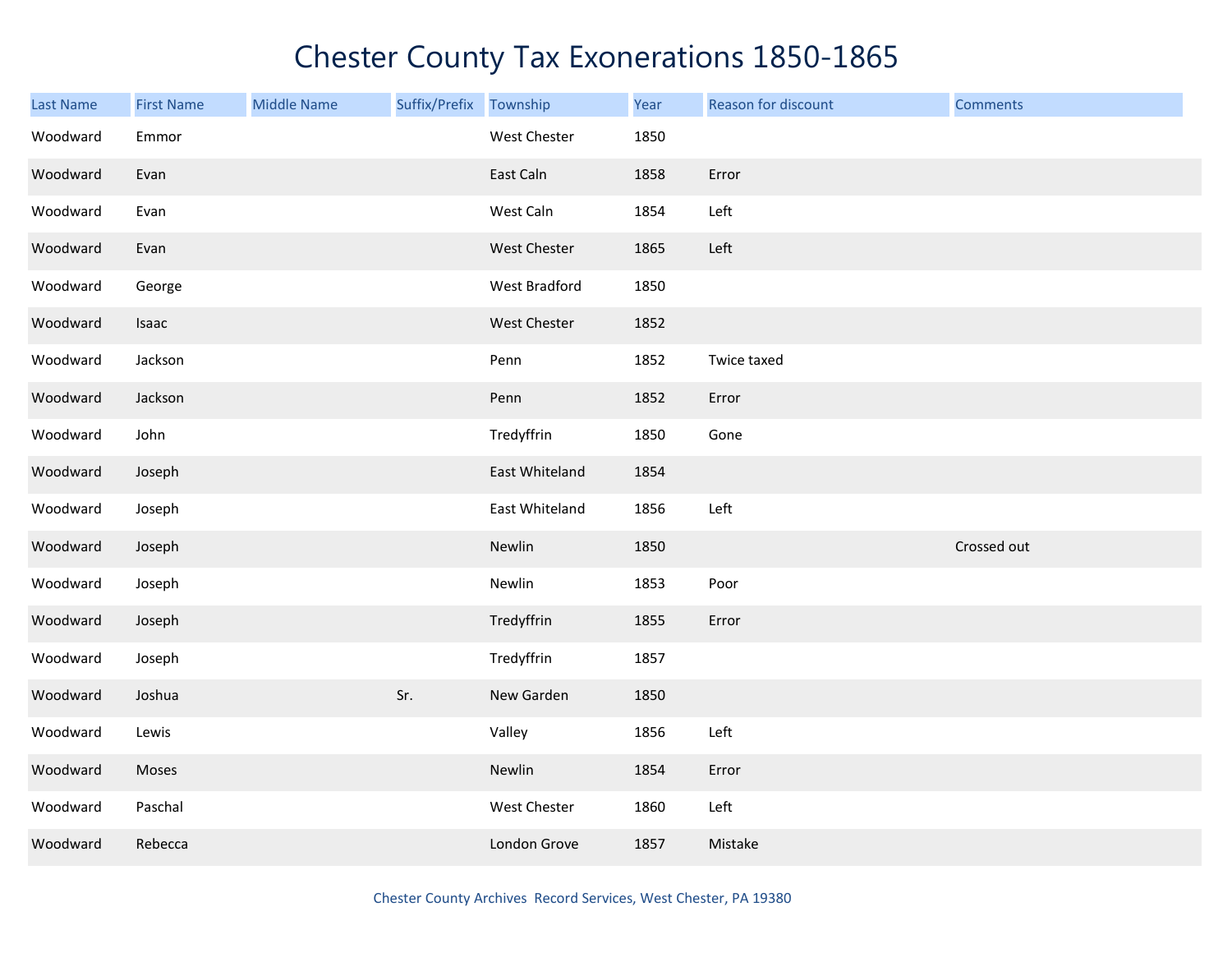| <b>Last Name</b> | <b>First Name</b> | <b>Middle Name</b> | Suffix/Prefix Township |                      | Year | Reason for discount      | <b>Comments</b> |
|------------------|-------------------|--------------------|------------------------|----------------------|------|--------------------------|-----------------|
| Woodward         | Samuel            |                    |                        | West Chester         | 1850 |                          |                 |
| Woodward         | Samuel            |                    |                        | West Chester         | 1860 | Poor                     |                 |
| Woodward         | Samuel            |                    |                        | West Chester         | 1865 | Error & Left             |                 |
| Woodward         | Thomas            | J.                 |                        | Downingtown, East    | 1898 | Removed                  |                 |
| Woodward         | Thomas            |                    |                        | West Bradford        | 1857 | Poor                     |                 |
| Woodward         | William           |                    |                        | Charlestown          | 1850 | Left                     | Inmate          |
| Woodward         | William           |                    |                        | West Chester         | 1856 | Left                     |                 |
| Woolen           | Christian         |                    |                        | Newlin               | 1855 |                          |                 |
| Woollen          | Christian         |                    |                        | Newlin               | 1856 | Left township            |                 |
| Woolley          | Martha            |                    |                        | West Goshen          | 1850 | Pays tax in West Chester |                 |
| Woolley          | Phebe             | Α.                 |                        | West Goshen          | 1850 | Pays tax in West Chester |                 |
| Woots            | William           |                    |                        | West Chester         | 1852 |                          |                 |
| Worall           | J.                | S.                 |                        | <b>Upper Oxford</b>  | 1853 | Left                     |                 |
| Wordsworth       | Joseph            |                    |                        | <b>East Nantmeal</b> | 1852 |                          |                 |
| Worell           | John              |                    |                        | West Caln            | 1853 | Dog Dead                 |                 |
| Worell           | John              |                    |                        | West Caln            | 1854 | Mad Dog                  |                 |
| Work             | James             |                    |                        | <b>Upper Oxford</b>  | 1859 |                          |                 |
| Works            | Henry             |                    |                        | Hopewell             | 1856 | Left                     |                 |
| Works            | Peter             |                    |                        | Uwchlan              | 1852 | Poor                     |                 |
| Worla            | Milton            |                    |                        | West Fallowfield     | 1857 | Poor                     |                 |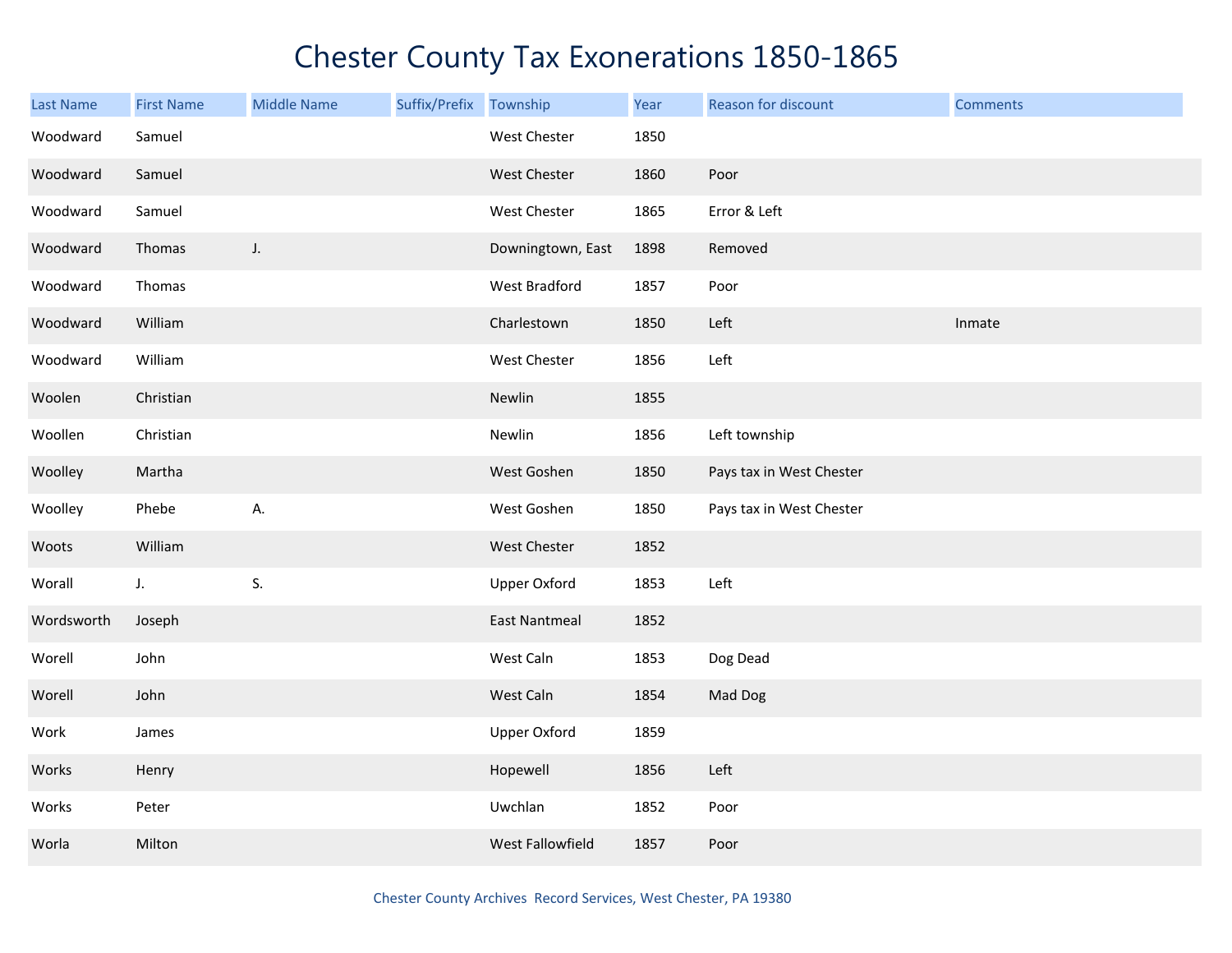| <b>Last Name</b> | <b>First Name</b> | <b>Middle Name</b> | Suffix/Prefix Township |                      | Year | Reason for discount | <b>Comments</b> |
|------------------|-------------------|--------------------|------------------------|----------------------|------|---------------------|-----------------|
| World            | Morris            |                    |                        | West Brandywine      | 1851 | Dog Dead            |                 |
| Worle            | John              |                    |                        | Uwchlan              | 1851 |                     |                 |
| Worll            | John              |                    |                        | Uwchlan              | 1853 |                     |                 |
| Worrall          | Clayton           |                    |                        | West Chester         | 1865 | Left                |                 |
| Worrall          | Enos              |                    |                        | Uwchlan              | 1865 | Left                |                 |
| Worrall          | George            |                    |                        | West Brandywine      | 1856 | Left                |                 |
| Worrall          | J.                | Η.                 |                        | West Chester         | 1859 | Left                |                 |
| Worrall          | John              | S.                 |                        | Uwchlan              | 1855 | Left                |                 |
| Worrall          | S.                |                    |                        | Downingtown, East    | 1898 | Removed             |                 |
| Worrell          | John              |                    |                        | Uwchlan              | 1852 | Poor                |                 |
| Worrell          | Robert            |                    |                        | West Brandywine      | 1853 | Dog Dead            |                 |
| Worrell          | Sharpless         |                    |                        | Willistown           | 1860 | Error               |                 |
| Worrell          | Thomas            |                    |                        | Willistown           | 1856 | Left                |                 |
| Worrell          | William           |                    |                        | Willistown           | 1860 |                     |                 |
| Wort             | John              |                    |                        | East Marlborough     | 1857 | Left                |                 |
| Wort             | John              |                    |                        | West Marlborough     | 1860 | Poor                |                 |
| Worten           | Joshua            |                    |                        | <b>West Nantmeal</b> | 1850 | Unable to pay       | Inmate          |
| Wortes           | Benjamin          |                    |                        | Easttown             | 1854 |                     |                 |
| Worth            | Amor              |                    |                        | East Marlborough     | 1849 | Deceased            | Single Freeman  |
| Worth            | Henry             |                    |                        | West Nottingham      | 1859 | Left                |                 |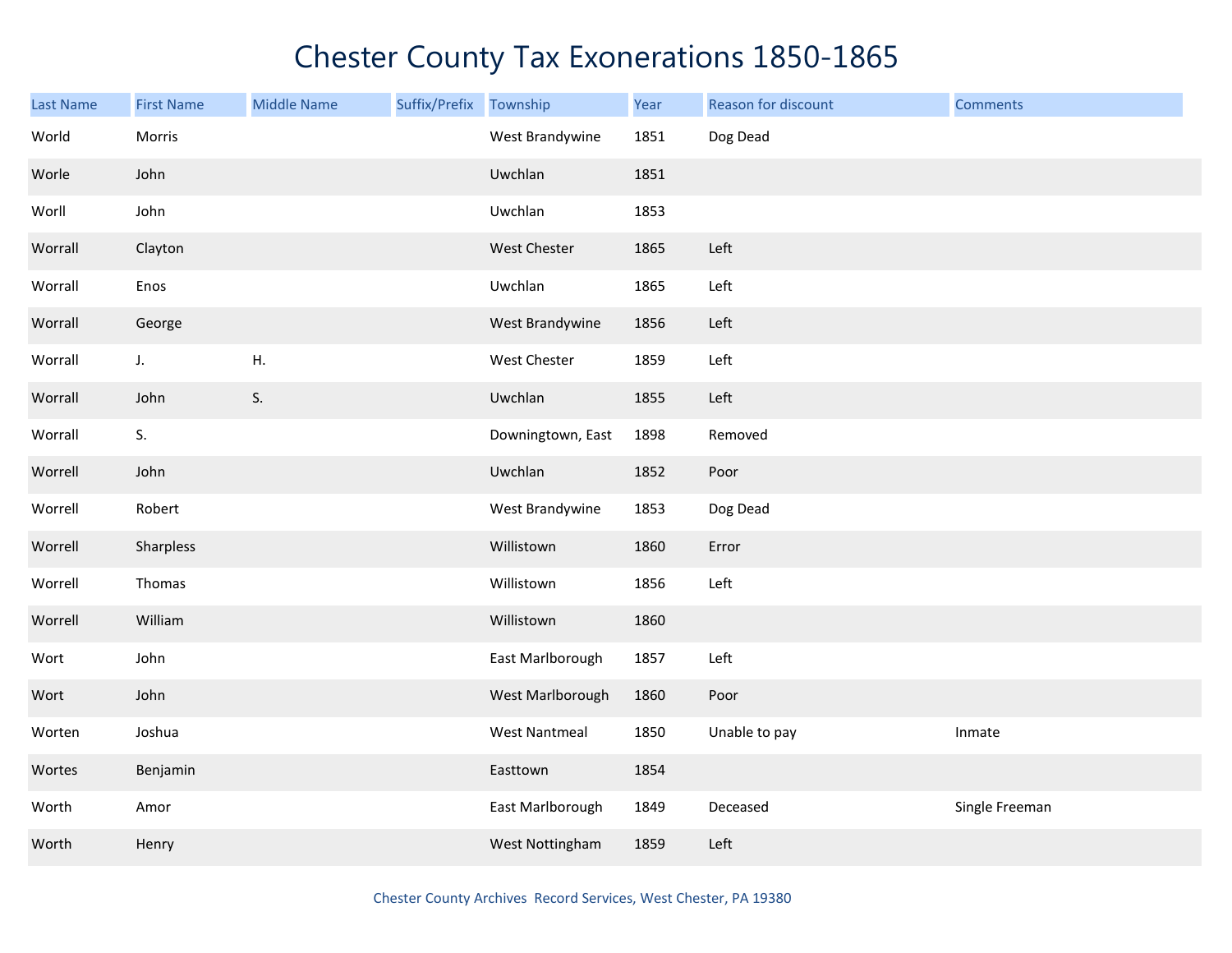| <b>Last Name</b> | <b>First Name</b> | <b>Middle Name</b> | Suffix/Prefix Township |                      | Year | Reason for discount | <b>Comments</b> |
|------------------|-------------------|--------------------|------------------------|----------------------|------|---------------------|-----------------|
| Worth            | John              | Q.                 |                        | West Marlborough     | 1859 | Left                |                 |
| Worth            | Paschall          |                    |                        | Newlin               | 1865 | Left                |                 |
| Worthington      | Benjamin          |                    |                        | New London           | 1852 | Left                |                 |
| Worthington      | J.                | T.                 |                        | West Chester         | 1854 | Error               |                 |
| Worthington      | W.                | ${\sf H}.$         |                        | West Chester         | 1850 |                     |                 |
| Worthington      | William           | Η.                 |                        | West Chester         | 1852 |                     |                 |
| Worthington      | William           | N.                 |                        | West Chester         | 1855 |                     | Crossed out     |
| Worthington      | William           | Η.                 |                        | West Chester         | 1856 | Left                |                 |
| Worthington      | William           | Η.                 |                        | West Chester         | 1865 | Dead                |                 |
| Worts            | David             |                    |                        | <b>East Nantmeal</b> | 1852 |                     |                 |
| Worts            | John              |                    |                        | <b>East Nantmeal</b> | 1852 |                     |                 |
| Worts            | John              |                    |                        | <b>East Nantmeal</b> | 1853 |                     |                 |
| Worts            | Peter             |                    |                        | Uwchlan              | 1850 | Poor                |                 |
| Worts            | Peter             |                    |                        | Uwchlan              | 1851 | Old & Poor          | Inmate          |
| Worts            | Peter             |                    |                        | Uwchlan              | 1853 |                     |                 |
| Worts            | Peter             |                    |                        | West Pikeland        | 1857 | Left the township   |                 |
| Wortz            | David             |                    |                        | <b>East Nantmeal</b> | 1850 | Can't be collected  |                 |
| Wright           | Edward            |                    |                        | Penn                 | 1860 | Left                |                 |
| Wright           | F.                | Η.                 |                        | West Chester         | 1857 | Left                |                 |
| Wright           | F.                | Η.                 |                        | West Chester         | 1860 | In Army             |                 |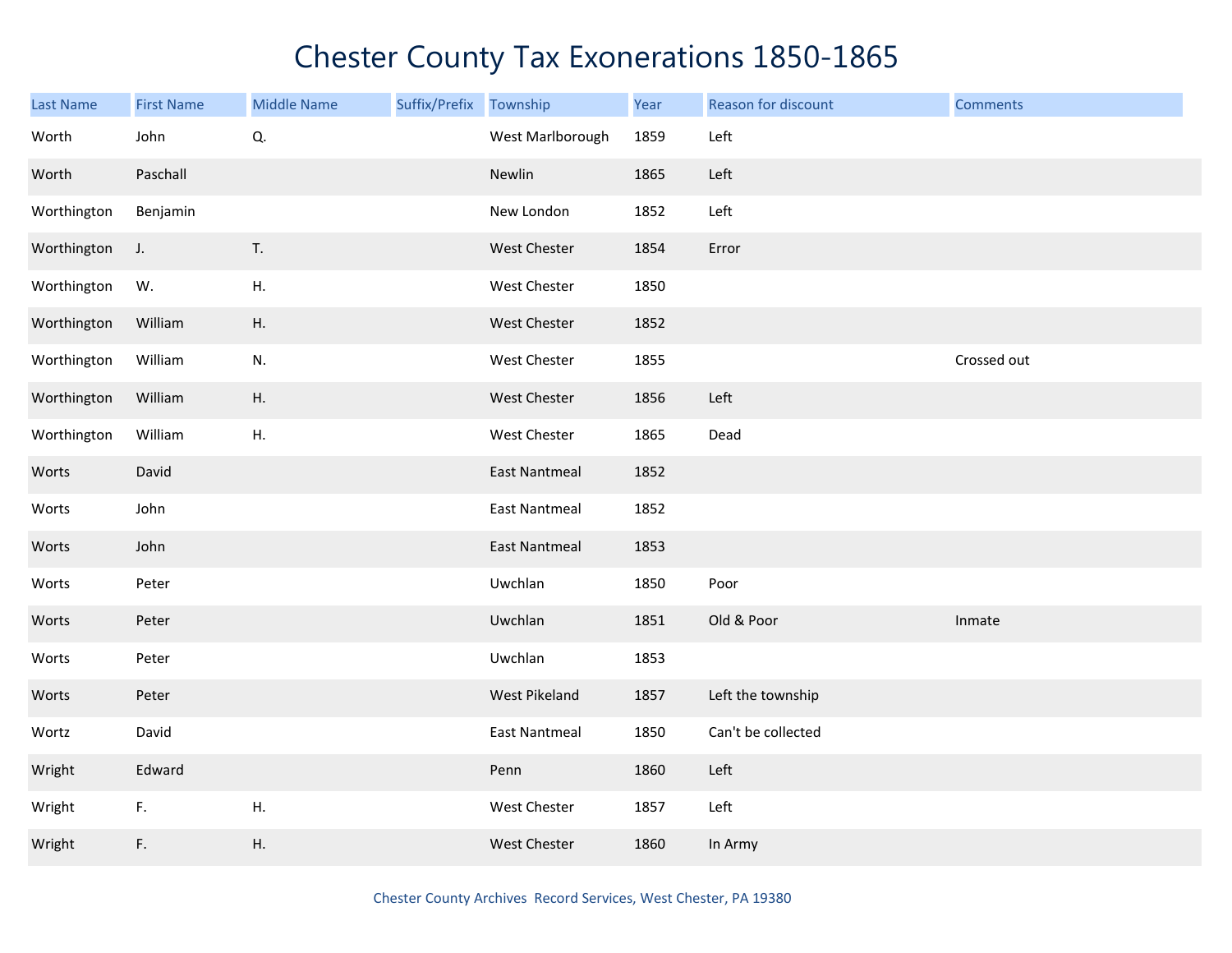| <b>Last Name</b> | <b>First Name</b> | <b>Middle Name</b> | Suffix/Prefix | Township             | Year | Reason for discount | <b>Comments</b> |
|------------------|-------------------|--------------------|---------------|----------------------|------|---------------------|-----------------|
| Wright           | George            |                    |               | Franklin             | 1854 | Left                |                 |
| Wright           | George            |                    |               | New London           | 1850 | Left township       | Inmate          |
| Wright           | George            |                    |               | <b>Upper Oxford</b>  | 1865 | Left                |                 |
| Wright           | John              |                    |               | East Bradford        | 1853 |                     | "Right"         |
| Wright           | John              |                    |               | Thornbury            | 1855 |                     |                 |
| Wright           | John              |                    |               | West Chester         | 1865 | Left                |                 |
| Wright           | John              |                    |               | Willistown           | 1850 | Left the township   | Single Freeman  |
| Wright           | John              |                    |               | Willistown           | 1860 |                     |                 |
| Wright           | Joseph            |                    |               | <b>Upper Oxford</b>  | 1865 | Left                |                 |
| Wright           | Joseph            | S.                 |               | Valley               | 1859 | Left                |                 |
| Wright           | Joshua            |                    |               | Willistown           | 1856 | Left                |                 |
| Wright           | Joshua            |                    |               | Willistown           | 1860 |                     |                 |
| Wright           | Lewis             |                    |               | Honey Brook          | 1850 | Under age           | Single Freeman  |
| Wright           | Robert            |                    |               | Valley               | 1859 | Left                |                 |
| Wright           | Samuel            | G.                 |               | <b>Upper Oxford</b>  | 1859 |                     |                 |
| Wright           | Thomas            |                    |               | <b>East Coventry</b> | 1860 | Poor                |                 |
| Wright           | Thomas            |                    |               | <b>East Coventry</b> | 1865 | Left                |                 |
| Wright           | Thomas            |                    |               | Phoenixville         | 1860 | Left                |                 |
| Wright           | Thomas            | F.                 |               | West Chester         | 1860 | Left                |                 |
| Wright           | William           |                    |               | New London           | 1859 |                     |                 |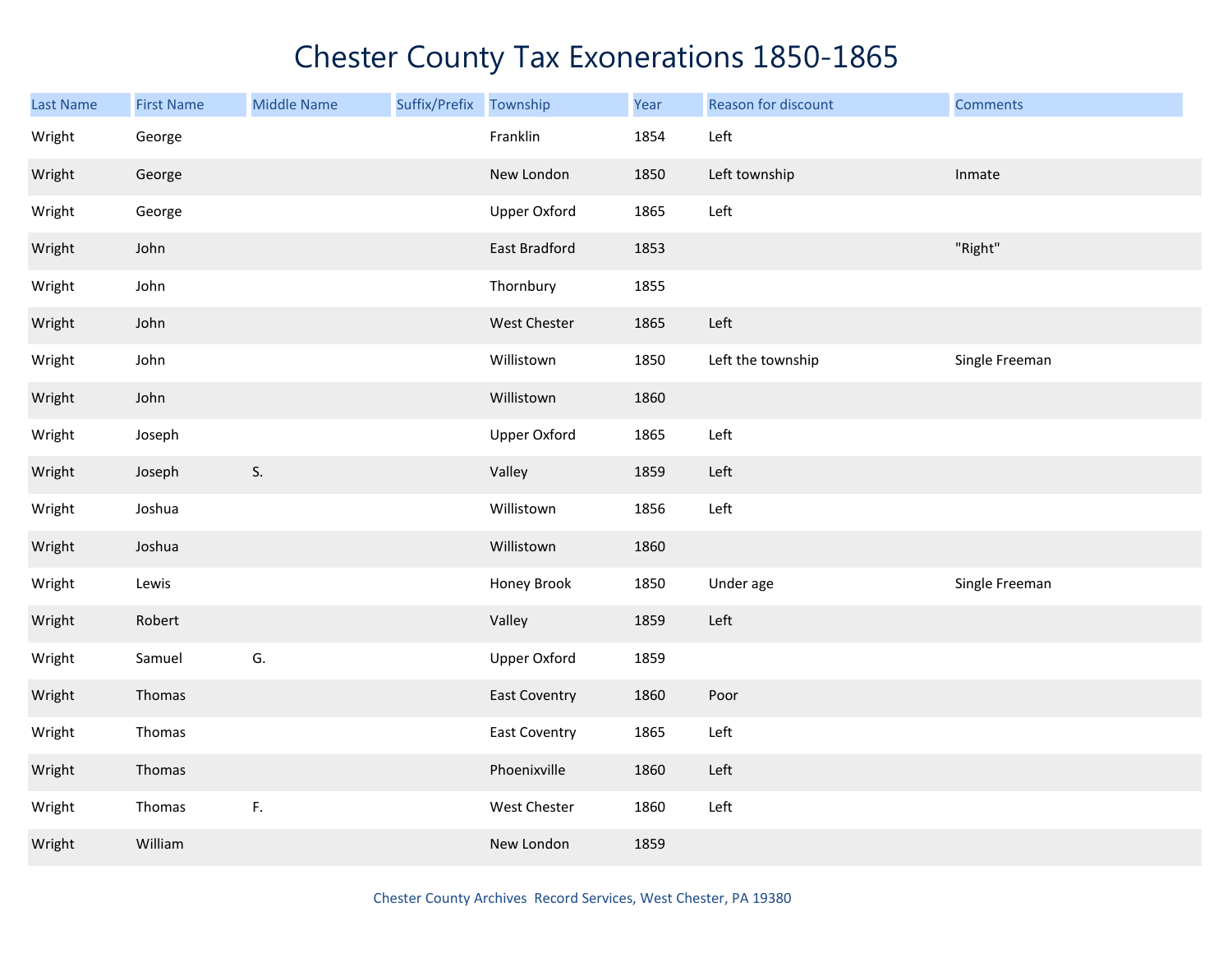| Last Name | <b>First Name</b> | <b>Middle Name</b> | Suffix/Prefix | Township             | Year | Reason for discount | <b>Comments</b> |
|-----------|-------------------|--------------------|---------------|----------------------|------|---------------------|-----------------|
| Wright    | William           |                    |               | Sadsbury             | 1856 | Left                |                 |
| Wright    | William           |                    |               | <b>Upper Oxford</b>  | 1856 |                     |                 |
| Wyant     | Daniel            |                    |               | East Vincent         | 1857 |                     |                 |
| Wyant     | David             |                    |               | East Vincent         | 1851 | Left                |                 |
| Wyent     | David             |                    |               | Uwchlan              | 1851 | Not to be found     | Inmate          |
| Wyn       | Harison           |                    |               | Warwick              | 1859 | Poor                |                 |
| Wynn      | Coleman           |                    |               | Warwick              | 1857 |                     |                 |
| Wynn      | Coleman           |                    |               | Warwick              | 1859 | Poor                |                 |
| Wynn      | George            |                    |               | <b>West Nantmeal</b> | 1865 | Left                |                 |
| Wynn      | Jonathan          |                    |               | West Pikeland        | 1856 | Poor                |                 |
| Wynn      | Jonathan          |                    |               | West Pikeland        | 1857 | Left the township   |                 |
| Wynn      | Jonathan          |                    |               | <b>West Vincent</b>  | 1853 |                     |                 |
| Yarnall   | Alfred            |                    |               | Honey Brook          | 1865 | Not found           |                 |
| Yarnall   | Edwin             | Α.                 |               | <b>West Nantmeal</b> | 1859 | Error               |                 |
| Yarnall   | Peter             |                    |               | Honey Brook          | 1850 | Unseated land       |                 |
| Yarnel    | Alfred            |                    |               | Honey Brook          | 1856 | Left                |                 |
| Yarnel    | Mordecai          |                    |               | Willistown           | 1850 | Unable to pay       | Single Freeman  |
| Yarnell   | Thomas            | L.                 |               | Willistown           | 1853 |                     |                 |
| Yeager    | Adam              |                    |               | <b>East Vincent</b>  | 1860 | Error               |                 |
| Yeager    | Arthur            |                    |               | West Fallowfield     | 1850 | Left the township   | Single Freeman  |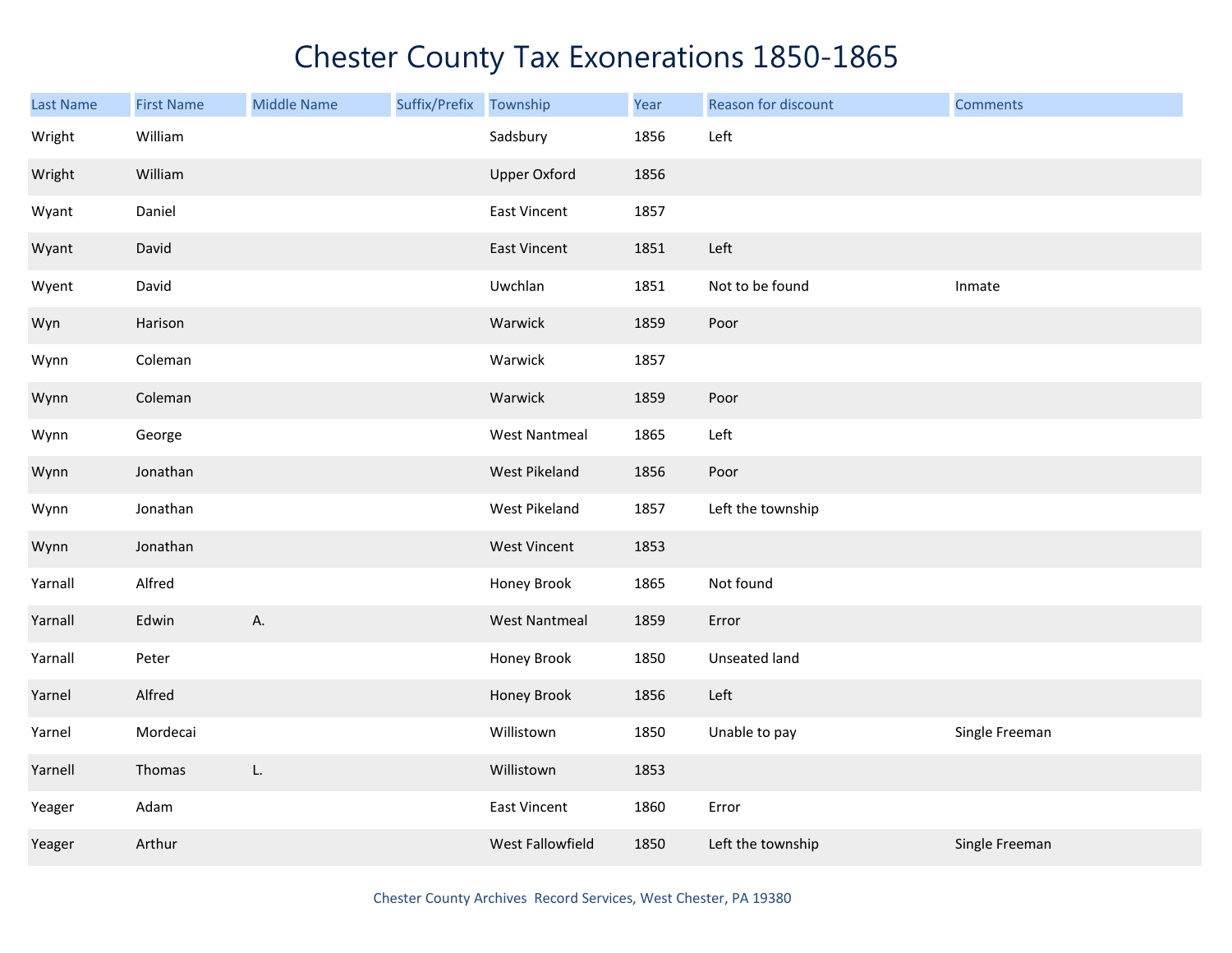| Last Name | <b>First Name</b> | <b>Middle Name</b> | Suffix/Prefix | Township        | Year | Reason for discount | <b>Comments</b>            |
|-----------|-------------------|--------------------|---------------|-----------------|------|---------------------|----------------------------|
| Yeager    | Davis             |                    |               | East Vincent    | 1851 | Not found           |                            |
| Yeager    | Davis             |                    |               | East Vincent    | 1853 | Left                |                            |
| Yeager    | Henry             |                    | Sr.           | East Vincent    | 1860 | Left                |                            |
| Yeager    | William           |                    |               | East Pikeland   | 1850 | Left                | Single Freeman             |
| Yearsley  | John              |                    |               | West Caln       | 1857 | Left                |                            |
| Yearsley  | Joseph            |                    |               | East Nottingham | 1853 |                     |                            |
| Yearsley  | Nathan            |                    |               | West Caln       | 1865 | Error               |                            |
| Yearsley  | Paschal           |                    | Estate of     | Westtown        | 1865 |                     |                            |
| Yearsley  | Paschall          |                    | Estate        | Westtown        | 1862 |                     |                            |
| Yeatman   | Hannah            |                    |               | Kennett         | 1850 | Stock               | Inmate                     |
| Yeatman   | John              |                    |               | Penn            | 1855 | No Dog              |                            |
| Yeoman    | George            |                    |               | Honey Brook     | 1850 | In prison           | Single Freeman             |
| Yerger    | Sarah             |                    |               | Phoenixville    | 1897 |                     | 1st & 2nd & 4th & 6th Ward |
| Yerkes    | Alfred            |                    |               | Birmingham      | 1859 | Left                |                            |
| Yerkes    | Alfred            |                    |               | Willistown      | 1859 |                     |                            |
| Yerkes    | Bethel            |                    |               | East Bradford   | 1857 | Poor                |                            |
| Yerkes    | Bethel            |                    |               | West Chester    | 1859 | Left                |                            |
| Yerkes    | Charles           |                    |               | Birmingham      | 1859 | Left                |                            |
| Yetman    | John              |                    |               | London Britain  | 1857 | Poor                |                            |
| Yetman    | Samuel            |                    |               | Kennett         | 1853 |                     |                            |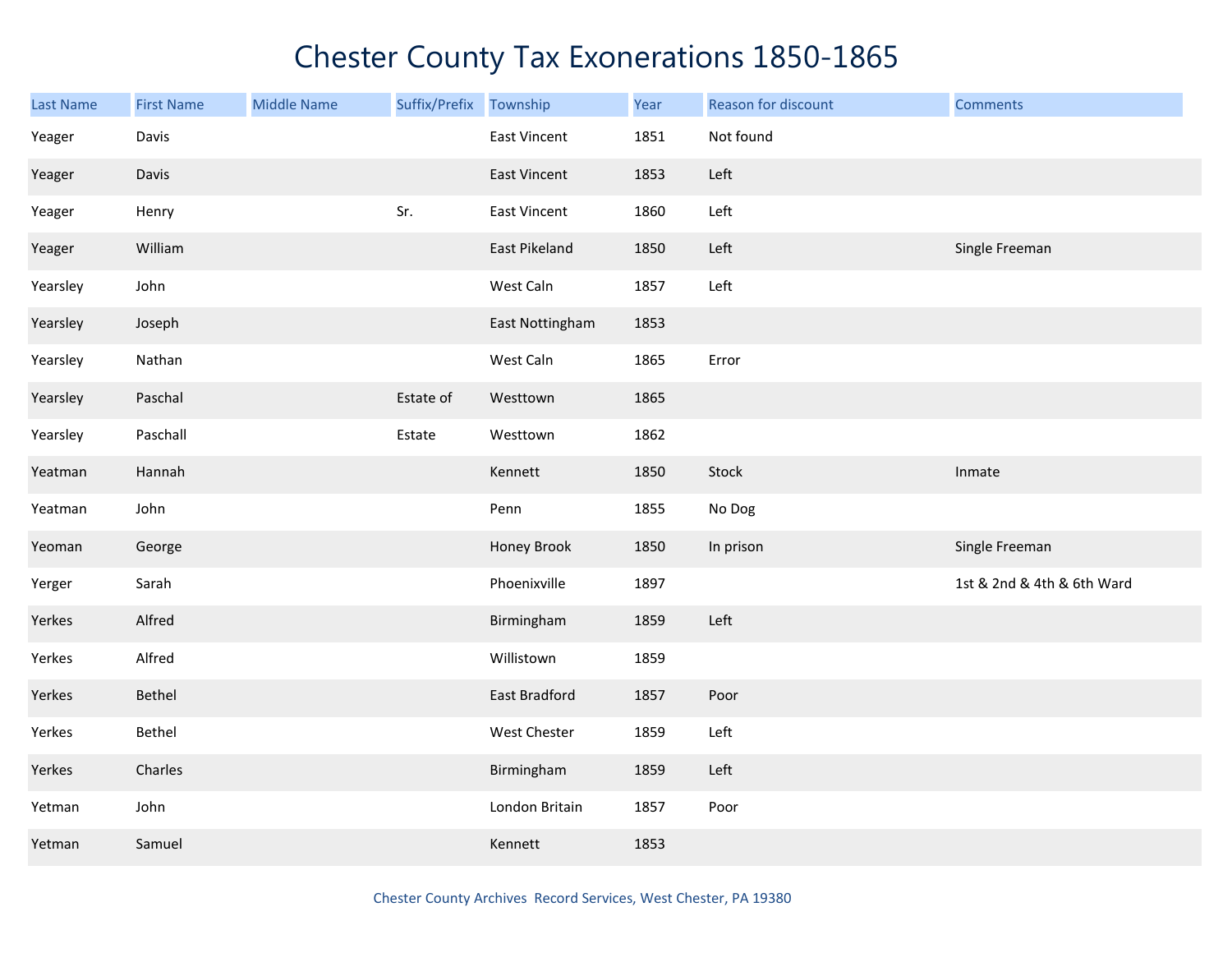| <b>Last Name</b> | <b>First Name</b> | <b>Middle Name</b> | Suffix/Prefix | Township             | Year | Reason for discount | <b>Comments</b> |
|------------------|-------------------|--------------------|---------------|----------------------|------|---------------------|-----------------|
| Yoats            | John              |                    |               | New London           | 1852 | Left                |                 |
| Yocum            | John              |                    |               | West Chester         | 1852 |                     |                 |
| Yocum            | Moses             |                    |               | North Coventry       | 1855 |                     |                 |
| Yocum            | Peter             |                    |               | Honey Brook          | 1853 |                     |                 |
| Yocum            | Peter             |                    |               | Honey Brook          | 1854 | Left                |                 |
| Yocum            | Peter             |                    |               | Honey Brook          | 1859 | Poor                |                 |
| Yocum            | Peter             |                    |               | Honey Brook          | 1865 | Old & Destitute     |                 |
| Yoder            | Christian         |                    |               | West Caln            | 1853 | Poor                |                 |
| Yoder            | Christian         |                    |               | West Caln            | 1855 | Poor                |                 |
| Yoder            | James             |                    |               | South Coventry       | 1898 | Moved out           |                 |
| Yoder            | John              |                    |               | <b>Upper Uwchlan</b> | 1860 | Left                |                 |
| Yoder            | John              |                    |               | Uwchlan              | 1852 |                     |                 |
| Yoder            | John              |                    |               | Uwchlan              | 1855 | Left                |                 |
| Yoder            | John              |                    |               | Wallace              | 1856 | Left                |                 |
| Yong             | George            | M.                 |               | Honey Brook          | 1857 | Left                |                 |
| Yost             | Isaiah            |                    |               | <b>East Vincent</b>  | 1853 | Not found           |                 |
| Yost             | Joseph            |                    |               | Honey Brook          | 1850 | Left township       | Single Freeman  |
| Yost             | Joseph            |                    |               | Honey Brook          | 1856 | Worthless           |                 |
| Yost             | Washington        |                    |               | Downingtown, East    | 1898 | No good             |                 |
| Young            | Catharine         |                    |               | Charlestown          | 1855 | Left                |                 |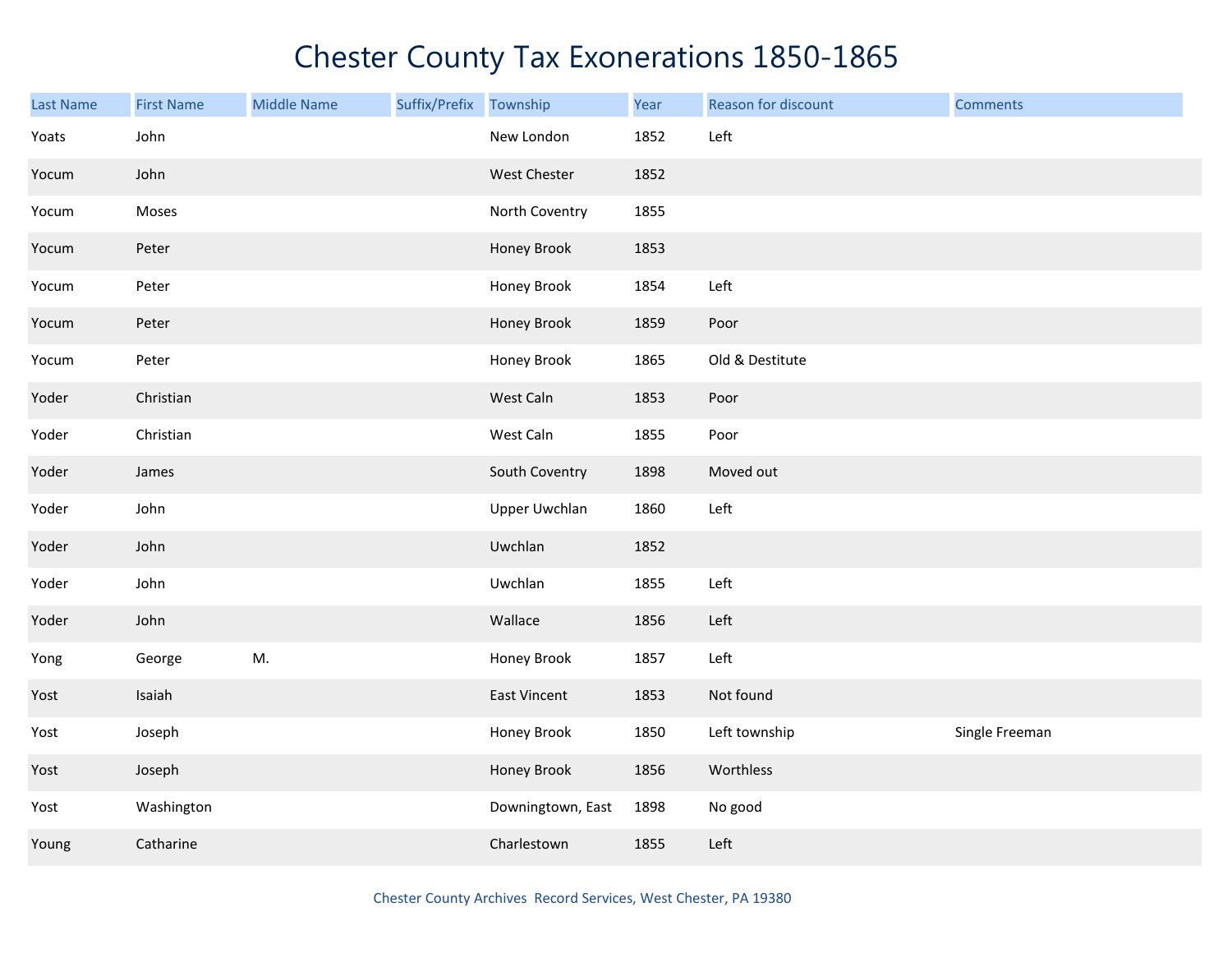| <b>Last Name</b> | <b>First Name</b> | <b>Middle Name</b> | Suffix/Prefix | Township       | Year | Reason for discount | <b>Comments</b> |
|------------------|-------------------|--------------------|---------------|----------------|------|---------------------|-----------------|
| Young            | David             |                    |               | Charlestown    | 1850 | Error               | Freeman         |
| Young            | George            |                    |               | South Coventry | 1860 |                     |                 |
| Young            | Isaac             |                    |               | West Goshen    | 1857 | Left                |                 |
| Young            | Isaac             |                    |               | West Goshen    | 1859 | Poor                |                 |
| Young            | Isaac             |                    |               | West Goshen    | 1860 | Left                |                 |
| Young            | James             |                    |               | West Bradford  | 1855 | Left                |                 |
| Young            | James             |                    |               | West Pikeland  | 1850 | Left the township   | Inmate          |
| Young            | John              | D.                 |               | New Garden     | 1857 | Left                |                 |
| Young            | John              |                    | Jr.           | South Coventry | 1853 | Left                |                 |
| Young            | John              |                    | Estate        | South Coventry | 1898 |                     |                 |
| Young            | Joseph            |                    |               | West Bradford  | 1855 | Error               |                 |
| Young            | Wallace           |                    |               | Birmingham     | 1857 | Not found           |                 |
| Young            | Wallace           |                    |               | Pocopson       | 1857 | Left                |                 |
| Young            | William           |                    |               | East Pikeland  | 1859 | Left                |                 |
| Young            | William           |                    |               | Phoenixville   | 1860 | Error               |                 |
| Young            | William           |                    |               | Phoenixville   | 1860 | Left                |                 |
| Young            | William           | W.                 |               | Tredyffrin     | 1850 | Gone                |                 |
| Young            | William           |                    |               | West Whiteland | 1850 |                     | Inmate          |
| Youngblood       | John              |                    |               | East Whiteland | 1859 | Removed             |                 |
| Youngblood       | John              |                    |               | Willistown     | 1850 | Unable to pay       | Inmate          |